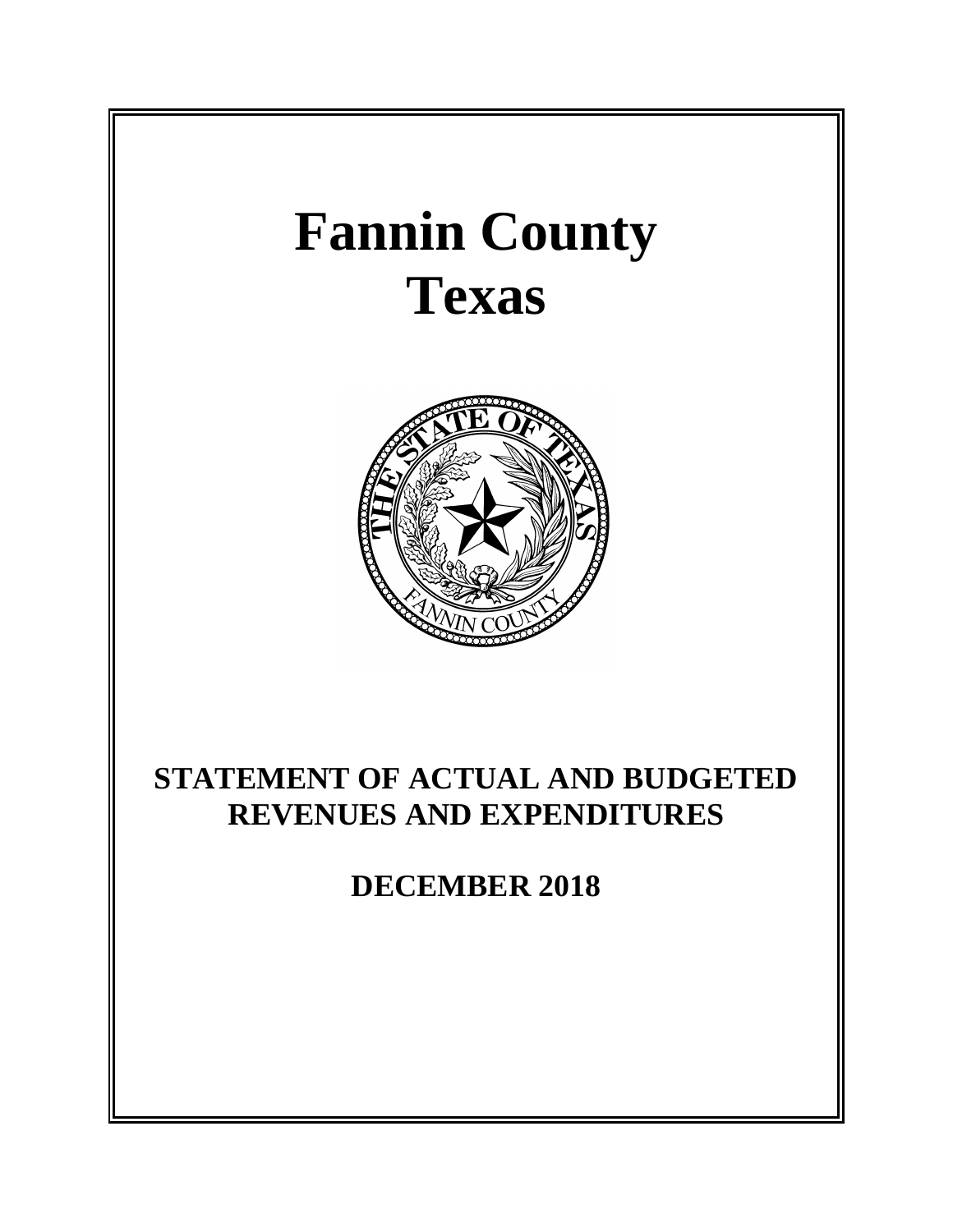|     | 01-04-2019**BUDGET ANALYSIS USAGE REPORT ** ASSET LIABILITY INCOME & EXPENSE<br>TIME: 08:52 AM - EFFECTIVE MONTH: 12 - FOR MONTH ENDING 12-31-18 |                             |                                                                                |            |          |                     | PAGE<br>PREPARER: 0004                          | 1 |
|-----|--------------------------------------------------------------------------------------------------------------------------------------------------|-----------------------------|--------------------------------------------------------------------------------|------------|----------|---------------------|-------------------------------------------------|---|
| ACT | NUM ACCOUNT-TITLE                                                                                                                                | ORIGINAL                    | AMENDED<br>BUDGET-AMOUNT BUDGET-AMOUNT YEAR-TO-DATE YEAR-TO-DATE MONTH-TO-DATE | ENCUMBERED | ACTIVITY | ACTIVITY            | CURRENT USED<br>BALANCE PCT                     |   |
|     | REPORTING FUND: 0010 GENERAL FUND                                                                                                                |                             |                                                                                |            |          |                     | EFFECTIVE MONTH - 12                            |   |
|     | 0100 PAYROLL                                                                                                                                     |                             |                                                                                |            |          |                     |                                                 |   |
|     | 0100 PAYROLL                                                                                                                                     |                             |                                                                                |            |          |                     | 47.32 16.85 47.32                               |   |
|     | ---- -----<br>PAYROLL                                                                                                                            |                             |                                                                                |            | 47.32    | 16.85               | 47.32                                           |   |
|     | 0103 CASH                                                                                                                                        |                             |                                                                                |            |          |                     |                                                 |   |
|     | 0100 GENERAL-COMBINED FUNDS CHECKING                                                                                                             |                             |                                                                                |            |          |                     | 1, 215, 281. 26 1, 485, 924. 87 1, 947, 977. 86 |   |
|     | 0175 TEXPOOL                                                                                                                                     |                             |                                                                                |            |          |                     | 1, 271, 301.65 - 6, 023.20 3, 332, 481.33       |   |
|     | CASH                                                                                                                                             |                             |                                                                                |            |          |                     | 56,020.39-1,491,948.07 5,280,459.19             |   |
|     | 0104 PETTY CASH                                                                                                                                  |                             |                                                                                |            |          |                     |                                                 |   |
|     | 0560 SHERIFF PETTY CASH                                                                                                                          |                             |                                                                                |            | 0.00     | 0.00                | 200.00                                          |   |
|     | PETTY CASH                                                                                                                                       |                             |                                                                                |            | 0.00     | 0.00                | 200.00                                          |   |
|     | 0105 CHANGE FUND                                                                                                                                 |                             |                                                                                |            |          |                     |                                                 |   |
|     | 0003 COUNTY CLERK CHANGE FUND                                                                                                                    |                             |                                                                                |            | 0.00     | 0.00                | 100.00                                          |   |
|     | 0075 CO.ATTORNEY CHANGE FUND                                                                                                                     |                             |                                                                                |            | 0.00     | 0.00                | 0.00                                            |   |
|     | 0115 JURY CASH ON HAND                                                                                                                           |                             |                                                                                |            | 0.00     | 0.00                | 1,000.00                                        |   |
|     | 0450 DISTRICT CLK. CHANGE FUND                                                                                                                   |                             |                                                                                |            | 0.00     | 0.00                | 50.00                                           |   |
|     | 0455 JP#1 CASH ON HAND                                                                                                                           |                             |                                                                                |            | 0.00     | 0.00                | 100.00                                          |   |
|     | 0457 JP#3 CASH ON HAND                                                                                                                           |                             |                                                                                |            | 0.00     | 0.00                | 100.00                                          |   |
|     | 0499 TAX ASSESSOR CHANGE FUND                                                                                                                    |                             |                                                                                |            | 0.00     | 0.00                | 1,400.00                                        |   |
|     | CHANGE FUND                                                                                                                                      |                             |                                                                                |            | 0.00     | 0.00                | 2,750.00                                        |   |
|     | 0120 RECEIVABLES                                                                                                                                 |                             |                                                                                |            |          |                     |                                                 |   |
|     | 0305 FINES RECEIVABLE                                                                                                                            |                             |                                                                                |            | 0.00     | 0.00                | 6,362,503.45                                    |   |
|     | 0306 ALLOWANCE FOR UNCOLLECTIBLES                                                                                                                |                             |                                                                                |            | 0.00     | 0.00                | 1,820,597.35-                                   |   |
|     | 0307 ALOWANCE FOR UNCOLLECTIBLES HOSPIT                                                                                                          |                             |                                                                                |            | 0.00     | 0.00                | $100,000.00 -$                                  |   |
|     | 0311 TAXES RECEIVABLE                                                                                                                            |                             |                                                                                |            | 0.00     | 0.00                | 583, 348.03                                     |   |
|     | 0312 DUE FROM OTHER GOVERNMENTS                                                                                                                  |                             |                                                                                |            | 0.00     | 0.00                | 146,204.07                                      |   |
|     | 0313 DUE FROM OTHER FUNDS                                                                                                                        |                             |                                                                                |            | 0.00     | 0.00                | 61,365.99                                       |   |
|     | 0314 ACCOUNTS RECEIVABLE                                                                                                                         | ------------- ------------- |                                                                                |            | 0.00     | 0.00<br>$- - - - -$ | 148,570.00<br>-------------                     |   |
|     | RECEIVABLES                                                                                                                                      |                             |                                                                                |            | 0.00     | 0.00                | 5,381,394.19                                    |   |
|     | 0133 ADVANCE TO FUND                                                                                                                             |                             |                                                                                |            |          |                     |                                                 |   |
|     |                                                                                                                                                  |                             |                                                                                |            |          |                     |                                                 |   |
|     | 0089 DUE FROM T.J.P.C.<br>---------------------- ------------                                                                                    |                             |                                                                                |            | 0.00     | 0.00                | 0.00                                            |   |
|     | ADVANCE TO FUND                                                                                                                                  |                             |                                                                                |            | 0.00     | 0.00                | 0.00                                            |   |
|     | 0200 LIABILITY ACCOUNT                                                                                                                           |                             |                                                                                |            |          |                     |                                                 |   |
|     | 0097 DUE TO OTHER GOVERNMENTS-FINES                                                                                                              |                             |                                                                                |            | 0.00     | 0.00                | 723,639.47                                      |   |
|     | 0099 DUE TO OTHERS-FINES                                                                                                                         |                             |                                                                                |            | 0.00     | 0.00                | 2,476,621.92                                    |   |
|     | 0150 ACCRUED SALARY PAYABLE                                                                                                                      |                             |                                                                                |            | 0.00     | 0.00                | 150,403.37                                      |   |
|     | 0155 ACCRUED FRINGE BENEFITS                                                                                                                     |                             |                                                                                |            | 0.00     | 0.00                | 67, 427.05                                      |   |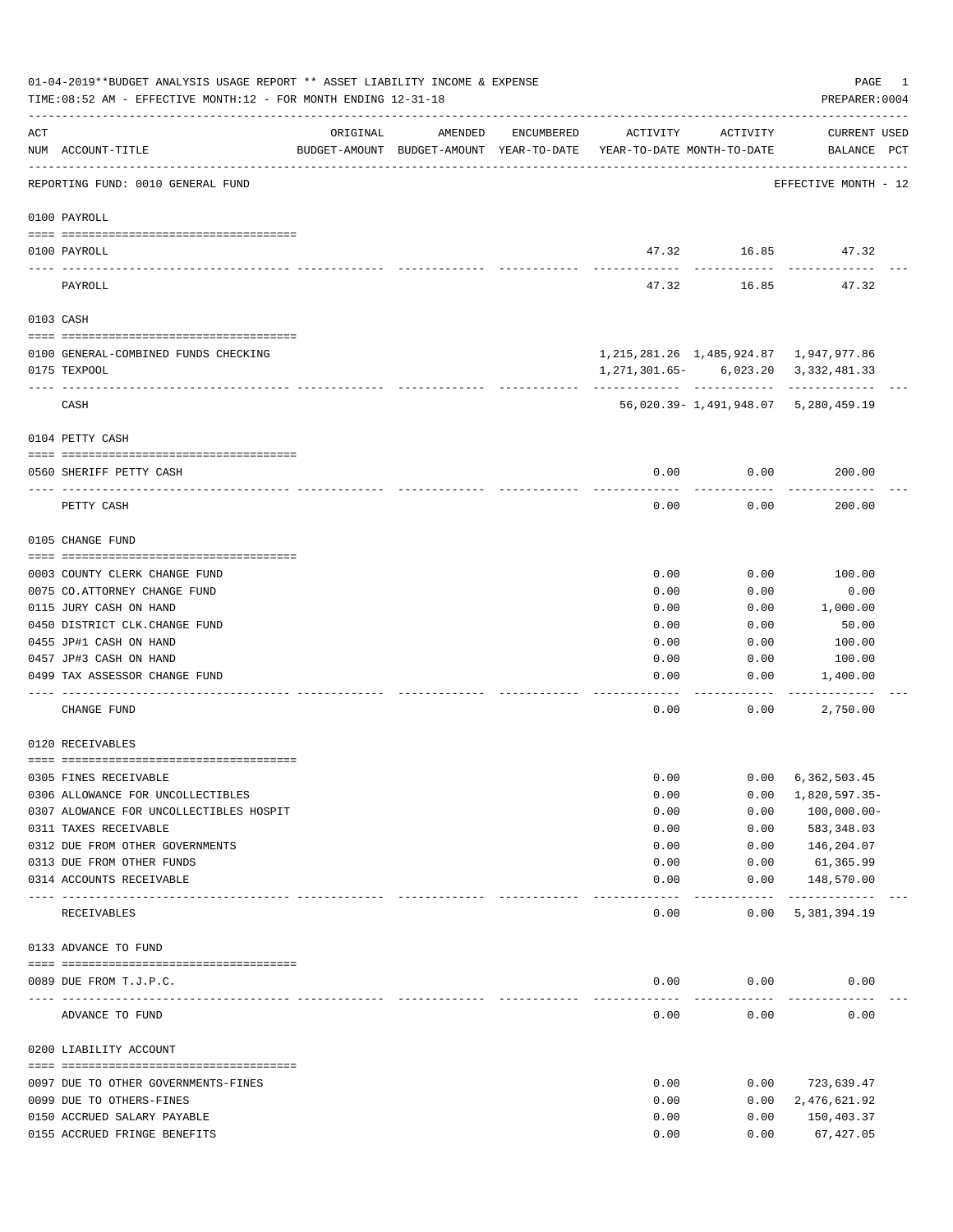|     | TIME: 08:52 AM - EFFECTIVE MONTH: 12 - FOR MONTH ENDING 12-31-18 |                           |                                                                       |            |            |                      | PREPARER: 0004                              |                |
|-----|------------------------------------------------------------------|---------------------------|-----------------------------------------------------------------------|------------|------------|----------------------|---------------------------------------------|----------------|
| ACT |                                                                  | ORIGINAL                  | AMENDED                                                               | ENCUMBERED | ACTIVITY   | ACTIVITY             | <b>CURRENT USED</b>                         |                |
|     | NUM ACCOUNT-TITLE                                                |                           | BUDGET-AMOUNT BUDGET-AMOUNT YEAR-TO-DATE YEAR-TO-DATE MONTH-TO-DATE   |            |            |                      | BALANCE PCT                                 |                |
|     | REPORTING FUND: 0010 GENERAL FUND                                |                           |                                                                       |            |            |                      | EFFECTIVE MONTH - 12                        |                |
|     | 0200 DEFERRED TAX REVENUE                                        |                           |                                                                       |            | 0.00       |                      | $0.00$ 556,989.63                           |                |
|     | 0205 DEFERRED FINE REVENUE                                       |                           |                                                                       |            | 0.00       |                      | $0.00 \quad 1,341,644.73$                   |                |
|     | 0900 SYSTEM ADDED LIABILITY LINE-ITEM                            |                           |                                                                       |            | 0.00       |                      | 0.00<br>0.00                                |                |
|     | 0910 SYSTEM ADDED LIABILITY LINE-ITEM                            |                           |                                                                       |            |            |                      | 338, 453. 81 - 3, 173. 97 - 338, 453. 81 -  |                |
|     | LIABILITY ACCOUNT                                                |                           |                                                                       |            |            |                      | 338, 453. 81 - 3, 173. 97 - 4, 978, 272. 36 |                |
|     | 0207 DUE TO FUND                                                 |                           |                                                                       |            |            |                      |                                             |                |
|     | 0070 DUE TO R.O.W.                                               |                           |                                                                       |            | 0.00       | 0.00                 | 0.00                                        |                |
|     | 0089 DUE TO T.J.P.C.                                             |                           |                                                                       |            | 0.00       | 0.00                 | 0.00                                        |                |
|     | 0090 DUE TO CJD                                                  |                           |                                                                       |            | 0.00       | 0.00                 | 1,794.00                                    |                |
|     | 0970 DUE TO OTHER GOVERNMENTS                                    |                           |                                                                       |            | 0.00       | 0.00                 | 0.00                                        |                |
|     | 0990 DUE TO OTHERS                                               |                           |                                                                       |            | 0.00       | 0.00                 | 344.79                                      |                |
|     | DUE TO FUND                                                      |                           |                                                                       |            | 0.00       | 0.00                 | 2,138.79                                    |                |
|     | 0225 LONG TERM LIABILITIES                                       |                           |                                                                       |            |            |                      |                                             |                |
|     |                                                                  |                           |                                                                       |            |            |                      |                                             |                |
|     | 0510 TIME PYMT. WARRANTS ON COMPUTERS                            |                           |                                                                       |            | 0.00       | 0.00                 | 0.00                                        |                |
|     | LONG TERM LIABILITIES                                            |                           |                                                                       |            | 0.00       | 0.00                 | 0.00                                        |                |
|     | 0271 EQUITY ACCOUNT                                              |                           |                                                                       |            |            |                      |                                             |                |
|     |                                                                  |                           |                                                                       |            |            |                      |                                             |                |
|     | 0200 EQUITY ACCOUNT                                              |                           |                                                                       |            | 0.00       | - - - - - - - -      | 0.00 5,401,958.81                           |                |
|     | EQUITY ACCOUNT                                                   |                           |                                                                       |            | 0.00       |                      | 0.00 5,401,958.81                           |                |
|     | 0300 CASH                                                        |                           |                                                                       |            |            |                      |                                             |                |
|     | 0110 UNENCUMBERED FUND BALANCE                                   | 1,992,882.71 1,992,882.71 |                                                                       |            | 0.00       |                      | $0.00 \quad 1,992,882.71 \quad 00$          |                |
|     |                                                                  |                           |                                                                       |            |            |                      |                                             |                |
|     | CASH                                                             |                           | 1,992,882.71 1,992,882.71                                             | 0.00       | 0.00       |                      | 0.00 1,992,882.71 00                        |                |
|     | 0310 PROPERTY TAXES                                              |                           |                                                                       |            |            |                      |                                             |                |
|     | 0110 CURRENT TAXES                                               |                           | 8,066,365.09 8,066,365.09 2,733,149.02 2,115,867.92 5,333,216.07      |            |            |                      |                                             | 34             |
|     | 0120 DELINQUENT TAXES                                            |                           | 150,000.00 150,000.00                                                 |            |            |                      | 60,174.11 25,643.89 89,825.89               | 40             |
|     | PROPERTY TAXES                                                   |                           | 8,216,365.09 8,216,365.09 0.00 2,793,323.13 2,141,511.81 5,423,041.96 |            |            |                      |                                             | $---$<br>34    |
|     | 0318 OTHER TAXES                                                 |                           |                                                                       |            |            |                      |                                             |                |
|     | 0120 PAY N LIEU TAX/GRASSLAND                                    |                           | 16,000.00    16,000.00                                                |            | 0.00       | 0.00                 | 16,000.00                                   | 0 <sub>0</sub> |
|     | 0121 PAY N LIEU TAX/UPPER TRINITY                                | 15,381.00                 | 15,381.00                                                             |            | 12,705.80  | 0.00                 | 2,675.20                                    | 83             |
|     | 0122 TAX ABATEMENT/APPLICATION                                   | 0.00                      | 0.00                                                                  |            | 18,300.00  | 0.00                 | 18,300.00+                                  |                |
|     | 0130 COURT COSTS/ARREST FEES                                     | 280,000.00                | 280,000.00                                                            |            |            | 25,738.66 11,920.28  | 254,261.34                                  | 09             |
|     | 0132 ATTORNEYS & DOCTORS                                         | 14,000.00                 | 14,000.00                                                             |            | 705.17     | 392.83               | 13,294.83                                   | 05             |
|     | 0140 TAX ON MIXED DRINKS                                         | 12,000.00                 | 12,000.00                                                             |            | 4,636.62   | 0.00                 | 7,363.38                                    | 39             |
|     | 0160 SALES TAX REVENUES                                          | 750,000.00                | 750,000.00                                                            |            | 231,582.91 | 87,358.57            | 518,417.09                                  | 31             |
|     |                                                                  |                           | 1,087,381.00 1,087,381.00                                             | 0.00       |            | 293,669.16 99,671.68 | 793,711.84                                  | 27             |

0319 F.C. DETENTION CENTER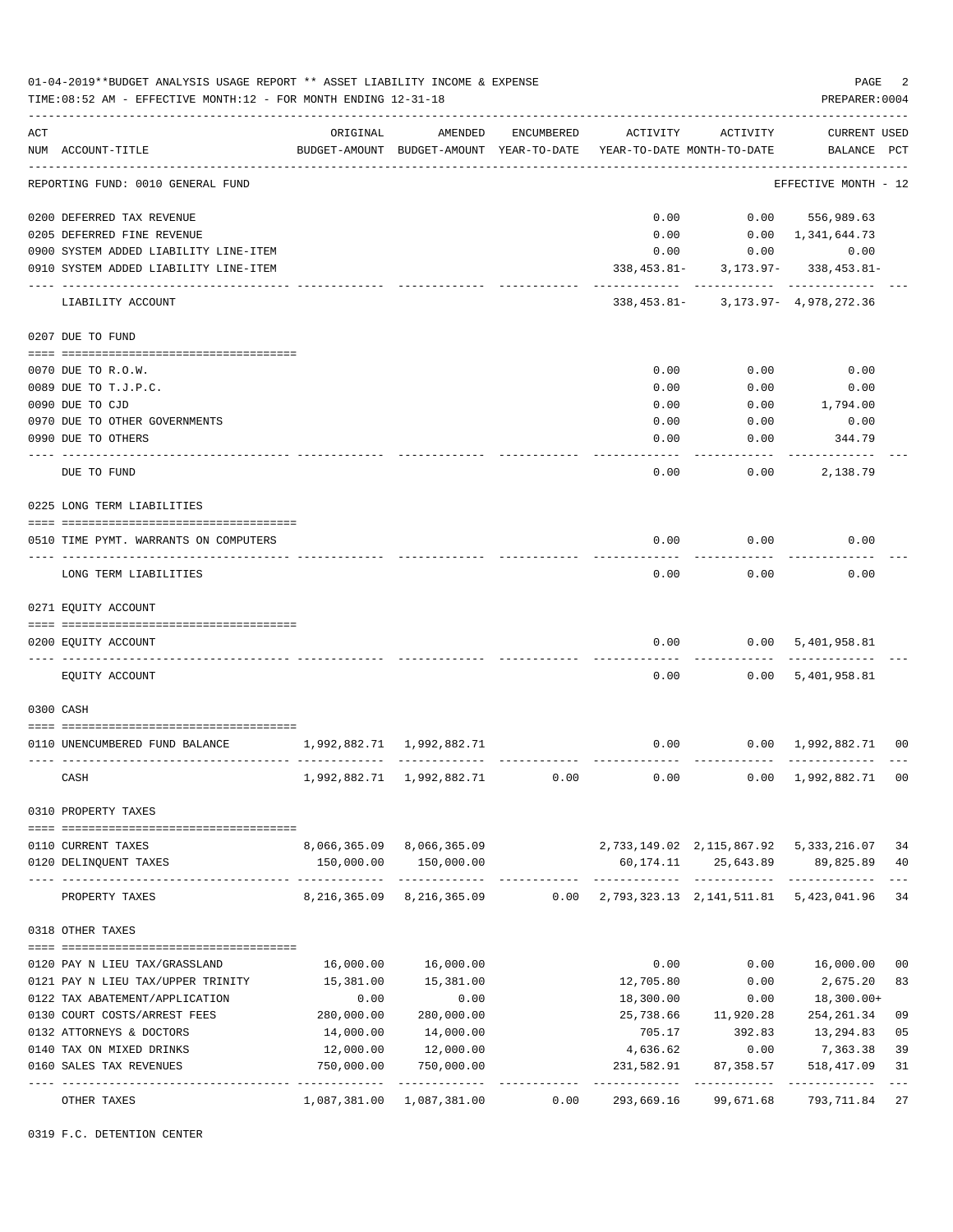|     | 01-04-2019**BUDGET ANALYSIS USAGE REPORT ** ASSET LIABILITY INCOME & EXPENSE<br>TIME: 08:52 AM - EFFECTIVE MONTH: 12 - FOR MONTH ENDING 12-31-18 |                   |                                                                                |            |           |                                         | PAGE<br>PREPARER: 0004               | 3      |
|-----|--------------------------------------------------------------------------------------------------------------------------------------------------|-------------------|--------------------------------------------------------------------------------|------------|-----------|-----------------------------------------|--------------------------------------|--------|
| ACT | NUM ACCOUNT-TITLE                                                                                                                                | ORIGINAL          | AMENDED<br>BUDGET-AMOUNT BUDGET-AMOUNT YEAR-TO-DATE YEAR-TO-DATE MONTH-TO-DATE | ENCUMBERED | ACTIVITY  |                                         | ACTIVITY CURRENT USED<br>BALANCE PCT |        |
|     | REPORTING FUND: 0010 GENERAL FUND                                                                                                                |                   |                                                                                |            |           |                                         | EFFECTIVE MONTH - 12                 |        |
|     |                                                                                                                                                  |                   |                                                                                |            |           |                                         |                                      |        |
|     | 0420 JAIL PAY PHONE COMMISSION                                                                                                                   | 150,000.00        | 150,000.00                                                                     |            |           | 7,631.89 1,389.09                       | 142,368.11                           | 05     |
|     | 0429 SCHOLARSHIP FUNDS                                                                                                                           | 0.00              | 0.00                                                                           |            | 0.00      | 0.00                                    | 0.00                                 |        |
|     | 0551 ANNUAL PAYMENT                                                                                                                              | 10,000.00         | 10,000.00                                                                      |            | 0.00      |                                         | 0.00 10,000.00                       | 00     |
|     | 0552 MONTHLY MONITORING PAYMEN                                                                                                                   | 0.00              | 0.00                                                                           |            | 0.00      | 0.00                                    | 0.00                                 |        |
|     | 0553 ADMINISTRATIVE FEE                                                                                                                          | 0.00              | 0.00                                                                           |            | 0.00      | 0.00                                    | 0.00                                 |        |
|     | 0554 REIMB.FOR CONFINEMENT EXP.                                                                                                                  | 0.00              | 0.00                                                                           |            |           | $0.00$ $0.00$ $0.00$                    |                                      |        |
|     | F.C. DETENTION CENTER                                                                                                                            |                   | 160,000.00  160,000.00     0.00    7,631.89   1,389.09  152,368.11  05         |            |           |                                         |                                      |        |
|     | 0320 LICENSES & PERMITS                                                                                                                          |                   |                                                                                |            |           |                                         |                                      |        |
|     | 0200 ALCOHLIC BEVERAGE LICENSE                                                                                                                   |                   | 1,500.00 1,500.00                                                              |            |           | 477.00    177.00    1,023.00            |                                      | 32     |
|     | 0300 SEWAGE PERMITS/INSPECTIONS                                                                                                                  | 100,000.00        | 100,000.00                                                                     |            | 25,055.74 |                                         | 5,990.18 74,944.26                   | 25     |
|     | 0545 FOOD SERV. PERMITS/CLASSES                                                                                                                  | 0.00              | 0.00                                                                           |            | 0.00      | 0.00                                    | 0.00                                 |        |
|     | 0546 \$5 COUNTY FEE/FOOD HANDLERS CLASS                                                                                                          | 0.00              | 0.00                                                                           |            | 0.00      | 0.00                                    | 0.00                                 |        |
|     | LICENSES & PERMITS                                                                                                                               |                   |                                                                                |            |           |                                         |                                      |        |
|     | 0321 FEES OF TAX COLLECTOR                                                                                                                       |                   |                                                                                |            |           |                                         |                                      |        |
|     |                                                                                                                                                  |                   |                                                                                |            |           |                                         |                                      |        |
|     | 0200 COMMISSIONS ON CAR REGIST                                                                                                                   |                   | 110,000.00 110,000.00                                                          |            |           | 22,906.67 6,378.42 87,093.33            |                                      | 21     |
|     | 0250 COMMISSION ON CAR TITLES                                                                                                                    | 45,000.00         | 45,000.00                                                                      |            |           | 11,020.00 2,740.00 33,980.00            |                                      | 24     |
|     | 0251 COMM.ON SALES TAX COLLECTIONS 260,000.00 260,000.00                                                                                         |                   |                                                                                |            |           | $0.00$ $0.00$ $260,000.00$              |                                      | 00     |
|     | 0901 TAX CERTIFICATES                                                                                                                            | 7,500.00          | 7,500.00                                                                       |            |           | 2,234.45 564.82                         | 5,265.55                             | 30     |
|     | FEES OF TAX COLLECTOR                                                                                                                            |                   | 422,500.00 422,500.00                                                          |            |           | $0.00$ 36,161.12 9,683.24 386,338.88 09 |                                      |        |
|     | 0330 GRANTS                                                                                                                                      |                   |                                                                                |            |           |                                         |                                      |        |
|     |                                                                                                                                                  |                   |                                                                                |            |           |                                         |                                      |        |
|     | 0396 RIFLE RESISTANT BODY ARMOR 3439801                                                                                                          | 0.00              | 0.00                                                                           |            | 0.00      | 0.00                                    | 0.00                                 |        |
|     | 0403 TEAM REDEVELOPMENT TRAINING                                                                                                                 | 0.00<br>34,000.00 | 0.00                                                                           |            | 0.00      | 0.00                                    | 0.00<br>0.00 25,518.75               |        |
|     | 0437 INDIGENT DEFENSE GRANT                                                                                                                      |                   | 34,000.00                                                                      |            | 8,481.25  |                                         |                                      | 25     |
|     | GRANTS                                                                                                                                           | 34,000.00         | 34,000.00                                                                      | 0.00       | 8,481.25  | 0.00                                    | 25,518.75                            | 25     |
|     | 0340 FEES OF OFFICE                                                                                                                              |                   |                                                                                |            |           |                                         |                                      |        |
|     | 0135 FAMILY PROTECTION FEE                                                                                                                       | 0.00              | 0.00                                                                           |            | 570.95    | 90.95                                   | 570.95+                              |        |
|     | 0400 COUNTY JUDGE FEES                                                                                                                           | 300.00            | 300.00                                                                         |            | 0.00      | 0.00                                    | 300.00                               | 00     |
|     | 0403 COUNTY CLERK FEES                                                                                                                           | 225,000.00        | 225,000.00                                                                     |            | 0.00      | 0.00                                    | 225,000.00                           | $00\,$ |
|     | 0450 DISTRICT CLERK FEES                                                                                                                         | 85,000.00         | 85,000.00                                                                      |            | 15,264.06 | 4,775.63                                | 69,735.94                            | 18     |
|     | 0455 J. P. #1 FEES                                                                                                                               | 20,000.00         | 20,000.00                                                                      |            | 0.00      | 0.00                                    | 20,000.00                            | 00     |
|     | 0456 J. P. #2 FEES                                                                                                                               | 4,500.00          | 4,500.00                                                                       |            | 775.00    | 300.00                                  | 3,725.00                             | 17     |
|     | 0457 J. P. #3 FEES                                                                                                                               | 10,000.00         | 10,000.00                                                                      |            | 2,871.52  | 2,871.52                                | 7,128.48                             | 29     |
|     | 0475 DISTRICT ATTORNEY FEES                                                                                                                      | 7,000.00          | 7,000.00                                                                       |            | 46.99     | 9.09                                    | 6,953.01                             | 01     |
|     | 0480 BOND APPLICATION FEE                                                                                                                        | 0.00              | 0.00                                                                           |            | 0.00      | 0.00                                    | 0.00                                 |        |
|     | 0484 ELECTION REIMBURSEMENTS                                                                                                                     | 0.00              | 0.00                                                                           |            | 0.00      | 0.00                                    | 0.00                                 |        |
|     | 0551 CONSTABLE PCT. 1 FEES                                                                                                                       | 10,000.00         | 10,000.00                                                                      |            | 210.00    | 70.00                                   | 9,790.00                             | 02     |
|     | 0552 CONSTABLE PCT. 2 FEES                                                                                                                       | 3,000.00          | 3,000.00                                                                       |            | 140.00    | 0.00                                    | 2,860.00                             | 05     |
|     | 0553 CONSTABLE PCT. 3 FEES                                                                                                                       | 2,000.00          | 2,000.00                                                                       |            | 1,003.50  | 1,003.50                                | 996.50                               | 50     |
|     | 0560 SHERIFF FEES                                                                                                                                | 45,000.00         | 45,000.00                                                                      |            | 4,139.82  | 700.93                                  | 40,860.18                            | 09     |
|     | 0573 BOND SUPERVISION FEES                                                                                                                       | 60,000.00         | 60,000.00                                                                      |            | 16,005.00 | 5,945.00                                | 43,995.00                            | 27     |
|     | 0600 D.C.6TH COURT OF APPEALS FEE                                                                                                                | 1,500.00          | 1,500.00                                                                       |            | 380.86    | 105.75                                  | 1,119.14                             | 25     |
|     | 0601 C.C.6TH COURT OF APPEALS FEE                                                                                                                | 800.00            | 800.00                                                                         |            | 0.00      | 0.00                                    | 800.00                               | 00     |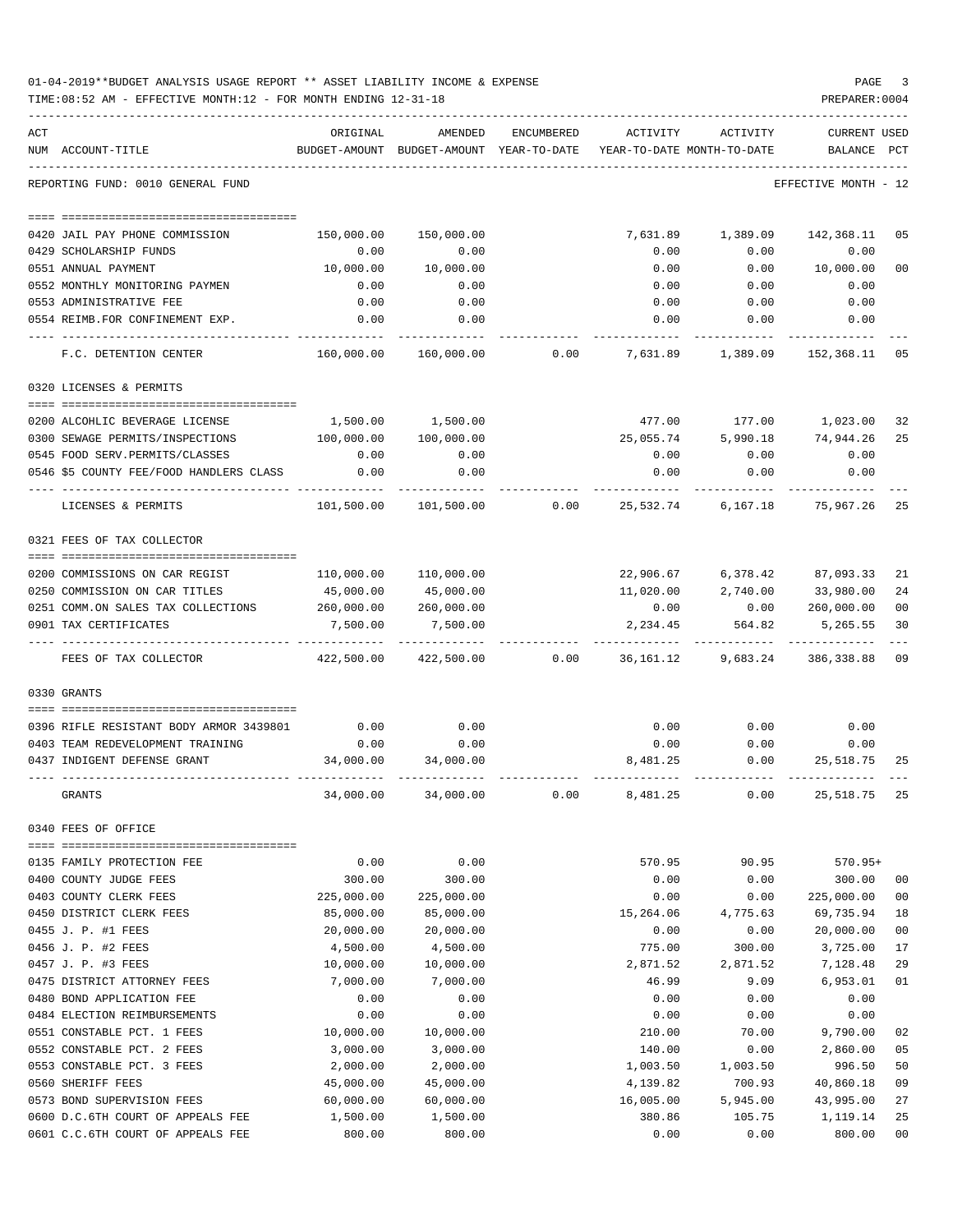| 01-04-2019**BUDGET ANALYSIS USAGE REPORT ** ASSET LIABILITY INCOME & EXPENSE | PAGE           |
|------------------------------------------------------------------------------|----------------|
| TIME:08:52 AM - EFFECTIVE MONTH:12 - FOR MONTH ENDING 12-31-18               | PREPARER: 0004 |

| ACT |                                         |            |                                                                                |            | ACTIVITY                  | ACTIVITY      | <b>CURRENT USED</b>  |                |
|-----|-----------------------------------------|------------|--------------------------------------------------------------------------------|------------|---------------------------|---------------|----------------------|----------------|
|     | NUM ACCOUNT-TITLE                       | ORIGINAL   | AMENDED<br>BUDGET-AMOUNT BUDGET-AMOUNT YEAR-TO-DATE YEAR-TO-DATE MONTH-TO-DATE | ENCUMBERED |                           |               | BALANCE PCT          |                |
|     |                                         |            |                                                                                |            |                           |               |                      |                |
|     | REPORTING FUND: 0010 GENERAL FUND       |            |                                                                                |            |                           |               | EFFECTIVE MONTH - 12 |                |
|     | 0652 SUBDIVISION FEES                   | 5,000.00   | 5,000.00                                                                       |            | 2,957.86                  | 572.86        | 2,042.14             | 59             |
|     | 0900 OTHER FEES                         | 0.00       | 0.00                                                                           |            | 0.00                      | 0.00          | 0.00                 |                |
|     | FEES OF OFFICE                          | 479,100.00 | 479,100.00                                                                     | 0.00       | 44,365.56                 | 16,445.23     | 434,734.44           | 09             |
|     | 0350 FINES                              |            |                                                                                |            |                           |               |                      |                |
|     | 0455 J. P. #1 FINES                     | 8,000.00   | 8,000.00                                                                       |            |                           | $0.00$ 0.00   | 8,000.00             | 0 <sub>0</sub> |
|     | 0456 J. P. #2 FINES                     | 1,000.00   | 1,000.00                                                                       |            |                           | $0.00$ 0.00   | 1,000.00             | 0 <sub>0</sub> |
|     | 0457 J. P. #3 FINES                     | 3,000.00   | 3,000.00                                                                       |            |                           | 843.85 843.85 | 2,156.15             | 28             |
|     |                                         |            |                                                                                |            |                           |               |                      |                |
|     | FINES                                   | 12,000.00  | 12,000.00                                                                      | 0.00       | 843.85                    | 843.85        | 11,156.15            | 07             |
|     | 0352 FINES & FORFEITURES                |            |                                                                                |            |                           |               |                      |                |
|     |                                         |            |                                                                                |            |                           |               |                      |                |
|     | 0100 10% COMM.ON SURETY BAIL BOND FEE   | 400.00     | 400.00                                                                         |            |                           | 174.00 0.00   | 226.00               | 44             |
|     | 0201 BOND FORFEITURES                   | 200.00     | 200.00                                                                         |            | 0.00                      | 0.00          | 200.00               | 0 <sub>0</sub> |
|     | FINES & FORFEITURES                     | 600.00     | 600.00                                                                         | 0.00       | 174.00                    | 0.00          | 426.00               | 29             |
|     | 0360 INTEREST EARNINGS                  |            |                                                                                |            |                           |               |                      |                |
|     |                                         |            |                                                                                |            |                           |               |                      |                |
|     | 0100 INTEREST EARNINGS                  | 40,000.00  | 40,000.00                                                                      |            | 22,074.92                 | 6,303.05      | 17,925.08            | 55             |
|     | INTEREST EARNINGS                       | 40,000.00  | 40,000.00                                                                      |            | $0.00$ 22,074.92 6,303.05 |               | 17,925.08            | 55             |
|     | 0364 SALE OF ASSETS LAND/BUILDING       |            |                                                                                |            |                           |               |                      |                |
|     |                                         |            |                                                                                |            |                           |               |                      |                |
|     | 0162 SALE OF ASSETS LAND/BUILDING       | 1,000.00   | 1,000.00                                                                       |            | 0.00                      |               | $0.00$ 1,000.00      | 00             |
|     | 0163 SALE OF EQUIPMENT                  | 0.00       | 0.00                                                                           |            | 0.00                      | 0.00          | 0.00                 |                |
|     | SALE OF ASSETS LAND/BUILDING            | 1,000.00   | 1,000.00                                                                       | 0.00       | 0.00                      | 0.00          | 1,000.00             | 0 <sub>0</sub> |
|     | 0370 MISCELLANEOUS                      |            |                                                                                |            |                           |               |                      |                |
|     | 0100 KFYN-RADIO TOWER RENT              | 2,400.00   | 2,400.00                                                                       |            | 600.00                    | 200.00        | 1,800.00             | 25             |
|     | 0112 TOBACCO SETTLEMENT                 | 18,000.00  | 18,000.00                                                                      |            | 0.00                      | 0.00          | 18,000.00            | 0 <sub>0</sub> |
|     | 0115 RENT- VERIZON TOWER                | 11,109.00  | 11,109.00                                                                      |            | 3,193.83                  | 1,064.61      | 7,915.17             | 29             |
|     | 0120 CONTRIBUTION IHC TRUST             | 3,500.00   | 3,500.00                                                                       |            | 0.00                      | 0.00          | 3,500.00             | 0 <sub>0</sub> |
|     | 0125 IHC STATE REIMBURSEMENT            | 0.00       | 0.00                                                                           |            | 0.00                      | 0.00          | 0.00                 |                |
|     | 0130 REFUNDS & MISCELLANEOUS            | 9,500.00   | 9,500.00                                                                       |            | 9,774.68                  | 0.00          | 274.68+ 103          |                |
|     | 0131 AUTOMOBILE INSURANCE LOSS PAYMENTS | 0.00       | 0.00                                                                           |            | 0.00                      | 0.00          | 0.00                 |                |
|     | 0132 PROPERTY INSURANCE LOSS PAYMENTS   | 0.00       | 0.00                                                                           |            | 0.00                      | 0.00          | 0.00                 |                |
|     | 0135 HEALTH INS. SURPLUS DISTRIBUTION   | 0.00       | 0.00                                                                           |            | 0.00                      | 0.00          | 0.00                 |                |
|     | 0139 STATE JUROR REIMB.FEE              | 25,000.00  | 25,000.00                                                                      |            | 2,482.00                  | 0.00          | 22,518.00            | 10             |
|     | 0143 D.A.SALARY REIMB.                  | 27,500.00  | 27,500.00                                                                      |            | 0.00                      | 0.00          | 27,500.00            | 0 <sub>0</sub> |
|     | 0144 CO. JUDGE COURT FEES SALARY REIMB. | 0.00       | 0.00                                                                           |            | 0.00                      | 0.00          | 0.00                 |                |
|     | 0147 UTILITIES REIMBURSEMENT            | 13,000.00  | 13,000.00                                                                      |            | 3,524.61                  | 1,108.79      | 9,475.39             | 27             |
|     | 0151 ASST. DA LONGEVITY PAY             | 4,400.00   | 4,400.00                                                                       |            | 1,200.00                  | 0.00          | 3,200.00             | 27             |
|     | 0152 HB 9 D.A. SUPPLEMENTAL FUNDS       | 3,500.00   | 3,500.00                                                                       |            | 1,079.43                  | 359.81        | 2,420.57             | 31             |
|     | 0162 COURT REPORTER SERVICE FEE         | 5,000.00   | 5,000.00                                                                       |            | 1,142.58                  | 317.25        | 3,857.42             | 23             |
|     | 0163 ADM.OF COURT JUSTICE 10% SB 1417   | 750.00     | 750.00                                                                         |            | 83.21                     | 36.39         | 666.79               | 11             |
|     | 0164 TIME PAYMENT FEE 40% SB 1417       | 3,000.00   | 3,000.00                                                                       |            | 332.93                    | 145.64        | 2,667.07             | 11             |
|     | 0166 JUDICIAL SUPP.FEE(60 CENTS)        | 900.00     | 900.00                                                                         |            | 63.19                     | 46.98         | 836.81               | 07             |
|     | 0167 JUROR REIMB.FEE                    | 6,000.00   | 6,000.00                                                                       |            | 417.60                    | 312.84        | 5,582.40             | 07             |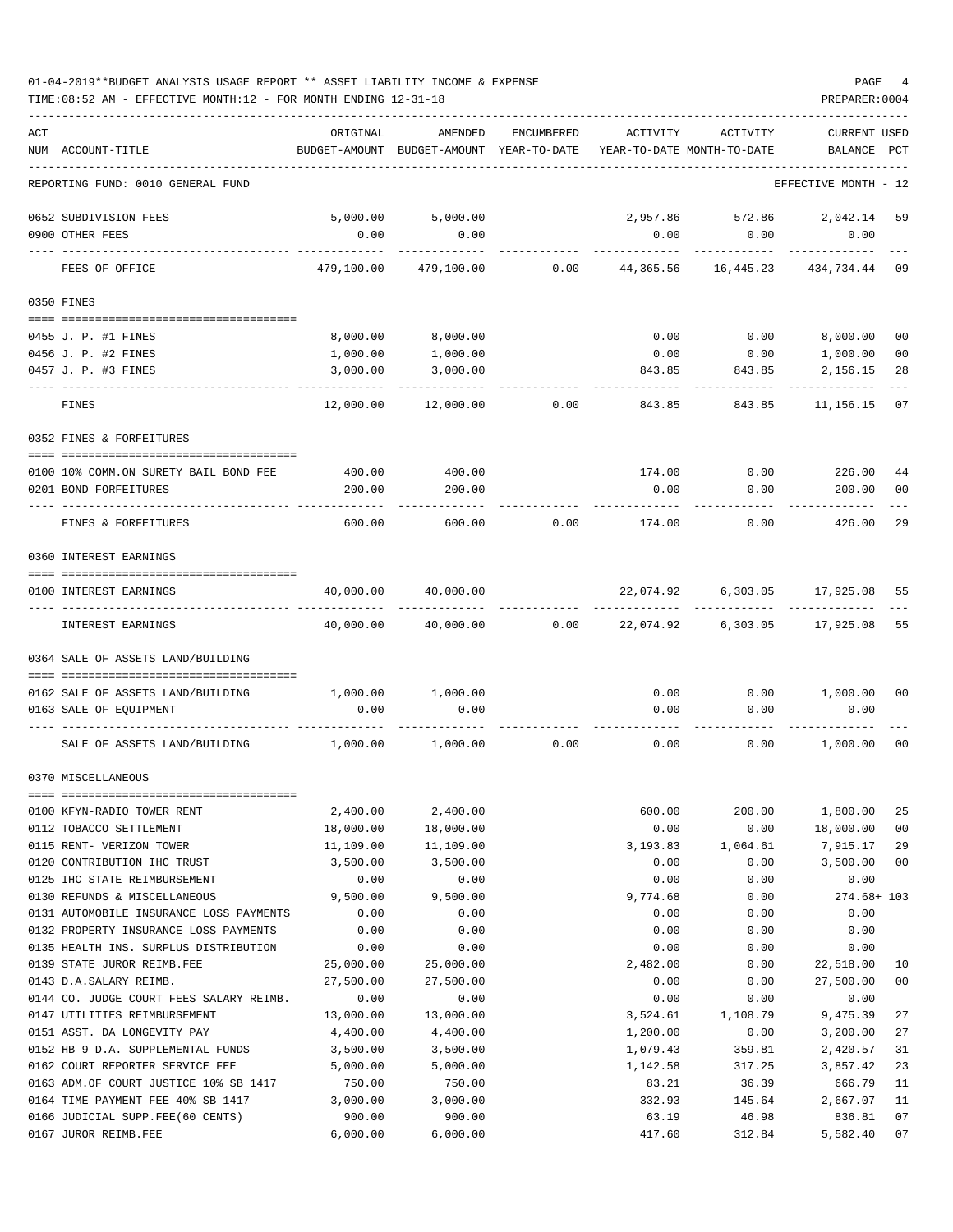| ACT<br>NUM ACCOUNT-TITLE             | ORIGINAL              | AMENDED<br>BUDGET-AMOUNT BUDGET-AMOUNT YEAR-TO-DATE | ENCUMBERED | ACTIVITY  | ACTIVITY<br>YEAR-TO-DATE MONTH-TO-DATE | CURRENT USED<br>BALANCE | PCT      |
|--------------------------------------|-----------------------|-----------------------------------------------------|------------|-----------|----------------------------------------|-------------------------|----------|
| REPORTING FUND: 0010 GENERAL FUND    |                       |                                                     |            |           |                                        | EFFECTIVE MONTH - 12    |          |
| 0408 COUNTY WELLNESS PROGRAM         | 3,000.00              | 3,000.00                                            |            | 0.00      | 0.00                                   | 3,000.00                | 00       |
| 0410 CO CT AT LAW SUPPLEMENT         | 84,000.00             | 84,000.00                                           |            | 21,000.00 |                                        | 21,000.00 63,000.00     | 25       |
| 0432 PROCEEDS OF SALE OF LIVESTOCK   | 0.00                  | 763.31                                              |            | 763.31    | 763.31                                 | 0.00 100                |          |
| 0450 DIST. CLK. PASSPORT PHOTO       | 760.00                | 760.00                                              |            | 320.00    | 160.00                                 | 440.00                  | 42       |
| 0453 REIMB.CEC ODYSSEY SAAS          | 21,593.00             | 21,593.00                                           |            | 5,398.25  | 5,398.25                               | 16,194.75               | 25       |
| 0509 CANDY MACHINE COMMISSION        | 0.00                  | 0.00                                                |            | 94.56     | 47.09                                  | 94.56+                  |          |
| 0510 DR. PEPPER COMMISSION           | 0.00                  | 0.00                                                |            | 48.00     | 24.00                                  | $48.00+$                |          |
| 0553 DONATION CONST.3 RADIO EQUIP.   | 0.00                  | 0.00                                                |            | 0.00      | 0.00                                   | 0.00                    |          |
| 0562 STATE REIMB.OFFENDER TRANSPORT  | 3,500.00              | 3,500.00                                            |            | 3,754.40  | 3,754.40                               | 254.40+ 107             |          |
| 0565 COCA-COLA COMMISSIONS           | 0.00<br>------------- | 0.00                                                |            | 0.00      | 0.00                                   | 0.00                    |          |
| --- ------------<br>MISCELLANEOUS    | 246,412.00            | 247,175.31                                          | 0.00       | 55,272.58 | .<br>34,739.36                         | 191,902.73              | 22       |
| 0400 COUNTY JUDGE                    |                       |                                                     |            |           |                                        |                         |          |
| 0101 SALARY ELECTED OFFICIAL         | 66,658.37             | 66,658.37                                           | 0.00       | 17,946.46 | 5,127.56                               | 48,711.91               | 27       |
| 0104 STATE PROBATE SALARY SUPPLEMENT | 0.00                  | 0.00                                                | 0.00       | 0.00      | 0.00                                   | 0.00                    |          |
| 0105 SALARY SECRETARY                | 39,121.56             | 39,121.56                                           | 0.00       | 10,532.76 | 3,009.36                               | 28,588.80               | 27       |
| 0201 SOCIAL SECURITY TAXES           | 6,930.36              | 6,930.36                                            | 0.00       | 1,620.11  | 457.36                                 | 5,310.25                | 23       |
| 0202 GROUP HEALTH & DENTAL INSURANCE | 22,950.24             | 22,950.24                                           | 0.00       | 5,737.56  | 1,912.52                               | 17,212.68               | 25       |
| 0203 RETIREMENT                      | 12,375.78             | 12,375.78                                           | 0.00       | 3,344.09  | 958.74                                 | 9,031.69                | 27       |
| 0204 WORKERS' COMPENSATION           | 469.48                | 469.48                                              | 0.00       | 149.42    | 149.42                                 | 320.06                  | 32       |
| 0205 MEDICARE TAX                    | 1,620.81              | 1,620.81                                            | 0.00       | 378.88    | 106.96                                 | 1,241.93                | 23       |
| 0225 TRAVEL ALLOWANCE                | 3,600.00              | 3,600.00                                            | 0.00       | 900.00    | 300.00                                 | 2,700.00                | 25       |
| 0310 OFFICE SUPPLIES                 | 800.00                | 800.00                                              | 0.00       | 0.00      | 0.00                                   | 800.00                  | 00       |
| 0311 POSTAL EXPENSES                 | 200.00                | 200.00                                              | 0.00       | 13.34     | 13.34                                  | 186.66                  | 07       |
| 0427 OUT OF COUNTY TRAVEL            | 4,000.00              | 4,000.00                                            | 0.00       | 1,958.66  | 246.82                                 | 2,041.34                | 49       |
| 0431 LOCAL TRAVEL                    | 0.00                  | 0.00                                                | 0.00       | 0.00      | 0.00                                   | 0.00                    |          |
| 0435 PRINTING                        | 200.00                | 200.00                                              | 26.00      | 23.50     | 23.50                                  | 150.50                  | 25       |
| 0437 COURT REPORTER EXPENSE          | 0.00                  | 0.00                                                | 0.00       | 0.00      | 0.00                                   | 0.00                    |          |
| 0468 JUVENILE BOARD SALARY           | 2,400.00              | 2,400.00                                            | 0.00       | 600.00    | 200.00                                 | 1,800.00                | 25       |
| 0480 BOND                            | 400.00                | 1,293.00                                            | 0.00       | 1,243.00  | 1,243.00                               | 50.00                   | 96       |
| 0572 OFFICE EQUIPMENT                | 800.00                | 800.00                                              | 0.00       | 0.00      | 0.00                                   | 800.00                  | 00       |
| 0574 TECHNOLOGY                      | 0.00                  | 0.00                                                | 0.00       | 0.00      | 0.00                                   | 0.00                    |          |
| 0590 BOOKS                           | 0.00                  | 0.00                                                | 0.00       | 0.00      | 0.00                                   | 0.00                    |          |
|                                      |                       |                                                     |            |           |                                        |                         |          |
| COUNTY JUDGE                         | 162,526.60            | 163,419.60                                          | 26.00      | 44,447.78 | 13,748.58                              | 118,945.82 27           |          |
| 0401 911 COORDINATOR                 |                       |                                                     |            |           |                                        |                         |          |
| 0403 TCOG RURAL ADDRESSING           | 23,000.00             |                                                     |            |           | $23,000.00$ $0.00$ $23,000.00$ $0.00$  | 0.00 100                |          |
| 911 COORDINATOR                      |                       | 23,000.00 23,000.00                                 |            |           | $0.00$ 23,000.00 0.00                  |                         | 0.00 100 |
| 0403 COUNTY CLERK                    |                       |                                                     |            |           |                                        |                         |          |
| 0101 SALARY ELECTED OFFICIAL         | 58,237.97             | 58,237.97                                           | 0.00       | 15,679.44 | 4,479.84                               | 42,558.53               | 27       |
| 0104 SALARY DEPUTIES                 | 170,898.20            | 170,898.20                                          | 0.00       | 44,946.04 | 13,073.30                              | 125,952.16              | 26       |
| 0107 REGULAR-TEMP. PART-TIME         | 17,085.64             | 17,085.64                                           | 0.00       | 4,719.37  | 1,340.96                               | 12,366.27               | 28       |
| 0201 SOCIAL SECURITY TAXES           | 15,280.63             | 15,280.63                                           | 0.00       | 3,644.67  | 1,040.06                               | 11,635.96               | 24       |
| 0202 GROUP HEALTH & DENTAL INSURANCE | 80,325.84             | 80, 325.84                                          | 0.00       | 21,037.72 | 6,693.82                               | 59,288.12               | 26       |
| 0203 RETIREMENT                      | 28,167.78             | 28, 167. 78                                         | 0.00       | 7,514.66  | 2,172.83                               | 20,653.12               | 27       |
| 0204 WORKERS COMPENSATION            | 1,035.14              | 1,035.14                                            | 0.00       | 340.57    | 340.57                                 | 694.57                  | 33       |
| 0205 MEDICARE TAX                    | 3,573.70              | 3,573.70                                            | 0.00       | 852.34    | 243.23                                 | 2,721.36                | 24       |
| 0310 OFFICE SUPPLIES                 | 3,760.00              | 3,760.00                                            | 349.07     | 734.24    | 29.15                                  | 2,676.69                | 29       |
|                                      |                       |                                                     |            |           |                                        |                         |          |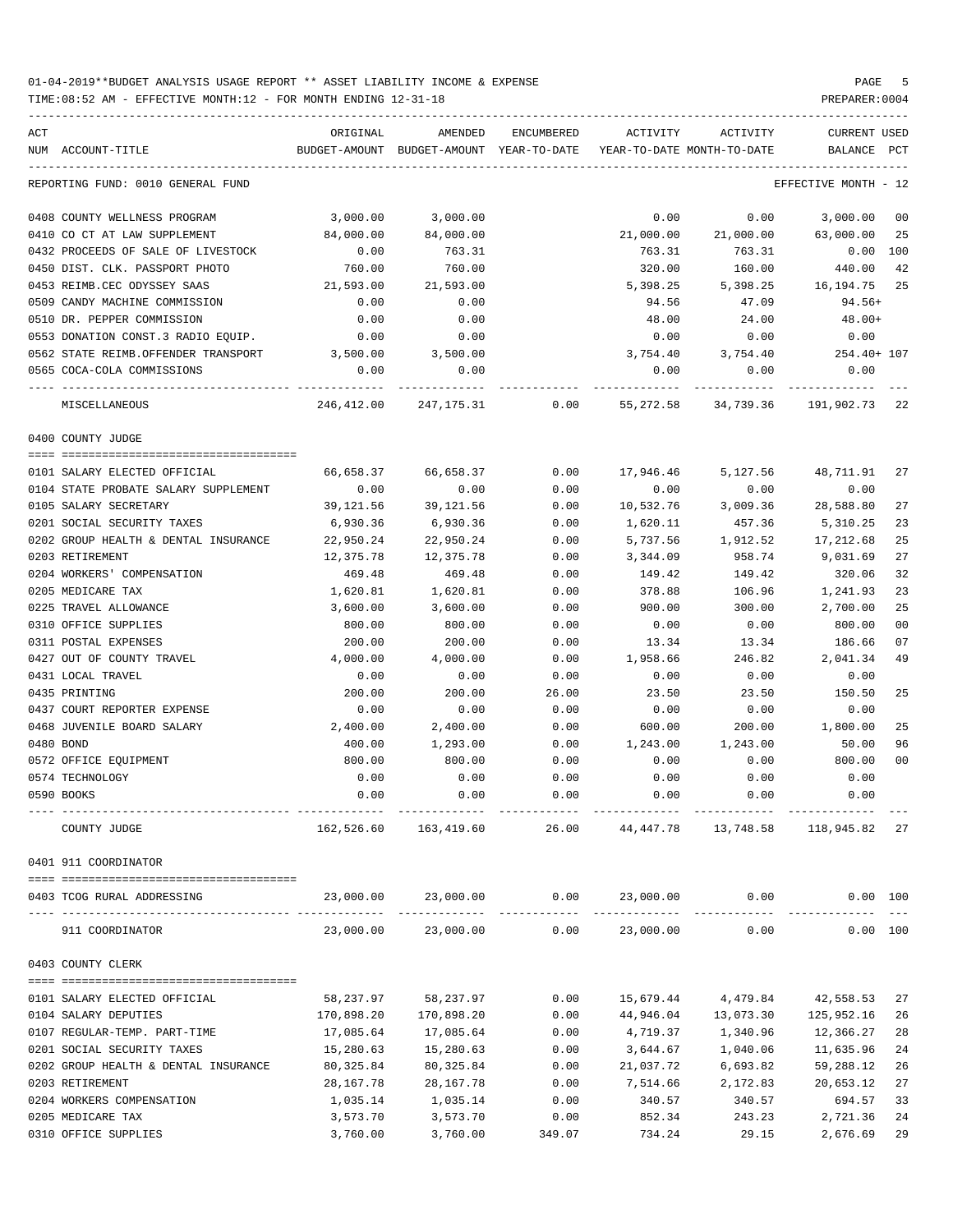| ACT<br>NUM ACCOUNT-TITLE                 | ORIGINAL   | AMENDED<br>BUDGET-AMOUNT BUDGET-AMOUNT YEAR-TO-DATE | ENCUMBERED |           | ACTIVITY ACTIVITY<br>YEAR-TO-DATE MONTH-TO-DATE                                                            | CURRENT USED<br>BALANCE PCT |                         |
|------------------------------------------|------------|-----------------------------------------------------|------------|-----------|------------------------------------------------------------------------------------------------------------|-----------------------------|-------------------------|
| REPORTING FUND: 0010 GENERAL FUND        |            |                                                     |            |           |                                                                                                            | EFFECTIVE MONTH - 12        |                         |
| 0311 POSTAL EXPENSES                     | 1,500.00   | 1,500.00                                            | 0.00       | 286.62    | 85.58                                                                                                      | 1,213.38                    | 19                      |
| 0420 UTILITIES TELEPHONE                 | 0.00       | 0.00                                                | 0.00       | 0.00      | 0.00                                                                                                       | 0.00                        |                         |
| 0427 OUT OF COUNTY TRAVEL                | 4,000.00   | 4,000.00                                            | 0.00       | 515.31    | 155.31                                                                                                     | 3,484.69                    | 13                      |
| 0431 LOCAL TRAVEL                        | 0.00       | 0.00                                                | 0.00       | 0.00      | 0.00                                                                                                       | 0.00                        |                         |
| 0435 PRINTING                            | 1,400.00   | 1,400.00                                            | 0.00       | 0.00      | 0.00                                                                                                       | 1,400.00                    | 0 <sub>0</sub>          |
| 0437 IMAGING/INDEXING                    | 14,000.00  | 14,000.00                                           | 0.00       | 2,005.22  | 871.34                                                                                                     | 11,994.78                   | 14                      |
| 0480 BOND                                | 713.00     | 713.00                                              | 0.00       | 463.00    | 320.50                                                                                                     | 250.00                      | 65                      |
| 0481 DUES                                | 225.00     | 225.00                                              | 0.00       | 0.00      | 0.00                                                                                                       | 225.00                      | 0 <sub>0</sub>          |
| 0572 OFFICE EQUIPMENT                    | 3,478.83   | 3,478.83                                            | 0.00       | 0.00      | 0.00                                                                                                       | 3,478.83                    | 0 <sub>0</sub>          |
| COUNTY CLERK                             | 403,681.73 |                                                     |            |           | 403,681.73               349.07               102,739.20               30,846.49                300,593.46 | -----------                 | $- - -$<br>26           |
| 0404 ELECTION                            |            |                                                     |            |           |                                                                                                            |                             |                         |
|                                          |            |                                                     |            |           |                                                                                                            |                             |                         |
| 0109 SALARY                              | 0.00       | 15,900.00                                           | 0.00       | 15,765.41 | 0.00                                                                                                       | 134.59                      | 99                      |
| 0201 SOCIAL SECURITY TAXES               | 0.00       | 625.00                                              | 0.00       | 585.65    | 0.00                                                                                                       | 39.35                       | 94                      |
| 0203 RETIREMENT                          | 0.00       | 0.00                                                | 0.00       | 0.00      | 0.00                                                                                                       | 0.00                        |                         |
| 0205 MEDICARE TAX                        | 0.00       | 175.00                                              | 0.00       | 136.96    | 0.00                                                                                                       | 38.04                       | 78                      |
| 0310 ELECTION SUPPLIES                   | 4,000.00   | 4,000.00                                            | 0.00       | 1,899.63  | 0.00                                                                                                       | 2,100.37                    | 47                      |
| 0311 POSTAGE                             | 8,500.00   | 8,500.00                                            | 0.00       | 579.15    | 206.56                                                                                                     | 7,920.85                    | 07                      |
| 0423 CELL PHONE                          | 240.00     | 240.00                                              | 0.00       | 60.00     | 20.00                                                                                                      | 180.00                      | 25                      |
| 0427 ELECTION TRAVEL                     | 2,900.00   | 2,900.00                                            | 0.00       | 190.53    | 190.53                                                                                                     | 2,709.47                    | 07                      |
| 0428 EMPLOYEE TRAINING                   | 0.00       | 0.00                                                | 0.00       | 0.00      | 0.00                                                                                                       | 0.00                        |                         |
| 0429 DPS BACKGROUND CHECK                | 50.00      | 50.00                                               | 0.00       | 0.00      | 0.00                                                                                                       | 50.00                       | 0 <sub>0</sub>          |
| 0430 BIDS AND NOTICES                    | 600.00     | 600.00                                              | 0.00       | 331.50    | 0.00                                                                                                       | 268.50                      | 55                      |
| 0442 PROFESSIONAL SERVICE/TRANSLATOR     | 200.00     | 200.00                                              | 0.00       | 87.50     | 0.00                                                                                                       | 112.50                      | 44                      |
| 0483 VOTER REGISTRATION                  | 2,000.00   | 2,000.00                                            | 0.00       | 0.00      | 0.00                                                                                                       | 2,000.00                    | 0 <sub>0</sub>          |
| 0485 ELECTION MAINT. AGREEMENT 15,911.00 |            | 15,911.00                                           | 0.00       | 16,077.67 | 0.00                                                                                                       | 166.67- 101                 |                         |
| 0573 ELECTION EQUIPMENT                  | 2,402.79   | 2,402.79                                            | 0.00       | 0.00      | 0.00                                                                                                       | 2,402.79                    | 00<br>$- - -$           |
| ELECTION                                 |            |                                                     |            |           | 36,803.79 53,503.79 0.00 35,714.00 417.09 17,789.79 67                                                     |                             |                         |
| 0405 VETERANS'SERVICE                    |            |                                                     |            |           |                                                                                                            |                             |                         |
| 0102 SALARY APPOINTED OFFICIAL           | 38,816.00  | 38,816.00                                           | 0.00       |           | 10,450.44 2,985.84 28,365.56                                                                               |                             | 27                      |
| 0201 SOCIAL SECURITY TAXES               | 2,406.59   | 2,406.59                                            | 0.00       | 639.04    | 182.16                                                                                                     | 1,767.55 27                 |                         |
| 0202 GROUP HEALTH & DENTAL INSURANCE     | 11,475.12  | 11,475.12                                           | 0.00       | 2,868.78  | 956.26                                                                                                     | 8,606.34                    | 25                      |
| 0203 RETIREMENT                          | 4,440.55   | 4,440.55                                            | 0.00       | 1,201.83  | 343.38                                                                                                     | 3,238.72                    | 27                      |
| 0204 WORKERS' COMPENSATION               | 163.03     | 163.03                                              | 0.00       | 53.61     | 53.61                                                                                                      | 109.42                      | 33                      |
| 0205 MEDICARE TAX                        | 562.83     | 562.83                                              | 0.00       | 149.45    | 42.60                                                                                                      | 413.38                      | 27                      |
| 0310 OFFICE SUPPLIES                     | 250.00     | 250.00                                              | 0.00       | 0.00      | 0.00                                                                                                       | 250.00                      | 0 <sub>0</sub>          |
| 0311 POSTAL EXPENSES                     | 200.00     | 200.00                                              | 0.00       | 0.00      | 0.00                                                                                                       | 200.00                      | 0 <sub>0</sub>          |
| 0427 OUT OF COUNTY TRAVEL                | 750.00     | 750.00                                              | 0.00       | 0.00      | 0.00                                                                                                       | 750.00                      | 0 <sub>0</sub>          |
| 0428 TRAINING/TUITION                    | 500.00     | 500.00                                              | 0.00       | 0.00      | 0.00                                                                                                       | 500.00                      | 0 <sub>0</sub>          |
| 0435 PRINTING                            | 200.00     | 200.00                                              | 0.00       | 0.00      | 0.00                                                                                                       | 200.00                      | 0 <sub>0</sub>          |
| 0453 COMPUTER SOFTWARE                   | 500.00     | 500.00                                              | 0.00       | 0.00      | 0.00                                                                                                       | 500.00                      | 0 <sub>0</sub>          |
| 0572 OFFICE EQUIPMENT                    | 750.00     | 750.00                                              | 0.00       | 0.00      | 0.00                                                                                                       | 750.00                      | 0 <sub>0</sub><br>$---$ |
| VETERANS ' SERVICE                       | 61,014.12  | 61,014.12                                           | 0.00       |           | 15,363.15 4,563.85 45,650.97 25                                                                            |                             |                         |
| 0406 EMERGENCY MANAGEMENT                |            |                                                     |            |           |                                                                                                            |                             |                         |
| 0103 SALARY                              | 42,213.08  | 42,213.08                                           | 0.00       | 10,907.40 | 0.00                                                                                                       | 31,305.68                   | -26                     |
| 0107 SALARY TEMP./EXTRA                  | 0.00       | 0.00                                                | 0.00       | 0.00      | 0.00                                                                                                       | 0.00                        |                         |
| 0201 SOCIAL SECURITY TAXES               | 2,646.97   | 2,646.97                                            | 0.00       | 678.25    | 0.00                                                                                                       | 1,968.72                    | 26                      |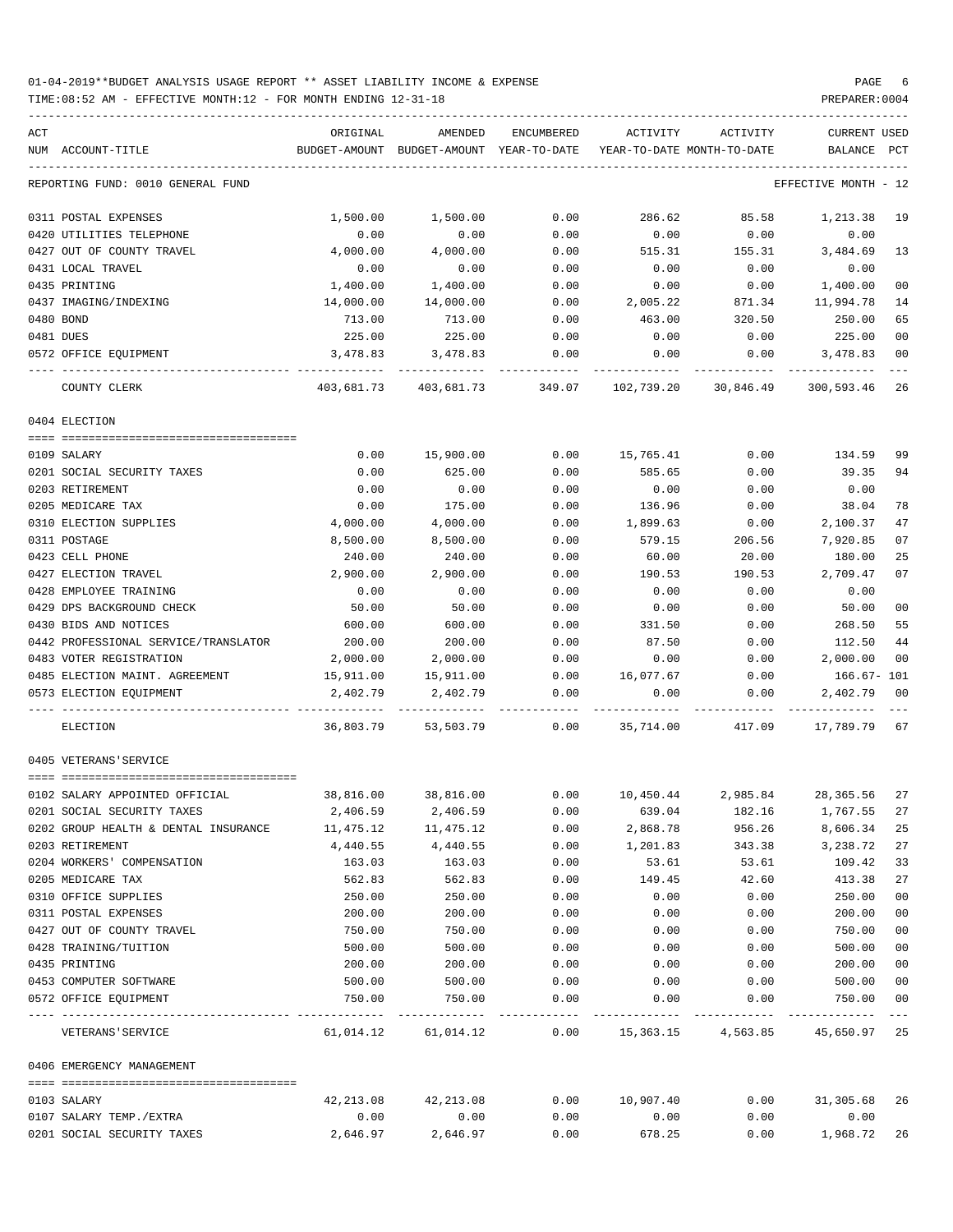TIME:08:52 AM - EFFECTIVE MONTH:12 - FOR MONTH ENDING 12-31-18 PREPARER:0004

ACT ORIGINAL AMENDED ENCUMBERED ACTIVITY ACTIVITY CURRENT USED NUM ACCOUNT-TITLE BUDGET-AMOUNT BUDGET-AMOUNT YEAR-TO-DATE YEAR-TO-DATE MONTH-TO-DATE BALANCE PCT ----------------------------------------------------------------------------------------------------------------------------------- REPORTING FUND: 0010 GENERAL FUND CONTRACTED AND REPORTING THE SERVICE MONTH - 12 0202 GROUP HEALTH & DENTAL INS 11,475.12 11,475.12 0.00 955.38 0.00 10,519.74 08 0203 RETIREMENT 4,829.18 4,829.18 0.00 1,254.34 0.00 3,574.84 26 0204 WORKERS' COMPENSATION 179.31 179.31 0.00 37.42 37.42 141.89 21 0205 MEDICARE TAX 619.05 619.05 0.00 158.63 0.00 460.42 26 0225 TRAVEL ALLOWANCE 0.00 0.00 0.00 0.00 0.00 0.00 0310 OFFICE SUPPLIES 150.00 150.00 0.00 8.90 0.00 141.10 06 0311 POSTAL EXPENSE 50.00 50.00 0.00 0.00 0.00 50.00 00 0330 AUTO EXPENSE-GAS & OIL 1,000.00 1,000.00 0.00 82.48 0.00 917.52 08 0422 R&M RADIO 0.00 0.00 0.00 0.00 0.00 0.00 0423 CELL PHONE ALLOWANCE 480.00 480.00 0.00 80.00 0.00 400.00 17 0427 OUT OF COUNTY TRAVEL  $\begin{array}{cccc} 400.00 & 400.00 & 0.00 & 0.00 & 0.00 & 0.00 & 400.00 & 0.00 & 0.00 & 0.00 & 0.00 & 0.00 & 0.00 & 0.00 & 0.00 & 0.00 & 0.00 & 0.00 & 0.00 & 0.00 & 0.00 & 0.00 & 0.00 & 0.00 & 0.00 & 0.00 & 0.00 & 0.00 & 0.00 & 0.00 & 0$ 0428 TRAINING & TUITION 0.00 0.00 0.00 0.00 0.00 0.00 0454 R&M AUTO 375.00 375.00 0.00 14.50 0.00 360.50 04 0487 TRAILER/AUTO INSURANCE 700.00 700.00 0.00 575.00 0.00 125.00 82 0489 CODE RED EARLY WARNING SYSTEM  $12,768.00$   $12,768.00$  0.00  $12,768.00$  0.00 0.00 0.00 0490 911 RADIO TOWER BUILDING 500.00 500.00 0.00 0.00 0.00 500.00 00 0573 RADIO EQUIPMENT 0.00 0.00 0.00 0.00 0.00 0.00 ---- ---------------------------------- ------------- ------------- ------------ ------------- ------------ ------------- --- EMERGENCY MANAGEMENT 78,385.71 78,385.71 0.00 27,520.30 37.42 50,865.41 35 0409 NON-DEPARTMENTAL ==== =================================== 0100 COMPENSATION PAY 0.00 0.00 0.00 0.00 0.00 0.00 0201 SOCIAL SECURITY TAXES 0.00 0.00 0.00 0.00 0.00 0.00 0203 RETIREMENT 0.00 0.00 0.00 0.00 0.00 0.00 0204 WORKERS' COMPENSATION 1,000.00 1,000.00 0.00 415.86 415.86 584.14 42 0205 MEDICARE TAX 0.00 0.00 0.00 0.00 0.00 0.00 0206 UNEMPLOYMENT EXPENSE 0.00 0.00 0.00 0.00 0.00 0.00 0395 ERRORS AND OMISSIONS 500.00 500.00 0.00 0.00 0.00 500.00 00 0399 CLAIMS SETTLEMENTS 6,000.00 5,000.00 0.00 703.50 0.00 4,296.50 14 0400 LEGAL FEES 20,000.00 20,000.00 0.00 120.00 120.00 19,880.00 01 0401 AUDIT EXPENSE 34,000.00 34,000.00 0.00 0.00 0.00 34,000.00 00 0404 911 EMERGENCY SERVICE 8,917.00 8,917.00 0.00 2,229.25 0.00 6,687.75 25 0406 TAX APPRAISAL DISTRICT 389,000.00 389,000.00 0.00 233,132.15 0.00 155,867.85 60 0408 COUNTY WELLNESS PROGRAM 3,000.00 3,000.00 0.00 259.39 133.84 2,740.61 09 0426 PROFESSIONAL FEES 30,000.00 30,000.00 0.00 0.00 0.00 30,000.00 00 0430 BIDS & NOTICES 1,800.00 1,800.00 0.00 1,192.14 920.00 607.86 66 0444 LAWN MAINTENANCE 0.00 0.00 0.00 0.00 0.00 0.00 0481 DUES 9,700.00 9,700.00 0.00 2,451.71 285.00 7,248.29 25 0483 PUBLIC OFFICIALS INS. 20,000.00 17,975.00 0.00 14,896.80 0.00 3,078.20 83 0484 GENERAL LIABILITY INSURANCE 8,000.00 8,000.00 0.00 6,828.00 0.00 1,172.00 85 0485 WATER SUPPLY AGENCY 1,000.00 1,000.00 0.00 0.00 0.00 1,000.00 00 0487 TCOG-REG. INTERLOCAL AGREEMENT 0.00 0.00 0.00 0.00 0.00 0.00 0488 FANNIN RURAL RAIL DIST 0.00 0.00 0.00 0.00 0.00 0.00 0489 COURT COSTS/ARREST FEES 240,000.00 240,000.00 0.00 1,496.46- 31.11 241,496.46 01 0490 MISCELLANEOUS 312.00 312.00 0.00 0.00 0.00 312.00 00 0491 SULPHUR RIVER REGIONAL MOBILITY AU 2,500.00 2,500.00 0.00 0.00 0.00 2,500.00 00 0495 '98 JAIL BOND PAYMENT 0.00 0.00 0.00 0.00 0.00 0.00 0499 BANK SERVICE FEES 8,675.00 8,675.00 0.00 2,400.00 800.00 6,275.00 28 0500 6TH COURT OF APPEALS FEE  $2,700.00$   $2,700.00$   $0.00$  0.00 0.00 0.00  $2,700.00$  00 ---- ---------------------------------- ------------- ------------- ------------ ------------- ------------ ------------- --- NON-DEPARTMENTAL 786,104.00 784,079.00 0.00 263,132.34 2,705.81 520,946.66 34

-----------------------------------------------------------------------------------------------------------------------------------

0410 COUNTY COURT AT LAW

==== ===================================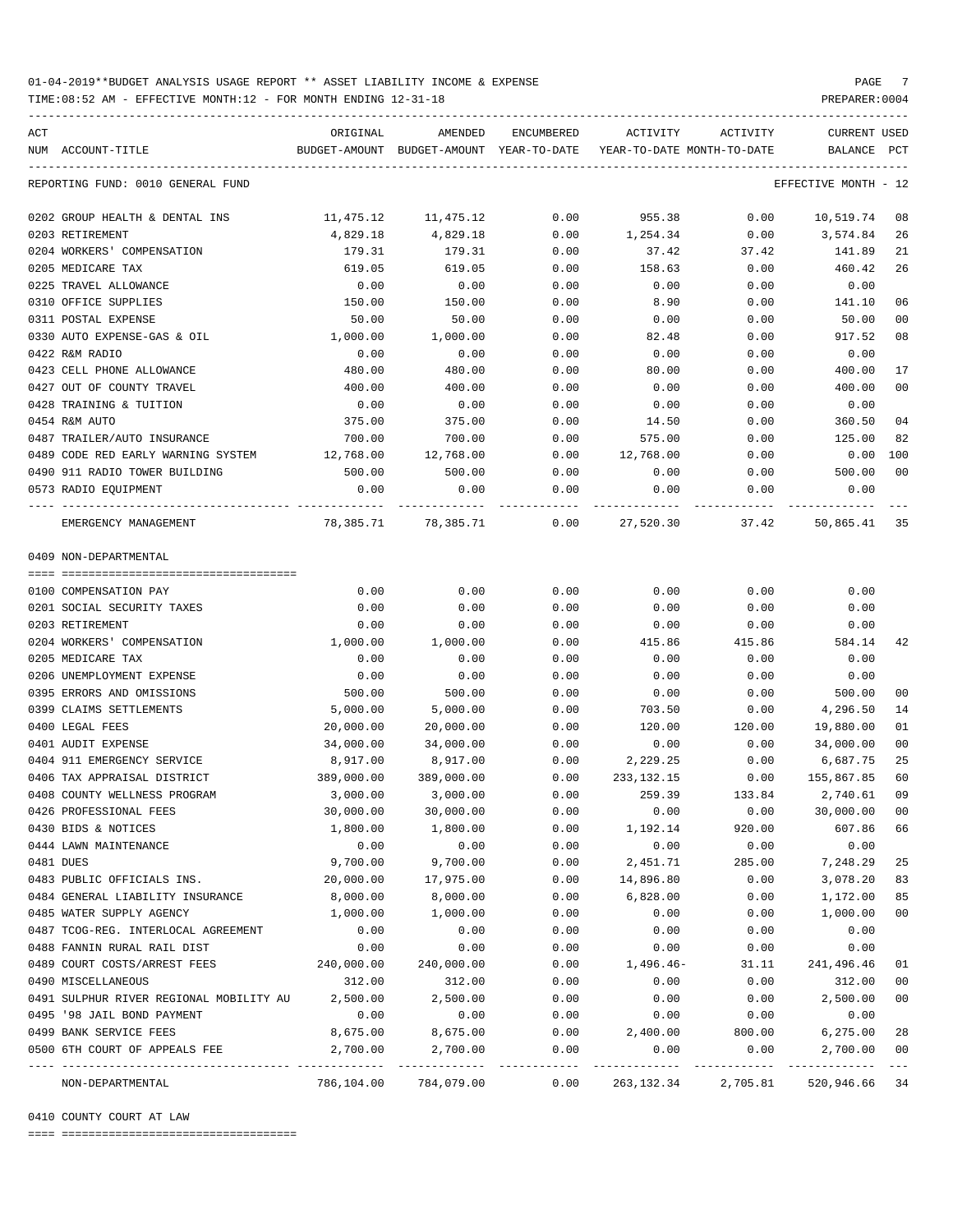| ACT |                                                  | ORIGINAL   | AMENDED                                                                      | ENCUMBERED | ACTIVITY  | ACTIVITY                   | CURRENT USED         |               |
|-----|--------------------------------------------------|------------|------------------------------------------------------------------------------|------------|-----------|----------------------------|----------------------|---------------|
|     | NUM ACCOUNT-TITLE                                |            | BUDGET-AMOUNT BUDGET-AMOUNT YEAR-TO-DATE                                     |            |           | YEAR-TO-DATE MONTH-TO-DATE | BALANCE              | PCT           |
|     | REPORTING FUND: 0010 GENERAL FUND                |            |                                                                              |            |           |                            | EFFECTIVE MONTH - 12 |               |
|     | 0101 SALARY ELECTED OFFICIAL                     | 140,000.00 | 140,000.00                                                                   | 0.00       | 37,692.34 | 10,769.24                  | 102,307.66           | 27            |
|     | 0103 SALARY COURT COORDINATOR                    | 31,199.08  | 31,199.08                                                                    | 0.00       | 8,399.72  | 2,399.92                   | 22,799.36            | 27            |
|     | 0110 SALARY COURT REPORTER                       | 66,006.10  | 66,006.10                                                                    | 0.00       | 17,770.90 | 5,077.40                   | 48,235.20            | 27            |
|     | 0130 BAILIFF                                     | 39,308.41  | 39,308.41                                                                    | 0.00       | 10,582.95 | 3,023.70                   | 28,725.46            | 27            |
|     | 0201 SOCIAL SECURITY TAXES                       | 16,573.44  | 16,573.44                                                                    | 0.00       | 4,369.07  | 1,039.06                   | 12,204.37            | 26            |
|     | 0202 GROUP HEALTH & DENTAL INS                   | 40,162.92  | 40,162.92                                                                    | 0.00       | 10,162.68 | 3,387.56                   | 30,000.24            | 25            |
|     | 0203 RETIREMENT                                  | 31,907.71  | 31,907.71                                                                    | 0.00       | 8,630.42  | 2,469.12                   | 23, 277. 29          | 27            |
|     | 0204 WORKERS COMPENSATION                        | 1,171.44   | 1,171.44                                                                     | 0.00       | 385.25    | 385.25                     | 786.19               | 33            |
|     | 0205 MEDICARE TAX                                | 4,044.25   | 4,044.25                                                                     | 0.00       | 1,086.19  | 307.39                     | 2,958.06             | 27            |
|     | 0310 OFFICE SUPPLIES                             | 1,200.00   | 1,200.00                                                                     | 0.00       | 75.60     | 0.00                       | 1,124.40             | 06            |
|     | 0311 POSTAGE                                     | 1,800.00   | 1,800.00                                                                     | 0.00       | 191.68    | 116.42                     | 1,608.32             | 11            |
|     | 0315 COPIER RENTAL                               | 600.00     | 600.00                                                                       | 0.00       | 88.60     | 43.91                      | 511.40               | 15            |
|     | 0395 BAILIFF UNIFORMS                            | 0.00       | 0.00                                                                         | 0.00       | 0.00      | 0.00                       | 0.00                 |               |
|     | 0420 TELEPHONE                                   | 2,400.00   | 2,400.00                                                                     | 0.00       | 592.43    | 188.00                     | 1,807.57             | 25            |
|     | 0421 DSL INTERNET                                | 0.00       | 0.00                                                                         | 0.00       | 0.00      | 0.00                       | 0.00                 |               |
|     | 0424 INDIGENT ATTORNEY FEES                      | 70,000.00  | 70,000.00                                                                    | 0.00       | 6,575.00  | 1,800.00                   | 63,425.00            | 09            |
|     | 0425 PROFESSIONAL SERVICES                       | 2,250.00   | 2,250.00                                                                     | 0.00       | 0.00      | 0.00                       | 2,250.00             | 00            |
|     | 0427 OUT OF COUNTY TRAVEL                        | 2,000.00   | 2,000.00                                                                     | 0.00       | 0.00      | 0.00                       | 2,000.00             | 00            |
|     | 0435 PRINTING                                    | 250.00     | 250.00                                                                       | 0.00       | 0.00      | 0.00                       | 250.00               | 00            |
|     | 0437 COURT REPORTER EXPENSE                      | 6,000.00   | 6,000.00                                                                     | 0.00       | 1,700.00  | 700.00                     | 4,300.00             | 28            |
|     | 0439 WITNESS EXPENSE                             | 500.00     | 500.00                                                                       | 0.00       | 0.00      | 0.00                       | 500.00               | 00            |
|     | 0453 R&M EQUIPMENT                               | 400.00     | 400.00                                                                       | 0.00       | 0.00      | 0.00                       | 400.00               | 00            |
|     | 0467 VISITING JUDGE                              | 1,000.00   | 1,000.00                                                                     | 0.00       | 1,237.70  | 0.00                       | 237.70- 124          |               |
|     | 0468 JUVENILE BOARD SALARY                       | 2,400.00   | 2,400.00                                                                     | 0.00       | 600.00    | 200.00                     | 1,800.00             | 25            |
|     | 0480 BONDS                                       | 350.00     | 1,243.00                                                                     | 0.00       | 1,243.00  | 1,243.00                   | 0.00                 | 100           |
|     | 0481 DUES                                        | 300.00     | 300.00                                                                       | 0.00       | 0.00      | 0.00                       | 300.00               | 00            |
|     | 0572 OFFICE EQUIPMENT                            | 600.00     | 600.00                                                                       | 0.00       | 0.00      | 0.00                       | 600.00               | 00            |
|     | 0574 TECHNOLOGY                                  | 0.00       | 0.00                                                                         | 0.00       | 0.00      | 0.00                       | 0.00                 |               |
|     | 0590 BOOKS & PUBLICATIONS                        | 250.00     | 250.00                                                                       | 0.00       | 0.00      | 0.00                       | 250.00               | 00            |
|     | 0591 LEXIS NEXIS ONLINE LEGAL                    | 62.00      | 62.00                                                                        | 0.00       | 62.00     | 0.00                       | $0.00$ 100           |               |
|     |                                                  |            |                                                                              |            |           |                            |                      |               |
|     | COUNTY COURT AT LAW                              |            | 462,735.35 463,628.35 0.00 111,445.53 33,149.97 352,182.82 24                |            |           |                            |                      |               |
|     | 0425 COURT ADMINISTRATION                        |            |                                                                              |            |           |                            |                      |               |
|     |                                                  |            |                                                                              |            |           |                            |                      |               |
|     | 0201 SOCIAL SECURITY                             | 0.00       | 0.00                                                                         | 0.00       | 0.00      | 0.00                       | 0.00                 |               |
|     | 0205 MEDICARE TAX                                | 0.00       | 0.00                                                                         | 0.00       | 0.00      | 0.00                       | 0.00                 |               |
|     | 0311 JURY POSTAGE                                | 4,200.00   | 4,200.00                                                                     | 0.00       | 557.37    | 276.78                     | 3,642.63             | 13            |
|     | 0312 DISTRICT JURY SUPPLIES                      | 1,000.00   | 1,000.00                                                                     | 0.00       | 241.49    | 101.43                     | 758.51               | 24            |
|     | 0313 GRAND JURY EXPENSE                          | 5,000.00   | 5,000.00                                                                     | 0.00       | 508.58    | 0.00                       | 4,491.42             | 10            |
|     | 0314 PETIT JURY EXPENSE                          | 27,466.50  | 27,466.50                                                                    | 0.00       | 7,485.00  | 1,665.00                   | 19,981.50            | 27            |
|     | 0316 COUNTY COURT JURY EXP.                      | 0.00       | 0.00                                                                         | 0.00       | 0.00      | 0.00                       | 0.00                 |               |
|     | 0317 COURT REPORTER SUPPLIES                     | 100.00     | 100.00                                                                       | 0.00       | 0.00      | 0.00                       | 100.00               | 00            |
|     | 0318 J.P. JURY EXPENSE                           | 800.00     | 800.00                                                                       | 0.00       | 570.00    | 530.00                     | 230.00               | 71            |
|     | 0319 CO.CT.@LAW JURY EXPENSE                     | 5,000.00   | 5,000.00                                                                     | 51.27      | 390.00    | 0.00                       | 4,558.73             | 09            |
|     | 0422 REGIONAL INDIGENT DEFENSE PROGRAM 18,056.00 |            | 18,056.00                                                                    | 0.00       | 18,056.00 | 0.00                       | 0.00                 | 100           |
|     | 0424 CO.CT. ATTORNEY FEES                        | 8,000.00   | 8,000.00                                                                     | 0.00       | 973.75    | 0.00                       | 7,026.25             | 12            |
|     | 0425 CO.CT. PROFESSIONAL SERVICES                | 1,000.00   | 1,000.00                                                                     | 0.00       | 0.00      | 0.00                       | 1,000.00             | 00            |
|     | 0426 COUNTY COURT SUPPLIES                       | 0.00       | 0.00                                                                         | 0.00       | 0.00      | 0.00                       | 0.00                 |               |
|     | 0435 PRINTING                                    | 1,500.00   | 1,500.00                                                                     | 1,070.00   | 0.00      | 0.00                       | 430.00               | 71            |
|     | 0465 PHYSICAL EVID. ANALYSES                     | 1,500.00   | 1,500.00                                                                     | 0.00       | 1,490.75  | 1,372.00                   | 9.25                 | 99            |
|     | 0466 AUTOPSIES                                   | 50,000.00  | 50,000.00                                                                    | 0.00       | 7,479.50  | 2,505.50                   | 42,520.50            | 15            |
|     | 0467 VISITING JUDGE EXPENSE                      | 2,000.00   | 2,000.00                                                                     | 0.00       | 0.00      | 0.00                       | 2,000.00             | 00<br>$- - -$ |
|     | COURT ADMINISTRATION                             |            | $125,622.50$ $125,622.50$ $1,121.27$ $37,752.44$ $6,450.71$ $86,748.79$ $31$ |            |           |                            |                      |               |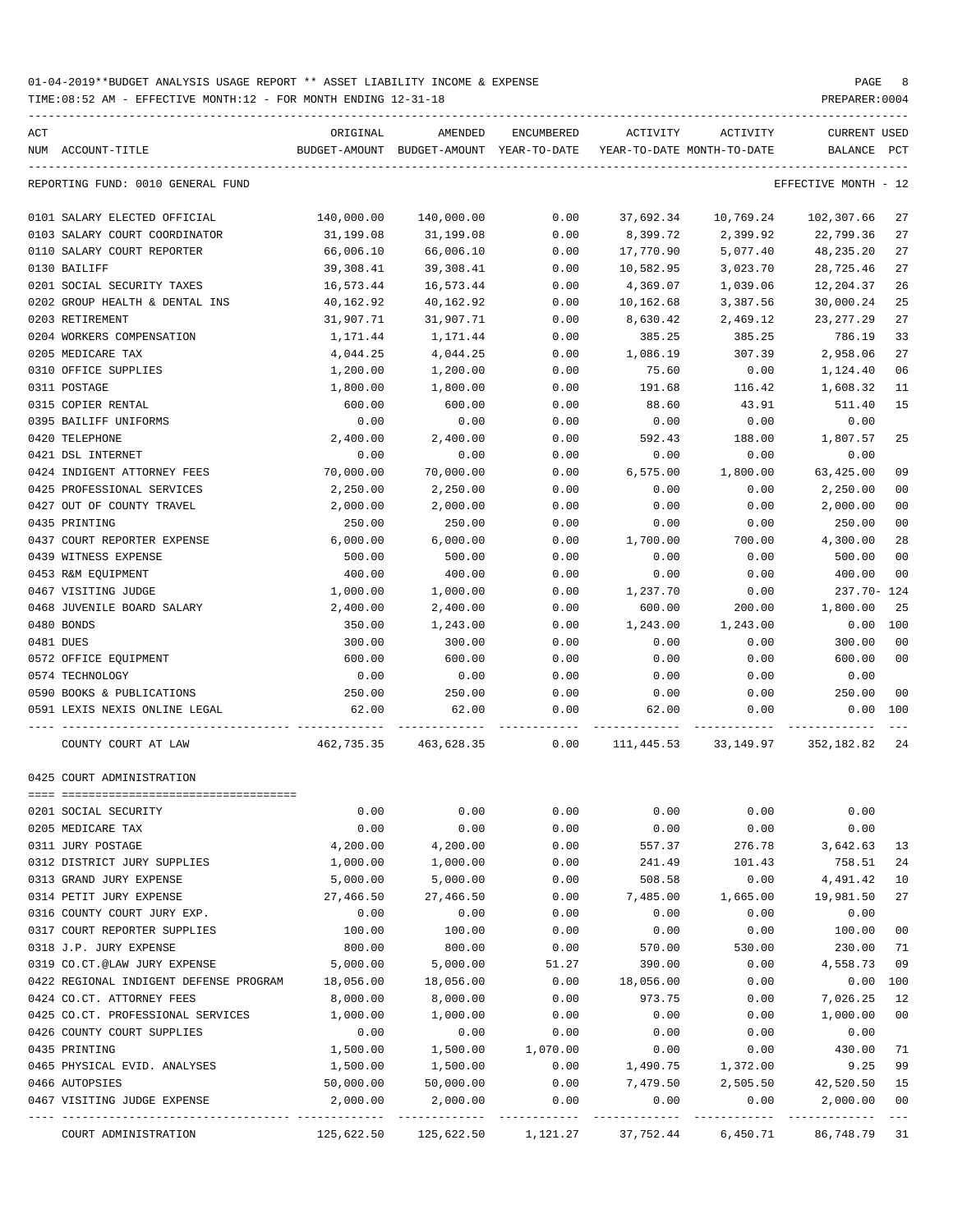|     | TIME:08:52 AM - EFFECTIVE MONTH:12 - FOR MONTH ENDING 12-31-18 |            |                                                                     |            |            |           | PREPARER: 0004       |                |
|-----|----------------------------------------------------------------|------------|---------------------------------------------------------------------|------------|------------|-----------|----------------------|----------------|
| ACT |                                                                | ORIGINAL   | AMENDED                                                             | ENCUMBERED | ACTIVITY   | ACTIVITY  | <b>CURRENT USED</b>  |                |
|     | NUM ACCOUNT-TITLE                                              |            | BUDGET-AMOUNT BUDGET-AMOUNT YEAR-TO-DATE YEAR-TO-DATE MONTH-TO-DATE |            |            |           | BALANCE PCT          |                |
|     | REPORTING FUND: 0010 GENERAL FUND                              |            |                                                                     |            |            |           | EFFECTIVE MONTH - 12 |                |
|     | 0435 336TH DISTRICT COURT ADMINISTRATIO                        |            |                                                                     |            |            |           |                      |                |
|     | 0103 SALARY COURT COORDINATOR                                  | 36,413.37  | 36, 413.37                                                          | 0.00       | 9,725.13   | 2,801.02  | 26,688.24            | 27             |
|     | 0110 SALARY COURT REPORTER                                     | 76,712.05  | 76,712.05                                                           | 0.00       | 20,653.22  | 5,900.92  | 56,058.83            | 27             |
|     | 0130 BAILIFF                                                   | 40,236.95  | 40,236.95                                                           | 0.00       | 10,833.06  | 3,095.16  | 29,403.89            | 27             |
|     | 0201 SOCIAL SECURITY                                           | 9,731.67   | 9,731.67                                                            | 0.00       | 2,603.96   | 738.92    | 7,127.71             | 27             |
|     | 0202 GROUP HEALTH INSURANCE                                    | 34,425.36  | 34,425.36                                                           | 0.00       | 8,606.34   | 2,868.78  | 25,819.02            | 25             |
|     | 0203 RETIREMENT                                                | 17,956.50  | 17,956.50                                                           | 0.00       | 4,842.79   | 1,391.16  | 13, 113. 71          | 27             |
|     | 0204 WORKERS COMPENSATION                                      | 644.12     | 644.12                                                              | 0.00       | 211.83     | 211.83    | 432.29               | 33             |
|     | 0205 MEDICARE                                                  | 2,275.95   | 2,275.95                                                            | 0.00       | 609.01     | 172.81    | 1,666.94             | 27             |
|     | 0310 OFFICE SUPPLIES                                           | 1,800.00   | 1,800.00                                                            | 0.00       | 0.00       | 0.00      | 1,800.00             | 0 <sub>0</sub> |
|     | 0311 DISTRICT JUDGE POSTAGE                                    | 400.00     | 400.00                                                              | 0.00       | 20.80      | 9.82      | 379.20               | 05             |
|     | 0352 GPS/SCRAM MONITORS                                        | 1,000.00   | 1,000.00                                                            | 0.00       | 0.00       | 0.00      | 1,000.00             | 0 <sub>0</sub> |
|     | 0395 BAILIFF UNIFORMS                                          | 400.00     | 400.00                                                              | 0.00       | 0.00       | 0.00      | 400.00               | 0 <sub>0</sub> |
|     | 0421 LEXIS NEXIS ONLINE LEGAL                                  | 780.00     | 780.00                                                              | 0.00       | 128.00     | 64.00     | 652.00               | 16             |
|     | 0427 TRAVEL                                                    | 3,000.00   | 3,000.00                                                            | 0.00       | 98.99      | 98.99     | 2,901.01             | 03             |
|     | 0428 TRAINING/TUITION                                          | 2,500.00   | 2,500.00                                                            | 0.00       | 0.00       | 0.00      | 2,500.00             | 0 <sub>0</sub> |
|     | 0432 ATTORNEY FEES JUVENILE                                    | 20,000.00  | 20,000.00                                                           | 0.00       | 3,095.00   | 2,470.00  | 16,905.00            | 15             |
|     | 0433 ATTORNEY FEES DRUG CT                                     | 0.00       | 0.00                                                                | 0.00       | 0.00       | 0.00      | 0.00                 |                |
|     | 0434 APPEAL COURT TRANSCRIPTS                                  | 40,000.00  | 40,000.00                                                           | 0.00       | 11,213.50  | 1,339.00  | 28,786.50            | 28             |
|     | 0435 ATTORNEYS FEES APPEALS CT                                 | 20,000.00  | 20,000.00                                                           | 0.00       | 6,500.00   | 0.00      | 13,500.00            | 33             |
|     | 0436 ATTORNEY FEES- CPS CASES                                  | 300,000.00 | 300,000.00                                                          | 0.00       | 80,727.75  | 36,463.50 | 219, 272. 25         | 27             |
|     | 0437 ATTORNEY FEES                                             | 200,000.00 | 200,000.00                                                          | 0.00       | 33,893.70  | 19,643.05 | 166,106.30           | 17             |
|     | 0438 COURT REPORTER EXPENSE                                    | 10,000.00  | 10,000.00                                                           | 0.00       | 6,083.50   | 2,190.50  | 3,916.50             | 61             |
|     | 0439 INVESTIGATOR EXPENSE                                      | 10,000.00  | 10,000.00                                                           | 0.00       | 231.25     | 231.25    | 9,768.75             | 02             |
|     | 0440 PHYSICIANS EXPENSE                                        | 0.00       | 0.00                                                                | 0.00       | 0.00       | 0.00      | 0.00                 |                |
|     | 0442 OTHER PROFESSIONAL SERV.                                  | 35,000.00  | 35,000.00                                                           | 0.00       | 2,124.25   | 1,074.25  | 32,875.75            | 06             |
|     | 0468 JUVENILE BOARD SALARY                                     | 3,600.00   | 3,600.00                                                            | 0.00       | 900.00     | 300.00    | 2,700.00             | 25             |
|     | 0481 DUES                                                      | 771.00     | 771.00                                                              | 0.00       | 200.00     | 0.00      | 571.00               | 26             |
|     | 0572 OFFICE EQUIPMENT                                          | 2,500.00   | 2,500.00                                                            | 0.00       | 0.00       | 0.00      | 2,500.00             | 0 <sub>0</sub> |
|     | 0574 TECHNOLOGY                                                | 5,300.00   | 5,300.00                                                            | 0.00       | 0.00       | 0.00      | 5,300.00             | 0 <sub>0</sub> |
|     | 0590 DISTRICT JUDGE BOOKS                                      | 500.00     | 500.00                                                              | 0.00       | 0.00       | 0.00      | 500.00               | 00             |
|     | 336TH DISTRICT COURT ADMINISTRATIO                             | 875,946.97 | 875,946.97                                                          | 0.00       | 203,302.08 | 81,064.96 | 672,644.89           | 23             |
|     | 0450 DISTRICT CLERK                                            |            |                                                                     |            |            |           |                      |                |
|     | 0101 SALARY ELECTED OFFICIAL                                   | 58,237.97  | 58,237.97                                                           | 0.00       | 15,679.44  | 4,479.84  | 42,558.53            | 27             |
|     | 0103 SALARY ASST. DIST. CLERK                                  | 39,526.53  | 39,526.53                                                           | 0.00       | 10,641.75  | 3,040.50  | 28,884.78            | 27             |
|     | 0104 SALARIES DEPUTIES                                         | 157,943.85 | 157,943.85                                                          | 0.00       | 43,035.29  | 12,164.06 | 114,908.56           | 27             |
|     | 0107 SALARY PART-TIME                                          | 24,193.05  | 24, 193.05                                                          | 0.00       | 6,357.18   | 1,850.93  | 17,835.87            | 26             |
|     | 0201 SOCIAL SECURITY TAXES                                     | 17,353.89  | 17,353.89                                                           | 0.00       | 4,490.09   | 1,272.92  | 12,863.80            | 26             |
|     | 0202 GROUP HEALTH & DENTAL INSURANCE                           | 91,800.86  | 91,800.86                                                           | 0.00       | 25,340.89  | 7,650.08  | 66,459.97            | 28             |
|     | 0203 RETIREMENT                                                | 32,020.72  | 32,020.72                                                           | 0.00       | 8,707.05   | 2,476.56  | 23, 313.67           | 27             |
|     | 0204 WORKERS COMPENSATION                                      | 1,175.59   | 1,175.59                                                            | 0.00       | 386.61     | 386.61    | 788.98               | 33             |
|     | 0205 MEDICARE TAX                                              | 4,058.57   | 4,058.57                                                            | 0.00       | 1,050.10   | 297.70    | 3,008.47             | 26             |
|     | 0310 OFFICE SUPPLIES                                           | 5,000.00   | 5,000.00                                                            | 191.55     | 1,117.42   | 344.62    | 3,691.03             | 26             |
|     | 0311 POSTAL EXPENSES                                           | 5,000.00   | 5,000.00                                                            | 0.00       | 432.53     | 186.14    | 4,567.47             | 09             |
|     | 0313 PASSPORT PHOTO SUPPLIES                                   | 1,500.00   | 1,500.00                                                            | 0.00       | 0.00       | 0.00      | 1,500.00             | 0 <sub>0</sub> |
|     | 0315 COPIER RENTAL                                             | 0.00       | 0.00                                                                | 0.00       | 0.00       | 0.00      | 0.00                 |                |
|     | 0353 COMPUTER EXPENSE                                          | 1,400.00   | 1,400.00                                                            | 0.00       | 0.00       | 0.00      | 1,400.00             | 0 <sub>0</sub> |
|     | 0423 CELL PHONE                                                | 0.00       | 0.00                                                                | 0.00       | 0.00       | 0.00      | 0.00                 |                |
|     | 0427 OUT OF COUNTY TRAVEL                                      | 5,500.00   | 5,500.00                                                            | 0.00       | 2,340.02   | 0.00      | 3,159.98             | 43             |
|     | 0428 EMPLOYEE TRAINING                                         | 0.00       | 0.00                                                                | 0.00       | 0.00       | 0.00      | 0.00                 |                |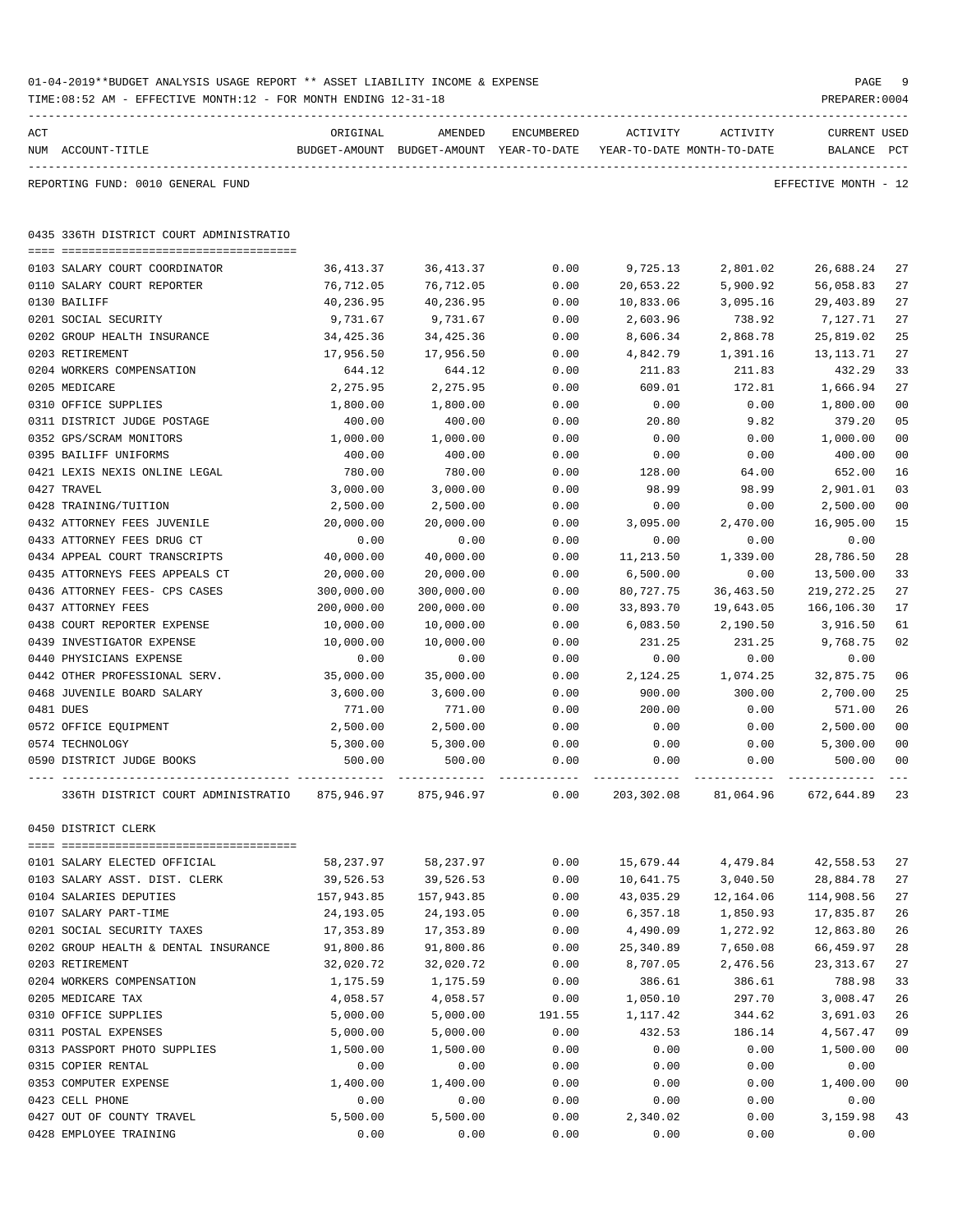| ACT | NUM ACCOUNT-TITLE                                                                                        | ORIGINAL         | AMENDED<br>BUDGET-AMOUNT BUDGET-AMOUNT YEAR-TO-DATE YEAR-TO-DATE MONTH-TO-DATE | ENCUMBERED   | ACTIVITY       | ACTIVITY       | <b>CURRENT USED</b><br>BALANCE PCT |                       |
|-----|----------------------------------------------------------------------------------------------------------|------------------|--------------------------------------------------------------------------------|--------------|----------------|----------------|------------------------------------|-----------------------|
|     | REPORTING FUND: 0010 GENERAL FUND                                                                        |                  |                                                                                |              |                |                | EFFECTIVE MONTH - 12               |                       |
|     | 0431 LOCAL TRAVEL                                                                                        | 0.00             | 0.00                                                                           | 0.00         | 0.00           | 0.00           | 0.00                               |                       |
|     | 0435 PRINTING                                                                                            | 3,000.00         | 3,000.00                                                                       | 23.50        | 18.00          | 0.00           | 2,958.50                           | 01                    |
|     | 0480 BONDS                                                                                               | 628.00           | 628.00                                                                         | 0.00         | 228.00         | 0.00           | 400.00                             | 36                    |
|     | 0481 DUES                                                                                                | 225.00           | 225.00                                                                         | 0.00         | 50.00          | 50.00          | 175.00                             | 22                    |
|     | 0572 OFFICE EQUIPMENT                                                                                    | 1,000.00         | 1,000.00                                                                       | 374.00       | 187.00         | 187.00         | 439.00                             | 56                    |
|     | DISTRICT CLERK                                                                                           |                  | 449,564.03 449,564.03 589.05 120,061.37 34,386.96 328,913.61                   |              |                |                |                                    | 27                    |
|     | 0455 JUSTICE OF PEACE PCT # 1                                                                            |                  |                                                                                |              |                |                |                                    |                       |
|     |                                                                                                          |                  |                                                                                |              |                |                |                                    |                       |
|     | 0101 SALARY ELECTED OFFICIAL                                                                             | 44,483.43        | 44,483.43                                                                      | 0.00         | 11,976.30      | 3,421.80       | 32,507.13                          | 27                    |
|     | 0103 SALARY ASSISTANTS                                                                                   | 62,603.86        | 62,603.86                                                                      | 0.00         | 16,854.88      | 4,815.68       | 45,748.98                          | 27                    |
|     | 0201 SOCIAL SECURITY TAXES                                                                               | 6,788.21         | 6,788.21                                                                       | 0.00         | 1,810.75       | 518.46         | 4,977.46                           | 27                    |
|     | 0202 GROUP HEALTH & DENTAL INSURANCE                                                                     | 34,425.36        | 34,425.36                                                                      | 0.00         | 8,606.34       | 2,868.78       | 25,819.02                          | 25                    |
|     | 0203 RETIREMENT                                                                                          | 12,223.33        | 12,223.33                                                                      | 0.00         | 3,315.55       | 947.30         | 8,907.78                           | 27                    |
|     | 0204 WORKERS' COMPENSATION                                                                               | 459.85           | 459.85                                                                         | 0.00         | 147.58         | 147.58         | 312.27                             | 32                    |
|     | 0205 MEDICARE TAX                                                                                        | 1,587.57         | 1,587.57                                                                       | 0.00         | 423.44         | 121.24         | 1,164.13                           | 27                    |
|     | 0225 TRAVEL ALLOWANCE                                                                                    | 2,400.00         | 2,400.00                                                                       | 0.00         | 600.00         | 200.00         | 1,800.00                           | 25                    |
|     | 0310 OFFICE SUPPLIES                                                                                     | 850.00           | 850.00                                                                         | 0.00         | 327.80         | 115.72         | 522.20                             | 39                    |
|     | 0311 POSTAL EXPENSES                                                                                     | 1,200.00         | 1,200.00                                                                       | 0.00         | 80.37          | 29.80          | 1,119.63                           | 07                    |
|     | 0420 UTILITIES TELEPHONE                                                                                 | 1,475.00         | 1,475.00                                                                       | 0.00         | 351.56         | 117.07         | 1,123.44                           | 24                    |
|     | 0422 R & M RADIO                                                                                         | 0.00             | 0.00                                                                           | 0.00         | 0.00           | 0.00           | 0.00                               |                       |
|     | 0423 CELL PHONE ALLOWANCE                                                                                | 240.00           | 240.00                                                                         | 0.00         | 60.00          | 20.00          | 180.00                             | 25                    |
|     | 0427 OUT OF COUNTY TRAVEL                                                                                | 4,680.00         | 4,680.00                                                                       | 0.00         | 300.00         | 0.00           | 4,380.00                           | 06                    |
|     | 0435 PRINTING                                                                                            | 400.00           | 400.00                                                                         | 0.00         | 0.00           | 0.00           | 400.00                             | 0 <sub>0</sub>        |
|     | 0480 BOND                                                                                                | 343.00           | 343.00                                                                         | 0.00         | 178.00         | 0.00           | 165.00                             | 52<br>0 <sub>0</sub>  |
|     | 0481 DUES                                                                                                | 135.00           | 135.00                                                                         | 0.00         | 0.00           | 0.00           | 135.00                             | 35                    |
|     | 0572 OFFICE EQUIPMENT<br>0573 RADIO EQUIPMENT                                                            | 2,500.00<br>0.00 | 2,500.00<br>0.00                                                               | 0.00         | 882.00<br>0.00 | 882.00<br>0.00 | 1,618.00<br>0.00                   |                       |
|     | 0574 TECHNOLOGY                                                                                          | 0.00             | 0.00                                                                           | 0.00<br>0.00 | 0.00           | 0.00           | 0.00                               |                       |
|     |                                                                                                          |                  |                                                                                |              |                |                |                                    |                       |
|     | JUSTICE OF PEACE PCT # 1 $176,794.61$ $176,794.61$ $16,794.61$ 0.00 $45,914.57$ $14,205.43$ $130,880.04$ |                  |                                                                                |              |                |                |                                    | -26                   |
|     | 0456 JUSTICE OF PEACE PCT # 2                                                                            |                  |                                                                                |              |                |                |                                    |                       |
|     | 0101 SALARY ELECTED OFFICIAL                                                                             | 44, 483. 43      | 44, 483. 43                                                                    | 0.00         | 11,976.30      | 3,421.80       | 32,507.13                          | 27                    |
|     | 0104 SALARY DEPUTY                                                                                       | 39,525.13        | 39,525.13                                                                      | 0.00         | 10,641.40      | 3,040.40       | 28,883.73                          | 27                    |
|     | 0201 SOCIAL SECURITY TAXES                                                                               | 5,372.21         | 5,372.21                                                                       | 0.00         | 1,443.23       | 414.30         | 3,928.98                           | 27                    |
|     | 0202 GROUP HEALTH & DENTAL INSURANCE                                                                     | 22,950.24        | 22,950.24                                                                      | 0.00         | 5,731.86       | 1,910.62       | 17,218.38                          | 25                    |
|     | 0203 RETIREMENT                                                                                          | 9,610.58         | 9,610.58                                                                       | 0.00         | 2,600.99       | 743.14         | 7,009.59                           | 27                    |
|     | 0204 WORKERS' COMPENSATION                                                                               | 363.92           | 363.92                                                                         | 0.00         | 116.04         | 116.04         | 247.88                             | 32                    |
|     | 0205 MEDICARE TAX                                                                                        | 1,256.40         | 1,256.40                                                                       | 0.00         | 337.49         | 96.88          | 918.91                             | 27                    |
|     | 0225 TRAVEL ALLOWANCE                                                                                    | 2,400.00         | 2,400.00                                                                       | 0.00         | 600.00         | 200.00         | 1,800.00                           | 25                    |
|     | 0310 OFFICE SUPPLIES                                                                                     | 700.00           | 700.00                                                                         | 12.71        | 225.02         | 139.27         | 462.27                             | 34                    |
|     | 0311 POSTAL EXPENSES                                                                                     | 350.00           | 350.00                                                                         | 0.00         | 42.64          | 0.00           | 307.36                             | 12                    |
|     | 0420 UTILITIES TELEPHONE                                                                                 | 1,200.00         | 1,200.00                                                                       | 0.00         | 268.75         | 100.90         | 931.25                             | 22                    |
|     | 0421 DSL LINE                                                                                            | 1,000.00         | 1,000.00                                                                       | 0.00         | 163.90         | 66.95          | 836.10                             | 16                    |
|     | 0422 R & M RADIO                                                                                         | 100.00           | 100.00                                                                         | 0.00         | 0.00           | 0.00           | 100.00                             | 0 <sub>0</sub>        |
|     | 0423 CELL PHONE ALLOWANCE                                                                                | 240.00           | 240.00                                                                         | 0.00         | 60.00          | 20.00          | 180.00                             | 25                    |
|     | 0427 OUT OF COUNTY TRAVEL                                                                                | 4,500.00         | 4,500.00                                                                       | 0.00         | 748.74         | 598.74         | 3,751.26                           | 17                    |
|     | 0435 PRINTING                                                                                            | 200.00           | 200.00                                                                         | 0.00         | 0.00           | 0.00           | 200.00                             | 0 <sub>0</sub>        |
|     | 0460 OFFICE RENTAL                                                                                       | 4,200.00         | 4,200.00                                                                       | 0.00         | 1,050.00       | 350.00         | 3,150.00                           | 25                    |
|     | 0480 BOND<br>0481 DUES                                                                                   | 278.00<br>95.00  | 278.00                                                                         | 0.00<br>0.00 | 278.00         | 278.00         | 0.00<br>95.00                      | 100<br>0 <sub>0</sub> |
|     | 0572 OFFICE EQUIPMENT                                                                                    | 1,400.00         | 95.00<br>1,225.00                                                              | 0.00         | 0.00<br>824.49 | 0.00<br>0.00   | 400.51                             | 67                    |
|     |                                                                                                          |                  |                                                                                |              |                |                |                                    |                       |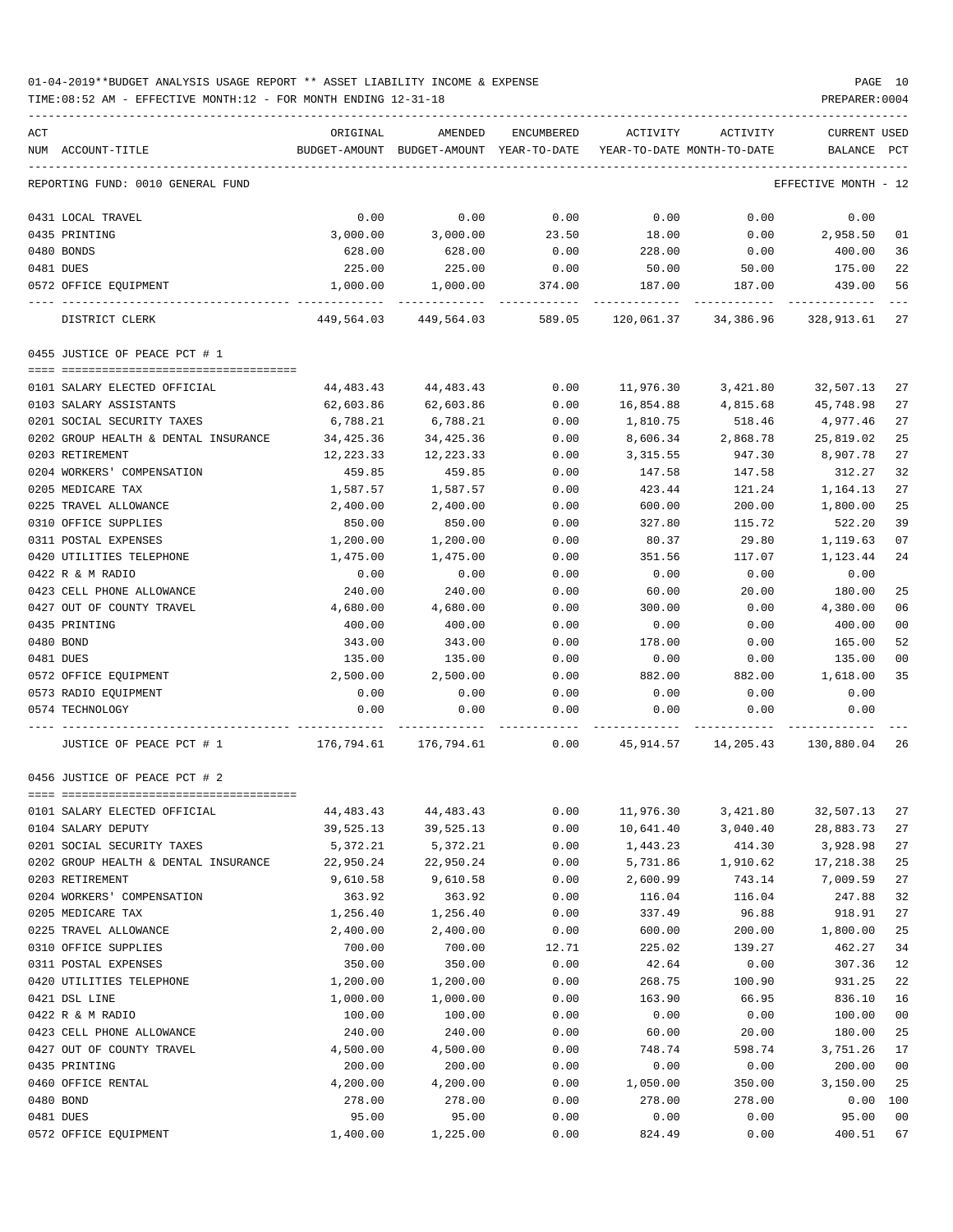| ACT |                                        | ORIGINAL   | AMENDED                                  | ENCUMBERED    | ACTIVITY  | ACTIVITY                        | <b>CURRENT USED</b>  |              |
|-----|----------------------------------------|------------|------------------------------------------|---------------|-----------|---------------------------------|----------------------|--------------|
|     | NUM ACCOUNT-TITLE                      |            | BUDGET-AMOUNT BUDGET-AMOUNT YEAR-TO-DATE |               |           | YEAR-TO-DATE MONTH-TO-DATE      | BALANCE              | $_{\rm PCT}$ |
|     |                                        |            |                                          |               |           |                                 |                      |              |
|     | REPORTING FUND: 0010 GENERAL FUND      |            |                                          |               |           |                                 | EFFECTIVE MONTH - 12 |              |
|     | 0573 RADIO EQUIPMENT                   | 1,000.00   | 1,175.00 1,175.00                        |               | 0.00      | 0.00                            |                      | $0.00$ 100   |
|     | 0574 TECHNOLOGY                        | 0.00       | 0.00                                     | 0.00          | 0.00      | 0.00                            | 0.00                 |              |
|     |                                        |            |                                          |               |           |                                 |                      |              |
|     | JUSTICE OF PEACE PCT # 2               |            |                                          | 1,187.71      | 37,108.85 | 11,497.04                       | 102,928.35 27        |              |
|     | 0457 JUSTICE OF THE PEACE # 3          |            |                                          |               |           |                                 |                      |              |
|     | 0101 SALARY ELECTED OFFICIAL           | 44,483.43  | 44,483.43                                | 0.00          | 11,976.30 | 3,421.80                        | 32,507.13            | 27           |
|     | 0103 SALARY ASSISTANT                  | 28,000.00  | 28,000.00                                | 0.00          | 7,048.90  | 2,153.84                        | 20,951.10            | 25           |
|     | 0201 SOCIAL SECURITY TAXES             | 4,657.65   | 4,657.65                                 | 0.00          | 1,220.52  | 359.34                          | 3,437.13             | 26           |
|     | 0202 GROUP HEALTH & DENTAL INSURANCE   | 22,950.24  | 22,950.24                                | 0.00          | 5,737.56  | 1,912.52                        | 17,212.68            | 25           |
|     | 0203 RETIREMENT                        | 8,292.10   | 8,292.10                                 | 0.00          | 2,187.90  | 641.20                          | 6,104.20             | 26           |
|     | 0204 WORKERS' COMPENSATION             | 315.52     | 315.52                                   | 0.00          |           |                                 | 215.40               | 32           |
|     |                                        |            |                                          |               | 100.12    | 100.12                          |                      |              |
|     | 0205 MEDICARE TAX                      | 1,089.29   | 1,089.29                                 | 0.00          | 285.45    | 84.04                           | 803.84               | 26           |
|     | 0225 TRAVEL ALLOWANCE                  | 2,400.00   | 2,400.00                                 | 0.00          | 600.00    | 200.00                          | 1,800.00             | 25           |
|     | 0310 OFFICE SUPPLIES                   | 500.00     | 500.00                                   | 0.00          | 116.37    | 21.59                           | 383.63               | 23           |
|     | 0311 POSTAL EXPENSES                   | 250.00     | 250.00                                   | 0.00          | 0.00      | 0.00                            | 250.00               | 00           |
|     | 0420 UTILITIES TELEPHONE               | 200.00     | 200.00                                   | 0.00          | 0.00      | 0.00                            | 200.00               | 00           |
|     | 0423 CELL PHONE ALLOWANCE              | 240.00     | 240.00                                   | 0.00          | 60.00     | 20.00                           | 180.00               | 25           |
|     | 0427 OUT OF COUNTY TRAVEL              | 2,000.00   | 2,000.00                                 | 0.00          | 150.00    | 0.00                            | 1,850.00             | 08           |
|     | 0435 PRINTING                          | 250.00     | 250.00                                   | 0.00          | 57.25     | 0.00                            | 192.75               | 23           |
|     | 0460 OFFICE RENTAL                     | 2,500.00   | 2,500.00                                 | 0.00          | 833.32    | 208.33                          | 1,666.68             | 33           |
|     | 0480 BOND                              | 228.00     | 228.00                                   | 0.00          | 228.00    | 0.00                            | 0.00                 | 100          |
|     | 0481 DUES                              | 60.00      | 60.00                                    | 0.00          | 0.00      | 0.00                            | 60.00                | 00           |
|     | 0572 OFFICE EQUIPMENT                  | 1,500.00   | 1,500.00                                 | 0.00          | 0.00      | 0.00                            | 1,500.00             | 00           |
|     | 0574 TECHNOLOGY                        | 0.00       | 0.00                                     | 0.00<br>----- | 0.00      | 0.00                            | 0.00                 |              |
|     | JUSTICE OF THE PEACE # 3               | 119,916.23 | 119,916.23                               | 0.00          | 30,601.69 | 9,122.78                        | 89,314.54            | 26           |
|     | 0475 DISTRICT & CO. ATTORNEY           |            |                                          |               |           |                                 |                      |              |
|     |                                        |            |                                          |               |           |                                 |                      |              |
|     | 0101 DA. SALARY SUPPLEMENT             | 5,000.00   | 5,000.00                                 |               |           | $0.00$ 1,346.17 384.62 3,653.83 |                      | 27           |
|     | 0102 HB 9 D.A. SUPPLEMENTAL FUNDS      | 3,640.00   | 3,640.00                                 | 0.00          | 980.00    |                                 | 280.00 2,660.00      | 27           |
|     | 0103 SALARY ASSISTANT D.A.             | 325,362.54 | 325, 362.54                              | 0.00          |           | 82,428.92 23,465.72             | 242,933.62           | 25           |
|     | 0104 ASST. DA LONGEVITY PAY            | 4,760.00   | 4,760.00                                 | 0.00          | 1,160.00  | 400.00                          | 3,600.00             | 24           |
|     | 0105 SALARIES SECRETARIES              | 183,451.04 | 183,451.04                               | 0.00          | 49,390.67 | 14, 111.62                      | 134,060.37           | 27           |
|     | 0106 DA SALARY REIMB. GC CH 46         | 27,500.00  | 27,500.00                                | 0.00          | 7,374.61  | 2,118.46                        | 20,125.39            | 27           |
|     | 0107 SALARY TEMP./EXTRA                | 0.00       | 0.00                                     | 0.00          | 0.00      | 0.00                            | 0.00                 |              |
|     | 0108 INVESTIGATOR CRIMES AGAINST WOMEN | 0.00       | 0.00                                     | 0.00          | 0.00      | 0.00                            | 0.00                 |              |
|     | 0109 INVESTIGATOR                      | 60,403.53  | 60,403.53                                | 0.00          | 16,262.54 | 4,646.44                        | 44,140.99            | 27           |
|     | 0110 DISCOVERY CLERK                   | 36,171.21  | 36,171.21                                | 0.00          | 8,347.20  | 2,782.40                        | 27,824.01            | 23           |
|     | 0201 SOCIAL SECURITY TAXES             | 40,092.20  | 40,092.20                                | 0.00          | 9,918.77  | 2,781.28                        | 30, 173. 43          | 25           |
|     | 0202 GROUP HEALTH INSURANCE            | 126,226.32 | 126,226.32                               | 0.00          | 30,119.55 | 10,517.98                       | 96,106.77            | 24           |
|     | 0203 RETIREMENT                        | 73,935.38  | 73,935.38                                | 0.00          | 19,238.49 | 5,541.80                        | 54,696.89            | 26           |
|     | 0204 WORKERS' COMPENSATION             | 1,898.84   | 1,898.84                                 | 0.00          | 634.11    | 634.11                          | 1,264.73             | 33           |
|     | 0205 MEDICARE TAX                      | 9,376.40   | 9,376.40                                 | 0.00          | 2,319.69  | 650.46                          | 7,056.71             | 25           |
|     | 0310 OFFICE SUPPLIES                   | 8,000.00   | 8,000.00                                 | 524.78        | 2,585.18  | 290.59                          | 4,890.04             | 39           |
|     | 0311 POSTAL EXPENSES                   | 3,000.00   | 3,000.00                                 | 0.00          | 161.31    | 141.86                          | 2,838.69             | 05           |
|     | 0315 COPIER EXPENSE                    | 1,500.00   | 1,500.00                                 | 0.00          | 215.66    | 109.54                          | 1,284.34             | 14           |
|     | 0421 INTERNET/ONLINE LEGAL RE          | 8,400.00   | 8,400.00                                 | 0.00          | 1,430.88  | 715.44                          | 6,969.12             | 17           |
|     | 0422 INVESTIGATOR CELL PHONE           | 360.00     | 360.00                                   | 0.00          | 90.00     | 30.00                           | 270.00               | 25           |
|     | 0427 OUT OF COUNTY TRAVEL              | 9,000.00   | 9,000.00                                 | 0.00          | 676.19    | 100.40                          | 8,323.81             | 08           |
|     | 0428 TRAINING/TUITION                  | 8,000.00   | 8,000.00                                 | 0.00          | 20.00     | 20.00                           | 7,980.00             | 00           |
|     | 0431 LOCAL TRAVEL                      | 0.00       | 0.00                                     | 0.00          | 0.00      | 0.00                            | 0.00                 |              |
|     | 0435 PRINTING                          | 1,500.00   | 1,500.00                                 | 0.00          | 99.55     | 0.00                            | 1,400.45             | 07           |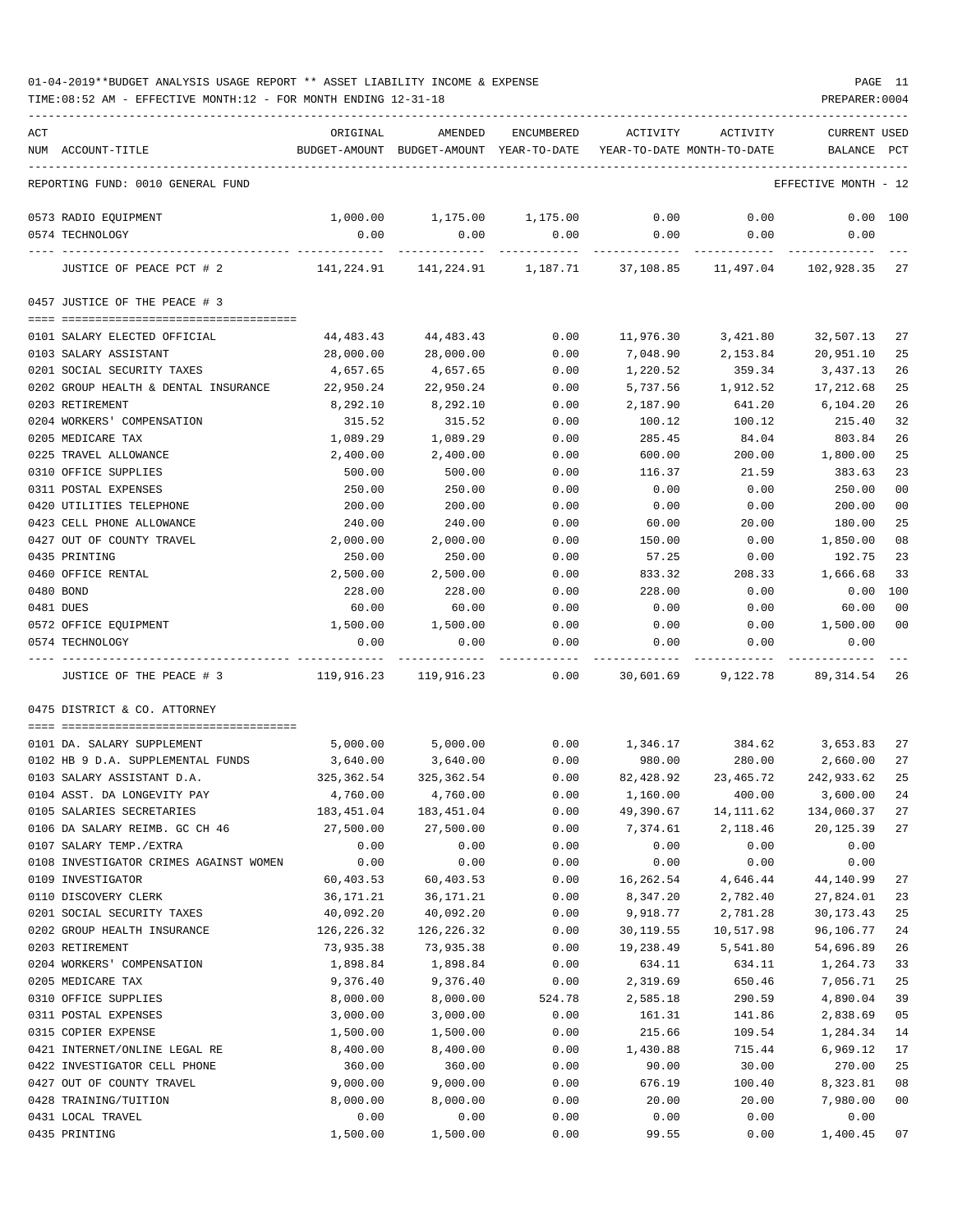TIME:08:52 AM - EFFECTIVE MONTH:12 - FOR MONTH ENDING 12-31-18 PREPARER:0004

| ACT |                                      | ORIGINAL   | AMENDED                                  | ENCUMBERED | ACTIVITY   | ACTIVITY                   | CURRENT USED         |        |
|-----|--------------------------------------|------------|------------------------------------------|------------|------------|----------------------------|----------------------|--------|
|     | NUM ACCOUNT-TITLE                    |            | BUDGET-AMOUNT BUDGET-AMOUNT YEAR-TO-DATE |            |            | YEAR-TO-DATE MONTH-TO-DATE | BALANCE              | PCT    |
|     | REPORTING FUND: 0010 GENERAL FUND    |            |                                          |            |            |                            | EFFECTIVE MONTH - 12 |        |
|     | 0438 CT.REPORTER-TRANSCRIPTS         | 8,750.00   | 8,750.00                                 | 0.00       | 100.00     | 0.00                       | 8,650.00             | 01     |
|     | 0439 WITNESS EXPENSE                 | 5,000.00   | 5,000.00                                 | 0.00       | 0.00       | 0.00                       | 5,000.00             | 00     |
|     | 0465 PHYS. EVIDENCE ANALYSIS         | 4,000.00   | 4,000.00                                 | 0.00       | 81.32      | 26.50                      | 3,918.68             | 02     |
|     | 0469 DPS TESTING                     | 0.00       | 0.00                                     | 0.00       | 0.00       | 0.00                       | 0.00                 |        |
|     | 0480 BOND                            | 365.00     | 365.00                                   | 0.00       | 71.00      | 0.00                       | 294.00               | 19     |
|     | 0481 DUES                            | 3,000.00   | 3,000.00                                 | 0.00       | 60.00      | 0.00                       | 2,940.00             | 02     |
|     | 0572 OFFICE EQUIPMENT                | 3,000.00   | 3,000.00                                 | 0.00       | 1,179.70   | 0.00                       | 1,820.30             | 39     |
|     | 0574 TECHNOLOGY                      | 2,000.00   | 2,000.00                                 | 0.00       | 1,984.25   | 0.00                       | 15.75                | 99     |
|     | 0590 BOOKS                           | 750.00     | 750.00                                   | 0.00       | 264.56     | 89.51                      | 485.44               | 35     |
|     | DISTRICT & CO. ATTORNEY              | 964,442.46 | 964,442.46                               | 524.78     | 238,540.32 | 69,838.73                  | 725,377.36           | 25     |
|     | 0495 COUNTY AUDITOR                  |            |                                          |            |            |                            |                      |        |
|     | 0102 SALARY APPOINTED OFFICIAL       | 72,658.37  | 72,658.37                                | 0.00       | 19,561.85  | 5,589.10                   | 53,096.52            | 27     |
|     | 0103 SALARIES ASSISTANTS             | 126,237.62 | 126,237.62                               | 0.00       | 33,858.93  | 9,710.62                   | 92,378.69            | 27     |
|     | 0201 SOCIAL SECURITY TAXES           | 12,331.55  | 12,331.55                                | 0.00       | 3,240.40   | 943.72                     | 9,091.15             | 26     |
|     | 0202 GROUP HEALTH & DENTAL INSURANCE | 45,900.48  | 45,900.48                                | 0.00       | 11,362.45  | 3,825.04                   | 34,538.03            | 25     |
|     | 0203 RETIREMENT                      | 22,753.70  | 22,753.70                                | 0.00       | 6,143.34   | 1,759.46                   | 16,610.36            | 27     |
|     | 0204 WORKERS COMPENSATION            | 835.36     | 835.36                                   | 0.00       | 274.72     | 274.72                     | 560.64               | 33     |
|     | 0205 MEDICARE TAX                    | 2,883.99   | 2,883.99                                 | 0.00       | 757.80     | 220.70                     | 2,126.19             | 26     |
|     | 0310 OFFICE SUPPLIES                 | 900.00     | 900.00                                   | 0.00       | 0.00       | 0.00                       | 900.00               | 00     |
|     | 0353 COMPUTER SOFTWARE MAINTENANCE   | 2,810.00   | 5,225.00                                 | 0.00       | 5,041.00   | 2,231.00                   | 184.00               | 96     |
|     | 0427 OUT OF COUNTY TRAVEL            | 3,500.00   | 3,500.00                                 | 0.00       | 1,347.04   | 0.00                       | 2,152.96             | 38     |
|     | 0431 LOCAL TRAVEL                    | 0.00       | 0.00                                     | 0.00       | 0.00       | 0.00                       | 0.00                 |        |
|     | 0435 PRINTING                        | 50.00      | 50.00                                    | 0.00       | 0.00       | 0.00                       | 50.00                | 00     |
|     | 0452 R & M EQUIPMENT                 | 500.00     | 500.00                                   | 0.00       | 0.00       | 0.00                       | 500.00               | 00     |
|     | 0480 BOND                            | 286.00     | 286.00                                   | 0.00       | 93.00      | 0.00                       | 193.00               | 33     |
|     | 0481 DUES                            | 590.00     | 590.00                                   | 0.00       | 0.00       | 0.00                       | 590.00               | 00     |
|     | 0572 OFFICE EQUIPMENT                | 1,300.00   | 1,300.00                                 | 0.00       | 339.99     | 339.99                     | 960.01               | 26     |
|     | COUNTY AUDITOR                       | 293,537.07 | 295,952.07                               | 0.00       |            | 82,020.52 24,894.35        | 213,931.55           | -28    |
|     | 0496 COUNTY PURCHASING               |            |                                          |            |            |                            |                      |        |
|     | 0103 SALARY PURCHASING AGENT         | 51,695.70  | 51,695.70                                | 0.00       | 6,561.60   | 0.00                       | 45,134.10            | 13     |
|     | 0201 SOCIAL SECURITY TAXES           | 3,227.45   | 3,227.45                                 | 0.00       | 409.82     | 0.00                       | 2,817.63             | 13     |
|     | 0202 GROUP HEALTH INSURANCE          | 11,475.12  | 11,475.12                                | 0.00       | 111.79     | 0.00                       | 11,363.33            | 01     |
|     | 0203 RETIREMENT                      | 5,913.99   | 5,913.99                                 | 0.00       | 754.59     | 0.00                       | 5,159.40             | 13     |
|     | 0204 WORKERS' COMPENSATION           | 218.63     | 218.63                                   | 0.00       | 50.52      | 50.52                      | 168.11               | 23     |
|     | 0205 MEDICARE TAX                    | 754.81     | 754.81                                   | 0.00       | 95.85      | 0.00                       | 658.96               | 13     |
|     | 0310 OFFICE SUPPLIES                 | 400.00     | 400.00                                   | 133.09     | 176.59     | 52.15                      | 90.32                | 77     |
|     | 0353 COMPUTER SOFTWARE MAINTENANCE   | 350.00     | 655.00                                   | 0.00       | 655.00     | 305.00                     | 0.00                 | 100    |
|     | 0421 CELL PHONE                      | 360.00     | 360.00                                   | 0.00       | 60.00      | 0.00                       | 300.00               | 17     |
|     | 0427 OUT OF COUNTY TRAVEL            | 2,000.00   | 2,000.00                                 | 0.00       | 1,365.79   | 586.83                     | 634.21               | 68     |
|     | 0431 LOCAL TRAVEL                    | 0.00       | 0.00                                     | 0.00       | 0.00       | 0.00                       | 0.00                 |        |
|     | 0435 PRINTING                        | 70.00      | 70.00                                    | 0.00       | 0.00       | 0.00                       | 70.00                | $00\,$ |
|     | 0452 R & M EQUIPMENT                 | 0.00       | 0.00                                     | 0.00       | 0.00       | 0.00                       | 0.00                 |        |
|     | 0480 BOND                            | 0.00       | 0.00                                     | 0.00       | 0.00       | 0.00                       | 0.00                 |        |
|     | 0481 DUES                            | 450.00     | 450.00                                   | 0.00       | 164.00     | 125.00                     | 286.00               | 36     |
|     | 0572 OFFICE EQUIPMENT                | 500.00     | 500.00                                   | 0.00       | 0.00       | 0.00                       | 500.00               | 00     |
|     | COUNTY PURCHASING                    | 77,415.70  | 77,720.70                                | 133.09     | 10,405.55  | 1,119.50                   | 67,182.06 14         |        |

0497 COUNTY TREASURER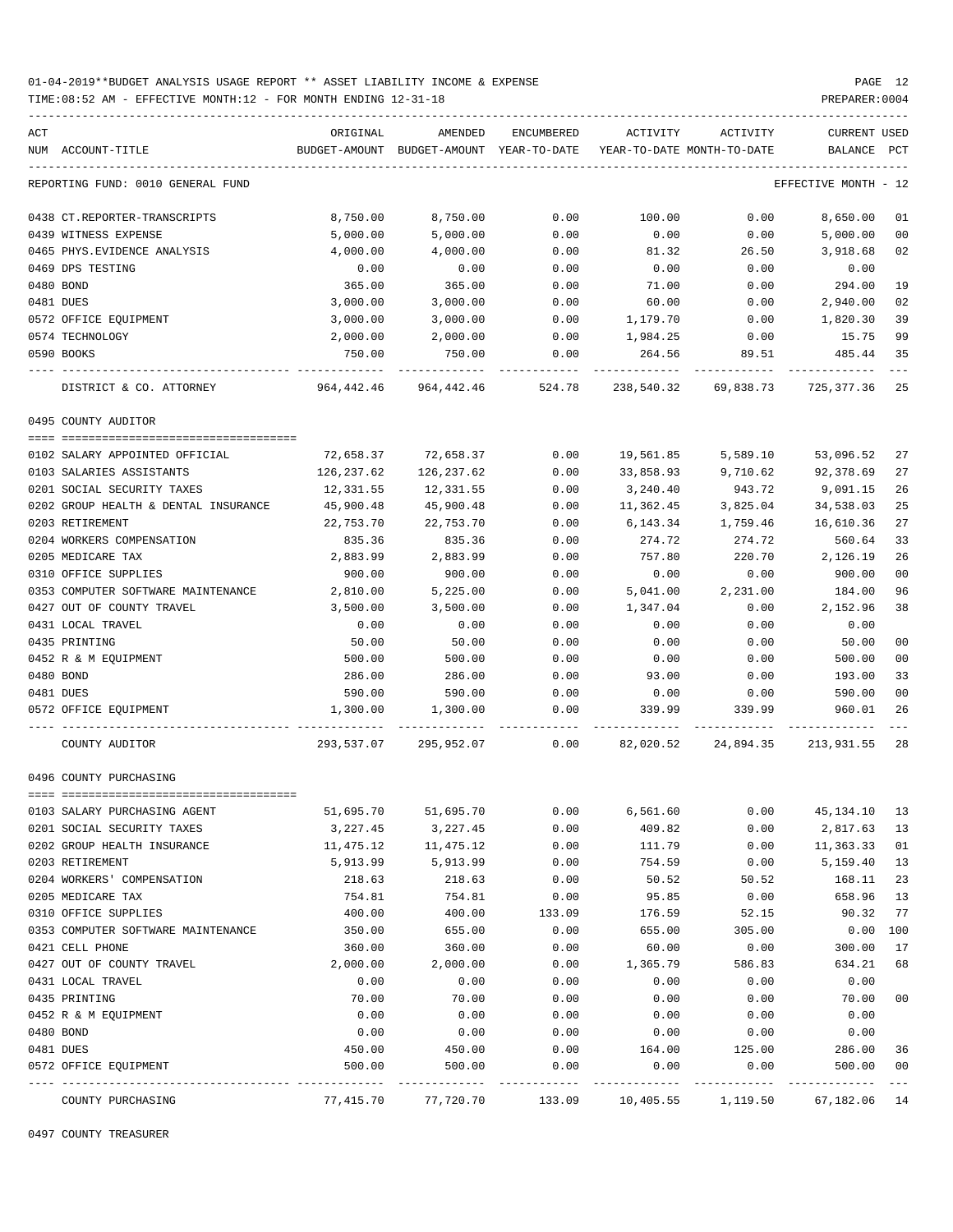| 01-04-2019**BUDGET ANALYSIS USAGE REPORT ** ASSET LIABILITY INCOME & EXPENSE |  |  |  | PAGE |  |
|------------------------------------------------------------------------------|--|--|--|------|--|
|                                                                              |  |  |  |      |  |

TIME:08:52 AM - EFFECTIVE MONTH:12 - FOR MONTH ENDING 12-31-18 PREPARER:0004

| ACT<br>NUM ACCOUNT-TITLE             | ORIGINAL<br>BUDGET-AMOUNT | AMENDED<br>BUDGET-AMOUNT YEAR-TO-DATE | ENCUMBERED | ACTIVITY<br>YEAR-TO-DATE MONTH-TO-DATE | ACTIVITY  | <b>CURRENT USED</b><br>BALANCE PCT |                |
|--------------------------------------|---------------------------|---------------------------------------|------------|----------------------------------------|-----------|------------------------------------|----------------|
| REPORTING FUND: 0010 GENERAL FUND    |                           |                                       |            |                                        |           | EFFECTIVE MONTH - 12               |                |
|                                      |                           |                                       |            |                                        |           |                                    |                |
| 0101 SALARY ELECTED OFFICIAL         | 58,237.97                 | 58,237.97                             | 0.00       | 15,679.44                              | 4,479.84  | 42,558.53                          | 27             |
| 0103 SALARY ASSISTANT                | 47,000.00                 | 47,000.00                             | 0.00       | 12,653.83                              | 3,615.38  | 34, 346.17                         | 27             |
| 0201 SOCIAL SECURITY TAXES           | 6,524.75                  | 6,524.75                              | 0.00       | 1,377.58                               | 375.72    | 5,147.17                           | 21             |
| 0202 GROUP HEALTH & DENTAL INSURANCE | 22,950.24                 | 22,950.24                             | 0.00       | 5,737.56                               | 1,912.52  | 17,212.68                          | 25             |
| 0203 RETIREMENT                      | 12,039.22                 | 12,039.22                             | 0.00       | 3,258.29                               | 930.94    | 8,780.93                           | 27             |
| 0204 WORKERS' COMPENSATION           | 442.00                    | 442.00                                | 0.00       | 145.36                                 | 145.36    | 296.64                             | 33             |
| 0205 MEDICARE TAX                    | 1,525.95                  | 1,525.95                              | 0.00       | 322.15                                 | 87.86     | 1,203.80                           | 21             |
| 0310 OFFICE SUPPLIES                 | 200.00                    | 200.00                                | 0.00       | 0.00                                   | 0.00      | 200.00                             | 0 <sub>0</sub> |
| 0427 OUT OF COUNTY TRAVEL            | 1,500.00                  | 1,500.00                              | 0.00       | 180.00                                 | 180.00    | 1,320.00                           | 12             |
| 0431 LOCAL TRAVEL                    | 0.00                      | 0.00                                  | 0.00       | 0.00                                   | 0.00      | 0.00                               |                |
| 0435 PRINTING                        | 200.00                    | 200.00                                | 0.00       | 0.00                                   | 0.00      | 200.00                             | 0 <sub>0</sub> |
| 0452 R&M EQUIPMENT                   | 250.00                    | 250.00                                | 0.00       | 0.00                                   | 0.00      | 250.00                             | 0 <sub>0</sub> |
| 0453 COMPUTER SOFTWARE MAINTEN       | 1,300.00                  | 2,410.00                              | 0.00       | 2,314.00                               | 1,014.00  | 96.00                              | 96             |
| 0480 BOND                            | 271.00                    | 271.00                                | 0.00       | 271.00                                 | 0.00      | 0.00                               | 100            |
| 0481 DUES                            | 175.00                    | 175.00                                | 0.00       | 0.00                                   | 0.00      | 175.00                             | 0 <sub>0</sub> |
| 0572 OFFICE EQUIPMENT                | 0.00                      | 0.00                                  | 0.00       | 0.00                                   | 0.00      | 0.00                               |                |
| 0574 TECHNOLOGY                      | 0.00                      | 0.00                                  | 0.00       | 0.00                                   | 0.00      | 0.00                               |                |
| COUNTY TREASURER                     |                           | 152,616.13 153,726.13                 | 0.00       | 41,939.21                              | 12,741.62 | 111,786.92                         | 27             |
| 0499 TAX ASSESSOR-COLLECTOR          |                           |                                       |            |                                        |           |                                    |                |
|                                      |                           |                                       |            |                                        |           |                                    |                |
| 0101 SALARIES ELECTED OFFICIAL       | 58,237.97                 | 58,237.97                             | 0.00       | 15,679.44                              | 4,479.84  | 42,558.53                          | 27             |
| 0103 SALARIES ASSISTANTS             | 40,712.36                 | 40,712.36                             | 0.00       | 10,961.02                              | 3,131.72  | 29,751.34                          | 27             |
| 0104 SALARIES DEPUTIES               | 97,746.15                 | 97,746.15                             | 0.00       | 26,316.29                              | 7,518.94  | 71,429.86                          | 27             |
| 0107 SALARY TEMP./EXTRA              | 14,678.12                 | 14,678.12                             | 0.00       | 1,939.87                               | 0.00      | 12,738.25                          | 13             |
| 0201 SOCIAL SECURITY TAXES           | 13,105.23                 | 13,105.23                             | 0.00       | 3,190.92                               | 868.60    | 9,914.31                           | 24             |
| 0202 GROUP HEALTH & DENTAL INSURANCE | 57,375.60                 | 57,375.60                             | 0.00       | 14,343.90                              | 4,781.30  | 43,031.70                          | 25             |
| 0203 RETIREMENT                      | 24,181.25                 | 24, 181. 25                           | 0.00       | 6,313.09                               | 1,740.00  | 17,868.16                          | 26             |
| 0204 WORKERS COMPENSATION            | 887.77                    | 887.77                                | 0.00       | 288.17                                 | 288.17    | 599.60                             | 32             |
| 0205 MEDICARE TAX                    | 3,064.93                  | 3,064.93                              | 0.00       | 746.20                                 | 203.12    | 2,318.73                           | 24             |
| 0225 LEONARD OFFICE TRAVEL           | 900.00                    | 900.00                                | 0.00       | 122.08                                 | 69.76     | 777.92                             | 14             |
| 0310 OFFICE SUPPLIES                 | 1,300.00                  | 1,300.00                              | 249.77     | 51.63                                  | 0.00      | 998.60                             | 23             |
| 0311 POSTAL EXPENSES                 | 6,500.00                  | 6,500.00                              | 0.00       | 205.20                                 | 61.26     | 6,294.80                           | 03             |
| 0315 COPIER EXPENSE                  | 500.00                    | 500.00                                | 0.00       | 75.04                                  | 37.49     | 424.96                             | 15             |
| 0420 TELEPHONE LEONARD OFFICE        | 735.00                    | 735.00                                | 0.00       | 184.49                                 | 61.95     | 550.51                             | 25             |
| 0423 CELL PHONE                      | 0.00                      | 0.00                                  | 0.00       | 0.00                                   | 0.00      | 0.00                               |                |
| 0427 OUT OF COUNTY TRAVEL            | 4,500.00                  | 4,500.00                              | 0.00       | 1,789.03                               | 70.63     | 2,710.97                           | 40             |
| 0435 PRINTING                        | 250.00                    | 250.00                                | 0.00       | 96.15                                  | 63.00     | 153.85                             | 38             |
| 0460 LEONARD OFFICE RENT             | 1,200.00                  | 1,200.00                              | 0.00       | 300.00                                 | 100.00    | 900.00                             | 25             |
| 0480 BOND                            | 368.00                    | 368.00                                | 0.00       | 0.00                                   | 0.00      | 368.00                             | 0 <sub>0</sub> |
| 0481 DUES                            | 175.00                    | 175.00                                | 0.00       | 0.00                                   | 0.00      |                                    | 0 <sub>0</sub> |
| 0572 OFFICE EQUIPMENT                |                           |                                       |            |                                        |           | 175.00                             | 53             |
|                                      | 700.00                    | 700.00                                | 0.00       | 368.72                                 | 0.00      | 331.28                             |                |
| 0574 TECHNOLOGY                      | 0.00                      | 0.00                                  | 0.00       | 0.00                                   | 0.00      | 0.00                               |                |
| TAX ASSESSOR-COLLECTOR               | 327,117.38                | 327,117.38                            |            | 249.77 82,971.24 23,475.78             |           | 243,896.37                         | 25             |
| 0503 COMPUTER/IT DEPT.               |                           |                                       |            |                                        |           |                                    |                |
| 0103 SALARY-TECHNICIAN               | 41,257.02                 | 41,257.02                             | 0.00       | 11,107.67                              | 3,173.62  | 30,149.35                          | 27             |
| 0107 PART TIME TECHNICIAN            |                           |                                       |            |                                        |           |                                    | 26             |
|                                      | 19,502.02                 | 19,502.02                             | 0.00       | 5,076.31                               | 1,486.10  | 14,425.71                          | 25             |
| 0201 SOCIAL SECURITY                 | 3,767.06                  | 3,767.06                              | 0.00       | 948.78                                 | 270.69    | 2,818.28                           |                |
| 0202 GROUP HEALTH INSURANCE          | 11,475.12                 | 11,475.12                             | 0.00       | 2,868.78                               | 956.26    | 8,606.34                           | 25             |

0203 RETIREMENT 6,950.83 6,950.83 0.00 1,861.14 535.86 5,089.69 27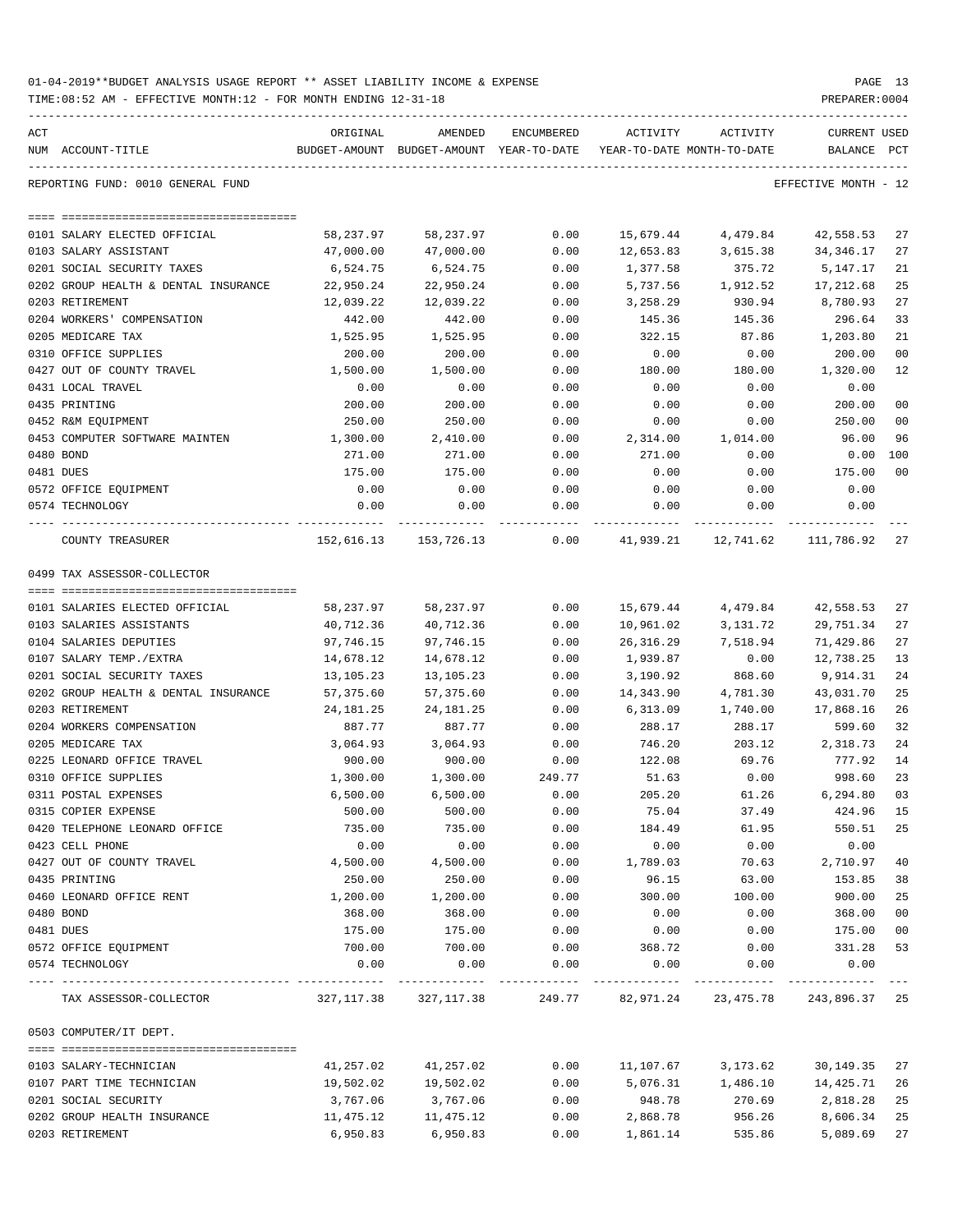| ACT<br>NUM ACCOUNT-TITLE             | ORIGINAL   | AMENDED                                  | ENCUMBERED |           | ACTIVITY ACTIVITY          | CURRENT USED         |                |
|--------------------------------------|------------|------------------------------------------|------------|-----------|----------------------------|----------------------|----------------|
|                                      |            | BUDGET-AMOUNT BUDGET-AMOUNT YEAR-TO-DATE |            |           | YEAR-TO-DATE MONTH-TO-DATE | BALANCE PCT          |                |
| REPORTING FUND: 0010 GENERAL FUND    |            |                                          |            |           |                            | EFFECTIVE MONTH - 12 |                |
| 0204 WORKERS COMPENSATION            | 322.41     | 322.41                                   | 0.00       | 103.50    | 103.50                     | 218.91               | 32             |
| 0205 MEDICARE TAX                    | 881.01     | 881.01                                   | 0.00       | 221.87    | 63.30                      | 659.14               | 25             |
| 0225 TRAVEL ALLOWANCE                | 828.00     | 828.00                                   | 0.00       | 207.00    | 69.00                      | 621.00               | 25             |
| 0310 OFFICE SUPPLIES                 | 200.00     | 200.00                                   | 0.00       | 0.00      | 0.00                       | 200.00               | 0 <sub>0</sub> |
| 0421 CELL PHONE ALLOWANCE            | 414.00     | 414.00                                   | 0.00       | 103.50    | 34.50                      | 310.50               | 25             |
| 0423 EMERGENCY INTERNET              | 0.00       | 455.88                                   | 0.00       | 49.02     | 0.00                       | 406.86               | 11             |
| 0427 OUT OF COUNTY TRAVEL            | 900.00     | 900.00                                   | 0.00       | 0.00      | 0.00                       | 900.00               | 0 <sub>0</sub> |
| 0435 PRINTING                        | 0.00       | 0.00                                     | 0.00       | 0.00      | 0.00                       | 0.00                 |                |
| 0453 R&M COMPUTER/TRAINING           | 0.00       | 0.00                                     | 0.00       | 0.00      | 0.00                       | 0.00                 |                |
| 0572 OFFICE EQUIPMENT                | 3,550.00   | 3,094.12                                 | 0.00       | 1,186.80  | 0.00                       | 1,907.32             | 38             |
| 0574 COMPUTER/WEB SOFTWARE           | 3,000.00   | 3,000.00                                 | 0.00       | 0.00      | 0.00                       | 3,000.00             | 0 <sub>0</sub> |
| 0576 COUNTY COMPUTER REPLACEMENT     | 40,000.00  | 40,000.00                                | 0.00       | 0.00      | 0.00                       | 40,000.00            | 0 <sub>0</sub> |
| COMPUTER/IT DEPT.                    |            |                                          | 0.00       |           | 23,734.37 6,692.83         | 109, 313. 10 18      |                |
| 0509 CONTINGENCY                     |            |                                          |            |           |                            |                      |                |
| 0475 CONTINGENCY                     | 250,000.00 | 211,834.00                               | 0.00       | 0.00      | 0.00                       | 211,834.00           | 00             |
| CONTINGENCY                          | 250,000.00 | 211,834.00                               | 0.00       | 0.00      | 0.00                       | 211,834.00           | 0 <sub>0</sub> |
| 0510 COURTHOUSE                      |            |                                          |            |           |                            |                      |                |
|                                      |            |                                          |            |           |                            |                      |                |
| 0107 REGULAR TEMP. - PART TIME       | 0.00       | 0.00                                     | 0.00       | 0.00      | 0.00                       | 0.00                 |                |
| 0115 SALARY JANITOR                  | 39,527.92  | 39,527.92                                | 0.00       |           | 10,642.10 3,040.60         | 28,885.82            | 27             |
| 0201 SOCIAL SECURITY TAXES           | 2,450.73   | 2,450.73                                 | 0.00       | 650.94    | 185.56                     | 1,799.79             | 27             |
| 0202 GROUP HEALTH & DENTAL INSURANCE | 11,475.12  | 11,475.12                                | 0.00       | 2,868.78  | 956.26                     | 8,606.34             | 25             |
| 0203 RETIREMENT                      | 4,521.99   | 4,521.99                                 | 0.00       | 1,223.81  | 349.66                     | 3,298.18             | 27             |
| 0204 WORKERS' COMPENSATION           | 1,628.55   | 1,628.55                                 | 0.00       | 746.17    | 746.17                     | 882.38               | 46             |
| 0205 MEDICARE TAX                    | 573.15     | 573.15                                   | 0.00       | 152.24    | 43.40                      | 420.91               | 27             |
| 0310 OFFICE SUPPLIES                 | 4,000.00   | 4,000.00                                 | 812.60     | 375.31    | 0.00                       | 2,812.09             | 30             |
| 0311 POSTAL EXPENSE                  | 9,000.00   | 9,000.00                                 | 0.00       | 1,369.75- | 917.49-                    | 10,369.75            | 15             |
| 0315 COPIER RENTAL                   | 4,300.00   | 4,300.00                                 | 0.00       | 696.65    | 355.06                     | 3,603.35             | 16             |
| 0316 EMPLOYEE AWARDS BANQUET         | 2,500.00   | 2,500.00                                 | 0.00       | 2,462.00  | 2,462.00                   | 38.00                | 98             |
| 0330 AUTO EXPENSE-GAS AND OIL        | 700.00     | 700.00                                   | 0.00       | 0.00      | 0.00                       | 700.00               | 0 <sub>0</sub> |
| 0332 JANITOR SUPPLIES                | 0.00       | 0.00                                     | 0.00       | 0.00      | 0.00                       | 0.00                 |                |
| 0353 R&M COMPUTER                    | 0.00       | 0.00                                     | 0.00       | 0.00      | 0.00                       | 0.00                 |                |
| 0420 TELEPHONE                       | 0.00       | 0.00                                     | 0.00       | 0.00      | 0.00                       | 0.00                 |                |
| 0421 INTERNET LINES                  | 0.00       | 0.00                                     | 0.00       | 0.00      | 0.00                       | 0.00                 |                |
| 0423 CELL PHONE                      | 340.00     | 340.00                                   | 0.00       | 52.34     | 0.00                       | 287.66               | 15             |
| 0440 UTILITIES ELECTRICITY           | 7,000.00   | 7,000.00                                 | 0.00       | 508.74    | 122.42                     | 6,491.26             | 07             |
| 0441 UTILITIES GAS                   | 0.00       | 0.00                                     | 0.00       | 0.00      | 0.00                       | 0.00                 |                |
| 0442 UTILITIES WATER                 | 3,600.00   | 3,600.00                                 | 0.00       | 560.60    | 280.30                     | 3,039.40             | 16             |
| 0443 TRASH PICK-UP                   | 1,000.00   | 1,000.00                                 | 0.00       |           |                            | 835.84               | 16             |
|                                      |            |                                          |            | 164.16    | 82.08                      |                      |                |
| 0445 AIR CONDITIONER MAINTENANCE     | 0.00       | 0.00                                     | 0.00       | 0.00      | 0.00                       | 0.00                 |                |
| 0446 ELEVATOR MAINTENANCE CONTR      | 0.00       | 0.00                                     | 0.00       | 0.00      | 0.00                       | 0.00                 |                |
| 0450 R & M BUILDINGS                 | 0.00       | 0.00                                     | 0.00       | 0.00      | 0.00                       | 0.00                 |                |
| 0453 COMPUTER SOFTWARE MAINTEN       | 165,000.00 | 165,000.00                               | 0.00       | 36,504.50 | 36,504.50                  | 128,495.50           | 22             |
| 0463 RENTAL PERSONNEL PAGER          | 0.00       | 0.00                                     | 0.00       | 0.00      | 0.00                       | 0.00                 |                |
| 0482 FIRE INSURANCE                  | 16,500.00  | 16,500.00                                | 0.00       | 0.00      | 0.00                       | 16,500.00            | 00             |
| 0500 LAND                            | 0.00       | 0.00                                     | 0.00       | 0.00      | 0.00                       | 0.00                 |                |
| 0530 PERMANENT IMPROVEMENTS          | 0.00       | 0.00                                     | 0.00       | 0.00      | 0.00                       | 0.00                 |                |
| 0572 OFFICE EQUIPMENT                | 0.00       | 0.00                                     | 0.00       | 0.00      | 0.00                       | 0.00                 |                |
| 0573 ODYSSEY SOFTWARE/EQUIPMENT      | 0.00       | 0.00                                     | 0.00       | 0.00      | 0.00                       | 0.00                 |                |
| 0574 TECHNOLOGY                      | 1,323.00   | 1,323.00                                 | 0.00       | 0.00      | 0.00                       | 1,323.00             | 00             |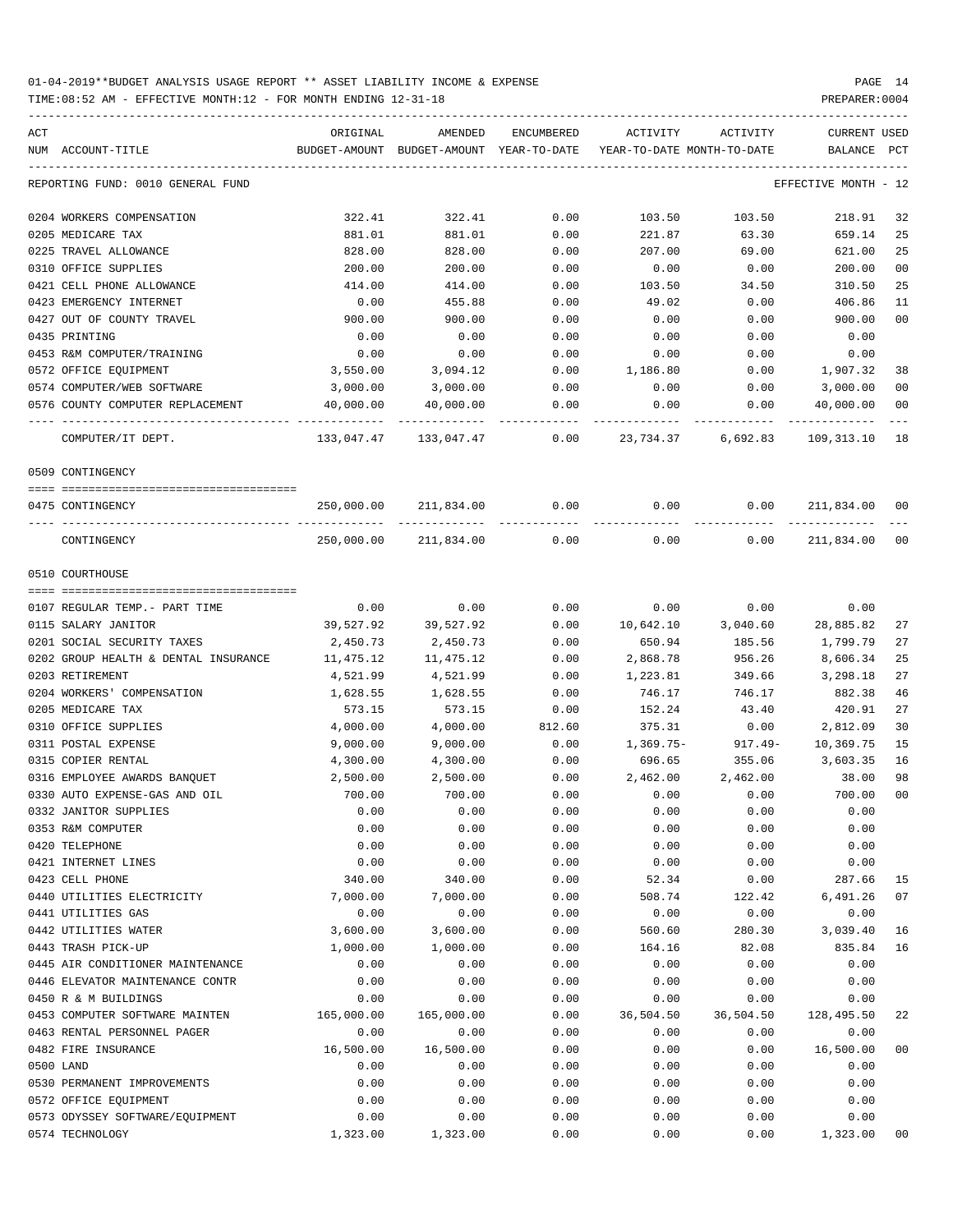TIME:08:52 AM - EFFECTIVE MONTH:12 - FOR MONTH ENDING 12-31-18 PREPARER:0004

| ACT |                                                    | ORIGINAL             | AMENDED                     | ENCUMBERED   | <b>ACTIVITY</b>    | ACTIVITY                   | <b>CURRENT USED</b>  |                |
|-----|----------------------------------------------------|----------------------|-----------------------------|--------------|--------------------|----------------------------|----------------------|----------------|
|     | NUM ACCOUNT-TITLE                                  |                      | BUDGET-AMOUNT BUDGET-AMOUNT | YEAR-TO-DATE |                    | YEAR-TO-DATE MONTH-TO-DATE | BALANCE              | PCT            |
|     | REPORTING FUND: 0010 GENERAL FUND                  |                      |                             |              |                    |                            | EFFECTIVE MONTH - 12 |                |
|     | 0575 LAND/BUILDING                                 | 0.00                 | 0.00                        | 0.00         | 0.00               | 0.00                       | 0.00                 |                |
|     | 0577 JANITOR EQUIPMENT                             | 1,000.00             | 1,000.00                    | 0.00         | 0.00               | 0.00                       | 1,000.00             | 00             |
|     | COURTHOUSE                                         | 276,440.46           | 276,440.46                  | 812.60       | 56,238.59          | 44,210.52                  | 219,389.27           | 21             |
|     | 0511 COUNTY OFFICE BUILDING                        |                      |                             |              |                    |                            |                      |                |
|     | 0115 SALARY JANITOR                                | 3,304.49             | 3,304.49                    | 0.00         | 1,220.16           | 355.88                     | 2,084.33             | 37             |
|     | 0201 SOCIAL SECURITY TAXES                         | 204.88               | 204.88                      | 0.00         | 75.65              | 22.06                      | 129.23               | 37             |
|     | 0203 RETIREMENT                                    | 378.03               | 378.03                      | 0.00         | 140.31             | 40.92                      | 237.72               | 37             |
|     | 0204 WORKER' COMPENSATION                          | 136.14               | 136.14                      | 0.00         | 62.39              | 62.39                      | 73.75                | 46             |
|     | 0205 MEDICARE TAX                                  | 47.92                | 47.92                       | 0.00         | 17.69              | 5.16                       | 30.23                | 37             |
|     | 0225 JANITOR TRAVEL                                | 175.00               | 175.00                      | 0.00         | 0.00               | 0.00                       | 175.00               | 00             |
|     | 0332 JANITOR SUPPLIES                              | 1,000.00             | 1,000.00                    | 0.00         | 165.18             | 0.00                       | 834.82               | 17             |
|     | 0440 UTILITIES ELECTRICITY                         | 5,000.00             | 5,000.00                    | 0.00         | 1,023.69           | 270.50                     | 3,976.31             | 20             |
|     | 0441 UTILITIES GAS                                 | 1,000.00             | 1,000.00                    | 0.00         | 132.91             | 77.80                      | 867.09               | 13             |
|     | 0442 UTILITIES WATER                               | 1,000.00             | 1,000.00                    | 0.00         | 141.87             | 54.28                      | 858.13               | 14             |
|     | 0443 TRASH PICK-UP SERVICE                         | 480.00               | 480.00                      | 0.00         | 82.08              | 41.04                      | 397.92               | 17             |
|     | 0444 LAWN MAINTENANCE                              | 0.00                 | 0.00                        | 0.00         | 0.00               | 0.00                       | 0.00                 |                |
|     | 0450 R & M BUILDING                                | 9,000.00             | 9,000.00                    | 0.00         | 729.47             | 287.00                     | 8,270.53             | 08             |
|     | 0482 FIRE INSURANCE<br>0535 BUILDINGS              | 1,000.00<br>0.00     | 1,000.00<br>0.00            | 0.00<br>0.00 | 0.00<br>0.00       | 0.00<br>0.00               | 1,000.00<br>0.00     | 0 <sub>0</sub> |
|     | COUNTY OFFICE BUILDING                             | 22,726.46            | 22,726.46                   | 0.00         | 3,791.40           | 1,217.03                   | 18,935.06            | 17             |
|     | 0512 CO-OP OFFICE BUILDING                         |                      |                             |              |                    |                            |                      |                |
|     |                                                    |                      |                             |              |                    |                            |                      |                |
|     | 0332 JANITOR SUPPLIES                              | 500.00               | 500.00                      | 0.00         | 64.42              | 0.00                       | 435.58               | 13             |
|     | 0440 UTILITIES ELECTRICITY<br>0442 UTILITIES WATER | 6,000.00             | 6,000.00                    | 0.00         | 1,199.86           | 523.33                     | 4,800.14<br>578.95   | 20<br>17       |
|     | 0450 R&M BUILDING                                  | 700.00<br>1,000.00   | 700.00<br>1,000.00          | 0.00<br>0.00 | 121.05<br>66.00    | 61.45<br>66.00             | 934.00               | 07             |
|     | 0482 FIRE INSURANCE                                | 1,400.00             | 1,400.00                    | 0.00         | 0.00               | 0.00                       | 1,400.00             | 0 <sub>0</sub> |
|     | 0535 BUILDINGS                                     | 0.00                 | 0.00                        | 0.00         | 0.00               | 0.00                       | 0.00                 |                |
|     | CO-OP OFFICE BUILDING                              | 9,600.00             | 9,600.00                    | 0.00         | 1,451.33           | 650.78                     | 8,148.67             | 15             |
|     |                                                    |                      |                             |              |                    |                            |                      |                |
|     | 0513 COURTHOUSE SOUTH ANNEX                        |                      |                             |              |                    |                            |                      |                |
|     | 0115 SALARY JANITOR                                | 13,209.04            | 13,209.04                   | 0.00         | 3,291.89           | 940.54                     | 9,917.15             | 25             |
|     | 0201 SOCIAL SECURITY TAXES                         | 818.96               | 818.96                      | 0.00         | 204.10             | 58.32                      | 614.86               | 25             |
|     | 0203 RETIREMENT                                    | 1,511.11             | 1,511.11                    | 0.00         | 378.54             | 108.16                     | 1,132.57             | 25             |
|     | 0204 WORKERS' COMPENSATION                         | 544.21               | 544.21                      | 0.00         | 249.34             | 249.34                     | 294.87               | 46             |
|     | 0205 MEDICARE TAX                                  | 191.53               | 191.53                      | 0.00         | 47.68              | 13.62                      | 143.85               | 25             |
|     | 0315 COPIER RENTAL                                 | 1,500.00             | 1,500.00                    | 0.00         | 220.03             | 110.57                     | 1,279.97             | 15<br>08       |
|     | 0332 JANITOR SUPPLIES<br>0420 TELEPHONE            | 2,000.00<br>5,500.00 | 2,000.00                    | 0.00<br>0.00 | 168.64<br>1,324.49 | 8.31<br>456.60             | 1,831.36             | 24             |
|     | 0421 INTERNET                                      | 3,500.00             | 5,500.00<br>3,500.00        | 0.00         | 0.00               | 0.00                       | 4,175.51<br>3,500.00 | 0 <sub>0</sub> |
|     | 0440 UTILITIES ELECTRICITY                         | 6,000.00             | 6,000.00                    | 0.00         | 1,147.31           | 336.35                     | 4,852.69             | 19             |
|     | 0441 UTILITIES GAS                                 | 1,300.00             | 1,300.00                    | 0.00         | 294.25             | 162.54                     | 1,005.75             | 23             |
|     | 0442 UTILITIES WATER                               | 1,300.00             | 1,300.00                    | 0.00         | 199.28             | 97.20                      | 1,100.72             | 15             |
|     | 0443 TRASH PICKUP SERVICE                          | 1,000.00             | 1,000.00                    | 0.00         | 164.16             | 82.08                      | 835.84               | 16             |
|     | 0444 LAWN MAINTENANCE                              | 0.00                 | 0.00                        | 0.00         | 0.00               | 0.00                       | 0.00                 |                |
|     | 0450 R&M BUILDING                                  | 5,000.00             | 20,850.00                   | 0.00         | 424.36             | 90.00                      | 20,425.64            | 02             |
|     | 0455 PARKING LOT                                   | 0.00                 | 0.00                        | 0.00         | 0.00               | 0.00                       | 0.00                 |                |

0482 FIRE INSURANCE 2,300.00 2,300.00 0.00 0.00 0.00 2,300.00 00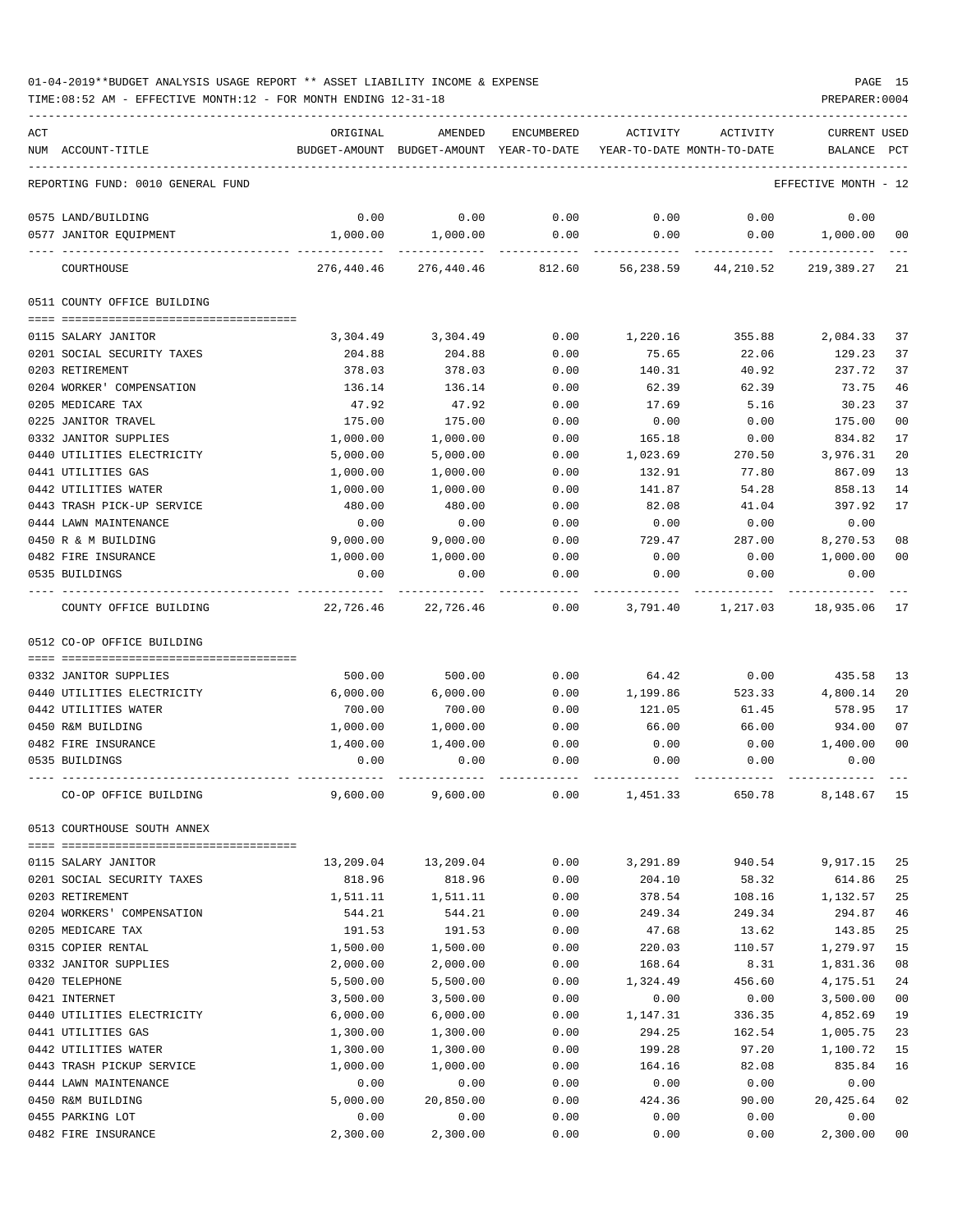| ACT | NUM ACCOUNT-TITLE                               | ORIGINAL        | AMENDED<br>BUDGET-AMOUNT BUDGET-AMOUNT YEAR-TO-DATE YEAR-TO-DATE MONTH-TO-DATE | ENCUMBERED        | ACTIVITY        | ACTIVITY      | <b>CURRENT USED</b><br>BALANCE | PCT          |
|-----|-------------------------------------------------|-----------------|--------------------------------------------------------------------------------|-------------------|-----------------|---------------|--------------------------------|--------------|
|     | REPORTING FUND: 0010 GENERAL FUND               |                 |                                                                                |                   |                 |               | EFFECTIVE MONTH - 12           |              |
|     | 0531 ANNEX                                      | 0.00            | 0.00                                                                           | 0.00              | 0.00            | 0.00          | 0.00                           |              |
|     | COURTHOUSE SOUTH ANNEX                          |                 | 45,674.85 61,524.85                                                            |                   | $0.00$ 8,114.07 |               | 2,713.63 53,410.78 13          |              |
|     | 0514 CITY HALL ANNEX                            |                 |                                                                                |                   |                 |               |                                |              |
|     | 0421 TELEPHONE/INTERNET                         | 4,400.00        | 4,400.00                                                                       | 0.00              |                 |               | 1,098.66 365.73 3,301.34       | 25           |
|     | CITY HALL ANNEX                                 | 4,400.00        | 4,400.00                                                                       | 0.00              | 1,098.66        | 365.73        | 3,301.34 25                    |              |
|     | 0515 WINDOM CO.BLDG.                            |                 |                                                                                |                   |                 |               |                                |              |
|     | 0440 UTILITIES ELECTRICITY                      | 1,500.00        | 1,500.00                                                                       | 0.00              | 88.26           | 0.00          | 1,411.74                       | 06           |
|     | 0441 UTILITIES GAS                              | 700.00          | 700.00                                                                         | 0.00              | 96.83           | 48.65         | 603.17                         | 14           |
|     | 0442 UTILITIES WATER                            | 0.00            | 0.00                                                                           | 0.00              | 0.00            | 0.00          | 0.00                           |              |
|     | 0444 LAWN MAINTENANCE                           | 800.00          | 800.00                                                                         | 0.00              | 100.00          | 0.00          | 700.00                         | 13           |
|     | 0450 R&M BUILDING                               | 1,000.00        | 1,000.00                                                                       | 0.00              | 0.00            | 0.00          | 1,000.00                       | 00           |
|     | 0482 FIRE INSURANCE                             | 1,600.00        | 1,600.00                                                                       | 0.00              | 0.00            | 0.00          | 1,600.00                       | 00           |
|     | 0501 PEST CONTROL                               | 120.00          | 120.00                                                                         | 0.00              | 0.00            | 0.00          | 120.00                         | 00           |
|     | WINDOM CO.BLDG.                                 | 5,720.00        | 5,720.00                                                                       | 0.00              | 285.09          | 48.65         | 5,434.91                       | 05           |
|     | 0516 AGRILIFE EXTENSION BUILDING                |                 |                                                                                |                   |                 |               |                                |              |
|     |                                                 |                 |                                                                                |                   |                 |               |                                |              |
|     | 0115 SALARY JANITOR                             | 2,643.42        | 2,643.42                                                                       | 0.00              | 559.24          | 152.52        | 2,084.18                       | 21           |
|     | 0201 SOCIAL SECURITY TAXES                      | 163.89          | 163.89                                                                         | 0.00              | 34.69           | 9.46          | 129.20                         | 21           |
|     | 0203 RETIREMENT                                 | 302.41          | 302.41                                                                         | 0.00              | 64.32           | 17.54         | 238.09                         | 21           |
|     | 0204 WORKERS' COMPENSATION<br>0205 MEDICARE TAX | 108.91<br>38.33 | 108.91                                                                         | 0.00              | 49.89           | 49.89<br>2.22 | 59.02<br>30.20                 | 46<br>21     |
|     | 0225 JANITOR TRAVEL                             | 250.00          | 38.33<br>250.00                                                                | 0.00              | 8.13            |               | 250.00                         | 00           |
|     | 0332 JANITOR SUPPLIES                           | 500.00          | 500.00                                                                         | 0.00<br>0.00      | 0.00<br>83.43   | 0.00<br>0.00  | 416.57                         | 17           |
|     | 0420 TELEPHONE                                  | 0.00            | 0.00                                                                           | 0.00              | 0.00            | 0.00          | 0.00                           |              |
|     | 0440 UTILITIES ELECTRICITY                      | 5,000.00        | 5,000.00                                                                       | 0.00              | 1,281.80        | 472.08        | 3,718.20                       | 26           |
|     | 0441 UTILITIES GAS                              | 0.00            | 0.00                                                                           | 0.00              | 0.00            | 0.00          | 0.00                           |              |
|     | 0442 UTILITIES WATER                            | 650.00          | 650.00                                                                         | 0.00              | 121.28          | 54.28         | 528.72                         | 19           |
|     | 0443 TRASH PICKUP SERVICE                       | 0.00            | 0.00                                                                           | 0.00              | 0.00            | 0.00          | 0.00                           |              |
|     | 0444 LAWN MAINTENANCE                           | 0.00            | 0.00                                                                           | 0.00              | 0.00            | 0.00          | 0.00                           |              |
|     | 0450 R&M BUILDING                               | 600.00          | 600.00                                                                         | 0.00              | 52.00           | 0.00          | 548.00                         | 09           |
|     | 0482 FIRE INSURANCE                             | 1,000.00        | 1,000.00                                                                       | 0.00              | 0.00            | 0.00          | 1,000.00                       | 00           |
|     | 0530 BUILDING REMODEL                           | 0.00            | 0.00                                                                           | 0.00              | 0.00            | 0.00          | 0.00                           |              |
|     | 0535 BUILDING CONSTRUCTION                      | 0.00            | 0.00                                                                           | 0.00              | 0.00            | 0.00          | 0.00                           |              |
|     | 0572 OFFICE EQUIPMENT                           | 0.00            | 0.00                                                                           | 0.00              | 0.00            | 0.00          | 0.00                           |              |
|     | AGRILIFE EXTENSION BUILDING                     | 11,256.96       | 11,256.96                                                                      | $- - - -$<br>0.00 | 2,254.78        | 757.99        | 9,002.18 20                    |              |
|     | 0517 COURTHOUSE EAST ANNEX                      |                 |                                                                                |                   |                 |               |                                |              |
|     | 0535 BUILDING                                   | 0.00            | 0.00                                                                           | 0.00              | 0.00            | 0.00          | 0.00                           |              |
|     | COURTHOUSE EAST ANNEX                           | 0.00            | 0.00                                                                           | 0.00              | 0.00            | 0.00          | 0.00                           |              |
|     | 0518 COUNTY OFFICES RELOCATION                  |                 |                                                                                |                   |                 |               |                                |              |
|     | 0311 POSTAL EXPENSES                            | 344.00          | 344.00                                                                         | 0.00              | 346.00          | 346.00        |                                | $2.00 - 101$ |
|     | 0332 JANITOR SUPPLIES                           | 4,500.00        | 4,500.00                                                                       | 0.00              | 628.46          | 77.80         | 3,871.54 14                    |              |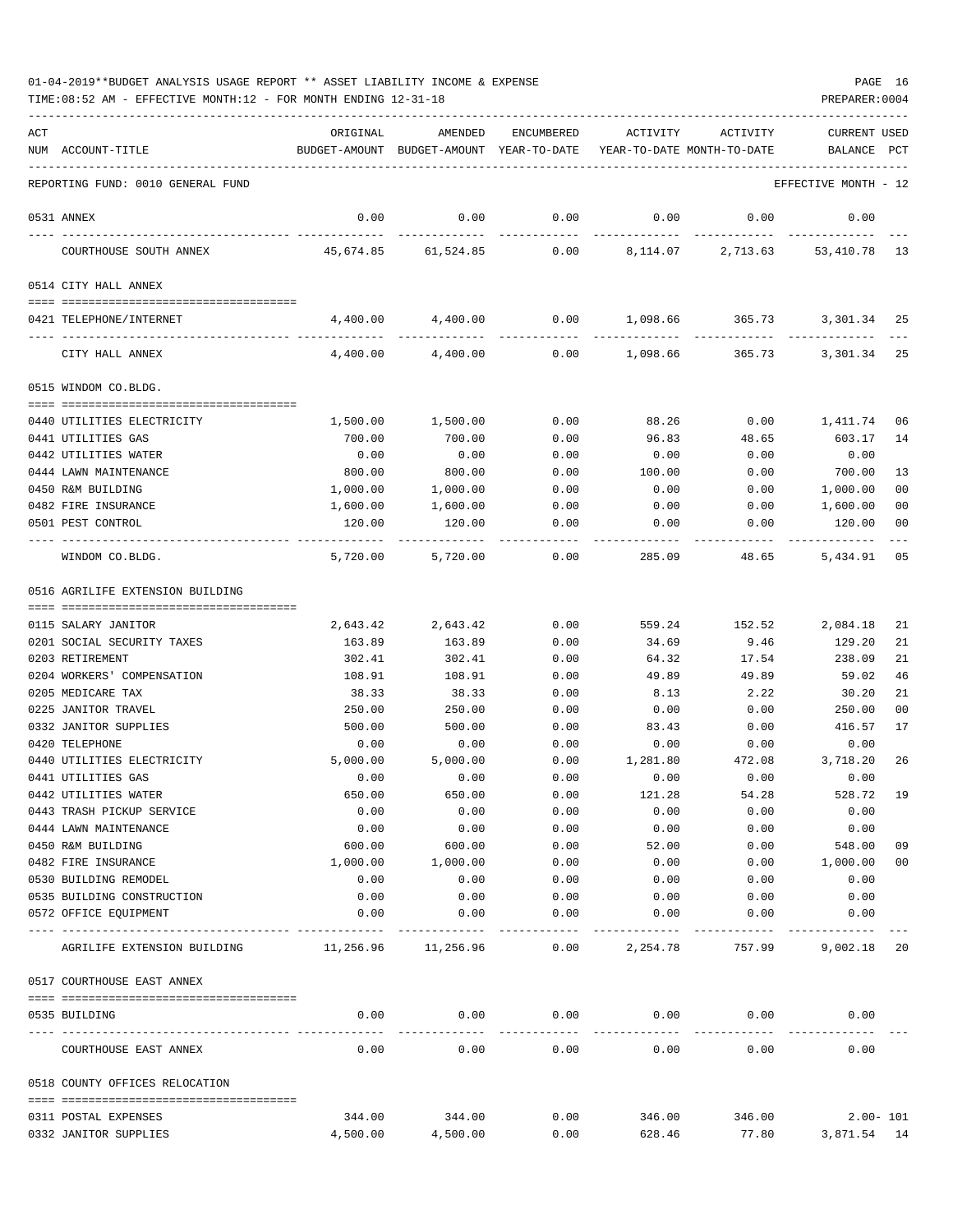TIME:08:52 AM - EFFECTIVE MONTH:12 - FOR MONTH ENDING 12-31-18 PREPARER:0004

| ACT | NUM ACCOUNT-TITLE                       | ORIGINAL   | AMENDED<br>BUDGET-AMOUNT BUDGET-AMOUNT YEAR-TO-DATE                  | ENCUMBERED             |           | ACTIVITY ACTIVITY<br>YEAR-TO-DATE MONTH-TO-DATE | CURRENT USED<br>BALANCE PCT                                 |                |
|-----|-----------------------------------------|------------|----------------------------------------------------------------------|------------------------|-----------|-------------------------------------------------|-------------------------------------------------------------|----------------|
|     | REPORTING FUND: 0010 GENERAL FUND       |            |                                                                      |                        |           |                                                 | EFFECTIVE MONTH - 12                                        |                |
|     |                                         |            |                                                                      |                        |           |                                                 |                                                             |                |
|     | 0420 UTILITIES TELEPHONE                | 19,900.00  | 19,900.00                                                            | 0.00                   | 4,257.33  | 1,434.06                                        | 15,642.67                                                   | 21             |
|     | 0421 INTERNET SERVICES                  | 11,300.00  | 11,300.00                                                            | 0.00                   | 3,287.28  | 1,095.76                                        | 8,012.72                                                    | 29             |
|     | 0440 UTILITIES ELECTRICITY              | 31,600.00  | 31,600.00                                                            | 0.00                   | 2,255.93  | 683.79                                          | 29,344.07                                                   | 07             |
|     | 0441 UTILITIES GAS                      | 4,400.00   | 4,400.00                                                             | 0.00                   | 440.42    | 292.36                                          | 3,959.58                                                    | 10             |
|     | 0442 UTILITIES WATER                    | 6,400.00   | 6,400.00                                                             | 0.00                   | 465.98    | 240.38                                          | 5,934.02                                                    | 07             |
|     | 0443 TRASH PICKUP SERVICE               | 1,935.00   | 1,935.00                                                             | 0.00                   | 290.76    | 145.38                                          | 1,644.24                                                    | 15             |
|     | 0450 R & M BUILDING                     | 12,000.00  | 12,000.00                                                            | 0.00                   | 2,144.80  | 0.00                                            | 9,855.20                                                    | 18             |
|     | 0460 MOVING EXPENSES                    | 0.00       | 0.00                                                                 | 0.00                   | 0.00      | 0.00                                            | 0.00                                                        |                |
|     | 0470 OFFICE SPACE LEASE                 | 121,200.00 | 121,200.00                                                           | 0.00                   | 39,225.00 | 10,100.00                                       | 81,975.00                                                   | 32             |
|     | 0483 ALARM MONITORING                   | 900.00     | 900.00                                                               | 0.00                   | 885.60    | 0.00                                            | 14.40                                                       | 98             |
|     | 0484 CLEANING SERVICES                  | 0.00       | 0.00                                                                 | 0.00                   | 0.00      | 0.00                                            | 0.00                                                        |                |
|     | 0501 PEST CONTROL                       | 1,340.00   | 1,340.00                                                             | 0.00                   | 225.00    | 0.00                                            | 1,115.00                                                    | 17             |
|     | COUNTY OFFICES RELOCATION               | 215,819.00 | 215,819.00                                                           | 0.00                   | 54,452.56 | 14,415.53                                       | 161,366.44                                                  | 25             |
|     | 0519 GOVERNMENT BUILDING                |            |                                                                      |                        |           |                                                 |                                                             |                |
|     | 0165 CONSTRUCTION                       |            | 200,000.00 200,000.00                                                | 0.00                   |           |                                                 | $0.00$ $0.00$ $200,000.00$                                  | 00             |
|     | GOVERNMENT BUILDING                     |            | 200,000.00 200,000.00                                                | 0.00                   | 0.00      | 0.00                                            | 200,000.00                                                  | 0 <sub>0</sub> |
|     | 0520 LAKE FANNIN                        |            |                                                                      |                        |           |                                                 |                                                             |                |
|     | 0484 GENERAL LIABILITY INSURANCE        |            | $0.00$ 2,025.00                                                      | $0.00$ 2,025.00        |           | 0.00                                            | 0.00 100                                                    |                |
|     | LAKE FANNIN                             | 0.00       | 2,025.00                                                             | 0.00                   | 2,025.00  | 0.00                                            | 0.00 100                                                    |                |
|     | 0540 AMBULANCE SERVICE                  |            |                                                                      |                        |           |                                                 |                                                             |                |
|     |                                         |            |                                                                      |                        |           |                                                 |                                                             |                |
|     | 0417 AMBULANCE SERVICE                  |            | 540,000.00 540,000.00                                                |                        |           |                                                 | $0.00 \qquad 135,000.00 \qquad 45,000.00 \qquad 405,000.00$ | 25             |
|     | AMBULANCE SERVICE                       |            | $540,000.00$ $540,000.00$ 0.00 $135,000.00$ $45,000.00$ $405,000.00$ |                        |           |                                                 |                                                             | 25             |
|     | 0543 FIRE PROTECTION                    |            |                                                                      |                        |           |                                                 |                                                             |                |
|     |                                         |            |                                                                      |                        |           |                                                 |                                                             |                |
|     | 0416 FIRE PROTECTION SERVICE            | 84,000.00  | 84,000.00                                                            | 0.00                   | 21,000.00 | 0.00                                            | 63,000.00 25                                                |                |
|     | 0422 R&M RADIO/TOWER                    | 700.00     | 700.00                                                               | 0.00                   | 0.00      | 0.00                                            | 700.00 00                                                   |                |
|     | 0440 UTILITIES ELECTRICITY              | 0.00       | 0.00                                                                 | 0.00                   | 0.00      | 0.00                                            | 0.00                                                        |                |
|     | 0447 REPEATER SERVICE CONTRACT 8,507.60 |            |                                                                      | 8,507.60 0.00 8,507.60 |           | 0.00                                            | $0.00$ 100                                                  |                |
|     | 0490 FCC RADIO LICENSE                  | 0.00       | 0.00                                                                 | 0.00                   | 0.00      | 0.00                                            | 0.00                                                        |                |
|     | FIRE PROTECTION                         |            | 93,207.60  93,207.60  0.00  29,507.60  0.00  63,700.00  32           |                        |           |                                                 |                                                             |                |
|     | 0551 CONSTABLE PRECINCT # 1             |            |                                                                      |                        |           |                                                 |                                                             |                |
|     |                                         |            |                                                                      |                        |           |                                                 |                                                             |                |
|     | 0101 SALARY ELECTED OFFICIAL            |            | 33, 154. 57 33, 154. 57                                              | 0.00                   |           |                                                 | 8,926.26 2,550.36 24,228.31                                 | 27             |
|     | 0201 SOCIAL SECURITY TAXES              | 2,204.38   | 2,204.38                                                             | 0.00                   | 550.36    | 157.10                                          | 1,654.02                                                    | 25             |
|     | 0202 GROUP HEALTH & DENTAL INSURANCE    | 5,737.56   | 5,737.56                                                             | 0.00                   | 1,312.44  | 437.48                                          | 4,425.12                                                    | 23             |
|     | 0203 RETIREMENT                         | 3,792.88   | 3,792.88                                                             | 0.00                   | 1,026.41  | 293.26                                          | 2,766.47                                                    | 27             |
|     | 0204 WORKERS' COMPENSATION              | 878.20     | 878.20                                                               | 0.00                   | 294.61    | 294.61                                          | 583.59                                                      | 34             |
|     | 0205 MEDICARE TAX                       | 515.54     | 515.54                                                               | 0.00                   | 128.71    | 36.74                                           | 386.83                                                      | 25             |
|     | 0310 OFFICE SUPPLIES                    | 50.00      | 50.00                                                                | 0.00                   | 0.00      | 0.00                                            | 50.00                                                       | 0 <sub>0</sub> |
|     | 0311 POSTAL EXPENSES                    | 300.00     | 300.00                                                               | 0.00                   | 7.43      | 3.72                                            | 292.57                                                      | 02             |
|     | 0330 AUTO EXPENSE-GAS AND OIL           | 1,625.00   | 1,625.00                                                             | 0.00                   | 45.49     | 45.49                                           | 1,579.51                                                    | 03             |

0421 ONLINE RESEARCH/ACCURINT 600.00 600.00 0.00 100.00 50.00 500.00 17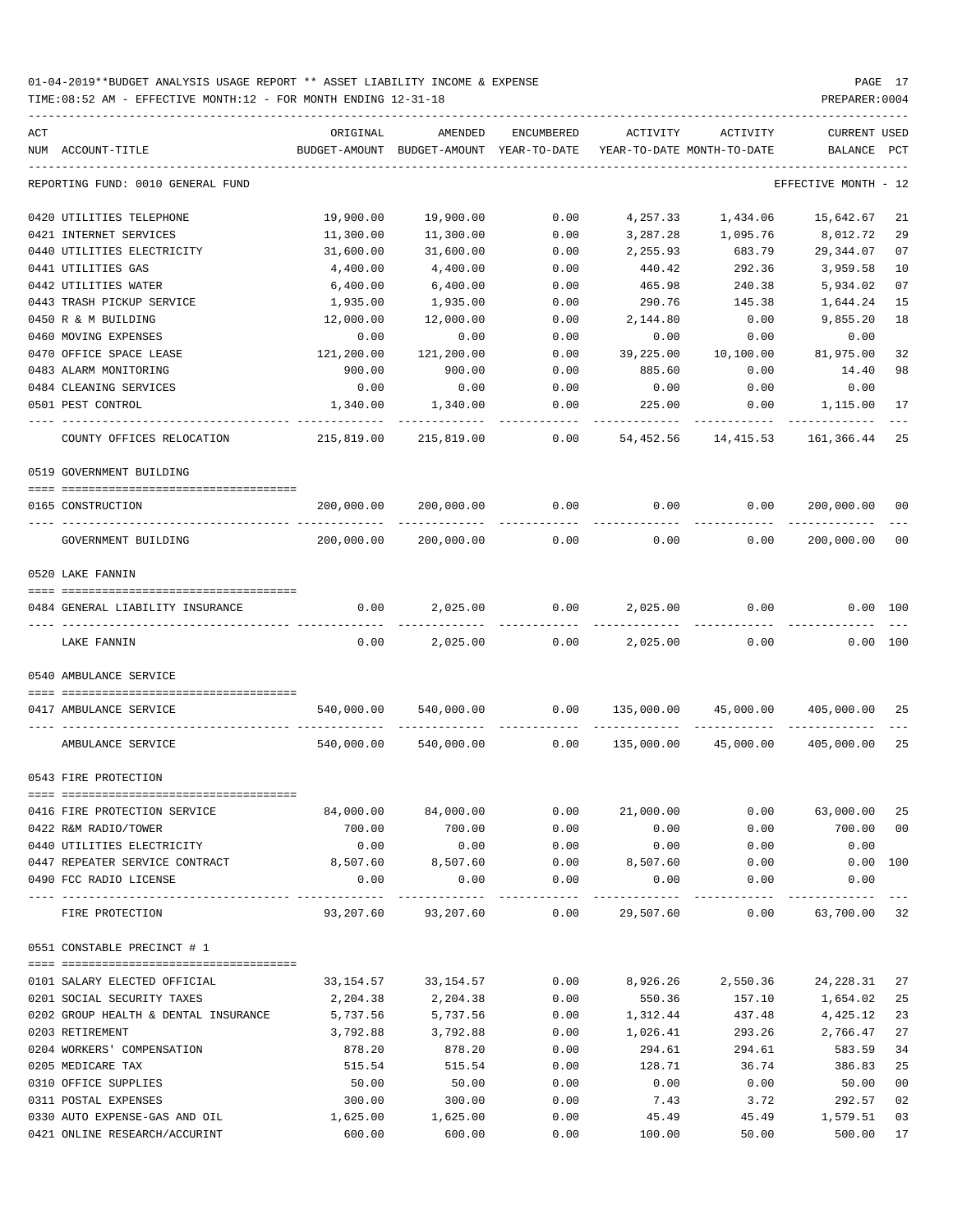TIME:08:52 AM - EFFECTIVE MONTH:12 - FOR MONTH ENDING 12-31-18 PREPARER:0004

| ACT                                                     | ORIGINAL                | AMENDED                    | ENCUMBERED   | ACTIVITY                   | ACTIVITY             | <b>CURRENT USED</b>            |                |
|---------------------------------------------------------|-------------------------|----------------------------|--------------|----------------------------|----------------------|--------------------------------|----------------|
| NUM ACCOUNT-TITLE                                       | BUDGET-AMOUNT           | BUDGET-AMOUNT YEAR-TO-DATE |              | YEAR-TO-DATE MONTH-TO-DATE |                      | BALANCE                        | $_{\rm PCT}$   |
| REPORTING FUND: 0010 GENERAL FUND                       |                         |                            |              |                            |                      | EFFECTIVE MONTH - 12           |                |
| 0422 R & M RADIO                                        | 200.00                  | 200.00                     | 0.00         | 0.00                       | 0.00                 | 200.00                         | 0 <sub>0</sub> |
| 0427 TRAVEL EXPENSE                                     | 2,400.00                | 2,400.00                   | 0.00         | 600.00                     | 200.00               | 1,800.00                       | 25             |
| 0435 PRINTING                                           | 50.00                   | 50.00                      | 0.00         | 0.00                       | 0.00                 | 50.00                          | 0 <sub>0</sub> |
| 0480 BOND                                               | 178.00                  | 178.00                     | 0.00         | 92.50                      | 92.50                | 85.50                          | 52             |
| 0488 LAW ENFORCEMENT PROF. INS                          | 525.00                  | 525.00                     | 0.00         | 483.00                     | 0.00                 | 42.00                          | 92             |
| 0572 EQUIPMENT                                          | 0.00                    | 0.00                       | 0.00         | 0.00                       | 0.00                 | 0.00                           |                |
| 0574 TECHNOLOGY                                         | 0.00                    | 0.00                       | 0.00         | 0.00                       | 0.00                 | 0.00                           |                |
| CONSTABLE PRECINCT # 1                                  | 52,211.13               | 52,211.13                  | 0.00         | 13,567.21                  | 4,161.26             | 38,643.92                      | 26             |
| 0552 CONSTABLE PRECINCT #2                              |                         |                            |              |                            |                      |                                |                |
|                                                         |                         |                            |              |                            |                      |                                |                |
| 0101 SALARY ELECTED OFFICIAL                            | 16,099.05               | 16,099.05                  | 0.00         | 4,334.33                   | 1,238.38             | 11,764.72                      | 27             |
| 0201 SOCIAL SECURITY TAXES                              | 1,146.94                | 1,146.94<br>11,475.12      | 0.00         | 305.93<br>2,868.78         | 89.18                | 841.01                         | 27<br>25       |
| 0202 GROUP HEALTH & DENTAL INSURANCE<br>0203 RETIREMENT | 11,475.12<br>1,841.73   |                            | 0.00         |                            | 956.26               | 8,606.34                       | 27             |
| 0204 WORKERS' COMPENSATION                              | 456.93                  | 1,841.73<br>456.93         | 0.00<br>0.00 | 498.47                     | 142.42<br>143.05     | 1,343.26                       | 31             |
| 0205 MEDICARE TAX                                       | 268.24                  | 268.24                     | 0.00         | 143.05<br>71.56            | 20.86                | 313.88<br>196.68               | 27             |
| 0310 OFFICE SUPPLIES                                    | 100.00                  | 100.00                     | 0.00         | 0.00                       | 0.00                 | 100.00                         | 0 <sub>0</sub> |
| 0311 POSTAL EXPENSES                                    | 600.00                  | 600.00                     | 0.00         | 0.00                       | 0.00                 | 600.00                         | 0 <sub>0</sub> |
| 0330 AUTO EXPENSE-GAS AND OIL                           | 1,400.00                | 1,400.00                   | 0.00         | 0.00                       | 0.00                 | 1,400.00                       | 0 <sub>0</sub> |
| 0422 R & M RADIO                                        | 164.00                  | 164.00                     | 0.00         | 0.00                       | 0.00                 | 164.00                         | 00             |
| 0427 TRAVEL EXPENSE                                     | 2,400.00                | 2,400.00                   | 0.00         | 600.00                     | 200.00               | 1,800.00                       | 25             |
| 0428 TRAINING/TUITION/TRAVEL                            | 228.00                  | 228.00                     | 0.00         | 0.00                       | 0.00                 | 228.00                         | 0 <sup>0</sup> |
| 0435 PRINTING                                           | 100.00                  | 100.00                     | 0.00         | 0.00                       | 0.00                 | 100.00                         | 0 <sub>0</sub> |
| 0480 BOND                                               | 178.00                  | 178.00                     | 0.00         | 177.50                     | 177.50               | 0.50                           | 100            |
| 0488 LAW ENFOREMENT PROF. INS.                          | 550.00                  | 550.00                     | 0.00         | 483.00                     | 0.00                 | 67.00                          | 88             |
| 0573 RADIO EQUIPMENT                                    | 445.00                  | 445.00                     | 0.00         | 0.00                       | 0.00                 | 445.00                         | 0 <sup>0</sup> |
| 0574 TECHNOLOGY                                         | 0.00                    | 0.00                       | 0.00         | 0.00                       | 0.00                 | 0.00                           |                |
| CONSTABLE PRECINCT #2                                   | 37,453.01               | 37,453.01                  | 0.00         | 9,482.62                   | 2,967.65             | 27,970.39                      | 25             |
| 0553 CONSTABLE PRECINCT # 3                             |                         |                            |              |                            |                      |                                |                |
| 0101 SALARY ELECTED OFFICIAL                            | 14,310.57               | 14,310.57                  | 0.00         | 3,852.87                   | 1,100.82             | 10,457.70                      | 27             |
| 0201 SOCIAL SECURITY TAXES                              | 1,036.06                | 1,036.06                   | 0.00         | 276.11                     | 80.66                | 759.95                         | 27             |
| 0202 GROUP HEALTH & DENTAL INSURANCE                    | 11,475.12               | 11,475.12                  | 0.00         | 2,868.78                   | 956.26               | 8,606.34                       | 25             |
| 0203 RETIREMENT                                         | 1,637.13                | 1,637.13                   | 0.00         | 443.10                     | 126.60               | 1,194.03                       | 27             |
| 0204 WORKERS' COMPENSATION                              | 412.75                  | 412.75                     | 0.00         | 127.17                     | 127.17               | 285.58                         | 31             |
| 0205 MEDICARE TAX                                       | 242.30                  | 242.30                     | 0.00         | 64.56                      | 18.86                | 177.74                         | 27             |
| 0310 OFFICE SUPPLIES                                    | 100.00                  | 100.00                     | 0.00         | 0.00                       | 0.00                 | 100.00                         | 0 <sub>0</sub> |
| 0311 POSTAL EXPENSES                                    | 600.00                  | 600.00                     | 0.00         | 0.00                       | 0.00                 | 600.00                         | 0 <sub>0</sub> |
| 0330 AUTO EXPENSE-GAS AND OIL                           | 1,400.00                | 1,400.00                   | 0.00         | 0.00                       | 0.00                 | 1,400.00                       | 00             |
| 0427 TRAVEL EXPENSE                                     | 2,400.00                | 2,400.00                   | 0.00         | 600.00                     | 200.00               | 1,800.00                       | 25             |
| 0435 PRINTING                                           | 100.00                  | 100.00                     | 0.00         | 0.00                       | 0.00                 | 100.00                         | 0 <sub>0</sub> |
| 0480 BOND                                               | 0.00                    | 0.00                       | 0.00         | 0.00                       | 0.00                 | 0.00                           |                |
| 0488 LAW ENFORCEMENT PROF. INS                          | 550.00                  | 550.00                     | 0.00         | 483.00                     | 0.00                 | 67.00                          | 88             |
| 0573 RADIO EQUIPMENT                                    | 0.00                    | 0.00                       | 0.00         | 0.00                       | 0.00<br>------------ | 0.00                           |                |
| CONSTABLE PRECINCT # 3                                  | 34, 263. 93 34, 263. 93 |                            | 0.00         |                            |                      | 8,715.59 2,610.37 25,548.34 25 |                |
| 0555 ANIMAL CONTROL OFFICER                             |                         |                            |              |                            |                      |                                |                |
| 0441 ANIMAL CONTROL OFFICER/SERVICES                    | $4,000.00$ $4,000.00$   |                            | 0.00         | 0.00                       |                      | 0.00<br>4,000.00 00            |                |
|                                                         |                         |                            |              |                            |                      |                                |                |

-----------------------------------------------------------------------------------------------------------------------------------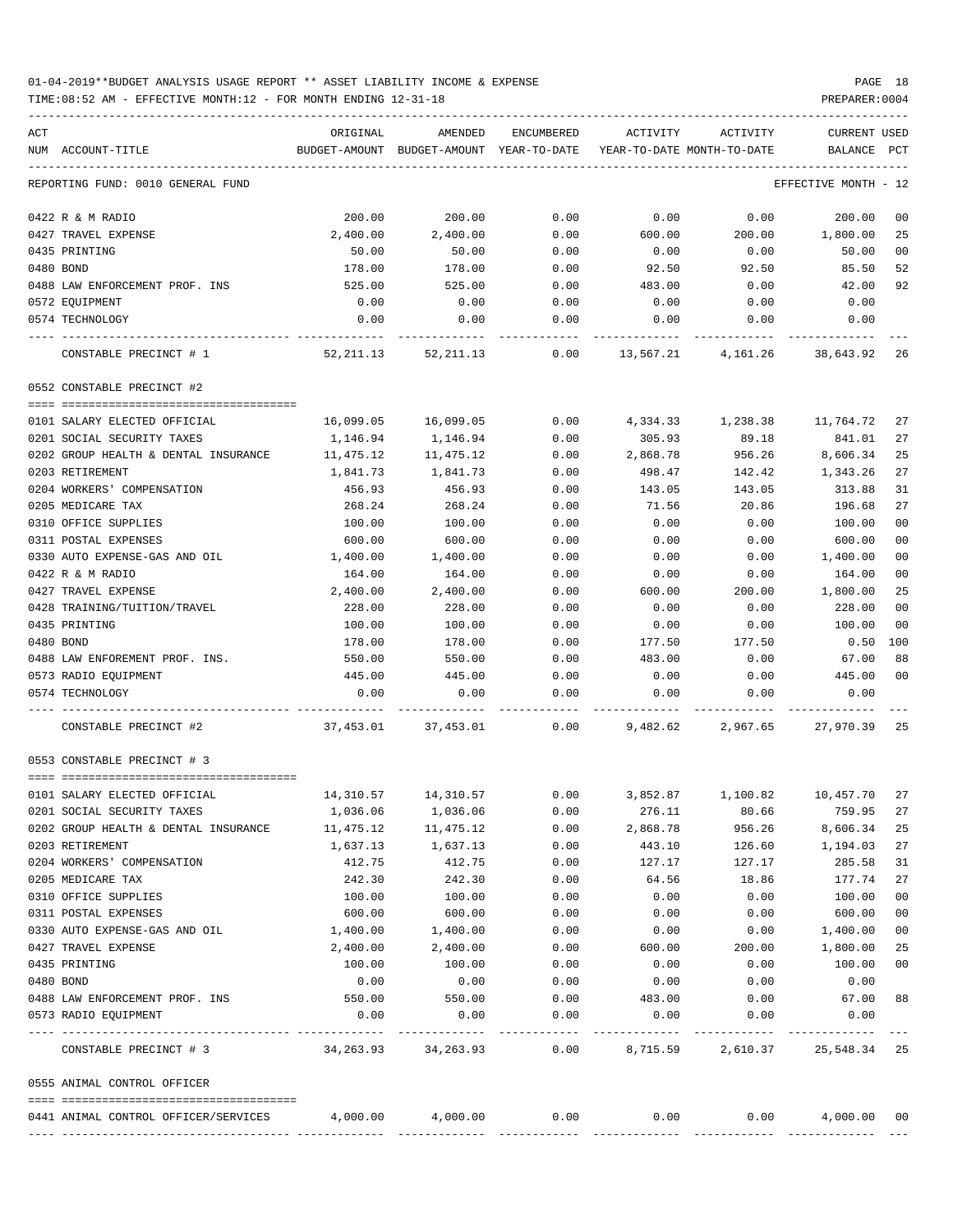| ACT | NUM ACCOUNT-TITLE                       | ORIGINAL   | AMENDED                                  | ENCUMBERED | ACTIVITY                   | ACTIVITY     | <b>CURRENT USED</b>  |                |
|-----|-----------------------------------------|------------|------------------------------------------|------------|----------------------------|--------------|----------------------|----------------|
|     |                                         |            | BUDGET-AMOUNT BUDGET-AMOUNT YEAR-TO-DATE |            | YEAR-TO-DATE MONTH-TO-DATE |              | BALANCE              | PCT            |
|     | REPORTING FUND: 0010 GENERAL FUND       |            |                                          |            |                            |              | EFFECTIVE MONTH - 12 |                |
|     | ANIMAL CONTROL OFFICER                  | 4,000.00   | 4,000.00                                 | 0.00       | 0.00                       | 0.00         | 4,000.00             | 00             |
|     | 0560 COUNTY SHERIFF                     |            |                                          |            |                            |              |                      |                |
|     | 0101 SALARY ELECTED OFFICIAL            | 59,993.98  | 59,993.98                                | 0.00       | 16,152.22                  | 4,614.92     | 43,841.76            | 27             |
|     | 0102 ADMINISTRATIVE SECRETARY           | 41,935.55  | 41,935.55                                | 0.00       | 11,290.37                  | 3,225.82     | 30,645.18            | 27             |
|     | 0103 CHIEF DEPUTY                       | 46,293.35  | 46,293.35                                | 0.00       | 12,463.57                  | 3,561.02     | 33,829.78            | 27             |
|     | 0104 SALARIES DEPUTIES                  | 611,209.39 | 611,209.39                               | 0.00       | 165,572.77                 | 46,433.06    | 445,636.62           | 27             |
|     | 0107 PT RECORDS/EVIDENCE CLERKS         | 14,522.79  | 14,522.79                                | 0.00       | 2,734.70                   | 1,093.88     | 11,788.09            | 19             |
|     | 0108 COMPENSATION PAY                   | 0.00       | 0.00                                     | 0.00       | 0.00                       | 0.00         | 0.00                 |                |
|     | 0109 INVESTIGATOR-CRIMES AGAINST CHILDR | 34,780.26  | 34,780.26                                | 0.00       | 9,363.90                   | 2,675.40     | 25, 416.36           | 27             |
|     | 0110 JAIL ADMINISTRATOR                 | 35,475.26  | 35,475.26                                | 0.00       | 9,551.01                   | 2,728.86     | 25,924.25            | 27             |
|     | 0111 LIEUTENANT                         | 42,084.77  | 42,084.77                                | 0.00       | 11,330.55                  | 3,237.30     | 30,754.22            | 27             |
|     | 0113 TRANSPORT OFFICER                  | 35,823.39  | 35,823.39                                | 0.00       | 9,644.74                   | 2,755.64     | 26,178.65            | 27             |
|     | 0114 PROF. STANDARDS OFFICER            | 0.00       | 0.00                                     | 0.00       | 0.00                       | 0.00         | 0.00                 |                |
|     | 0120 SALARY DISPATCHER                  | 205,022.07 | 205,022.07                               | 0.00       | 54,918.78                  | 15,691.08    | 150,103.29           | 27             |
|     | 0201 SOCIAL SECURITY TAXES              | 70,098.49  | 70,098.49                                | 0.00       | 18,568.03                  | 5,297.92     | 51,530.46            | 26             |
|     | 0202 GROUP HEALTH INSURANCE             | 344,253.60 | 344,253.60                               | 0.00       | 87,975.92                  | 29,644.06    | 256, 277.68          | 26             |
|     | 0203 RETIREMENT                         | 128,944.91 | 128,944.91                               | 0.00       | 34,847.52                  | 9,891.94     | 94,097.39            | 27             |
|     | 0204 WORKERS' COMPENSATION              | 21,467.46  | 21,467.46                                | 0.00       | 8,051.41                   | 8,051.41     | 13,416.05            | 38             |
|     | 0205 MEDICARE TAX                       | 16,394.00  | 16,394.00                                | 0.00       | 4,342.75                   | 1,239.11     | 12,051.25            | 26             |
|     | 0206 UNEMPLOYMENT EXPENSE               | 3,000.00   | 3,000.00                                 | 0.00       | 0.00                       | 0.00         | 3,000.00             | 0 <sub>0</sub> |
|     | 0250 EMPLOYEE PHYSICALS                 | 1,000.00   | 1,000.00                                 | 0.00       | 0.00                       | 0.00         | 1,000.00             | 00             |
|     | 0310 OFFICE SUPPLIES                    | 8,000.00   | 8,000.00                                 | 0.00       | 4,303.48                   | 1,904.04     | 3,696.52             | 54             |
|     | 0311 POSTAL EXPENSES                    | 1,700.00   | 1,700.00                                 | 0.00       | 486.39                     | 289.27       | 1,213.61             | 29             |
|     | 0315 SHERIFF COPIER RENTAL              | 0.00       | 0.00                                     | 0.00       | 0.00                       | 0.00         | 0.00                 |                |
|     | 0320 WEAPONS SUPPLIES                   | 0.00       | 720.00                                   | 0.00       | 720.00                     | 720.00       | 0.00                 | 100            |
|     | 0321 PATROL SUPPLIES                    | 0.00       | 0.00                                     | 0.00       | 0.00                       | 0.00         | 0.00                 |                |
|     | 0330 AUTO EXPENSE GAS & OIL             | 84,000.00  | 84,000.00                                | 0.00       | 12,102.99                  | 4,969.07     | 71,897.01            | 14             |
|     | 0332 SHERIFF JANITOR SUPPLIES           | 1,250.00   | 1,250.00                                 | 73.77      | 773.57                     | 773.57       | 402.66               | 68             |
|     | 0395 UNIFORMS/OTHER                     | 4,900.00   | 4,900.00                                 | 882.48     | 1,171.95                   | 527.91       | 2,845.57             | 42             |
|     | 0419 SHERIFF CELL PHONE                 | 1,080.00   | 1,080.00                                 | 0.00       | 120.00                     | 40.00        | 960.00               | 11             |
|     | 0420 TELEPHONE                          | 14,400.00  | 14,400.00                                | 0.00       | 3,133.65                   | 1,070.76     | 11,266.35            | 22             |
|     | 0421 CELL PHONE                         | 2,400.00   | 2,400.00                                 | 0.00       | 400.00                     | 125.00       | 2,000.00             | 17             |
|     | 0422 R & M RADIO                        | 1,055.00   | 1,055.00                                 | 0.00       | 0.00                       | 0.00         | 1,055.00             | 00             |
|     | 0427 OUT OF COUNTY TRAVEL               | 4,000.00   | 4,000.00                                 | 0.00       | 1,834.27                   | 305.00       | 2,165.73             | 46             |
|     | 0428 PRISONER TRANSPORT                 | 4,500.00   | 4,500.00                                 | 0.00       | 1,874.76                   | 423.95       | 2,625.24             | 42             |
|     | 0430 BIDS AND NOTICES                   | 500.00     | 500.00                                   | 0.00       | 0.00                       | 0.00         | 500.00               | 0 <sub>0</sub> |
|     | 0432 IMPOUNDMENT OF ESTRAY LIVESTOCK    | 1,500.00   | 2,263.31                                 | 0.00       | 2,260.00                   | 2,260.00     |                      | 3.31 100       |
|     | 0435 PRINTING                           | 1,000.00   | 1,000.00                                 | 0.00       | 263.01                     | 54.75        | 736.99               | 26             |
|     | 0440 UTILITIES ELECTRICITY              | 0.00       | 0.00                                     | 0.00       | 0.00                       | 0.00         | 0.00                 |                |
|     | 0442 UTILITIES WATER                    | 3,700.00   | 3,700.00                                 | 0.00       | 73.81                      | 121.11       | 3,626.19             | 02             |
|     | 0443 SHERIFF TRASH PICKUP               | 1,325.00   | 1,325.00                                 | 0.00       | 226.56                     | 113.28       | 1,098.44             | 17             |
|     | 0444 INTERNET SERVICE                   | 3,600.00   | 3,600.00                                 | 0.00       | 0.00                       | 0.00         | 3,600.00             | 00             |
|     | 0445 AIR CONDITIONER MAINTENANCE        | 0.00       | 0.00                                     | 0.00       | 0.00                       | 0.00         | 0.00                 |                |
|     | 0447 REPEATER SERVICE CONTRACT          | 0.00       | 0.00                                     | 0.00       | 0.00                       | 0.00         | 0.00                 |                |
|     | 0450 SHERIFF OFF. R&M BLDG.             | 27,000.00  | 27,000.00                                | 20,646.05  | 362.85                     | 152.85       | 5,991.10             | 78             |
|     | 0452 R & M EQUIPMENT                    | 0.00       | 0.00                                     | 0.00       | 0.00                       | 0.00         | 0.00                 |                |
|     | 0453 TYLER/CAD MAINTENANCE              | 0.00       | 0.00                                     | 0.00       | 0.00                       | 0.00         | 0.00                 |                |
|     | 0454 R & M AUTOMOBILES                  | 32,000.00  | 32,000.00                                | 859.98     | $8,344.52-$                | 14, 243. 29- | 39,484.54            | 23             |
|     | 0480 BOND                               | 80.00      | 80.00                                    | 0.00       | 80.00                      | 0.00         |                      | 0.00 100       |
|     | 0482 FIRE INSURANCE                     | 400.00     | 400.00                                   | 0.00       | 0.00                       | 0.00         | 400.00               | 00             |
|     | 0487 AUTOMOBILE INSURANCE               | 10,000.00  | 10,000.00                                | 0.00       | 9,162.00                   | 0.00         | 838.00               | 92             |
|     | 0488 LAW ENFORCEMENT INSURANCE          | 13,000.00  | 13,000.00                                | 0.00       | 14,490.00                  | 0.00         | 1,490.00- 111        |                |
|     | 0571 HWY. PATROL RADAR EQUIPMENT        | 0.00       | 0.00                                     | 0.00       | 0.00                       | 0.00         | 0.00                 |                |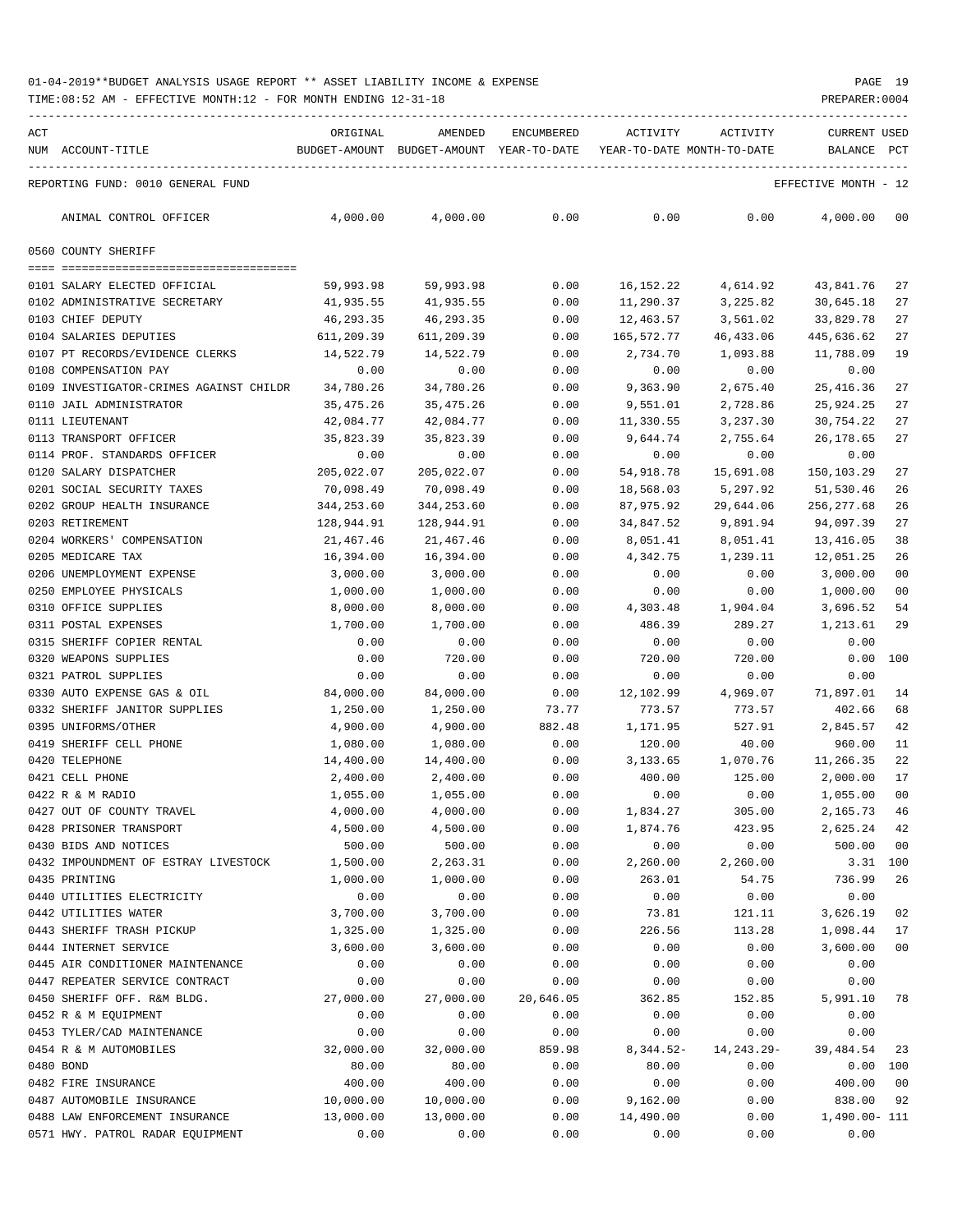| ACT |                                          | ORIGINAL           | AMENDED                | <b>ENCUMBERED</b> | ACTIVITY         | ACTIVITY                   | CURRENT USED               |          |
|-----|------------------------------------------|--------------------|------------------------|-------------------|------------------|----------------------------|----------------------------|----------|
|     | NUM ACCOUNT-TITLE                        | BUDGET-AMOUNT      | BUDGET-AMOUNT          | YEAR-TO-DATE      |                  | YEAR-TO-DATE MONTH-TO-DATE | <b>BALANCE</b>             | PCT      |
|     |                                          |                    |                        |                   |                  |                            |                            |          |
|     | REPORTING FUND: 0010 GENERAL FUND        |                    |                        |                   |                  |                            | EFFECTIVE MONTH - 12       |          |
|     | 0572 OFFICE EQUIPMENT                    | 5.500.00           | 4,780.00               | 0.00              | 1,257.98         | 1,257.98                   | 3,522.02                   | 26       |
|     | 0573 RADIO EQUIPMENT                     | 0.00               | 0.00                   | 0.00              | 0.00             | 0.00                       | 0.00                       |          |
|     | 0574 TECHNOLOGY                          | 3,200.00           | 3,200.00               | 0.00              | 0.00             | 0.00                       | 3,200.00                   | 00       |
|     | 0575 AUTOMOBILES                         | 87,500.00          | 87,500.00              | 0.00              | 0.00             | 0.00                       | 87,500.00                  | 00       |
|     | 0579 WEAPONS                             | 0.00               | 0.00                   | 0.00              | 2,332.93         | 0.00                       | $2,332.93-$                |          |
|     | 0630 AUTO NOTE PMT-PRINCIPAL             | 0.00               | 0.00                   | 0.00              | 0.00             | 0.00                       | 0.00                       |          |
|     | 0670 AUTO NOTE PMT-INTEREST              | 0.00               | 0.00                   | 0.00              | 0.00             | 0.00                       | 0.00                       |          |
|     | COUNTY SHERIFF                           | 2,029,889.27       | 2,030,652.58           | 22,462.28         | 505,893.92       |                            | 141,006.67 1,502,296.38 26 |          |
|     |                                          |                    |                        |                   |                  |                            |                            |          |
|     | 0562 RIFLE RESISTANT BODY ARMOR 3439801  |                    |                        |                   |                  |                            |                            |          |
|     | 0396 BODY ARMOR                          | 0.00               | 0.00                   | 0.00              | 0.00             | 0.00                       | 0.00                       |          |
|     | RIFLE RESISTANT BODY ARMOR 3439801       | 0.00               | 0.00                   | 0.00              | 0.00             | 0.00                       | 0.00                       |          |
|     | 0565 JAIL OPERATIONS                     |                    |                        |                   |                  |                            |                            |          |
|     |                                          |                    |                        |                   |                  |                            |                            |          |
|     | 0380 PRISONER HOUSING                    | 2,100,000.00       | 2,100,000.00           | 0.00              | 301,000.00       |                            | 142,450.00 1,799,000.00    | 14       |
|     | 0400 PRISONER TRANSPORT/GUARD            | 20,000.00          | 20,000.00              | 0.00              | 511.56           | 244.05                     | 19,488.44                  | 03       |
|     | 0405 PRISONER MEDICAL                    | 100,000.00         | 100,000.00             | 0.00              | 7,213.47         | 300.00                     | 92,786.53                  | 07       |
|     | 0429 SCHOLARSHIP AWARDS                  | 0.00               | 0.00                   | 0.00              | 0.00             | 0.00                       | 0.00                       |          |
|     | 0442 CR4200 UTILITY WATER                | 0.00               | 0.00                   | 0.00              | 0.00             | 0.00                       | 0.00                       |          |
|     | 0450 R&M BUILDING                        | 5,000.00           | 5,000.00               | 0.00              | 0.00             | 0.00                       | 5,000.00                   | 00       |
|     | 0482 FIRE INSURANCE                      | 0.00               | 0.00                   | 0.00              | 0.00             | 0.00                       | 0.00                       |          |
|     | 0491 JUSTICE ASSISTANCE GRANT            | 0.00               | 0.00                   | 0.00              | 0.00             | 0.00                       | 0.00                       |          |
|     | 0500 LAND                                | 0.00               | 0.00                   | 0.00              | 0.00             | 0.00                       | 0.00                       |          |
|     | 0532 JAIL                                | 0.00               | 0.00                   | 0.00              | 0.00             | 0.00                       | 0.00                       |          |
|     | <b>JAIL OPERATIONS</b>                   | 2,225,000.00       | 2,225,000.00           | 0.00              | 308,725.03       |                            | 142,994.05 1,916,274.97 14 |          |
|     | 0570 ADULT PROBATION                     |                    |                        |                   |                  |                            |                            |          |
|     |                                          |                    |                        |                   |                  |                            |                            |          |
|     | 0420 TELEPHONE                           | 2,400.00           | 2,400.00               | 0.00              | 607.04           | 403.43                     | 1,792.96                   | 25       |
|     | 0421 TELEPHONE SYSTEM INSTALLATION       | 0.00               | 0.00                   | 0.00              | 0.00             | 0.00                       | 0.00                       |          |
|     | ADULT PROBATION                          |                    | 2,400.00 2,400.00 0.00 |                   | 607.04           |                            | 403.43 1,792.96 25         |          |
|     | 0573 BOND SUPERVISION                    |                    |                        |                   |                  |                            |                            |          |
|     | 0103 SALARY-BOND SUPERVISOR              |                    | 40,855.97 40,855.97    | 0.00              |                  | 10,999.66 3,142.76         | 29,856.31                  | 27       |
|     | 0201 SOCIAL SECURITY TAXES               | 2,533.07           | 2,533.07               | 0.00              | 682.01           |                            | 194.86 1,851.06            | 27       |
|     | 0202 GROUP HEALTH INSURANCE              | 11,475.12          | 11,475.12              | 0.00              | 2,868.78         | 956.26                     | 8,606.34                   | 25       |
|     | 0203 RETIREMENT                          | 4,673.92           | 4,673.92               | 0.00              | 1,264.97         | 361.42                     | 3,408.95                   | 27       |
|     | 0204 WORKERS' COMPENSATION               | 171.60             | 171.60                 | 0.00              | 56.43            | 56.43                      | 115.17                     | 33       |
|     | 0205 MEDICARE TAX                        |                    |                        |                   |                  |                            |                            |          |
|     | 0310 OFFICE SUPPLIES                     | 592.41<br>575.00   | 592.41<br>575.00       | 0.00<br>0.00      | 159.53<br>110.52 | 45.58<br>0.00              | 432.88<br>464.48           | 27<br>19 |
|     |                                          |                    |                        |                   |                  |                            |                            |          |
|     | 0311 POSTAL EXPENSES                     | 24.50              | 24.50                  | 0.00              | 0.00             | 0.00                       | 24.50                      | $00\,$   |
|     | 0313 DRUG TESTING SUPPLIES               | 650.00             | 650.00                 | 0.00              | 0.00             | 0.00                       | 650.00                     | $00\,$   |
|     | 0340 EVALUATIONS                         | 200.00             | 200.00                 | 0.00              | 0.00             | 0.00                       | 200.00                     | 00       |
|     | 0353 COMPUTER EXPENSE                    | 0.00               | 0.00                   | 0.00              | 0.00             | 0.00                       | 0.00                       |          |
|     | 0420 TELEPHONE<br>0453 COMPUTER SOFTWARE | 840.00<br>1,284.00 | 840.00<br>1,284.00     | 0.00<br>0.00      | 205.00<br>428.00 | 66.13<br>107.00            | 635.00<br>856.00           | 24<br>33 |
|     |                                          |                    |                        | ----------        | ------------     |                            | ------------               |          |
|     | BOND SUPERVISION                         | 63,875.59          | 63,875.59              | 0.00              | 16,774.90        |                            | 4,930.44 47,100.69         | 26       |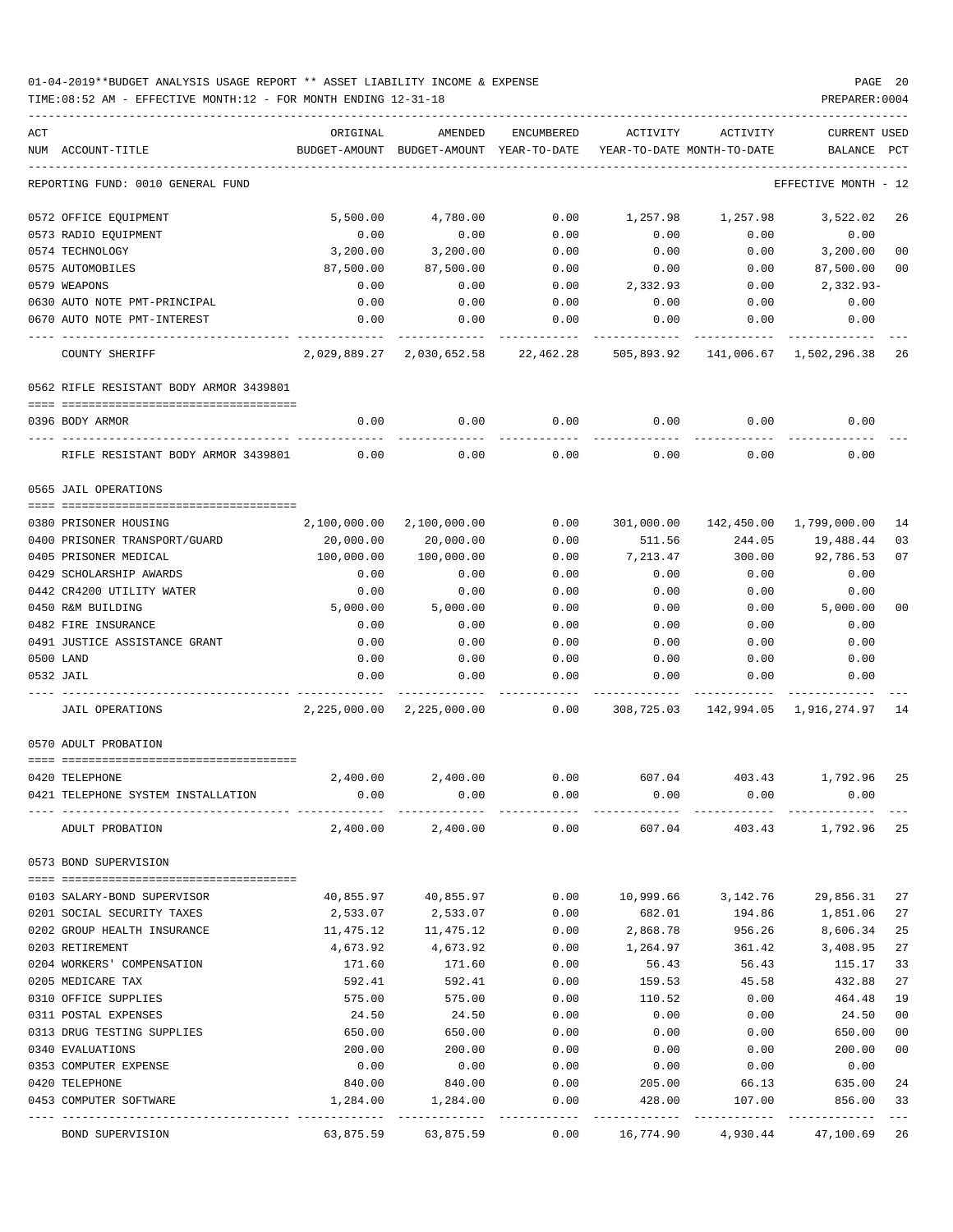| ACT |                                             | ORIGINAL   | AMENDED                                                             | ENCUMBERED       | ACTIVITY                 | ACTIVITY | CURRENT USED         |                |
|-----|---------------------------------------------|------------|---------------------------------------------------------------------|------------------|--------------------------|----------|----------------------|----------------|
|     | NUM ACCOUNT-TITLE                           |            | BUDGET-AMOUNT BUDGET-AMOUNT YEAR-TO-DATE YEAR-TO-DATE MONTH-TO-DATE |                  |                          |          | BALANCE PCT          |                |
|     | REPORTING FUND: 0010 GENERAL FUND           |            |                                                                     |                  |                          |          | EFFECTIVE MONTH - 12 |                |
|     | 0575 JUVENILE PROBATION                     |            |                                                                     |                  |                          |          |                      |                |
|     |                                             |            |                                                                     |                  |                          |          |                      |                |
|     | 0311 POSTAGE                                | 0.00       | 0.00                                                                | 0.00             | 9.14                     | 5.85     | $9.14-$              |                |
|     | 0408 DETENTION OPERATING COST               | 0.00       | 0.00                                                                | 0.00             | 0.00                     | 0.00     | 0.00                 |                |
|     | 0415 RESIDENTIAL PLACEMENT                  | 0.00       | 0.00                                                                | 0.00             | 0.00                     | 0.00     | 0.00                 |                |
|     | 0416 COUNSELING SERVICES                    | 0.00       | 0.00                                                                | 0.00             | 0.00                     | 0.00     | 0.00                 |                |
|     | 0420 TELEPHONE                              | 0.00       | 0.00                                                                | 0.00             | 0.00                     | 0.00     | 0.00                 |                |
|     | 0427 TRAVEL & TRAINING                      | 0.00       | 0.00                                                                | 0.00             | 0.00                     | 0.00     | 0.00                 |                |
|     | 0995 JUVENILE PROBATION FUNDING 160,000.00  |            | 160,000.00                                                          | 0.00<br>-------- | 160,000.00<br>. <u>.</u> | 0.00     | 0.00 100             |                |
|     | JUVENILE PROBATION                          |            |                                                                     | 0.00             | 160,009.14               | 5.85     | $9.14 - 100$         |                |
|     | 0590 HEALTH INSPECTOR                       |            |                                                                     |                  |                          |          |                      |                |
|     | 0104 SALARIES DEPUTIES                      | 16,441.28  | 16,441.28                                                           | 0.00             | 632.36                   | 0.00     | 15,808.92            | 04             |
|     | 0107 SALARY TEMP/EXTRA                      | 17,427.35  | 17,427.35                                                           | 0.00             | 4,655.79                 | 1,340.96 | 12,771.56            | 27             |
|     | 0151 SALARY HEALTH INSPECTOR                | 39,787.10  | 39,787.10                                                           | 0.00             | 10,711.89                | 3,060.54 | 29,075.21            | 27             |
|     | 0201 SOCIAL SECURITY TAXES                  | 4,566.66   | 4,566.66                                                            | 0.00             | 963.73                   | 265.86   | 3,602.93             | 21             |
|     | 0202 GROUP HEALTH & DENTAL INSURANCE        | 17,212.68  | 17,212.68                                                           | 0.00             | 3,107.84                 | 956.26   | 14,104.84            | 18             |
|     | 0203 RETIREMENT                             | 8,426.22   | 8,426.22                                                            | 0.00             | 1,840.02                 | 506.18   | 6,586.20             | 22             |
|     | 0204 WORKERS' COMPENSATION                  | 349.14     | 349.14                                                              | 0.00             | 98.05                    | 98.05    | 251.09               | 28             |
|     | 0205 MEDICARE TAX                           | 1,068.01   | 1,068.01                                                            | 0.00             | 225.40                   | 62.18    | 842.61               | 21             |
|     | 0310 OFFICE SUPPLIES                        | 700.00     | 700.00                                                              | 44.78            | 66.17                    | 0.00     | 589.05               | 16             |
|     | 0311 POSTAL EXPENSE                         | 1,450.00   | 1,450.00                                                            | 0.00             | 150.00                   | 0.00     | 1,300.00             | 10             |
|     | 0315 COPIER RENTAL                          | 450.00     | 450.00                                                              | 0.00             | 72.78                    | 36.95    | 377.22               | 16             |
|     | 0330 AUTO EXPENSE GAS & OIL                 | 1,500.00   | 1,500.00                                                            | 0.00             | 145.29                   | 0.00     | 1,354.71             | 10             |
|     | 0420 TELEPHONE                              | 750.00     | 750.00                                                              | 0.00             | 193.76                   | 61.92    | 556.24               | 26             |
|     | 0427 OUT OF COUNTY TRAVEL                   | 600.00     | 600.00                                                              | 0.00             | 0.00                     | 0.00     | 600.00               | 0 <sub>0</sub> |
|     | 0435 PRINTING                               | 100.00     | 100.00                                                              | 0.00             | 0.00                     | 0.00     | 100.00               | 0 <sub>0</sub> |
|     | 0453 SOFTWARE MAINTENANCE SAFE              | 400.00     | 400.00                                                              | 0.00             | 0.00                     | 0.00     | 400.00               | 0 <sub>0</sub> |
|     | 0454 R&M AUTO                               | 1,000.00   | 1,000.00                                                            | 0.00             | 0.00                     | 0.00     | 1,000.00             | 0 <sub>0</sub> |
|     | 0467 VISITING HEALTH INSPECTOR              | 300.00     | 300.00                                                              | 0.00             | 0.00                     | 0.00     | 300.00               | 0 <sub>0</sub> |
|     | 0480 BOND                                   | 302.56     | 302.56                                                              | 0.00             | 100.00                   | 0.00     | 202.56               | 33             |
|     | 0481 DUES                                   | 160.00     | 160.00                                                              | 0.00             | 0.00                     | 0.00     | 160.00               | 0 <sub>0</sub> |
|     | 0487 AUTOMOBILE INSURANCE                   | 350.00     | 350.00                                                              | 0.00             | 183.00                   | 0.00     | 167.00               | 52             |
|     | 0572 OFFICE EQUIPMENT                       | 500.00     | 500.00                                                              | 0.00             | 0.00                     | 0.00     | 500.00               | 0 <sub>0</sub> |
|     | 0574 TECHNOLOGY                             | 0.00       | 0.00                                                                | 0.00             | 0.00                     | 0.00     | 0.00                 |                |
|     | 0575 AUTOMOBILE/PICKUP<br>----------------- | 0.00       | 0.00                                                                | 0.00<br>-----    | 0.00                     | 0.00     | 0.00                 |                |
|     | HEALTH INSPECTOR                            | 113,841.00 | 113,841.00                                                          | 44.78            | 23, 146.08               | 6,388.90 | 90,650.14            | 20             |
|     | 0591 FLOOD PLAIN ADMIN/SUBDIVISION INSP     |            |                                                                     |                  |                          |          |                      |                |
|     | 0110 SALARY FLOOD PLAIN ADMINISTRATOR       | 35,274.00  | 35,274.00                                                           | 0.00             | 8,140.14                 | 2,713.38 | 27, 133.86           | 23             |
|     | 0201 SOCIAL SECURITY TAXES                  | 2,186.99   | 2,186.99                                                            | 0.00             | 468.11                   | 153.60   | 1,718.88             | 21             |
|     | 0202 GROUP HEALTH & DENTAL INSURANCE        | 11,475.12  | 11,475.12                                                           | 0.00             | 2,390.65                 | 956.26   | 9,084.47             | 21             |
|     | 0203 RETIREMENT                             | 4,035.35   | 4,035.35                                                            | 0.00             | 936.12                   | 312.04   | 3,099.23             | 23             |
|     | 0204 WORKERS' COMPENSATION                  | 148.15     | 148.15                                                              | 0.00             | 46.85                    | 46.85    | 101.30               | 32             |
|     | 0205 MEDICARE TAX                           | 511.47     | 511.47                                                              | 0.00             | 109.47                   | 35.92    | 402.00               | 21             |
|     | 0310 OFFICE SUPPLIES                        | 700.00     | 700.00                                                              | 0.00             | 393.94                   | 54.00    | 306.06               | 56             |
|     | 0311 POSTAL EXPENSE                         | 500.00     | 500.00                                                              | 0.00             | 0.00                     | 0.00     | 500.00               | 0 <sub>0</sub> |
|     | 0330 AUTO EXPENSE GAS & OIL                 | 1,500.00   | 1,500.00                                                            | 0.00             | 0.00                     | 0.00     | 1,500.00             | 0 <sub>0</sub> |

0420 TELEPHONE 750.00 750.00 0.00 0.00 0.00 750.00 00 0427 OUT OF COUNTY TRAVEL 2,000.00 2,000.00 0.00 0.00 0.00 2,000.00 00

TIME:08:52 AM - EFFECTIVE MONTH:12 - FOR MONTH ENDING 12-31-18 PREPARER:0004

-----------------------------------------------------------------------------------------------------------------------------------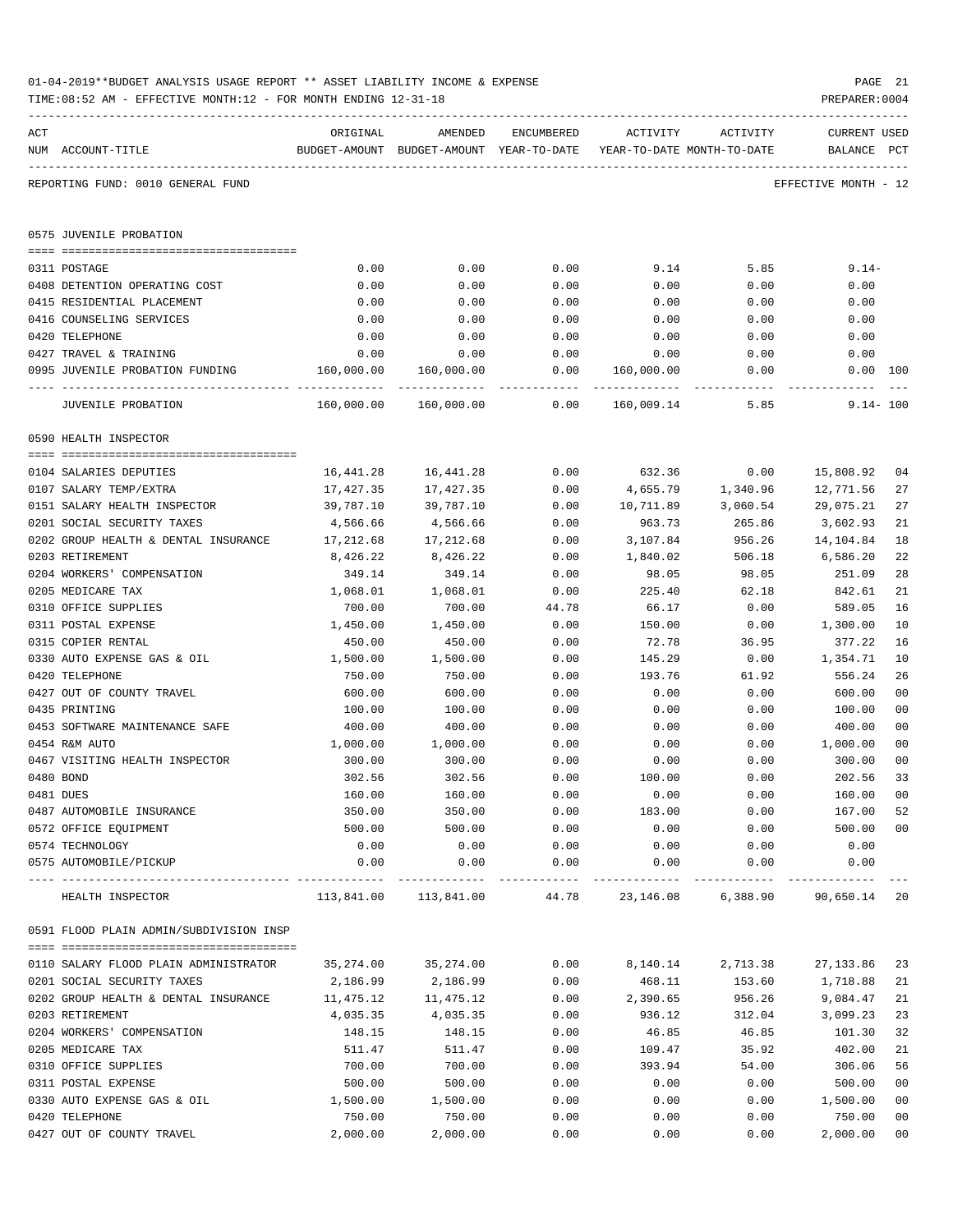TIME:08:52 AM - EFFECTIVE MONTH:12 - FOR MONTH ENDING 12-31-18 PREPARER:0004

| ACT |                                              | ORIGINAL                                                            | AMENDED               | ENCUMBERED | ACTIVITY ACTIVITY         |                   | CURRENT USED                                                            |                |
|-----|----------------------------------------------|---------------------------------------------------------------------|-----------------------|------------|---------------------------|-------------------|-------------------------------------------------------------------------|----------------|
|     | NUM ACCOUNT-TITLE                            | BUDGET-AMOUNT BUDGET-AMOUNT YEAR-TO-DATE YEAR-TO-DATE MONTH-TO-DATE |                       |            |                           |                   | BALANCE PCT                                                             |                |
|     | REPORTING FUND: 0010 GENERAL FUND            |                                                                     |                       |            |                           |                   | EFFECTIVE MONTH - 12                                                    |                |
|     | 0435 PRINTING                                | 100.00                                                              | 100.00                | 0.00       | 0.00                      | 0.00              | 100.00                                                                  | 00             |
|     | 0453 SOFTWARE MAINTENANCE                    | 0.00                                                                | 0.00                  | 0.00       | 0.00                      | 0.00              | 0.00                                                                    |                |
|     | 0454 R&M AUTO                                | 1,000.00                                                            | 1,000.00              | 0.00       | 0.00                      | 0.00              | 1,000.00                                                                | 00             |
|     | 0480 BOND                                    | 50.00                                                               | 50.00                 | 0.00       | 0.00                      | 0.00              | 50.00                                                                   | 00             |
|     | 0481 DUES                                    | 0.00                                                                | 0.00                  | 0.00       | 0.00                      | 0.00              | 0.00                                                                    |                |
|     | 0487 AUTOMOBILE INSURANCE                    | 225.00                                                              | 225.00                | 0.00       | 0.00                      | 0.00              | 225.00                                                                  | 00             |
|     | 0572 OFFICE EQUIPMENT                        | 800.00                                                              | 800.00                | 0.00       | 666.79                    | 0.00              | 133.21                                                                  | 83             |
|     | 0574 TECHNOLOGY                              | 2,100.00                                                            | 2,100.00              | 0.00       | 2,132.62                  | 0.00              | 32.62- 102                                                              |                |
|     | 0575 AUTOMOBILE                              | 22,500.00                                                           | 22,500.00             | 0.00       | 0.00                      | 0.00              | 22,500.00                                                               | 00             |
|     | FLOOD PLAIN ADMIN/SUBDIVISION INSP 85,856.08 |                                                                     | 85,856.08             |            | $0.00$ 15,284.69 4,272.05 |                   | 70,571.39 18                                                            |                |
|     | 0640 COUNTY SERVICES                         |                                                                     |                       |            |                           |                   |                                                                         |                |
|     |                                              |                                                                     |                       |            |                           |                   |                                                                         |                |
|     | 0410 FANNIN CO. CHILDRENS CTR                | 7,000.00                                                            | 7,000.00              | 0.00       | 7,000.00                  | 0.00              | $0.00$ $100$                                                            |                |
|     | 0411 FANNIN CO. WELFARE BOARD                | 6,000.00                                                            | 6,000.00              | 0.00       | 6,000.00                  | 6,000.00          | $0.00$ 100                                                              |                |
|     | 0412 FANNIN CO. HISTORICAL SOC               | 4,500.00                                                            | 4,500.00              | 0.00       | 0.00                      | 0.00              | 4,500.00                                                                | 00             |
|     | 0413 TEXOMA COMMUNITY CENTER(M.H.M.R.)       | 22,500.00                                                           | 22,500.00             | 0.00       | 0.00                      | 0.00              | 22,500.00                                                               | 0 <sub>0</sub> |
|     | 0414 FANNIN COUNTY CRISIS CENTER             | 5,000.00                                                            | 5,000.00              | 0.00       | 0.00                      | 0.00              | 5,000.00                                                                | 0 <sub>0</sub> |
|     | 0415 TAPS PUBLIC TRANSIT                     | 5,000.00                                                            | 5,000.00              | 0.00       | 5,000.00                  | 0.00              | 0.00                                                                    | 100            |
|     | 0416 TRI-COUNTY SNAP                         | 2,103.00                                                            | 2,103.00              | 0.00       | 0.00                      | 0.00              | 2,103.00                                                                | 0 <sub>0</sub> |
|     | 0440 UTILITIES ELECTRICITY                   | 9,000.00                                                            | 9,000.00              | 0.00       | 1,730.98                  | 532.35            | 7,269.02                                                                | 19             |
|     | 0441 UTILITIES GAS                           | 2,200.00                                                            | 2,200.00              | 0.00       | 277.59                    | 199.48            | 1,922.41                                                                | 13             |
|     | 0442 UTILITIES WATER                         | 3,500.00                                                            | 3,500.00              | 0.00       | 641.15                    | 302.77            | 2,858.85                                                                | 18             |
|     | 0443 TRASH PICK-UP                           | 500.00                                                              | 500.00                | 0.00       | 82.08                     | 41.04             | 417.92                                                                  | 16             |
|     | 0450 R & M BUILDINGS (TDHS)                  | 0.00                                                                | 0.00                  | 0.00       | 0.00                      | 0.00              | 0.00                                                                    |                |
|     | 0482 FIRE INSURANCE                          | 2,300.00                                                            | 2,300.00              | 0.00       | 0.00                      | 0.00              | 2,300.00                                                                | 0 <sub>0</sub> |
|     | 0493 DHS PARKING LOT                         | 0.00                                                                | 0.00                  | 0.00       | 0.00                      | 0.00              | 0.00                                                                    |                |
|     | 0575 LAKE FANNIN                             | 0.00                                                                | 0.00                  | 0.00       | 0.00                      | 0.00              | 0.00                                                                    |                |
|     | COUNTY SERVICES                              |                                                                     |                       |            |                           |                   | 69,603.00   69,603.00      0.00    20,731.80   7,075.64   48,871.20  30 |                |
|     | 0641 HEALTH OFFICER                          |                                                                     |                       |            |                           |                   |                                                                         |                |
|     |                                              |                                                                     |                       |            |                           |                   |                                                                         |                |
|     | 0102 SALARY APPOINTED OFFICIAL               | 2,400.00                                                            | 2,400.00              |            |                           |                   | $0.00$ $600.00$ $200.00$ $1,800.00$                                     | 25             |
|     | HEALTH OFFICER                               |                                                                     |                       |            |                           |                   | $2,400.00$ $2,400.00$ $0.00$ $600.00$ $200.00$ $1,800.00$ $25$          |                |
|     | 0645 INDIGENT CARE                           |                                                                     |                       |            |                           |                   |                                                                         |                |
|     |                                              |                                                                     |                       |            |                           |                   |                                                                         |                |
|     | 0102 SALARY IHC DIRECTOR                     |                                                                     | 40,982.67 40,982.67   |            |                           |                   | $0.00$ 11,033.82 3,152.52 29,948.85                                     | 27             |
|     | 0107 SALARY ASSISTANT                        | 16,441.28                                                           | 16, 441.28            | 0.00       | 632.36                    | 0.00              | 15,808.92                                                               | 04             |
|     | 0201 SOCIAL SECURITY TAX                     | 3,560.29                                                            | 3,560.29              | 0.00       | 712.94                    | 193.54            | 2,847.35<br>956.26 14,104.83                                            | 20             |
|     | 0202 GROUP HEALTH INSURANCE                  | 17,212.68<br>6,569.30                                               | 17,212.68             | 0.00       | 3,107.85                  |                   | 1,341.61 362.54 5,227.69                                                | 18             |
|     | 0203 RETIREMENT<br>0204 WORKER'S COMP        |                                                                     | 6,569.30              | 0.00       |                           |                   |                                                                         | 20<br>31       |
|     | 0205 MEDICARE TAX                            | 241.18<br>832.65                                                    | 241.18 0.00<br>832.65 | 0.00       | 166.73                    | 45.26             | 73.79 73.79 167.39<br>665.92                                            | 20             |
|     |                                              |                                                                     |                       |            |                           |                   |                                                                         | $- - -$        |
|     | 0210 TOTAL SALARY & BENEFITS                 | 85,840.05                                                           | 85,840.05             | 0.00       |                           |                   | 17,069.10  4,783.91  68,770.95  20                                      |                |
|     | 0310 OFFICE SUPPLIES                         | 650.00                                                              | 650.00                | 0.00       | 61.19                     |                   | $0.00$ 588.81                                                           | 09             |
|     | 0311 POSTAL EXPENSE                          | 275.00                                                              | 275.00                | 0.00       | 0.00                      | 0.00              | 275.00                                                                  | 0 <sub>0</sub> |
|     | 0330 BIDS & NOTICES                          | 125.00                                                              | 125.00                | 0.00       | 0.00                      | 0.00              | 125.00                                                                  | 0 <sub>0</sub> |
|     | 0353 COMPUTER EXPENSE                        | 12,708.00                                                           | 12,708.00             | 0.00       |                           | 4,236.00 1,059.00 | 8,472.00                                                                | 33             |

0390 SUBSCRIPTIONS 0.00 0.00 0.00 0.00 0.00 0.00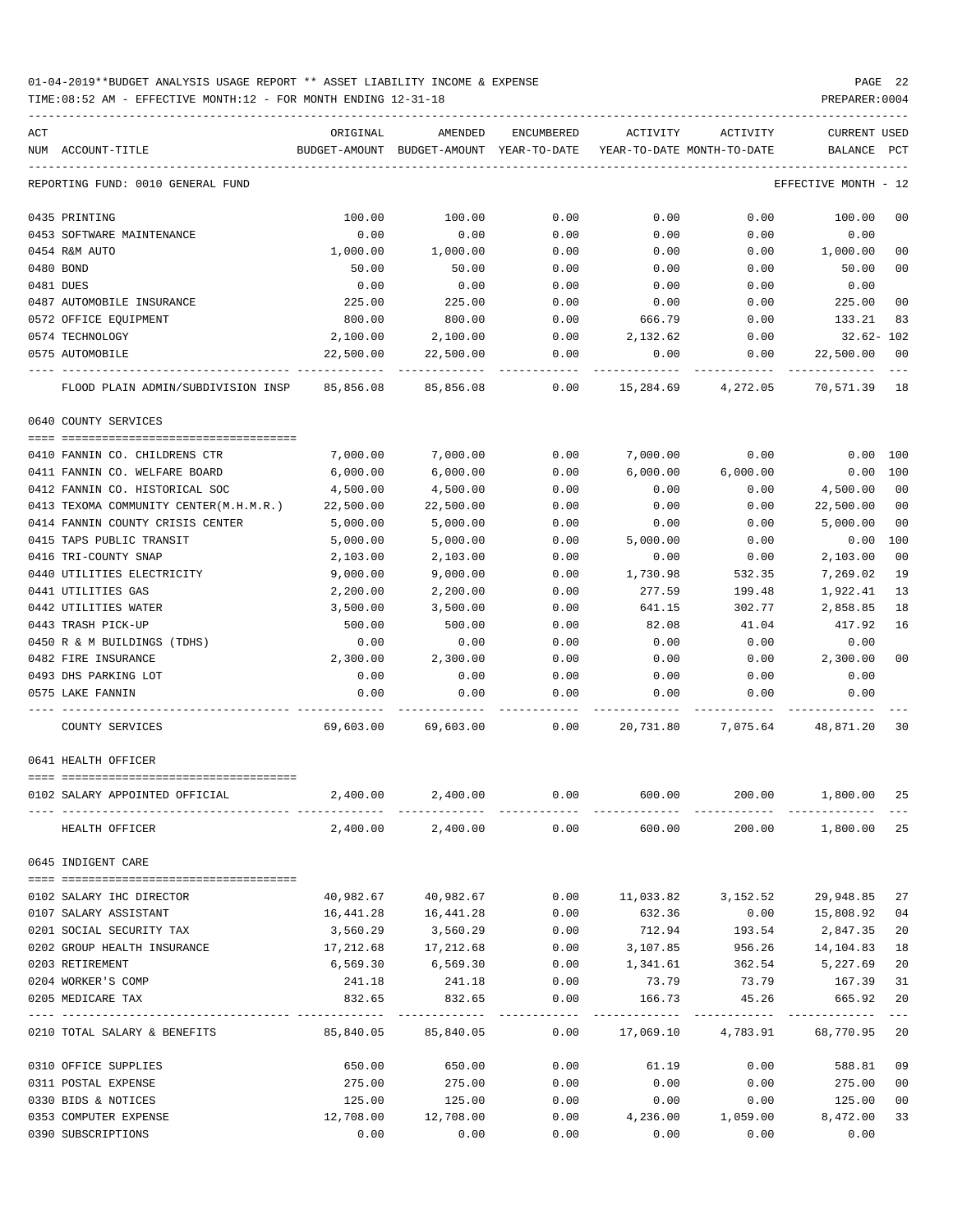| 01-04-2019**BUDGET ANALYSIS USAGE REPORT ** ASSET LIABILITY INCOME & EXPENSE | PAGE | - 23 |
|------------------------------------------------------------------------------|------|------|
|------------------------------------------------------------------------------|------|------|

TIME:08:52 AM - EFFECTIVE MONTH:12 - FOR MONTH ENDING 12-31-18 PREPARER:0004

| ACT |                                                       | ORIGINAL   | AMENDED                                  | ENCUMBERED | ACTIVITY  | ACTIVITY                   | <b>CURRENT USED</b>  |                |
|-----|-------------------------------------------------------|------------|------------------------------------------|------------|-----------|----------------------------|----------------------|----------------|
|     | NUM ACCOUNT-TITLE                                     |            | BUDGET-AMOUNT BUDGET-AMOUNT YEAR-TO-DATE |            |           | YEAR-TO-DATE MONTH-TO-DATE | BALANCE              | PCT            |
|     | REPORTING FUND: 0010 GENERAL FUND                     |            |                                          |            |           |                            | EFFECTIVE MONTH - 12 |                |
|     | 0399 SUBTOTAL OFFICE EXPENSE                          | 13,758.00  | 13,758.00                                | 0.00       | 4,297.19  | 1,059.00                   | 9,460.81             | 31             |
|     | 0404 COBRA/INSURANCE                                  | 0.00       | 0.00                                     | 0.00       | 0.00      | 0.00                       | 0.00                 |                |
|     | 0407 INELIGIBLE IHC EXPENSE                           | 0.00       | 0.00                                     | 0.00       | 0.00      | 0.00                       | 0.00                 |                |
|     | 0409 DIABETIC SUPPLIES                                | 4,000.00   | 4,000.00                                 | 0.00       | 0.00      | 0.00                       | 4,000.00             | 00             |
|     | 0410 CERT. REG. NURSE ANES.                           | 1,000.00   | 1,000.00                                 | 0.00       | 0.00      | 0.00                       | 1,000.00             | 0 <sub>0</sub> |
|     | 0411 PHYSICIAN, NON-EMERGENCY                         | 15,000.00  | 15,000.00                                | 0.00       | 0.00      | 0.00                       | 15,000.00            | 00             |
|     | 0412 PRESCRIPTIONS, DRUGS                             | 20,000.00  | 20,000.00                                | 0.00       | 0.00      | 0.00                       | 20,000.00            | 0 <sub>0</sub> |
|     | 0413 HOSPITAL, INPATIENT                              | 50,000.00  | 50,000.00                                | 0.00       | 0.00      | 0.00                       | 50,000.00            | 00             |
|     | 0414 HOSPITAL, OUTPATIENT                             | 60,000.00  | 60,000.00                                | 0.00       | 0.00      | 0.00                       | 60,000.00            | 00             |
|     | 0415 LABORATORY/ X-RAY                                | 4,000.00   | 4,000.00                                 | 0.00       | 0.00      | 0.00                       | 4,000.00             | 00             |
|     | 0416 SKILLED NURSING FACILITY                         | 0.00       | 0.00                                     | 0.00       | 0.00      | 0.00                       | 0.00                 |                |
|     | 0417 FAMILY PLANNING                                  | 0.00       | 0.00                                     | 0.00       | 0.00      | 0.00                       | 0.00                 |                |
|     | 0418 FED. QUALIFIED HEALTH CENTER                     | 10,000.00  | 10,000.00                                | 0.00       | 0.00      | 0.00                       | 10,000.00            | 00             |
|     | 0419 COUNSELING SERVICE                               | 0.00       | 0.00                                     | 0.00       | 0.00      | 0.00                       | 0.00                 |                |
|     | 0420 RURAL HEALTH CLINIC                              | 0.00       | 0.00                                     | 0.00       | 0.00      | 0.00                       | 0.00                 |                |
|     | 0421 STATE HOSPITAL CONTRACTS                         | 0.00       | 0.00                                     | 0.00       | 0.00      | 0.00                       | 0.00                 |                |
|     | 0422 AMBULATORY SURGICAL CENTE                        | 1,000.00   | 1,000.00                                 | 0.00       | 0.00      | 0.00                       | 1,000.00             | 00             |
|     | 0423 MEDICAL EQUIP. PURCHASE                          | 1,000.00   | 1,000.00                                 | 0.00       | 0.00      | 0.00                       | 1,000.00             | 00             |
|     | 0425 TOTAL MEDICAL/IHC                                | 166,000.00 | 166,000.00                               | 0.00       | 0.00      | 0.00                       | 166,000.00           | 00             |
|     | 0427 OUT OF COUNTY TRAVEL                             | 365.00     | 365.00                                   | 0.00       | 0.00      | 0.00                       | 365.00               | 0 <sub>0</sub> |
|     | 0435 PRINTING                                         | 0.00       | 0.00                                     | 0.00       | 0.00      | 0.00                       | 0.00                 |                |
|     | 0440 TELEPHONE                                        | 1,400.00   | 1,400.00                                 | 0.00       | 319.71    | 106.48                     | 1,080.29             | 23             |
|     | 0441 DSL LINE                                         | 720.00     | 720.00                                   | 0.00       | 180.00    | 60.00                      | 540.00               | 25             |
|     | 0499 SERVICES & OTHER CHARGES                         | 2,485.00   | 2,485.00                                 | 0.00       | 499.71    | 166.48                     | 1,985.29             | 20             |
|     | 0574 TECHNOLOGY                                       | 0.00       | 0.00                                     | 0.00       | 0.00      | 0.00                       | 0.00                 |                |
|     | 0599 CAPITAL OUTLAY                                   | 0.00       | 0.00                                     | 0.00       | 0.00      | 0.00                       | 0.00                 |                |
|     | INDIGENT CARE                                         | 268,083.05 | 268,083.05                               | 0.00       | 21,866.00 | 6,009.39                   | 246, 217.05          | 08             |
|     | 0665 COUNTY AGENTS                                    |            |                                          |            |           |                            |                      |                |
|     |                                                       | 26,736.90  | 26,736.90                                | 0.00       | 7,198.38  | 2,056.68                   | 19,538.52            | 27             |
|     | 0105 SALARY SECRETARY<br>0107 REGULAR-TEMP. PART-TIME | 0.00       | 0.00                                     | 0.00       | 0.00      | 0.00                       | 0.00                 |                |
|     | 0150 CO. AGENTS SALARIES                              | 48,611.67  | 48,611.67                                | 0.00       | 13,249.32 | 3,785.52                   | 35, 362.35           | 27             |
|     | 0201 SOCIAL SECURITY TAXES                            | 4,746.01   | 4,746.01                                 | 0.00       | 1,129.47  | 316.12                     | 3,616.54             | 24             |
|     | 0202 GROUP HEALTH & DENTAL INSURANCE                  | 11,475.12  | 11,475.12                                | 0.00       | 2,868.78  | 956.26                     | 8,606.34             | 25             |
|     | 0203 RETIREMENT                                       | 3,058.70   | 3,058.70                                 | 0.00       | 827.82    | 236.52                     | 2,230.88             | 27             |
|     | 0204 WORKERS' COMPENSATION                            | 112.30     | 112.30                                   | 0.00       | 36.93     | 36.93                      | 75.37                | 33             |
|     | 0205 MEDICARE TAX                                     | 1,109.95   | 1,109.95                                 | 0.00       | 264.11    | 73.92                      | 845.84               | 24             |
|     | 0310 OFFICE SUPPLIES                                  | 1,100.00   | 1,100.00                                 | 0.00       | 0.00      | 0.00                       | 1,100.00             | 0 <sub>0</sub> |
|     | 0311 POSTAL EXPENSE                                   | 300.00     | 300.00                                   | 0.00       | 0.00      | 0.00                       | 300.00               | 00             |
|     | 0315 COPIER RENTAL                                    | 1,500.00   | 1,500.00                                 | 0.00       | 235.90    | 111.16                     | 1,264.10             | 16             |
|     | 0335 PROGRAM SUPPLIES                                 | 500.00     | 500.00                                   | 0.00       | 0.00      | 0.00                       | 500.00               | 0 <sub>0</sub> |
|     | 0420 TELEPHONE                                        | 1,800.00   | 1,800.00                                 | 0.00       | 448.75    | 149.75                     | 1,351.25             | 25             |
|     | 0421 CELL PHONE ALLOWANCE                             | 1,800.00   | 1,800.00                                 | 0.00       | 450.00    | 150.00                     | 1,350.00             | 25             |
|     | 0422 CABLE INTERNET                                   | 672.00     | 672.00                                   | 0.00       | 168.00    | 56.00                      | 504.00               | 25             |
|     |                                                       |            |                                          |            |           |                            |                      |                |

0427 IN/OUT CO.TRAVEL-AG. 4,000.00 4,000.00 0.00 331.11 0.00 3,668.89 08 0428 IN/OUT CO.TRAVEL-F.C.S. 4,000.00 4,000.00 0.00 487.28 321.28 3,512.72 12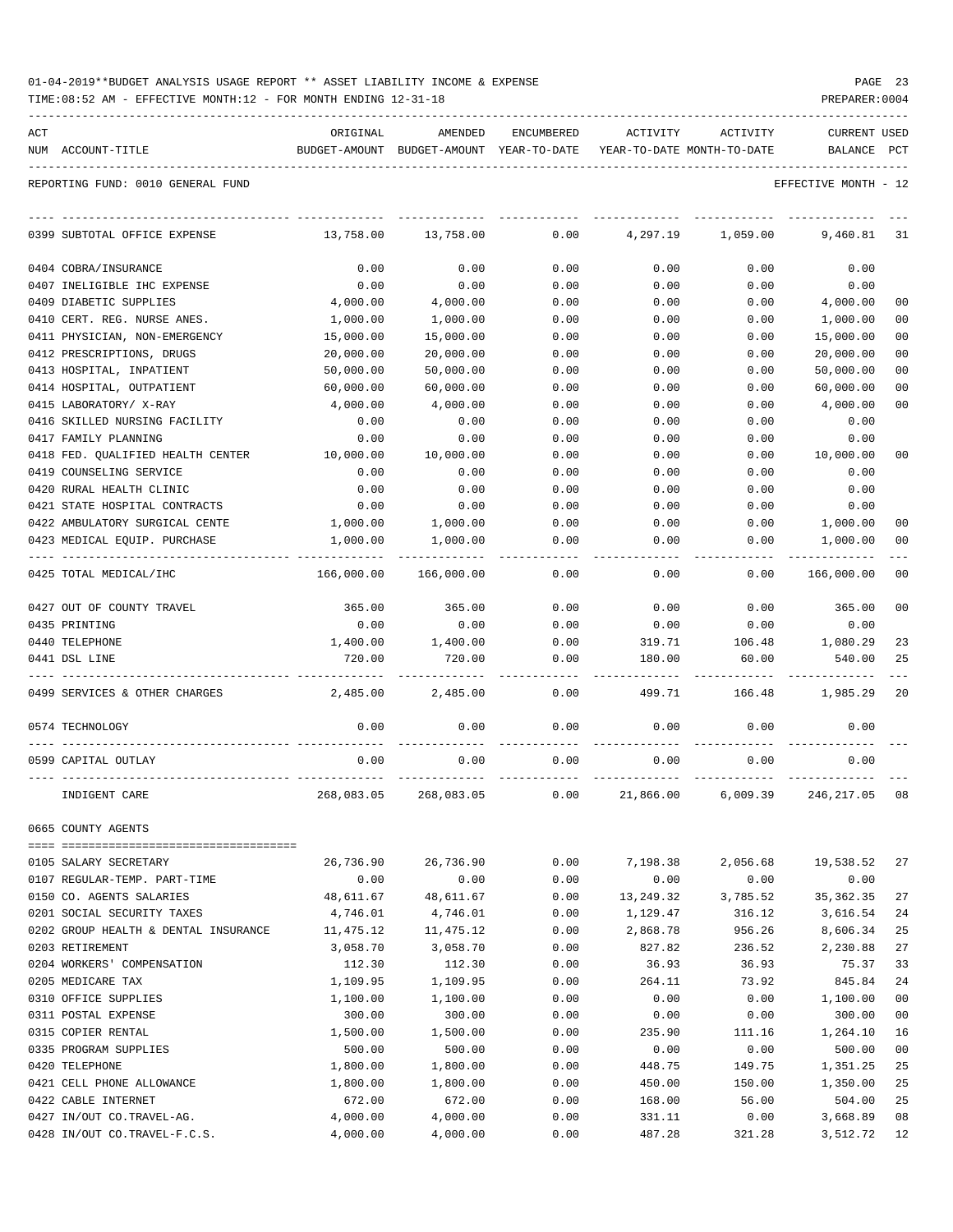| ACT | NUM ACCOUNT-TITLE                              | ORIGINAL<br>BUDGET-AMOUNT BUDGET-AMOUNT YEAR-TO-DATE YEAR-TO-DATE MONTH-TO-DATE     BALANCE PCT | AMENDED                                                             | ENCUMBERED            | ACTIVITY | ACTIVITY                           | CURRENT USED                          |     |
|-----|------------------------------------------------|-------------------------------------------------------------------------------------------------|---------------------------------------------------------------------|-----------------------|----------|------------------------------------|---------------------------------------|-----|
|     | REPORTING FUND: 0010 GENERAL FUND              |                                                                                                 |                                                                     |                       |          |                                    | EFFECTIVE MONTH - 12                  |     |
|     | 0429 IN/OUT CO.TRAVEL-4-H                      | $4,000.00$ $4,000.00$                                                                           |                                                                     |                       |          |                                    | $0.00$ $16.00$ $0.00$ $3,984.00$ $00$ |     |
|     | 0572 OFFICE EOUIPMENT                          | 0.00                                                                                            | 0.00                                                                | 0.00                  |          |                                    | $0.00$ $0.00$ $0.00$ $0.00$           |     |
|     | 0574 TECHNOLOGY                                | 0.00                                                                                            | 0.00                                                                |                       |          | $0.00$ $0.00$ $0.00$ $0.00$ $0.00$ |                                       |     |
|     | COUNTY AGENTS                                  |                                                                                                 | $115,522.65$ $115,522.65$ $0.00$ $27,711.85$ $8,250.14$ $87,810.80$ |                       |          |                                    |                                       | -24 |
|     | 0696 DONATIONS & ALLOCATIONS                   |                                                                                                 |                                                                     |                       |          |                                    |                                       |     |
|     |                                                |                                                                                                 |                                                                     |                       |          |                                    |                                       |     |
|     | 0491 SOIL & WATER CONSERVATION                 | $1,000.00$ $1,000.00$                                                                           |                                                                     | 0.00                  |          |                                    | $0.00$ $0.00$ $1,000.00$              | 00  |
|     | 0492 INDIGENT BURIAL                           |                                                                                                 | 2,000.00 2,000.00                                                   | 0.00                  |          |                                    | $0.00$ $0.00$ $2,000.00$              | 00  |
|     | 0494 FLOOD CONTROL SITE MAINTENANCE 0.00       |                                                                                                 | 0.00                                                                | 0.00<br>_____________ |          |                                    | $0.00$ 0.00 0.00                      |     |
|     | DONATIONS & ALLOCATIONS 3,000.00 3,000.00 0.00 |                                                                                                 |                                                                     |                       |          | $0.00$ $0.00$                      | 3,000.00 00                           |     |
|     | 0999 ACCOUNTS PAYABLE                          |                                                                                                 |                                                                     |                       |          |                                    |                                       |     |
|     |                                                |                                                                                                 |                                                                     |                       |          |                                    |                                       |     |
|     | 0100 A/P CLEARING ACCOUNT                      |                                                                                                 |                                                                     |                       | 0.00     | 0.00<br>-------------              | 0.00                                  |     |
|     | ACCOUNTS PAYABLE                               |                                                                                                 |                                                                     |                       | 0.00     | 0.00                               | 0.00                                  |     |
|     | GENERAL FUND                                   |                                                                                                 |                                                                     |                       |          |                                    |                                       |     |
|     | INCOME TOTALS                                  | 12,793,740.80 12,794,504.11 3,287,530.20 2,316,754.49 9,506,973.91 26                           |                                                                     |                       |          |                                    |                                       |     |
|     | <b>EXPENSE TOTALS</b>                          |                                                                                                 | 12,793,740.80 12,794,504.11 27,500.40 3,005,049.46 821,615.60       |                       |          |                                    | 9,761,954.25                          | 24  |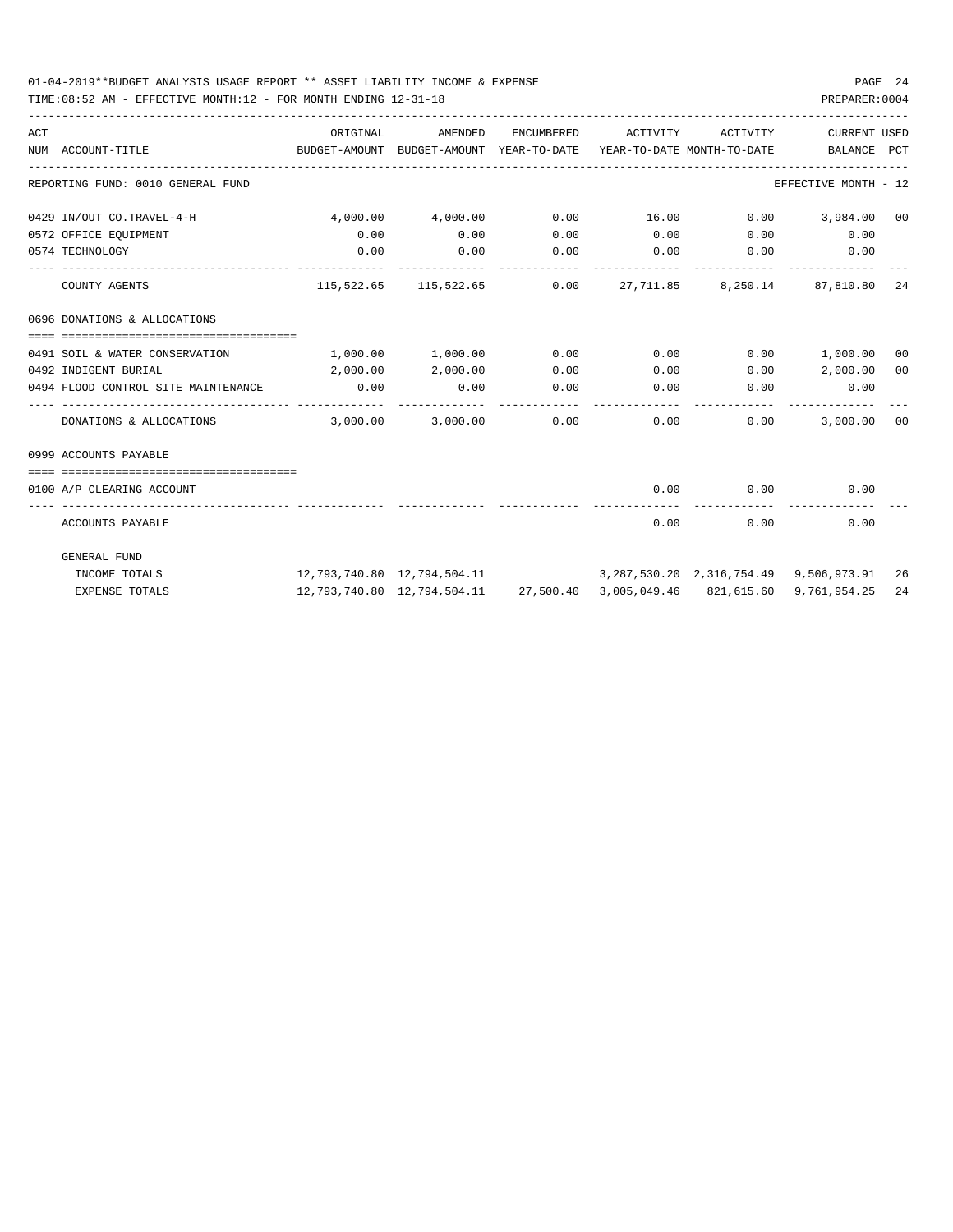|                    | 01-04-2019**BUDGET ANALYSIS USAGE REPORT ** ASSET LIABILITY INCOME & EXPENSE<br>TIME:08:52 AM - EFFECTIVE MONTH:12 - FOR MONTH ENDING 12-31-18 |           |                                                     |                |                                        |                                | PREPARER: 0004              | PAGE 25        |
|--------------------|------------------------------------------------------------------------------------------------------------------------------------------------|-----------|-----------------------------------------------------|----------------|----------------------------------------|--------------------------------|-----------------------------|----------------|
| $\mathop{\rm ACT}$ | NUM ACCOUNT-TITLE                                                                                                                              | ORIGINAL  | AMENDED<br>BUDGET-AMOUNT BUDGET-AMOUNT YEAR-TO-DATE | ENCUMBERED     | ACTIVITY<br>YEAR-TO-DATE MONTH-TO-DATE | ACTIVITY                       | CURRENT USED<br>BALANCE PCT |                |
|                    | REPORTING FUND: 0011 COURTHOUSE SECURITY                                                                                                       |           |                                                     |                |                                        |                                | EFFECTIVE MONTH - 12        |                |
|                    | 0100 PAYROLL                                                                                                                                   |           |                                                     |                |                                        |                                |                             |                |
|                    | 0100 PAYROLL                                                                                                                                   |           |                                                     |                |                                        | $0.00$ $0.00$                  | 0.00                        |                |
| ---- ----          | PAYROLL                                                                                                                                        |           |                                                     |                | 0.00                                   | 0.00                           | 0.00                        |                |
|                    | 0102 A/P CLEARING                                                                                                                              |           |                                                     |                |                                        |                                |                             |                |
|                    | 0100 A/P CLEARING                                                                                                                              |           |                                                     |                | 0.00                                   | 0.00                           | 0.00                        |                |
|                    | A/P CLEARING                                                                                                                                   |           |                                                     |                | 0.00                                   | 0.00                           | 0.00                        |                |
|                    | 0103 CASH                                                                                                                                      |           |                                                     |                |                                        |                                |                             |                |
|                    | 0100 C.H. SECURITY-COMBINED FUNDS CKING                                                                                                        |           |                                                     |                |                                        | 2,645.37- 3,145.49- 125,770.24 |                             |                |
|                    | CASH                                                                                                                                           |           |                                                     |                |                                        | 2,645.37- 3,145.49- 125,770.24 |                             |                |
|                    | 0120 RECEIVABLES                                                                                                                               |           |                                                     |                |                                        |                                |                             |                |
|                    | 0313 DUE FROM OTHER FUNDS                                                                                                                      |           |                                                     |                | 0.00                                   |                                | $0.00$ 1,125.43             |                |
|                    | RECEIVABLES                                                                                                                                    |           |                                                     |                | 0.00                                   |                                | $0.00$ 1,125.43             |                |
|                    | 0200 SYSTEM ADDED LIABILITY DEPARTMENT                                                                                                         |           |                                                     |                |                                        |                                |                             |                |
|                    | 0910 SYSTEM ADDED LIABILITY LINE-ITEM                                                                                                          |           |                                                     |                | 0.00                                   | 0.00                           | 0.00                        |                |
|                    | SYSTEM ADDED LIABILITY DEPARTMENT                                                                                                              |           |                                                     |                | 0.00                                   | 0.00                           | 0.00                        |                |
|                    | 0271 EQUITY ACCOUNT                                                                                                                            |           |                                                     |                |                                        |                                |                             |                |
|                    | 0200 EQUITY ACCOUNT                                                                                                                            |           |                                                     |                |                                        | $0.00$ $0.00$ $129,541.04$     |                             |                |
|                    | EQUITY ACCOUNT                                                                                                                                 |           |                                                     |                | 0.00                                   |                                | $0.00$ 129,541.04           |                |
|                    | 0300 CASH                                                                                                                                      |           |                                                     |                |                                        |                                |                             |                |
|                    | 0111 BEGINNING CASH BALANCE                                                                                                                    |           | 68,984.00 68,984.00                                 |                | 0.00                                   |                                | $0.00$ 68,984.00 00         |                |
|                    | CASH                                                                                                                                           | 68,984.00 |                                                     | 68,984.00 0.00 | ------------<br>0.00                   | ----------<br>0.00             | 68,984.00                   | 0 <sub>0</sub> |
|                    | 0340 FEES OF OFFICE                                                                                                                            |           |                                                     |                |                                        |                                |                             |                |
|                    | 0600 COUNTY CLERK FEES                                                                                                                         | 7,000.00  | 7,000.00                                            |                | 0.00                                   |                                | $0.00$ 7,000.00             | 0 <sub>0</sub> |
|                    | 0650 DISTRICT CLERK FEES                                                                                                                       | 2,200.00  | 2,200.00                                            |                |                                        | 629.99 186.77 1,570.01         |                             | 29             |
|                    | 0651 JUSTICE OF PEACE FEES                                                                                                                     | 2,100.00  | 2,100.00                                            |                | 219.02                                 | 198.02                         | 1,880.98                    | 10             |
|                    | FEES OF OFFICE                                                                                                                                 | 11,300.00 | 11,300.00                                           | 0.00           | 849.01                                 | 384.79                         | 10,450.99 08                |                |
|                    | 0360 INTEREST EARNINGS                                                                                                                         |           |                                                     |                |                                        |                                |                             |                |
|                    | 0100 INTEREST EARNINGS                                                                                                                         | 0.00      | 0.00                                                |                |                                        | 55.42 19.52                    | $55.42+$                    |                |
|                    | INTEREST EARNINGS                                                                                                                              | 0.00      | 0.00                                                | 0.00           | 55.42                                  | 19.52                          | $55.42+$                    |                |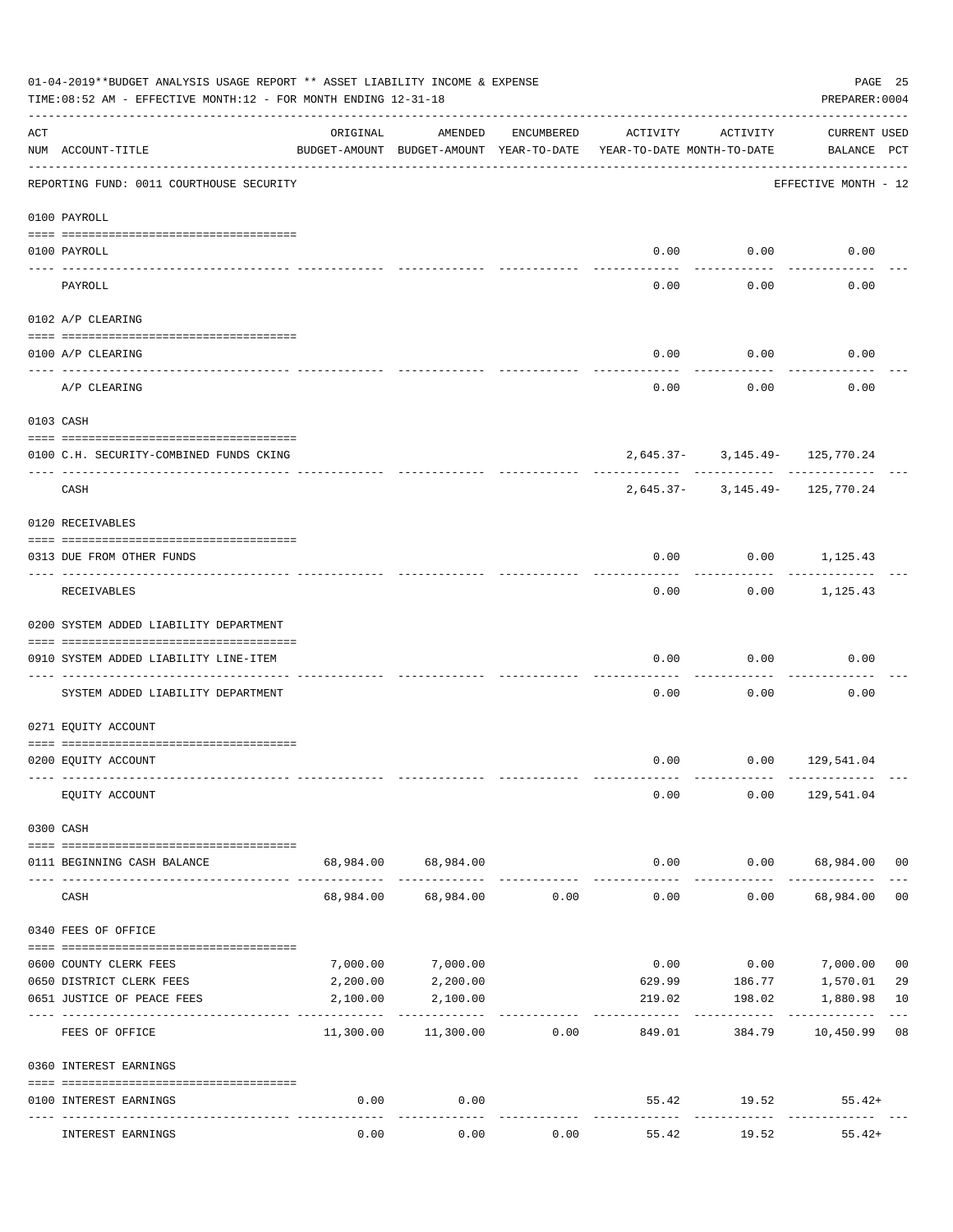|     | 01-04-2019**BUDGET ANALYSIS USAGE REPORT ** ASSET LIABILITY INCOME & EXPENSE<br>TIME: 08:52 AM - EFFECTIVE MONTH: 12 - FOR MONTH ENDING 12-31-18 |          |                     |            |                                                                                             |               | PREPARER: 0004          | PAGE 26         |
|-----|--------------------------------------------------------------------------------------------------------------------------------------------------|----------|---------------------|------------|---------------------------------------------------------------------------------------------|---------------|-------------------------|-----------------|
| ACT | NUM ACCOUNT-TITLE                                                                                                                                | ORIGINAL | AMENDED             | ENCUMBERED | ACTIVITY<br>BUDGET-AMOUNT BUDGET-AMOUNT YEAR-TO-DATE YEAR-TO-DATE MONTH-TO-DATE BALANCE PCT | ACTIVITY      | CURRENT USED            |                 |
|     | REPORTING FUND: 0011 COURTHOUSE SECURITY                                                                                                         |          |                     |            |                                                                                             |               | EFFECTIVE MONTH - 12    |                 |
|     | 0435 COURTHOUSE SECURITY PART TIME                                                                                                               |          |                     |            |                                                                                             |               |                         |                 |
|     | 0107 PART TIME                                                                                                                                   |          | 35,500.00 35,500.00 | 0.00       | 0.00                                                                                        |               | $0.00$ 35,500.00        | $\overline{00}$ |
|     |                                                                                                                                                  |          |                     |            | -------------                                                                               | ------------- | --------------          |                 |
|     | COURTHOUSE SECURITY PART TIME 35,500.00 35,500.00                                                                                                |          |                     | 0.00       | 0.00                                                                                        |               | $0.00$ 35,500.00        | 00              |
|     | 0510 COURTHOUSE SECURITY EQUIP                                                                                                                   |          |                     |            |                                                                                             |               |                         |                 |
|     |                                                                                                                                                  |          |                     |            |                                                                                             |               |                         |                 |
|     | 0571 EOUIPMENT                                                                                                                                   |          |                     |            | $44,784.00$ $44,784.00$ $0.00$ $3,549.80$ $3,549.80$ $41,234.20$ 08                         |               |                         |                 |
|     | COURTHOUSE SECURITY EOUIP 44,784.00 44,784.00                                                                                                    |          |                     |            | $0.00$ $3,549.80$ $3,549.80$ $41,234.20$ 08                                                 |               |                         |                 |
|     | 0560 BAILIFF                                                                                                                                     |          |                     |            |                                                                                             |               |                         |                 |
|     |                                                                                                                                                  |          |                     |            |                                                                                             |               |                         |                 |
|     | 0130 SALARY/BAILIFF                                                                                                                              | 0.00     | 0.00                | 0.00       | 0.00                                                                                        | 0.00          | 0.00                    |                 |
|     | 0201 SOCIAL SECURITY                                                                                                                             | 0.00     | 0.00                | 0.00       | 0.00                                                                                        | 0.00          | 0.00                    |                 |
|     | 0203 RETIREMENT                                                                                                                                  | 0.00     | 0.00                | 0.00       | 0.00                                                                                        | 0.00          | 0.00                    |                 |
|     | 0204 WORKER'S COMPENSATION                                                                                                                       | 0.00     | 0.00                | 0.00       | 0.00                                                                                        | 0.00          | 0.00                    |                 |
|     | 0205 MEDICARE                                                                                                                                    | 0.00     | 0.00                | 0.00       | 0.00                                                                                        | 0.00          | 0.00                    |                 |
|     | 0427 BAILIFF CONT.ED./OUT OF COUNTY                                                                                                              | 0.00     | 0.00                | 0.00       | 0.00                                                                                        | 0.00          | 0.00                    |                 |
|     | <b>BAILIFF</b>                                                                                                                                   | 0.00     | 0.00                | 0.00       | 0.00                                                                                        | 0.00          | 0.00                    |                 |
|     | COURTHOUSE SECURITY                                                                                                                              |          |                     |            |                                                                                             |               |                         |                 |
|     | INCOME TOTALS                                                                                                                                    |          | 80,284.00 80,284.00 |            |                                                                                             |               | 904.43 404.31 79,379.57 | 01              |
|     | <b>EXPENSE TOTALS</b>                                                                                                                            |          | 80,284.00 80,284.00 |            | $0.00$ $3,549.80$ $3,549.80$ $76,734.20$                                                    |               |                         | 04              |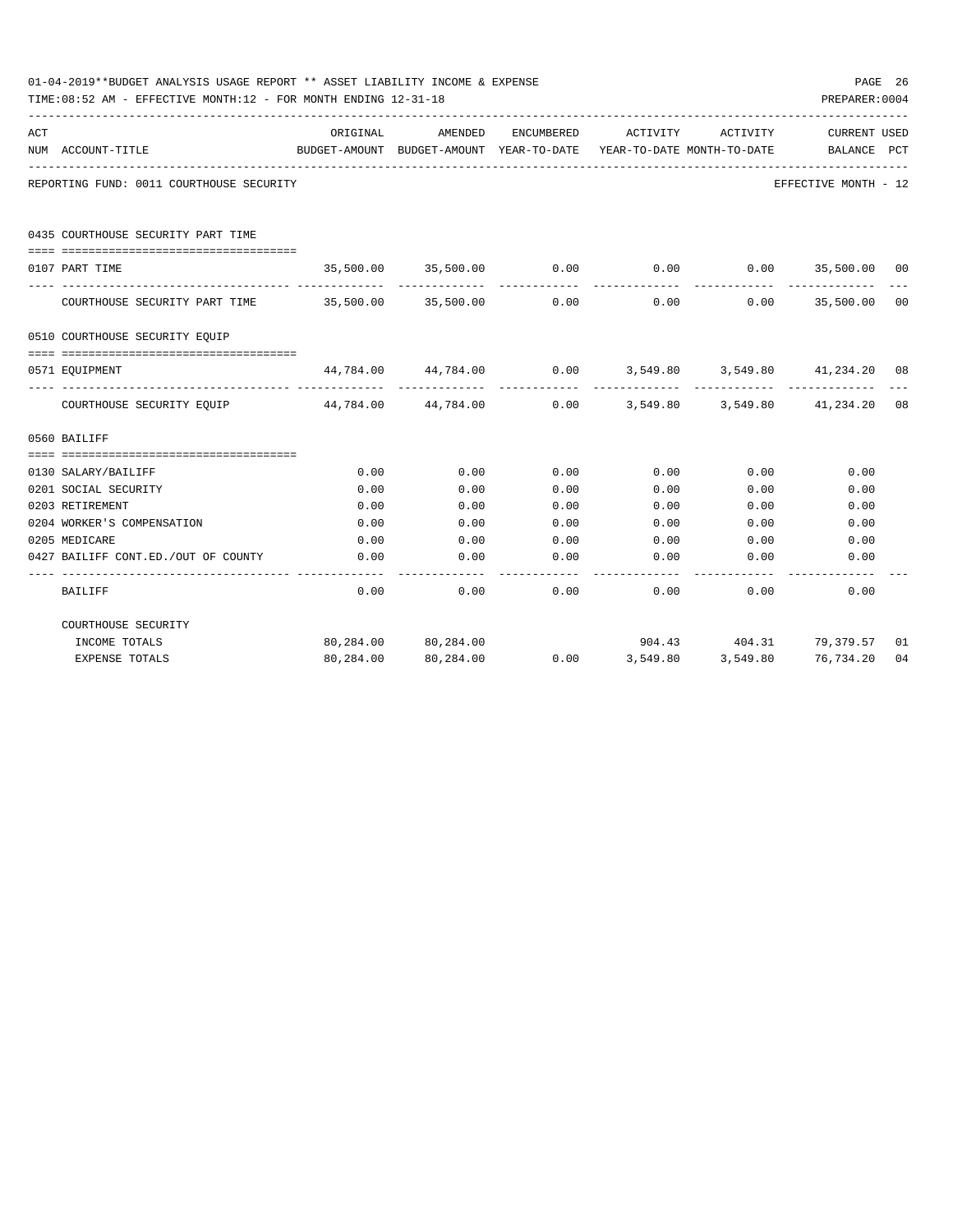|     | 01-04-2019**BUDGET ANALYSIS USAGE REPORT ** ASSET LIABILITY INCOME & EXPENSE<br>TIME:08:52 AM - EFFECTIVE MONTH:12 - FOR MONTH ENDING 12-31-18 |                                      |                                                     |                    |                                        |                                | PAGE 27<br>PREPARER: 0004          |                |
|-----|------------------------------------------------------------------------------------------------------------------------------------------------|--------------------------------------|-----------------------------------------------------|--------------------|----------------------------------------|--------------------------------|------------------------------------|----------------|
| ACT | NUM ACCOUNT-TITLE                                                                                                                              | ORIGINAL                             | AMENDED<br>BUDGET-AMOUNT BUDGET-AMOUNT YEAR-TO-DATE | ENCUMBERED         | ACTIVITY<br>YEAR-TO-DATE MONTH-TO-DATE | ACTIVITY                       | <b>CURRENT USED</b><br>BALANCE PCT |                |
|     | REPORTING FUND: 0012 CO.CLK.VITAL STAT.FEE                                                                                                     |                                      |                                                     |                    |                                        |                                | EFFECTIVE MONTH - 12               |                |
|     | 0102 A/P CLEARING                                                                                                                              |                                      |                                                     |                    |                                        |                                |                                    |                |
|     | 0100 A/P CLEARING                                                                                                                              |                                      |                                                     |                    | 0.00                                   | 0.00                           | 0.00                               |                |
|     | ---- ----------<br>A/P CLEARING                                                                                                                |                                      |                                                     |                    | 0.00                                   | 0.00                           | 0.00                               |                |
|     | 0103 CASH                                                                                                                                      |                                      |                                                     |                    |                                        |                                |                                    |                |
|     | 0100 CO.CLK.VITAL STAT.-COMB.FUNDS CKIN                                                                                                        |                                      |                                                     |                    |                                        | $1,267.52 - 969.15 - 4,492.15$ |                                    |                |
|     | CASH                                                                                                                                           |                                      |                                                     |                    |                                        | $1,267.52 - 969.15 - 4,492.15$ |                                    |                |
|     | 0120 RECEIVABLES                                                                                                                               |                                      |                                                     |                    |                                        |                                |                                    |                |
|     | 0313 DUE FROM OTHER FUNDS                                                                                                                      |                                      |                                                     |                    | 0.00                                   | 0.00                           | 84.00                              |                |
|     | RECEIVABLES                                                                                                                                    |                                      |                                                     |                    | 0.00                                   | 0.00                           | 84.00                              |                |
|     | 0200 SYSTEM ADDED LIABILITY DEPARTMENT                                                                                                         |                                      |                                                     |                    |                                        |                                |                                    |                |
|     | 0910 SYSTEM ADDED LIABILITY LINE-ITEM                                                                                                          |                                      |                                                     |                    | 0.00                                   | 0.00                           | 0.00                               |                |
|     | SYSTEM ADDED LIABILITY DEPARTMENT                                                                                                              |                                      |                                                     |                    | 0.00                                   | 0.00                           | 0.00                               |                |
|     | 0271 EQUITY ACCOUNT                                                                                                                            |                                      |                                                     |                    |                                        |                                |                                    |                |
|     | 0200 EQUITY ACCOUNT                                                                                                                            |                                      |                                                     |                    | 0.00                                   | 0.00                           | 5,843.67                           |                |
|     | EQUITY ACCOUNT                                                                                                                                 |                                      |                                                     |                    | 0.00                                   | 0.00                           | 5,843.67                           |                |
|     | 0300 CASH                                                                                                                                      |                                      |                                                     |                    |                                        |                                |                                    |                |
|     | 0112 BEGINNING CASH BALANCE                                                                                                                    |                                      | 3,500.00 3,500.00                                   |                    |                                        | $0.00$ $0.00$ $3,500.00$       |                                    | 0 <sup>0</sup> |
|     | CASH                                                                                                                                           |                                      | 3,500.00 3,500.00 0.00                              |                    | 0.00                                   | 0.00                           | 3,500.00 00                        |                |
|     | 0360 INTEREST EARNINGS                                                                                                                         |                                      |                                                     |                    |                                        |                                |                                    |                |
|     | 0100 INTEREST EARNINGS                                                                                                                         | 0.00                                 | 0.00                                                |                    | 2.44                                   | 0.81                           | $2.44+$                            |                |
|     | INTEREST EARNINGS                                                                                                                              | ------------- --------------<br>0.00 | .<br>0.00                                           | 0.00               | -------------<br>2.44                  | ----------<br>0.81             | $2.44+$                            |                |
|     | 0370 MISCELLANEOUS INCOME                                                                                                                      |                                      |                                                     |                    |                                        |                                |                                    |                |
|     |                                                                                                                                                |                                      |                                                     |                    |                                        |                                |                                    |                |
|     | 0134 CO. CLK. VITAL STAT. FEE                                                                                                                  | 500.00                               | 500.00                                              |                    | 0.00                                   |                                | $0.00$ 500.00 00                   |                |
|     | MISCELLANEOUS INCOME                                                                                                                           |                                      | 500.00                                              | 500.00 0.00        | 0.00                                   | 0.00                           | 500.00                             | 0 <sub>0</sub> |
|     | 0403 CO.CLK. VITAL STATS.                                                                                                                      |                                      |                                                     |                    |                                        |                                |                                    |                |
|     | 0310 OFFICE SUPPLIES                                                                                                                           |                                      | 3,000.00 2,830.72 1,525.50                          |                    |                                        | $0.00$ $0.00$ $1,305.22$       |                                    | 54             |
|     | 0427 OUT OF COUNTY TRAVEL                                                                                                                      | 1,000.00                             | 1,169.28                                            |                    |                                        | $0.00$ 1,269.96 969.96         | 100.68- 109                        |                |
|     | 0574 COMPUTER EQUIPMENT                                                                                                                        | 0.00                                 | 0.00<br>----------                                  | 0.00<br>---------- | 0.00<br>-----------                    | 0.00<br>. <u>.</u>             | 0.00<br>.                          |                |
|     | CO.CLK. VITAL STATS.                                                                                                                           | 4,000.00                             | 4,000.00                                            | 1,525.50           | 1,269.96                               | 969.96                         | 1,204.54 70                        |                |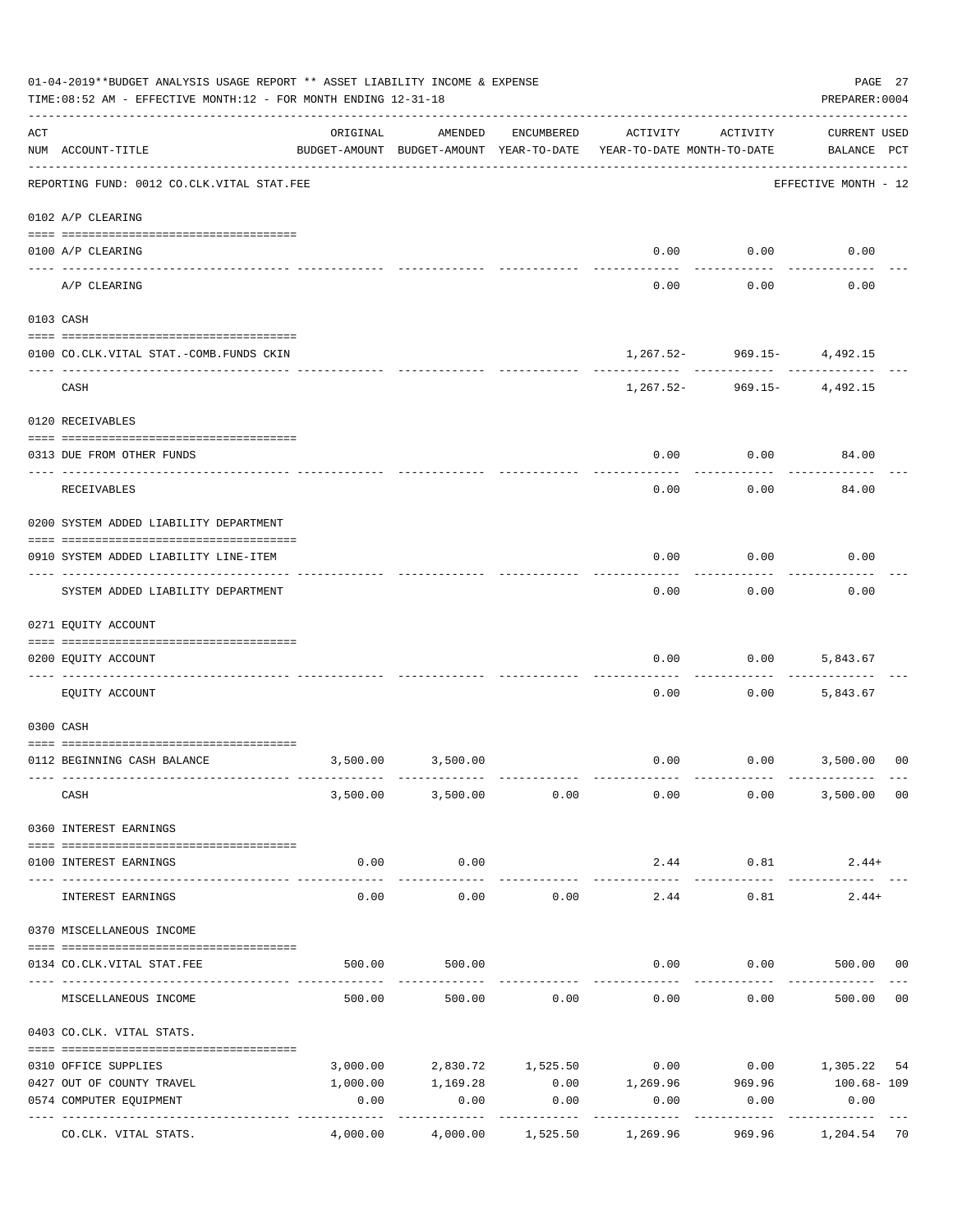| 01-04-2019**BUDGET ANALYSIS USAGE REPORT ** ASSET LIABILITY INCOME & EXPENSE<br>TIME: 08:52 AM - EFFECTIVE MONTH: 12 - FOR MONTH ENDING 12-31-18 |                           |                          |                            |          |                                        | PAGE 28<br>PREPARER: 0004      |      |
|--------------------------------------------------------------------------------------------------------------------------------------------------|---------------------------|--------------------------|----------------------------|----------|----------------------------------------|--------------------------------|------|
| ACT<br>NUM<br>ACCOUNT-TITLE                                                                                                                      | ORIGINAL<br>BUDGET-AMOUNT | AMENDED<br>BUDGET-AMOUNT | ENCUMBERED<br>YEAR-TO-DATE | ACTIVITY | ACTIVITY<br>YEAR-TO-DATE MONTH-TO-DATE | CURRENT USED<br>PCT<br>BALANCE |      |
| REPORTING FUND: 0012 CO.CLK.VITAL STAT.FEE                                                                                                       |                           |                          |                            |          |                                        | EFFECTIVE MONTH - 12           |      |
| CO. CLK. VITAL STAT. FEE                                                                                                                         |                           |                          |                            |          |                                        |                                |      |
| INCOME TOTALS                                                                                                                                    | 4,000.00                  | 4,000.00                 |                            | 2.44     | 0.81                                   | 3,997.56                       | - 00 |
| <b>EXPENSE TOTALS</b>                                                                                                                            | 4,000.00                  | 4,000.00                 | 1,525.50                   | 1,269.96 | 969.96                                 | 1,204.54                       | 70   |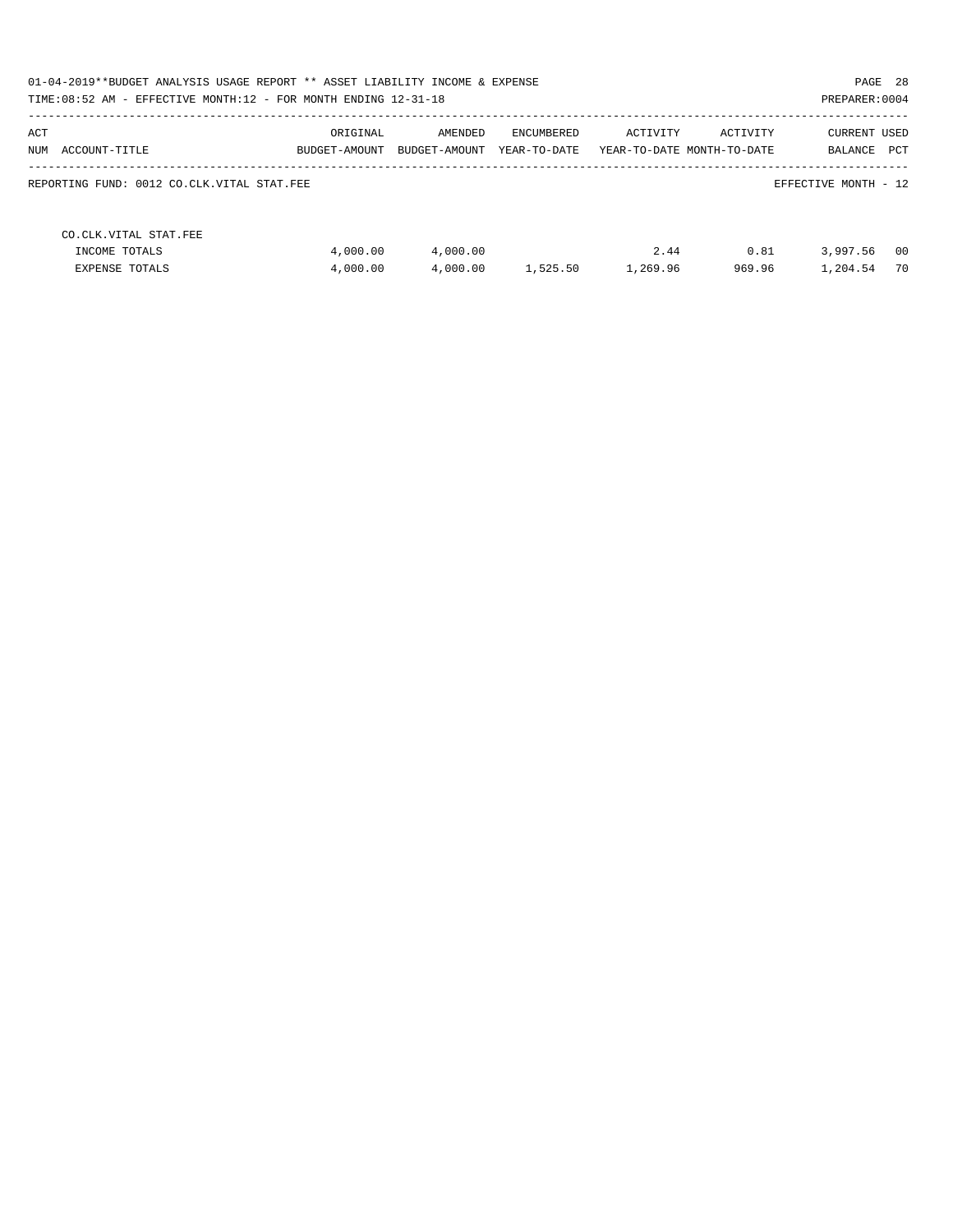|     | 01-04-2019**BUDGET ANALYSIS USAGE REPORT ** ASSET LIABILITY INCOME & EXPENSE<br>TIME: 08:52 AM - EFFECTIVE MONTH: 12 - FOR MONTH ENDING 12-31-18 |                      |                                                     |            |                                        |                      | PAGE 29<br>PREPARER: 0004          |
|-----|--------------------------------------------------------------------------------------------------------------------------------------------------|----------------------|-----------------------------------------------------|------------|----------------------------------------|----------------------|------------------------------------|
| ACT | NUM ACCOUNT-TITLE                                                                                                                                | ORIGINAL             | AMENDED<br>BUDGET-AMOUNT BUDGET-AMOUNT YEAR-TO-DATE | ENCUMBERED | ACTIVITY<br>YEAR-TO-DATE MONTH-TO-DATE | ACTIVITY             | <b>CURRENT USED</b><br>BALANCE PCT |
|     | REPORTING FUND: 0013 BAIL BONDS TRUST FUND                                                                                                       |                      |                                                     |            |                                        |                      | EFFECTIVE MONTH - 12               |
|     | 0102 A/P CLEARING                                                                                                                                |                      |                                                     |            |                                        |                      |                                    |
|     | 0100 A/P CLEARING                                                                                                                                |                      |                                                     |            | 0.00                                   | 0.00                 | 0.00                               |
|     | ---- -------<br>A/P CLEARING                                                                                                                     |                      |                                                     |            | 0.00                                   | 0.00                 | 0.00                               |
|     | 0103 CASH                                                                                                                                        |                      |                                                     |            |                                        |                      |                                    |
|     | 0113 SURETY BAIL BOND FEE                                                                                                                        |                      |                                                     |            | 165.00-                                | 405.00               | 4,755.00                           |
|     | CASH                                                                                                                                             |                      |                                                     |            | $165.00 -$                             | 405.00               | 4,755.00                           |
|     | 0207 DUE TO FUND                                                                                                                                 |                      |                                                     |            |                                        |                      |                                    |
|     | 0097 DUE TO OTHER GOVERNMENTS                                                                                                                    |                      |                                                     |            | 0.00                                   | 0.00                 | 5,100.00                           |
|     | DUE TO FUND                                                                                                                                      |                      |                                                     |            | 0.00                                   | 0.00                 | 5,100.00                           |
|     | 0271 EQUITY ACCOUNT                                                                                                                              |                      |                                                     |            |                                        |                      |                                    |
|     | 0200 EQUITY ACCOUNT                                                                                                                              |                      |                                                     |            | 0.00                                   | 0.00                 | 180.00-                            |
|     | EQUITY ACCOUNT                                                                                                                                   |                      |                                                     |            | 0.00                                   | 0.00                 | 180.00-                            |
|     | 0300 CASH                                                                                                                                        |                      |                                                     |            |                                        |                      |                                    |
|     | 0113 BEGINNING CASH BALANCE                                                                                                                      | 0.00                 | 0.00                                                |            | 0.00                                   | 0.00                 | 0.00                               |
|     | CASH                                                                                                                                             | 0.00                 | 0.00                                                | 0.00       | 0.00                                   | 0.00                 | 0.00                               |
|     | 0345 BONDS                                                                                                                                       |                      |                                                     |            |                                        |                      |                                    |
|     | 0113 SURETY BAIL BOND FEE                                                                                                                        | 4,000.00             | 4,000.00                                            |            |                                        |                      | 1,575.00 405.00 2,425.00<br>39     |
|     | <b>BONDS</b>                                                                                                                                     | 4,000.00             | 4,000.00                                            | 0.00       | 1,575.00                               | 405.00               | 2,425.00<br>39                     |
|     | 0370 MISCELLANEOUS                                                                                                                               |                      |                                                     |            |                                        |                      |                                    |
|     | 0130 REFUNDS & MISCELLANEOUS                                                                                                                     | 0.00                 | 0.00                                                |            | 0.00                                   | 0.00                 | 0.00                               |
|     | 0132 TEMPORARY BOND SECURITY                                                                                                                     | 0.00                 | 0.00                                                |            | 0.00                                   | 0.00                 | 0.00                               |
|     | MISCELLANEOUS                                                                                                                                    | 0.00                 | ---------<br>0.00                                   | 0.00       | 0.00                                   | 0.00                 | 0.00                               |
|     | 0498 BAIL BOND FEE EXPENSE                                                                                                                       |                      |                                                     |            |                                        |                      |                                    |
|     | 0489 10% TO STATE COMPTROLLER                                                                                                                    | 4,000.00             | 4,000.00                                            |            |                                        | $0.00$ 1,740.00 0.00 | 2,260.00<br>44                     |
|     | BAIL BOND FEE EXPENSE                                                                                                                            | 4,000.00             | 4,000.00                                            | 0.00       | 1,740.00                               | 0.00                 | 2,260.00<br>44                     |
|     | BAIL BONDS TRUST FUND                                                                                                                            |                      |                                                     |            |                                        |                      |                                    |
|     | INCOME TOTALS<br>EXPENSE TOTALS                                                                                                                  | 4,000.00<br>4,000.00 | 4,000.00<br>4,000.00                                | 0.00       | 1,575.00<br>1,740.00                   | 405.00<br>0.00       | 2,425.00<br>39<br>2,260.00<br>44   |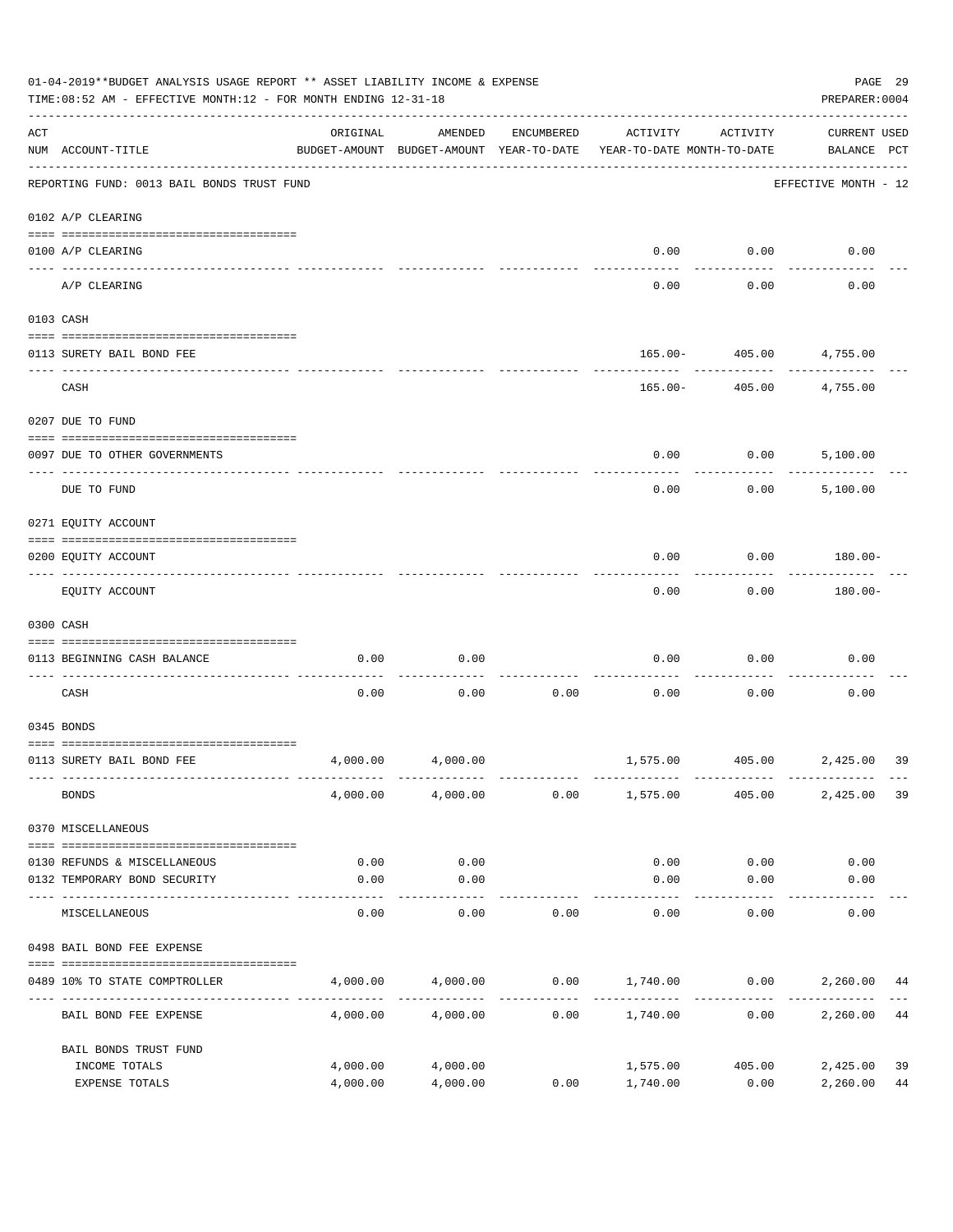|     | 01-04-2019**BUDGET ANALYSIS USAGE REPORT ** ASSET LIABILITY INCOME & EXPENSE<br>TIME:08:52 AM - EFFECTIVE MONTH:12 - FOR MONTH ENDING 12-31-18 |                  |                                                     |            |                                        |                    | PREPARER: 0004                     | PAGE 30                 |
|-----|------------------------------------------------------------------------------------------------------------------------------------------------|------------------|-----------------------------------------------------|------------|----------------------------------------|--------------------|------------------------------------|-------------------------|
| ACT | NUM ACCOUNT-TITLE                                                                                                                              | ORIGINAL         | AMENDED<br>BUDGET-AMOUNT BUDGET-AMOUNT YEAR-TO-DATE | ENCUMBERED | ACTIVITY<br>YEAR-TO-DATE MONTH-TO-DATE | ACTIVITY           | <b>CURRENT USED</b><br>BALANCE PCT |                         |
|     | REPORTING FUND: 0014 JUSTICE CT. BLDG. SECURITY                                                                                                |                  |                                                     |            |                                        |                    | EFFECTIVE MONTH - 12               |                         |
|     | 0102 A/P CLEARING                                                                                                                              |                  |                                                     |            |                                        |                    |                                    |                         |
|     | 0100 A/P CLEARING                                                                                                                              |                  |                                                     |            | 0.00                                   | 0.00               | 0.00                               |                         |
|     | ---- ---------<br>A/P CLEARING                                                                                                                 |                  |                                                     |            | 0.00                                   | 0.00               | 0.00                               |                         |
|     | 0103 CASH                                                                                                                                      |                  |                                                     |            |                                        |                    |                                    |                         |
|     | 0100 JUST.CT.BLDG.SEC.-COMB.FUNDS CKING                                                                                                        |                  |                                                     |            | 73.03                                  |                    | 66.03 17,205.86                    |                         |
|     | CASH                                                                                                                                           |                  |                                                     |            |                                        | 73.03 66.03        | 17,205.86                          |                         |
|     | 0120 RECEIVABLES                                                                                                                               |                  |                                                     |            |                                        |                    |                                    |                         |
|     | 0313 DUE FROM OTHER FUNDS                                                                                                                      |                  |                                                     |            | 0.00                                   | 0.00               | 66.77                              |                         |
|     | RECEIVABLES                                                                                                                                    |                  |                                                     |            | 0.00                                   | 0.00               | 66.77                              |                         |
|     | 0200 SYSTEM ADDED LIABILITY DEPT.                                                                                                              |                  |                                                     |            |                                        |                    |                                    |                         |
|     | 0910 SYSTEM ADDED LIABILITY LINE-ITEM                                                                                                          |                  |                                                     |            | 0.00                                   | 0.00               | 0.00                               |                         |
|     | SYSTEM ADDED LIABILITY DEPT.                                                                                                                   |                  |                                                     |            | 0.00                                   | 0.00               | 0.00                               |                         |
|     | 0271 EQUITY ACCOUNT                                                                                                                            |                  |                                                     |            |                                        |                    |                                    |                         |
|     | 0200 EQUITY ACCOUNT                                                                                                                            |                  |                                                     |            | 0.00                                   | 0.00               | 17,199.60<br>--------              |                         |
|     | EQUITY ACCOUNT                                                                                                                                 |                  |                                                     |            | 0.00                                   | 0.00               | 17,199.60                          |                         |
|     | 0300 CASH                                                                                                                                      |                  |                                                     |            |                                        |                    |                                    |                         |
|     | 0114 BEGINNING CASH                                                                                                                            | 2,850.00         | 2,850.00                                            |            | 0.00                                   |                    | 0.00<br>2,850.00                   | 0 <sup>0</sup>          |
|     | CASH                                                                                                                                           | 2,850.00         | 2,850.00                                            | 0.00       | 0.00                                   | 0.00               | 2,850.00                           | 00                      |
|     | 0370 MISCELLANEOUS INCOME                                                                                                                      |                  |                                                     |            |                                        |                    |                                    |                         |
|     |                                                                                                                                                |                  |                                                     |            |                                        |                    |                                    |                         |
|     | 0455 JP1 SECURITY FEE<br>0456 JP2 SECURITY FEE                                                                                                 | 300.00<br>150.00 | 300.00<br>150.00                                    |            | 0.00<br>10.00                          | 0.00<br>3.00       | 300.00<br>140.00                   | 0 <sub>0</sub><br>07    |
|     | 0457 JP3 SECURITY FEE                                                                                                                          | 200.00           | 200.00<br>-----------                               |            | 63.03<br>$- - - - - -$                 | 63.03<br>_________ | 136.97<br>-----------              | 32<br>$---$             |
|     | MISCELLANEOUS INCOME                                                                                                                           | 650.00           | 650.00                                              | 0.00       | 73.03                                  | 66.03              | 576.97                             | 11                      |
|     | 0435 JUSTICE CT.BLDG.EXP.                                                                                                                      |                  |                                                     |            |                                        |                    |                                    |                         |
|     | 0320 JP1 SECURITY EXPENSE                                                                                                                      | 1,000.00         | 1,000.00                                            | 0.00       | 0.00                                   |                    | 0.00 1,000.00                      | 0 <sub>0</sub>          |
|     | 0321 JP2 SECURITY EXPENSE                                                                                                                      | 1,000.00         | 1,000.00                                            | 0.00       | 0.00                                   | 0.00               | 1,000.00                           | 0 <sub>0</sub>          |
|     | 0322 JP3 SECURITY EXPENSE                                                                                                                      | 1,500.00         | 1,500.00<br>.                                       | 0.00       | 0.00                                   | 0.00               | 1,500.00                           | 0 <sub>0</sub><br>$---$ |
|     | JUSTICE CT.BLDG.EXP.                                                                                                                           | 3,500.00         | 3,500.00                                            | 0.00       | 0.00                                   | 0.00               | 3,500.00 00                        |                         |
|     | JUSTICE CT. BLDG. SECURITY                                                                                                                     |                  |                                                     |            |                                        |                    |                                    |                         |
|     | INCOME TOTALS                                                                                                                                  | 3,500.00         | 3,500.00                                            |            | 73.03                                  | 66.03              | 3,426.97                           | 02                      |
|     | EXPENSE TOTALS                                                                                                                                 | 3,500.00         | 3,500.00                                            | 0.00       | 0.00                                   | 0.00               | 3,500.00                           | 0 <sub>0</sub>          |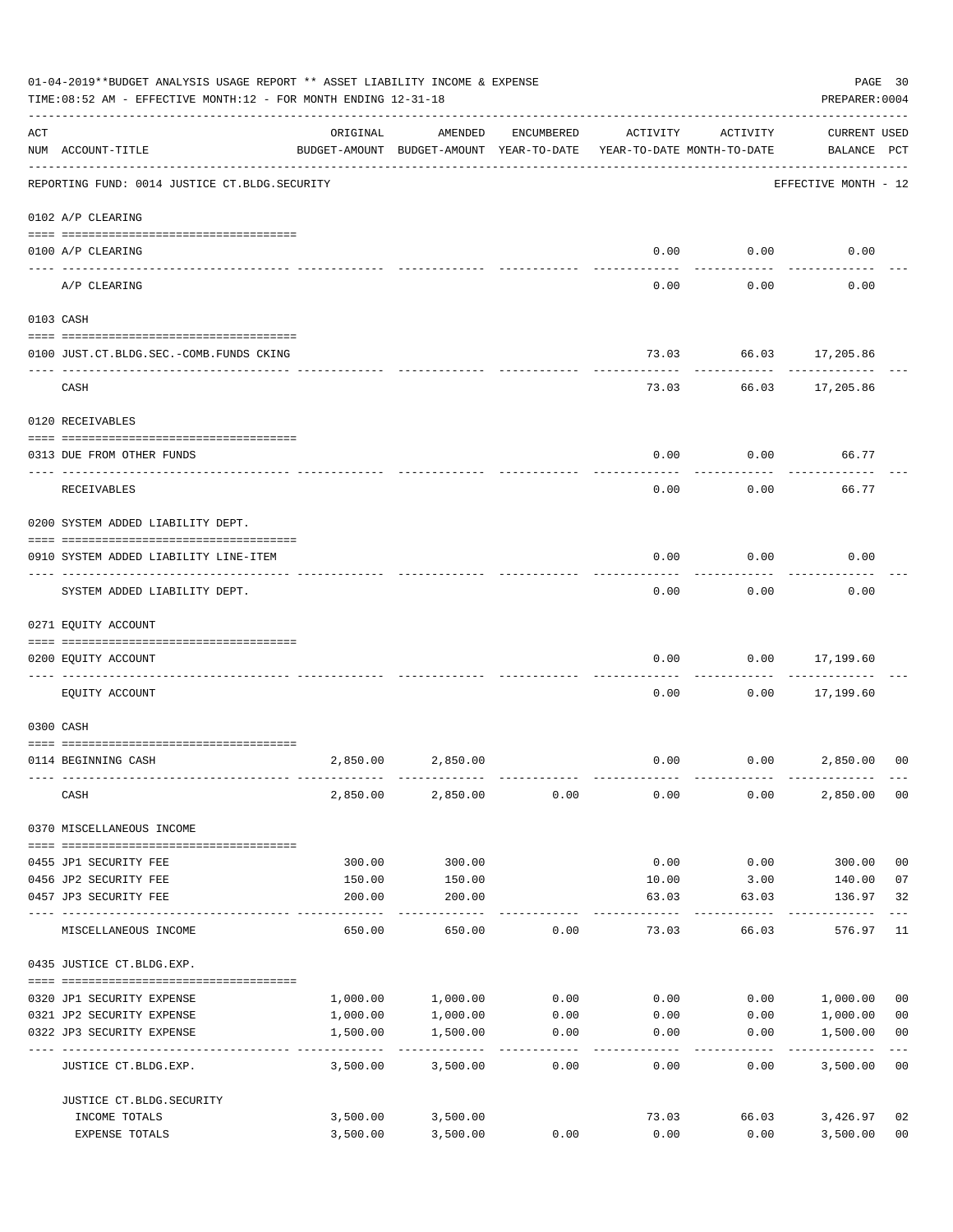|     | 01-04-2019**BUDGET ANALYSIS USAGE REPORT ** ASSET LIABILITY INCOME & EXPENSE<br>TIME:08:52 AM - EFFECTIVE MONTH:12 - FOR MONTH ENDING 12-31-18 |          |                                                     |            |                                        |                    | PREPARER: 0004                     | PAGE 31        |
|-----|------------------------------------------------------------------------------------------------------------------------------------------------|----------|-----------------------------------------------------|------------|----------------------------------------|--------------------|------------------------------------|----------------|
| ACT | NUM ACCOUNT-TITLE<br>---------------------------------                                                                                         | ORIGINAL | AMENDED<br>BUDGET-AMOUNT BUDGET-AMOUNT YEAR-TO-DATE | ENCUMBERED | ACTIVITY<br>YEAR-TO-DATE MONTH-TO-DATE | ACTIVITY           | <b>CURRENT USED</b><br>BALANCE PCT |                |
|     | REPORTING FUND: 0016 CO.JUDGE EXCESS SUPP.                                                                                                     |          |                                                     |            |                                        |                    | EFFECTIVE MONTH - 12               |                |
|     | 0102 A/P CLEARING                                                                                                                              |          |                                                     |            |                                        |                    |                                    |                |
|     | 0100 A/P CLEARING                                                                                                                              |          |                                                     |            | 0.00                                   | 0.00               | 0.00                               |                |
|     | ---- -------<br>A/P CLEARING                                                                                                                   |          |                                                     |            | 0.00                                   | 0.00               | 0.00                               |                |
|     | 0103 CASH                                                                                                                                      |          |                                                     |            |                                        |                    |                                    |                |
|     | 0100 CO.JUDGE EXCESS SUPP.-COMB.FUND CK                                                                                                        |          |                                                     |            | 0.00                                   |                    | $0.00$ 17,624.67                   |                |
|     | CASH                                                                                                                                           |          |                                                     |            | 0.00                                   |                    | -----------<br>$0.00$ 17,624.67    |                |
|     | 0200 SYSTEM ADDED LIABILITY DEPARTMENT                                                                                                         |          |                                                     |            |                                        |                    |                                    |                |
|     | 0910 SYSTEM ADDED LIABILITY LINE-ITEM                                                                                                          |          |                                                     |            | 0.00                                   | 0.00               | 0.00                               |                |
|     | SYSTEM ADDED LIABILITY DEPARTMENT                                                                                                              |          |                                                     |            | 0.00                                   | 0.00               | 0.00                               |                |
|     | 0271 EQUITY ACCOUNT                                                                                                                            |          |                                                     |            |                                        |                    |                                    |                |
|     | 0200 EQUITY ACCOUNT                                                                                                                            |          |                                                     |            | 0.00                                   |                    | $0.00$ 17,624.67                   |                |
|     | EQUITY ACCOUNT                                                                                                                                 |          |                                                     |            | 0.00                                   |                    | $0.00$ 17,624.67                   |                |
|     | 0300 CASH                                                                                                                                      |          |                                                     |            |                                        |                    |                                    |                |
|     | 0116 BEGINNING CASH BALANCE                                                                                                                    | 1,000.00 | 1,000.00                                            |            | 0.00                                   | 0.00               | 1,000.00                           | 00             |
|     | CASH                                                                                                                                           | 1,000.00 | 1,000.00                                            | 0.00       | ----------------------------<br>0.00   | ----------<br>0.00 | 1,000.00                           | 00             |
|     | 0370 MISCELLANEOUS INCOME                                                                                                                      |          |                                                     |            |                                        |                    |                                    |                |
|     | 0149 CO. JUDGE EXCESS SUPP.                                                                                                                    |          | 500.00 500.00                                       |            | 0.00                                   |                    | $0.00$ 500.00 00                   |                |
|     | MISCELLANEOUS INCOME                                                                                                                           | 500.00   | 500.00                                              | 0.00       | 0.00                                   | 0.00               | 500.00                             | 0 <sub>0</sub> |
|     | 0400 CO. JUDGE EXCESS SUPP.                                                                                                                    |          |                                                     |            |                                        |                    |                                    |                |
|     | 0310 OFFICE SUPPLIES                                                                                                                           | 300.00   | 300.00                                              | 0.00       | 0.00                                   | 0.00               | 300.00                             | 0 <sub>0</sub> |
|     | 0427 OUT OF COUNTY TRAVEL                                                                                                                      | 500.00   | 500.00                                              | 0.00       | 0.00                                   | 0.00               | 500.00                             | 0 <sub>0</sub> |
|     | 0572 OFFICE EQUIPMENT                                                                                                                          | 400.00   | 400.00                                              | 0.00       | 0.00                                   | 0.00               | 400.00                             | 0 <sub>0</sub> |
|     | 0590 COUNTY JUDGE BOOKS                                                                                                                        | 300.00   | 300.00                                              | 0.00       | 0.00                                   | 0.00               | 300.00                             | 0 <sub>0</sub> |
|     | CO. JUDGE EXCESS SUPP.                                                                                                                         | 1,500.00 | 1,500.00                                            | 0.00       | 0.00                                   | 0.00               | 1,500.00                           | 0 <sub>0</sub> |
|     | CO.JUDGE EXCESS SUPP.                                                                                                                          |          |                                                     |            |                                        |                    |                                    |                |
|     | INCOME TOTALS                                                                                                                                  | 1,500.00 | 1,500.00                                            |            | 0.00                                   | 0.00               | 1,500.00                           | 0 <sub>0</sub> |
|     | EXPENSE TOTALS                                                                                                                                 | 1,500.00 | 1,500.00                                            | 0.00       | 0.00                                   | 0.00               | 1,500.00                           | 0 <sub>0</sub> |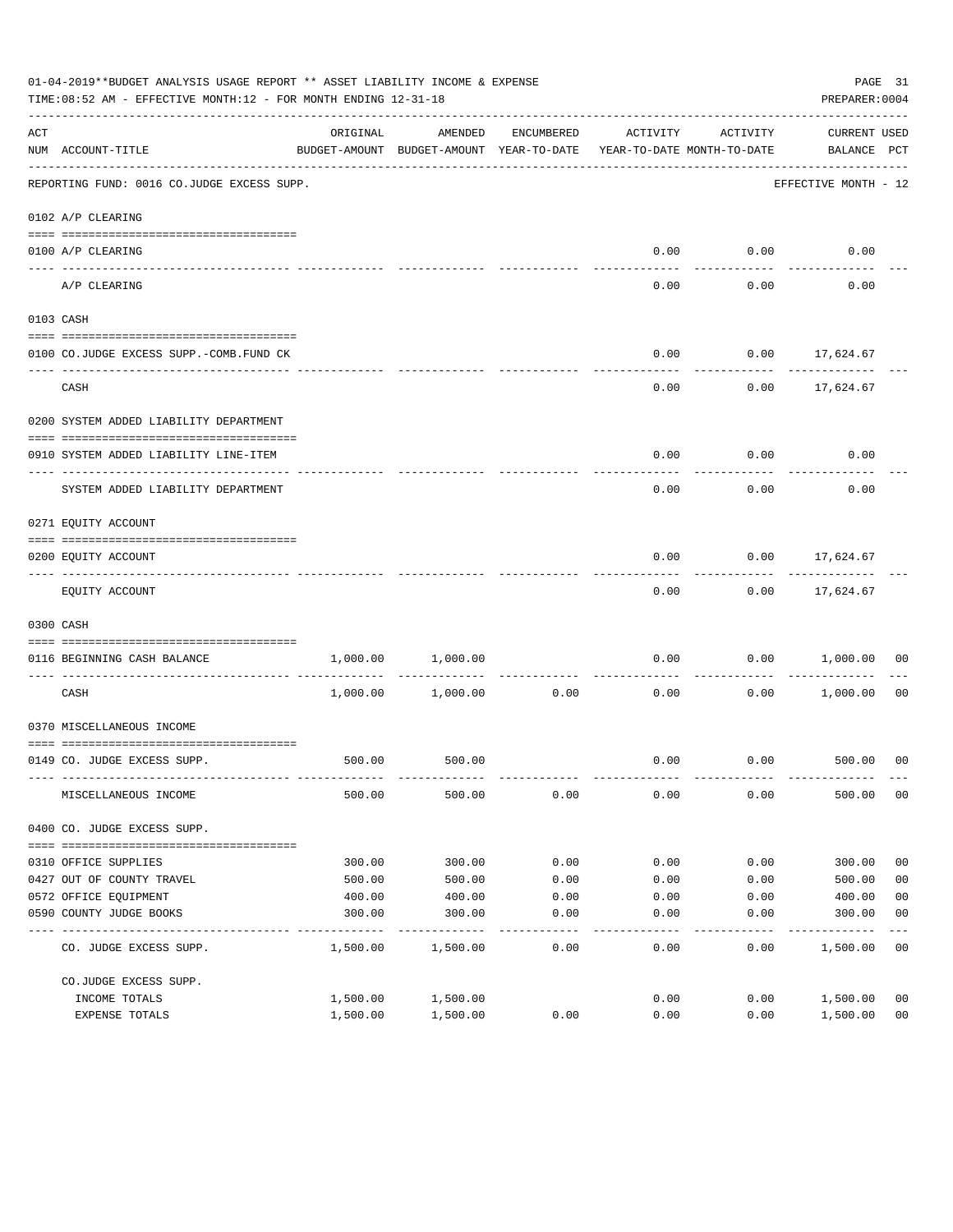|                    | 01-04-2019**BUDGET ANALYSIS USAGE REPORT ** ASSET LIABILITY INCOME & EXPENSE<br>TIME:08:52 AM - EFFECTIVE MONTH:12 - FOR MONTH ENDING 12-31-18 |                                                                                 |                      |                 |                                    |              | PREPARER: 0004                     | PAGE 32              |
|--------------------|------------------------------------------------------------------------------------------------------------------------------------------------|---------------------------------------------------------------------------------|----------------------|-----------------|------------------------------------|--------------|------------------------------------|----------------------|
| $\mathop{\rm ACT}$ | NUM ACCOUNT-TITLE                                                                                                                              | ORIGINAL<br>BUDGET-AMOUNT BUDGET-AMOUNT YEAR-TO-DATE YEAR-TO-DATE MONTH-TO-DATE | AMENDED              | ENCUMBERED      | ACTIVITY                           | ACTIVITY     | <b>CURRENT USED</b><br>BALANCE PCT |                      |
|                    | REPORTING FUND: 0017 PROBATE JUDGES EDUCATION                                                                                                  |                                                                                 |                      |                 |                                    |              | EFFECTIVE MONTH - 12               |                      |
|                    | 0102 A/P CLEARING                                                                                                                              |                                                                                 |                      |                 |                                    |              |                                    |                      |
|                    | 0100 A/P CLEARING                                                                                                                              |                                                                                 |                      |                 | 0.00                               | 0.00         | 0.00                               |                      |
|                    | ---- --------<br>A/P CLEARING                                                                                                                  |                                                                                 |                      |                 | 0.00                               | 0.00         | 0.00                               |                      |
|                    | 0103 CASH                                                                                                                                      |                                                                                 |                      |                 |                                    |              |                                    |                      |
|                    | 0100 PROB.JUDGES ED.-COMB. FUNDS CKING                                                                                                         |                                                                                 |                      |                 | 775.33                             |              | $0.00$ $4,702.50$                  |                      |
|                    | CASH                                                                                                                                           |                                                                                 |                      |                 | 775.33                             |              | $0.00$ $4,702.50$                  |                      |
|                    | 0120 RECEIVABLES                                                                                                                               |                                                                                 |                      |                 |                                    |              |                                    |                      |
|                    | 0313 DUE FROM OTHER FUNDS                                                                                                                      |                                                                                 |                      |                 | 0.00                               |              | $0.00$ 25.00                       |                      |
|                    | RECEIVABLES                                                                                                                                    |                                                                                 |                      |                 | 0.00                               | 0.00         | 25.00                              |                      |
|                    | 0271 EQUITY ACCOUNT                                                                                                                            |                                                                                 |                      |                 |                                    |              |                                    |                      |
|                    | 0200 EQUITY ACCOUNT                                                                                                                            |                                                                                 |                      |                 | 0.00                               |              | $0.00$ 3,952.17                    |                      |
|                    | EQUITY ACCOUNT                                                                                                                                 |                                                                                 |                      |                 | 0.00                               |              | $0.00$ 3,952.17                    |                      |
|                    | 0300 CASH                                                                                                                                      |                                                                                 |                      |                 |                                    |              |                                    |                      |
|                    | 0117 BEGINNING CASH BALANCE                                                                                                                    | 1,000.00                                                                        | 1,000.00             |                 | 0.00                               | 0.00         | 1,000.00                           | 00                   |
|                    | CASH                                                                                                                                           |                                                                                 | 1,000.00 1,000.00    | 0.00            | ------------ -------------<br>0.00 | 0.00         | 1,000.00                           | 00                   |
|                    | 0340 FEES OF OFFICE                                                                                                                            |                                                                                 |                      |                 |                                    |              |                                    |                      |
|                    | 0131 PROBATE JUDGES EDUCATION                                                                                                                  |                                                                                 | 600.00 600.00        |                 |                                    |              | $0.00$ $0.00$ $600.00$ 00          |                      |
|                    | FEES OF OFFICE                                                                                                                                 | 600.00                                                                          | 600.00               | 0.00            | 0.00                               | 0.00         | 600.00                             | 0 <sub>0</sub>       |
|                    | 0370 MISCELLANEOUS                                                                                                                             |                                                                                 |                      |                 |                                    |              |                                    |                      |
|                    | 0130 REFUNDS & MISCELLANEOUS                                                                                                                   | 0.00                                                                            | 0.00                 |                 | 775.33                             | 0.00         | $775.33+$                          |                      |
|                    | MISCELLANEOUS                                                                                                                                  | 0.00                                                                            | -----------<br>0.00  | 0.00            | 775.33                             | 0.00         | $775.33+$                          |                      |
|                    | 0400 PROBATE JUDGES EDUCATION                                                                                                                  |                                                                                 |                      |                 |                                    |              |                                    |                      |
|                    | 0427 OUT OF COUNTY TRAVEL                                                                                                                      | 1,600.00                                                                        |                      | $1,600.00$ 0.00 |                                    |              | $0.00$ $0.00$ $1,600.00$ $00$      |                      |
|                    | PROBATE JUDGES EDUCATION                                                                                                                       |                                                                                 | 1,600.00 1,600.00    | 0.00            | 0.00                               |              | 0.00<br>1,600.00                   | 0 <sub>0</sub>       |
|                    | PROBATE JUDGES EDUCATION                                                                                                                       |                                                                                 |                      |                 |                                    |              |                                    |                      |
|                    | INCOME TOTALS<br>EXPENSE TOTALS                                                                                                                | 1,600.00<br>1,600.00                                                            | 1,600.00<br>1,600.00 | 0.00            | 775.33<br>0.00                     | 0.00<br>0.00 | 824.67<br>1,600.00                 | 48<br>0 <sub>0</sub> |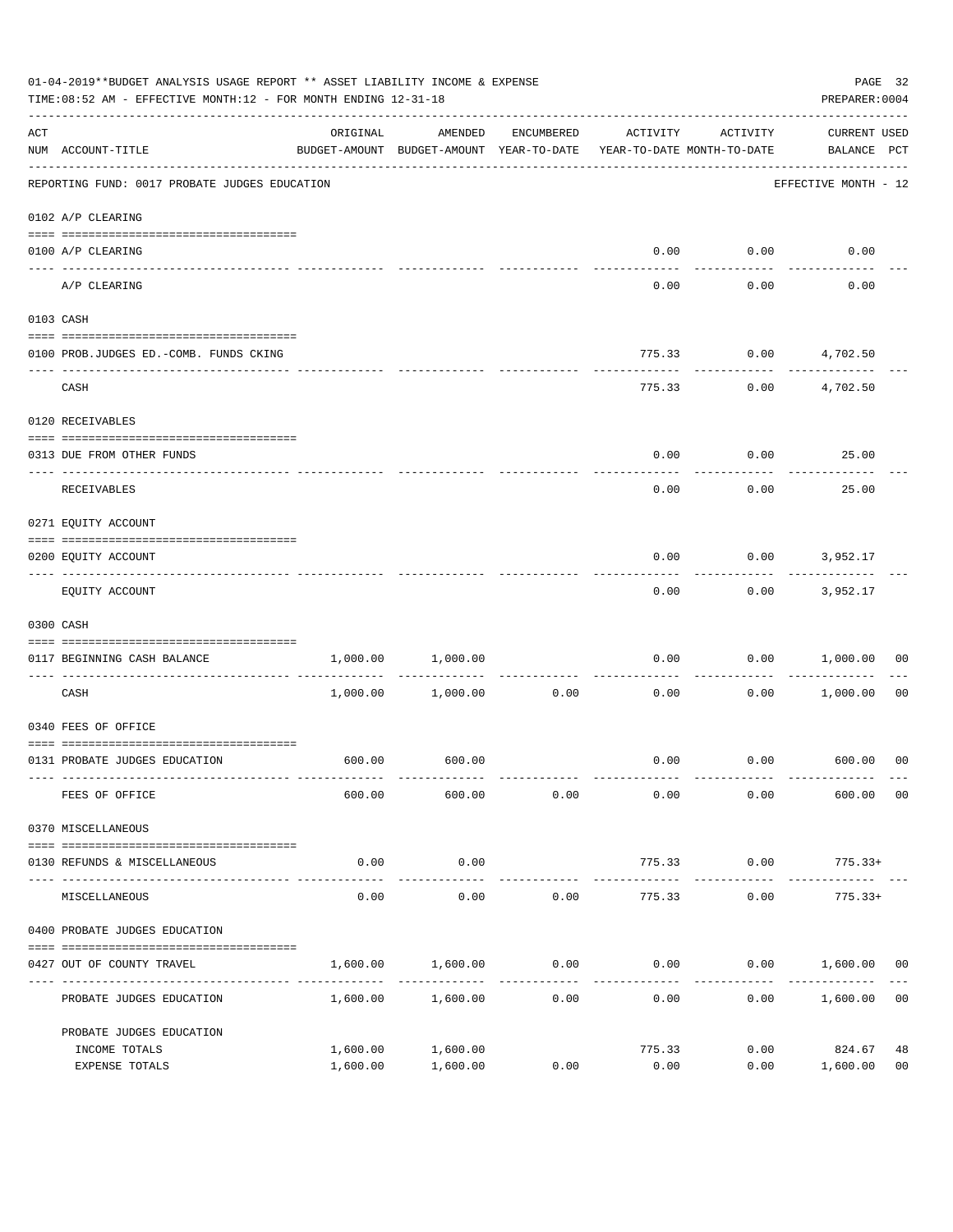|     | 01-04-2019**BUDGET ANALYSIS USAGE REPORT ** ASSET LIABILITY INCOME & EXPENSE<br>TIME: 08:52 AM - EFFECTIVE MONTH: 12 - FOR MONTH ENDING 12-31-18 |           |                                                     |               |                                        |                                     | PAGE 33<br>PREPARER: 0004          |    |
|-----|--------------------------------------------------------------------------------------------------------------------------------------------------|-----------|-----------------------------------------------------|---------------|----------------------------------------|-------------------------------------|------------------------------------|----|
| ACT | NUM ACCOUNT-TITLE                                                                                                                                | ORIGINAL  | AMENDED<br>BUDGET-AMOUNT BUDGET-AMOUNT YEAR-TO-DATE | ENCUMBERED    | ACTIVITY<br>YEAR-TO-DATE MONTH-TO-DATE | ACTIVITY                            | <b>CURRENT USED</b><br>BALANCE PCT |    |
|     | REPORTING FUND: 0018 CO.CLERK RECORD MNGMT.                                                                                                      |           |                                                     |               |                                        |                                     | EFFECTIVE MONTH - 12               |    |
|     | 0100 PAYROLL                                                                                                                                     |           |                                                     |               |                                        |                                     |                                    |    |
|     | 0100 PAYROLL                                                                                                                                     |           |                                                     |               | 0.00                                   | 0.00                                | 0.00                               |    |
|     | PAYROLL                                                                                                                                          |           |                                                     |               | 0.00                                   | 0.00                                | 0.00                               |    |
|     | 0102 A/P CLEARING                                                                                                                                |           |                                                     |               |                                        |                                     |                                    |    |
|     | 0100 A/P CLEARING                                                                                                                                |           |                                                     |               | 0.00                                   | 0.00                                | 0.00                               |    |
|     | A/P CLEARING                                                                                                                                     |           |                                                     |               | 0.00                                   | 0.00                                | 0.00                               |    |
|     | 0103 CASH                                                                                                                                        |           |                                                     |               |                                        |                                     |                                    |    |
|     | 0100 CO.CLK.REC.MNGMT.-COMB.FUNDS CKING                                                                                                          |           |                                                     |               |                                        | $17, 126.92 - 7,078.54 - 58,089.31$ |                                    |    |
|     | -------------------------------<br>CASH                                                                                                          |           |                                                     |               |                                        | $17, 126.92 - 7,078.54 - 58,089.31$ |                                    |    |
|     | 0120 RECEIVABLES                                                                                                                                 |           |                                                     |               |                                        |                                     |                                    |    |
|     | 0313 DUE FROM OTHER FUNDS                                                                                                                        |           |                                                     |               | 0.00                                   | 0.00                                | 6,194.83                           |    |
|     | RECEIVABLES                                                                                                                                      |           |                                                     |               | 0.00                                   | 0.00                                | 6,194.83                           |    |
|     | 0200 SYSTEM ADDED LIABILITY DEPARTMENT                                                                                                           |           |                                                     |               |                                        |                                     |                                    |    |
|     | 0150 ACCRUED SALARY PAYABLE                                                                                                                      |           |                                                     |               | 0.00                                   | 0.00                                | 1,123.70                           |    |
|     | 0155 ACCRUED FRINGE BENEFITS<br>0910 SYSTEM ADDED LIABILITY LINE-ITEM                                                                            |           |                                                     |               | 0.00                                   | 0.00                                | 629.81                             |    |
|     |                                                                                                                                                  |           |                                                     |               | 0.00                                   | 0.00                                | 0.00                               |    |
|     | SYSTEM ADDED LIABILITY DEPARTMENT                                                                                                                |           |                                                     |               | 0.00                                   | 0.00                                | 1,753.51                           |    |
|     | 0271 EQUITY ACCOUNT                                                                                                                              |           |                                                     |               |                                        |                                     |                                    |    |
|     | 0200 EQUITY ACCOUNT                                                                                                                              |           |                                                     |               | 0.00                                   |                                     | $0.00$ 79,657.55                   |    |
|     | EQUITY ACCOUNT                                                                                                                                   |           |                                                     |               | 0.00                                   | 0.00                                | 79,657.55                          |    |
|     | 0300 CASH                                                                                                                                        |           |                                                     |               |                                        |                                     |                                    |    |
|     | 0118 BEGINNING CASH BALANCE                                                                                                                      |           | 45,808.59 45,808.59<br>--------------               | ------------- | 0.00                                   |                                     | $0.00$ 45,808.59 00                |    |
|     | CASH                                                                                                                                             | 45,808.59 | 45,808.59 0.00                                      |               | $- - - - -$<br>0.00                    | 0.00                                | 45,808.59                          | 00 |
|     | 0360 INTEREST EARNINGS                                                                                                                           |           |                                                     |               |                                        |                                     |                                    |    |
|     | 0100 INTEREST EARNINGS                                                                                                                           | 0.00      | 0.00                                                |               | --------                               | 30.11 9.89                          | $30.11+$                           |    |
|     | INTEREST EARNINGS                                                                                                                                | 0.00      | 0.00                                                | 0.00          | 30.11                                  | 9.89                                | $30.11+$                           |    |
|     | 0370 MISCELLANEOUS INCOME                                                                                                                        |           |                                                     |               |                                        |                                     |                                    |    |
|     | 0130 REFUNDS & MISCELLANEOUS                                                                                                                     | 0.00      | 0.00                                                |               | 0.00                                   | 0.00                                | 0.00                               |    |
|     | 0133 CO. CLERK PRESERVE REC FEE                                                                                                                  | 55,000.00 | 55,000.00                                           |               | 0.00                                   | 0.00                                | 55,000.00                          | 00 |
|     |                                                                                                                                                  |           |                                                     |               | --------------                         | ------------                        | --------------                     |    |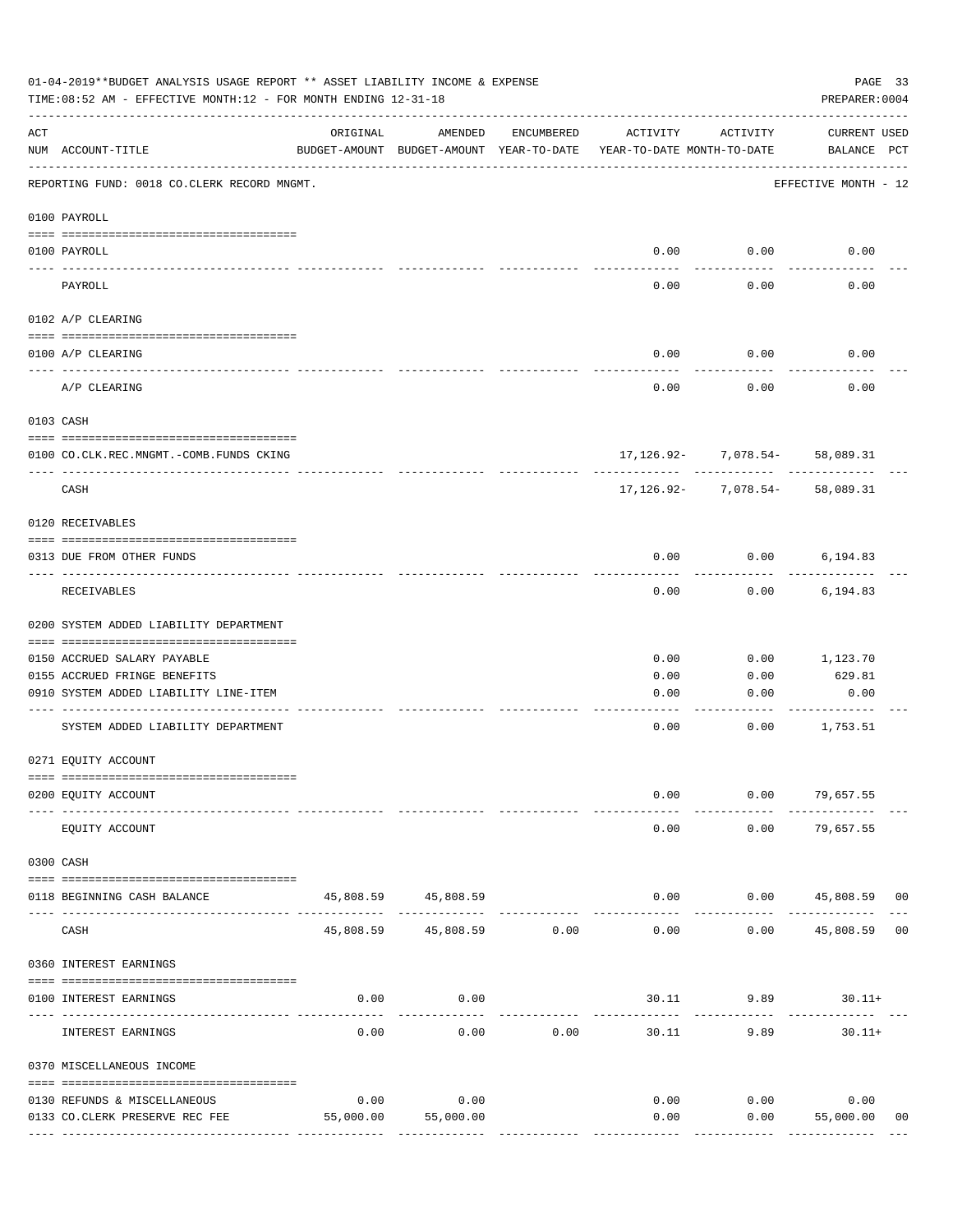|    | CURRENT USED         | AMENDED ENCUMBERED ACTIVITY ACTIVITY                |          |             |                                   | ORIGINAL                                                                            |                                             |
|----|----------------------|-----------------------------------------------------|----------|-------------|-----------------------------------|-------------------------------------------------------------------------------------|---------------------------------------------|
|    |                      |                                                     |          |             |                                   | BUDGET-AMOUNT BUDGET-AMOUNT YEAR-TO-DATE YEAR-TO-DATE MONTH-TO-DATE     BALANCE PCT | NUM ACCOUNT-TITLE                           |
|    | EFFECTIVE MONTH - 12 |                                                     |          |             |                                   |                                                                                     | REPORTING FUND: 0018 CO.CLERK RECORD MNGMT. |
|    | 55,000.00 00         | $55,000.00$ $55,000.00$ $0.00$ $0.00$ $0.00$ $0.00$ |          |             |                                   |                                                                                     | MISCELLANEOUS INCOME                        |
|    |                      |                                                     |          |             |                                   |                                                                                     | 0402 CO.CLERK RECORD MNGMT.                 |
|    |                      |                                                     |          |             |                                   |                                                                                     |                                             |
|    | 20,661.10 27         | 2,248.34                                            |          |             | 28,364.04 28,364.04 0.00 7,702.94 |                                                                                     | 0103 SALARY ASSISTANT                       |
|    | 0.00                 | 0.00                                                | 0.00     | 0.00        | 0.00                              | 0.00                                                                                | 0107 SALARY TEMP/EXTRA                      |
| 22 | 1,365.27             | 110.30                                              | 393.30   | 0.00        | 1,758.57                          | 1,758.57                                                                            | 0201 SOCIAL SECURITY TAXES                  |
| 25 | 8,606.34             | 956.26                                              | 2,868.78 | 0.00        | 11,475.12                         | 11,475.12                                                                           | 0202 GROUP HEALTH INSURANCE                 |
| 27 | 2,358.99             | 258.56                                              | 885.86   | 0.00        | 3,244.85                          | 3,244.85                                                                            | 0203 RETIREMENT                             |
| 33 | 79.95                | 39.18                                               | 39.18    | 0.00        | 119.13                            | 119.13                                                                              | 0204 WORKERS COMPENSATION                   |
| 22 | 319.31               | 25.79                                               | 91.97    | 0.00        | 411.28                            | 411.28                                                                              | 0205 MEDICARE TAX                           |
| 00 | 800.00               | 0.00                                                | 0.00     | 0.00        | 800.00                            | 800.00                                                                              | 0310 OFFICE SUPPLIES                        |
| 10 | 46,029.00            | 3,450.00                                            | 5,175.00 | 0.00        | 51,204.00                         | 51,204.00                                                                           | 0312 IMAGING SYSTEM                         |
| 00 | 435.60               | 0.00                                                | 0.00     | 0.00        | 435.60                            | 435.60                                                                              | 0315 COPIER MAINTENANCE                     |
|    | 0.00                 | 0.00                                                | 0.00     | 0.00        | 0.00                              | 0.00                                                                                | 0420 TELEPHONE                              |
|    | 0.00                 | 0.00                                                | 0.00     | 0.00        | 0.00                              | 0.00                                                                                | 0437 DIGITAL IMAGING OF MICROFILM           |
|    | 0.00                 | 0.00                                                | 0.00     | 0.00        | 0.00                              | 0.00                                                                                | 0453 COMPUTER SOFTWARE                      |
| 00 |                      | $0.00$ 1,496.00                                     | 0.00     | 0.00        | 1,496.00 1,496.00                 |                                                                                     | 0490 CO.CLERK MISCELLANEOUS                 |
|    | 1,500.00 00          | 0.00                                                |          | $0.00$ 0.00 | 1,500.00 1,500.00                 |                                                                                     | 0574 COMPUTER EQUIPMENT                     |
|    | 83,651.56 17         | $100.808.59$ $100.808.59$ 0.00 $17.157.03$ 7.088.43 |          |             |                                   |                                                                                     | CO.CLERK RECORD MNGMT.                      |
|    |                      |                                                     |          |             |                                   |                                                                                     | CO.CLERK RECORD MNGMT.                      |
|    |                      | 30.11 9.89 100,778.48 00                            |          |             | 100,808.59 100,808.59             |                                                                                     | INCOME TOTALS                               |
|    |                      | $0.00$ 17,157.03 7,088.43 83,651.56 17              |          |             | 100,808.59                        | 100,808.59                                                                          | <b>EXPENSE TOTALS</b>                       |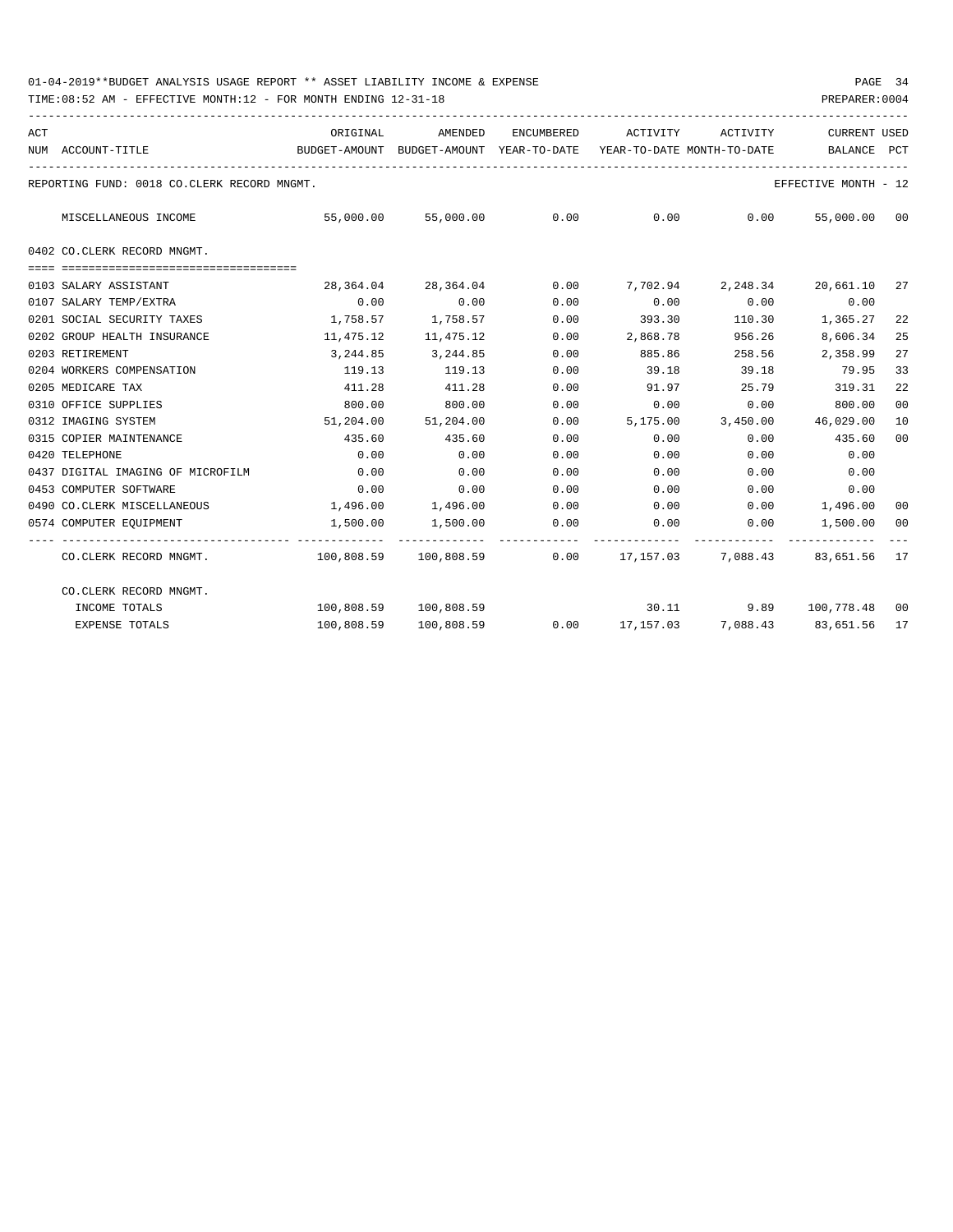| 01-04-2019**BUDGET ANALYSIS USAGE REPORT ** ASSET LIABILITY INCOME & EXPENSE<br>TIME: 08:52 AM - EFFECTIVE MONTH: 12 - FOR MONTH ENDING 12-31-18 |                                              |                                                      |                   |                     |                                        |                         |                             | PAGE 35<br>PREPARER: 0004 |  |
|--------------------------------------------------------------------------------------------------------------------------------------------------|----------------------------------------------|------------------------------------------------------|-------------------|---------------------|----------------------------------------|-------------------------|-----------------------------|---------------------------|--|
| ACT                                                                                                                                              | NUM ACCOUNT-TITLE                            | ORIGINAL<br>BUDGET-AMOUNT BUDGET-AMOUNT YEAR-TO-DATE | AMENDED           | ENCUMBERED          | ACTIVITY<br>YEAR-TO-DATE MONTH-TO-DATE | ACTIVITY                | CURRENT USED<br>BALANCE PCT |                           |  |
|                                                                                                                                                  | REPORTING FUND: 0019 DIST.CLK.RECORDS MNGMT. |                                                      |                   |                     |                                        |                         | EFFECTIVE MONTH - 12        |                           |  |
|                                                                                                                                                  | 0100 PAYROLL                                 |                                                      |                   |                     |                                        |                         |                             |                           |  |
|                                                                                                                                                  | 0100 PAYROLL                                 |                                                      |                   |                     | 0.00                                   | 0.00                    | 0.00                        |                           |  |
|                                                                                                                                                  | ----- -------<br>PAYROLL                     |                                                      |                   |                     | 0.00                                   | 0.00                    | 0.00                        |                           |  |
|                                                                                                                                                  | 0102 A/P CLEARING                            |                                                      |                   |                     |                                        |                         |                             |                           |  |
|                                                                                                                                                  | 0100 A/P CLEARING                            |                                                      |                   |                     | 0.00                                   | 0.00                    | 0.00                        |                           |  |
|                                                                                                                                                  | A/P CLEARING                                 |                                                      |                   |                     | 0.00                                   | 0.00                    | 0.00                        |                           |  |
|                                                                                                                                                  | 0103 CASH                                    |                                                      |                   |                     |                                        |                         |                             |                           |  |
|                                                                                                                                                  | 0100 DIST.CLK.REC.MNGMT-COMB.FUNDS CKIN      |                                                      |                   |                     |                                        | 667.58 192.82 11,693.89 |                             |                           |  |
|                                                                                                                                                  | CASH                                         |                                                      |                   |                     | 667.58                                 | ---------<br>192.82     | 11,693.89                   |                           |  |
|                                                                                                                                                  | 0120 RECEIVABLES                             |                                                      |                   |                     |                                        |                         |                             |                           |  |
|                                                                                                                                                  | 0313 DUE FROM OTHER FUNDS                    |                                                      |                   |                     | 0.00                                   | 0.00                    | 186.65                      |                           |  |
|                                                                                                                                                  | RECEIVABLES                                  |                                                      |                   |                     | 0.00                                   | 0.00                    | ---------<br>186.65         |                           |  |
|                                                                                                                                                  | 0200 LIABILITY ACCOUNT                       |                                                      |                   |                     |                                        |                         |                             |                           |  |
|                                                                                                                                                  | 0150 ACCRUED SALARY PAYABLE                  |                                                      |                   |                     | 0.00                                   | 0.00                    | 0.01                        |                           |  |
|                                                                                                                                                  | 0155 ACCRUED FRINGE BENEFITS                 |                                                      |                   |                     | 0.00                                   | 0.00                    | 0.00                        |                           |  |
|                                                                                                                                                  | 0910 SYSTEM ADDED LIABILITY LINE-ITEM        |                                                      |                   |                     | 0.00                                   | 0.00                    | 0.00                        |                           |  |
|                                                                                                                                                  | LIABILITY ACCOUNT                            |                                                      |                   |                     | 0.00                                   | 0.00                    | 0.01                        |                           |  |
|                                                                                                                                                  | 0271 EQUITY ACCOUNT                          |                                                      |                   |                     |                                        |                         |                             |                           |  |
|                                                                                                                                                  |                                              |                                                      |                   |                     |                                        |                         |                             |                           |  |
|                                                                                                                                                  | 0200 EQUITY ACCOUNT                          |                                                      |                   |                     | 0.00                                   | 0.00                    | 11,212.95                   |                           |  |
|                                                                                                                                                  | EQUITY ACCOUNT                               |                                                      |                   |                     | 0.00                                   | 0.00                    | 11,212.95                   |                           |  |
|                                                                                                                                                  | 0300 CASH                                    |                                                      |                   |                     |                                        |                         |                             |                           |  |
|                                                                                                                                                  | 0119 BEGINNING CASH BALANCE                  |                                                      | 4,000.00 4,000.00 |                     |                                        | 0.00                    | $0.00$ $4,000.00$ 00        |                           |  |
|                                                                                                                                                  | CASH                                         | 4,000.00                                             | 4,000.00          | 0.00                | 0.00                                   | 0.00                    | 4,000.00                    | 0 <sub>0</sub>            |  |
|                                                                                                                                                  | 0360 INTEREST EARNINGS                       |                                                      |                   |                     |                                        |                         |                             |                           |  |
|                                                                                                                                                  | 0100 INTEREST EARNINGS                       | 0.00                                                 | 0.00              |                     |                                        | 4.85 1.76               | $4.85+$                     |                           |  |
|                                                                                                                                                  | INTEREST EARNINGS                            | 0.00                                                 | 0.00              | 0.00                | 4.85                                   | 1.76                    | $4.85+$                     |                           |  |
|                                                                                                                                                  | 0370 MISCELLEANEOUS INCOME                   |                                                      |                   |                     |                                        |                         |                             |                           |  |
|                                                                                                                                                  | 0136 DIST.CLK.PRES.REC.FEE                   | 2,000.00                                             | 2,000.00          |                     | 662.73                                 |                         | 191.06 1,337.27             | 33                        |  |
|                                                                                                                                                  | ---------------<br>MISCELLEANEOUS INCOME     | 2,000.00                                             | 2,000.00          | -----------<br>0.00 | -------------<br>662.73                | 191.06                  | 1,337.27                    | 33                        |  |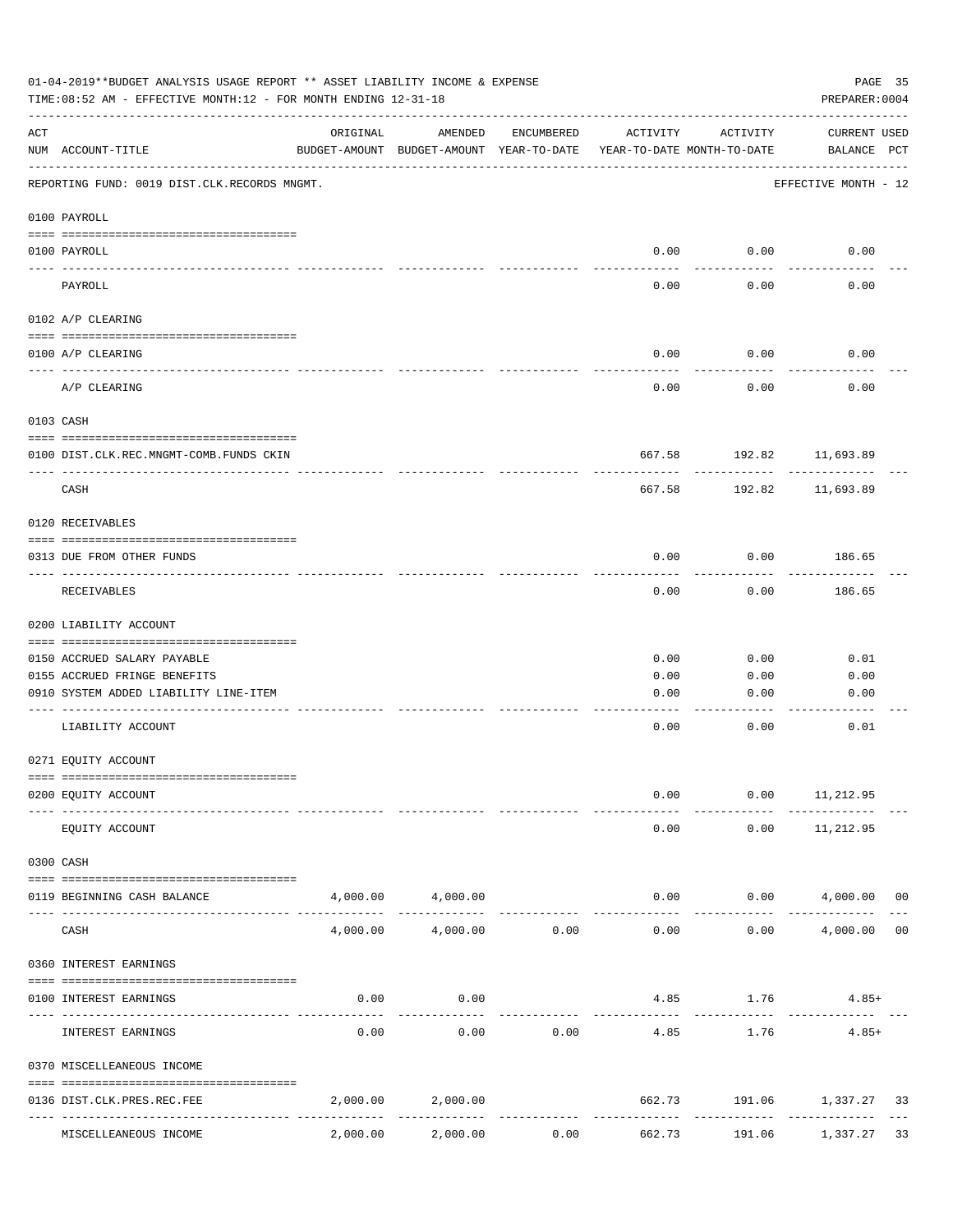| 01-04-2019**BUDGET ANALYSIS USAGE REPORT ** ASSET LIABILITY INCOME & EXPENSE | PAGE 36        |
|------------------------------------------------------------------------------|----------------|
| TIME:08:52 AM - EFFECTIVE MONTH:12 - FOR MONTH ENDING 12-31-18               | PREPARER: 0004 |

| ACT                                          | ORIGINAL                                                            | AMENDED                      | ENCUMBERED    | ACTIVITY    | ACTIVITY                  | <b>CURRENT USED</b>  |    |
|----------------------------------------------|---------------------------------------------------------------------|------------------------------|---------------|-------------|---------------------------|----------------------|----|
| NUM ACCOUNT-TITLE                            | BUDGET-AMOUNT BUDGET-AMOUNT YEAR-TO-DATE YEAR-TO-DATE MONTH-TO-DATE |                              |               |             |                           | BALANCE PCT          |    |
| REPORTING FUND: 0019 DIST.CLK.RECORDS MNGMT. |                                                                     |                              |               |             |                           | EFFECTIVE MONTH - 12 |    |
| 0450 DIST.CLERK REC. MNGMT.                  |                                                                     |                              |               |             |                           |                      |    |
|                                              |                                                                     |                              |               |             |                           |                      |    |
| 0107 SALARY TEMP/EXTRA                       | 0.00                                                                | 0.00                         | 0.00          |             | $0.00$ and $0.00$<br>0.00 | 0.00                 |    |
| 0201 SOCIAL SECURITY TAXES                   | 0.00                                                                | 0.00                         | 0.00          | 0.00        | 0.00                      | 0.00                 |    |
| 0203 RETIREMENT                              | 0.00                                                                | 0.00                         | 0.00          | 0.00        | 0.00                      | 0.00                 |    |
| 0204 WORKERS COMPENSATION                    | 0.00                                                                | 0.00                         | 0.00          | 0.00        | 0.00                      | 0.00                 |    |
| 0205 MEDICARE TAX                            | 0.00                                                                | 0.00                         | 0.00          | 0.00        | 0.00                      | 0.00                 |    |
| 0310 OFFICE SUPPLIES                         | 1,000.00                                                            | 1,000.00                     | 0.00          | 0.00        |                           | $0.00$ 1,000.00      | 00 |
| 0400 RECORDS STORAGE SHELVING                | 0.00                                                                | 0.00                         | 0.00          | 0.00        | 0.00                      | 0.00                 |    |
| 0435 PRINTING                                | 0.00                                                                | 0.00                         | 0.00          |             | 0.00<br>0.00              | 0.00                 |    |
| 0572 OFFICE EQUIPMENT                        | 5,000.00                                                            |                              | 5,000.00 0.00 |             | 0.00                      | 0.00<br>5,000.00 00  |    |
| DIST.CLERK REC. MNGMT.                       |                                                                     | $6.000.00$ $6.000.00$ $0.00$ |               |             | 0.00                      | 0.00<br>6.000.00000  |    |
| DIST.CLK.RECORDS MNGMT.                      |                                                                     |                              |               |             |                           |                      |    |
| INCOME TOTALS                                |                                                                     | 6,000.00 6,000.00            |               |             | 667.58 192.82             | 5,332.42 11          |    |
| <b>EXPENSE TOTALS</b>                        | 6.000.00                                                            | 6,000.00                     | 0.00          | $0.00$ 0.00 |                           | 6,000.00             | 00 |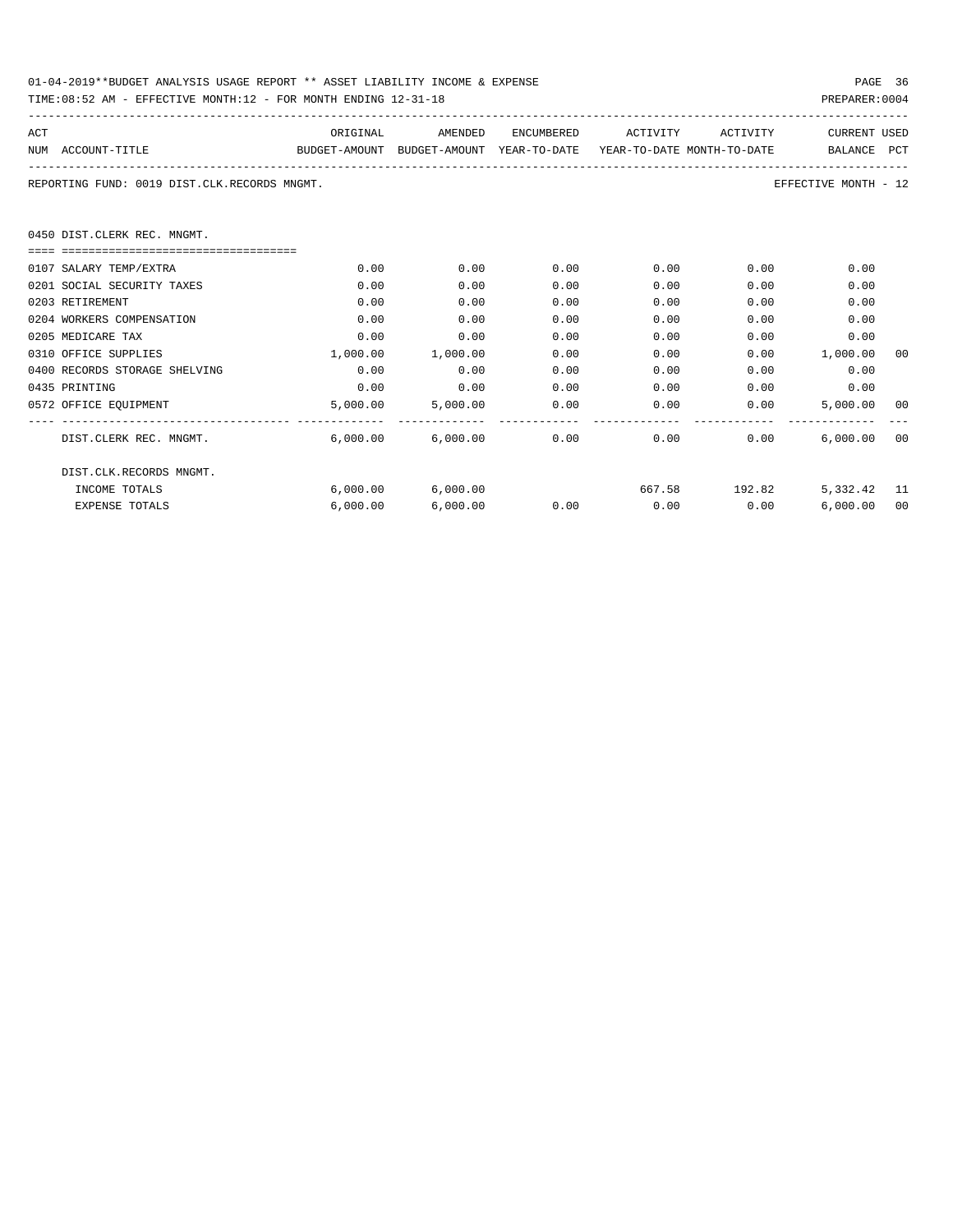|                    | 01-04-2019**BUDGET ANALYSIS USAGE REPORT ** ASSET LIABILITY INCOME & EXPENSE<br>TIME: 08:52 AM - EFFECTIVE MONTH: 12 - FOR MONTH ENDING 12-31-18 |               |                                                     |                                 |                                        |                             | PAGE 37<br>PREPARER: 0004                    |  |
|--------------------|--------------------------------------------------------------------------------------------------------------------------------------------------|---------------|-----------------------------------------------------|---------------------------------|----------------------------------------|-----------------------------|----------------------------------------------|--|
| $\mathop{\rm ACT}$ | NUM ACCOUNT-TITLE                                                                                                                                | ORIGINAL      | AMENDED<br>BUDGET-AMOUNT BUDGET-AMOUNT YEAR-TO-DATE | ENCUMBERED                      | ACTIVITY<br>YEAR-TO-DATE MONTH-TO-DATE | ACTIVITY                    | CURRENT USED<br>BALANCE PCT                  |  |
|                    | REPORTING FUND: 0020 COUNTY OFFICES REC.MNGMT.                                                                                                   |               |                                                     |                                 |                                        |                             | EFFECTIVE MONTH - 12                         |  |
|                    | 0100 PAYROLL                                                                                                                                     |               |                                                     |                                 |                                        |                             |                                              |  |
|                    | 0100 PAYROLL                                                                                                                                     |               |                                                     |                                 |                                        | $0.00$ $0.00$               | 0.00                                         |  |
|                    | PAYROLL                                                                                                                                          |               |                                                     |                                 | 0.00                                   | 0.00                        | 0.00                                         |  |
|                    | 0102 A/P CLEARING                                                                                                                                |               |                                                     |                                 |                                        |                             |                                              |  |
|                    | 0100 A/P CLEARING                                                                                                                                |               |                                                     |                                 | 0.00                                   | 0.00                        | 0.00                                         |  |
|                    | A/P CLEARING                                                                                                                                     |               |                                                     |                                 | 0.00                                   | 0.00                        | 0.00                                         |  |
|                    | 0103 CASH                                                                                                                                        |               |                                                     |                                 |                                        |                             |                                              |  |
|                    | 0100 CO.OFF.REC.MNGMT-COMB. FUNDS CKING                                                                                                          |               |                                                     |                                 |                                        |                             | 657.75- 396.66 44,417.19                     |  |
|                    | ----------------------------<br>CASH                                                                                                             |               |                                                     |                                 | 657.75-                                | - - - - - - - - -<br>396.66 | 44,417.19                                    |  |
|                    | 0120 RECEIVABLES                                                                                                                                 |               |                                                     |                                 |                                        |                             |                                              |  |
|                    | 0313 DUE FROM OTHER FUNDS                                                                                                                        |               |                                                     |                                 | 0.00                                   |                             | $0.00$ 1,023.27                              |  |
|                    | RECEIVABLES                                                                                                                                      |               |                                                     |                                 | 0.00                                   | 0.00                        | 1,023.27                                     |  |
|                    | 0200 SYSTEM ADDED LIABILITY DEPARTMENT                                                                                                           |               |                                                     |                                 |                                        |                             |                                              |  |
|                    | 0150 ACCRUED SALARY PAYABLE                                                                                                                      |               |                                                     |                                 | 0.00                                   | 0.00                        | 316.17                                       |  |
|                    | 0155 ACCRUED FRINGE BENEFITS                                                                                                                     |               |                                                     |                                 | 0.00                                   | 0.00                        | 58.74                                        |  |
|                    | 0910 SYSTEM ADDED LIABILITY LINE-ITEM                                                                                                            |               |                                                     |                                 | 0.00                                   | 0.00                        | 0.00                                         |  |
|                    | SYSTEM ADDED LIABILITY DEPARTMENT                                                                                                                |               |                                                     |                                 | 0.00                                   | 0.00                        | 374.91                                       |  |
|                    | 0271 EQUITY ACCOUNT                                                                                                                              |               |                                                     |                                 |                                        |                             |                                              |  |
|                    | 0200 EQUITY ACCOUNT                                                                                                                              |               |                                                     |                                 | 0.00                                   |                             | $0.00$ 45,723.30                             |  |
|                    | EQUITY ACCOUNT                                                                                                                                   |               |                                                     |                                 | 0.00                                   |                             | $0.00$ $45,723.30$                           |  |
|                    | 0300 CASH                                                                                                                                        |               |                                                     |                                 |                                        |                             |                                              |  |
|                    | 0120 BEGINNING CASH BALANCE<br>-------------------------- -------                                                                                | 0.00<br>----- | 0.00<br>----------                                  |                                 |                                        | $0.00$ $0.00$               | 0.00                                         |  |
|                    | CASH                                                                                                                                             | 0.00          | 0.00                                                | 0.00                            | 0.00                                   | ----------<br>0.00          | 0.00                                         |  |
|                    | 0360 INTEREST EARNINGS                                                                                                                           |               |                                                     |                                 |                                        |                             |                                              |  |
|                    | 0100 INTEREST EARNINGS                                                                                                                           | 0.00          | 0.00                                                |                                 |                                        |                             | 19.06 6.66 19.06+                            |  |
|                    | INTEREST EARNINGS                                                                                                                                | 0.00          | 0.00                                                | 0.00                            | 19.06                                  | 6.66                        | 19.06+                                       |  |
|                    | 0370 MISCELLENEOUS INCOME                                                                                                                        |               |                                                     |                                 |                                        |                             |                                              |  |
|                    | 0135 CO.OFFICE REC.MNGMT.FEE                                                                                                                     |               | 13,463.88 13,463.88                                 | ------------------------------- |                                        |                             | 1,184.96 390.00 12,278.92 09<br>------------ |  |
|                    | MISCELLENEOUS INCOME                                                                                                                             | 13,463.88     | 13,463.88                                           | 0.00                            | 1,184.96                               | 390.00                      | 12,278.92 09                                 |  |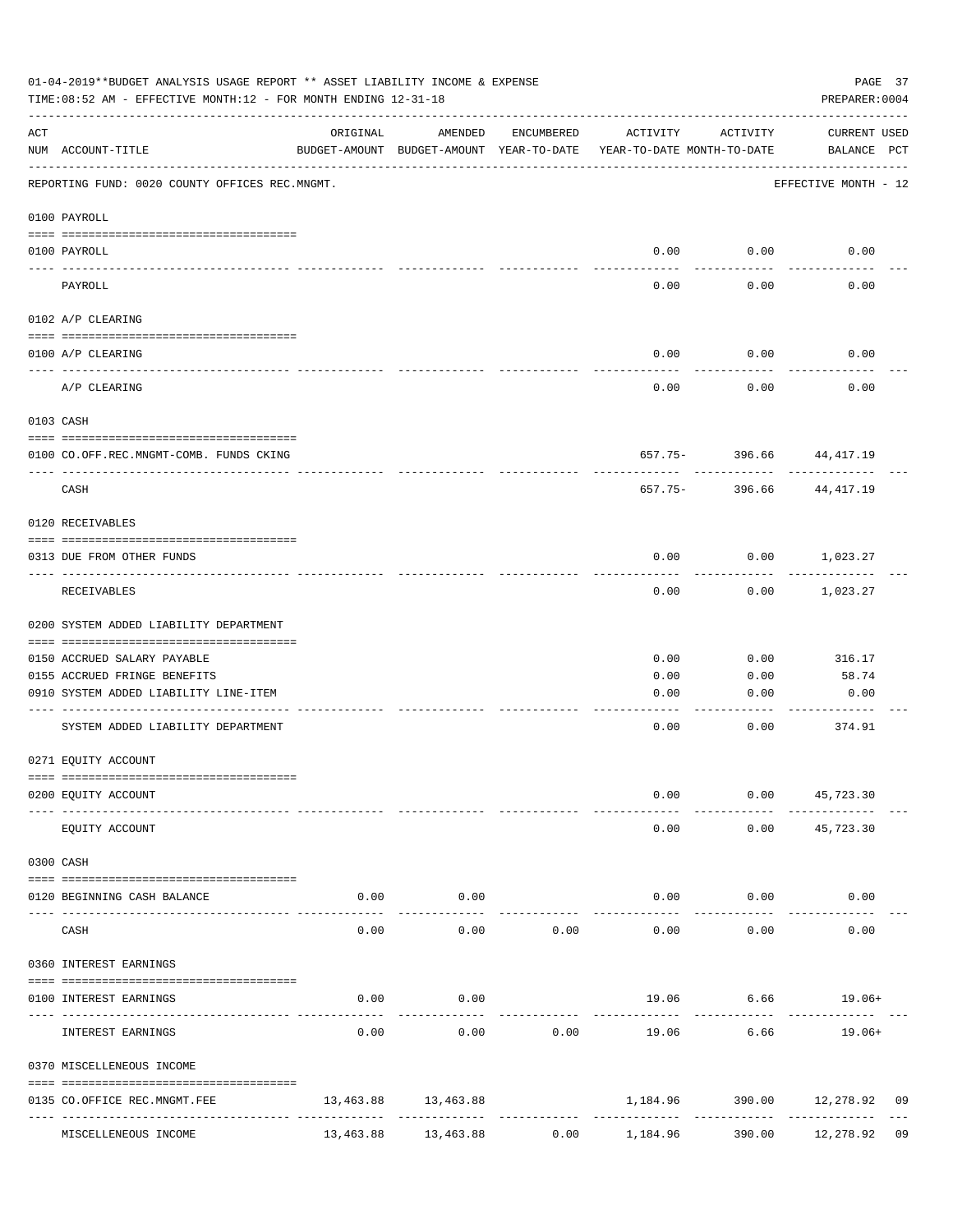| 01-04-2019**BUDGET ANALYSIS USAGE REPORT ** ASSET LIABILITY INCOME & EXPENSE | PAGE 38        |  |
|------------------------------------------------------------------------------|----------------|--|
| TIME:08:52 AM - EFFECTIVE MONTH:12 - FOR MONTH ENDING 12-31-18               | PREPARER: 0004 |  |

| ACT |                                                                                            | ORIGINAL          |                     |      | AMENDED ENCUMBERED ACTIVITY ACTIVITY |      | CURRENT USED                    |    |
|-----|--------------------------------------------------------------------------------------------|-------------------|---------------------|------|--------------------------------------|------|---------------------------------|----|
|     | NUM ACCOUNT-TITLE<br>BUDGET-AMOUNT BUDGET-AMOUNT YEAR-TO-DATE YEAR-TO-DATE_MONTH-TO-DATE   |                   |                     |      |                                      |      | BALANCE PCT                     |    |
|     | REPORTING FUND: 0020 COUNTY OFFICES REC.MNGMT.                                             |                   |                     |      |                                      |      | EFFECTIVE MONTH - 12            |    |
|     | 0449 COUNTY OFFICES REC.MNGMT.                                                             |                   |                     |      |                                      |      |                                 |    |
|     | ----------------------------------                                                         |                   |                     |      |                                      |      |                                 |    |
|     | 0103 SALARY ASSISTANT                                                                      | 0.00              | 0.00                | 0.00 | 0.00                                 |      | $0.00$ 0.00                     |    |
|     | 0107 SALARY TEMP./EXTRA                                                                    |                   | 8,295.44 8,295.44   | 0.00 | 0.00                                 |      | $0.00$ 8,295.44                 | 00 |
|     | 0201 SOCIAL SECURITY TAXES                                                                 | 514.32            | 514.32              | 0.00 | 0.00                                 |      | $0.00$ $514.32$                 | 00 |
|     | 0202 GROUP HEALTH INSURANCE                                                                | 0.00              | 0.00                | 0.00 | 0.00                                 | 0.00 | 0.00                            |    |
|     | 0203 RETIREMENT                                                                            | 949.00            | 949.00              | 0.00 | 0.00                                 | 0.00 | 949.00                          | 00 |
|     | 0204 WORKERS COMPENSATION                                                                  | 34.84             | 34.84               | 0.00 | 0.00                                 | 0.00 | 34.84                           | 00 |
|     | 0205 MEDICARE TAX                                                                          | 120.28            | 120.28              | 0.00 | 0.00                                 | 0.00 | 120.28                          | 00 |
|     | 0310 OFFICE SUPPLIES                                                                       | 0.00              | 0.00                | 0.00 | 0.00                                 | 0.00 | 0.00                            |    |
|     | 0350 RECORDS DISPOSAL                                                                      | 2,000.00          | 2,000.00            | 0.00 | 311.77                               |      | $0.00$ 1,688.23 16              |    |
|     | 0400 RECORDS STORAGE SHELVING                                                              | 0.00              | 0.00                | 0.00 | 0.00                                 |      | 0.00<br>0.00                    |    |
|     | 0453 COMPUTER SOFTWARE MAINTENANCE                                                         | 1,550.00 1,550.00 |                     |      | $0.00$ 1,550.00                      |      | $0.00$ 100<br>$0.00$ and $0.00$ |    |
|     | 0460 EOUIPMENT RENTAL                                                                      | 0.00              | 0.00                | 0.00 | $0.00$ 0.00                          |      | 0.00                            |    |
|     | 0574 COMPUTER EQUIPMENT                                                                    | 0.00              | 0.00                | 0.00 | 0.00                                 | 0.00 | 0.00                            |    |
|     | COUNTY OFFICES REC.MNGMT. 45 13,463.88 13,463.88 13,463.88 0.00 1,861.77 0.00 11,602.11 14 |                   |                     |      |                                      |      |                                 |    |
|     | COUNTY OFFICES REC.MNGMT.                                                                  |                   |                     |      |                                      |      |                                 |    |
|     | INCOME TOTALS                                                                              |                   | 13,463.88 13,463.88 |      | 1,204.02 396.66 12,259.86 09         |      |                                 |    |
|     | <b>EXPENSE TOTALS</b>                                                                      | 13,463.88         | 13,463.88           |      | $0.00$ 1,861.77 0.00                 |      | 11,602.11                       | 14 |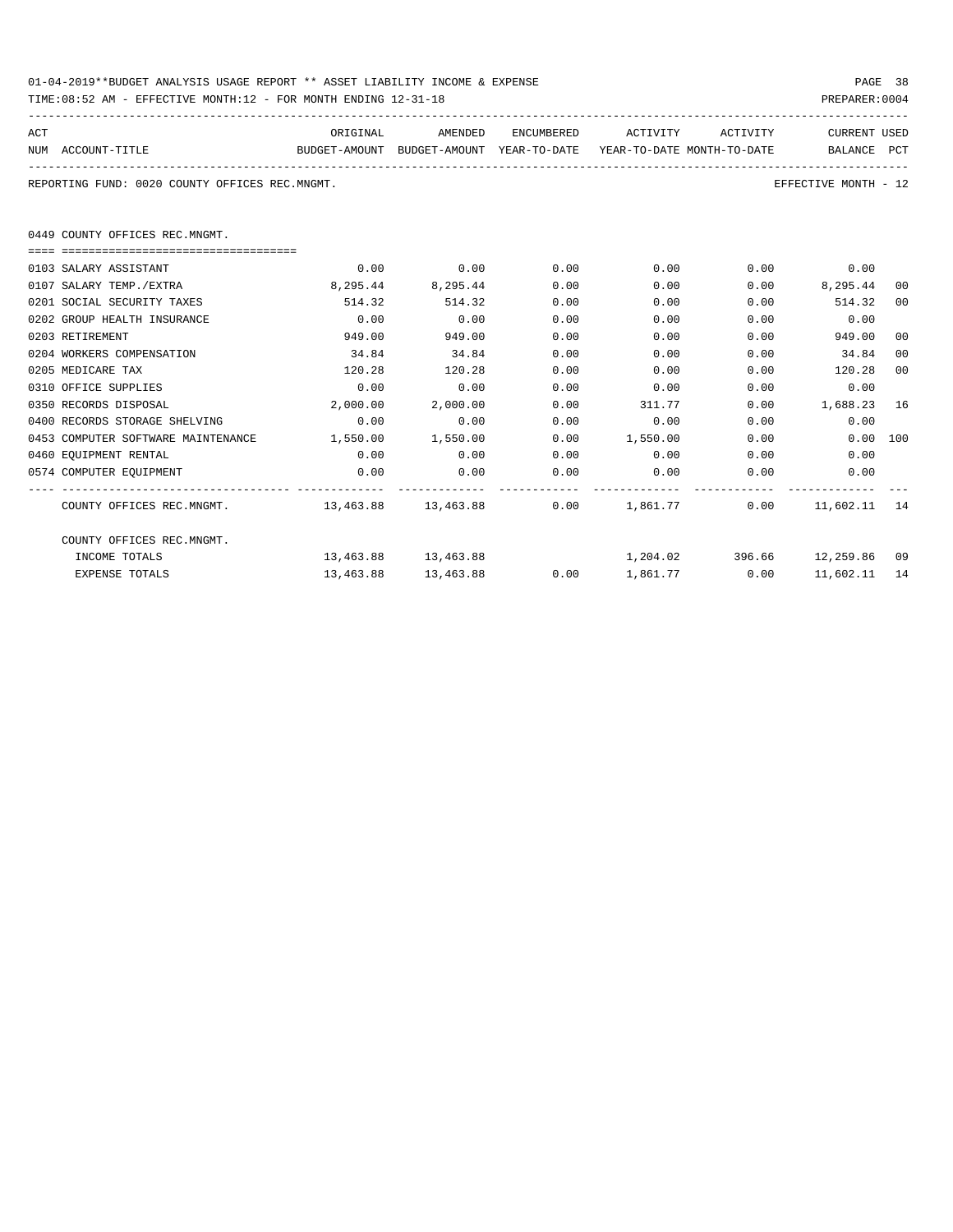|                    | 01-04-2019**BUDGET ANALYSIS USAGE REPORT ** ASSET LIABILITY INCOME & EXPENSE<br>PAGE 39<br>PREPARER: 0004<br>TIME:08:52 AM - EFFECTIVE MONTH:12 - FOR MONTH ENDING 12-31-18 |          |                                                     |               |                                        |                                      |                                     |  |  |  |  |
|--------------------|-----------------------------------------------------------------------------------------------------------------------------------------------------------------------------|----------|-----------------------------------------------------|---------------|----------------------------------------|--------------------------------------|-------------------------------------|--|--|--|--|
| $\mathop{\rm ACT}$ | NUM ACCOUNT-TITLE                                                                                                                                                           | ORIGINAL | AMENDED<br>BUDGET-AMOUNT BUDGET-AMOUNT YEAR-TO-DATE | ENCUMBERED    | ACTIVITY<br>YEAR-TO-DATE MONTH-TO-DATE | ACTIVITY                             | <b>CURRENT USED</b><br>BALANCE PCT  |  |  |  |  |
|                    | REPORTING FUND: 0021 FANNIN CO. R & B #1 FUND                                                                                                                               |          |                                                     |               |                                        |                                      | EFFECTIVE MONTH - 12                |  |  |  |  |
|                    | 0100 PAYROLL                                                                                                                                                                |          |                                                     |               |                                        |                                      |                                     |  |  |  |  |
|                    | 0100 PAYROLL                                                                                                                                                                |          |                                                     |               | 0.00                                   | 0.00                                 | 0.00                                |  |  |  |  |
|                    | PAYROLL                                                                                                                                                                     |          |                                                     |               | 0.00                                   | 0.00                                 | 0.00                                |  |  |  |  |
|                    | 0102 A/P CLEARING                                                                                                                                                           |          |                                                     |               |                                        |                                      |                                     |  |  |  |  |
|                    | 0100 A/P CLEARING                                                                                                                                                           |          |                                                     |               | 0.00                                   | 0.00                                 | 0.00                                |  |  |  |  |
|                    | A/P CLEARING                                                                                                                                                                |          |                                                     |               | 0.00                                   | 0.00                                 | 0.00                                |  |  |  |  |
|                    | 0103 CASH                                                                                                                                                                   |          |                                                     |               |                                        |                                      |                                     |  |  |  |  |
|                    | 0100 R&B#1-COMBINED FUNDS CHECKING                                                                                                                                          |          |                                                     |               |                                        | 14,034.87- 57,879.14 87,820.73       |                                     |  |  |  |  |
|                    | 0175 TEXPOOL                                                                                                                                                                |          |                                                     |               | 122.38                                 | 32.20                                | 17,815.29                           |  |  |  |  |
|                    | CASH                                                                                                                                                                        |          |                                                     |               |                                        | ------------<br>13,912.49- 57,911.34 | -----------<br>105,636.02           |  |  |  |  |
|                    | 0120 RECEIVABLES                                                                                                                                                            |          |                                                     |               |                                        |                                      |                                     |  |  |  |  |
|                    | 0311 TAXES RECEIVABLE                                                                                                                                                       |          |                                                     |               | 0.00                                   | 0.00                                 | 31,539.44                           |  |  |  |  |
|                    | 0312 DUE FROM OTHER GOVERNMENTS                                                                                                                                             |          |                                                     |               | 0.00                                   | 0.00                                 | 8,402.82                            |  |  |  |  |
|                    | 0313 DUE FROM OTHER FUNDS                                                                                                                                                   |          |                                                     |               | 0.00                                   | 0.00                                 | 3,155.88                            |  |  |  |  |
|                    | 0315 INVENTORY ASSET                                                                                                                                                        |          |                                                     |               | 0.00                                   | 0.00                                 | 9,596.02                            |  |  |  |  |
|                    | RECEIVABLES                                                                                                                                                                 |          |                                                     |               | 0.00                                   | 0.00                                 | 52,694.16                           |  |  |  |  |
|                    | 0200 LIABILITY ACCOUNT                                                                                                                                                      |          |                                                     |               |                                        |                                      |                                     |  |  |  |  |
|                    | 0150 ACCRUED SALARY PAYABLE                                                                                                                                                 |          |                                                     |               | 0.00                                   | 0.00                                 | 11,400.30                           |  |  |  |  |
|                    | 0155 ACCRUED FRINGE BENEFITS                                                                                                                                                |          |                                                     |               | 0.00                                   | 0.00                                 | 5,267.57                            |  |  |  |  |
|                    | 0200 DEFERRED TAX REVENUE                                                                                                                                                   |          |                                                     |               | 0.00                                   | 0.00                                 | 30,023.03                           |  |  |  |  |
|                    | 0900 SYSTEM ADDED LIABILITY LINE-ITEM                                                                                                                                       |          |                                                     |               | 0.00                                   | 0.00                                 | 0.00                                |  |  |  |  |
|                    | 0910 SYSTEM ADDED LIABILITY LINE-ITEM                                                                                                                                       |          |                                                     |               | $19,574.66-$                           | 0.00<br>------------                 | 19,574.66-                          |  |  |  |  |
|                    | LIABILITY ACCOUNT                                                                                                                                                           |          |                                                     |               | 19,574.66-                             | 0.00                                 | 27, 116.24                          |  |  |  |  |
|                    | 0207 DUE TO FUND                                                                                                                                                            |          |                                                     |               |                                        |                                      |                                     |  |  |  |  |
|                    | 0070 DUE TO RIGHT OF WAY                                                                                                                                                    |          |                                                     |               | 0.00                                   | 0.00                                 | 0.00                                |  |  |  |  |
|                    | 0131 DUE TO RD. DIST. 17A                                                                                                                                                   |          |                                                     |               | 0.00                                   | 0.00                                 | 0.00                                |  |  |  |  |
|                    | ------------------------ -----------<br>DUE TO FUND                                                                                                                         |          |                                                     |               | 0.00                                   | 0.00                                 | 0.00                                |  |  |  |  |
|                    | 0231 LOANS                                                                                                                                                                  |          |                                                     |               |                                        |                                      |                                     |  |  |  |  |
|                    | 0100 LOAN BSB EQUIPMENT                                                                                                                                                     |          |                                                     |               | 0.00                                   | 0.00                                 | 0.00                                |  |  |  |  |
|                    | LOANS                                                                                                                                                                       |          |                                                     |               | $- - - - - -$<br>0.00                  | ---------<br>0.00                    | 0.00                                |  |  |  |  |
|                    | 0271 EQUITY ACCOUNT                                                                                                                                                         |          |                                                     |               |                                        |                                      |                                     |  |  |  |  |
|                    |                                                                                                                                                                             |          |                                                     |               |                                        |                                      |                                     |  |  |  |  |
|                    | 0200 EQUITY ACCOUNTY                                                                                                                                                        |          |                                                     | ------------- | 0.00<br>--------------                 | -------------                        | $0.00$ 125,551.77<br>-------------- |  |  |  |  |
|                    |                                                                                                                                                                             |          |                                                     |               |                                        |                                      |                                     |  |  |  |  |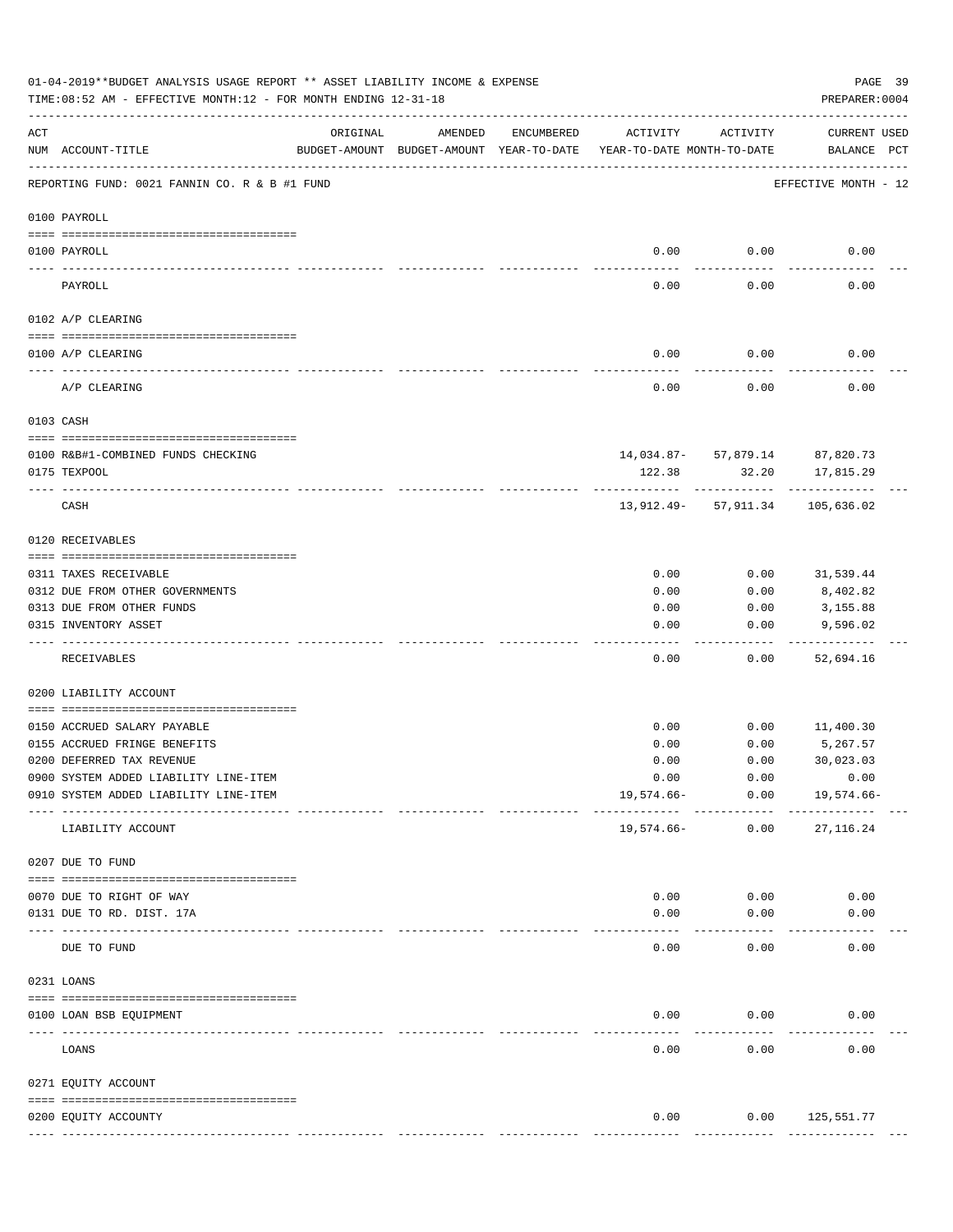|     | 01-04-2019**BUDGET ANALYSIS USAGE REPORT ** ASSET LIABILITY INCOME & EXPENSE<br>TIME:08:52 AM - EFFECTIVE MONTH:12 - FOR MONTH ENDING 12-31-18 |                                                         |                                                                               |            |                                        |                                                                      | PREPARER: 0004                         | PAGE 40  |
|-----|------------------------------------------------------------------------------------------------------------------------------------------------|---------------------------------------------------------|-------------------------------------------------------------------------------|------------|----------------------------------------|----------------------------------------------------------------------|----------------------------------------|----------|
| ACT | NUM ACCOUNT-TITLE                                                                                                                              | ORIGINAL<br>BUDGET-AMOUNT BUDGET-AMOUNT YEAR-TO-DATE    | AMENDED                                                                       | ENCUMBERED | ACTIVITY<br>YEAR-TO-DATE MONTH-TO-DATE | ACTIVITY                                                             | <b>CURRENT USED</b><br>BALANCE PCT     |          |
|     | REPORTING FUND: 0021 FANNIN CO. R & B #1 FUND                                                                                                  |                                                         |                                                                               |            |                                        |                                                                      | --------------<br>EFFECTIVE MONTH - 12 |          |
|     | EQUITY ACCOUNT                                                                                                                                 |                                                         |                                                                               |            |                                        | $0.00$ $0.00$ $125,551.77$                                           |                                        |          |
|     | 0300 TOTAL REV/TRANSFERS                                                                                                                       |                                                         |                                                                               |            |                                        |                                                                      |                                        |          |
|     | 0121 BEGINNING CASH BALANCE                                                                                                                    | 162,984.29 162,984.29                                   |                                                                               |            |                                        | $0.00$ $0.00$ $162,984.29$ 00                                        |                                        |          |
|     | TOTAL REV/TRANSFERS                                                                                                                            |                                                         | $162,984.29$ $162,984.29$ $0.00$ $0.00$ $0.00$ $162,984.29$                   |            |                                        |                                                                      |                                        | 00       |
|     | 0310 PROPERTY TAXES                                                                                                                            |                                                         |                                                                               |            |                                        |                                                                      |                                        |          |
|     |                                                                                                                                                |                                                         |                                                                               |            |                                        |                                                                      |                                        |          |
|     | 0110 CURRENT TAXES<br>0120 DELINQUENT TAXES                                                                                                    | 10,000.00                                               | 488,734.52 488,734.52<br>10,000.00                                            |            |                                        | 157, 368.31 121, 624.44 331, 366.21 32<br>3,458.94 1,474.06 6,541.06 |                                        | 35       |
|     | PROPERTY TAXES                                                                                                                                 |                                                         | -----------<br>498,734.52 498,734.52 0.00 160,827.25 123,098.50 337,907.27 32 |            |                                        |                                                                      |                                        |          |
|     | 0318 OTHER TAXES                                                                                                                               |                                                         |                                                                               |            |                                        |                                                                      |                                        |          |
|     |                                                                                                                                                |                                                         |                                                                               |            |                                        | $0.00$ $0.00$ $1,500.00$ $00$                                        |                                        |          |
|     | 0120 PAY N LIEU TAX/GRASSLAND<br>0121 PAY N LIEU TAX/UPPER TRINITY                                                                             | 1,500.00 1,500.00<br>0.00                               | 0.00                                                                          |            |                                        | 873.41 0.00 873.41+                                                  |                                        |          |
|     | 0160 SALES TAX REVENUES                                                                                                                        | 41,000.00                                               | 41,000.00                                                                     |            | 13,311.87                              | 5,021.55                                                             | 27,688.13                              | 32       |
|     | OTHER TAXES                                                                                                                                    | . <u>.</u><br>42,500.00                                 |                                                                               |            |                                        | $42,500.00$ $0.00$ $14,185.28$ $5,021.55$ $28,314.72$                | ------------                           | 33       |
|     | 0321 FEES OF TAX COLLECTOR                                                                                                                     |                                                         |                                                                               |            |                                        |                                                                      |                                        |          |
|     | 0200 CAR REGISTRATION/SALES TAX                                                                                                                | 100,000.00 100,000.00                                   |                                                                               |            |                                        | $0.00$ $0.00$ $100,000.00$                                           |                                        | 00       |
|     | 0300 COUNTY'S ADDITIONAL \$10                                                                                                                  | 50,000.00                                               | 50,000.00                                                                     |            |                                        | 14,773.48 4,206.45 35,226.52                                         |                                        | 30       |
|     | FEES OF TAX COLLECTOR                                                                                                                          | $150,000.00$ $150,000.00$ $0.00$ $14,773.48$ $4,206.45$ |                                                                               |            |                                        | -------------                                                        | 135,226.52 10                          |          |
|     |                                                                                                                                                |                                                         |                                                                               |            |                                        |                                                                      |                                        |          |
|     | 0330 GRANTS                                                                                                                                    |                                                         |                                                                               |            |                                        |                                                                      |                                        |          |
|     | 0200 FEMA GRANT                                                                                                                                |                                                         | $0.00$ 0.00                                                                   |            |                                        | $0.00$ $0.00$ $0.00$                                                 |                                        |          |
|     | GRANTS                                                                                                                                         | 0.00                                                    | 0.00                                                                          | 0.00       | 0.00                                   | 0.00                                                                 | 0.00                                   |          |
|     | 0350 FINES                                                                                                                                     |                                                         |                                                                               |            |                                        |                                                                      |                                        |          |
|     |                                                                                                                                                |                                                         |                                                                               |            |                                        |                                                                      |                                        |          |
|     | 0403 COUNTY CLERK FINES                                                                                                                        | 7,000.00                                                | 7,000.00                                                                      |            | 0.00                                   | 0.00                                                                 | 7,000.00                               | 00       |
|     | 0450 DISTRICT CLERK FINES<br>0455 J. P. #1 FINES                                                                                               | 7,000.00<br>4,100.00                                    | 7,000.00<br>4,100.00                                                          |            | 0.00                                   | 1,645.44 524.31<br>0.00                                              | 5,354.56<br>4,100.00                   | 24<br>00 |
|     | 0456 J. P. #2 FINES                                                                                                                            | 2,000.00                                                | 2,000.00                                                                      |            | 611.97                                 | 236.39                                                               | 1,388.03                               | 31       |
|     | 0457 J. P. #3 FINES                                                                                                                            | 2,500.00                                                | 2,500.00                                                                      |            | 627.32                                 | 627.32                                                               | 1,872.68                               | 25       |
|     | FINES                                                                                                                                          | 22,600.00                                               | 22,600.00                                                                     | 0.00       |                                        | 2,884.73 1,388.02                                                    | 19,715.27 13                           | $---$    |
|     | 0360 INTEREST EARNINGS                                                                                                                         |                                                         |                                                                               |            |                                        |                                                                      |                                        |          |
|     | 0100 INTEREST EARNINGS                                                                                                                         | 300.00                                                  | 300.00                                                                        |            | 122.74                                 | 36.71                                                                | 177.26 41                              |          |
|     | INTEREST EARNINGS                                                                                                                              | ------------------------------<br>300.00                | -------------<br>300.00                                                       | 0.00       | --------------<br>122.74               | ------------<br>36.71                                                | --------------<br>177.26 41            |          |
|     |                                                                                                                                                |                                                         |                                                                               |            |                                        |                                                                      |                                        |          |
|     | 0364 SALE OF EQUIPMENT                                                                                                                         |                                                         |                                                                               |            |                                        |                                                                      |                                        |          |
|     | 0162 LAND/BUILDING                                                                                                                             | 0.00                                                    | 0.00                                                                          |            | 0.00                                   | 0.00                                                                 | 0.00                                   |          |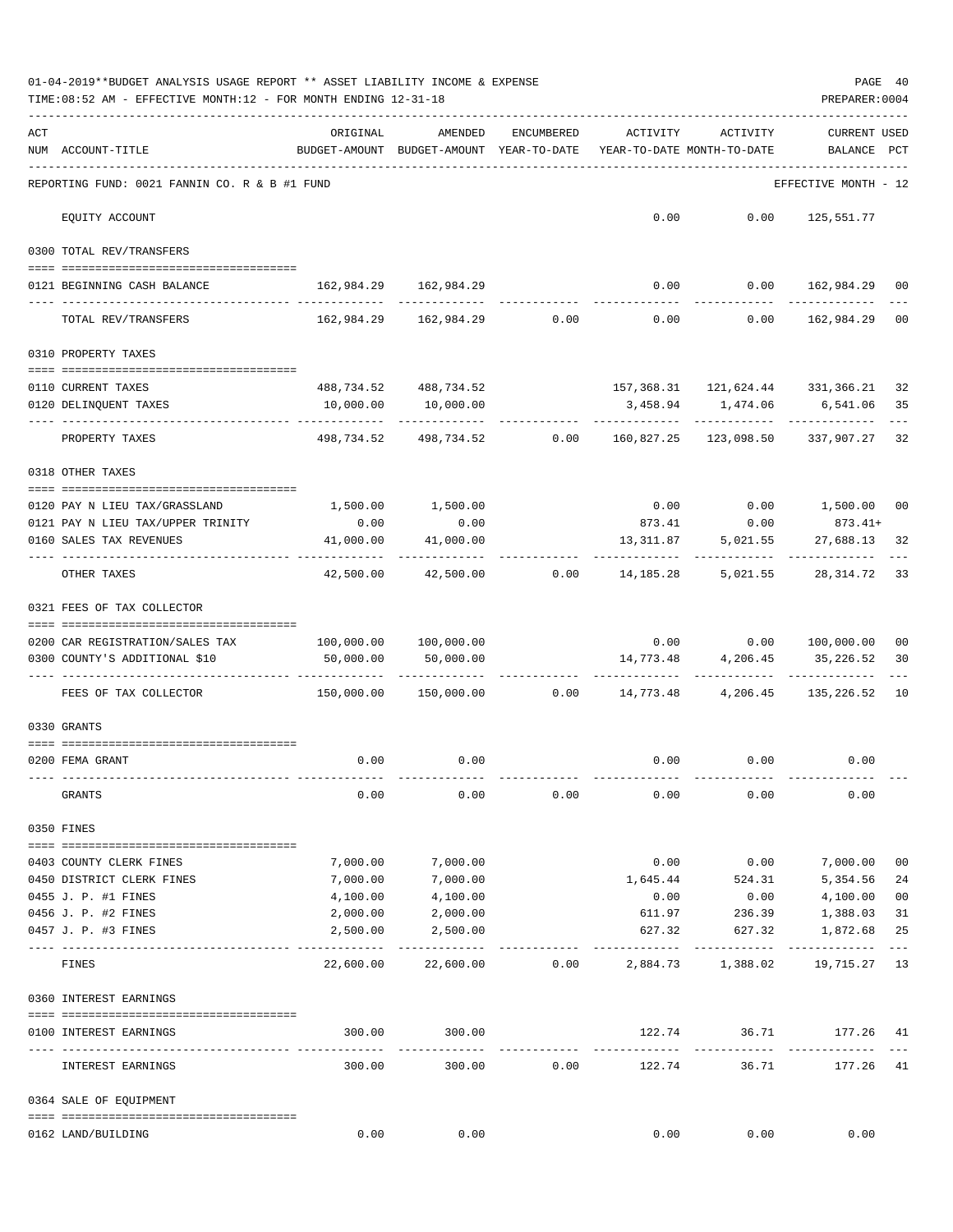| ACT | NUM ACCOUNT-TITLE                             | ORIGINAL              | AMENDED<br>BUDGET-AMOUNT BUDGET-AMOUNT YEAR-TO-DATE          | ENCUMBERED  | ACTIVITY  | ACTIVITY<br>YEAR-TO-DATE MONTH-TO-DATE                                                 | CURRENT USED<br>BALANCE | $_{\rm PCT}$ |
|-----|-----------------------------------------------|-----------------------|--------------------------------------------------------------|-------------|-----------|----------------------------------------------------------------------------------------|-------------------------|--------------|
|     | REPORTING FUND: 0021 FANNIN CO. R & B #1 FUND |                       |                                                              |             |           |                                                                                        | EFFECTIVE MONTH - 12    |              |
|     | 0163 SALE OF EQUIPMENT                        | 10,000.00             | 10,000.00                                                    |             | 0.00      | 0.00                                                                                   | 10,000.00               | $_{00}$      |
|     | SALE OF EQUIPMENT                             | 10,000.00             | 10,000.00                                                    | 0.00        | 0.00      | 0.00                                                                                   | 10,000.00               | 00           |
|     | 0370 MISCELLANEOUS REVENUES                   |                       |                                                              |             |           |                                                                                        |                         |              |
|     | 0100 PROPERTY LEASE                           | 0.00                  | 0.00                                                         |             | 0.00      | 0.00                                                                                   | 0.00                    |              |
|     | 0120 STATE LATERAL ROAD                       | 15,000.00             | 15,000.00                                                    |             | 8,468.06  | 0.00                                                                                   | 6,531.94                | -56          |
|     | 0125 TDT. WEIGHT FEES                         | 11,000.00             | 11,000.00                                                    |             | 11,460.17 | 0.00                                                                                   | 460.17+ 104             |              |
|     | 0130 REFUNDS & MISCELLANEOUS                  | 3,000.00              | 3,000.00                                                     |             | 0.00      | 0.00                                                                                   | 3,000.00                | 00           |
|     | 0140 PROCEEDS OF LOAN                         | 0.00                  | 0.00                                                         |             | 0.00      | 0.00                                                                                   | 0.00                    |              |
|     | 0145 REIMBURSEMENT OF MATERIALS               | 12,000.00             | 12,000.00                                                    |             | 3,979.62  | 1,715.62                                                                               | 8,020.38                | 33           |
|     | MISCELLANEOUS REVENUES                        | 41,000.00             | 41,000.00                                                    | 0.00        | 23,907.85 | 1,715.62                                                                               | 17,092.15               | 58           |
|     | 0509 CONTINGENCY                              |                       |                                                              |             |           |                                                                                        |                         |              |
|     | 0475 CONTINGENCY                              | 20,000.00             | 20,000.00                                                    | 0.00        | 0.00      | 0.00                                                                                   | 20,000.00               | 00           |
|     | CONTINGENCY                                   | 20,000.00             | 20,000.00                                                    | 0.00        | 0.00      | 0.00                                                                                   | 20,000.00               | $_{00}$      |
|     | 0621 ROAD & BRIDGE 1                          |                       |                                                              |             |           |                                                                                        |                         |              |
|     | 0100 COMPENSATION PAY                         | 0.00                  | 0.00                                                         | 0.00        |           | $0.00$ $0.00$ $0.00$ $0.00$                                                            |                         |              |
|     | 0101 SALARY ELECTED OFFICIAL                  | 62,720.97             | 62,720.97                                                    | 0.00        | 16,886.45 | 4,824.70                                                                               | 45,834.52               | 27           |
|     | 0105 SALARY SECRETARY                         | 0.00                  | 0.00                                                         | 0.00        | 0.00      | 0.00                                                                                   | 0.00                    |              |
|     | 0106 SALARY PRECINCT EMPLOYEES                | 187,242.88            | 187, 242.88                                                  | 0.00        | 44,871.29 | 13,409.14                                                                              | 142,371.59              | 24           |
|     | 0107 REGULAR-TEMP. PART-TIME                  | 0.00                  | 0.00                                                         | 0.00        | 0.00      | 0.00                                                                                   | 0.00                    |              |
|     | 0108 SALARY-FOREMAN                           | 44,784.01             | 44,784.01                                                    | 0.00        | 12,891.39 | 3,344.48                                                                               | 31,892.62               | 29           |
|     | 0199 TOTAL SALARIES                           | 294,747.86            | 294,747.86                                                   | 0.00        | 74,649.13 | 21,578.32                                                                              | 220,098.73              | 25           |
|     | 0201 SOCIAL SECURITY TAXES                    | 18,311.57             | 18,311.57 0.00                                               |             |           | 4,532.40 1,305.28 13,779.17                                                            |                         | 25           |
|     | 0202 GROUP HEALTH INSURANCE                   | 80,325.84             | 80,325.84                                                    | 0.00        | 20,006.58 |                                                                                        | 6,668.30 60,319.26      | 25           |
|     | 0203 RETIREMENT                               | 33,719.16             | 33,719.16                                                    | 0.00        | 8,584.69  | 2,481.52                                                                               | 25,134.47               | 25           |
|     | 0204 WORKERS' COMPENSATION                    |                       | 9,729.75 9,729.75                                            |             |           |                                                                                        |                         |              |
|     | 0205 MEDICARE TAX                             | 4,282.54              | 4,282.54                                                     |             | 1,059.96  | $0.00$ $3,643.73$ $3,643.73$ $6,086.02$ 37<br>$0.00$ $1,059.96$ $305.26$ $3,222.58$ 25 |                         |              |
|     | 0206 UNEMPLOYMENT EXPENSE                     | 0.00                  | 0.00                                                         | 0.00        | 0.00      | 0.00                                                                                   | 0.00                    |              |
|     | 0299 TOTAL EMPLOYEE BENEFITS                  | 146,368.86 146,368.86 | -------------                                                |             |           | $0.00$ 37,827.36 14,404.09 108,541.50 26                                               |                         |              |
|     | 0314 EMPLOYEE PHYSICALS/DOT TESTING           | 450.00                | 450.00                                                       | 0.00        | 100.00    | 60.00                                                                                  | 350.00 22               |              |
|     | 0340 SHOP SUPPLIES                            | 3,000.00              | 3,000.00                                                     | 0.00        | 107.85    |                                                                                        | 59.84 2,892.15 04       |              |
|     | 0341 R & B MAT. ROCK & GRAVEL 120,000.00      |                       | 120,000.00                                                   | 0.00        |           | 33,678.84  14,781.27  86,321.16                                                        |                         | 28           |
|     | 0342 R & B MAT. CULVERTS                      | 25,000.00             | 25,000.00                                                    | 0.00        | 22,893.32 | 10,204.72                                                                              | 2,106.68                | 92           |
|     | 0343 R & B MAT. HARDWRE & LUMB                | 2,042.14              | 2,042.14                                                     | 0.00        | 0.00      | 0.00                                                                                   | 2,042.14                | 00           |
|     | 0344 R & B MAT ASPHALT /RD OIL                | 80,000.00             | 80,000.00                                                    | 0.00        |           | 7,348.91 5,483.76                                                                      | 72,651.09               | 09           |
|     | 0345 CHEMICALS                                | 0.00                  | 0.00                                                         | 0.00        | 0.00      | 0.00                                                                                   | 0.00                    |              |
|     | 0346 CETRZ EXPENDITURES                       | 0.00                  | 0.00                                                         | 0.00        | 0.00      | 0.00                                                                                   | 0.00                    |              |
|     | 0350 DEBRIS REMOVAL                           | 0.00                  |                                                              | $0.00$ 0.00 | 0.00      | 0.00                                                                                   | 0.00                    |              |
|     | 0399 TOTAL R&B MATERIAL                       |                       | 230,492.14 230,492.14 0.00 64,128.92 30,589.59 166,363.22 28 |             |           | ----------------------------                                                           | -------------           |              |
|     | 0400 LEGAL FEES                               | 0.00                  | 0.00                                                         | 0.00        |           | $0.00$ $0.00$ $0.00$ $0.00$                                                            |                         |              |
|     | 0420 UTILITY TELEPHONE                        | 725.00                | 725.00                                                       |             |           | $0.00$ 180.32 60.52 544.68 25                                                          |                         |              |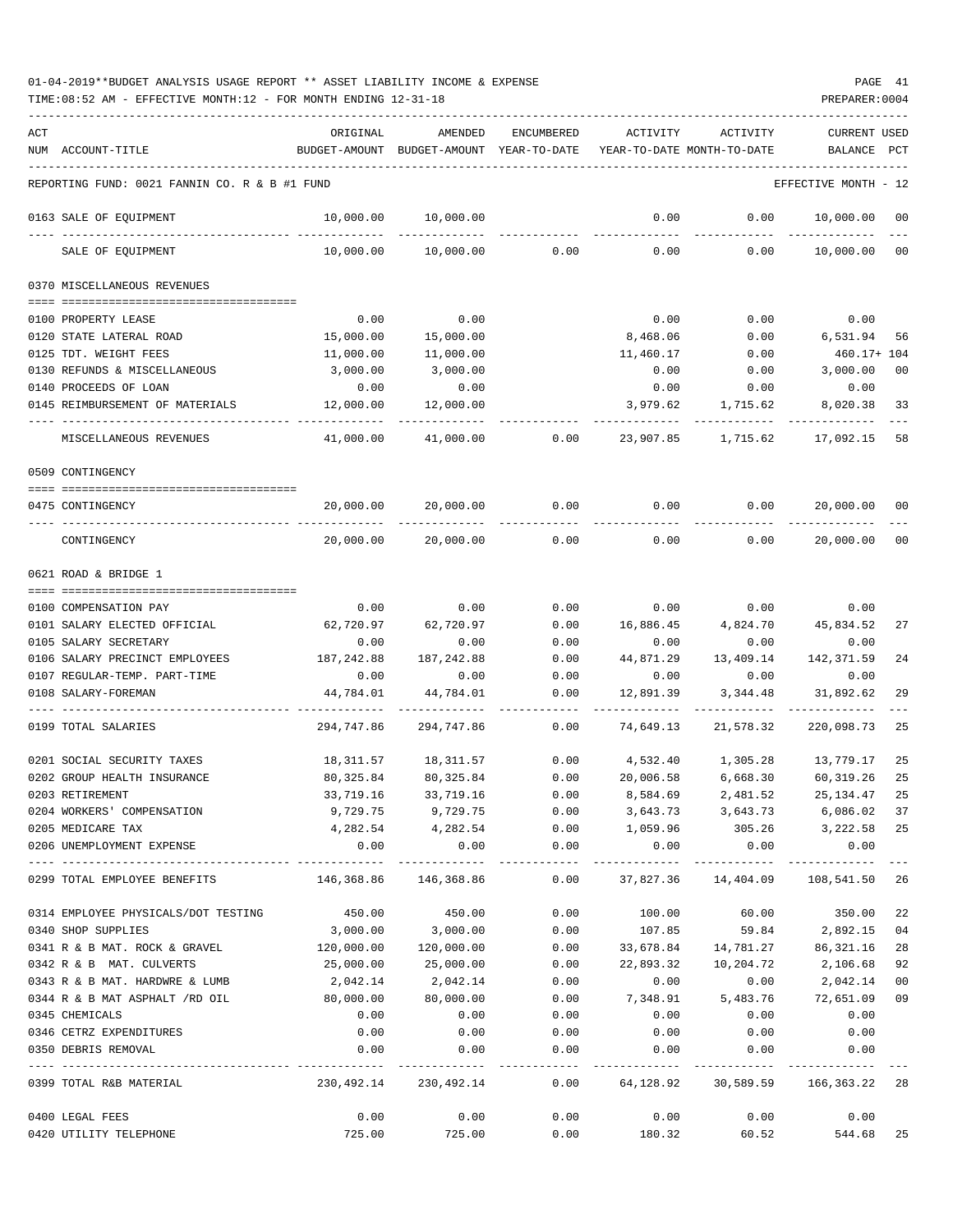TIME:08:52 AM - EFFECTIVE MONTH:12 - FOR MONTH ENDING 12-31-18 PREPARER:0004

| ACT                                                     | ORIGINAL   | AMENDED                                  | ENCUMBERED           | ACTIVITY                   | ACTIVITY                              | <b>CURRENT USED</b>  |                |
|---------------------------------------------------------|------------|------------------------------------------|----------------------|----------------------------|---------------------------------------|----------------------|----------------|
| NUM ACCOUNT-TITLE                                       |            | BUDGET-AMOUNT BUDGET-AMOUNT YEAR-TO-DATE |                      | YEAR-TO-DATE MONTH-TO-DATE |                                       | BALANCE              | PCT            |
| REPORTING FUND: 0021 FANNIN CO. R & B #1 FUND           |            |                                          |                      |                            |                                       | EFFECTIVE MONTH - 12 |                |
| 0421 CELL PHONE ALLOWANCE                               | 600.00     | 600.00                                   | 0.00                 | 150.00                     | 50.00                                 | 450.00               | 25             |
| 0423 INTERNET SERVICE                                   | 0.00       | 0.00                                     | 0.00                 | 0.00                       | 0.00                                  | 0.00                 |                |
| 0427 OUT OF COUNTY TRAVEL                               | 1,435.58   | 1,435.58                                 | 0.00                 | 40.00                      | 40.00                                 | 1,395.58             | 03             |
| 0430 BIDS, NOTICES & PERMITS                            | 800.00     | 800.00                                   | 0.00                 | 27.00                      | 0.00                                  | 773.00               | 03             |
| 0435 PRINTING                                           | 100.00     | 100.00                                   | 0.00                 | 0.00                       | 0.00                                  | 100.00               | 0 <sub>0</sub> |
| 0440 UTILITY ELECTRICITY                                | 1,600.00   | 1,600.00                                 | 0.00                 | 203.57                     | 76.92                                 | 1,396.43             | 13             |
| 0442 UTILITY WATER                                      | 250.00     | 250.00                                   | 0.00                 | 33.16                      | 16.58                                 | 216.84               | 13             |
| 0443 TRASH DUMPSTER PICKUP                              | 1,000.00   | 1,000.00                                 | 0.00                 | 149.94                     | 74.97                                 | 850.06               | 15             |
| 0447 REPEATER SERVICE CONTRACT                          | 708.97     | 708.97                                   | 0.00                 | 708.97                     | 0.00                                  | 0.00                 | 100            |
| 0450 R & M BUILDING                                     | 300.00     | 300.00                                   | 0.00                 | 0.00                       | 0.00                                  | 300.00               | 0 <sub>0</sub> |
| 0453 COMPUTER SOFTWARE                                  | 912.50     | 912.50                                   | 0.00                 | 0.00                       | 0.00                                  | 912.50               | 0 <sub>0</sub> |
| 0457 R & M MACHINERY GAS & OIL                          | 51,000.00  | 51,000.00                                | 0.00                 | 8,986.75                   | 5,999.89                              | 42,013.25            | 18             |
| 0458 R & M MACHINERY PARTS                              | 30,000.00  | 30,000.00                                | 0.00                 | 16,478.19                  | 3,195.96                              | 13,521.81            | 55             |
| 0459 R & M MACH. TIRES & TUBES                          | 20,000.00  | 20,000.00                                | 0.00                 | 438.00                     | 328.00                                | 19,562.00            | 02             |
| 0460 EOUIPMENT RENTAL/LEASE                             | 0.00       | 0.00                                     | 0.00                 | 0.00                       | 0.00                                  | 0.00                 |                |
| 0480 BOND                                               | 0.00       | 0.00                                     | 0.00                 | 0.00                       | 0.00                                  | 0.00                 |                |
| 0482 INSURANCE                                          | 4,500.00   | 4,500.00                                 | 0.00                 | 3,084.80                   | 0.00                                  | 1,415.20             | 69             |
| 0485 PRISONER SUPPLIES                                  | 0.00       | 0.00                                     | 0.00                 | 0.00                       | 0.00                                  | 0.00                 |                |
| 0488 FANNIN RURAL RAIL DISTRICT                         | 0.00       | 0.00                                     | 0.00                 | 0.00                       | 0.00                                  | 0.00                 |                |
| 0490 MISCELLANEOUS                                      | 1,000.00   | 1,000.00                                 | 0.00                 | 106.30                     | 0.00                                  | 893.70               | 11             |
| 0491 SOIL & WATER CONSERVATION                          | 250.00     | 250.00                                   | 0.00                 | 0.00                       | 0.00                                  | 250.00               | 0 <sub>0</sub> |
| 0492 TDRA FLOOD CASH MATCH                              | 0.00       | 0.00                                     | 0.00                 | 0.00                       | 0.00                                  | 0.00                 |                |
| 0494 FLOOD CONTROL SITE MAINTENANCE                     | 5,500.00   | 5,500.00                                 | 0.00                 | 0.00                       | 0.00                                  | 5,500.00             | 0 <sub>0</sub> |
| 0495 PIPELINE SALES TAX REIMBURSEMENT                   | 0.00       | 0.00                                     | 0.00                 | 0.00                       | 0.00                                  | 0.00                 |                |
| 0496 TCOG HAZARDOUS WASTEMATCH                          | 1,250.00   | 1,250.00                                 | 0.00                 | 0.00                       | 0.00                                  | 1,250.00             | 0 <sub>0</sub> |
| 0499 TOTAL SER. & OTHER CHARGES                         | 121,932.05 | 121,932.05                               | 0.00                 | 30,587.00                  | 9,842.84                              | 91,345.05            | 25             |
| 0500 LAND                                               |            |                                          |                      | 0.00                       | 0.00                                  | 0.00                 |                |
| 0535 BUILDING                                           |            |                                          |                      | 0.00                       | 0.00                                  | 0.00                 |                |
| 0570 COMPUTER EQUIPMENT                                 | 300.00     | 300.00                                   | 0.00                 | 0.00                       | 0.00                                  | 300.00               | 00             |
| 0571 PURCHASE OF MACH./EQUIP.                           | 99,000.00  | 99,000.00                                | 0.00                 | 0.00                       | 0.00                                  | 99,000.00            | 0 <sub>0</sub> |
| 0573 RADIO EQUIPMENT                                    | 0.00       | 0.00                                     | 0.00                 | 0.00                       | 0.00                                  | 0.00                 |                |
| 0575 LAND AND BUILDING                                  | 0.00       | 0.00                                     | 0.00                 | 0.00                       | 0.00                                  | 0.00                 |                |
| 0599 CAPITAL OUTLAY                                     | 99,300.00  | 99,300.00                                | 0.00                 | 0.00                       | 0.00                                  | 99,300.00            | 00             |
| 0630 NOTE PAYMENT                                       | 0.00       | 0.00                                     | 0.00                 | 0.00                       | 0.00                                  | 0.00                 |                |
| 0670 NOTE PAYMENT-INTEREST                              | 0.00       | 0.00                                     | 0.00                 | 0.00                       | 0.00                                  | 0.00                 |                |
| 0695 SURVEYING<br>----------------------- ------------- | 0.00       | 0.00                                     | 0.00<br>------------ | 0.00                       | 0.00                                  | 0.00                 |                |
| ROAD & BRIDGE 1                                         |            | 892,840.91 892,840.91                    | 0.00                 |                            | 207, 192. 41 76, 414. 84 685, 648. 50 |                      | 23             |
| 0625 ADMINISTRATIVE OFFICE R&B #1                       |            |                                          |                      |                            |                                       |                      |                |
|                                                         |            |                                          |                      |                            |                                       |                      |                |
| 0105 SALARY SECRETARY                                   | 9,881.28   | 9,881.28                                 | 0.00                 | 2,660.35                   | 760.10                                | 7,220.93             | 27             |
| 0201 SOCIAL SECURITY TAXES                              | 612.64     | 612.64                                   | 0.00                 | 121.40                     | 32.82                                 | 491.24               | 20             |
| 0202 GROUP HEALTH INSURANCE                             | 2,868.78   | 2,868.78                                 | 0.00                 | 717.24                     | 239.08                                | 2,151.54             | 25             |
| 0203 RETIREMENT                                         | 1,130.42   | 1,130.42                                 | 0.00                 | 305.83                     | 87.38                                 | 824.59               | 27             |
| 0204 WORKERS' COMPENSATION                              | 41.50      | 41.50                                    | 0.00                 | 13.65                      | 13.65                                 | 27.85                | 33             |
| 0205 MEDICARE TAX                                       | 143.28     | 143.28                                   | 0.00                 | 28.28                      | 7.64                                  | 115.00               | 20             |
| 0310 OFFICE SUPPLIES                                    | 100.00     | 100.00                                   | 0.00                 | 0.00                       | 0.00                                  | 100.00               | 0 <sub>0</sub> |
| 0311 POSTAL EXPENSES                                    | 0.00       | 0.00                                     | 0.00                 | 0.00                       | 0.00                                  | 0.00                 |                |
| 0353 COMPUTER EXPENSE                                   | 500.00     | 500.00                                   | 0.00                 | 0.00                       | 0.00                                  | 500.00               | 0 <sub>0</sub> |

0427 OUT OF COUNTY TRAVEL 0.00 0.00 0.00 0.00 0.00 0.00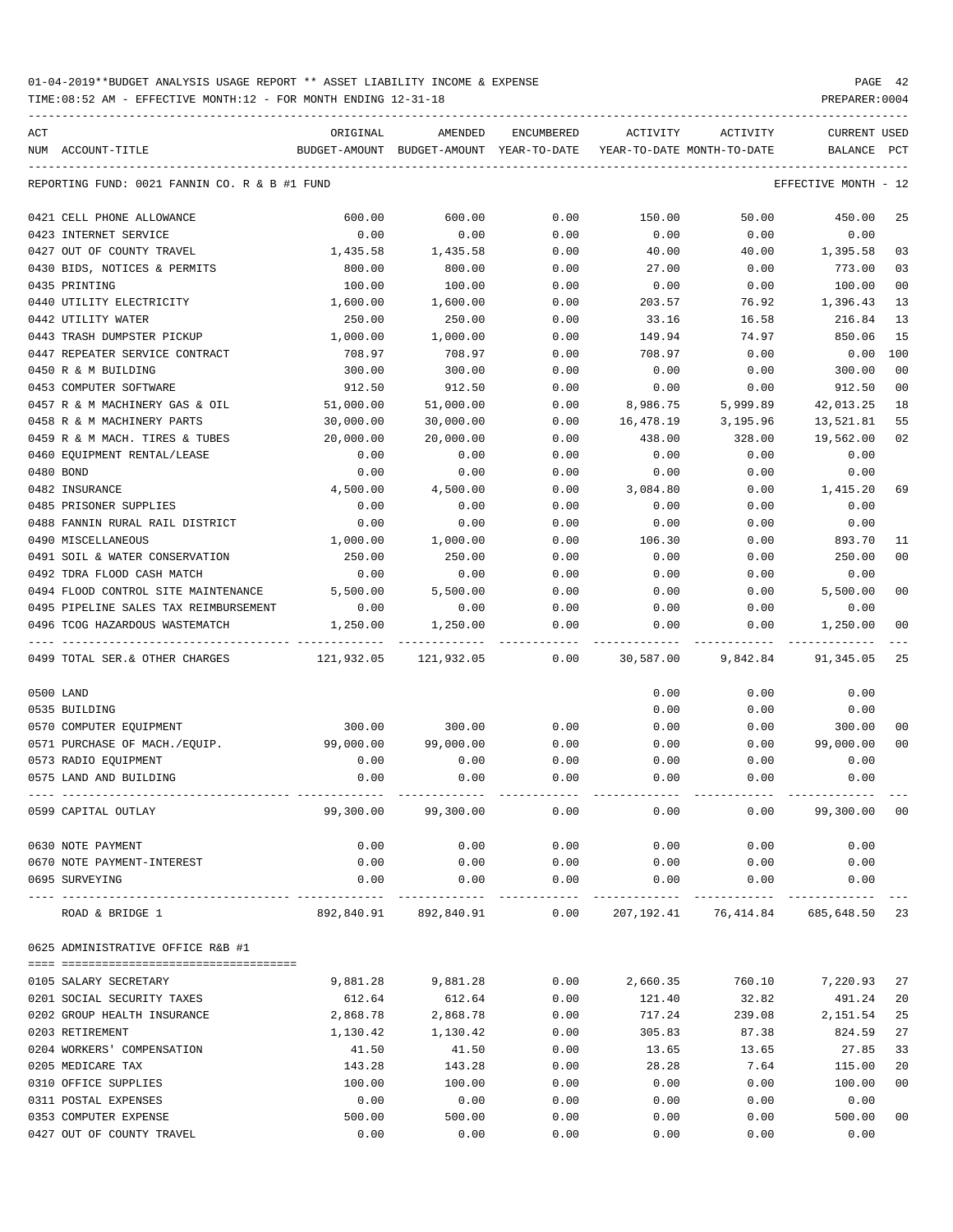01-04-2019\*\*BUDGET ANALYSIS USAGE REPORT \*\* ASSET LIABILITY INCOME & EXPENSE PAGE 43 TIME:08:52 AM - EFFECTIVE MONTH:12 - FOR MONTH ENDING 12-31-18 PREPARER:0004

| ACT |                                               | ORIGINAL      | AMENDED       | ENCUMBERED   | ACTIVITY                   | ACTIVITY   | <b>CURRENT USED</b>  |     |
|-----|-----------------------------------------------|---------------|---------------|--------------|----------------------------|------------|----------------------|-----|
| NUM | ACCOUNT-TITLE                                 | BUDGET-AMOUNT | BUDGET-AMOUNT | YEAR-TO-DATE | YEAR-TO-DATE MONTH-TO-DATE |            | BALANCE              | PCT |
|     |                                               |               |               |              |                            |            |                      |     |
|     | REPORTING FUND: 0021 FANNIN CO. R & B #1 FUND |               |               |              |                            |            | EFFECTIVE MONTH - 12 |     |
|     |                                               |               |               |              |                            |            |                      |     |
|     | 0480 BOND                                     | 0.00          | 0.00          | 0.00         | 0.00                       | 0.00       | 0.00                 |     |
|     | 0572 OFFICE EQUIPMENT                         | 0.00          | 0.00          | 0.00         | 0.00                       | 0.00       | 0.00                 |     |
|     | 0574 COMPUTER EQUIPMENT                       | 0.00          | 0.00          | 0.00         | 0.00                       | 0.00       | 0.00                 |     |
|     | ADMINISTRATIVE OFFICE R&B #1                  | 15,277.90     | 15,277.90     | 0.00         | 3,846.75                   | 1,140.67   | 11,431.15            | 25  |
|     | FANNIN CO. R & B #1 FUND                      |               |               |              |                            |            |                      |     |
|     | INCOME TOTALS                                 | 928,118.81    | 928,118.81    |              | 216,701.33                 | 135,466.85 | 711,417.48           | 23  |
|     | <b>EXPENSE TOTALS</b>                         | 928, 118.81   | 928, 118.81   | 0.00         | 211,039.16                 | 77,555.51  | 717,079.65           | 23  |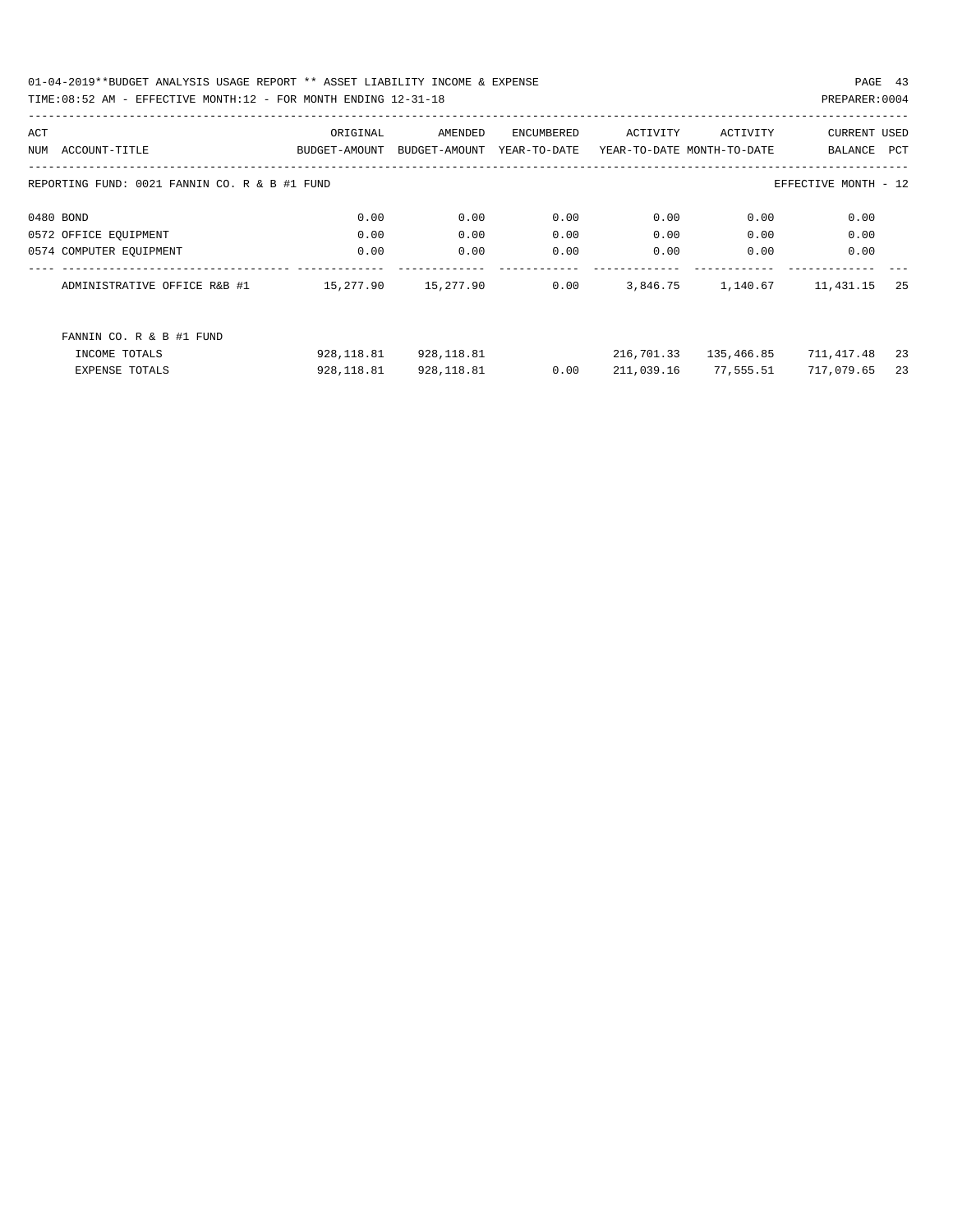|               | 01-04-2019**BUDGET ANALYSIS USAGE REPORT ** ASSET LIABILITY INCOME & EXPENSE<br>PAGE 44<br>PREPARER: 0004<br>TIME:08:52 AM - EFFECTIVE MONTH:12 - FOR MONTH ENDING 12-31-18 |           |                             |                      |                                                                                 |                                      |                              |    |  |  |  |
|---------------|-----------------------------------------------------------------------------------------------------------------------------------------------------------------------------|-----------|-----------------------------|----------------------|---------------------------------------------------------------------------------|--------------------------------------|------------------------------|----|--|--|--|
| ACT           | NUM ACCOUNT-TITLE                                                                                                                                                           | ORIGINAL  | AMENDED                     | ENCUMBERED           | ACTIVITY<br>BUDGET-AMOUNT BUDGET-AMOUNT YEAR-TO-DATE YEAR-TO-DATE MONTH-TO-DATE | ACTIVITY                             | CURRENT USED<br>BALANCE PCT  |    |  |  |  |
|               | REPORTING FUND: 0022 FANNIN CO. R & B #2 FUND                                                                                                                               |           |                             |                      |                                                                                 |                                      | EFFECTIVE MONTH - 12         |    |  |  |  |
|               | 0100 PAYROLL                                                                                                                                                                |           |                             |                      |                                                                                 |                                      |                              |    |  |  |  |
|               |                                                                                                                                                                             |           |                             |                      |                                                                                 |                                      |                              |    |  |  |  |
| $\frac{1}{2}$ | 0100 PAYROLL                                                                                                                                                                |           |                             |                      |                                                                                 | $0.00$ 0.00                          | 0.00                         |    |  |  |  |
|               | PAYROLL                                                                                                                                                                     |           |                             |                      | 0.00                                                                            | 0.00                                 | 0.00                         |    |  |  |  |
|               | 0102 A/P CLEARING                                                                                                                                                           |           |                             |                      |                                                                                 |                                      |                              |    |  |  |  |
|               | 0100 A/P CLEARING                                                                                                                                                           |           |                             |                      | 0.00                                                                            | 0.00                                 | 0.00                         |    |  |  |  |
|               | A/P CLEARING                                                                                                                                                                |           |                             |                      | 0.00                                                                            | 0.00                                 | 0.00                         |    |  |  |  |
|               | 0103 CASH                                                                                                                                                                   |           |                             |                      |                                                                                 |                                      |                              |    |  |  |  |
|               | 0100 R&B#2- COMBINED FUNDS CHECKING                                                                                                                                         |           |                             |                      |                                                                                 | 56,507.02 81,942.62 151,573.82       |                              |    |  |  |  |
|               | 0175 TEXPOOL                                                                                                                                                                |           |                             |                      | 1,751.19                                                                        | 460.54                               | 254,801.56                   |    |  |  |  |
|               | CASH                                                                                                                                                                        |           |                             |                      |                                                                                 | 58, 258. 21 82, 403. 16 406, 375. 38 |                              |    |  |  |  |
|               | 0120 RECEIVABLES                                                                                                                                                            |           |                             |                      |                                                                                 |                                      |                              |    |  |  |  |
|               | 0311 TAXES RECEIVABLE                                                                                                                                                       |           |                             |                      | 0.00                                                                            | 0.00                                 | 35,406.18                    |    |  |  |  |
|               | 0312 DUE FROM OTHER GOVERNMENT                                                                                                                                              |           |                             |                      | 0.00                                                                            | 0.00                                 | 9,319.86                     |    |  |  |  |
|               | 0313 DUE FROM OTHER FUNDS                                                                                                                                                   |           |                             |                      | 0.00                                                                            | 0.00                                 | 3,676.18                     |    |  |  |  |
|               | 0315 INVENTORY ASSET                                                                                                                                                        |           |                             |                      | 0.00                                                                            | 0.00                                 | 43,974.52                    |    |  |  |  |
|               | RECEIVABLES                                                                                                                                                                 |           |                             |                      | 0.00                                                                            | 0.00                                 | ----------<br>92,376.74      |    |  |  |  |
|               | 0200 LIABILITY ACCOUNT                                                                                                                                                      |           |                             |                      |                                                                                 |                                      |                              |    |  |  |  |
|               |                                                                                                                                                                             |           |                             |                      |                                                                                 |                                      |                              |    |  |  |  |
|               | 0150 ACCRUED SALARY PAYABLE                                                                                                                                                 |           |                             |                      | 0.00                                                                            |                                      | $0.00$ 10,957.40             |    |  |  |  |
|               | 0155 ACCRUED FRINGE BENEFITS<br>0200 DEFERRED TAX REVENUE                                                                                                                   |           |                             |                      | 0.00<br>0.00                                                                    | 0.00<br>0.00                         | 5,609.02<br>33,639.77        |    |  |  |  |
|               | 0900 SYSTEM ADDED LIABILITY LINE-ITEM                                                                                                                                       |           |                             |                      | 0.00                                                                            | 0.00                                 | 0.00                         |    |  |  |  |
|               | 0910 SYSTEM ADDED LIABILITY LINE-ITEM                                                                                                                                       |           |                             |                      | $2,573.26 -$                                                                    | 0.00                                 | $2,573.26 -$                 |    |  |  |  |
|               |                                                                                                                                                                             |           |                             |                      |                                                                                 | ------------                         |                              |    |  |  |  |
|               | LIABILITY ACCOUNT                                                                                                                                                           |           |                             |                      | $2,573.26-$                                                                     | 0.00                                 | 47,632.93                    |    |  |  |  |
|               | 0207 DUE TO FUND                                                                                                                                                            |           |                             |                      |                                                                                 |                                      |                              |    |  |  |  |
|               | 0070 DUE TO RIGHT OF WAY                                                                                                                                                    |           |                             |                      | 0.00                                                                            | 0.00                                 | 0.00                         |    |  |  |  |
|               | -------------- -------------<br>DUE TO FUND                                                                                                                                 |           |                             |                      | 0.00                                                                            | 0.00                                 | 0.00                         |    |  |  |  |
|               | 0271 EQUITY ACCOUNT                                                                                                                                                         |           |                             |                      |                                                                                 |                                      |                              |    |  |  |  |
|               | 0200 EQUITY ACCOUNT                                                                                                                                                         |           |                             |                      | 0.00                                                                            |                                      | $0.00$ 390, 287.72           |    |  |  |  |
|               | EQUITY ACCOUNT                                                                                                                                                              |           |                             |                      | 0.00                                                                            | 0.00                                 | 390,287.72                   |    |  |  |  |
|               | 0300 TOTAL REV/TRANSFERS                                                                                                                                                    |           |                             |                      |                                                                                 |                                      |                              |    |  |  |  |
|               | 0122 BEGINNING CASH BALANCE                                                                                                                                                 |           | 19,487.52 19,487.52         |                      | 0.00                                                                            |                                      | $0.00$ 19,487.52             | 00 |  |  |  |
|               | ----------------------------<br>TOTAL REV/TRANSFERS                                                                                                                         | 19,487.52 | --------------<br>19,487.52 | ------------<br>0.00 | 0.00                                                                            | 0.00                                 | . <u>.</u> .<br>19,487.52 00 |    |  |  |  |
|               |                                                                                                                                                                             |           |                             |                      |                                                                                 |                                      |                              |    |  |  |  |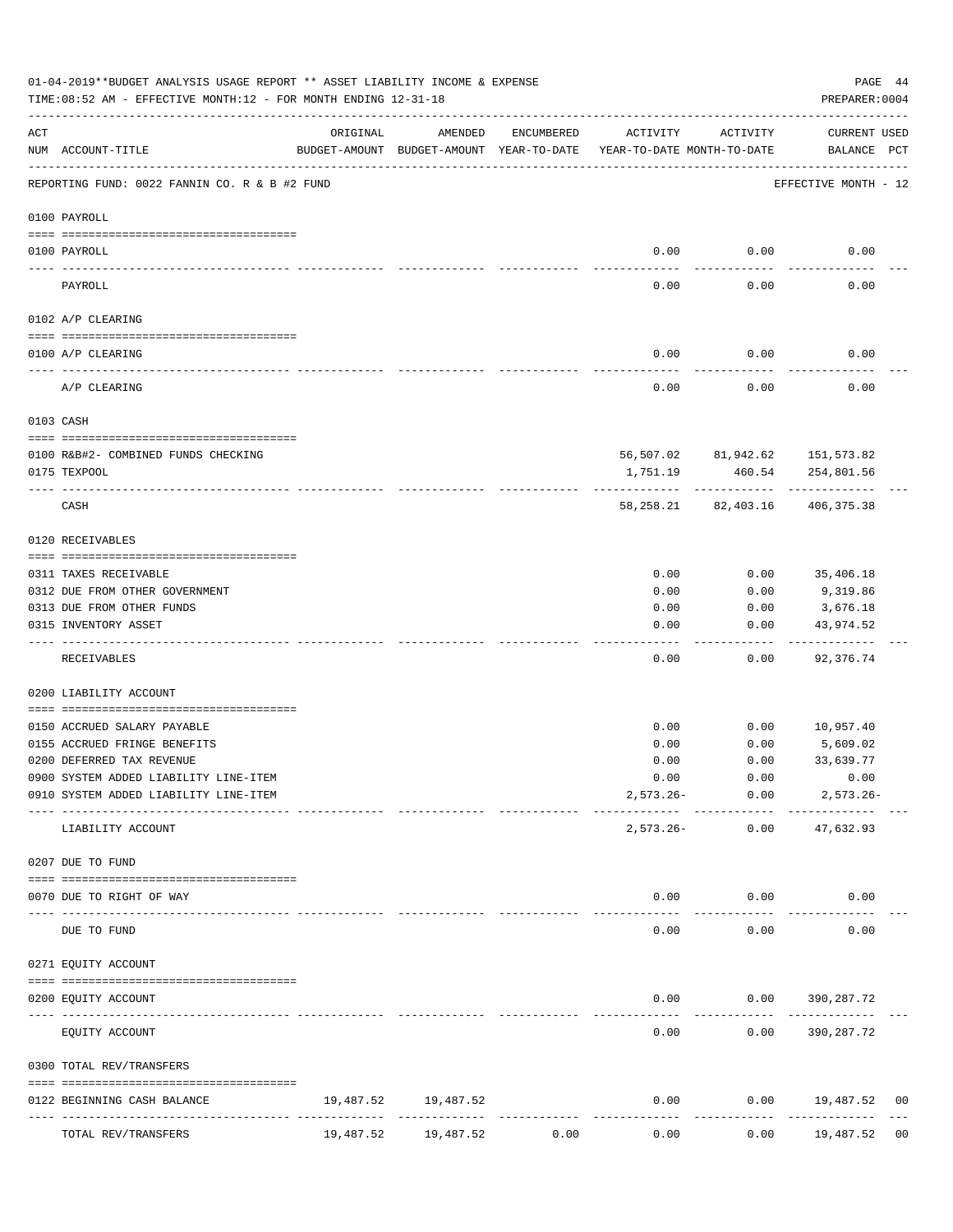|     | 01-04-2019**BUDGET ANALYSIS USAGE REPORT ** ASSET LIABILITY INCOME & EXPENSE<br>TIME: 08:52 AM - EFFECTIVE MONTH: 12 - FOR MONTH ENDING 12-31-18 |                                                |                                                                                |                                            |                         |                               | PAGE 45<br>PREPARER: 0004                                   |                      |
|-----|--------------------------------------------------------------------------------------------------------------------------------------------------|------------------------------------------------|--------------------------------------------------------------------------------|--------------------------------------------|-------------------------|-------------------------------|-------------------------------------------------------------|----------------------|
| ACT | NUM ACCOUNT-TITLE                                                                                                                                | ORIGINAL                                       | AMENDED<br>BUDGET-AMOUNT BUDGET-AMOUNT YEAR-TO-DATE YEAR-TO-DATE MONTH-TO-DATE | ENCUMBERED                                 | ACTIVITY                | ACTIVITY                      | <b>CURRENT USED</b><br>BALANCE PCT                          |                      |
|     | REPORTING FUND: 0022 FANNIN CO. R & B #2 FUND                                                                                                    |                                                |                                                                                |                                            |                         |                               | EFFECTIVE MONTH - 12                                        |                      |
|     | 0310 PROPERTY TAXES                                                                                                                              |                                                |                                                                                |                                            |                         |                               |                                                             |                      |
|     | 0110 CURRENT TAXES                                                                                                                               |                                                |                                                                                |                                            |                         |                               | 569,310.52 569,310.52 183,313.25 141,676.35 385,997.27      | 32                   |
|     | 0120 DELINQUENT TAXES                                                                                                                            | 12,000.00                                      | 12,000.00                                                                      |                                            |                         |                               | 4,029.24 1,717.10 7,970.76                                  | 34                   |
|     | PROPERTY TAXES                                                                                                                                   |                                                |                                                                                |                                            |                         |                               | 581,310.52 581,310.52 0.00 187,342.49 143,393.45 393,968.03 | $- - -$<br>32        |
|     | 0318 OTHER TAXES                                                                                                                                 |                                                |                                                                                |                                            |                         |                               |                                                             |                      |
|     |                                                                                                                                                  |                                                |                                                                                |                                            |                         |                               |                                                             |                      |
|     | 0120 PAY N LIEU TAX/GRASSLAND<br>0121 PAY N LIEU TAX/UPPER TRINITY                                                                               | 0.00                                           | 1,700.00 1,700.00<br>0.00                                                      |                                            | 1,017.41                | 0.00                          | $0.00$ $0.00$ $1,700.00$ $00$<br>1,017.41+                  |                      |
|     | 0160 SALES TAX REVENUES                                                                                                                          | 48,000.00                                      | 48,000.00                                                                      |                                            |                         | 15,506.56 5,849.44            | 32,493.44                                                   | 32                   |
|     | OTHER TAXES                                                                                                                                      | ----------------- ------------ --<br>49,700.00 | -----------                                                                    |                                            |                         | -----------                   | -----------                                                 | 33                   |
|     | 0321 FEES OF TAX COLLECTOR                                                                                                                       |                                                |                                                                                |                                            |                         |                               |                                                             |                      |
|     |                                                                                                                                                  |                                                |                                                                                |                                            |                         |                               | $0.00$ $0.00$ $80,000.00$                                   |                      |
|     | 0200 CAR REGISTRATION/SALES TAX<br>0300 COUNTY'S ADDITIONAL \$10                                                                                 | 65,000.00                                      | 80,000.00 80,000.00<br>65,000.00                                               |                                            |                         |                               | 17,209.11 4,899.93 47,790.89                                | 0 <sub>0</sub><br>26 |
|     | FEES OF TAX COLLECTOR                                                                                                                            | --------------- --------------<br>145,000.00   |                                                                                | $145,000.00$ $0.00$ $17,209.11$ $4,899.93$ |                         | ------------- ------------- - | -------------<br>127,790.89                                 | 12                   |
|     | 0330 GRANTS                                                                                                                                      |                                                |                                                                                |                                            |                         |                               |                                                             |                      |
|     | 0200 FEMA GRANT                                                                                                                                  | 0.00                                           | 0.00                                                                           |                                            |                         | $0.00$ $0.00$                 | 0.00                                                        |                      |
|     |                                                                                                                                                  |                                                |                                                                                |                                            |                         |                               |                                                             |                      |
|     | GRANTS                                                                                                                                           | 0.00                                           |                                                                                | $0.00$ 0.00                                |                         | 0.00                          | 0.00<br>0.00                                                |                      |
|     | 0350 FINES                                                                                                                                       |                                                |                                                                                |                                            |                         |                               |                                                             |                      |
|     | 0403 COUNTY CLERK FINES                                                                                                                          | 8,500.00                                       | 8,500.00                                                                       |                                            |                         |                               | $0.00$ $0.00$ $8,500.00$                                    | 0 <sub>0</sub>       |
|     | 0450 DISTRICT CLERK FINES                                                                                                                        | 8,500.00                                       | 8,500.00                                                                       |                                            | 1,916.72                | 610.75                        | 6,583.28                                                    | 23                   |
|     | 0455 J. P. #1 FINES                                                                                                                              | 4,750.00                                       | 4,750.00                                                                       |                                            | 0.00                    | 0.00                          | 4,750.00 00                                                 |                      |
|     | 0456 J. P. #2 FINES                                                                                                                              | 2,000.00                                       | 2,000.00                                                                       |                                            | 712.86                  | 275.36                        | 1,287.14                                                    | 36                   |
|     | 0457 J. P. #3 FINES                                                                                                                              | 2,750.00<br>----------------- -------------    | 2,750.00<br>___________                                                        |                                            | 730.74<br>------------- |                               | 730.74 2,019.26<br>------------- -------------              | 27                   |
|     | FINES                                                                                                                                            | 26,500.00                                      |                                                                                |                                            |                         |                               | 23,139.68                                                   | 13                   |
|     | 0360 INTEREST EARNINGS                                                                                                                           |                                                |                                                                                |                                            |                         |                               |                                                             |                      |
|     | 0100 INTEREST EARNINGS<br>--------------------------------- --                                                                                   |                                                | 3,500.00 3,500.00                                                              |                                            |                         |                               | 1,375.04 471.07 2,124.96                                    | 39                   |
|     | INTEREST EARNINGS                                                                                                                                |                                                | $3,500.00$ $3,500.00$ $0.00$ $1,375.04$                                        |                                            |                         | 471.07                        | 2,124.96                                                    | 39                   |
|     | 0364 SALE OF EQUIPMENT                                                                                                                           |                                                |                                                                                |                                            |                         |                               |                                                             |                      |
|     | 0163 SALE OF EQUIPMENT                                                                                                                           | 5,000.00                                       | 5,000.00                                                                       |                                            |                         | $0.00$ $0.00$                 | 5,000.00 00                                                 |                      |
|     | SALE OF EQUIPMENT                                                                                                                                | 5,000.00                                       |                                                                                | 5,000.00 0.00                              | 0.00                    |                               | 0.00<br>5,000.00                                            | 0 <sub>0</sub>       |
|     | 0370 MISCELLANEOUS REVENUES                                                                                                                      |                                                |                                                                                |                                            |                         |                               |                                                             |                      |
|     | 0120 STATE LATERAL ROAD                                                                                                                          | 20,000.00                                      | 20,000.00                                                                      |                                            | 9,864.17                |                               | $0.00$ 10,135.83 49                                         |                      |
|     | 0125 TDT WEIGHT FEES                                                                                                                             | 13,000.00                                      | 13,000.00                                                                      |                                            | 13,349.58               | 0.00                          | 349.58+ 103                                                 |                      |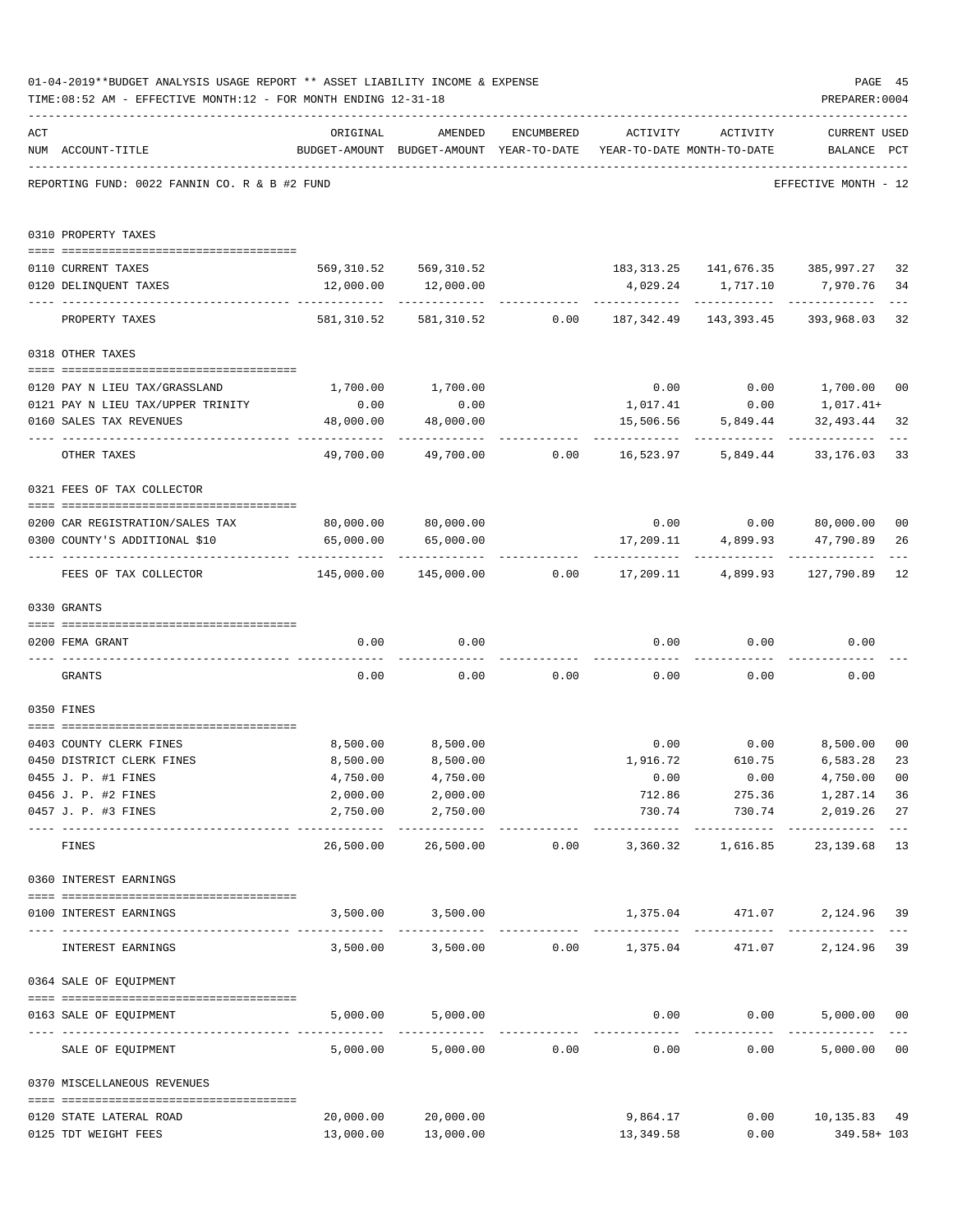| ACT |                                               | ORIGINAL              | AMENDED                    | ENCUMBERED | ACTIVITY                   | ACTIVITY                                | <b>CURRENT USED</b>  |                |
|-----|-----------------------------------------------|-----------------------|----------------------------|------------|----------------------------|-----------------------------------------|----------------------|----------------|
|     | NUM ACCOUNT-TITLE                             | BUDGET-AMOUNT         | BUDGET-AMOUNT YEAR-TO-DATE |            | YEAR-TO-DATE MONTH-TO-DATE |                                         | BALANCE              | PCT            |
|     | REPORTING FUND: 0022 FANNIN CO. R & B #2 FUND |                       |                            |            |                            |                                         | EFFECTIVE MONTH - 12 |                |
|     | 0130 REFUNDS & MISCELLANEOUS                  | 0.00                  | 0.00                       |            | 0.00                       | 0.00                                    | 0.00                 |                |
|     | 0131 AUTOMOBILE INSURANCE LOSS PAYMENT        | 0.00                  | 0.00                       |            | 0.00                       | 0.00                                    | 0.00                 |                |
|     | 0140 PROCEEDS OF LOAN                         | 0.00                  | 0.00                       |            | 0.00                       | 0.00                                    | 0.00                 |                |
|     | 0145 REIMBURSEMENT OF MATERIALS               | 7,000.00              | 7,000.00                   |            | 2,446.00                   | 225.00                                  | 4,554.00             | 35             |
|     | 0150 TRENTON HIGH MEADOWS SUBDIVISION         | 4,000.00              | 4,000.00                   |            | 2,800.00                   | 1,400.00                                | 1,200.00             | 70             |
|     | MISCELLANEOUS REVENUES                        | 44,000.00             | 44,000.00                  | 0.00       |                            | 28,459.75 1,625.00                      | 15,540.25            | 65             |
|     | 0509 CONTINGENCY                              |                       |                            |            |                            |                                         |                      |                |
|     | 0475 CONTINGENCY                              | 10,000.00             | 10,000.00                  | 0.00       | 0.00                       | 0.00                                    | 10,000.00            | 00             |
|     |                                               |                       |                            |            |                            |                                         |                      |                |
|     | CONTINGENCY                                   | 10,000.00             | 10,000.00                  | 0.00       | 0.00                       | 0.00                                    | 10,000.00            | 0 <sub>0</sub> |
|     | 0622 ROAD & BRIDGE 2                          |                       |                            |            |                            |                                         |                      |                |
|     | 0100 COMPENSATION PAY                         | 0.00                  | 0.00                       | 0.00       |                            | $0.00$ 0.00                             | 0.00                 |                |
|     | 0101 SALARY ELECTED OFFICIAL                  | 62,720.97             | 62,720.97                  | 0.00       |                            | 16,886.45 4,824.70 45,834.52            |                      | 27             |
|     | 0105 SALARY SECRETARY                         | 0.00                  | 0.00                       | 0.00       | 0.00                       | 0.00                                    | 0.00                 |                |
|     | 0106 SALARY PRECINCT EMPLOYEES                | 223,167.69            | 223, 167.69                | 0.00       | 58,341.61                  | 16,911.94                               | 164,826.08           | 26             |
|     | 0107 REGULAR-TEMP. PART-TIME                  | 0.00                  | 0.00                       | 0.00       | 0.00                       | 0.00                                    | 0.00                 |                |
|     | 0199 TOTAL SALARIES                           | 285,888.66            | 285,888.66                 | 0.00       | 75,228.06                  | 21,736.64                               | 210,660.60           | 26             |
|     | 0201 SOCIAL SECURITY TAXES                    | 17,762.30             | 17,762.30                  | 0.00       | 4,490.59                   | 1,291.46                                | 13,271.71            | 25             |
|     | 0202 GROUP HEALTH INSURANCE                   | 91,800.96             | 91,800.96                  | 0.00       | 22,950.24                  | 8,606.34                                | 68,850.72            | 25             |
|     | 0203 RETIREMENT                               | 32,705.66             | 32,705.66                  | 0.00       | 8,651.16                   | 2,499.70                                | 24,054.50            | 26             |
|     | 0204 WORKERS' COMPENSATION                    | 9,374.50              | 9,374.50                   | 0.00       | 3,509.13                   | 3,509.13                                | 5,865.37             | 37             |
|     | 0205 MEDICARE TAX                             | 4,154.09              | 4,154.09                   | 0.00       | 1,050.13                   | 302.02                                  | 3,103.96             | 25             |
|     | 0206 UNEMPLOYMENT EXPENSE                     | 0.00                  | 0.00                       | 0.00       | 0.00                       | 0.00                                    | 0.00                 |                |
|     | 0299 TOTAL EMPLOYEE BENEFITS                  | 155,797.51 155,797.51 |                            | 0.00       | 40,651.25                  | 16,208.65                               | 115,146.26           | 26             |
|     | 0312 CONTRACT LABOR                           | 0.00                  | 0.00                       | 0.00       | 0.00                       | 0.00                                    | 0.00                 |                |
|     | 0314 EMPLOYEE PHYSICALS/DOT TESTING           | 400.00                | 400.00                     | 0.00       | 120.00                     | 60.00                                   | 280.00               | 30             |
|     | 0340 SHOP SUPPLIES                            | 4,000.00              | 4,000.00                   | 36.97      | 508.19                     | 101.51                                  | 3,454.84             | 14             |
|     | 0341 R & B MAT. ROCK & GRAVEL                 | 146,307.00            | 146,307.00                 | 0.00       | 37,164.09                  | 20,254.87                               | 109,142.91           | 25             |
|     | 0342 R & B MAT. CULVERTS                      | 15,000.00             | 15,000.00                  | 0.00       | 2,858.50                   | 2,858.50                                | 12,141.50            | 19             |
|     | 0343 R & B MAT. HARDWRE & LUMB                | 6,000.00              | 6,000.00                   | 0.00       | 38.50                      | 0.00                                    | 5,961.50             | 01             |
|     | 0344 R & B MAT. ASPHALT/RD OIL                | 42,000.00             | 42,000.00                  | 0.00       | 0.00                       | 0.00                                    | 42,000.00            | 0 <sub>0</sub> |
|     | 0345 CHEMICALS                                | 1,000.00              | 1,000.00                   | 0.00       | 0.00                       | 0.00                                    | 1,000.00             | 0 <sub>0</sub> |
|     | 0346 CETRZ EXPENDITURES                       | 0.00                  | 0.00                       | 0.00       | 0.00                       | 0.00                                    | 0.00                 |                |
|     | 0350 DEBRIS REMOVAL                           | 0.00                  | 0.00                       | 0.00       | 0.00                       | 0.00                                    | 0.00                 |                |
|     | 0395 UNIFORMS                                 | 2,800.00              | 2,800.00<br>-------------  | 0.00       | 533.48                     | 226.01<br>----------                    | 2,266.52 19          |                |
|     | 0399 TOTAL R&B MATERIALS                      |                       | 217,507.00 217,507.00      |            |                            | 36.97 41,222.76 23,500.89 176,247.27 19 |                      |                |
|     | 0400 LEGAL FEES                               | 0.00                  | 0.00                       | 0.00       | 0.00                       | 0.00                                    | 0.00                 |                |
|     | 0420 UTILITY TELEPHONE                        | 1,900.00              | 1,900.00                   | 0.00       | 371.75                     | 134.90                                  | 1,528.25             | 20             |
|     | 0421 CELL PHONE ALLOWANCE                     | 600.00                | 600.00                     | 0.00       | 150.00                     | 50.00                                   | 450.00               | 25             |
|     | 0427 OUT OF COUNTY TRAVEL                     | 800.00                | 800.00                     | 0.00       | 547.75                     | 112.75                                  | 252.25               | 68             |
|     | 0430 BIDS, NOTICES & PERMITS                  | 1,000.00              | 1,000.00                   | 0.00       | 0.00                       | 0.00                                    | 1,000.00             | 0 <sub>0</sub> |
|     | 0435 PRINTING                                 | 100.00                | 100.00                     | 0.00       | 75.00                      | 75.00                                   | 25.00                | 75             |
|     | 0440 UTILITY ELECTRICITY                      | 2,000.00              | 2,000.00                   | 0.00       | 374.93                     | 111.88                                  | 1,625.07             | 19             |
|     | 0441 UTILITY GAS                              | 750.00                | 750.00                     | 0.00       | 192.98                     | 109.15                                  | 557.02               | 26             |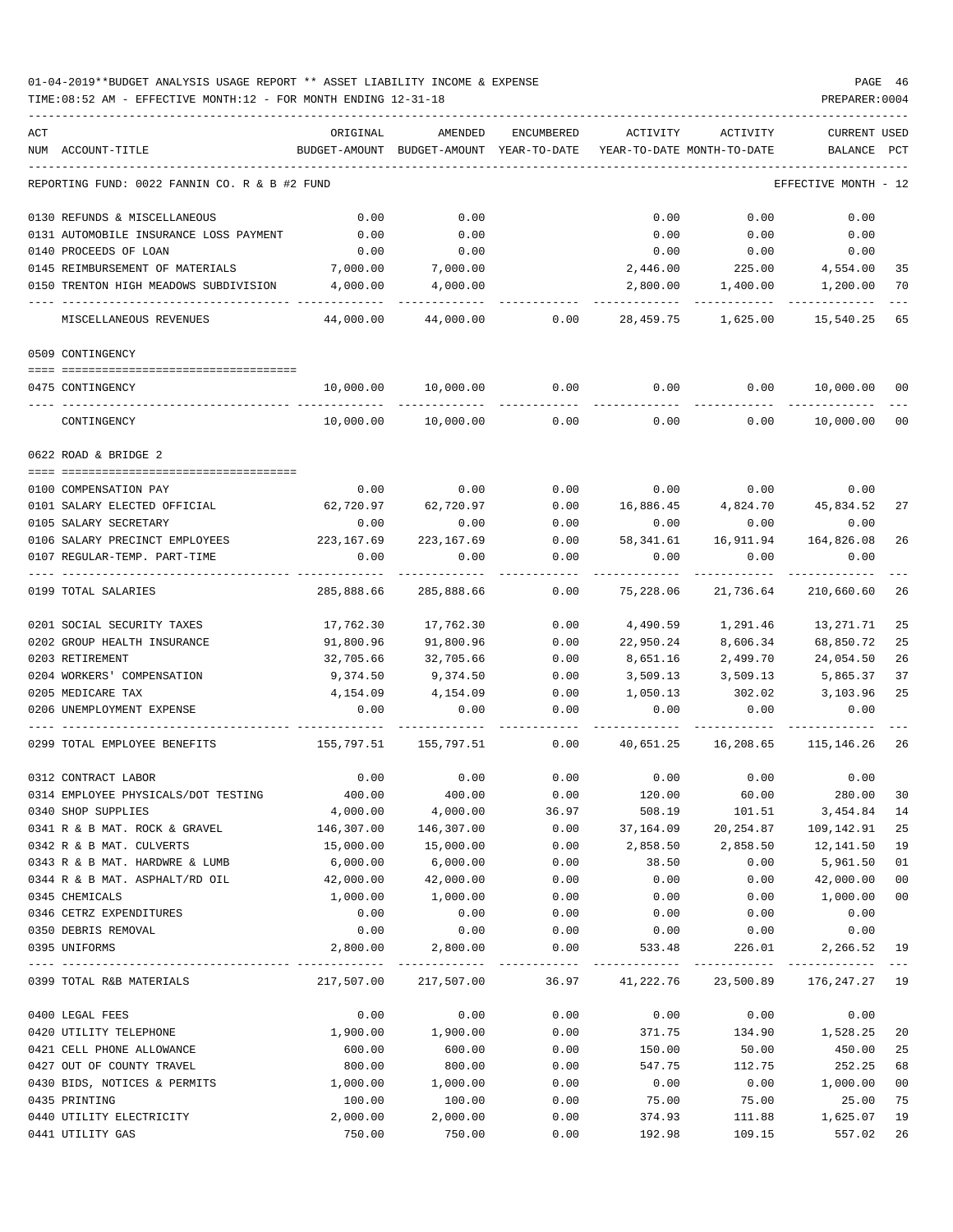TIME:08:52 AM - EFFECTIVE MONTH:12 - FOR MONTH ENDING 12-31-18 PREPARER:0004

|     |                                               |                           | AMENDED                    |            |            |                                        |                                |                |
|-----|-----------------------------------------------|---------------------------|----------------------------|------------|------------|----------------------------------------|--------------------------------|----------------|
| ACT | NUM ACCOUNT-TITLE                             | ORIGINAL<br>BUDGET-AMOUNT | BUDGET-AMOUNT YEAR-TO-DATE | ENCUMBERED | ACTIVITY   | ACTIVITY<br>YEAR-TO-DATE MONTH-TO-DATE | <b>CURRENT USED</b><br>BALANCE | PCT            |
|     |                                               |                           |                            |            |            |                                        |                                |                |
|     | REPORTING FUND: 0022 FANNIN CO. R & B #2 FUND |                           |                            |            |            |                                        | EFFECTIVE MONTH                | - 12           |
|     | 0442 UTILITY WATER                            | 940.00                    | 940.00                     | 0.00       | 156.48     | 78.24                                  | 783.52                         | 17             |
|     | 0443 TRASH PICKUP                             | 1,300.00                  | 1,300.00                   | 0.00       | 330.75     | 0.00                                   | 969.25                         | 25             |
|     | 0447 REPEATER SERVICE CONTRACT                | 708.97                    | 708.97                     | 0.00       | 708.97     | 0.00                                   | 0.00                           | 100            |
|     | 0450 R&M BUILDING                             | 2,000.00                  | 2,000.00                   | 0.00       | 0.00       | 0.00                                   | 2,000.00                       | 00             |
|     | 0453 COMPUTER SOFTWARE                        | 0.00                      | 0.00                       | 0.00       | 0.00       | 0.00                                   | 0.00                           |                |
|     | 0457 R & M MACHINERY GAS & OIL                | 70,000.00                 | 70,000.00                  | 0.00       | 15,063.38  | 4,836.59                               | 54,936.62                      | 22             |
|     | 0458 R & M MACHINERY PARTS                    | 25,000.00                 | 25,000.00                  | 0.00       | 8,405.43   | 7,179.18                               | 16,594.57                      | 34             |
|     | 0459 R & M MACH. TIRES & TUBES                | 15,000.00                 | 15,000.00                  | 0.00       | 0.00       | 0.00                                   | 15,000.00                      | 0 <sub>0</sub> |
|     | 0460 EQUIPMENT RENTAL/LEASE                   | 0.00                      | 0.00                       | 0.00       | 0.00       | 0.00                                   | 0.00                           |                |
|     | 0480 BOND                                     | 178.00                    | 178.00                     | 0.00       | 178.00     | 178.00                                 | 0.00                           | 100            |
|     | 0482 INSURANCE                                | 8,500.00                  | 8,500.00                   | 0.00       | 5,934.80   | 0.00                                   | 2,565.20                       | 70             |
|     | 0485 PRISONER SUPPLIES                        | 0.00                      | 0.00                       | 0.00       | 0.00       | 0.00                                   | 0.00                           |                |
|     | 0488 FANNIN RURAL RAIL DISTRICT               | 0.00                      | 0.00                       | 0.00       | 0.00       | 0.00                                   | 0.00                           |                |
|     | 0490 MISCELLANEOUS                            | 1,000.00                  | 1,000.00                   | 0.00       | 0.00       | 0.00                                   | 1,000.00                       | 00             |
|     | 0491 SOIL & WATER CONSERVATION                | 250.00                    | 250.00                     | 0.00       | 0.00       | 0.00                                   | 250.00                         | 00             |
|     | 0492 TDRA FLOOD CASH MATCH                    | 0.00                      | 0.00                       | 0.00       | 0.00       | 0.00                                   | 0.00                           |                |
|     | 0493 TRENTON HIGH MEADOWS SUBDIVISION         | 4,000.00                  | 4,000.00                   | 0.00       | 0.00       | 0.00                                   | 4,000.00                       | 00             |
|     | 0494 FLOOD CONTROL SITE MAINTENANCE           | 4,000.00                  | 4,000.00                   | 0.00       | 0.00       | 0.00                                   | 4,000.00                       | 0 <sup>0</sup> |
|     | 0495 PIPELINE SALES TAX REIMBURSEMENT         | 0.00                      | 0.00                       | 0.00       | 0.00       | 0.00                                   | 0.00                           |                |
|     | 0496 TCOG HAZARDOUS WASTEMATCH                | 0.00                      | 0.00                       | 0.00       | 0.00       | 0.00                                   | 0.00                           |                |
|     | 0499 TOTAL SER.& OTHER CHARGES                | 140,026.97                | 140,026.97                 | 0.00       | 32,490.22  | 12,865.69                              | 107,536.75                     | 23             |
|     | 0500 LAND                                     |                           |                            |            | 0.00       | 0.00                                   | 0.00                           |                |
|     | 0535 BUILDING                                 |                           |                            |            | 0.00       | 0.00                                   | 0.00                           |                |
|     | 0562 LAND/BUILDING                            | 0.00                      | 0.00                       | 0.00       | 0.00       | 0.00                                   | 0.00                           |                |
|     | 0570 COMPUTER EQUIPMENT                       | 0.00                      | 0.00                       | 0.00       | 0.00       | 0.00                                   | 0.00                           |                |
|     | 0571 PURCHASE OF MACH./EQUIP.                 | 50,000.00                 | 50,000.00                  | 0.00       | 0.00       | 0.00                                   | 50,000.00                      | 00             |
|     | 0573 RADIO EQUIPMENT                          | 0.00                      | 0.00                       | 0.00       | 0.00       | 0.00                                   | 0.00                           |                |
|     | 0575 LAND/BUILDING                            |                           |                            |            | 0.00       | 0.00                                   | 0.00                           |                |
|     | 0580 PRECINCT BRIDGE                          | 0.00                      | 0.00                       | 0.00       | 0.00       | 0.00                                   | 0.00                           |                |
|     | 0599 CAPITAL OUTLAY                           | 50,000.00                 | 50,000.00                  | 0.00       | 0.00       | 0.00                                   | 50,000.00                      | 00             |
|     | ROAD & BRIDGE 2                               | 849,220.14                | 849, 220.14                | 36.97      | 189,592.29 | 74,311.87                              | 659,590.88                     | 22             |
|     | 0625 ADMINISTRATIVE OFFICE R&B #2             |                           |                            |            |            |                                        |                                |                |
|     | 0105 SALARY SECRETARY                         | 9,881.28                  | 9,881.28                   | 0.00       | 2,660.35   | 760.10                                 | 7,220.93                       | 27             |
|     | 0201 SOCIAL SECURITY TAXES                    | 612.64                    | 612.64                     | 0.00       | 121.36     | 32.80                                  | 491.28                         | 20             |
|     | 0202 GROUP HEALTH INSURANCE                   | 2,868.78                  | 2,868.78                   | 0.00       | 717.18     | 239.06                                 | 2,151.60                       | 25             |
|     | 0203 RETIREMENT                               | 1,130.42                  | 1,130.42                   | 0.00       | 305.97     | 87.42                                  | 824.45                         | 27             |
|     | 0204 WORKERS' COMPENSATION                    | 41.50                     | 41.50                      | 0.00       | 13.65      | 13.65                                  | 27.85                          | 33             |
|     | 0205 MEDICARE TAX                             | 143.28                    | 143.28                     | 0.00       | 28.41      | 7.68                                   | 114.87                         | 20             |
|     | 0310 OFFICE SUPPLIES                          | 100.00                    | 100.00                     | 86.23      | 0.00       | 0.00                                   | 13.77                          | 86             |
|     | 0311 POSTAL EXPENSES                          | 0.00                      | 0.00                       | 0.00       | 0.00       | 0.00                                   | 0.00                           |                |
|     | 0353 COMPUTER EXPENSE                         | 500.00                    | 500.00                     | 0.00       | 0.00       | 0.00                                   | 500.00                         | 0 <sub>0</sub> |
|     | 0427 OUT OF COUNTY TRAVEL                     | 0.00                      | 0.00                       | 0.00       | 0.00       | 0.00                                   | 0.00                           |                |
|     | 0480 BOND                                     | 0.00                      | 0.00                       | 0.00       | 0.00       | 0.00                                   | 0.00                           |                |
|     | 0572 OFFICE EQUIPMENT                         | 0.00                      | 0.00                       | 0.00       | 0.00       | 0.00                                   | 0.00                           |                |
|     | 0574 COMPUTER EQUIPMENT                       | 0.00                      | 0.00                       | 0.00       | 0.00       | 0.00                                   | 0.00                           |                |
|     |                                               |                           |                            |            |            |                                        |                                |                |

ADMINISTRATIVE OFFICE R&B #2 15,277.90 15,277.90 86.23 3,846.92 1,140.71 11,344.75 26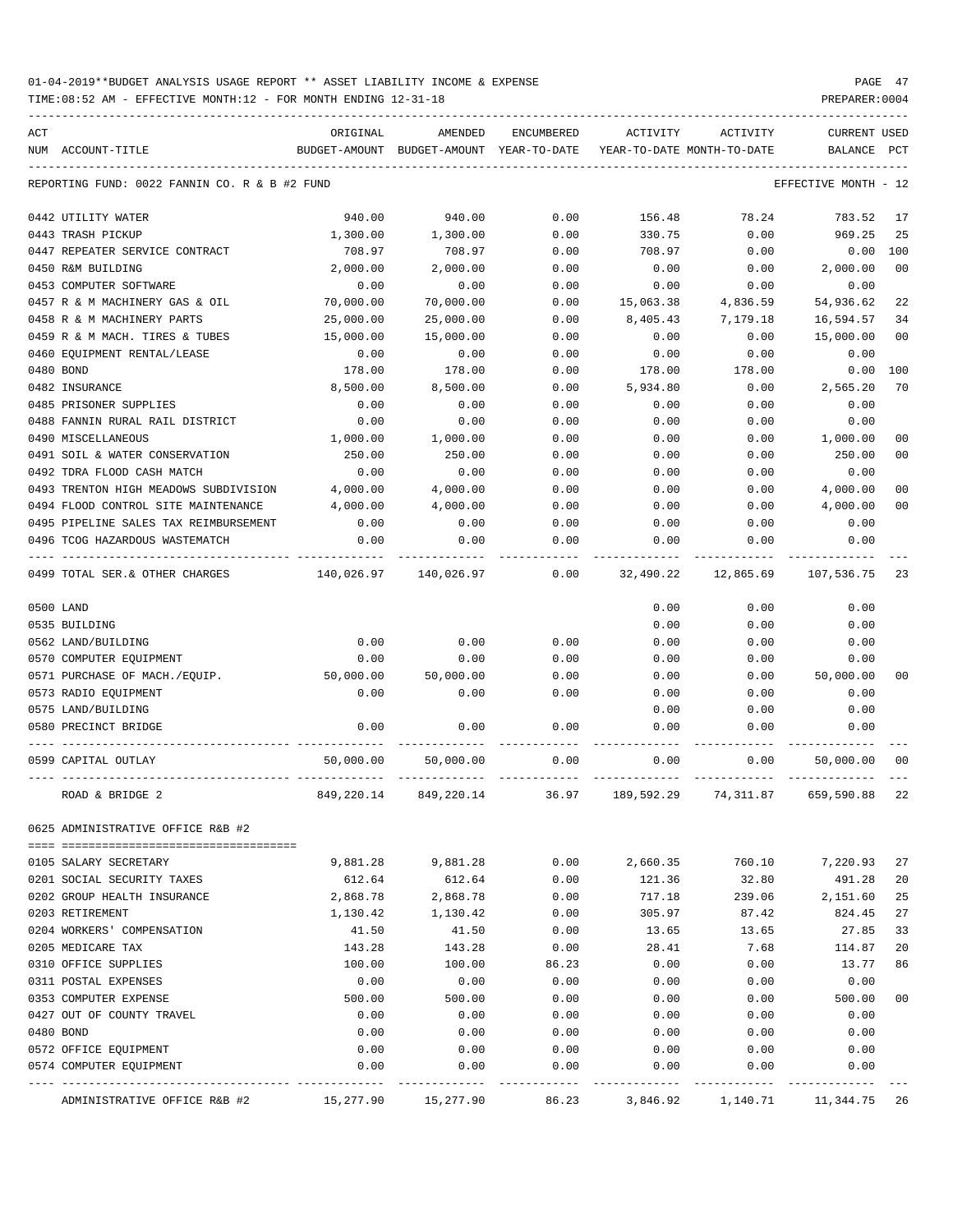| 01-04-2019**BUDGET ANALYSIS USAGE REPORT ** ASSET LIABILITY INCOME & EXPENSE<br>TIME: 08:52 AM - EFFECTIVE MONTH: 12 - FOR MONTH ENDING 12-31-18 |                           |                          |                                   |            |                                        | PAGE 48<br>PREPARER: 0004      |      |
|--------------------------------------------------------------------------------------------------------------------------------------------------|---------------------------|--------------------------|-----------------------------------|------------|----------------------------------------|--------------------------------|------|
| ACT<br>NUM ACCOUNT-TITLE                                                                                                                         | ORIGINAL<br>BUDGET-AMOUNT | AMENDED<br>BUDGET-AMOUNT | <b>ENCUMBERED</b><br>YEAR-TO-DATE | ACTIVITY   | ACTIVITY<br>YEAR-TO-DATE MONTH-TO-DATE | <b>CURRENT USED</b><br>BALANCE | PCT  |
| REPORTING FUND: 0022 FANNIN CO. R & B #2 FUND                                                                                                    |                           |                          |                                   |            |                                        | EFFECTIVE MONTH - 12           |      |
| FANNIN CO. R & B #2 FUND                                                                                                                         |                           |                          |                                   |            |                                        |                                |      |
| INCOME TOTALS                                                                                                                                    | 874,498.04                | 874,498.04               |                                   | 254,270.68 | 157,855.74                             | 620,227.36                     | - 29 |
| <b>EXPENSE TOTALS</b>                                                                                                                            | 874,498.04                | 874,498.04               | 123.20                            | 193,439.21 | 75,452.58                              | 680,935.63                     | 2.2  |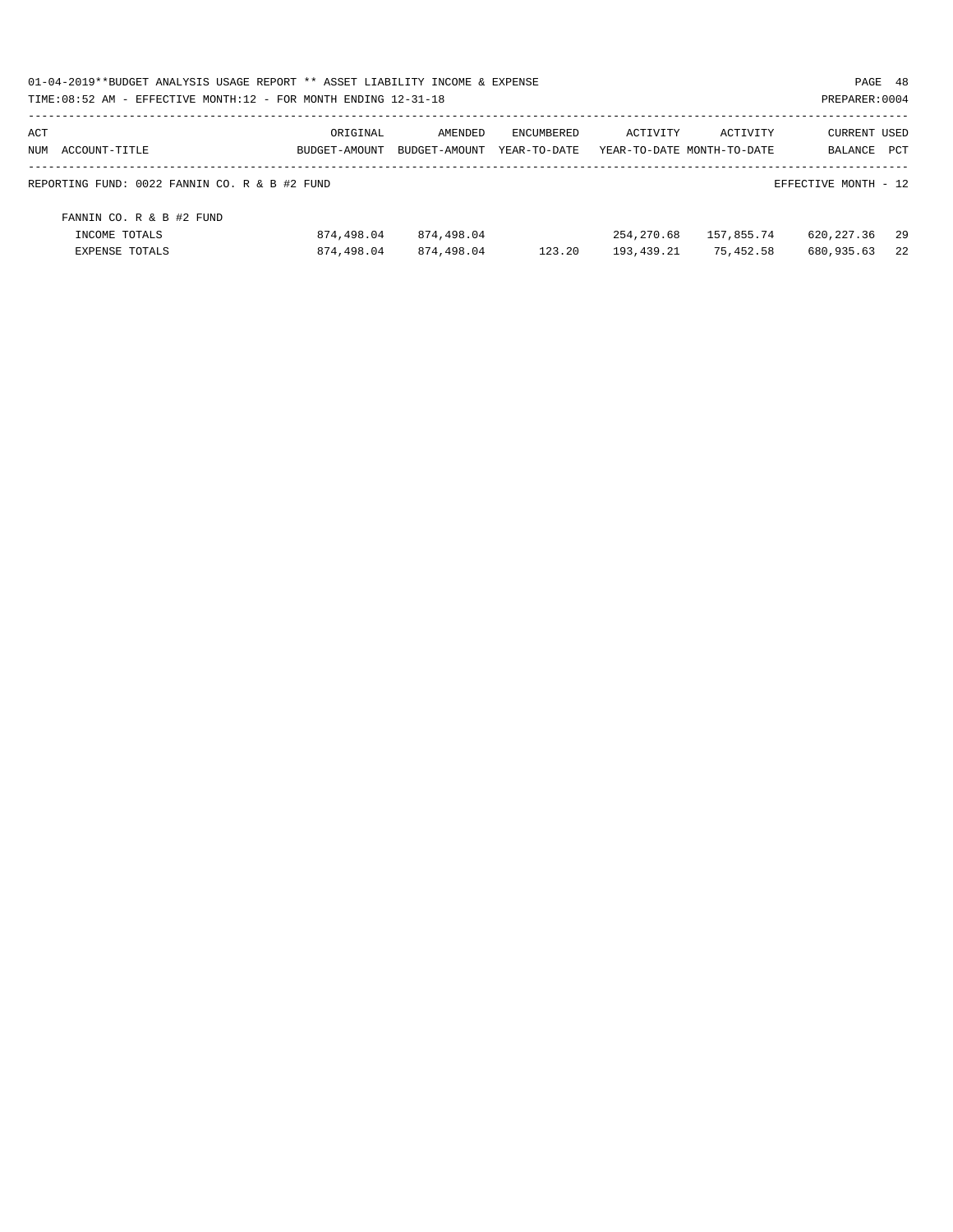|           | 01-04-2019**BUDGET ANALYSIS USAGE REPORT ** ASSET LIABILITY INCOME & EXPENSE<br>TIME: 08:52 AM - EFFECTIVE MONTH: 12 - FOR MONTH ENDING 12-31-18 |                                                      |                     |                     |                                        |                                          | PAGE 49<br>PREPARER: 0004   |  |
|-----------|--------------------------------------------------------------------------------------------------------------------------------------------------|------------------------------------------------------|---------------------|---------------------|----------------------------------------|------------------------------------------|-----------------------------|--|
| ACT       | NUM ACCOUNT-TITLE                                                                                                                                | ORIGINAL<br>BUDGET-AMOUNT BUDGET-AMOUNT YEAR-TO-DATE | AMENDED             | ENCUMBERED          | ACTIVITY<br>YEAR-TO-DATE MONTH-TO-DATE | ACTIVITY                                 | CURRENT USED<br>BALANCE PCT |  |
|           | REPORTING FUND: 0023 FANNIN CO. R & B #3 FUND                                                                                                    |                                                      |                     |                     |                                        |                                          | EFFECTIVE MONTH - 12        |  |
|           | 0100 PAYROLL                                                                                                                                     |                                                      |                     |                     |                                        |                                          |                             |  |
|           | 0100 PAYROLL                                                                                                                                     |                                                      |                     |                     | 0.00                                   | 0.00                                     | 0.00                        |  |
| ---- ---- | PAYROLL                                                                                                                                          |                                                      |                     |                     | 0.00                                   | 0.00                                     | 0.00                        |  |
|           | 0102 A/P CLEARING                                                                                                                                |                                                      |                     |                     |                                        |                                          |                             |  |
|           | 0100 A/P CLEARING                                                                                                                                |                                                      |                     |                     | 0.00                                   | 0.00                                     | 0.00                        |  |
|           | -------------------------------<br>A/P CLEARING                                                                                                  |                                                      |                     |                     | 0.00                                   | 0.00                                     | 0.00                        |  |
|           | 0103 CASH                                                                                                                                        |                                                      |                     |                     |                                        |                                          |                             |  |
|           |                                                                                                                                                  |                                                      |                     |                     |                                        |                                          |                             |  |
|           | 0100 R&B#3-COMBINED FUNDS CHECKING                                                                                                               |                                                      |                     |                     |                                        | 94,791.83- 59,216.91- 270,556.85         |                             |  |
|           | 0175 TEXPOOL                                                                                                                                     |                                                      |                     |                     | 1,605.10                               | 422.12<br>------------                   | 233,550.71                  |  |
|           | CASH                                                                                                                                             |                                                      |                     |                     |                                        | 93, 186. 73 - 58, 794. 79 - 504, 107. 56 |                             |  |
|           | 0120 RECEIVABLES                                                                                                                                 |                                                      |                     |                     |                                        |                                          |                             |  |
|           | 0311 TAXES RECEIVABLE                                                                                                                            |                                                      |                     |                     | 0.00                                   | 0.00                                     | 53,118.05                   |  |
|           | 0312 DUE FROM OTHER GOVERNMENTS                                                                                                                  |                                                      |                     |                     | 0.00                                   | 0.00                                     | 14,682.25                   |  |
|           | 0313 DUE FROM OTHER FUNDS                                                                                                                        |                                                      |                     |                     | 0.00                                   | 0.00                                     | 5,514.25                    |  |
|           | 0315 INVENTORY                                                                                                                                   |                                                      |                     |                     | 0.00                                   | 0.00                                     | 66,704.86<br>.              |  |
|           | RECEIVABLES                                                                                                                                      |                                                      |                     |                     | 0.00                                   | 0.00                                     | 140,019.41                  |  |
|           | 0200 LIABILITY ACCOUNT                                                                                                                           |                                                      |                     |                     |                                        |                                          |                             |  |
|           |                                                                                                                                                  |                                                      |                     |                     |                                        |                                          |                             |  |
|           | 0150 ACCRUED SALARY PAYABLE                                                                                                                      |                                                      |                     |                     | 0.00                                   | 0.00                                     | 10,785.65                   |  |
|           | 0155 ACCRUED FRINGE BENEFITS<br>0200 DEFERRED TAX REVENUE                                                                                        |                                                      |                     |                     | 0.00<br>0.00                           | 0.00<br>0.00                             | 5,606.58<br>50,468.42       |  |
|           | 0900 SYSTEM ADDED LIABILITY LINE-ITEM                                                                                                            |                                                      |                     |                     | 0.00                                   | 0.00                                     | 0.00                        |  |
|           | 0910 SYSTEM ADDED LIABILITY LINE-ITEM                                                                                                            |                                                      |                     |                     | 12,481.81-                             | 0.00                                     | 12,481.81-                  |  |
|           | LIABILITY ACCOUNT                                                                                                                                |                                                      |                     |                     | 12,481.81-                             | -------- ------------<br>0.00            | -----------<br>54,378.84    |  |
|           | 0205 SHORT-TERM LOAN                                                                                                                             |                                                      |                     |                     |                                        |                                          |                             |  |
|           | 0571 SHORT-TERM LOAN/EQUIPMENT                                                                                                                   | 0.00                                                 | 0.00                | 0.00                | 0.00                                   | 0.00                                     | 0.00                        |  |
|           | SHORT-TERM LOAN                                                                                                                                  | 0.00                                                 | -----------<br>0.00 | $- - - - -$<br>0.00 | 0.00                                   | 0.00                                     | 0.00                        |  |
|           | 0231 LOANS                                                                                                                                       |                                                      |                     |                     |                                        |                                          |                             |  |
|           |                                                                                                                                                  |                                                      |                     |                     |                                        |                                          |                             |  |
|           | 0571 LOAN OF CAPITAL EQUIP. PURCHASE                                                                                                             |                                                      |                     |                     | 0.00                                   | 0.00                                     | 0.00                        |  |
|           | LOANS                                                                                                                                            |                                                      |                     |                     | 0.00                                   | 0.00                                     | 0.00                        |  |
|           | 0271 EQUITY ACCOUNT                                                                                                                              |                                                      |                     |                     |                                        |                                          |                             |  |
|           | 0200 EQUITY ACCOUNT<br>-- -----------<br>------------------- -------------                                                                       |                                                      |                     |                     | 0.00                                   | 0.00                                     | 670,453.05<br>.             |  |
|           | EQUITY ACCOUNT                                                                                                                                   |                                                      |                     |                     | 0.00                                   | 0.00                                     | 670,453.05                  |  |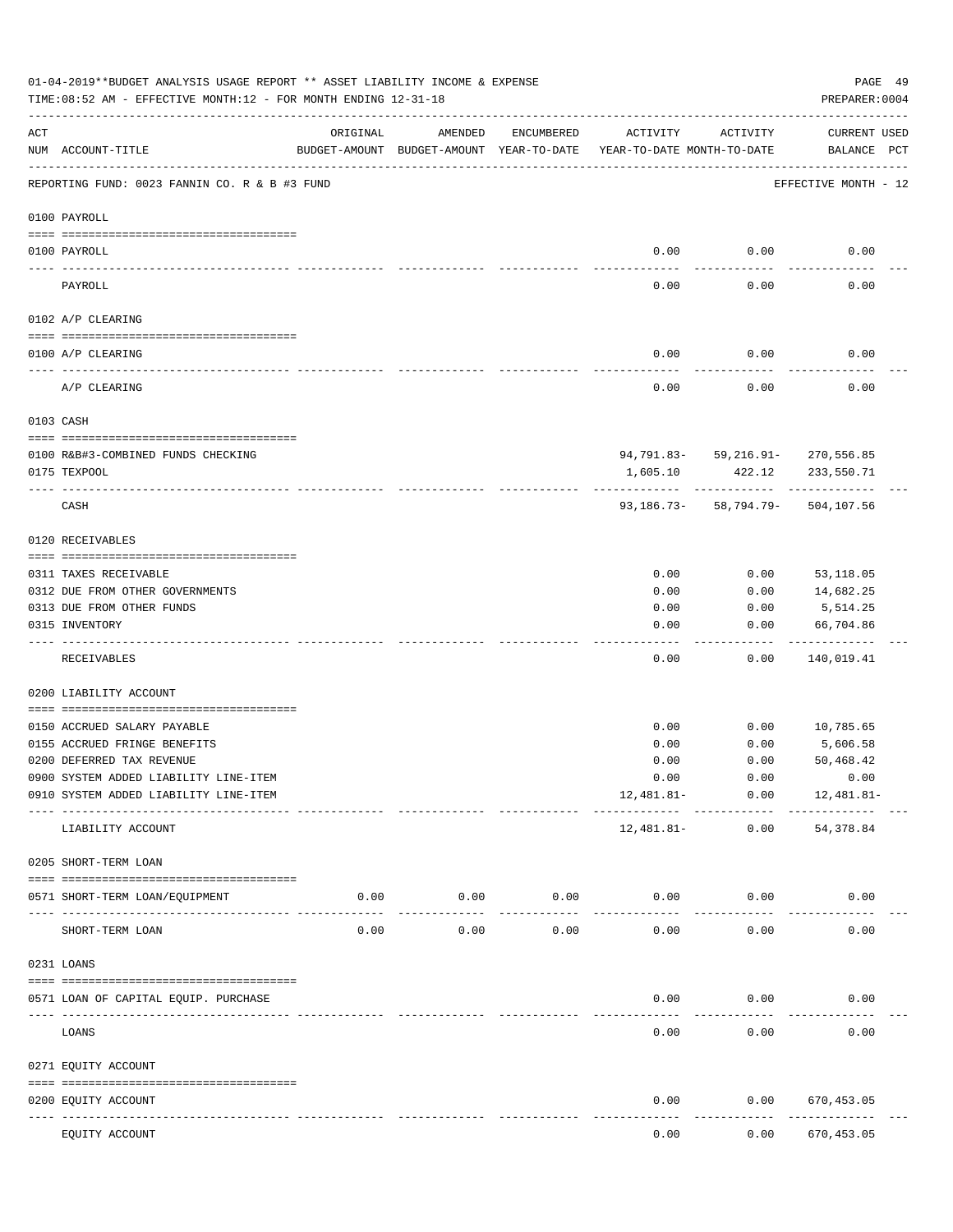|     | 01-04-2019**BUDGET ANALYSIS USAGE REPORT ** ASSET LIABILITY INCOME & EXPENSE<br>TIME: 08:52 AM - EFFECTIVE MONTH: 12 - FOR MONTH ENDING 12-31-18 |            |                                                     |                 |                                        |               | PREPARER: 0004                                     | PAGE 50        |
|-----|--------------------------------------------------------------------------------------------------------------------------------------------------|------------|-----------------------------------------------------|-----------------|----------------------------------------|---------------|----------------------------------------------------|----------------|
| ACT | NUM ACCOUNT-TITLE                                                                                                                                | ORIGINAL   | AMENDED<br>BUDGET-AMOUNT BUDGET-AMOUNT YEAR-TO-DATE | ENCUMBERED      | ACTIVITY<br>YEAR-TO-DATE MONTH-TO-DATE | ACTIVITY      | <b>CURRENT USED</b><br>BALANCE PCT                 |                |
|     | REPORTING FUND: 0023 FANNIN CO. R & B #3 FUND                                                                                                    |            |                                                     |                 |                                        |               | EFFECTIVE MONTH - 12                               |                |
|     | 0300 CASH                                                                                                                                        |            |                                                     |                 |                                        |               |                                                    |                |
|     | 0123 BEGINNING CASH BALANCE                                                                                                                      |            | 33,636.95 151,900.27                                |                 |                                        |               | $0.00$ $0.00$ $151,900.27$                         | 00             |
|     | CASH                                                                                                                                             |            |                                                     |                 |                                        |               | $33,636.95$ $151,900.27$ 0.00 0.00 0.00 151,900.27 | 0 <sub>0</sub> |
|     | 0310 PROPERTY TAXES                                                                                                                              |            |                                                     |                 |                                        |               |                                                    |                |
|     |                                                                                                                                                  |            |                                                     |                 |                                        |               |                                                    |                |
|     | 0110 CURRENT TAXES<br>0120 DELINQUENT TAXES                                                                                                      | 16,500.00  | 853,966.45 853,966.45<br>16,500.00                  |                 | 6,043.79                               | 2,575.64      | 274,969.84 212,514.52 578,996.61<br>10,456.21      | 32<br>37       |
|     |                                                                                                                                                  |            | -----------                                         |                 |                                        |               | ----------                                         |                |
|     | PROPERTY TAXES                                                                                                                                   | 870,466.45 |                                                     | 870,466.45 0.00 | 281,013.63                             | 215,090.16    | 589,452.82                                         | 32             |
|     | 0318 OTHER TAXES                                                                                                                                 |            |                                                     |                 |                                        |               |                                                    |                |
|     | 0120 PAY N LIEU TAX/GRASSLAND                                                                                                                    |            | 2,500.00 2,500.00                                   |                 |                                        | $0.00$ 0.00   | 2,500.00                                           | 0 <sub>0</sub> |
|     | 0121 PAY N LIEU TAX/UPPER TRINITY                                                                                                                | 0.00       | 0.00                                                |                 |                                        | 1,526.12 0.00 | 1,526.12+                                          |                |
|     | 0160 SALES TAX REVENUES                                                                                                                          | 75,000.00  | 75,000.00                                           |                 | 23,259.83                              | 8,774.16      | 51,740.17                                          | 31             |
|     | OTHER TAXES                                                                                                                                      | 77,500.00  |                                                     |                 |                                        |               | 52,714.05                                          | 32             |
|     | 0321 FEES OF TAX COLLECTOR                                                                                                                       |            |                                                     |                 |                                        |               |                                                    |                |
|     | 0200 CAR REGISTRATION/SALES TAX                                                                                                                  |            |                                                     |                 |                                        |               | $0.00$ $0.00$ $125,000.00$                         | 0 <sub>0</sub> |
|     | 0300 COUNTY'S ADDITIONAL \$10                                                                                                                    | 95,000.00  | 95,000.00                                           |                 | 25,813.68                              | 7,349.90      | 69,186.32                                          | 27             |
|     | FEES OF TAX COLLECTOR                                                                                                                            | 220,000.00 |                                                     |                 |                                        |               | 194,186.32                                         | 12             |
|     | 0330 GRANTS                                                                                                                                      |            |                                                     |                 |                                        |               |                                                    |                |
|     |                                                                                                                                                  | 0.00       | 0.00                                                |                 | 0.00                                   |               | $0.00$ $0.00$                                      |                |
|     | 0200 FEMA GRANT                                                                                                                                  |            |                                                     |                 |                                        |               |                                                    |                |
|     | GRANTS                                                                                                                                           | 0.00       | 0.00                                                | 0.00            | 0.00                                   | 0.00          | 0.00                                               |                |
|     | 0350 FINES                                                                                                                                       |            |                                                     |                 |                                        |               |                                                    |                |
|     | 0403 COUNTY CLERK FINES                                                                                                                          | 12,000.00  | 12,000.00                                           |                 | 0.00                                   |               | 0.00 12,000.00                                     | 0 <sub>0</sub> |
|     | 0450 DISTRICT CLERK FINES                                                                                                                        | 15,000.00  | 15,000.00                                           |                 | 2,875.09                               | 916.13        | 12,124.91                                          | 19             |
|     | 0455 J. P. #1 FINES                                                                                                                              | 7,000.00   | 7,000.00                                            |                 | 0.00                                   | 0.00          | 7,000.00                                           | 0 <sub>0</sub> |
|     | 0456 J. P. #2 FINES                                                                                                                              | 3,000.00   | 3,000.00                                            |                 | 1,069.29                               | 413.04        | 1,930.71                                           | 36             |
|     | 0457 J. P. #3 FINES                                                                                                                              | 4,000.00   | 4,000.00                                            |                 | 1,096.10                               | 1,096.10      | 2,903.90                                           | 27<br>$---$    |
|     | FINES                                                                                                                                            |            | 41,000.00 41,000.00                                 | 0.00            | 5,040.48                               | 2,425.27      | 35,959.52 12                                       |                |
|     | 0360 INTEREST EARNINGS                                                                                                                           |            |                                                     |                 |                                        |               |                                                    |                |
|     | 0100 INTEREST EARNINGS                                                                                                                           |            | 2,000.00 2,000.00                                   |                 | 1,378.87                               |               | 472.10 621.13 69                                   |                |
|     | INTEREST EARNINGS                                                                                                                                |            | 2,000.00 2,000.00                                   |                 | $0.00$ 1,378.87                        | 472.10        | 621.13                                             | 69             |
|     | 0364 SALE OF ASSETS                                                                                                                              |            |                                                     |                 |                                        |               |                                                    |                |
|     | 0162 LAND/BUILDING                                                                                                                               | 0.00       | 0.00                                                |                 | 0.00                                   | 0.00          | 0.00                                               |                |
|     | 0163 SALE OF EQUIPMENT                                                                                                                           | 5,000.00   | 5,000.00                                            |                 | 0.00                                   | 0.00          | 5,000.00                                           | 00             |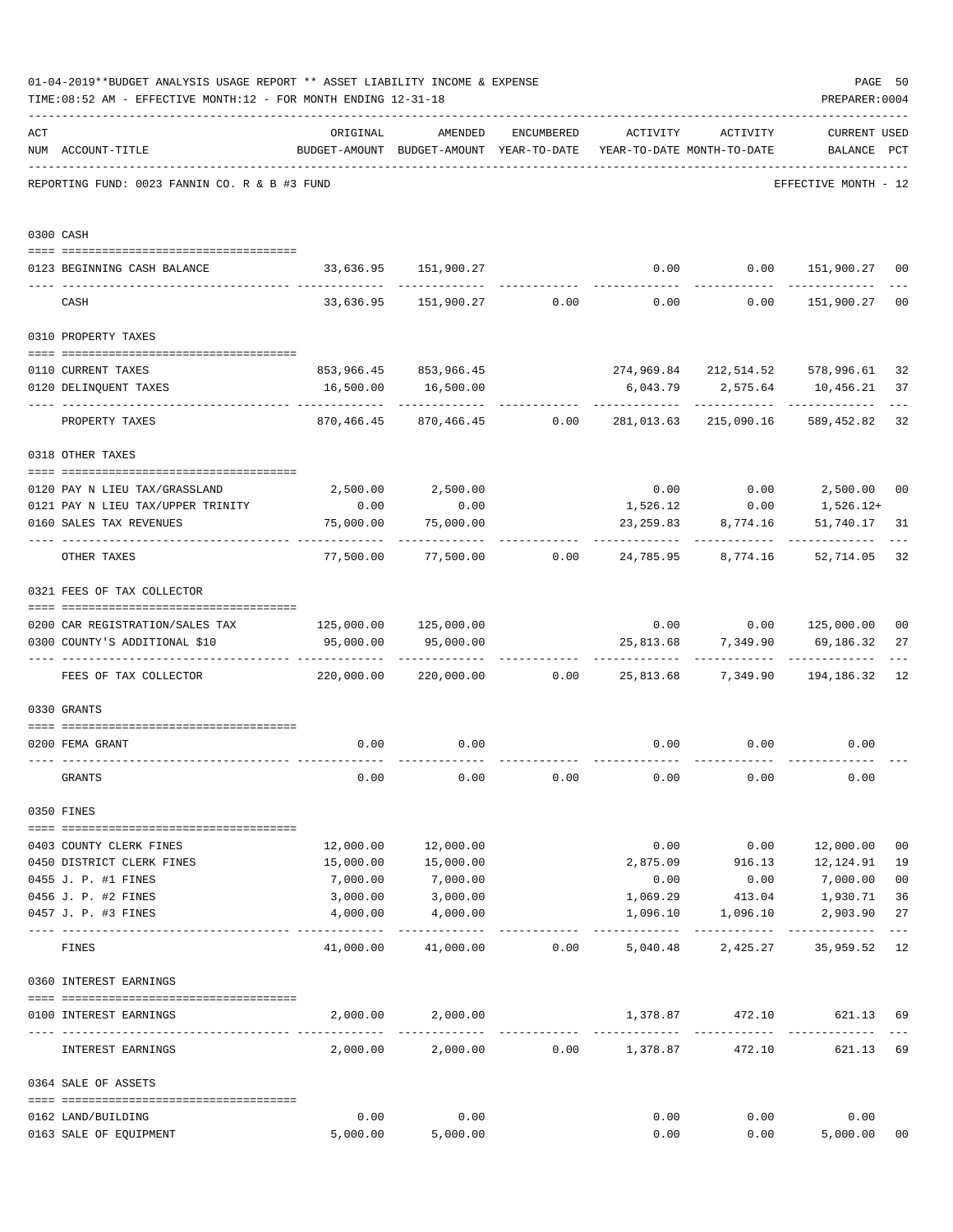| 01-04-2019**BUDGET ANALYSIS USAGE REPORT ** ASSET LIABILITY INCOME & EXPENSE | PAGE |  |
|------------------------------------------------------------------------------|------|--|
|------------------------------------------------------------------------------|------|--|

| ACT | NUM ACCOUNT-TITLE                             | ORIGINAL<br>BUDGET-AMOUNT BUDGET-AMOUNT YEAR-TO-DATE YEAR-TO-DATE MONTH-TO-DATE | AMENDED    | ENCUMBERED | ACTIVITY  | ACTIVITY  | <b>CURRENT USED</b><br>BALANCE | PCT            |
|-----|-----------------------------------------------|---------------------------------------------------------------------------------|------------|------------|-----------|-----------|--------------------------------|----------------|
|     | REPORTING FUND: 0023 FANNIN CO. R & B #3 FUND |                                                                                 |            |            |           |           | EFFECTIVE MONTH - 12           |                |
|     |                                               |                                                                                 |            |            |           |           |                                |                |
|     | SALE OF ASSETS                                | 5,000.00                                                                        | 5,000.00   | 0.00       | 0.00      | 0.00      | 5,000.00                       | 00             |
|     | 0370 MISCELLANEOUS REVENUES                   |                                                                                 |            |            |           |           |                                |                |
|     | 0120 STATE LATERAL ROAD                       | 25,000.00                                                                       | 25,000.00  |            | 14,796.25 | 0.00      | 10,203.75 59                   |                |
|     | 0125 TDT WEIGHT FEES                          | 20,000.00                                                                       | 20,000.00  |            | 20,024.37 | 0.00      | $24.37+100$                    |                |
|     | 0130 REFUNDS & MISCELLANEOUS                  | 3,000.00                                                                        | 3,000.00   |            | 325.41    | 92.51     | 2,674.59                       | 11             |
|     | 0139 RESTITUTION                              | 0.00                                                                            | 0.00       |            | 0.00      | 0.00      | 0.00                           |                |
|     | 0140 PROCEEDS OF LOANS                        | 0.00                                                                            | 0.00       |            | 0.00      | 0.00      | 0.00                           |                |
|     | 0145 REIMBURSEMENT OF MATERIALS               | 13,000.00                                                                       | 13,000.00  |            | 2,723.46  | 1,278.98  | 10,276.54                      | 21             |
|     | MISCELLANEOUS REVENUES                        | 61,000.00                                                                       | 61,000.00  | 0.00       | 37,869.49 | 1,371.49  | 23,130.51                      | 62             |
|     | 0509 CONTINGENCY                              |                                                                                 |            |            |           |           |                                |                |
|     | 0475 CONTINGENCY                              | 20,000.00                                                                       | 20,000.00  | 0.00       | 0.00      | 0.00      | 20,000.00                      | 00             |
|     | CONTINGENCY                                   | 20,000.00                                                                       | 20,000.00  | 0.00       | 0.00      | 0.00      | 20,000.00                      | 00             |
|     | 0623 ROAD & BRIDGE 3                          |                                                                                 |            |            |           |           |                                |                |
|     | 0100 COMPENSATION PAY                         | 0.00                                                                            | 0.00       | 0.00       | 0.00      | 0.00      | 0.00                           |                |
|     | 0101 SALARY ELECTED OFFICIAL                  | 62,720.97                                                                       | 62,720.97  | 0.00       | 16,886.45 | 4,824.70  | 45,834.52                      | 27             |
|     | 0105 SALARY SECRETARY                         | 9,618.35                                                                        | 9,618.35   | 0.00       | 2,109.07  | 715.97    | 7,509.28                       | 22             |
|     | 0106 SALARY PRECINCT EMPLOYEES                | 269,123.88                                                                      | 269,123.88 | 0.00       | 63,780.77 | 19,816.56 | 205, 343. 11                   | 24             |
|     | 0107 REGULAR-TEMP. PART-TIME                  | 16,277.96                                                                       | 16,277.96  | 0.00       | 1,812.72  | 0.00      | 14,465.24                      | 11             |
|     | 0199 TOTAL SALARIES                           | 357,741.16                                                                      | 357,741.16 | 0.00       | 84,589.01 | 25,357.23 | 273, 152. 15                   | 24             |
|     | 0201 SOCIAL SECURITY TAXES                    | 22,217.15                                                                       | 22,217.15  | 0.00       | 5,220.58  | 1,565.74  | 16,996.57                      | 23             |
|     | 0202 GROUP HEALTH INSURANCE                   | 114,751.20                                                                      | 114,751.20 | 0.00       | 28,687.80 | 9,562.60  | 86,063.40                      | 25             |
|     | 0203 RETIREMENT                               | 40,925.59                                                                       | 40,925.59  | 0.00       | 9,727.86  | 2,916.12  | 31,197.73                      | 24             |
|     | 0204 WORKERS' COMPENSATION                    | 11,910.48                                                                       | 11,910.48  | 0.00       | 4,467.96  | 4,467.96  | 7,442.52                       | 38             |
|     | 0205 MEDICARE TAX                             | 5,195.95                                                                        | 5,195.95   | 0.00       | 1,220.93  | 366.19    | 3,975.02                       | 23             |
|     | 0206 UNEMPLOYMENT EXPENSE                     | 0.00                                                                            | 0.00       | 0.00       | 0.00      | 0.00      | 0.00                           |                |
|     | 0299 TOTAL EMPLOYEE BENEFITS                  | 195,000.37                                                                      | 195,000.37 | 0.00       | 49,325.13 | 18,878.61 | 145,675.24                     | 25             |
|     | 0310 OFFICE SUPPLIES                          | 500.00                                                                          | 500.00     | 109.24     | 37.80     | 0.00      | 352.96                         | 29             |
|     | 0314 EMPLOYEE PHYSICALS/DOT TESTING           | 200.00                                                                          | 200.00     | 0.00       | 40.00     | 0.00      | 160.00                         | 20             |
|     | 0315 COPIER EXPENSE                           | 0.00                                                                            | 0.00       | 0.00       | 0.00      | 0.00      | 0.00                           |                |
|     | 0340 SHOP SUPPLIES                            | 6,500.00                                                                        | 6,500.00   | 0.00       | 1,191.28  | 340.47    | 5,308.72                       | 18             |
|     | 0341 R & B MAT. ROCK & GRAVEL                 | 155,000.00                                                                      | 155,000.00 | 0.00       | 52,135.00 | 19,606.26 | 102,865.00                     | 34             |
|     | 0342 R & B MAT. CULVERTS                      | 35,000.00                                                                       | 35,000.00  | 0.00       | 6,053.00  | 0.00      | 28,947.00                      | 17             |
|     | 0343 R & B MAT. HARDWRE & LUMB                | 5,000.00                                                                        | 5,000.00   | 0.00       | 29.00     | 14.50     | 4,971.00                       | 01             |
|     | 0344 R & B MAT. ASPHALT/RD OIL                | 85,000.00                                                                       | 85,000.00  | 0.00       | 3,215.36  | 0.00      | 81,784.64                      | 04             |
|     | 0345 CHEMICALS                                | 3,000.00                                                                        | 3,000.00   | 0.00       | 0.00      | 0.00      | 3,000.00                       | 0 <sub>0</sub> |
|     | 0346 CETRZ EXPENDITURES                       | 0.00                                                                            | 0.00       | 0.00       | 0.00      | 0.00      | 0.00                           |                |
|     | 0350 DEBRIS REMOVAL                           | 4,000.00                                                                        | 4,000.00   | 0.00       | 369.00    | 369.00    | 3,631.00 09                    |                |
|     | 0395 UNIFORMS                                 | 1,000.00                                                                        | 1,000.00   | 0.00       | 0.00      | 0.00      | 1,000.00 00                    |                |
|     | 0399 TOTAL R&B MATERIALS                      | 295,200.00                                                                      | 295,200.00 | 109.24     | 63,070.44 | 20,330.23 | 232,020.32 21                  |                |
|     | 0400 LEGAL FEES                               | 0.00                                                                            | 0.00       | 0.00       | 0.00      | 0.00      | 0.00                           |                |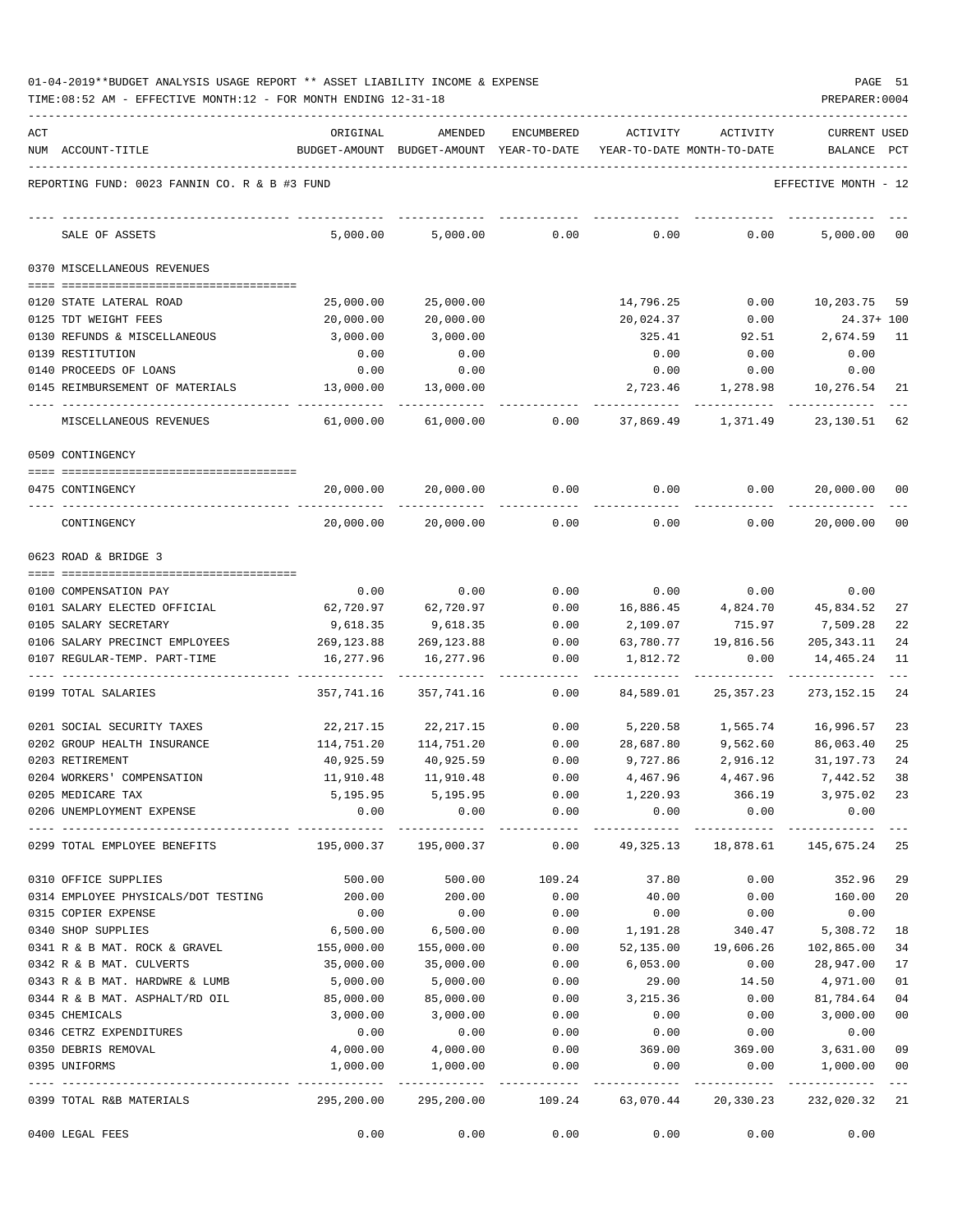TIME:08:52 AM - EFFECTIVE MONTH:12 - FOR MONTH ENDING 12-31-18 PREPARER:0004

| ACT | NUM ACCOUNT-TITLE                             | ORIGINAL<br>BUDGET-AMOUNT BUDGET-AMOUNT YEAR-TO-DATE | AMENDED                                         | ENCUMBERED                           | ACTIVITY<br>YEAR-TO-DATE MONTH-TO-DATE | ACTIVITY   | <b>CURRENT USED</b><br>BALANCE PCT |                |
|-----|-----------------------------------------------|------------------------------------------------------|-------------------------------------------------|--------------------------------------|----------------------------------------|------------|------------------------------------|----------------|
|     |                                               |                                                      |                                                 |                                      |                                        |            |                                    |                |
|     | REPORTING FUND: 0023 FANNIN CO. R & B #3 FUND |                                                      |                                                 |                                      |                                        |            | EFFECTIVE MONTH - 12               |                |
|     | 0420 UTILITY TELEPHONE                        | 700.00                                               | 700.00                                          | 0.00                                 | 342.73                                 | 254.78     | 357.27                             | 49             |
|     | 0421 INTERNET SERVICE                         | 1,000.00                                             | 1,000.00                                        | 0.00                                 | 215.37                                 | 66.95      | 784.63                             | 22             |
|     | 0423 CELL PHONE ALLOWANCE                     | 600.00                                               | 600.00                                          | 0.00                                 | 150.00                                 | 50.00      | 450.00                             | 25             |
|     | 0427 OUT OF COUNTY TRAVEL                     | 3,500.00                                             | 3,500.00                                        | 0.00                                 | 845.12                                 | 0.00       | 2,654.88                           | 24             |
|     | 0430 BIDS, NOTICES & PERMITS                  | 1,200.00                                             | 1,200.00                                        | 0.00                                 | 567.00                                 | 0.00       | 633.00                             | 47             |
|     | 0435 PRINTING                                 | 100.00                                               | 100.00                                          | 0.00                                 | 0.00                                   | 0.00       | 100.00                             | 0 <sub>0</sub> |
|     | 0440 UTILITY ELECTRICITY                      | 3,125.00                                             | 3,125.00                                        | 0.00                                 | 436.12                                 | 0.00       | 2,688.88                           | 14             |
|     | 0441 UTILITY GAS                              | 500.00                                               | 500.00                                          | 0.00                                 | 311.00                                 | 311.00     | 189.00                             | 62             |
|     | 0442 UTILITY WATER                            | 700.00                                               | 700.00                                          | 0.00                                 | 64.43                                  | 32.22      | 635.57                             | 09             |
|     | 0443 TRASH DUMPSTER PICKUP                    | 1,000.00                                             | 1,000.00                                        | 0.00                                 | 149.94                                 | 74.97      | 850.06                             | 15             |
|     | 0447 REPEATER SERVICE CONTRACT                | 708.97                                               | 708.97                                          | 0.00                                 | 708.97                                 | 0.00       | 0.00                               | 100            |
|     | 0450 R&M BUILDING                             | 1,500.00                                             | 1,500.00                                        | 0.00                                 | 6.33                                   | 6.33       | 1,493.67                           | 0 <sub>0</sub> |
|     | 0453 COMPUTER SOFTWARE                        | 1,000.00                                             | 1,000.00                                        | 0.00                                 | 0.00                                   | 0.00       | 1,000.00                           | 00             |
|     | 0457 R & M MACHINERY GAS & OIL                | 150,000.00                                           | 150,000.00                                      | 0.00                                 | 24,359.10                              | 9,890.57   | 125,640.90                         | 16             |
|     | 0458 R & M MACHINERY PARTS                    | 70,000.00                                            | 70,000.00                                       | 0.00                                 | 60,976.33                              | 56,873.99  | 9,023.67                           | 87             |
|     | 0459 R & M MACH. TIRES & TUBES                | 25,000.00                                            | 25,000.00                                       | 0.00                                 | 270.00                                 | 0.00       | 24,730.00                          | 01             |
|     | 0460 EQUIPMENT RENTAL/LEASE                   | 5,000.00                                             | 5,000.00                                        | 0.00                                 | 0.00                                   | 0.00       | 5,000.00                           | 0 <sub>0</sub> |
|     |                                               |                                                      |                                                 |                                      |                                        |            |                                    |                |
|     | 0480 BOND                                     | 150.00                                               | 150.00                                          | 0.00                                 | 0.00                                   | 0.00       | 150.00                             | 00             |
|     | 0482 INSURANCE                                | 7,000.00                                             | 7,000.00                                        | 0.00                                 | 5,362.80                               | 0.00       | 1,637.20                           | 77             |
|     | 0485 PRISONER SUPPLIES                        | 0.00                                                 | 0.00                                            | 0.00                                 | 0.00                                   | 0.00       | 0.00                               |                |
|     | 0488 FANNIN RURAL RAIL DISTRICT               | 0.00                                                 | 0.00                                            | 0.00                                 | 0.00                                   | 0.00       | 0.00                               |                |
|     | 0490 MISCELLANEOUS                            | 1,500.00                                             | 1,500.00                                        | 0.00                                 | 0.00                                   | 0.00       | 1,500.00                           | 0 <sub>0</sub> |
|     | 0491 SOIL & WATER CONSERVATION                | 250.00                                               | 250.00                                          | 0.00                                 | 0.00                                   | 0.00       | 250.00                             | 0 <sub>0</sub> |
|     | 0492 TDRA FLOOD CASH MATCH                    | 0.00                                                 | 0.00                                            | 0.00                                 | 0.00                                   | 0.00       | 0.00                               |                |
|     | 0494 FLOOD CONTROL SITE MAINTENANCE           | 0.00                                                 | 0.00                                            | 0.00                                 | 0.00                                   | 0.00       | 0.00                               |                |
|     | 0495 PIPELINE SALES TAX REIMBURSEMENT         | 0.00                                                 | 0.00                                            | 0.00                                 | 0.00                                   | 0.00       | 0.00                               |                |
|     | 0496 TCOG HAZARDOUS WASTEMATCH                | 1,250.00                                             | 1,250.00                                        | 0.00                                 | 0.00                                   | 0.00       | 1,250.00                           | 00             |
|     | 0499 TOTAL SER. & OTHER CHARGES               | 275,783.97                                           | 275,783.97                                      | 0.00                                 | 94,765.24                              | 67,560.81  | 181,018.73                         | 34             |
|     | 0500 LAND                                     |                                                      |                                                 |                                      | 0.00                                   | 0.00       | 0.00                               |                |
|     | 0535 BUILDING                                 |                                                      |                                                 |                                      | 0.00                                   | 0.00       | 0.00                               |                |
|     | 0562 LAND/BUILDING                            | 0.00                                                 | 0.00                                            | 0.00                                 | 0.00                                   | 0.00       | 0.00                               |                |
|     | 0570 COMPUTER EQUIPMENT                       | 0.00                                                 | 0.00                                            | 0.00                                 | 0.00                                   | 0.00       | 0.00                               |                |
|     | 0571 PURCHASE OF MACH./EOUIP.                 | 150,000.00                                           | 268,263.32                                      | 107,307.04                           | 161,010.28                             | 161,010.28 | $54.00 - 100$                      |                |
|     | 0572 OFFICE EQUIPMENT                         | 0.00                                                 | 0.00                                            | 0.00                                 | 0.00                                   | 0.00       | 0.00                               |                |
|     | 0573 RADIO EQUIPMENT                          | 600.00                                               | 600.00                                          | 0.00                                 | 0.00                                   | 0.00       | 600.00                             | 00             |
|     | 0575 LAND/BUILDING                            | 1,000.00                                             | 1,000.00                                        | 0.00                                 | 0.00                                   | 0.00       | 1,000.00                           | 0 <sub>0</sub> |
|     | 0580 PRECINCT BRIDGE                          | 0.00                                                 | 0.00                                            | 0.00                                 | 0.00                                   | 0.00       | 0.00                               |                |
|     | 0599 CAPITAL OUTLAY                           | .<br>151,600.00                                      | -----------                                     | -----------<br>269,863.32 107,307.04 | 161,010.28                             | 161,010.28 | ------------<br>1,546.00           | 99             |
|     | 0630 NOTE PAYMENT-PRINCIPAL                   | 0.00                                                 | 0.00                                            | 0.00                                 | 0.00                                   | 0.00       | 0.00                               |                |
|     | 0670 NOTE PAYMENT-INTEREST                    | 0.00                                                 | 0.00                                            | 0.00                                 | 0.00                                   | 0.00       | 0.00                               |                |
|     |                                               |                                                      |                                                 |                                      |                                        |            |                                    |                |
|     | ROAD & BRIDGE 3                               |                                                      | 1,275,325.50 1,393,588.82 107,416.28 452,760.10 |                                      |                                        | 293,137.16 | 833,412.44                         | 40             |
|     | 0625 ADMINISTRATIVE OFFICE R&B #3             |                                                      |                                                 |                                      |                                        |            |                                    |                |
|     | 0105 SALARY SECRETARY                         | 9,881.28                                             | 9,881.28                                        | 0.00                                 | 2,660.35                               | 760.10     | 7,220.93                           | 27             |
|     | 0201 SOCIAL SECURITY TAXES                    | 612.64                                               | 612.64                                          | 0.00                                 | 121.36                                 | 32.80      | 491.28                             | 20             |
|     | 0202 GROUP HEALTH INSURANCE                   | 2,868.78                                             | 2,868.78                                        | 0.00                                 | 717.18                                 | 239.06     | 2,151.60                           | 25             |
|     | 0203 RETIREMENT                               | 1,130.42                                             | 1,130.42                                        | 0.00                                 | 305.97                                 | 87.42      | 824.45                             | 27             |
|     | 0204 WORKERS' COMPENSATION                    | 41.50                                                | 41.50                                           | 0.00                                 | 13.65                                  | 13.65      | 27.85                              | 33             |

0205 MEDICARE TAX 143.28 143.28 0.00 28.41 7.68 114.87 20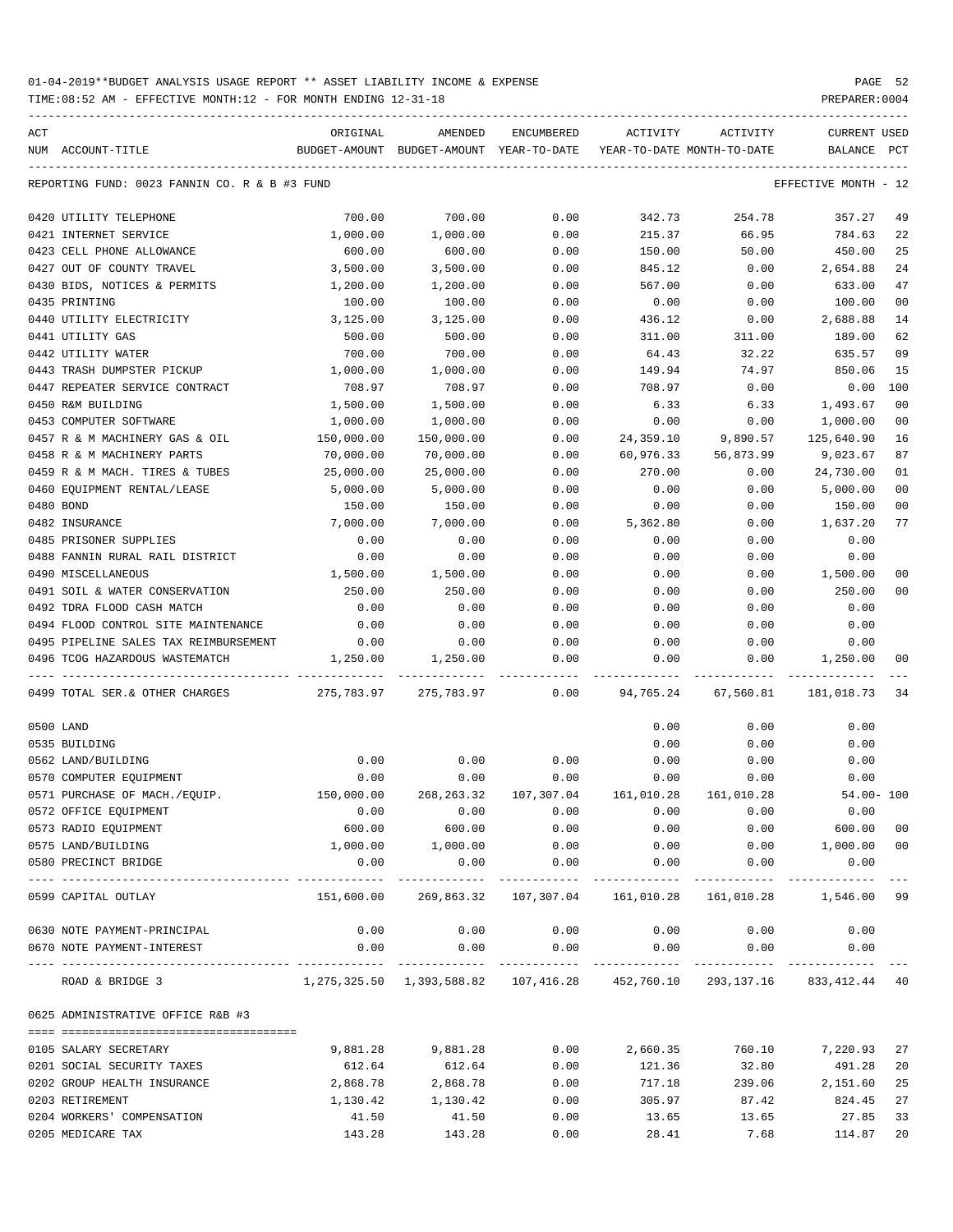| ACT |                                               | ORIGINAL                    | AMENDED                              | ENCUMBERED   | ACTIVITY                   | ACTIVITY | <b>CURRENT USED</b>     |      |
|-----|-----------------------------------------------|-----------------------------|--------------------------------------|--------------|----------------------------|----------|-------------------------|------|
|     | NUM ACCOUNT-TITLE                             | BUDGET-AMOUNT BUDGET-AMOUNT |                                      | YEAR-TO-DATE | YEAR-TO-DATE MONTH-TO-DATE |          | BALANCE                 | PCT  |
|     |                                               |                             |                                      |              |                            |          |                         |      |
|     | REPORTING FUND: 0023 FANNIN CO. R & B #3 FUND |                             |                                      |              |                            |          | EFFECTIVE MONTH - 12    |      |
|     | 0310 OFFICE SUPPLIES                          | 100.00                      | 100.00                               | 66.25        | 0.00                       | 0.00     | 33.75 66                |      |
|     | 0311 POSTAL EXPENSES                          | 0.00                        | 0.00                                 | 0.00         | 0.00                       | 0.00     | 0.00                    |      |
|     | 0353 COMPUTER EXPENSE                         | 500.00                      | 500.00                               | 0.00         | 0.00                       | 0.00     | 500.00                  | 00   |
|     | 0427 OUT OF COUNTY TRAVEL                     | 0.00                        | 0.00                                 | 0.00         | 0.00                       | 0.00     | 0.00                    |      |
|     | 0480 BOND                                     | 0.00                        | 0.00                                 | 0.00         | 0.00                       | 0.00     | 0.00                    |      |
|     | 0572 OFFICE EQUIPMENT                         | 0.00                        | 0.00                                 | 0.00         | 0.00                       | 0.00     | 0.00                    |      |
|     | 0574 COMPUTER EQUIPMENT                       | 0.00                        | 0.00                                 | 0.00         | 0.00                       | 0.00     | 0.00                    |      |
|     |                                               |                             |                                      |              |                            |          |                         | -26  |
|     | FANNIN CO. R & B #3 FUND                      |                             |                                      |              |                            |          |                         |      |
|     | INCOME TOTALS                                 |                             | 1,310,603.40 1,428,866.72            |              | 375,902.10                 |          | 235,483.08 1,052,964.62 | - 26 |
|     | <b>EXPENSE TOTALS</b>                         |                             | 1,310,603.40 1,428,866.72 107,482.53 |              | 456,607.02                 |          | 294, 277.87 864, 777.17 | 39   |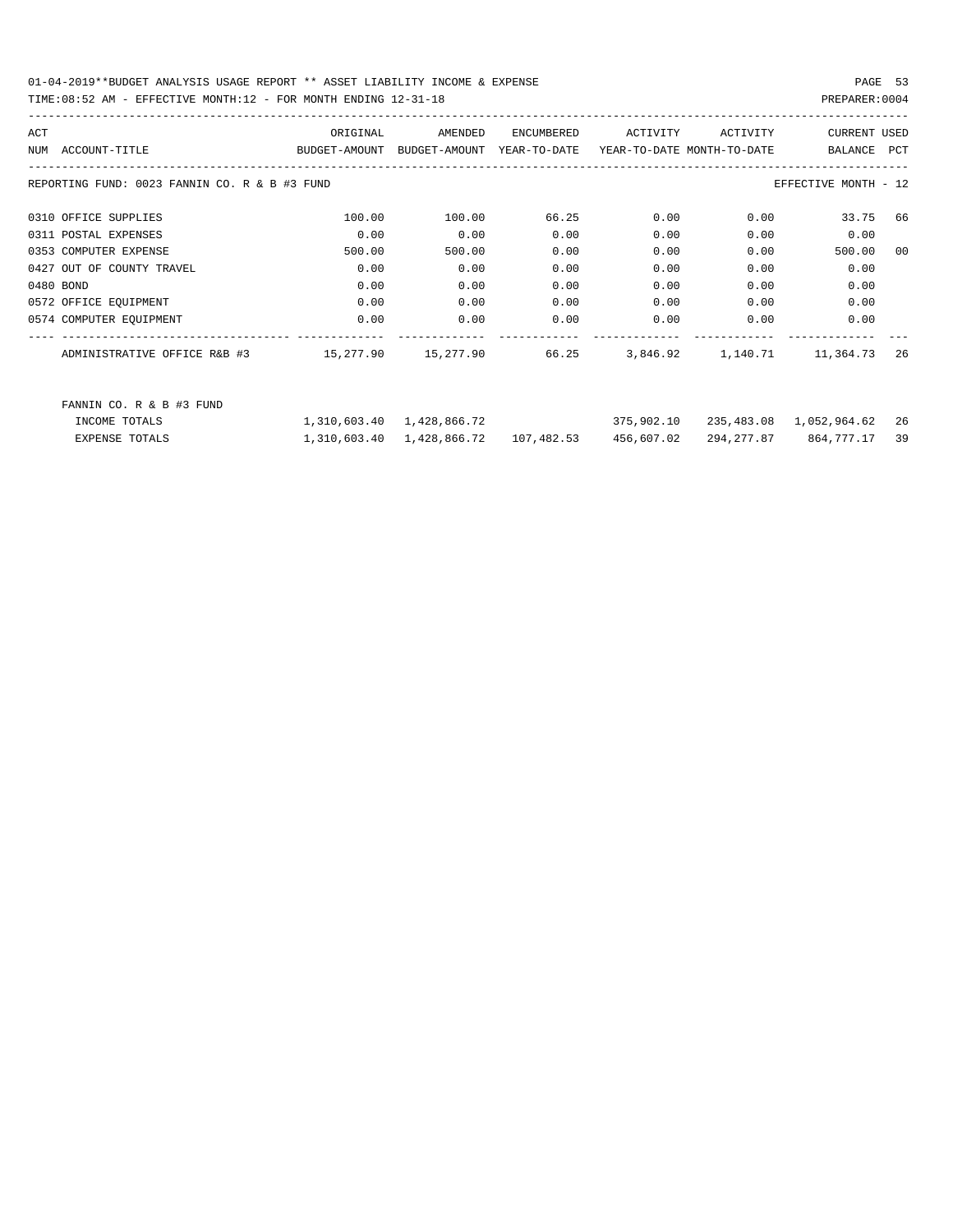|                 | 01-04-2019**BUDGET ANALYSIS USAGE REPORT ** ASSET LIABILITY INCOME & EXPENSE<br>TIME: 08:52 AM - EFFECTIVE MONTH: 12 - FOR MONTH ENDING 12-31-18 |          |                                                     |                               |                                        |                      | PAGE 54<br>PREPARER: 0004                        |    |
|-----------------|--------------------------------------------------------------------------------------------------------------------------------------------------|----------|-----------------------------------------------------|-------------------------------|----------------------------------------|----------------------|--------------------------------------------------|----|
| ACT             | NUM ACCOUNT-TITLE                                                                                                                                | ORIGINAL | AMENDED<br>BUDGET-AMOUNT BUDGET-AMOUNT YEAR-TO-DATE | ENCUMBERED                    | ACTIVITY<br>YEAR-TO-DATE MONTH-TO-DATE | ACTIVITY             | CURRENT USED<br>BALANCE PCT                      |    |
|                 | REPORTING FUND: 0024 FANNIN CO. R & B #4 FUND                                                                                                    |          |                                                     |                               |                                        |                      | EFFECTIVE MONTH - 12                             |    |
|                 | 0100 PAYROLL                                                                                                                                     |          |                                                     |                               |                                        |                      |                                                  |    |
|                 |                                                                                                                                                  |          |                                                     |                               |                                        |                      |                                                  |    |
| $- - - - - - -$ | 0100 PAYROLL                                                                                                                                     |          |                                                     |                               | 0.00                                   | 0.00                 | 0.00                                             |    |
|                 | PAYROLL                                                                                                                                          |          |                                                     |                               | 0.00                                   | 0.00                 | 0.00                                             |    |
|                 | 0102 A/P CLEARING                                                                                                                                |          |                                                     |                               |                                        |                      |                                                  |    |
|                 | 0100 A/P CLEARING                                                                                                                                |          |                                                     |                               | 0.00                                   | 0.00                 | 0.00                                             |    |
|                 | A/P CLEARING                                                                                                                                     |          |                                                     |                               | 0.00                                   | 0.00                 | 0.00                                             |    |
|                 | 0103 CASH                                                                                                                                        |          |                                                     |                               |                                        |                      |                                                  |    |
|                 |                                                                                                                                                  |          |                                                     |                               |                                        |                      |                                                  |    |
|                 | 0100 R&B#4- COMBINED FUNDS CHECKING<br>0175 TEXPOOL                                                                                              |          |                                                     |                               | 98,709.29-                             | 254.58               | 86, 335.78 71, 996.70 131, 804.48<br>104,441.81  |    |
|                 | CASH                                                                                                                                             |          |                                                     |                               |                                        | 12,373.51- 72,251.28 | 236,246.29                                       |    |
|                 | 0120 RECEIVABLES                                                                                                                                 |          |                                                     |                               |                                        |                      |                                                  |    |
|                 | 0311 TAXES RECEIVABLE                                                                                                                            |          |                                                     |                               | 0.00                                   | 0.00                 | 29,512.36                                        |    |
|                 | 0312 DUE FROM OTHER GOVERNMENTS                                                                                                                  |          |                                                     |                               | 0.00                                   | 0.00                 | 8,357.46                                         |    |
|                 | 0313 DUE FROM OTHER FUNDS                                                                                                                        |          |                                                     |                               | 0.00                                   | 0.00                 | 3,138.83                                         |    |
|                 | 0315 INVENTORY                                                                                                                                   |          |                                                     |                               | 0.00                                   | 0.00                 | 6,887.10                                         |    |
|                 | RECEIVABLES                                                                                                                                      |          |                                                     |                               | 0.00                                   | 0.00                 | 47,895.75                                        |    |
|                 | 0200 LIABILITY ACCOUNT                                                                                                                           |          |                                                     |                               |                                        |                      |                                                  |    |
|                 | 0150 ACCRUED SALARY PAYABLE                                                                                                                      |          |                                                     |                               | 0.00                                   | 0.00                 | 9,049.70                                         |    |
|                 | 0155 ACCRUED FRINGE BENEFITS                                                                                                                     |          |                                                     |                               | 0.00                                   | 0.00                 | 4,413.27                                         |    |
|                 | 0200 DEFERRED TAX REVENUE                                                                                                                        |          |                                                     |                               | 0.00                                   | 0.00                 | 28,004.13                                        |    |
|                 | 0900 SYSTEM ADDED LIABILITY LINE-ITEM                                                                                                            |          |                                                     |                               |                                        | $0.00$ $0.00$        | 0.00                                             |    |
|                 | 0910 SYSTEM ADDED LIABILITY LINE-ITEM                                                                                                            |          |                                                     |                               |                                        |                      | $4,417.15-$ 0.00 $4,417.15-$                     |    |
|                 | LIABILITY ACCOUNT                                                                                                                                |          |                                                     |                               |                                        | $4,417.15-$ 0.00     | --------- ------------ ------------<br>37,049.95 |    |
|                 | 0271 EQUITY ACCOUNT                                                                                                                              |          |                                                     |                               |                                        |                      |                                                  |    |
|                 | 0200 EQUITY ACCOUNT                                                                                                                              |          |                                                     |                               |                                        |                      | $0.00$ $0.00$ $255,048.45$                       |    |
|                 | ---- --------------<br>--------------------- --------------<br>EQUITY ACCOUNT                                                                    |          |                                                     |                               | -----<br>0.00                          | -----------<br>0.00  | ______________<br>255,048.45                     |    |
|                 | 0300 TOTAL REV/TRANSFERS                                                                                                                         |          |                                                     |                               |                                        |                      |                                                  |    |
|                 | 0124 BEGINNING CASH BALANCE                                                                                                                      |          | 102,339.09 102,339.09                               |                               |                                        |                      | $0.00$ $0.00$ $102,339.09$ 00                    |    |
|                 | TOTAL REV/TRANSFERS                                                                                                                              |          |                                                     | ----------------------------- | 0.00                                   | -----------          | -------------<br>0.00 102,339.09 00              |    |
|                 | 0310 PROPERTY TAXES                                                                                                                              |          |                                                     |                               |                                        |                      |                                                  |    |
|                 | 0110 CURRENT TAXES                                                                                                                               |          | 486,096.60 486,096.60                               |                               |                                        |                      | 156,518.93    120,967.98    329,577.67           | 32 |
|                 | 0120 DELINQUENT TAXES                                                                                                                            | 9,000.00 | 9,000.00                                            |                               |                                        |                      | 3,440.29 1,466.11 5,559.71                       | 38 |
|                 |                                                                                                                                                  |          |                                                     |                               |                                        |                      |                                                  |    |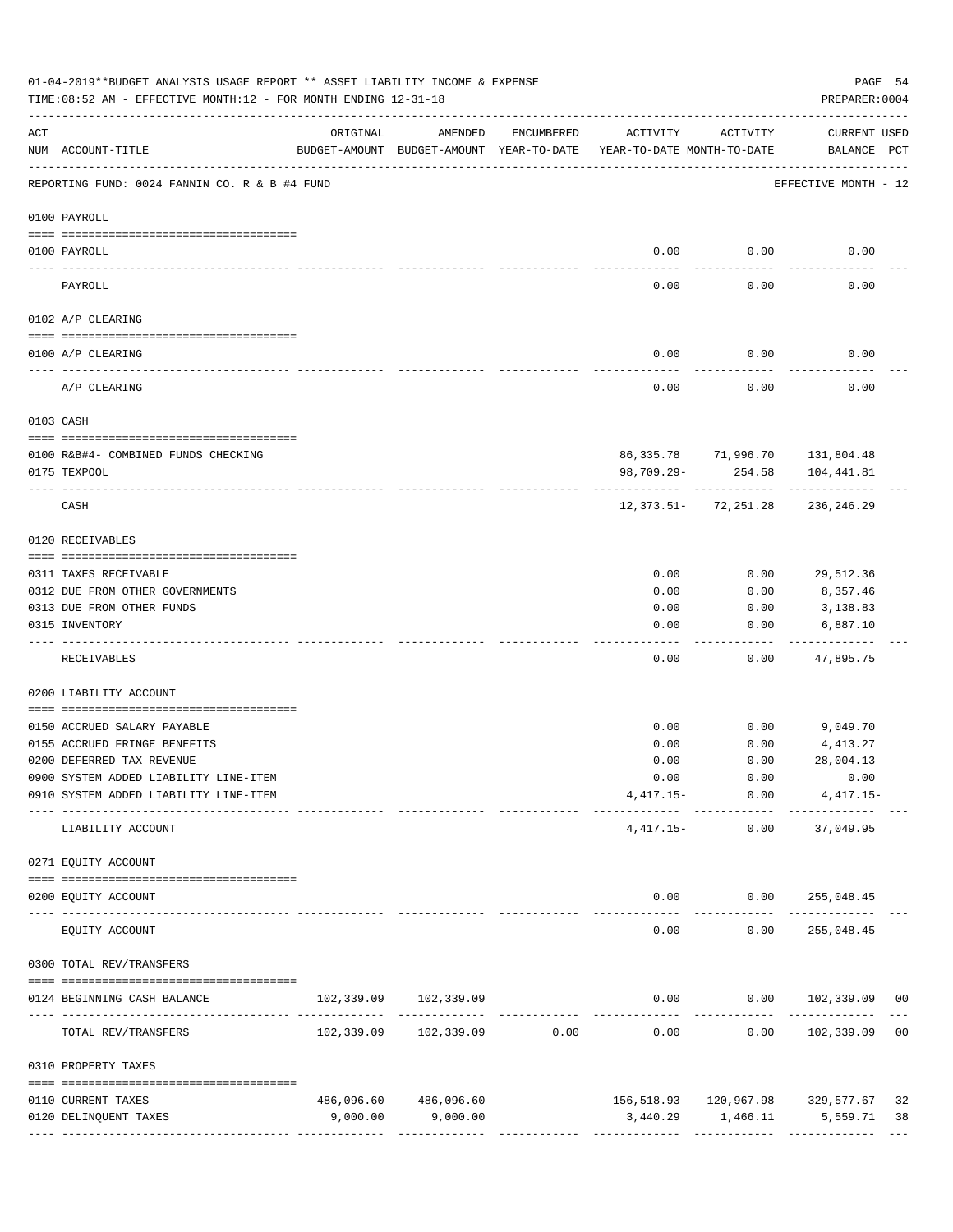|     | TIME: 08:52 AM - EFFECTIVE MONTH: 12 - FOR MONTH ENDING 12-31-18 |            |                                          |                 |                            |                                     | PREPARER: 0004                |                |
|-----|------------------------------------------------------------------|------------|------------------------------------------|-----------------|----------------------------|-------------------------------------|-------------------------------|----------------|
| ACT |                                                                  | ORIGINAL   | AMENDED                                  | ENCUMBERED      | ACTIVITY                   | ACTIVITY                            | <b>CURRENT USED</b>           |                |
|     | NUM ACCOUNT-TITLE                                                |            | BUDGET-AMOUNT BUDGET-AMOUNT YEAR-TO-DATE |                 | YEAR-TO-DATE MONTH-TO-DATE |                                     | BALANCE                       | PCT            |
|     | REPORTING FUND: 0024 FANNIN CO. R & B #4 FUND                    |            |                                          |                 |                            |                                     | EFFECTIVE MONTH - 12          |                |
|     | PROPERTY TAXES                                                   |            | 495,096.60 495,096.60                    |                 |                            | 0.00 159,959.22 122,434.09          | 335, 137.38 32                |                |
|     | 0318 OTHER TAXES                                                 |            |                                          |                 |                            |                                     |                               |                |
|     | 0120 PAY N LIEU TAX/GRASSLAND                                    | 1,600.00   | 1,600.00                                 |                 | 0.00                       | 0.00                                | 1,600.00 00                   |                |
|     | 0121 PAY N LIEU TAX/UPPER TRINITY                                | 0.00       | 0.00                                     |                 | 868.70                     | 0.00                                | 868.70+                       |                |
|     | 0160 SALES TAX REVENUES                                          | 41,000.00  | 41,000.00                                |                 |                            | 13, 240.01 4, 994.45                | 27,759.99                     | 32             |
|     | OTHER TAXES                                                      | 42,600.00  | 42,600.00                                | 0.00            |                            | -------------<br>14,108.71 4,994.45 | -------------<br>28,491.29    | 33             |
|     | 0321 FEES OF TAX COLLECTOR                                       |            |                                          |                 |                            |                                     |                               |                |
|     | 0200 CAR REGISTRATION/SALES TAX                                  |            | 73,000.00 73,000.00                      |                 |                            | $0.00$ $0.00$ $73,000.00$ $00$      |                               |                |
|     | 0300 COUNTY'S ADDITIONAL \$10                                    | 55,000.00  | 55,000.00                                |                 | 14,693.73                  |                                     | 4, 183. 72 40, 306. 27        | 27             |
|     | FEES OF TAX COLLECTOR                                            | 128,000.00 | -----------<br>128,000.00                | 0.00            | ------------<br>14,693.73  | ----------<br>4,183.72              | ------------<br>113,306.27 11 |                |
|     | 0330 GRANTS                                                      |            |                                          |                 |                            |                                     |                               |                |
|     | 0200 FEMA GRANT                                                  | 0.00       | 0.00                                     |                 | 0.00                       | 0.00                                | 0.00                          |                |
|     | GRANTS                                                           | 0.00       | 0.00                                     | 0.00            | 0.00                       | 0.00                                | 0.00                          |                |
|     | 0350 FINES                                                       |            |                                          |                 |                            |                                     |                               |                |
|     | 0403 COUNTY CLERK FINES                                          | 7,000.00   | 7,000.00                                 |                 | 0.00                       | 0.00                                | 7,000.00                      | 00             |
|     | 0450 DISTRICT CLERK FINES                                        | 7,000.00   | 7,000.00                                 |                 | 1,636.59                   | 521.49                              | 5,363.41                      | 23             |
|     | 0455 J. P. #1 FINES                                              | 4,000.00   | 4,000.00                                 |                 | 0.00                       | 0.00                                | 4,000.00                      | 0 <sub>0</sub> |
|     | 0456 J. P. #2 FINES                                              | 2,000.00   | 2,000.00                                 |                 | 608.68                     | 235.11                              | 1,391.32                      | 30             |
|     | 0457 J. P. #3 FINES                                              | 2,500.00   | 2,500.00                                 |                 |                            | 623.93 623.93                       | 1,876.07                      | 25             |
|     | FINES                                                            | 22,500.00  |                                          | 22,500.00 0.00  | 2,869.20                   | 1,380.53                            | 19,630.80                     | 13             |
|     | 0360 INTEREST EARNINGS                                           |            |                                          |                 |                            |                                     |                               |                |
|     | 0100 INTEREST EARNING                                            |            | 1,500.00 1,500.00                        |                 | 979.69                     |                                     | 263.65 520.31 65              |                |
|     | INTEREST EARNINGS                                                | 1,500.00   |                                          | $1,500.00$ 0.00 | 979.69                     | 263.65                              | 520.31 65                     |                |
|     | 0364 SALE OF ASSETS                                              |            |                                          |                 |                            |                                     |                               |                |
|     | 0162 LAND/BUILDING                                               |            | $0.00$ 0.00                              |                 |                            | $0.00$ $0.00$ $0.00$                |                               |                |
|     | 0163 SALE OF EQUIPMENT                                           |            | 10,000.00   10,000.00                    |                 | 0.00                       |                                     | $0.00$ 10,000.00 00           |                |
|     | SALE OF ASSETS                                                   |            | $10,000.00$ $10,000.00$ $0.00$           |                 |                            | $0.00$ $0.00$ $10,000.00$ $00$      |                               |                |
|     | 0370 MISCELLANEOUS REVENUES                                      |            |                                          |                 |                            |                                     |                               |                |
|     | 0120 STATE LATERAL ROAD                                          | 15,000.00  | 15,000.00                                |                 | 8,422.35                   | 0.00                                | 6,577.65 56                   |                |
|     | 0125 TDT WEIGHT FEES                                             | 11,000.00  | 11,000.00                                |                 | 11,398.31                  | 0.00                                | 398.31+ 104                   |                |
|     | 0130 REFUNDS & MISCELLANEOUS                                     | 1,100.00   | 1,100.00                                 |                 | 0.00                       |                                     | $0.00$ 1,100.00               | 00             |
|     | 0138 SALE OF SCRAP IRON                                          | 0.00       | 0.00                                     |                 | 0.00                       | 0.00                                | 0.00                          |                |
|     | 0140 PROCEEDS OF LOAN                                            | 0.00       | 0.00                                     |                 | 0.00                       | 0.00                                | 0.00                          |                |
|     | 0145 REIMBURSEMENT OF MATERIALS                                  | 12,000.00  | 12,000.00                                |                 | 1,362.62                   | 62.10                               | 10,637.38                     | - 11           |
|     | 0146 SALE OF RECYCLED MATERIALS                                  | 500.00     | 500.00                                   |                 | 211.30                     | 0.00                                | 288.70 42                     |                |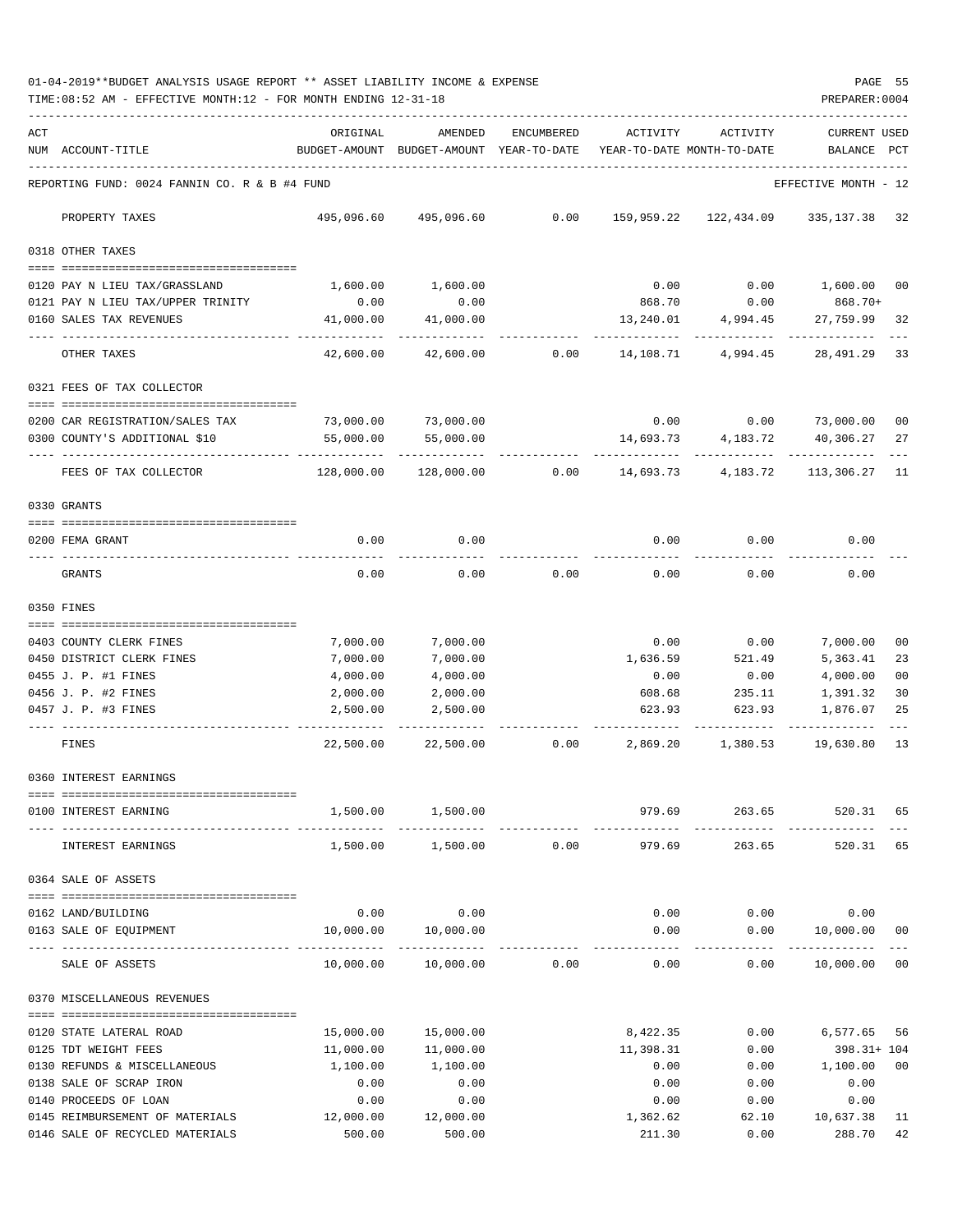| ACT |                                               | ORIGINAL   | AMENDED                                   | ENCUMBERED          | ACTIVITY              | ACTIVITY                   | <b>CURRENT USED</b>  |                |
|-----|-----------------------------------------------|------------|-------------------------------------------|---------------------|-----------------------|----------------------------|----------------------|----------------|
|     | NUM ACCOUNT-TITLE                             |            | BUDGET-AMOUNT BUDGET-AMOUNT YEAR-TO-DATE  |                     |                       | YEAR-TO-DATE MONTH-TO-DATE | BALANCE              | PCT            |
|     | REPORTING FUND: 0024 FANNIN CO. R & B #4 FUND |            |                                           |                     |                       |                            | EFFECTIVE MONTH - 12 |                |
|     | 0147 OFFICE RENTAL                            | 0.00       | 0.00                                      |                     | 0.00                  | 0.00                       | 0.00                 |                |
|     | MISCELLANEOUS REVENUES                        | 39,600.00  | 39,600.00                                 | 0.00                | 21,394.58             | 62.10                      | 18,205.42            | 54             |
|     | 0509 CONTINGENCY                              |            |                                           |                     |                       |                            |                      |                |
|     | 0475 CONTINGENCY                              | 0.00       | 0.00                                      | 0.00                |                       | $0.00$ 0.00                | 0.00                 |                |
|     | CONTINGENCY                                   | 0.00       | 0.00                                      | 0.00                | 0.00                  | 0.00                       | 0.00                 |                |
|     | 0624 ROAD & BRIDGE 4                          |            |                                           |                     |                       |                            |                      |                |
|     | 0100 COMPENSATION PAY                         | 0.00       | 0.00                                      | 0.00                | 0.00                  | 0.00                       | 0.00                 |                |
|     | 0101 SALARY ELECTED OFFICIAL                  | 62,720.97  | 62,720.97                                 | 0.00                | 16,886.45             | 4,824.70                   | 45,834.52            | 27             |
|     | 0105 SALARY SECRETARY                         | 27,537.94  | 27,537.94                                 | 0.00                | 7,414.05              | 2,118.30                   | 20,123.89            | 27             |
|     | 0106 SALARY PRECINCT EMPLOYEES                | 175,807.02 | 175,807.02                                | 0.00                | 43,156.14             | 13,519.70                  | 132,650.88           | 25             |
|     | 0107 REGULAR-TEMP. PART-TIME                  | 0.00       | 0.00                                      | 0.00                | 0.00                  | 0.00                       | 0.00                 |                |
|     | 0108 LABOR REIMBURSEMENT                      | 0.00       | 0.00                                      | 0.00                | 0.00                  | 0.00                       | 0.00                 |                |
|     |                                               |            |                                           |                     |                       |                            |                      |                |
|     | 0199 TOTAL SALARIES                           | 266,065.93 | 266,065.93                                | 0.00                | 67,456.64             | 20,462.70                  | 198,609.29           | 25             |
|     | 0201 SOCIAL SECURITY TAXES                    | 16,496.09  | 16,496.09                                 | 0.00                | 4,166.92              | 1,263.86                   | 12,329.17            | 25             |
|     | 0202 GROUP HEALTH INSURANCE                   | 91,800.96  | 91,800.96                                 | 0.00                | 22,950.24             | 7,650.08                   | 68,850.72            | 25             |
|     | 0203 RETIREMENT                               | 30,437.94  | 30,437.94                                 | 0.00                | 7,757.54              | 2,353.22                   | 22,680.40            | 25             |
|     | 0204 WORKERS' COMPENSATION                    | 7,566.94   | 7,566.94                                  | 0.00                | 2,827.58              | 2,827.58                   | 4,739.36             | 37             |
|     | 0205 MEDICARE TAX                             | 3,857.96   | 3,857.96                                  | 0.00                | 974.46                | 295.56                     | 2,883.50             | 25             |
|     | 0206 UNEMPLOYMENT EXPENSE                     | 0.00       | 0.00                                      | 0.00<br>$- - - - -$ | 0.00                  | 0.00                       | 0.00                 |                |
|     | 0299 TOTAL EMPLOYEE BENEFITS                  | 150,159.89 | 150,159.89                                | 0.00                | 38,676.74             | 14,390.30                  | 111,483.15           | 26             |
|     | 0310 OFFICE SUPPLIES                          | 250.00     | 250.00                                    | 0.00                | 0.00                  | 0.00                       | 250.00               | 0 <sub>0</sub> |
|     | 0314 EMPLOYEE PHYSICALS/DOT TESTING           | 275.00     | 275.00                                    | 0.00                | 0.00                  | 0.00                       | 275.00               | 00             |
|     | 0340 SHOP SUPPLIES                            | 2,250.00   | 2,250.00                                  | 0.00                | 220.42                | 4.60                       | 2,029.58             | 10             |
|     | 0341 R & B MAT. ROCK & GRAVEL                 | 100,000.00 | 100,000.00                                | 0.00                | 21,743.84             | 14,609.47                  | 78,256.16            | 22             |
|     | 0342 R & B MAT. CULVERTS                      | 9,000.00   | 9,000.00                                  | 0.00                | 4,411.80              | 0.00                       | 4,588.20             | 49             |
|     | 0343 R & B MAT. HARDWRE & LUMB                | 2,500.00   | 2,500.00                                  | 0.00                | 0.00                  | 0.00                       | 2,500.00             | 00             |
|     | 0344 R & B MAT. ASPHALT/RD OIL                | 60,000.00  | 60,000.00                                 | 0.00                | 1,603.00              | 1,603.00                   | 58,397.00            | 03             |
|     | 0345 CHEMICALS                                | 1,500.00   | 1,500.00                                  | 0.00                | 0.00                  | 0.00                       | 1,500.00             | 00             |
|     | 0346 CETRZ EXPENDITURES                       | 0.00       | 0.00                                      | 0.00                | 0.00                  | 0.00                       | 0.00                 |                |
|     | 0350 DEBRIS REMOVAL                           | 0.00       | 0.00                                      | 0.00                | 0.00                  | 0.00                       | 0.00                 |                |
|     | 0395 EMPLOYEE UNIFORMS                        | 2,500.00   | 2,500.00<br>----------------------------- | 0.00                | 692.20<br>----------- | 445.72                     | 1,807.80             | 28             |
|     | 0399 TOTAL R&B MATERIALS                      | 178,275.00 | 178,275.00                                | 0.00                | 28,671.26             | 16,662.79                  | 149,603.74 16        |                |
|     | 0400 LEGAL FEES                               | 0.00       | 0.00                                      | 0.00                | 0.00                  | 0.00                       | 0.00                 |                |
|     | 0420 UTILITY TELEPHONE                        | 1,500.00   | 1,500.00                                  | 0.00                | 212.96                | 106.48                     | 1,287.04             | -14            |
|     | 0421 DSL INTERNET                             | 720.00     | 720.00                                    | 0.00                | 120.00                | 60.00                      | 600.00               | 17             |
|     | 0423 CELL PHONE ALLOWANCE                     | 0.00       | 0.00                                      | 0.00                | 0.00                  | 0.00                       | 0.00                 |                |
|     | 0427 OUT OF COUNTY TRAVEL                     | 4,600.00   | 4,600.00                                  | 0.00                | 1,325.84              | 0.00                       | 3,274.16             | 29             |
|     | 0430 BIDS, NOTICES & PERMITS                  | 300.00     | 300.00                                    | 0.00                | 0.00                  | 0.00                       | 300.00               | 0 <sub>0</sub> |
|     | 0435 PRINTING                                 | 100.00     | 100.00                                    | 0.00                | 0.00                  | 0.00                       | 100.00               | 00             |
|     | 0440 UTILITY ELECTRICITY                      | 4,000.00   | 4,000.00                                  | 0.00                | 768.79                | 284.94                     | 3,231.21             | 19             |
|     | 0441 UTILITY GAS                              | 750.00     | 750.00                                    | 0.00                | 132.64                | 81.68                      | 617.36               | 18             |
|     | 0442 UTILITY WATER                            | 2,500.00   | 2,500.00                                  | 0.00                | 108.56                | 54.28                      | 2,391.44             | 04             |
|     | 0443 TRASH PICKUP                             | 2,500.00   | 2,500.00                                  | 0.00                | 345.90                | 345.90                     | 2, 154. 10 14        |                |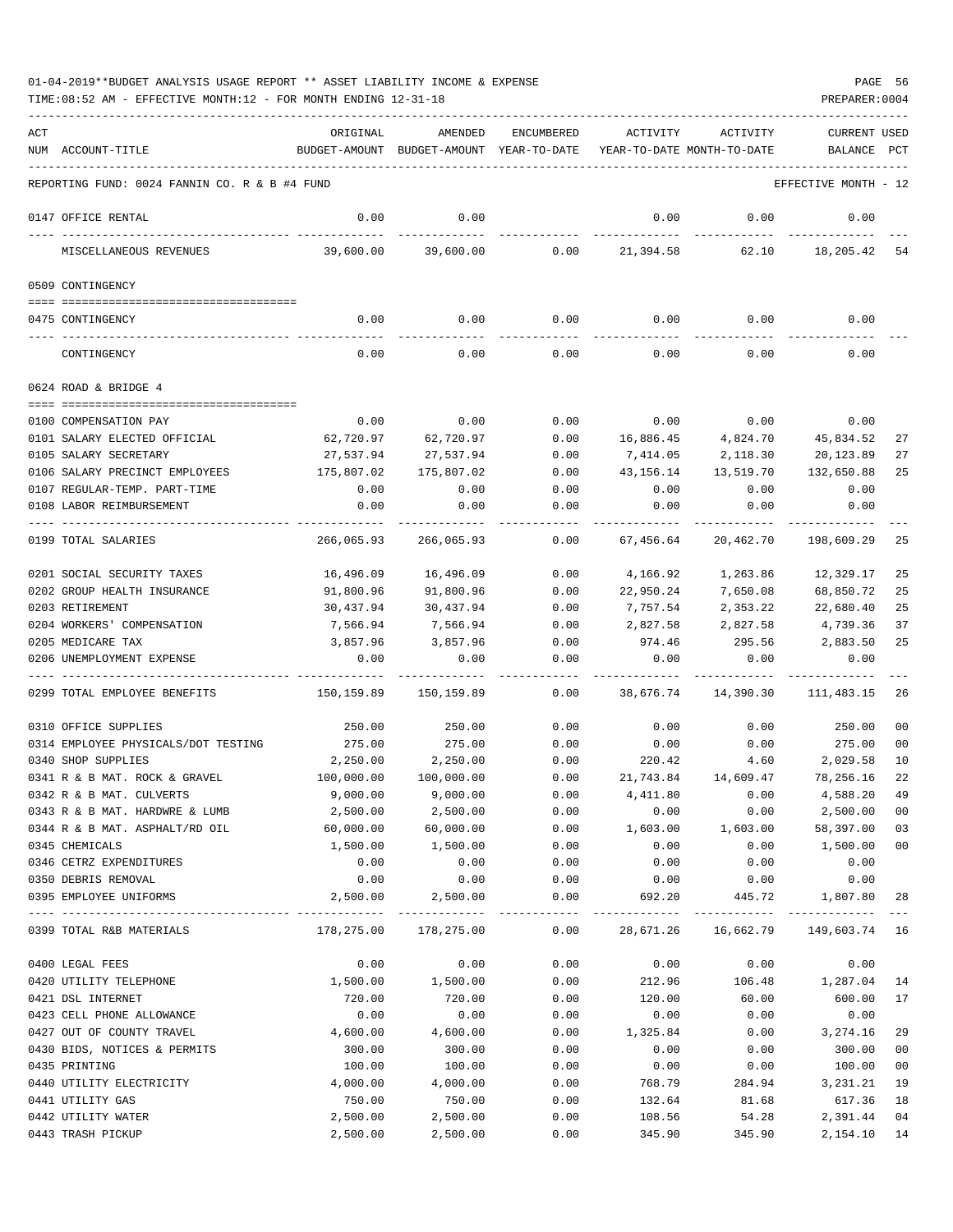| ACT |                                               | ORIGINAL   | AMENDED                                  | ENCUMBERED | ACTIVITY                   | ACTIVITY          | <b>CURRENT USED</b>  |                |
|-----|-----------------------------------------------|------------|------------------------------------------|------------|----------------------------|-------------------|----------------------|----------------|
|     | NUM ACCOUNT-TITLE                             |            | BUDGET-AMOUNT BUDGET-AMOUNT YEAR-TO-DATE |            | YEAR-TO-DATE MONTH-TO-DATE |                   | BALANCE              | PCT            |
|     | REPORTING FUND: 0024 FANNIN CO. R & B #4 FUND |            |                                          |            |                            |                   | EFFECTIVE MONTH - 12 |                |
|     | 0447 REPEATER SERVICE CONTRACT                | 708.97     | 708.97                                   | 0.00       | 708.97                     | 0.00              | 0.00                 | 100            |
|     | 0450 R&M BUILDING                             | 2,000.00   | 2,000.00                                 | 0.00       | 0.00                       | 0.00              | 2,000.00             | 0 <sub>0</sub> |
|     | 0453 COMPUTER SOFTWARE                        | 1,500.00   | 1,500.00                                 | 0.00       | 0.00                       | 0.00              | 1,500.00             | 0 <sub>0</sub> |
|     | 0457 R & M MACHINERY GAS & OIL                | 44,500.00  | 44,500.00                                | 0.00       | 11,908.83                  | 3,349.84          | 32,591.17            | 27             |
|     | 0458 R & M MACHINERY PARTS                    | 24,000.00  | 24,000.00                                | 0.00       | 4,041.34                   | 1,475.64          | 19,958.66            | 17             |
|     | 0459 R & M MACH. TIRES & TUBES                | 9,000.00   | 9,000.00                                 | 0.00       | 2,702.00                   | 2,652.00          | 6,298.00             | 30             |
|     | 0460 EQUIPMENT RENTAL/LEASE                   | 25,000.00  | 25,000.00                                | 0.00       | 5,796.32                   | 0.00              | 19,203.68            | 23             |
|     | 0480 BOND                                     | 178.00     | 178.00                                   | 0.00       | 178.00                     | 0.00              | 0.00                 | 100            |
|     | 0482 INSURANCE                                | 6,000.00   | 6,000.00                                 | 0.00       | 2,775.80                   | 0.00              | 3,224.20             | 46             |
|     | 0485 PRISONER'S SUPPLIES                      | 0.00       | 0.00                                     | 0.00       | 0.00                       | 0.00              | 0.00                 |                |
|     | 0488 FANNIN RURAL RAIL DISTRICT               | 0.00       | 0.00                                     | 0.00       | 0.00                       | 0.00              | 0.00                 |                |
|     | 0490 MISCELLANEOUS                            | 500.00     | 500.00                                   | 0.00       | 0.00                       | 0.00              | 500.00               | 0 <sub>0</sub> |
|     | 0491 SOIL & WATER CONSERVATION                | 250.00     | 250.00                                   | 0.00       | 0.00                       | 0.00              | 250.00               | 00             |
|     | 0492 TDRA FLOOD CASH MATCH                    | 0.00       | 0.00                                     | 0.00       | 0.00                       | 0.00              | 0.00                 |                |
|     | 0494 FLOOD CONTROL SITE MAINTENANCE           | 0.00       | 0.00                                     | 0.00       | 0.00                       | 0.00              | 0.00                 |                |
|     | 0495 PIPELINE SALES TAX REIMBURSEMENT         | 0.00       | 0.00                                     | 0.00       | 0.00                       | 0.00              | 0.00                 |                |
|     | 0496 TCOG HAZARDOUS WASTEMATCH                | 1,250.00   | 1,250.00                                 | 0.00       | 0.00                       | 0.00              | 1,250.00             | 00             |
|     | 0499 TOTAL SER. & OTHER CHARGES               | 131,856.97 | 131,856.97                               | 0.00       | 31,125.95                  | 8,410.76          | 100,731.02           | 24             |
|     | 0500 LAND                                     |            |                                          |            | 0.00                       | 0.00              | 0.00                 |                |
|     | 0535 BUILDING                                 |            |                                          |            | 0.00                       | 0.00              | 0.00                 |                |
|     | 0570 COMPUTER EQUIPMENT                       | 0.00       | 0.00                                     | 0.00       | 0.00                       | 0.00              | 0.00                 |                |
|     | 0571 PURCHASE OF MACH./EQUIP.                 | 100,000.00 | 100,000.00                               | 0.00       | 52,183.98                  | 0.00              | 47,816.02            | 52             |
|     | 0573 RADIO EQUIPMENT                          | 0.00       | 0.00                                     | 0.00       | 0.00                       | 0.00              | 0.00                 |                |
|     | 0575 BUILDING                                 | 0.00       | 0.00                                     | 0.00       | 0.00                       | 0.00              | 0.00                 |                |
|     | 0599 CAPITAL OUTLAY                           | 100,000.00 | 100,000.00                               | 0.00       | 52,183.98                  | 0.00              | 47,816.02            | 52             |
|     | ROAD & BRIDGE 4                               | 826,357.79 | 826,357.79                               | 0.00       | 218,114.57                 | 59,926.55         | 608,243.22           | 26             |
|     | 0625 ADMINISTRATIVE OFFICE R&B #4             |            |                                          |            |                            |                   |                      |                |
|     |                                               |            |                                          |            |                            |                   |                      |                |
|     | 0105 SALARY SECRETARY                         | 9,881.28   | 9,881.28                                 | 0.00       | 2,660.35                   | 760.10            | 7,220.93             | 27             |
|     | 0201 SOCIAL SECURITY TAXES                    | 612.64     | 612.64                                   | 0.00       | 121.36                     | 32.80             | 491.28               | 20             |
|     | 0202 GROUP HEALTH INSURANCE                   | 2,868.78   | 2,868.78                                 | 0.00       | 717.18                     | 239.06            | 2,151.60             | 25             |
|     | 0203 RETIREMENT                               | 1,130.42   | 1,130.42                                 | 0.00       | 305.97                     | 87.42             | 824.45               | 27             |
|     | 0204 WORKERS' COMPENSATION                    | 41.50      | 41.50                                    | 0.00       | 13.65                      | 13.65             | 27.85                | 33             |
|     | 0205 MEDICARE TAX                             | 143.28     | 143.28                                   | 0.00       | 28.41                      | 7.68              | 114.87               | 20             |
|     | 0310 OFFICE SUPPLIES                          | 100.00     | 100.00                                   | 0.00       | 0.00                       | 0.00              | 100.00               | 00             |
|     | 0311 POSTAL EXPENSES                          | 0.00       | 0.00                                     | 0.00       | 0.00                       | 0.00              | 0.00                 |                |
|     | 0353 COMPUTER EXPENSE                         | 500.00     | 500.00                                   | 0.00       | 0.00                       | 0.00              | 500.00               | 00             |
|     | 0427 OUT OF COUNTY TRAVEL                     | 0.00       | 0.00                                     | 0.00       | 0.00                       | 0.00              | 0.00                 |                |
|     | 0480 BOND                                     | 0.00       | 0.00                                     | 0.00       | 0.00                       | 0.00              | 0.00                 |                |
|     | 0572 OFFICE EQUIPMENT                         | 0.00       | 0.00                                     | 0.00       | 0.00                       | 0.00              | 0.00                 |                |
|     | 0574 COMPUTER EQUIPMENT                       | 0.00       | 0.00                                     | 0.00       | 0.00                       | 0.00              | 0.00                 |                |
|     | ADMINISTRATIVE OFFICE R&B #4 15,277.90        |            | 15,277.90                                | 0.00       |                            | 3,846.92 1,140.71 | 11,430.98 25         |                |
|     | FANNIN CO. R & B #4 FUND                      |            |                                          |            |                            |                   |                      |                |
|     | INCOME TOTALS                                 | 841,635.69 | 841,635.69                               |            | 214,005.13                 | 133,318.54        | 627,630.56           | 25             |
|     | EXPENSE TOTALS                                | 841,635.69 | 841,635.69                               | 0.00       | 221,961.49                 | 61,067.26         | 619,674.20           | 26             |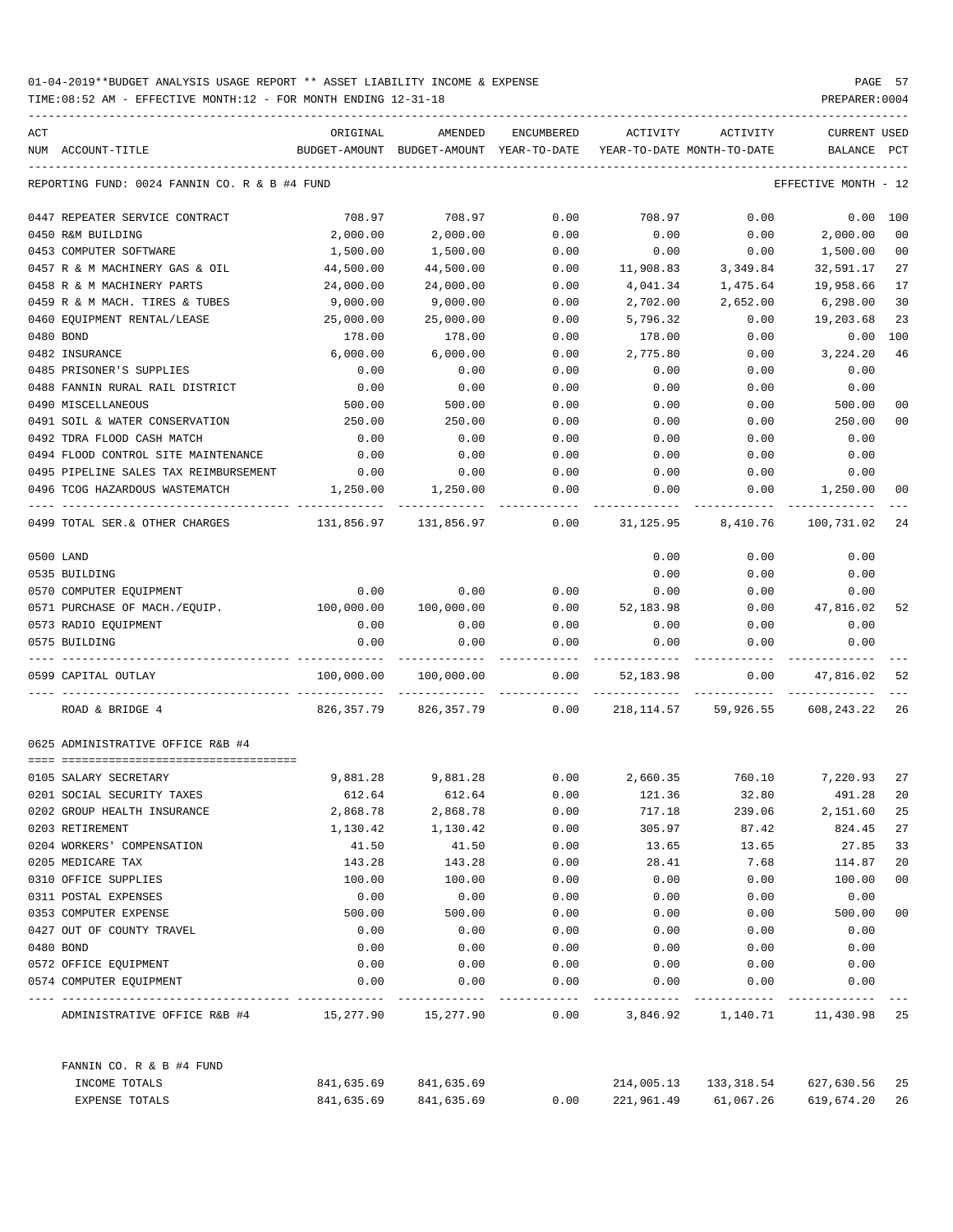|     | 01-04-2019**BUDGET ANALYSIS USAGE REPORT ** ASSET LIABILITY INCOME & EXPENSE<br>TIME:08:52 AM - EFFECTIVE MONTH:12 - FOR MONTH ENDING 12-31-18 |          |                                          |            |                            |          |                      |  |  |
|-----|------------------------------------------------------------------------------------------------------------------------------------------------|----------|------------------------------------------|------------|----------------------------|----------|----------------------|--|--|
| ACT |                                                                                                                                                | ORIGINAL | AMENDED                                  | ENCUMBERED | ACTIVITY                   | ACTIVITY | CURRENT USED         |  |  |
|     | NUM ACCOUNT-TITLE                                                                                                                              |          | BUDGET-AMOUNT BUDGET-AMOUNT YEAR-TO-DATE |            | YEAR-TO-DATE MONTH-TO-DATE |          | BALANCE PCT          |  |  |
|     | REPORTING FUND: 0025 FANNIN COUNTY BEES                                                                                                        |          |                                          |            |                            |          | EFFECTIVE MONTH - 12 |  |  |
|     | 0103 CASH                                                                                                                                      |          |                                          |            |                            |          |                      |  |  |
|     | 0100 BEES-COMBINED FUNDS CHECKING                                                                                                              |          |                                          |            | 0.00                       | 0.00     | 2,177.67             |  |  |
|     |                                                                                                                                                |          |                                          |            |                            |          |                      |  |  |
|     | CASH                                                                                                                                           |          |                                          |            | 0.00                       | 0.00     | 2,177.67             |  |  |
|     | 0271 EQUITY ACCOUNT                                                                                                                            |          |                                          |            |                            |          |                      |  |  |
|     |                                                                                                                                                |          |                                          |            |                            |          |                      |  |  |
|     | 0200 EQUITY ACCOUNT                                                                                                                            |          |                                          |            | 0.00                       | 0.00     | 2,177.67             |  |  |
|     | EQUITY ACCOUNT                                                                                                                                 |          |                                          |            | 0.00                       | 0.00     | 2,177.67             |  |  |
|     | 0300 CASH                                                                                                                                      |          |                                          |            |                            |          |                      |  |  |
|     |                                                                                                                                                |          |                                          |            |                            |          |                      |  |  |
|     | 0125 BEGINNING CASH BALANCE                                                                                                                    | 0.00     | 0.00                                     |            | 0.00                       | 0.00     | 0.00                 |  |  |
|     | CASH                                                                                                                                           | 0.00     | 0.00                                     | 0.00       | 0.00                       | 0.00     | 0.00                 |  |  |
|     | 0370 MISC. INCOME                                                                                                                              |          |                                          |            |                            |          |                      |  |  |
|     |                                                                                                                                                |          |                                          |            |                            |          |                      |  |  |
|     | 0138 SALE OF SCRAP IRON                                                                                                                        | 0.00     | 0.00                                     |            | 0.00                       | 0.00     | 0.00                 |  |  |
|     | 0625 DONATIONS                                                                                                                                 | 0.00     | 0.00                                     |            | 0.00                       | 0.00     | 0.00                 |  |  |
|     | MISC. INCOME                                                                                                                                   | 0.00     | 0.00                                     | 0.00       | 0.00                       | 0.00     | 0.00                 |  |  |
|     | 0625 FANNIN COUNTY BEES                                                                                                                        |          |                                          |            |                            |          |                      |  |  |
|     | 0310 OFFICE SUPPLIES                                                                                                                           | 0.00     | 0.00                                     | 0.00       | 0.00                       | 0.00     | 0.00                 |  |  |
|     | 0343 ROAD SIGNS                                                                                                                                | 0.00     | 0.00                                     | 0.00       | 0.00                       | 0.00     | 0.00                 |  |  |
|     | 0353 COMPUTER EXPENSE                                                                                                                          | 0.00     | 0.00                                     | 0.00       | 0.00                       | 0.00     | 0.00                 |  |  |
|     | 0427 TRAVEL EXPENSE                                                                                                                            | 0.00     | 0.00                                     | 0.00       | 0.00                       | 0.00     | 0.00                 |  |  |
|     | 0572 OFFICE EQUIPMENT                                                                                                                          | 0.00     | 0.00                                     | 0.00       | 0.00                       | 0.00     | 0.00                 |  |  |
|     | FANNIN COUNTY BEES                                                                                                                             | 0.00     | 0.00                                     | 0.00       | 0.00                       | 0.00     | 0.00                 |  |  |
|     | FANNIN COUNTY BEES                                                                                                                             |          |                                          |            |                            |          |                      |  |  |
|     | INCOME TOTALS                                                                                                                                  | 0.00     | 0.00                                     |            | 0.00                       | 0.00     | 0.00                 |  |  |
|     | EXPENSE TOTALS                                                                                                                                 | 0.00     | 0.00                                     | 0.00       | 0.00                       | 0.00     | 0.00                 |  |  |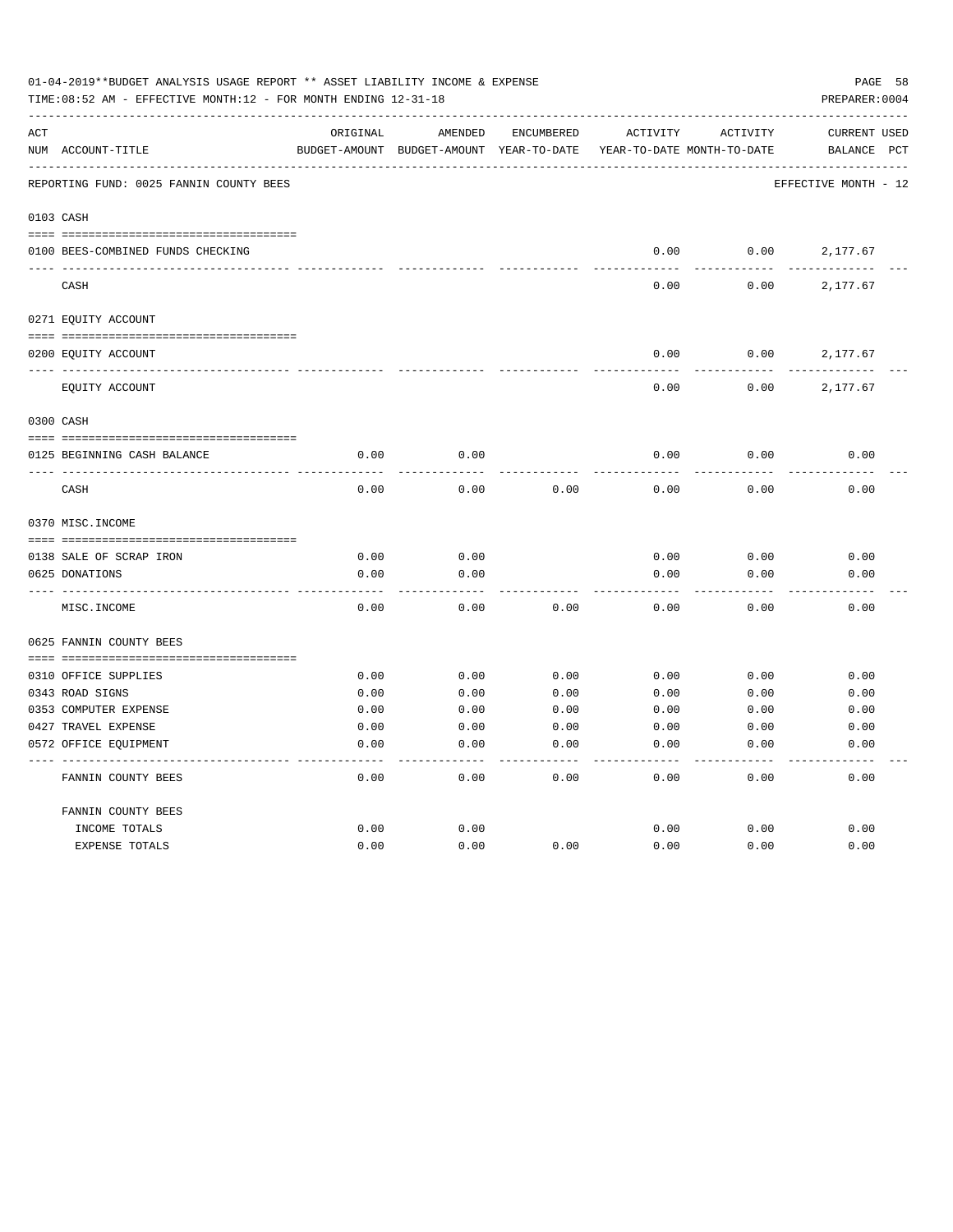|     | 01-04-2019**BUDGET ANALYSIS USAGE REPORT ** ASSET LIABILITY INCOME & EXPENSE<br>TIME: 08:52 AM - EFFECTIVE MONTH: 12 - FOR MONTH ENDING 12-31-18 |                     |                                                     |            |                                        |                          |                                    |                |  |  |
|-----|--------------------------------------------------------------------------------------------------------------------------------------------------|---------------------|-----------------------------------------------------|------------|----------------------------------------|--------------------------|------------------------------------|----------------|--|--|
| ACT | NUM ACCOUNT-TITLE                                                                                                                                | ORIGINAL            | AMENDED<br>BUDGET-AMOUNT BUDGET-AMOUNT YEAR-TO-DATE | ENCUMBERED | ACTIVITY<br>YEAR-TO-DATE MONTH-TO-DATE | ACTIVITY                 | <b>CURRENT USED</b><br>BALANCE PCT |                |  |  |
|     | REPORTING FUND: 0026 J.P.#1 JUST.CT.TECHNOLOGY                                                                                                   |                     |                                                     |            |                                        |                          | EFFECTIVE MONTH - 12               |                |  |  |
|     | 0102 A/P CLEARING                                                                                                                                |                     |                                                     |            |                                        |                          |                                    |                |  |  |
|     | 0100 A/P CLEARING                                                                                                                                |                     |                                                     |            |                                        | $0.00$ $0.00$            | 0.00                               |                |  |  |
|     | A/P CLEARING                                                                                                                                     |                     |                                                     |            | 0.00                                   | 0.00                     | 0.00                               |                |  |  |
|     | 0103 CASH                                                                                                                                        |                     |                                                     |            |                                        |                          |                                    |                |  |  |
|     | 0100 J.P.#1 JUST.CT.TECH-COMB.FUND CKIN                                                                                                          |                     |                                                     |            |                                        | 20.27 7.14 47,168.63     |                                    |                |  |  |
|     | CASH                                                                                                                                             |                     |                                                     |            | 20.27                                  |                          | -------------<br>7.14 47,168.63    |                |  |  |
|     | 0120 RECEIVABLES                                                                                                                                 |                     |                                                     |            |                                        |                          |                                    |                |  |  |
|     | 0313 DUE FROM OTHER FUNDS                                                                                                                        |                     |                                                     |            | 0.00                                   |                          | $0.00$ 148.95                      |                |  |  |
|     |                                                                                                                                                  |                     |                                                     |            |                                        |                          |                                    |                |  |  |
|     | RECEIVABLES                                                                                                                                      |                     |                                                     |            | 0.00                                   | 0.00                     | 148.95                             |                |  |  |
|     | 0200 SYSTEM ADDED LIABILITY DEPARTMENT                                                                                                           |                     |                                                     |            |                                        |                          |                                    |                |  |  |
|     | 0910 SYSTEM ADDED LIABILITY LINE-ITEM                                                                                                            |                     |                                                     |            | 0.00                                   | 0.00<br>.                | 0.00                               |                |  |  |
|     | SYSTEM ADDED LIABILITY DEPARTMENT                                                                                                                |                     |                                                     |            | 0.00                                   | 0.00                     | 0.00                               |                |  |  |
|     | 0271 EQUITY ACCOUNT                                                                                                                              |                     |                                                     |            |                                        |                          |                                    |                |  |  |
|     | 0200 EQUITY ACCOUNT                                                                                                                              |                     |                                                     |            | 0.00                                   | 0.00                     | 47,297.31                          |                |  |  |
|     | EQUITY ACCOUNT                                                                                                                                   |                     |                                                     |            | 0.00                                   | 0.00                     | 47,297.31                          |                |  |  |
|     | 0300 CASH                                                                                                                                        |                     |                                                     |            |                                        |                          |                                    |                |  |  |
|     | 0126 BEGINNING CASH BALANCE                                                                                                                      | 1,000.00            | 1,000.00                                            |            |                                        | $0.00$ $0.00$ $1,000.00$ |                                    | 00             |  |  |
|     | CASH                                                                                                                                             |                     | 1,000.00 1,000.00 0.00                              |            | 0.00                                   | 0.00                     | 1,000.00 00                        |                |  |  |
|     | 0360 INTEREST EARNINGS                                                                                                                           |                     |                                                     |            |                                        |                          |                                    |                |  |  |
|     | 0100 INTEREST EARNINGS                                                                                                                           | 0.00                | 0.00                                                |            | 20.27                                  | 7.14                     | $20.27+$                           |                |  |  |
|     | INTEREST EARNINGS                                                                                                                                | $- - - - -$<br>0.00 | ----------<br>0.00                                  | 0.00       | 20.27                                  | 7.14                     | $20.27+$                           |                |  |  |
|     | 0370 MISCELLANEOUS INCOME                                                                                                                        |                     |                                                     |            |                                        |                          |                                    |                |  |  |
|     | 0455 J.P.#1 TECHNOLOGY FEES                                                                                                                      | 1,500.00            | 1,500.00                                            |            | 0.00                                   |                          | $0.00$ 1,500.00 00                 |                |  |  |
|     | MISCELLANEOUS INCOME                                                                                                                             |                     | 1,500.00 1,500.00 0.00                              |            | 0.00                                   | 0.00                     | 1,500.00                           | 0 <sub>0</sub> |  |  |
|     | 0455 J.P.#1 TECHNOLOGY EQUIP.                                                                                                                    |                     |                                                     |            |                                        |                          |                                    |                |  |  |
|     | 0420 OMNIBASE TELEPHONE LINE                                                                                                                     | 0.00                | 0.00                                                | 0.00       | 0.00                                   | 0.00                     | 0.00                               |                |  |  |
|     | 0572 OFFICE EQUIPMENT                                                                                                                            | 2,500.00            | 2,500.00                                            | 0.00       | 0.00                                   | 0.00                     | 2,500.00                           | 0 <sub>0</sub> |  |  |
|     | J.P.#1 TECHNOLOGY EQUIP.                                                                                                                         | 2,500.00            | 2,500.00                                            | 0.00       | 0.00                                   | 0.00                     | 2,500.00                           | 0 <sub>0</sub> |  |  |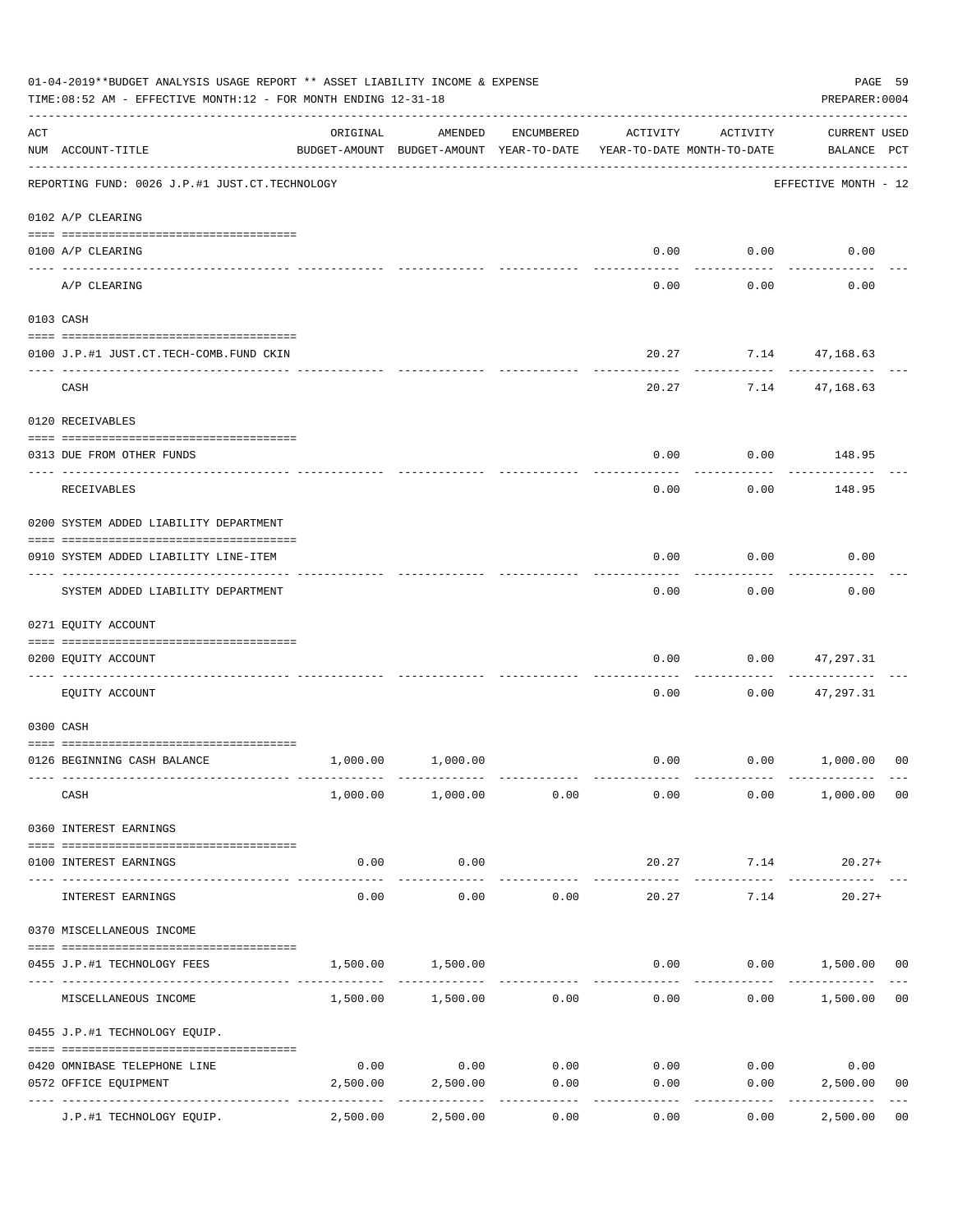| 01-04-2019**BUDGET ANALYSIS USAGE REPORT ** ASSET LIABILITY INCOME & EXPENSE |               |               |              |                            |          | PAGE 60              |                |
|------------------------------------------------------------------------------|---------------|---------------|--------------|----------------------------|----------|----------------------|----------------|
| TIME: 08:52 AM - EFFECTIVE MONTH: 12 - FOR MONTH ENDING 12-31-18             |               |               |              |                            |          | PREPARER: 0004       |                |
| ACT                                                                          | ORIGINAL      | AMENDED       | ENCUMBERED   | ACTIVITY                   | ACTIVITY | <b>CURRENT USED</b>  |                |
| NUM ACCOUNT-TITLE                                                            | BUDGET-AMOUNT | BUDGET-AMOUNT | YEAR-TO-DATE | YEAR-TO-DATE MONTH-TO-DATE |          | BALANCE              | PCT            |
| REPORTING FUND: 0026 J.P.#1 JUST.CT.TECHNOLOGY                               |               |               |              |                            |          | EFFECTIVE MONTH - 12 |                |
| J.P.#1 JUST.CT.TECHNOLOGY                                                    |               |               |              |                            |          |                      |                |
| INCOME TOTALS                                                                | 2,500.00      | 2,500.00      |              | 20.27                      | 7.14     | 2,479.73             | - 01           |
| <b>EXPENSE TOTALS</b>                                                        | 2.500.00      | 2,500.00      | 0.00         | 0.00                       | 0.00     | 2,500.00             | 0 <sub>0</sub> |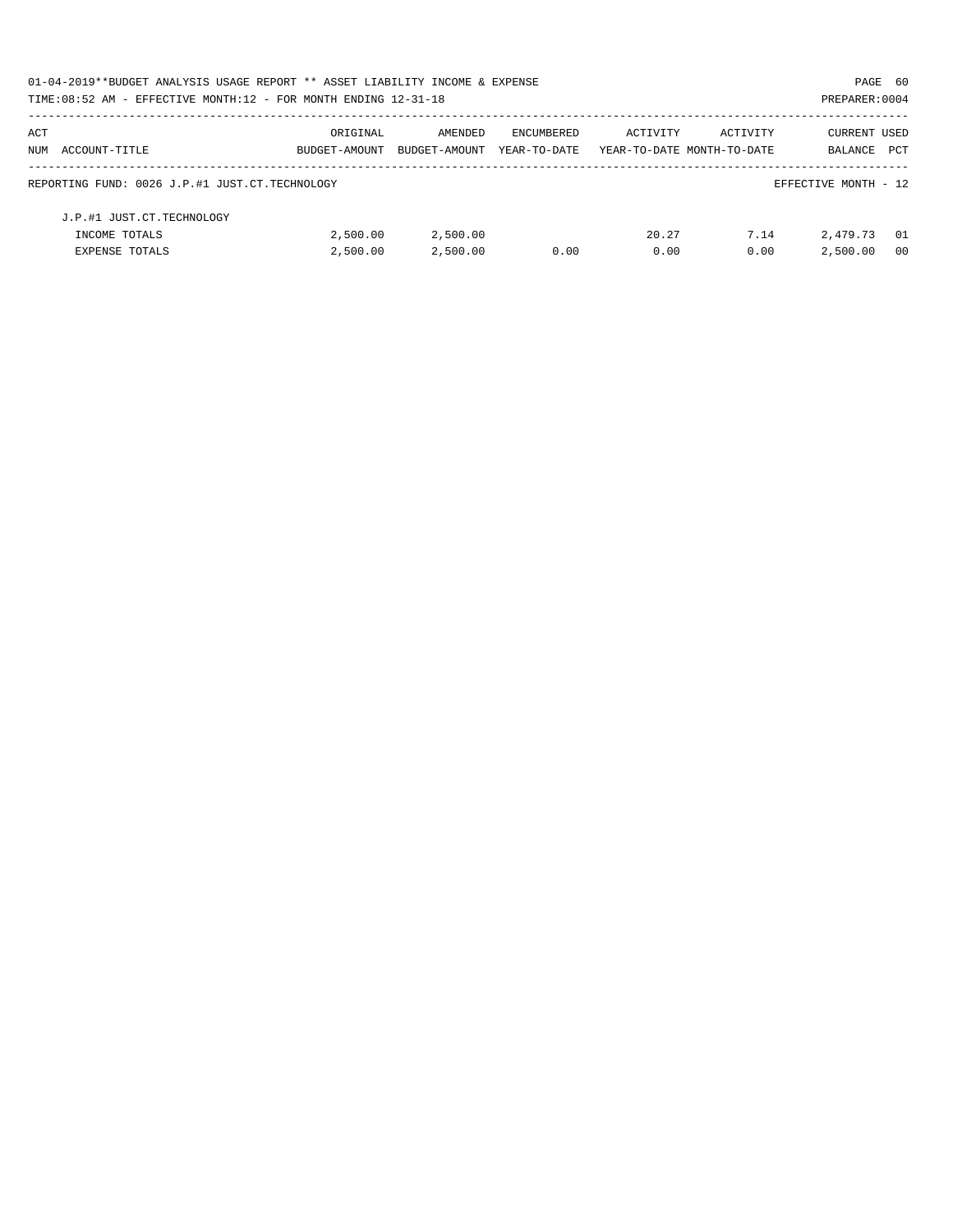|     | 01-04-2019**BUDGET ANALYSIS USAGE REPORT ** ASSET LIABILITY INCOME & EXPENSE<br>TIME: 08:52 AM - EFFECTIVE MONTH: 12 - FOR MONTH ENDING 12-31-18 |                                                                                 |                            |                     |                                             |                               |                                    |                |  |  |
|-----|--------------------------------------------------------------------------------------------------------------------------------------------------|---------------------------------------------------------------------------------|----------------------------|---------------------|---------------------------------------------|-------------------------------|------------------------------------|----------------|--|--|
| ACT | NUM ACCOUNT-TITLE                                                                                                                                | ORIGINAL<br>BUDGET-AMOUNT BUDGET-AMOUNT YEAR-TO-DATE YEAR-TO-DATE MONTH-TO-DATE | AMENDED                    | ENCUMBERED          | ACTIVITY                                    | ACTIVITY                      | <b>CURRENT USED</b><br>BALANCE PCT |                |  |  |
|     | REPORTING FUND: 0027 J.P.#2 JUST.CT.TECHNOLOGY                                                                                                   |                                                                                 |                            |                     |                                             |                               | EFFECTIVE MONTH - 12               |                |  |  |
|     | 0102 A/P CLEARING                                                                                                                                |                                                                                 |                            |                     |                                             |                               |                                    |                |  |  |
|     | 0100 A/P CLEARING                                                                                                                                |                                                                                 |                            |                     | 0.00                                        | 0.00                          | 0.00                               |                |  |  |
|     | ------------------------- -----------<br>---- ----------<br>A/P CLEARING                                                                         |                                                                                 |                            |                     | 0.00                                        | 0.00                          | 0.00                               |                |  |  |
|     | 0103 CASH                                                                                                                                        |                                                                                 |                            |                     |                                             |                               |                                    |                |  |  |
|     |                                                                                                                                                  |                                                                                 |                            |                     |                                             |                               |                                    |                |  |  |
|     | 0100 J.P.#2 JUST.CT.TECH-COMB.FUND CKIN                                                                                                          |                                                                                 |                            |                     | . <u>.</u> .                                | 191.50- 222.41- 10,165.60     |                                    |                |  |  |
|     | CASH                                                                                                                                             |                                                                                 |                            |                     |                                             | 191.50- 222.41- 10,165.60     |                                    |                |  |  |
|     | 0120 RECEIVABLES                                                                                                                                 |                                                                                 |                            |                     |                                             |                               |                                    |                |  |  |
|     | 0313 DUE FROM OTHER FUNDS                                                                                                                        |                                                                                 |                            |                     | 0.00                                        | $0.00$ 27.99                  |                                    |                |  |  |
|     | RECEIVABLES                                                                                                                                      |                                                                                 |                            |                     | 0.00                                        | 0.00                          | 27.99                              |                |  |  |
|     | 0271 EQUITY ACCOUNT                                                                                                                              |                                                                                 |                            |                     |                                             |                               |                                    |                |  |  |
|     |                                                                                                                                                  |                                                                                 |                            |                     |                                             |                               |                                    |                |  |  |
|     | 0200 EQUITY ACCOUNT                                                                                                                              |                                                                                 |                            |                     | 0.00                                        | $0.00$ 10,385.09<br>--------- | -----------                        |                |  |  |
|     | EQUITY ACCOUNT                                                                                                                                   |                                                                                 |                            |                     |                                             | $0.00$ $0.00$ $10,385.09$     |                                    |                |  |  |
|     | 0300 CASH                                                                                                                                        |                                                                                 |                            |                     |                                             |                               |                                    |                |  |  |
|     | 0127 BEGINNING CASH BALANCE                                                                                                                      | 1,000.00                                                                        | 1,000.00                   |                     | 0.00                                        |                               | 0.00 1,000.00                      | 00             |  |  |
|     | CASH                                                                                                                                             |                                                                                 | $1,000.00$ $1,000.00$ 0.00 |                     | 0.00                                        | ----------                    | $0.00$ 1,000.00                    | 0 <sub>0</sub> |  |  |
|     | 0360 INTEREST EARNINGS                                                                                                                           |                                                                                 |                            |                     |                                             |                               |                                    |                |  |  |
|     | 0100 INTEREST EARNINGS                                                                                                                           | 0.00                                                                            | 0.00                       |                     |                                             | $4.50$ $1.59$ $4.50+$         |                                    |                |  |  |
|     | INTEREST EARNINGS                                                                                                                                | 0.00                                                                            | 0.00                       | 0.00                | 4.50                                        | 1.59                          | $4.50+$                            |                |  |  |
|     | 0370 MISCELLANEOUS INCOME                                                                                                                        |                                                                                 |                            |                     |                                             |                               |                                    |                |  |  |
|     | 0456 J.P.#2 TECHNOLOGY FEES                                                                                                                      | 500.00                                                                          | 500.00                     |                     | 40.00                                       | 12.00                         | 460.00 08                          |                |  |  |
|     | MISCELLANEOUS INCOME                                                                                                                             | 500.00                                                                          | 500.00                     | 0.00                | -------------<br>40.00                      | ------------<br>12.00         | -------------<br>460.00            | 08             |  |  |
|     | 0456 TECHNOLOGY EQUIPMENT                                                                                                                        |                                                                                 |                            |                     |                                             |                               |                                    |                |  |  |
|     | 0452 R & M EQUIPMENT                                                                                                                             |                                                                                 |                            |                     | $0.00$ 236.00 $0.00$ 236.00 236.00 0.00 100 |                               |                                    |                |  |  |
|     | 0572 OFFICE EQUIPMENT<br>-------------------------- --                                                                                           | 1,500.00                                                                        | 1,264.00                   | 0.00<br>----------- | 0.00                                        | 0.00<br>----------            | 1,264.00                           | 0 <sub>0</sub> |  |  |
|     | TECHNOLOGY EQUIPMENT                                                                                                                             | 1,500.00                                                                        | 1,500.00                   | 0.00                | 236.00                                      | 236.00                        | 1,264.00                           | 16             |  |  |
|     | J.P.#2 JUST.CT.TECHNOLOGY                                                                                                                        |                                                                                 |                            |                     |                                             |                               |                                    |                |  |  |
|     | INCOME TOTALS                                                                                                                                    | 1,500.00                                                                        | 1,500.00                   |                     | 44.50                                       | 13.59                         | 1,455.50                           | 03             |  |  |
|     | EXPENSE TOTALS                                                                                                                                   | 1,500.00                                                                        | 1,500.00                   | 0.00                | 236.00                                      | 236.00                        | 1,264.00                           | 16             |  |  |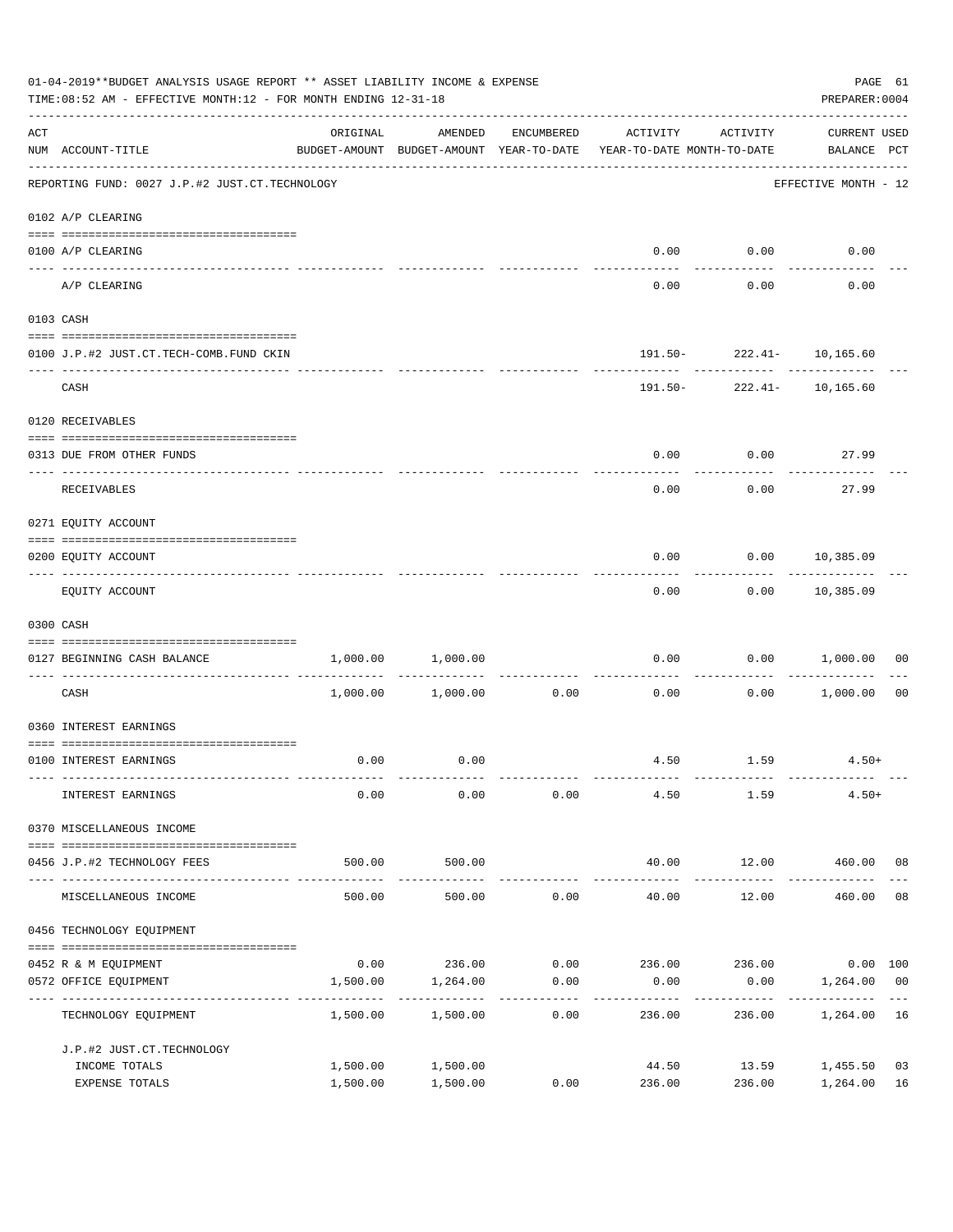|     | 01-04-2019**BUDGET ANALYSIS USAGE REPORT ** ASSET LIABILITY INCOME & EXPENSE<br>TIME:08:52 AM - EFFECTIVE MONTH:12 - FOR MONTH ENDING 12-31-18<br>PREPARER: 0004 |                      |                                                     |            |                                        |                              |                                    |    |  |  |
|-----|------------------------------------------------------------------------------------------------------------------------------------------------------------------|----------------------|-----------------------------------------------------|------------|----------------------------------------|------------------------------|------------------------------------|----|--|--|
| ACT | NUM ACCOUNT-TITLE                                                                                                                                                | ORIGINAL             | AMENDED<br>BUDGET-AMOUNT BUDGET-AMOUNT YEAR-TO-DATE | ENCUMBERED | ACTIVITY<br>YEAR-TO-DATE MONTH-TO-DATE | ACTIVITY                     | <b>CURRENT USED</b><br>BALANCE PCT |    |  |  |
|     | REPORTING FUND: 0028 J.P.#3 JUST.CT.TECHNOLOGY                                                                                                                   |                      |                                                     |            |                                        |                              | EFFECTIVE MONTH - 12               |    |  |  |
|     | 0102 A/P CLEARING                                                                                                                                                |                      |                                                     |            |                                        |                              |                                    |    |  |  |
|     | 0100 A/P CLEARING                                                                                                                                                |                      |                                                     |            |                                        | $0.00$ $0.00$                | 0.00                               |    |  |  |
|     | A/P CLEARING                                                                                                                                                     |                      |                                                     |            | 0.00                                   | 0.00                         | 0.00                               |    |  |  |
|     | 0103 CASH                                                                                                                                                        |                      |                                                     |            |                                        |                              |                                    |    |  |  |
|     | 0100 J.P.#3 JUST.CT.TECH-COMB.FUND CKIN                                                                                                                          |                      |                                                     |            |                                        | 178.15 252.83                | 5,577.42                           |    |  |  |
|     | CASH                                                                                                                                                             |                      |                                                     |            |                                        | -----------<br>178.15 252.83 | 5,577.42                           |    |  |  |
|     | 0120 RECEIVABLES                                                                                                                                                 |                      |                                                     |            |                                        |                              |                                    |    |  |  |
|     | 0313 DUE FROM OTHER FUNDS                                                                                                                                        |                      |                                                     |            | 0.00                                   | 0.00                         | 90.09                              |    |  |  |
|     |                                                                                                                                                                  |                      |                                                     |            |                                        |                              |                                    |    |  |  |
|     | RECEIVABLES                                                                                                                                                      |                      |                                                     |            | 0.00                                   | 0.00                         | 90.09                              |    |  |  |
|     | 0200 SYSTEM ADDED LIABILITY DEPARTMENT                                                                                                                           |                      |                                                     |            |                                        |                              |                                    |    |  |  |
|     | 0910 SYSTEM ADDED LIABILITY LINE-ITEM                                                                                                                            |                      |                                                     |            | 0.00                                   | 0.00                         | 0.00                               |    |  |  |
|     | SYSTEM ADDED LIABILITY DEPARTMENT                                                                                                                                |                      |                                                     |            | 0.00                                   | 0.00                         | 0.00                               |    |  |  |
|     | 0271 EQUITY ACCOUNT                                                                                                                                              |                      |                                                     |            |                                        |                              |                                    |    |  |  |
|     | 0200 EQUITY ACCOUNT                                                                                                                                              |                      |                                                     |            | 0.00                                   | 0.00                         | 5,489.36                           |    |  |  |
|     | EQUITY ACCOUNT                                                                                                                                                   |                      |                                                     |            | 0.00                                   | 0.00                         | 5,489.36                           |    |  |  |
|     | 0300 CASH                                                                                                                                                        |                      |                                                     |            |                                        |                              |                                    |    |  |  |
|     | 0128 BEGINNING CASH                                                                                                                                              | 2,800.00             | 2,800.00                                            |            |                                        | $0.00$ $0.00$ $2,800.00$     |                                    | 00 |  |  |
|     | CASH                                                                                                                                                             |                      | 2,800.00 2,800.00 0.00                              |            | 0.00                                   | 0.00                         | 2,800.00 00                        |    |  |  |
|     | 0360 INTEREST EARNINGS                                                                                                                                           |                      |                                                     |            |                                        |                              |                                    |    |  |  |
|     | 0100 INTEREST EARNINGS                                                                                                                                           | 0.00                 | 0.00                                                |            | 2.31                                   | 0.81                         | $2.31+$                            |    |  |  |
|     | INTEREST EARNINGS                                                                                                                                                | ------------<br>0.00 | -----------<br>0.00                                 | 0.00       | 2.31                                   | 0.81                         | $2.31+$                            |    |  |  |
|     | 0370 MISCELLANEOUS INCOME                                                                                                                                        |                      |                                                     |            |                                        |                              |                                    |    |  |  |
|     | 0456 J.P.#3 TECHNOLOGY FEES                                                                                                                                      | 700.00               | 700.00                                              |            | 252.02                                 |                              | 252.02 447.98 36                   |    |  |  |
|     | MISCELLANEOUS INCOME                                                                                                                                             |                      | 700.00 700.00                                       | 0.00       | 252.02                                 | 252.02                       | 447.98                             | 36 |  |  |
|     | 0457 TECHNOLOGY EQUIPMENT                                                                                                                                        |                      |                                                     |            |                                        |                              |                                    |    |  |  |
|     | 0423 INTERNET SERVICE                                                                                                                                            | 0.00                 | 0.00                                                | 0.00       | 76.18                                  |                              | $0.00$ 76.18-                      |    |  |  |
|     | 0572 OFFICE EQUIPMENT                                                                                                                                            | 3,500.00             | 3,500.00                                            | 0.00       | 0.00                                   | 0.00                         | 3,500.00                           | 00 |  |  |
|     | -------------- -----<br>TECHNOLOGY EQUIPMENT                                                                                                                     | 3,500.00             | 3,500.00                                            | 0.00       | 76.18                                  | 0.00                         | 3,423.82                           | 02 |  |  |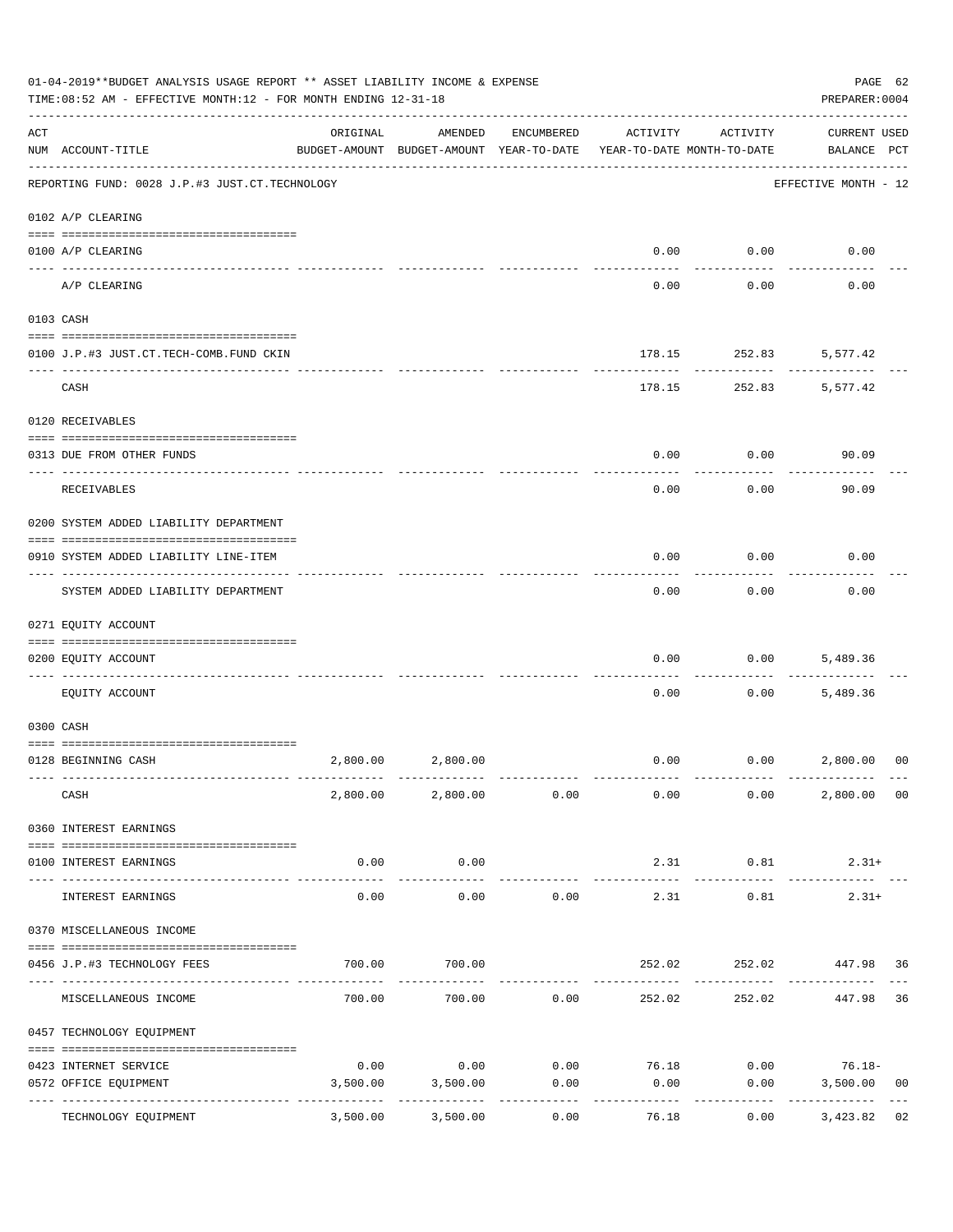| 01-04-2019**BUDGET ANALYSIS USAGE REPORT ** ASSET LIABILITY INCOME & EXPENSE<br>PAGE 63 |               |               |              |          |                            |                      |            |  |  |
|-----------------------------------------------------------------------------------------|---------------|---------------|--------------|----------|----------------------------|----------------------|------------|--|--|
| TIME: $08:52$ AM - EFFECTIVE MONTH: $12$ - FOR MONTH ENDING $12-31-18$                  |               |               |              |          |                            | PREPARER: 0004       |            |  |  |
| ACT                                                                                     | ORIGINAL      | AMENDED       | ENCUMBERED   | ACTIVITY | ACTIVITY                   | CURRENT USED         |            |  |  |
| NUM ACCOUNT-TITLE                                                                       | BUDGET-AMOUNT | BUDGET-AMOUNT | YEAR-TO-DATE |          | YEAR-TO-DATE MONTH-TO-DATE | BALANCE              | <b>PCT</b> |  |  |
| REPORTING FUND: 0028 J.P.#3 JUST.CT.TECHNOLOGY                                          |               |               |              |          |                            | EFFECTIVE MONTH - 12 |            |  |  |
| J.P.#3 JUST.CT.TECHNOLOGY                                                               |               |               |              |          |                            |                      |            |  |  |
| INCOME TOTALS                                                                           | 3,500.00      | 3,500.00      |              | 254.33   | 252.83                     | 3,245.67             | - 07       |  |  |
| <b>EXPENSE TOTALS</b>                                                                   | 3,500.00      | 3.500.00      | 0.00         | 76.18    | 0.00                       | 3,423.82             | 02         |  |  |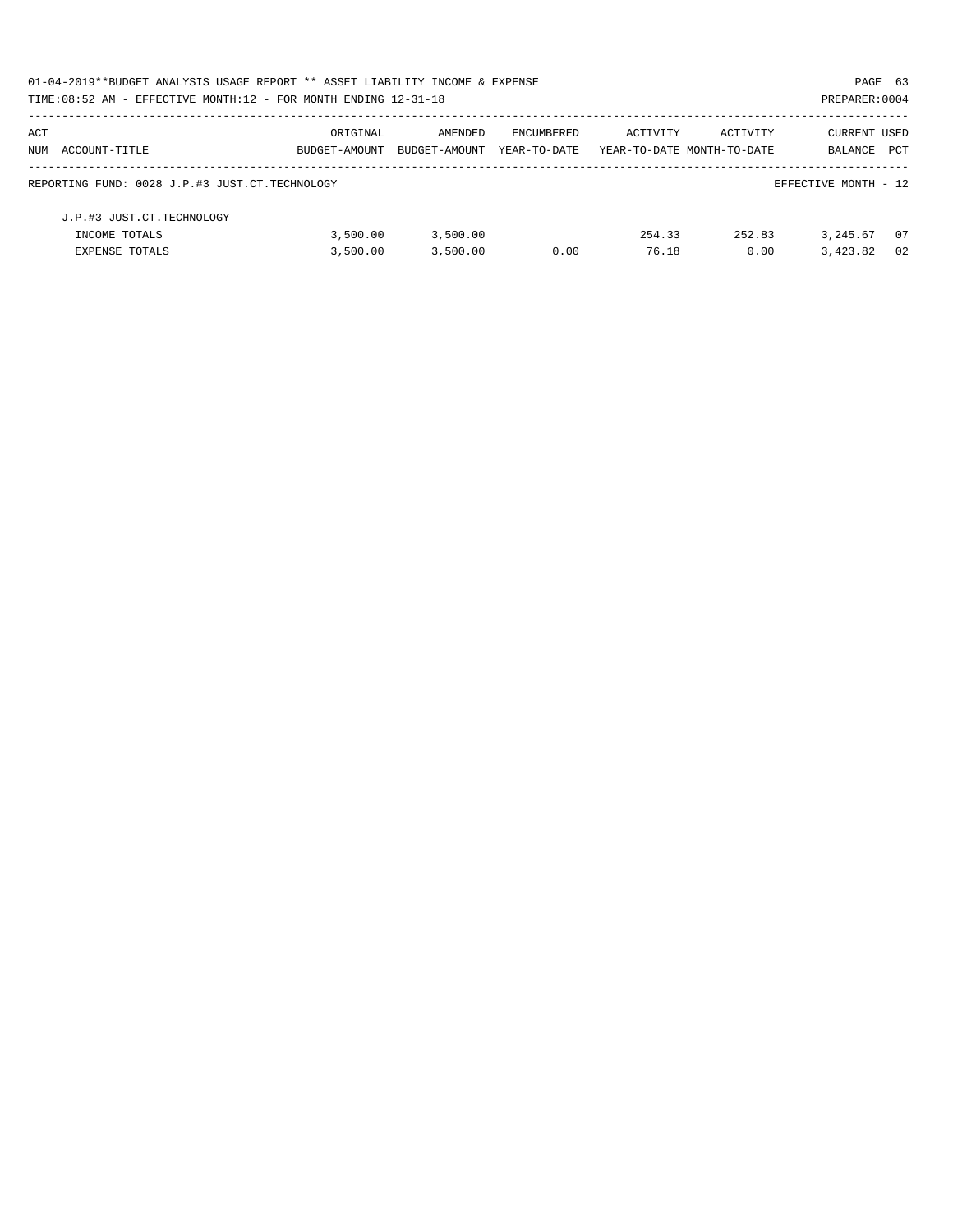|     | 01-04-2019**BUDGET ANALYSIS USAGE REPORT ** ASSET LIABILITY INCOME & EXPENSE<br>TIME: 08:52 AM - EFFECTIVE MONTH: 12 - FOR MONTH ENDING 12-31-18 |          |                                          |            |          |                            | PAGE 64<br>PREPARER: 0004 |
|-----|--------------------------------------------------------------------------------------------------------------------------------------------------|----------|------------------------------------------|------------|----------|----------------------------|---------------------------|
| ACT |                                                                                                                                                  | ORIGINAL | AMENDED                                  | ENCUMBERED | ACTIVITY | ACTIVITY                   | CURRENT USED              |
|     | NUM ACCOUNT-TITLE                                                                                                                                |          | BUDGET-AMOUNT BUDGET-AMOUNT YEAR-TO-DATE |            |          | YEAR-TO-DATE MONTH-TO-DATE | BALANCE<br>$_{\rm PCT}$   |
|     | REPORTING FUND: 0030 SHERIFF WORK RELEASE                                                                                                        |          |                                          |            |          |                            | EFFECTIVE MONTH - 12      |
|     | 0103 CASH                                                                                                                                        |          |                                          |            |          |                            |                           |
|     | 0100 SHERIFF WORK RELEASE-COMB FUND CKI                                                                                                          |          |                                          |            | 0.00     | 0.00                       | 983.14                    |
|     | CASH                                                                                                                                             |          |                                          |            | 0.00     | 0.00                       | 983.14                    |
|     | 0271 EQUITY ACCOUNT                                                                                                                              |          |                                          |            |          |                            |                           |
|     | 0200 EQUITY ACCOUNT                                                                                                                              |          |                                          |            | 0.00     | 0.00                       | 983.14                    |
|     | EQUITY ACCOUNT                                                                                                                                   |          |                                          |            | 0.00     | 0.00                       | 983.14                    |
|     | 0360 INTEREST EARNINGS                                                                                                                           |          |                                          |            |          |                            |                           |
|     | 0100 INTEREST EARNINGS                                                                                                                           | 0.00     | 0.00                                     |            | 0.00     | 0.00                       | 0.00                      |
|     | INTEREST EARNINGS                                                                                                                                | 0.00     | 0.00                                     | 0.00       | 0.00     | 0.00                       | 0.00                      |
|     | 0370 MISCELLANEOUS INCOME                                                                                                                        |          |                                          |            |          |                            |                           |
|     |                                                                                                                                                  |          |                                          |            |          |                            |                           |
|     | 0569 SHERIFF WORK RELEASE<br>-----------                                                                                                         | 0.00     | 0.00                                     |            | 0.00     | 0.00                       | 0.00                      |
|     | MISCELLANEOUS INCOME                                                                                                                             | 0.00     | 0.00                                     | 0.00       | 0.00     | 0.00                       | 0.00                      |
|     | 0569 WORK RELEASE                                                                                                                                |          |                                          |            |          |                            |                           |
|     |                                                                                                                                                  |          |                                          |            |          |                            |                           |
|     | 0310 OFFICE SUPPLIES                                                                                                                             | 0.00     | 0.00                                     | 0.00       | 0.00     | 0.00                       | 0.00                      |
|     | 0421 ONLINE RESEARCH                                                                                                                             | 0.00     | 0.00                                     | 0.00       | 0.00     | 0.00                       | 0.00                      |
|     | 0571 EQUIPMENT                                                                                                                                   | 0.00     | 0.00                                     | 0.00       | 0.00     | 0.00                       | 0.00                      |
|     | <b>WORK RELEASE</b>                                                                                                                              | 0.00     | 0.00                                     | 0.00       | 0.00     | 0.00                       | 0.00                      |
|     | SHERIFF WORK RELEASE                                                                                                                             |          |                                          |            |          |                            |                           |
|     | INCOME TOTALS                                                                                                                                    | 0.00     | 0.00                                     |            | 0.00     | 0.00                       | 0.00                      |
|     | <b>EXPENSE TOTALS</b>                                                                                                                            | 0.00     | 0.00                                     | 0.00       | 0.00     | 0.00                       | 0.00                      |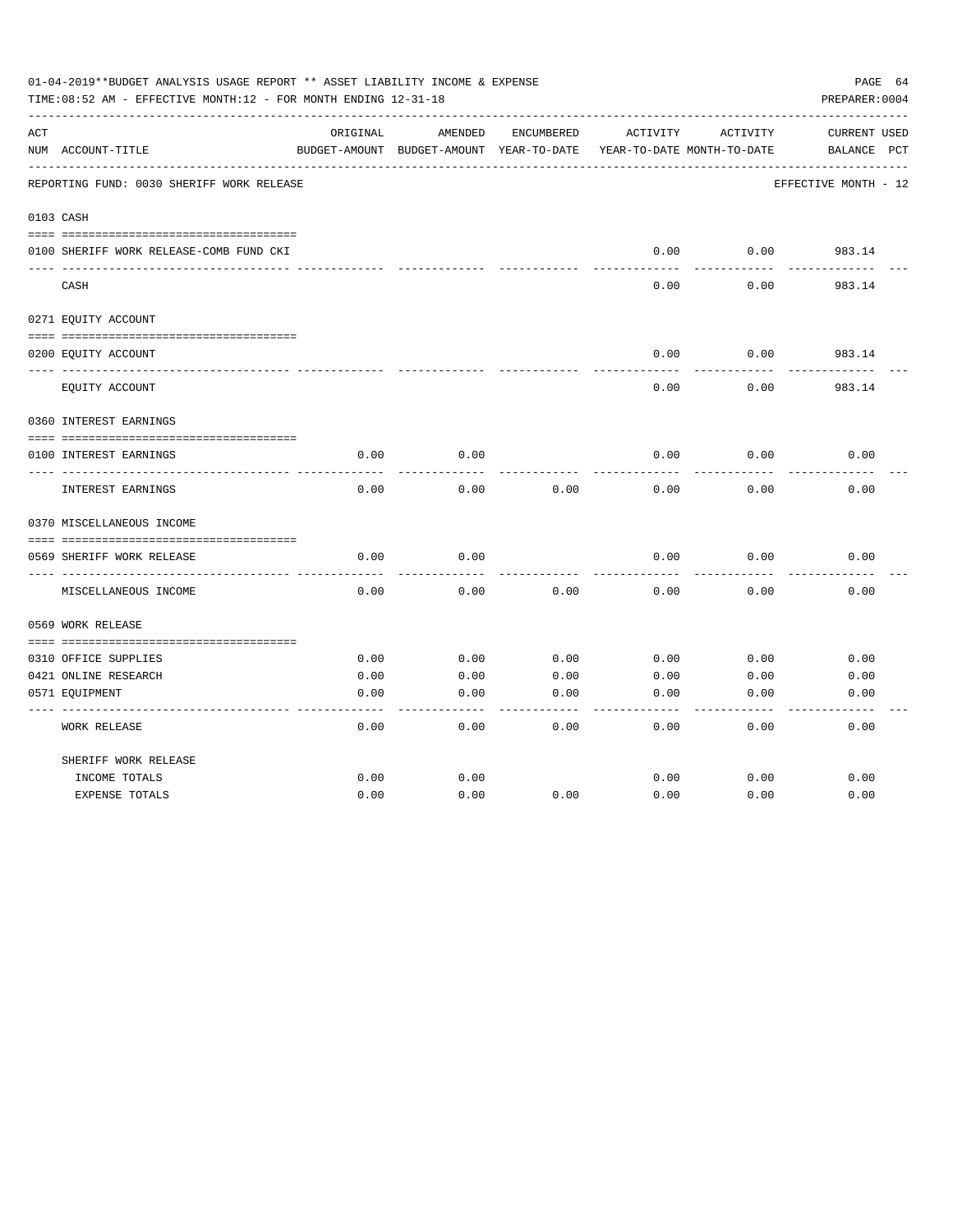|     | 01-04-2019**BUDGET ANALYSIS USAGE REPORT ** ASSET LIABILITY INCOME & EXPENSE<br>TIME: 08:52 AM - EFFECTIVE MONTH: 12 - FOR MONTH ENDING 12-31-18 |                                                      |                                                            |                     |                                        |                                | PAGE 65<br>PREPARER: 0004          |                |
|-----|--------------------------------------------------------------------------------------------------------------------------------------------------|------------------------------------------------------|------------------------------------------------------------|---------------------|----------------------------------------|--------------------------------|------------------------------------|----------------|
| ACT | NUM ACCOUNT-TITLE                                                                                                                                | ORIGINAL<br>BUDGET-AMOUNT BUDGET-AMOUNT YEAR-TO-DATE | AMENDED                                                    | ENCUMBERED          | ACTIVITY<br>YEAR-TO-DATE MONTH-TO-DATE | ACTIVITY                       | <b>CURRENT USED</b><br>BALANCE PCT |                |
|     | REPORTING FUND: 0031 COURTHOUSE RESTORATION FUND                                                                                                 |                                                      |                                                            |                     |                                        |                                | EFFECTIVE MONTH - 12               |                |
|     | 0103 CASH                                                                                                                                        |                                                      |                                                            |                     |                                        |                                |                                    |                |
|     | 0100 COURTHOUSE RESTORATION-COMB.FUND                                                                                                            |                                                      |                                                            |                     |                                        | 32,382.47 0.00 74,949.81-      |                                    |                |
|     | 0175 TEXPOOL                                                                                                                                     |                                                      |                                                            |                     | 0.00                                   | 0.00                           | 0.00                               |                |
|     | CASH                                                                                                                                             |                                                      |                                                            |                     | 32,382.47                              | 0.00                           | ----------<br>74,949.81-           |                |
|     | 0271 EQUITY ACCOUNT                                                                                                                              |                                                      |                                                            |                     |                                        |                                |                                    |                |
|     |                                                                                                                                                  |                                                      |                                                            |                     |                                        |                                |                                    |                |
|     | 0200 EQUITY ACCOUNT                                                                                                                              |                                                      |                                                            |                     | 0.00                                   |                                | $0.00 107,332.28-$                 |                |
|     | EQUITY ACCOUNT                                                                                                                                   |                                                      |                                                            |                     | 0.00                                   | 0.00                           | 107,332.28-                        |                |
|     | 0300 CASH                                                                                                                                        |                                                      |                                                            |                     |                                        |                                |                                    |                |
|     | 0131 BEGINNING CASH BALANCE                                                                                                                      | 0.00                                                 | 0.00                                                       |                     |                                        | $0.00$ 0.00                    | 0.00                               |                |
|     | CASH                                                                                                                                             | 0.00                                                 | 0.00                                                       | 0.00                | 0.00                                   | 0.00                           | 0.00                               |                |
|     | 0330 GRANT INCOME                                                                                                                                |                                                      |                                                            |                     |                                        |                                |                                    |                |
|     |                                                                                                                                                  |                                                      |                                                            |                     |                                        |                                |                                    |                |
|     | 0510 COURTHOUSE RESTORATION                                                                                                                      | 2,756,774.00 2,756,774.00                            |                                                            |                     |                                        | 90,382.47 0.00 2,666,391.53 03 |                                    |                |
|     | GRANT INCOME                                                                                                                                     |                                                      | 2,756,774.00 2,756,774.00 0.00 90,382.47 0.00 2,666,391.53 |                     |                                        |                                |                                    | 03             |
|     | 0370 MISCELLANEOUS INCOME                                                                                                                        |                                                      |                                                            |                     |                                        |                                |                                    |                |
|     | 0131 RESTORATION DONATIONS                                                                                                                       | 0.00                                                 | 0.00                                                       |                     | 0.00                                   | 0.00                           | 0.00                               |                |
|     | MISCELLANEOUS INCOME                                                                                                                             | 0.00                                                 | 0.00                                                       | 0.00                | 0.00                                   | 0.00                           | 0.00                               |                |
|     | 0509 CONTINGENCY                                                                                                                                 |                                                      |                                                            |                     |                                        |                                |                                    |                |
|     | 0475 CONTINGENCY                                                                                                                                 |                                                      | 245,080.00 245,080.00                                      | 0.00                | 0.00                                   | 0.00                           | 245,080.00                         | 00             |
|     | CONTINGENCY                                                                                                                                      |                                                      | 245,080.00 245,080.00                                      | 0.00                | 0.00                                   | 0.00                           | 245,080.00                         | 0 <sub>0</sub> |
|     | 0510 COURTHOUSE RESTORATION PHASE 1                                                                                                              |                                                      |                                                            |                     |                                        |                                |                                    |                |
|     | 0403 ARCHITECTURAL FEES                                                                                                                          | 960.00                                               | 960.00                                                     | 0.00                | 0.00                                   | 0.00                           | 960.00                             | 0 <sub>0</sub> |
|     | 0451 ASBESTOS ABATEMENT                                                                                                                          | 0.00                                                 | 0.00                                                       | 0.00                | 0.00                                   | 0.00                           | 0.00                               |                |
|     | 0482 DEMOLITION                                                                                                                                  | 0.00                                                 | 0.00                                                       | 0.00                | 0.00                                   | 0.00                           | 0.00                               |                |
|     | 0490 MISCELLANEOUS                                                                                                                               | 0.00                                                 | 0.00                                                       | 0.00                | 0.00                                   | 0.00                           | 0.00                               |                |
|     | COURTHOUSE RESTORATION PHASE 1                                                                                                                   | 960.00                                               | 960.00                                                     | $- - - - -$<br>0.00 | 0.00                                   | 0.00                           | 960.00                             | 0 <sub>0</sub> |
|     | 0511 COURTHOUSE RESTORATION PHASE 2                                                                                                              |                                                      |                                                            |                     |                                        |                                |                                    |                |
|     | 0165 CONSTRUCTION                                                                                                                                |                                                      | 2,450,782.00 2,450,782.00                                  | 0.00                | 0.00                                   | 0.00                           | 2,450,782.00                       | 0 <sub>0</sub> |
|     | 0403 ARCHITECTURAL FEES                                                                                                                          | 47,040.00                                            | 47,040.00                                                  | 0.00                | 58,000.00                              | 0.00                           | 10,960.00-123                      |                |
|     | 0451 ASBESTOS & OTHER TESTING                                                                                                                    | 11,680.00                                            | 11,680.00                                                  | 0.00                | 0.00                                   | 0.00                           | 11,680.00                          | 0 <sub>0</sub> |
|     | 0453 IT DESIGN                                                                                                                                   | 880.00                                               | 880.00                                                     | 0.00                | 0.00                                   | 0.00                           | 880.00                             | 0 <sub>0</sub> |
|     | 0455 SECURITY                                                                                                                                    | 352.00                                               | 352.00<br>---------                                        | 0.00                | 0.00                                   | 0.00                           | 352.00                             | 0 <sub>0</sub> |
|     | COURTHOUSE RESTORATION PHASE 2 2,510,734.00 2,510,734.00                                                                                         |                                                      |                                                            | 0.00                | 58,000.00                              | 0.00                           | 2,452,734.00 02                    |                |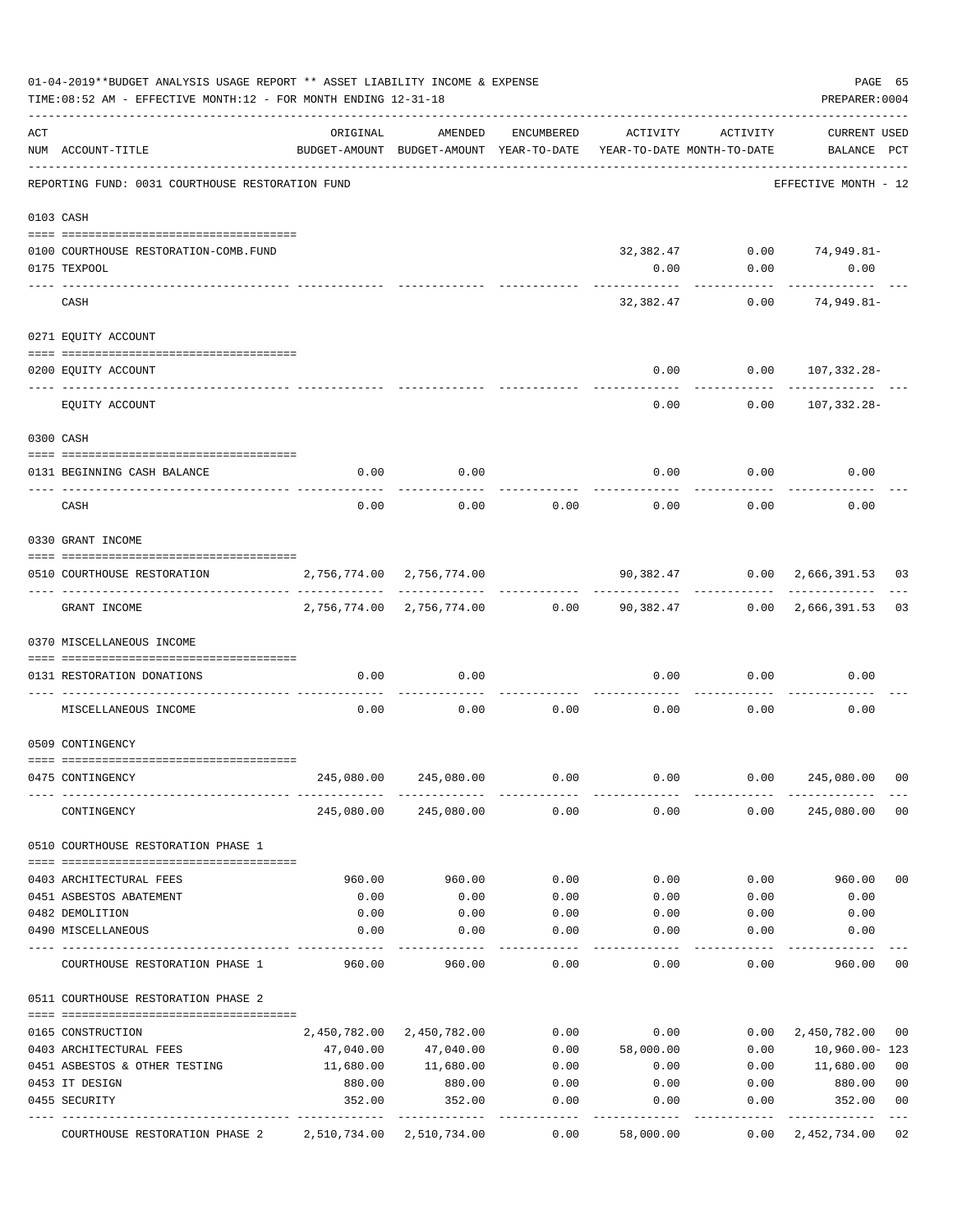| 01-04-2019**BUDGET ANALYSIS USAGE REPORT ** ASSET LIABILITY INCOME & EXPENSE<br>TIME: 08:52 AM - EFFECTIVE MONTH: 12 - FOR MONTH ENDING 12-31-18 |               |               |              |                            |          | PREPARER: 0004       | PAGE 66 |
|--------------------------------------------------------------------------------------------------------------------------------------------------|---------------|---------------|--------------|----------------------------|----------|----------------------|---------|
| ACT                                                                                                                                              | ORIGINAL      | AMENDED       | ENCUMBERED   | ACTIVITY                   | ACTIVITY | <b>CURRENT USED</b>  |         |
| NUM ACCOUNT-TITLE                                                                                                                                | BUDGET-AMOUNT | BUDGET-AMOUNT | YEAR-TO-DATE | YEAR-TO-DATE MONTH-TO-DATE |          | BALANCE PCT          |         |
| REPORTING FUND: 0031 COURTHOUSE RESTORATION FUND                                                                                                 |               |               |              |                            |          | EFFECTIVE MONTH - 12 |         |
| COURTHOUSE RESTORATION FUND                                                                                                                      |               |               |              |                            |          |                      |         |
| INCOME TOTALS                                                                                                                                    | 2,756,774.00  | 2,756,774.00  |              | 90,382.47                  | 0.00     | 2,666,391.53         | 03      |
| EXPENSE TOTALS                                                                                                                                   | 2,756,774.00  | 2,756,774.00  | 0.00         | 58,000.00                  | 0.00     | 2,698,774.00         | 02      |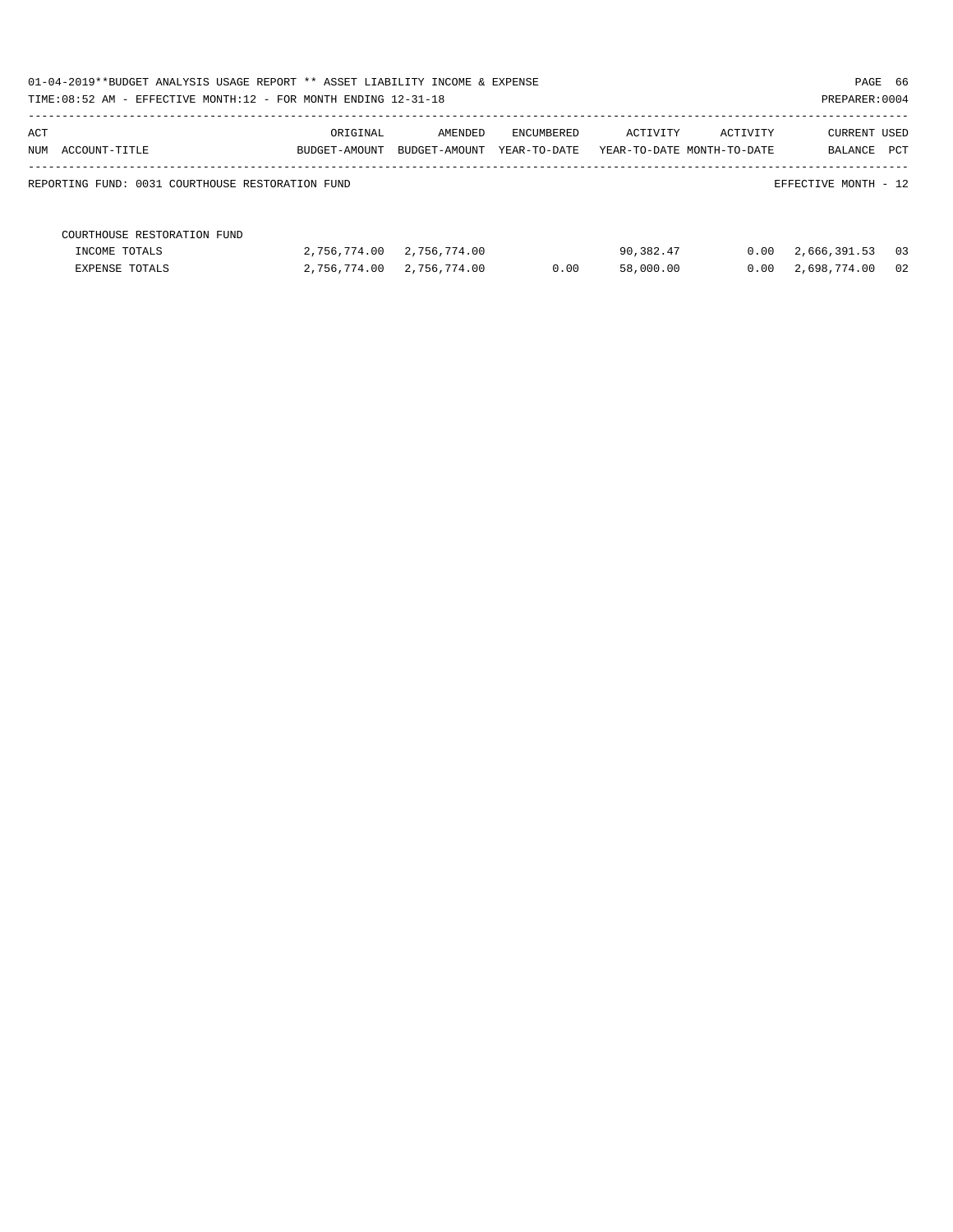| 01-04-2019**BUDGET ANALYSIS USAGE REPORT ** ASSET LIABILITY INCOME & EXPENSE<br>PAGE 67<br>TIME: 08:52 AM - EFFECTIVE MONTH: 12 - FOR MONTH ENDING 12-31-18<br>PREPARER: 0004 |                                              |          |                                                     |            |                                        |          |                                    |                |  |
|-------------------------------------------------------------------------------------------------------------------------------------------------------------------------------|----------------------------------------------|----------|-----------------------------------------------------|------------|----------------------------------------|----------|------------------------------------|----------------|--|
| ACT                                                                                                                                                                           | NUM ACCOUNT-TITLE                            | ORIGINAL | AMENDED<br>BUDGET-AMOUNT BUDGET-AMOUNT YEAR-TO-DATE | ENCUMBERED | ACTIVITY<br>YEAR-TO-DATE MONTH-TO-DATE | ACTIVITY | <b>CURRENT USED</b><br>BALANCE PCT |                |  |
|                                                                                                                                                                               | REPORTING FUND: 0033 BAIL BONDSMAN APP. FEES |          |                                                     |            |                                        |          | EFFECTIVE MONTH - 12               |                |  |
|                                                                                                                                                                               | 0102 A/P CLEARING                            |          |                                                     |            |                                        |          |                                    |                |  |
|                                                                                                                                                                               | 0100 A/P CLEARING                            |          |                                                     |            | 0.00                                   | 0.00     | 0.00                               |                |  |
|                                                                                                                                                                               | ---- --------<br>A/P CLEARING                |          |                                                     |            | 0.00                                   | 0.00     | 0.00                               |                |  |
|                                                                                                                                                                               | 0103 BAIL BONDSMAN AP.FEE CASH               |          |                                                     |            |                                        |          |                                    |                |  |
|                                                                                                                                                                               | 0100 BAIL BONDSMAN APP.-COMB FUND CKING      |          |                                                     |            | 0.00                                   | 0.00     | 8,596.74                           |                |  |
|                                                                                                                                                                               | BAIL BONDSMAN AP.FEE CASH                    |          |                                                     |            | 0.00                                   | 0.00     | 8,596.74                           |                |  |
|                                                                                                                                                                               | 0271 EQUITY ACCOUNT                          |          |                                                     |            |                                        |          |                                    |                |  |
|                                                                                                                                                                               | 0200 EQUITY ACCOUNT                          |          |                                                     |            | 0.00                                   |          | $0.00$ 8,596.74                    |                |  |
|                                                                                                                                                                               | EQUITY ACCOUNT                               |          |                                                     |            | 0.00                                   | 0.00     | 8,596.74                           |                |  |
|                                                                                                                                                                               | 0300 CASH                                    |          |                                                     |            |                                        |          |                                    |                |  |
|                                                                                                                                                                               | 0133 BEGINNING CASH BALANCE                  | 0.00     | 0.00                                                |            | 0.00                                   | 0.00     | 0.00                               |                |  |
|                                                                                                                                                                               | CASH                                         | 0.00     | 0.00                                                | 0.00       | 0.00                                   | 0.00     | 0.00                               |                |  |
|                                                                                                                                                                               | 0340 BAIL BOND APPLICATION FEE               |          |                                                     |            |                                        |          |                                    |                |  |
|                                                                                                                                                                               | 0480 APPLICATION FEE                         | 500.00   | 500.00                                              |            | 0.00                                   | 0.00     | 500.00                             | 00             |  |
|                                                                                                                                                                               | BAIL BOND APPLICATION FEE                    | 500.00   | 500.00                                              | 0.00       | 0.00                                   | 0.00     | 500.00                             | 0 <sub>0</sub> |  |
|                                                                                                                                                                               | 0498 BAIL BONDSMAN EXP.                      |          |                                                     |            |                                        |          |                                    |                |  |
|                                                                                                                                                                               | 0310 OFFICE SUPPLIES                         | 500.00   | 500.00 0.00                                         |            | $0.00$ $0.00$ $500.00$                 |          |                                    | 00             |  |
|                                                                                                                                                                               | 0427 OUT OF COUNTY TRAVEL                    | 0.00     | 0.00                                                | 0.00       | 0.00                                   | 0.00     | 0.00                               |                |  |
|                                                                                                                                                                               | BAIL BONDSMAN EXP.                           | 500.00   | 500.00                                              | 0.00       | 0.00                                   | 0.00     | 500.00                             | 0 <sub>0</sub> |  |
|                                                                                                                                                                               | BAIL BONDSMAN APP. FEES                      |          |                                                     |            |                                        |          |                                    |                |  |
|                                                                                                                                                                               | INCOME TOTALS                                | 500.00   | 500.00                                              |            | 0.00                                   | 0.00     | 500.00                             | 0 <sub>0</sub> |  |
|                                                                                                                                                                               | EXPENSE TOTALS                               | 500.00   | 500.00                                              | 0.00       | 0.00                                   | 0.00     | 500.00                             | 0 <sub>0</sub> |  |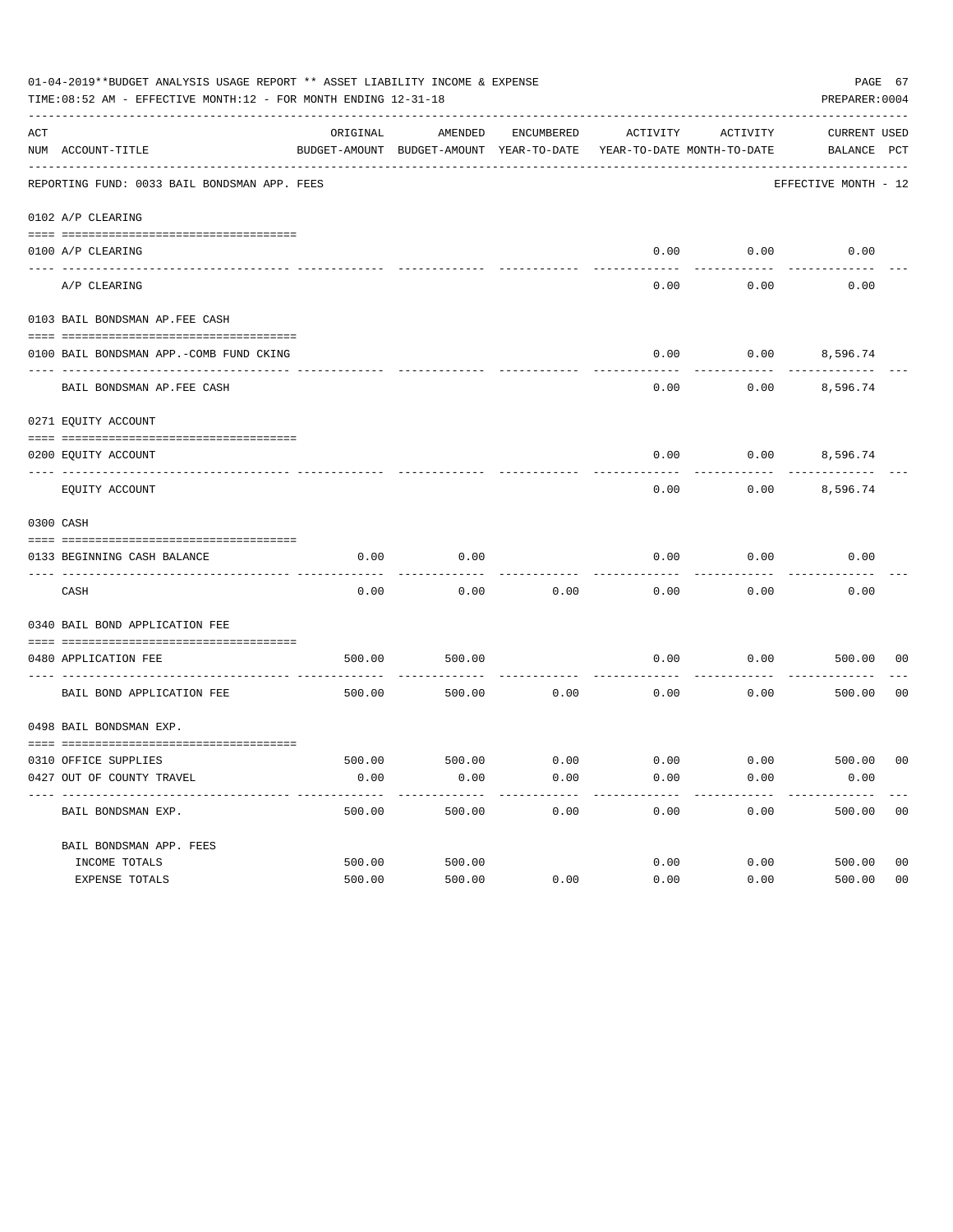|     | 01-04-2019**BUDGET ANALYSIS USAGE REPORT ** ASSET LIABILITY INCOME & EXPENSE<br>TIME: 08:52 AM - EFFECTIVE MONTH: 12 - FOR MONTH ENDING 12-31-18 |           |                                                                                |                    |                 |                                           | PAGE 68<br>PREPARER: 0004          |                |
|-----|--------------------------------------------------------------------------------------------------------------------------------------------------|-----------|--------------------------------------------------------------------------------|--------------------|-----------------|-------------------------------------------|------------------------------------|----------------|
| ACT | NUM ACCOUNT-TITLE                                                                                                                                | ORIGINAL  | AMENDED<br>BUDGET-AMOUNT BUDGET-AMOUNT YEAR-TO-DATE YEAR-TO-DATE MONTH-TO-DATE | ENCUMBERED         | ACTIVITY        | ACTIVITY                                  | <b>CURRENT USED</b><br>BALANCE PCT |                |
|     | REPORTING FUND: 0034 DISTRICT CT.RECORDS ARCHIVE                                                                                                 |           |                                                                                |                    |                 |                                           | EFFECTIVE MONTH - 12               |                |
|     | 0100 PAYROLL                                                                                                                                     |           |                                                                                |                    |                 |                                           |                                    |                |
|     | 0100 PAYROLL                                                                                                                                     |           |                                                                                |                    |                 | $0.00$ $0.00$                             | 0.00                               |                |
|     | ---- -------<br>PAYROLL                                                                                                                          |           |                                                                                |                    | 0.00            | 0.00                                      | 0.00                               |                |
|     | 0103 CASH                                                                                                                                        |           |                                                                                |                    |                 |                                           |                                    |                |
|     | 0100 DISTRICT CT.REC.ARCHIVE COMB.FUND                                                                                                           |           |                                                                                |                    |                 | 1,203.39 337.03 28,474.47                 |                                    |                |
|     | CASH                                                                                                                                             |           |                                                                                |                    |                 | ------------<br>1,203.39 337.03 28,474.47 |                                    |                |
|     | 0120 RECEIVABLES                                                                                                                                 |           |                                                                                |                    |                 |                                           |                                    |                |
|     | 0313 DUE FROM OTHER FUNDS                                                                                                                        |           |                                                                                |                    | 0.00            |                                           | $0.00$ 331.18                      |                |
|     | RECEIVABLES                                                                                                                                      |           |                                                                                |                    | 0.00            | 0.00                                      | 331.18                             |                |
|     | 0271 EQUITY ACCOUNT                                                                                                                              |           |                                                                                |                    |                 |                                           |                                    |                |
|     | 0200 EQUITY ACCOUNT                                                                                                                              |           |                                                                                |                    | 0.00            |                                           | $0.00$ 27,602.26                   |                |
|     | EQUITY ACCOUNT                                                                                                                                   |           |                                                                                |                    | 0.00            | ---------<br>0.00                         | -----------<br>27,602.26           |                |
|     | 0300 CASH                                                                                                                                        |           |                                                                                |                    |                 |                                           |                                    |                |
|     | 0134 BEGINNING CASH BALANCE                                                                                                                      | 7,000.00  | 7,000.00                                                                       |                    | 0.00            |                                           | 0.00 7,000.00                      | 0 <sub>0</sub> |
|     | ----------------------------<br>CASH                                                                                                             |           | 7,000.00 7,000.00                                                              | 0.00               | 0.00            |                                           | 0.00 7,000.00                      | 0 <sub>0</sub> |
|     | 0360 INTEREST INCOME                                                                                                                             |           |                                                                                |                    |                 |                                           |                                    |                |
|     | 0100 INTEREST INCOME                                                                                                                             | 0.00      | 0.00                                                                           |                    |                 | 11.86 4.25                                | $11.86+$                           |                |
|     | INTEREST INCOME                                                                                                                                  | 0.00      | 0.00                                                                           |                    |                 | $0.00$ 11.86 4.25                         | $11.86+$                           |                |
|     | 0370 MISCELLANEOUS INCOME                                                                                                                        |           |                                                                                |                    |                 |                                           |                                    |                |
|     | 0450 DISTRICT CT.RECORDS ARCHIVE FEE                                                                                                             |           | 3,000.00 3,000.00                                                              |                    |                 | 1,191.53 332.78 1,808.47 40               |                                    |                |
|     | MISCELLANEOUS INCOME                                                                                                                             |           | 3,000.00 3,000.00 0.00 1,191.53                                                |                    |                 |                                           | 332.78 1,808.47                    | 40             |
|     | 0450 DISTRICT CT.RECORDS ARCHIVE EQUIPM                                                                                                          |           |                                                                                |                    |                 |                                           |                                    |                |
|     | 0107 SALARYTEMP/EXTRA                                                                                                                            | 0.00      | 0.00                                                                           | 0.00               | 0.00            | 0.00                                      | 0.00                               |                |
|     | 0201 SOCIAL SECURITY TAXES                                                                                                                       | 0.00      | 0.00                                                                           | 0.00               | 0.00            | 0.00                                      | 0.00                               |                |
|     | 0203 RETIREMENT                                                                                                                                  | 0.00      | 0.00                                                                           | 0.00               | 0.00            | 0.00                                      | 0.00                               |                |
|     | 0204 WORKERS COMPENSATION                                                                                                                        | 0.00      | 0.00                                                                           | 0.00               | 0.00            | 0.00                                      | 0.00                               |                |
|     | 0205 MEDICARE TAX                                                                                                                                | 0.00      | 0.00                                                                           | 0.00               | 0.00            | 0.00                                      | 0.00                               |                |
|     | 0572 OFFICE EQUIPMENT<br>--------------------- -------------                                                                                     | 10,000.00 | 10,000.00<br>--------------                                                    | 0.00<br>. <u>.</u> | 0.00<br>------- | 0.00<br>---------                         | 10,000.00<br>------------          | 00             |
|     | DISTRICT CT.RECORDS ARCHIVE EQUIPM 10,000.00 10,000.00                                                                                           |           |                                                                                | 0.00               | 0.00            | 0.00                                      | 10,000.00                          | 0 <sub>0</sub> |
|     | DISTRICT CT.RECORDS ARCHIVE<br>INCOME TOTALS                                                                                                     |           | 10,000.00 10,000.00                                                            |                    | 1,203.39        |                                           | 337.03 8,796.61                    | 12             |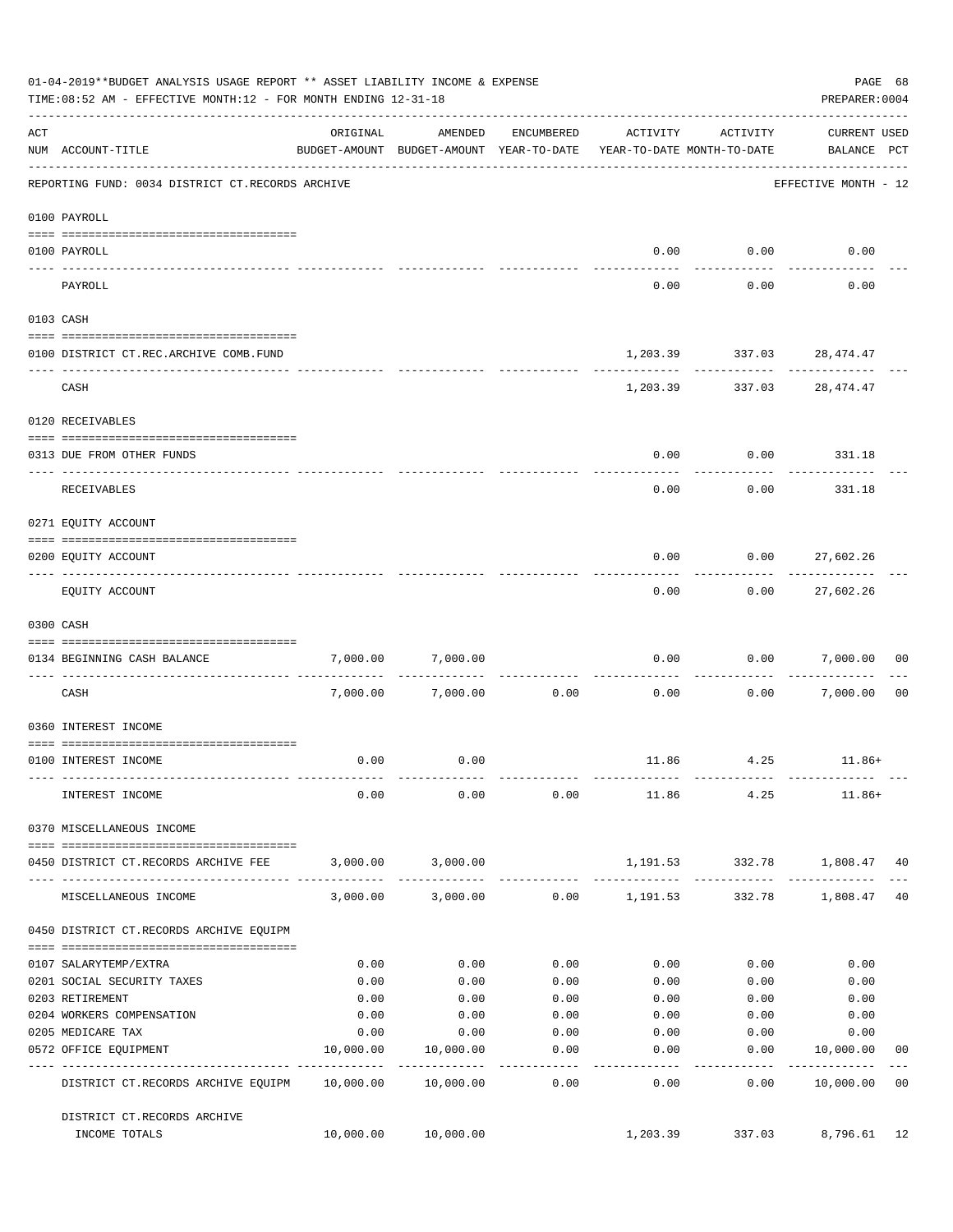| 01-04-2019**BUDGET ANALYSIS USAGE REPORT ** ASSET LIABILITY INCOME & EXPENSE<br>TIME: $08:52$ AM - EFFECTIVE MONTH: $12$ - FOR MONTH ENDING $12-31-18$ |                                                  |                           |                          |                                   |          |                                        |                                | PAGE 69<br>PREPARER: 0004 |
|--------------------------------------------------------------------------------------------------------------------------------------------------------|--------------------------------------------------|---------------------------|--------------------------|-----------------------------------|----------|----------------------------------------|--------------------------------|---------------------------|
| ACT                                                                                                                                                    | NUM ACCOUNT-TITLE                                | ORIGINAL<br>BUDGET-AMOUNT | AMENDED<br>BUDGET-AMOUNT | <b>ENCUMBERED</b><br>YEAR-TO-DATE | ACTIVITY | ACTIVITY<br>YEAR-TO-DATE MONTH-TO-DATE | <b>CURRENT USED</b><br>BALANCE | <b>PCT</b>                |
|                                                                                                                                                        | REPORTING FUND: 0034 DISTRICT CT.RECORDS ARCHIVE |                           |                          |                                   |          |                                        | EFFECTIVE MONTH - 12           |                           |
|                                                                                                                                                        | <b>EXPENSE TOTALS</b>                            | 10,000.00                 | 10,000.00                | 0.00                              | 0.00     | 0.00                                   | 10,000.00                      | 00                        |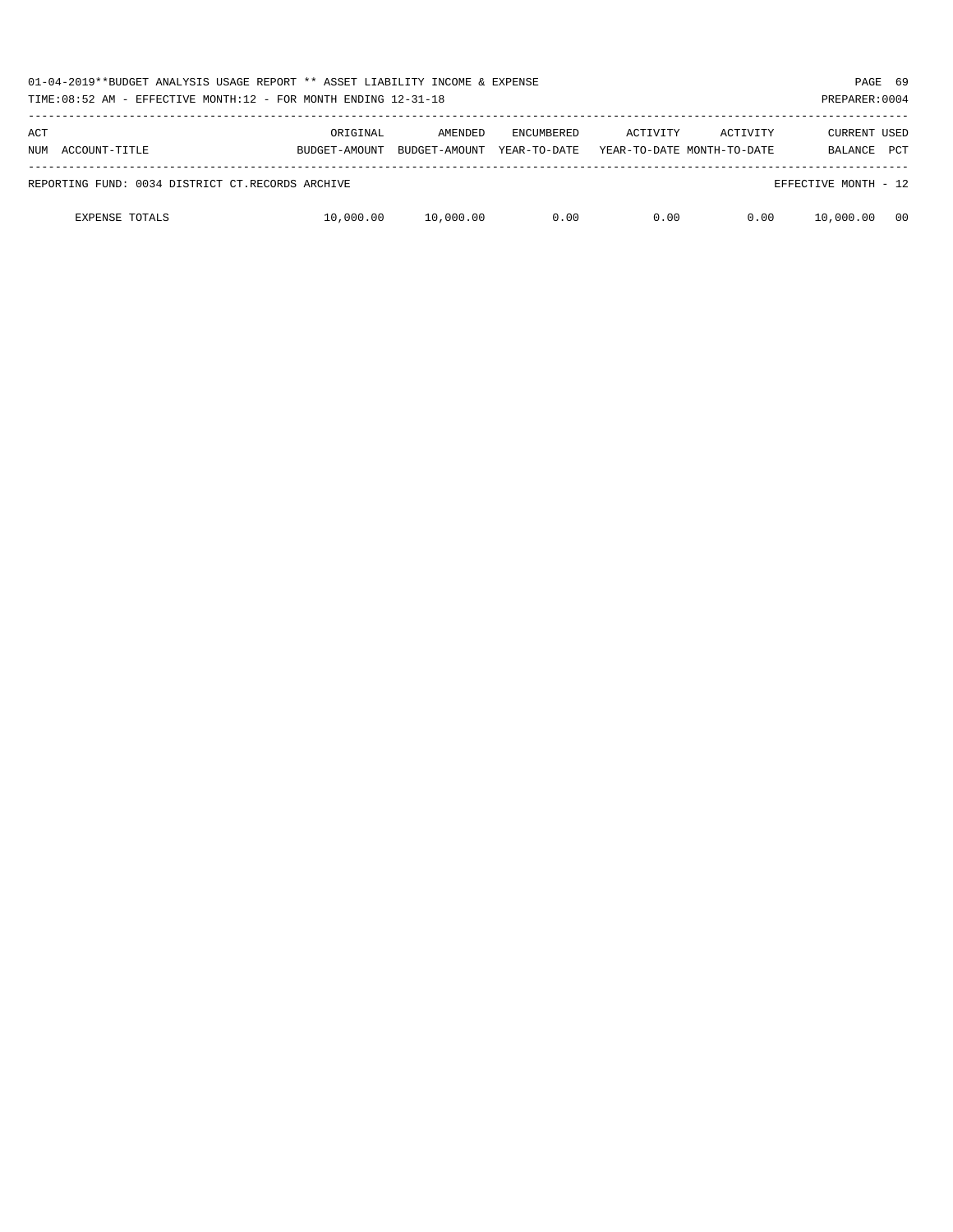| 01-04-2019**BUDGET ANALYSIS USAGE REPORT ** ASSET LIABILITY INCOME & EXPENSE<br>TIME: 08:52 AM - EFFECTIVE MONTH: 12 - FOR MONTH ENDING 12-31-18 |                                                                              |           |                      |            |                                                                                 |                                 | PAGE 70<br>PREPARER: 0004          |                         |
|--------------------------------------------------------------------------------------------------------------------------------------------------|------------------------------------------------------------------------------|-----------|----------------------|------------|---------------------------------------------------------------------------------|---------------------------------|------------------------------------|-------------------------|
| ACT                                                                                                                                              | NUM ACCOUNT-TITLE                                                            | ORIGINAL  | AMENDED              | ENCUMBERED | ACTIVITY<br>BUDGET-AMOUNT BUDGET-AMOUNT YEAR-TO-DATE YEAR-TO-DATE MONTH-TO-DATE | ACTIVITY                        | <b>CURRENT USED</b><br>BALANCE PCT |                         |
|                                                                                                                                                  | -----------------------------------<br>REPORTING FUND: 0035 LAW LIBRARY FUND |           |                      |            |                                                                                 |                                 | EFFECTIVE MONTH - 12               |                         |
|                                                                                                                                                  | 0103 CASH                                                                    |           |                      |            |                                                                                 |                                 |                                    |                         |
|                                                                                                                                                  | 0100 LAW LIBRARY-COMBINED FUND CHECKING                                      |           |                      |            |                                                                                 | 2, 134. 29 764. 36 160, 060. 92 |                                    |                         |
|                                                                                                                                                  | CASH                                                                         |           |                      |            | 2,134.29                                                                        | ------------<br>764.36          | ---------<br>160,060.92            |                         |
|                                                                                                                                                  | 0120 RECEIVABLES                                                             |           |                      |            |                                                                                 |                                 |                                    |                         |
|                                                                                                                                                  | 0313 DUE FROM OTHER FUNDS                                                    |           |                      |            | 0.00                                                                            | $0.00$ 1,049.55                 |                                    |                         |
|                                                                                                                                                  | RECEIVABLES                                                                  |           |                      |            | 0.00                                                                            |                                 | $0.00$ 1,049.55                    |                         |
|                                                                                                                                                  | 0200 LIABILITY ACCOUNT                                                       |           |                      |            |                                                                                 |                                 |                                    |                         |
|                                                                                                                                                  | 0910 SYSTEM ADDED LIABILITY LI                                               |           |                      |            |                                                                                 | $300.00 - 0.00$                 | $300.00 -$                         |                         |
|                                                                                                                                                  | LIABILITY ACCOUNT                                                            |           |                      |            | $300.00 -$                                                                      | 0.00                            | $300.00 -$                         |                         |
|                                                                                                                                                  | 0271 EQUITY ACCOUNT                                                          |           |                      |            |                                                                                 |                                 |                                    |                         |
|                                                                                                                                                  | 0200 EQUITY ACCOUNT                                                          |           |                      |            | 0.00                                                                            | 0.00 158,976.18                 |                                    |                         |
|                                                                                                                                                  | EQUITY ACCOUNT                                                               |           |                      |            | 0.00                                                                            | 0.00                            | 158,976.18                         |                         |
|                                                                                                                                                  | 0340 FEES OF OFFICE                                                          |           |                      |            |                                                                                 |                                 |                                    |                         |
|                                                                                                                                                  | 0403 COUNTY CLERK FEES                                                       |           | 5,000.00 5,000.00    |            |                                                                                 | $0.00$ $0.00$ $5,000.00$        |                                    | 0 <sub>0</sub>          |
|                                                                                                                                                  | 0450 DISTRICT CLERK FEES                                                     | 10,000.00 | 10,000.00            |            | 2,666.00                                                                        | 740.23                          | 7,334.00                           | 27                      |
|                                                                                                                                                  | FEES OF OFFICE                                                               |           | 15,000.00  15,000.00 |            | $0.00$ 2,666.00                                                                 | ----------<br>740.23            | -----------<br>12,334.00           | 18                      |
|                                                                                                                                                  | 0360 INTEREST EARNINGS                                                       |           |                      |            |                                                                                 |                                 |                                    |                         |
|                                                                                                                                                  | 0100 INTEREST EARNINGS                                                       | 50.00     | 50.00                |            | 68.29                                                                           | 24.13                           | $18.29 + 137$                      |                         |
|                                                                                                                                                  | INTEREST EARNINGS                                                            | 50.00     | 50.00                | 0.00       | 68.29                                                                           | 24.13                           | $18.29 + 137$                      |                         |
|                                                                                                                                                  | 0475 LAW LIBRARY                                                             |           |                      |            |                                                                                 |                                 |                                    |                         |
|                                                                                                                                                  | 0310 OFFICE SUPPLIES                                                         | 2,000.00  | 2,000.00             | 0.00       | 0.00                                                                            | 0.00                            | 2,000.00                           | 0 <sub>0</sub>          |
|                                                                                                                                                  | 0421 LEXIS NEXIS ONLINE LEGAL RESEARCH                                       | 4,000.00  | 4,000.00             | 0.00       | 300.00                                                                          | 0.00                            | 3,700.00                           | 08                      |
|                                                                                                                                                  | 0453 R&M COMPUTER                                                            | 200.00    | 200.00               | 0.00       | 0.00                                                                            | 0.00                            | 200.00                             | 0 <sub>0</sub>          |
|                                                                                                                                                  | 0574 TECHNOLOGY                                                              | 8,350.00  | 8,350.00             | 0.00       | 0.00                                                                            | 0.00                            | 8,350.00                           | 0 <sub>0</sub>          |
|                                                                                                                                                  | 0590 LAW BOOKS                                                               | 500.00    | 500.00               | 0.00       | 0.00                                                                            | 0.00                            | 500.00                             | 0 <sub>0</sub><br>$---$ |
|                                                                                                                                                  | LAW LIBRARY                                                                  |           | 15,050.00 15,050.00  | 0.00       | 300.00                                                                          | 0.00                            | 14,750.00 02                       |                         |
|                                                                                                                                                  | LAW LIBRARY FUND                                                             |           |                      |            |                                                                                 |                                 |                                    |                         |
|                                                                                                                                                  | INCOME TOTALS                                                                | 15,050.00 | 15,050.00            |            | 2,734.29                                                                        | 764.36                          | 12,315.71                          | 18                      |
|                                                                                                                                                  | EXPENSE TOTALS                                                               | 15,050.00 | 15,050.00            | 0.00       | 300.00                                                                          | 0.00                            | 14,750.00                          | 02                      |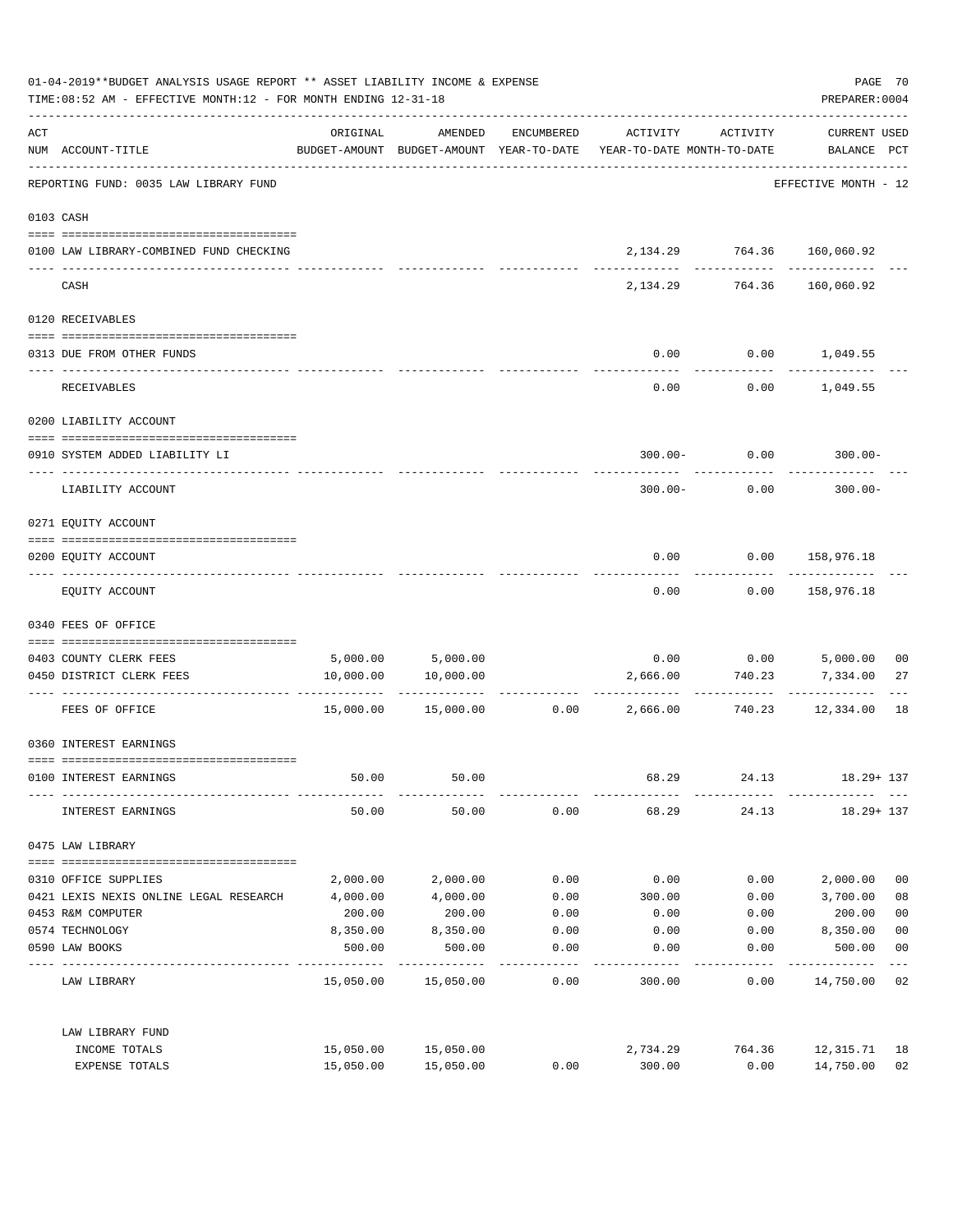| 01-04-2019**BUDGET ANALYSIS USAGE REPORT ** ASSET LIABILITY INCOME & EXPENSE<br>TIME: 08:52 AM - EFFECTIVE MONTH: 12 - FOR MONTH ENDING 12-31-18 |                                                         |          |                                                     |              |                                        |                                     | PAGE 71<br>PREPARER: 0004          |    |
|--------------------------------------------------------------------------------------------------------------------------------------------------|---------------------------------------------------------|----------|-----------------------------------------------------|--------------|----------------------------------------|-------------------------------------|------------------------------------|----|
| $\mathop{\rm ACT}$                                                                                                                               | NUM ACCOUNT-TITLE                                       | ORIGINAL | AMENDED<br>BUDGET-AMOUNT BUDGET-AMOUNT YEAR-TO-DATE | ENCUMBERED   | ACTIVITY<br>YEAR-TO-DATE MONTH-TO-DATE | ACTIVITY                            | <b>CURRENT USED</b><br>BALANCE PCT |    |
|                                                                                                                                                  | REPORTING FUND: 0036 D.A. FEE ACCOUNT FUND              |          |                                                     |              |                                        |                                     | EFFECTIVE MONTH - 12               |    |
|                                                                                                                                                  | 0100 PAYROLL                                            |          |                                                     |              |                                        |                                     |                                    |    |
|                                                                                                                                                  | 0100 PAYROLL                                            |          |                                                     |              | 0.00                                   | 0.00                                | 0.00                               |    |
|                                                                                                                                                  | PAYROLL                                                 |          |                                                     |              | 0.00                                   | 0.00                                | 0.00                               |    |
|                                                                                                                                                  | 0102 A/P CLEARING                                       |          |                                                     |              |                                        |                                     |                                    |    |
|                                                                                                                                                  |                                                         |          |                                                     |              |                                        |                                     |                                    |    |
|                                                                                                                                                  | 0100 A/P CLEARING                                       |          |                                                     |              | 0.00                                   | 0.00                                | 0.00                               |    |
|                                                                                                                                                  | A/P CLEARING                                            |          |                                                     |              | 0.00                                   | 0.00                                | 0.00                               |    |
|                                                                                                                                                  | 0103 CASH                                               |          |                                                     |              |                                        |                                     |                                    |    |
|                                                                                                                                                  |                                                         |          |                                                     |              |                                        |                                     |                                    |    |
|                                                                                                                                                  | 0136 D. A. FEE CASH ACCT.<br>0236 D.A. FEE SEIZURE FUND |          |                                                     |              | 5,175.92-                              | 298.63 18.63 11,456.71<br>1,478.32- | 17,241.56                          |    |
|                                                                                                                                                  |                                                         |          |                                                     |              |                                        |                                     |                                    |    |
|                                                                                                                                                  | CASH                                                    |          |                                                     |              | 4,877.29-                              | 1,459.69-                           | 28,698.27                          |    |
|                                                                                                                                                  | 0200 LIABILITY ACCOUNT                                  |          |                                                     |              |                                        |                                     |                                    |    |
|                                                                                                                                                  | 0150 ACCRUED SALARY PAYABLE                             |          |                                                     |              | 0.00                                   | 0.00                                | 0.00                               |    |
|                                                                                                                                                  | 0155 ACCRUED FRINGE BENEFITS                            |          |                                                     |              | 0.00                                   | 0.00                                | 0.01                               |    |
|                                                                                                                                                  | 0910 SYSTEM ADDED LIABILITY LINE-ITEM                   |          |                                                     |              | 0.00                                   | 0.00                                | 0.00                               |    |
|                                                                                                                                                  | LIABILITY ACCOUNT                                       |          |                                                     |              | 0.00                                   | 0.00                                | 0.01                               |    |
|                                                                                                                                                  | 0271 EQUITY ACCOUNT                                     |          |                                                     |              |                                        |                                     |                                    |    |
|                                                                                                                                                  |                                                         |          |                                                     |              |                                        |                                     |                                    |    |
|                                                                                                                                                  | 0200 EQUITY ACCOUNT                                     |          |                                                     |              | 0.00                                   | 0.00                                | 33,575.55                          |    |
|                                                                                                                                                  | EQUITY ACCOUNT                                          |          |                                                     |              | 0.00                                   | 0.00                                | 33,575.55                          |    |
|                                                                                                                                                  | 0300 CASH                                               |          |                                                     |              |                                        |                                     |                                    |    |
|                                                                                                                                                  | 0136 BEGINNING CASH BALANCE-D.A.FEE                     |          | 0.00 1,000.00                                       |              | 0.00                                   |                                     | $0.00$ 1,000.00                    | 00 |
|                                                                                                                                                  | 0236 BEGINNING CASH BALANCE-SEIZURE                     | 0.00     | 17,437.62                                           |              | 0.00                                   |                                     | $0.00$ 17,437.62 00                |    |
|                                                                                                                                                  | CASH                                                    | 0.00     | -----------<br>18,437.62                            | 0.00         | -------------<br>0.00                  | 0.00                                | ----------------<br>18,437.62 00   |    |
|                                                                                                                                                  | 0340 FEES OF OFFICE                                     |          |                                                     |              |                                        |                                     |                                    |    |
|                                                                                                                                                  |                                                         |          |                                                     |              |                                        |                                     |                                    |    |
|                                                                                                                                                  | 0475 DISTRICT ATTORNEY FEES                             |          | 2,000.00 2,000.00                                   | ------------ |                                        | 370.73 75.00 1,629.27 19            |                                    |    |
|                                                                                                                                                  | FEES OF OFFICE                                          |          | 2,000.00 2,000.00 0.00                              |              |                                        | 370.73 75.00 1,629.27 19            |                                    |    |
|                                                                                                                                                  | 0352 OTHER FORFEITURES                                  |          |                                                     |              |                                        |                                     |                                    |    |
|                                                                                                                                                  | 0200 CONTRABAND FORFEITURE                              | 0.00     | 0.00                                                |              | 0.00                                   | 0.00                                | 0.00                               |    |
|                                                                                                                                                  | 0300 D.A. SEIZURE FUND                                  | 0.00     | 0.00                                                |              | 0.00                                   | 0.00                                | 0.00                               |    |
|                                                                                                                                                  | OTHER FORFEITURES                                       | 0.00     | ----------<br>0.00                                  | 0.00         | 0.00                                   | -----<br>0.00                       | 0.00                               |    |

0360 INTEREST EARNINGS

==== ===================================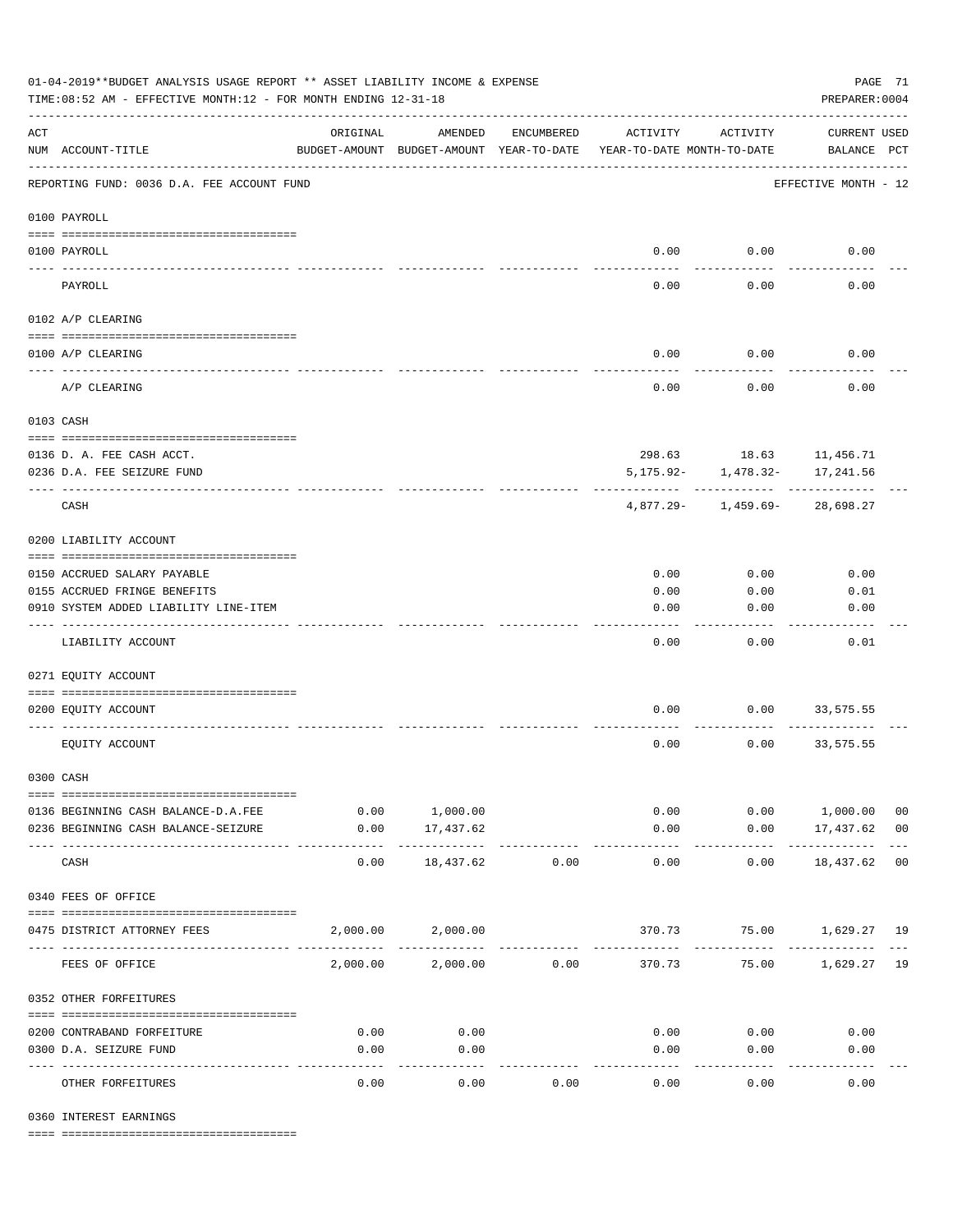# 01-04-2019\*\*BUDGET ANALYSIS USAGE REPORT \*\* ASSET LIABILITY INCOME & EXPENSE PAGE 72

TIME:08:52 AM - EFFECTIVE MONTH:12 - FOR MONTH ENDING 12-31-18 PREPARER:0004

| ACT | NUM ACCOUNT-TITLE                                    | ORIGINAL         | AMENDED<br>BUDGET-AMOUNT BUDGET-AMOUNT YEAR-TO-DATE YEAR-TO-DATE MONTH-TO-DATE | ENCUMBERED     | ACTIVITY     | ACTIVITY                             | <b>CURRENT USED</b><br>BALANCE PCT |          |
|-----|------------------------------------------------------|------------------|--------------------------------------------------------------------------------|----------------|--------------|--------------------------------------|------------------------------------|----------|
|     | REPORTING FUND: 0036 D.A. FEE ACCOUNT FUND           |                  |                                                                                |                |              |                                      | EFFECTIVE MONTH - 12               |          |
|     |                                                      |                  |                                                                                |                |              |                                      |                                    |          |
|     | 0100 INTEREST EARNINGS-D.A. FEE                      | 0.00             | 0.00                                                                           |                | 2.81         | 0.94                                 | $2.81+$                            |          |
|     | 0236 INTEREST EARNINGS-SEIZURE FUND                  | 0.00             | 0.00                                                                           |                | 5.27         | 1.62                                 | $5.27+$                            |          |
|     | INTEREST EARNINGS                                    | 0.00             | 0.00                                                                           | 0.00           | 8.08         | 2.56                                 | $8.08+$                            |          |
|     | 0370 MISCELLANEOUS                                   |                  |                                                                                |                |              |                                      |                                    |          |
|     |                                                      |                  |                                                                                |                |              |                                      |                                    |          |
|     | 0130 REFUNDS & MISCELLANEOUS                         | 0.00             | 0.00                                                                           |                | 276.09       | 12.89                                | $276.09+$                          |          |
|     | 0319 RESTITUTION                                     | 0.00             | 0.00                                                                           |                | 0.00         | 0.00                                 | 0.00                               |          |
|     | MISCELLANEOUS                                        | 0.00             | 0.00                                                                           | 0.00           | 276.09       | 12.89                                | $276.09+$                          |          |
|     | 0475 DISTRICT ATTORNEY DEPT                          |                  |                                                                                |                |              |                                      |                                    |          |
|     |                                                      |                  | 0.00                                                                           | 0.00           |              |                                      | 0.00                               |          |
|     | 0107 SALARY SUPPLEMENT<br>0201 SOCIAL SECURITY TAXES | 2,000.00<br>0.00 | 0.00                                                                           | 0.00           | 0.00<br>0.00 | 0.00<br>0.00                         | 0.00                               |          |
|     | 0203 RETIREMENT                                      | 0.00             | 0.00                                                                           | 0.00           | 0.00         | 0.00                                 | 0.00                               |          |
|     | 0204 WORKERS COMPENSATION                            | 0.00             | 0.00                                                                           | 0.00           | 0.00         | 0.00                                 | 0.00                               |          |
|     | 0205 MEDICARE TAX                                    | 0.00             | 0.00                                                                           | 0.00           | 0.00         | 0.00                                 | 0.00                               |          |
|     | 0310 OFFICE SUPPLIES                                 | 0.00             | 0.00                                                                           | 0.00           | 0.00         | 0.00                                 | 0.00                               |          |
|     | 0321 CONTINUING EDUCATION                            | 0.00             | 0.00                                                                           | 0.00           | 0.00         | 0.00                                 | 0.00                               |          |
|     | 0353 COMPUTER EXPENSE                                | 0.00             | 0.00                                                                           | 0.00           | 0.00         | 0.00                                 | 0.00                               |          |
|     | 0421 INVESTIGATOR/HOT CK. ONLINE                     | 0.00             | 0.00                                                                           | 0.00           | 0.00         | 0.00                                 | 0.00                               |          |
|     | 0490 MISCELLANEOUS                                   | 0.00             | 1,000.00                                                                       | 0.00           | 351.00       | 70.20                                | 649.00                             | 35       |
|     | 0499 BANK SERVICE FEES                               | 0.00             | 0.00                                                                           | 0.00           | 0.00         | 0.00                                 | 0.00                               |          |
|     | 0572 OFFICE EQUIPMENT                                | 0.00             | 0.00                                                                           | 0.00           | 0.00         | 0.00                                 | 0.00                               |          |
|     | 0574 COMPUTER EQUIPMENT                              | 0.00             | 0.00                                                                           | 0.00           | 0.00         | 0.00                                 | 0.00                               |          |
|     | ---- ----------------<br>DISTRICT ATTORNEY DEPT      | 2,000.00         | 1,000.00                                                                       | 0.00           | 351.00       | 70.20                                | 649.00                             | 35       |
|     | 0477 D.A. SEIZURE                                    |                  |                                                                                |                |              |                                      |                                    |          |
|     | 0107 SALARY SUPPLEMENT                               |                  | 16,308.24                                                                      |                |              |                                      |                                    |          |
|     | 0201 SOCIAL SECURITY TAXES                           | 0.00<br>0.00     | 1,011.14                                                                       | 0.00<br>0.00   | 229.03       | 4,390.68 1,254.48 11,917.56<br>63.38 | 782.11                             | 27<br>23 |
|     | 0203 RETIREMENT                                      | 0.00             | 1,875.64                                                                       | 0.00           | 504.92       | 144.26                               | 1,370.72                           | 27       |
|     | 0204 WORKERS COMPENSATION                            | 0.00             | 6.00                                                                           | 0.00           | 3.00         | 3.00                                 | 3.00                               | 50       |
|     | 0205 MEDICARE TAX                                    | 0.00             | 236.60                                                                         | 0.00           | 53.56        | 14.82                                | 183.04                             | 23       |
|     | 0310 OFFICE SUPPLIES                                 | 0.00             | 0.00                                                                           | 0.00           | 0.00         | 0.00                                 | 0.00                               |          |
|     | 0321 TRAINING                                        | 0.00             | 0.00                                                                           | 0.00           | 0.00         | 0.00                                 | 0.00                               |          |
|     | 0470 CIVIL PROCESS                                   | 0.00             | 0.00                                                                           | 0.00           | 0.00         | 0.00                                 | 0.00                               |          |
|     | 0480 TOWING                                          | 0.00             | 0.00                                                                           | 0.00           | 0.00         | 0.00                                 | 0.00                               |          |
|     | 0490 MISCELLANEOUS                                   | 0.00             | 0.00                                                                           | 0.00           | 0.00         | 0.00                                 | 0.00                               |          |
|     | 0499 BANK SERVICE FEES                               | 0.00             | 0.00                                                                           | 0.00           | 0.00         | 0.00                                 | 0.00                               |          |
|     | 0572 OFFICE EQUIPMENT                                | 0.00             | 0.00                                                                           | 0.00           | 0.00         | 0.00                                 | 0.00                               |          |
|     | 0574 COMPUTER EQUIPMENT<br>---------------- --       | 0.00             | 0.00                                                                           | 0.00           | 0.00         | 0.00                                 | 0.00                               |          |
|     | D.A. SEIZURE                                         | 0.00             |                                                                                | 19,437.62 0.00 |              | 5, 181.19 1, 479.94 14, 256.43       |                                    | 27       |
|     | 0999 ACCOUNTS PAYABLE                                |                  |                                                                                |                |              |                                      |                                    |          |
|     | 0100 A/P CLEARING ACCOUNT                            |                  |                                                                                |                | 0.00         | 0.00                                 | 0.00                               |          |
|     | ACCOUNTS PAYABLE                                     |                  |                                                                                |                | 0.00         | ---------<br>0.00                    | 0.00                               |          |

D.A. FEE ACCOUNT FUND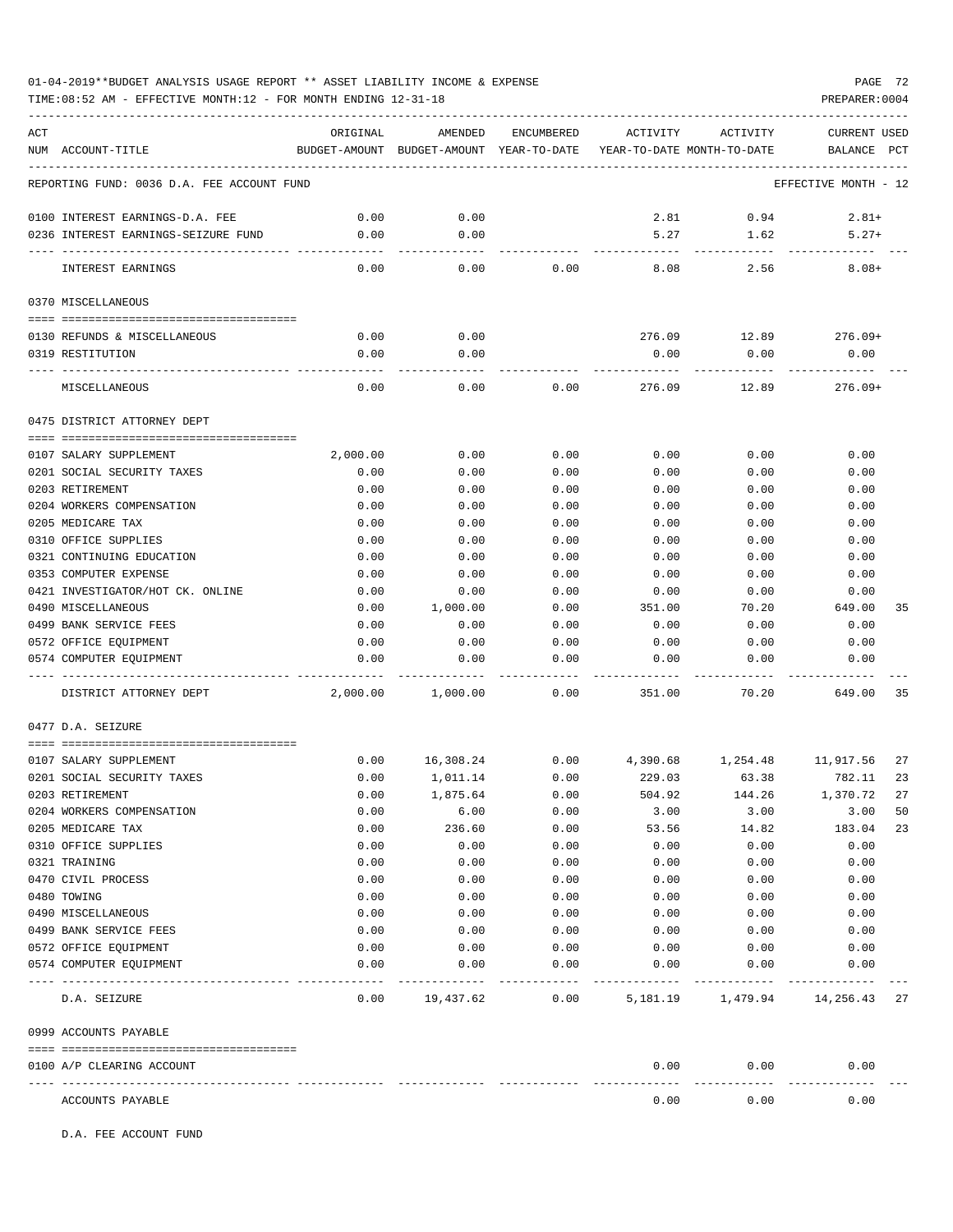|     | 01-04-2019**BUDGET ANALYSIS USAGE REPORT ** ASSET LIABILITY INCOME & EXPENSE |               |               |              |          |                            |                      | PAGE 73    |
|-----|------------------------------------------------------------------------------|---------------|---------------|--------------|----------|----------------------------|----------------------|------------|
|     | TIME:08:52 AM - EFFECTIVE MONTH:12 - FOR MONTH ENDING 12-31-18               |               |               |              |          |                            | PREPARER: 0004       |            |
|     |                                                                              |               |               |              |          |                            |                      |            |
| ACT |                                                                              | ORIGINAL      | AMENDED       | ENCUMBERED   | ACTIVITY | ACTIVITY                   | CURRENT USED         |            |
|     | NUM ACCOUNT-TITLE                                                            | BUDGET-AMOUNT | BUDGET-AMOUNT | YEAR-TO-DATE |          | YEAR-TO-DATE MONTH-TO-DATE | BALANCE              | <b>PCT</b> |
|     |                                                                              |               |               |              |          |                            |                      |            |
|     | REPORTING FUND: 0036 D.A. FEE ACCOUNT FUND                                   |               |               |              |          |                            | EFFECTIVE MONTH - 12 |            |
|     |                                                                              |               |               |              |          |                            |                      |            |
|     | INCOME TOTALS                                                                | 2,000.00      | 20,437.62     |              | 654.90   | 90.45                      | 19,782.72            | 03         |
|     | <b>EXPENSE TOTALS</b>                                                        | 2,000.00      | 20,437.62     | 0.00         | 5,532.19 | 1,550.14                   | 14,905.43            | 2.7        |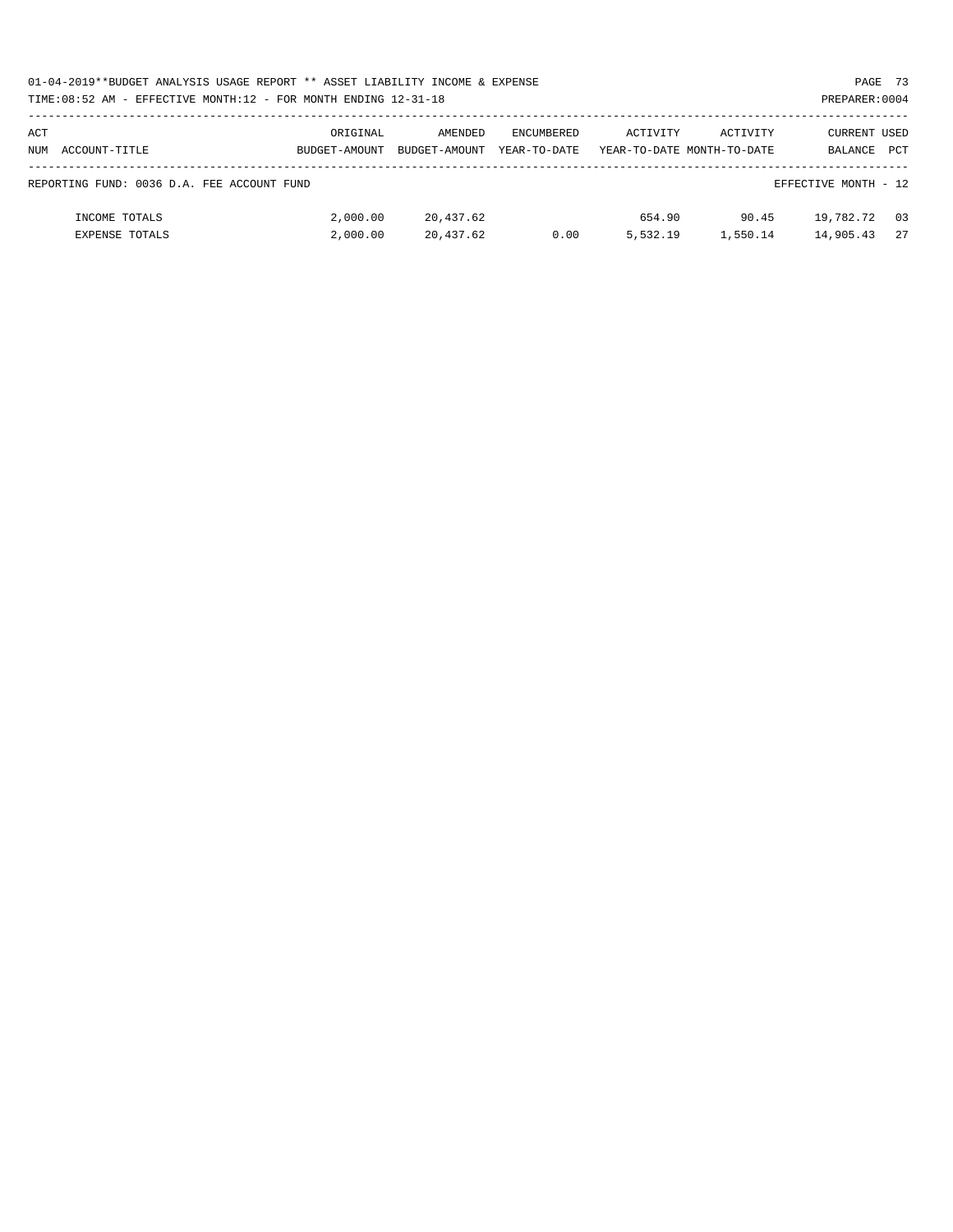|               | 01-04-2019**BUDGET ANALYSIS USAGE REPORT ** ASSET LIABILITY INCOME & EXPENSE<br>PAGE 74<br>TIME: 08:52 AM - EFFECTIVE MONTH: 12 - FOR MONTH ENDING 12-31-18<br>PREPARER: 0004 |          |                                          |                   |          |                            |                      |  |  |  |  |
|---------------|-------------------------------------------------------------------------------------------------------------------------------------------------------------------------------|----------|------------------------------------------|-------------------|----------|----------------------------|----------------------|--|--|--|--|
| ACT           |                                                                                                                                                                               | ORIGINAL | AMENDED                                  | <b>ENCUMBERED</b> | ACTIVITY | ACTIVITY                   | <b>CURRENT USED</b>  |  |  |  |  |
|               | NUM ACCOUNT-TITLE                                                                                                                                                             |          | BUDGET-AMOUNT BUDGET-AMOUNT YEAR-TO-DATE |                   |          | YEAR-TO-DATE MONTH-TO-DATE | BALANCE PCT          |  |  |  |  |
|               | REPORTING FUND: 0037 CONTRABAND SEIZURE                                                                                                                                       |          |                                          |                   |          |                            | EFFECTIVE MONTH - 12 |  |  |  |  |
|               | 0103 CONTRABAND SEIZURE                                                                                                                                                       |          |                                          |                   |          |                            |                      |  |  |  |  |
|               | 0137 CASH-CONTRABAND SEIZURE                                                                                                                                                  |          |                                          |                   | 1,095.80 | 0.28                       | 6,707.10             |  |  |  |  |
|               | CONTRABAND SEIZURE                                                                                                                                                            |          |                                          |                   | 1,095.80 | 0.28                       | 6,707.10             |  |  |  |  |
|               | 0200 LIABILITY ACCOUNT                                                                                                                                                        |          |                                          |                   |          |                            |                      |  |  |  |  |
|               | 0910 SYSTEM ADDED LIABILITY LINE-ITEM                                                                                                                                         |          |                                          |                   | 0.00     | 0.00                       | 0.00                 |  |  |  |  |
|               |                                                                                                                                                                               |          |                                          |                   |          |                            |                      |  |  |  |  |
|               | LIABILITY ACCOUNT                                                                                                                                                             |          |                                          |                   | 0.00     | 0.00                       | 0.00                 |  |  |  |  |
|               | 0207 DUE TO                                                                                                                                                                   |          |                                          |                   |          |                            |                      |  |  |  |  |
|               | 0099 HELD IN TRUST                                                                                                                                                            |          |                                          |                   | 1,095.00 | 0.00                       | 4,304.46             |  |  |  |  |
| $\frac{1}{2}$ | DUE TO                                                                                                                                                                        |          |                                          |                   | 1,095.00 | 0.00                       | 4,304.46             |  |  |  |  |
|               | 0271 EQUITY ACCOUNT                                                                                                                                                           |          |                                          |                   |          |                            |                      |  |  |  |  |
|               | 0200 EQUITY ACCOUNT                                                                                                                                                           |          |                                          |                   | 0.00     | 0.00                       | 2,401.84             |  |  |  |  |
|               | EQUITY ACCOUNT                                                                                                                                                                |          |                                          |                   | 0.00     | 0.00                       | 2,401.84             |  |  |  |  |
|               | 0360 INTEREST EARNINGS                                                                                                                                                        |          |                                          |                   |          |                            |                      |  |  |  |  |
|               | 0100 INTEREST EARNINGS                                                                                                                                                        | 0.00     | 0.00                                     |                   | 0.80     | 0.28                       | $0.80+$              |  |  |  |  |
|               | INTEREST EARNINGS                                                                                                                                                             | 0.00     | 0.00                                     | 0.00              | 0.80     | 0.28                       | $0.80+$              |  |  |  |  |
|               |                                                                                                                                                                               |          |                                          |                   |          |                            |                      |  |  |  |  |
|               | 0370 MISCELLANEOUS                                                                                                                                                            |          |                                          |                   |          |                            |                      |  |  |  |  |
|               | 0130 REFUNDS & MISCELLANEOUS                                                                                                                                                  | 0.00     | 0.00                                     |                   | 0.00     | 0.00                       | 0.00                 |  |  |  |  |
|               | MISCELLANEOUS                                                                                                                                                                 | 0.00     | 0.00                                     | 0.00              | 0.00     | 0.00                       | 0.00                 |  |  |  |  |
|               | CONTRABAND SEIZURE                                                                                                                                                            |          |                                          |                   |          |                            |                      |  |  |  |  |
|               | INCOME TOTALS                                                                                                                                                                 | 0.00     | 0.00                                     |                   | 0.80     | 0.28                       | $0.80+$              |  |  |  |  |
|               | EXPENSE TOTALS                                                                                                                                                                | 0.00     | 0.00                                     | 0.00              | 0.00     | 0.00                       | 0.00                 |  |  |  |  |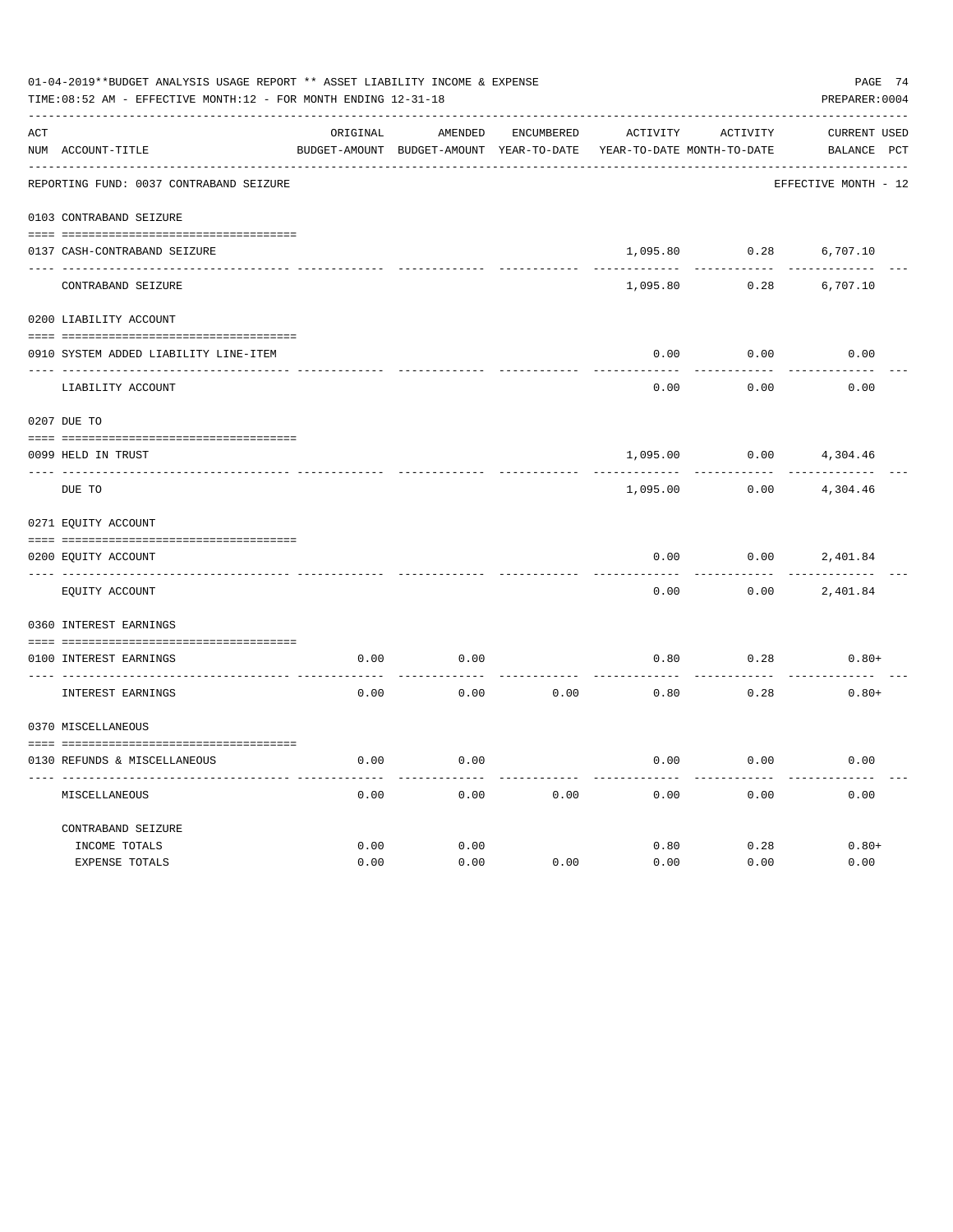|     | 01-04-2019**BUDGET ANALYSIS USAGE REPORT ** ASSET LIABILITY INCOME & EXPENSE<br>PAGE 75<br>TIME: 08:52 AM - EFFECTIVE MONTH: 12 - FOR MONTH ENDING 12-31-18<br>PREPARER: 0004 |          |                                                     |            |                                        |                       |                             |  |  |  |  |
|-----|-------------------------------------------------------------------------------------------------------------------------------------------------------------------------------|----------|-----------------------------------------------------|------------|----------------------------------------|-----------------------|-----------------------------|--|--|--|--|
| ACT | NUM ACCOUNT-TITLE                                                                                                                                                             | ORIGINAL | AMENDED<br>BUDGET-AMOUNT BUDGET-AMOUNT YEAR-TO-DATE | ENCUMBERED | ACTIVITY<br>YEAR-TO-DATE MONTH-TO-DATE | ACTIVITY              | CURRENT USED<br>BALANCE PCT |  |  |  |  |
|     | REPORTING FUND: 0038 IHC CO-OP GIN                                                                                                                                            |          |                                                     |            |                                        |                       | EFFECTIVE MONTH - 12        |  |  |  |  |
|     | 0102 A/P CLEARING                                                                                                                                                             |          |                                                     |            |                                        |                       |                             |  |  |  |  |
|     | 0100 A/P CLEARING                                                                                                                                                             |          |                                                     |            |                                        | $0.00$ $0.00$         | 0.00                        |  |  |  |  |
|     | A/P CLEARING                                                                                                                                                                  |          |                                                     |            | 0.00                                   | 0.00                  | 0.00                        |  |  |  |  |
|     | 0103 IHC CO-OP GIN CASH                                                                                                                                                       |          |                                                     |            |                                        |                       |                             |  |  |  |  |
|     |                                                                                                                                                                               |          |                                                     |            |                                        |                       |                             |  |  |  |  |
|     | 0100 IHC CO-OP GIN-COMBINED FUND CKING                                                                                                                                        |          |                                                     |            |                                        | $30.00 - 0.08$ 519.64 |                             |  |  |  |  |
|     | 0175 IHC CO-OP GIN TEXPOOL                                                                                                                                                    |          |                                                     |            | 128.33                                 | 33.74                 | 18,673.34                   |  |  |  |  |
|     | IHC CO-OP GIN CASH                                                                                                                                                            |          |                                                     |            | 98.33                                  | 33.82                 | 19,192.98                   |  |  |  |  |
|     | 0200 SYSTEM ADDED LIABILITY DEPARTMENT                                                                                                                                        |          |                                                     |            |                                        |                       |                             |  |  |  |  |
|     | 0900 SYSTEM ADDED LIABILITY LINE-ITEM                                                                                                                                         |          |                                                     |            | 0.00                                   | 0.00                  | 0.00                        |  |  |  |  |
|     | SYSTEM ADDED LIABILITY DEPARTMENT                                                                                                                                             |          |                                                     |            | 0.00                                   | 0.00                  | 0.00                        |  |  |  |  |
|     | 0271 EQUITY ACCOUNT                                                                                                                                                           |          |                                                     |            |                                        |                       |                             |  |  |  |  |
|     | 0200 EQUITY ACCOUNT                                                                                                                                                           |          |                                                     |            | 0.00                                   |                       | $0.00$ 19,094.65            |  |  |  |  |
|     | ---- -------------------------<br>EQUITY ACCOUNT                                                                                                                              |          |                                                     |            | -----<br>0.00                          |                       | $0.00$ 19,094.65            |  |  |  |  |
|     | 0360 INTEREST EARNINGS                                                                                                                                                        |          |                                                     |            |                                        |                       |                             |  |  |  |  |
|     | 0100 INTEREST EARNINGS                                                                                                                                                        | 0.00     | 0.00                                                |            |                                        |                       | 98.33 33.82 98.33+          |  |  |  |  |
|     | INTEREST EARNINGS                                                                                                                                                             | 0.00     | 0.00                                                | 0.00       | 98.33 33.82                            |                       | $98.33+$                    |  |  |  |  |
|     | 0645 CO-OP FUND                                                                                                                                                               |          |                                                     |            |                                        |                       |                             |  |  |  |  |
|     | 0412 PRESCRIPTIONS                                                                                                                                                            | 0.00     | 0.00                                                | 0.00       | 0.00                                   | 0.00                  | 0.00                        |  |  |  |  |
|     | CO-OP FUND                                                                                                                                                                    | 0.00     | 0.00                                                | 0.00       | 0.00                                   | 0.00                  | 0.00                        |  |  |  |  |
|     | IHC CO-OP GIN                                                                                                                                                                 |          |                                                     |            |                                        |                       |                             |  |  |  |  |
|     | INCOME TOTALS                                                                                                                                                                 | 0.00     | 0.00                                                |            | 98.33                                  | 33.82                 | $98.33+$                    |  |  |  |  |
|     | EXPENSE TOTALS                                                                                                                                                                | 0.00     | 0.00                                                | 0.00       | 0.00                                   | 0.00                  | 0.00                        |  |  |  |  |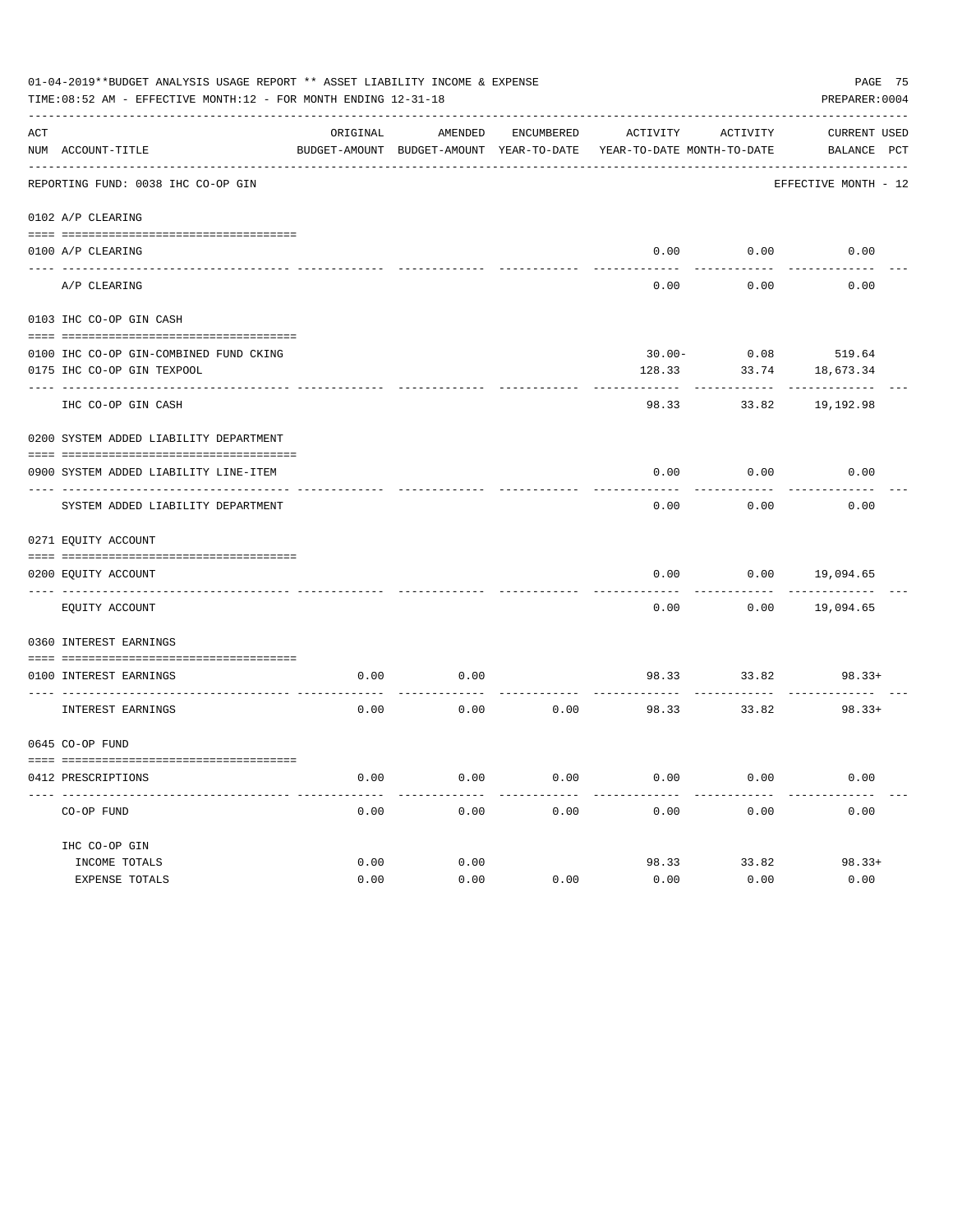|     | 01-04-2019**BUDGET ANALYSIS USAGE REPORT ** ASSET LIABILITY INCOME & EXPENSE<br>TIME:08:52 AM - EFFECTIVE MONTH:12 - FOR MONTH ENDING 12-31-18 |                                                      |              |              |              |                                        | PAGE 76<br>PREPARER: 0004          |
|-----|------------------------------------------------------------------------------------------------------------------------------------------------|------------------------------------------------------|--------------|--------------|--------------|----------------------------------------|------------------------------------|
| ACT | NUM ACCOUNT-TITLE                                                                                                                              | ORIGINAL<br>BUDGET-AMOUNT BUDGET-AMOUNT YEAR-TO-DATE | AMENDED      | ENCUMBERED   | ACTIVITY     | ACTIVITY<br>YEAR-TO-DATE MONTH-TO-DATE | <b>CURRENT USED</b><br>BALANCE PCT |
|     | -----------------------------------<br>REPORTING FUND: 0039 IHC B.R. COOPER                                                                    |                                                      |              |              |              |                                        | EFFECTIVE MONTH - 12               |
|     | 0102 A/P CLEARING                                                                                                                              |                                                      |              |              |              |                                        |                                    |
|     | 0100 A/P CLEARING                                                                                                                              |                                                      |              |              |              | $0.00$ 0.00                            | 0.00                               |
|     | ---- ---------<br>A/P CLEARING                                                                                                                 |                                                      |              |              | 0.00         | 0.00                                   | 0.00                               |
|     | 0103 IHC B.R. COOPER CASH                                                                                                                      |                                                      |              |              |              |                                        |                                    |
|     |                                                                                                                                                |                                                      |              |              |              |                                        |                                    |
|     | 0100 IHC B.R. COOPER-COMB.FUND CHECKING                                                                                                        |                                                      |              |              |              | $4.47 - 1.97$ 13, 161.19               |                                    |
|     | 0175 B.R. COOPER-TEXPOOL                                                                                                                       |                                                      |              |              | 42.80        | 11.24<br>.                             | 6,224.94<br>------------           |
|     | IHC B.R. COOPER CASH                                                                                                                           |                                                      |              |              | 38.33        |                                        | 13.21 19,386.13                    |
|     | 0200 SYSTEM ADDED LIABILITY DEPARTMENT                                                                                                         |                                                      |              |              |              |                                        |                                    |
|     |                                                                                                                                                |                                                      |              |              |              |                                        |                                    |
|     | 0900 SYSTEM ADDED LIABILITY LINE-ITEM                                                                                                          |                                                      |              |              | 0.00         | 0.00                                   | 0.00                               |
|     | SYSTEM ADDED LIABILITY DEPARTMENT                                                                                                              |                                                      |              |              | 0.00         | 0.00                                   | 0.00                               |
|     | 0271 EQUITY ACCOUNT                                                                                                                            |                                                      |              |              |              |                                        |                                    |
|     |                                                                                                                                                |                                                      |              |              |              |                                        |                                    |
|     | 0200 EQUITY ACCOUNT                                                                                                                            |                                                      |              |              | 0.00         |                                        | $0.00$ 19,347.80                   |
|     | EQUITY ACCOUNT                                                                                                                                 |                                                      |              |              | 0.00         |                                        | $0.00$ 19,347.80                   |
|     | 0360 INTEREST EARNINGS                                                                                                                         |                                                      |              |              |              |                                        |                                    |
|     | 0100 INTEREST EARNINGS                                                                                                                         | 0.00                                                 | 0.00         |              | 38.33        | 13.21                                  | $38.33+$                           |
|     | INTEREST EARNINGS                                                                                                                              | 0.00                                                 | 0.00         | 0.00         | 38.33        | 13.21                                  | $38.33+$                           |
|     | 0370 MISCELLANEOUS INCOME                                                                                                                      |                                                      |              |              |              |                                        |                                    |
|     |                                                                                                                                                |                                                      |              |              |              |                                        |                                    |
|     | 0150 BONNIE RUTH COOPER TRUST                                                                                                                  | 0.00                                                 | 0.00         |              | 0.00         | 0.00                                   | 0.00                               |
|     | MISCELLANEOUS INCOME                                                                                                                           | 0.00                                                 | 0.00         | 0.00         | 0.00         | 0.00                                   | 0.00                               |
|     | 0645 BONNIE RUTH COOPER                                                                                                                        |                                                      |              |              |              |                                        |                                    |
|     |                                                                                                                                                |                                                      |              |              |              |                                        |                                    |
|     | 0404 COBRA/INSURANCE<br>0410 CERT. REG. NURSE ANES.                                                                                            | 0.00<br>0.00                                         | 0.00<br>0.00 | 0.00<br>0.00 | 0.00<br>0.00 | 0.00<br>0.00                           | 0.00<br>0.00                       |
|     | 0411 PHYSICIAN, NON-EMERGENCY                                                                                                                  | 0.00                                                 | 0.00         | 0.00         | 0.00         | 0.00                                   | 0.00                               |
|     | 0412 PRESCRIPTIONS, DRUGS                                                                                                                      | 0.00                                                 | 0.00         | 0.00         | 0.00         | 0.00                                   | 0.00                               |
|     | 0413 HOSPITAL-INPATIENT                                                                                                                        | 0.00                                                 | 0.00         | 0.00         | 0.00         | 0.00                                   | 0.00                               |
|     | 0414 HOSPITAL, OUTPATIENT                                                                                                                      | 0.00                                                 | 0.00         | 0.00         | 0.00         | 0.00                                   | 0.00                               |
|     | 0415 LABORATORY/X-RAY                                                                                                                          | 0.00                                                 | 0.00         | 0.00         | 0.00         | 0.00                                   | 0.00                               |
|     | 0418 FED. QUALIFIED HEALTH CENTER                                                                                                              | 0.00                                                 | 0.00         | 0.00         | 0.00         | 0.00                                   | 0.00                               |
|     | 0422 AMBULATORY SURGICAL CENTER                                                                                                                | 0.00                                                 | 0.00         | 0.00         | 0.00         | 0.00                                   | 0.00                               |
|     | BONNIE RUTH COOPER                                                                                                                             | 0.00                                                 | 0.00         | 0.00         | 0.00         | 0.00                                   | 0.00                               |
|     | IHC B.R. COOPER                                                                                                                                |                                                      |              |              |              |                                        |                                    |
|     | INCOME TOTALS                                                                                                                                  | 0.00                                                 | 0.00         |              | 38.33        | 13.21                                  | $38.33+$                           |
|     | EXPENSE TOTALS                                                                                                                                 | 0.00                                                 | 0.00         | 0.00         | 0.00         | 0.00                                   | 0.00                               |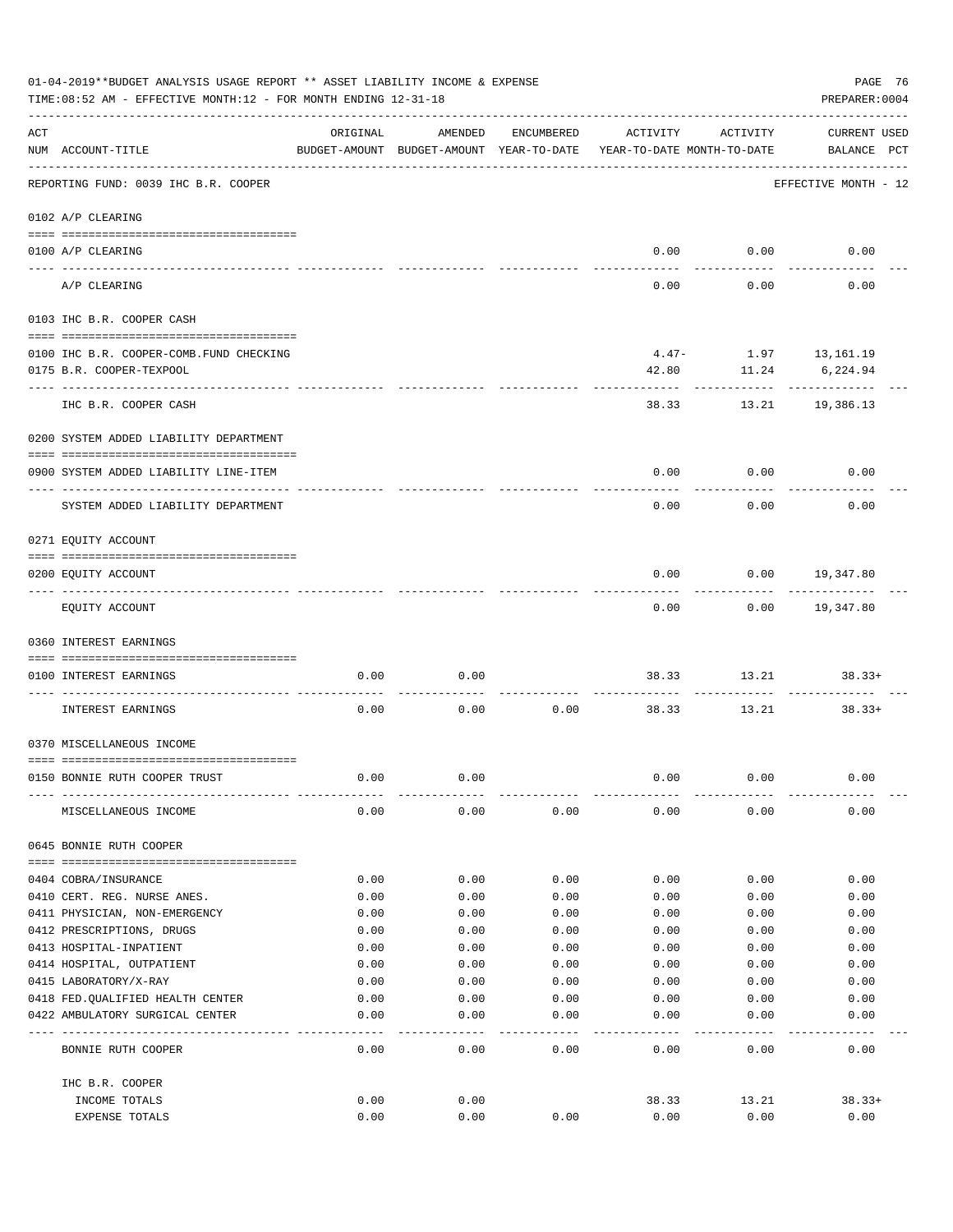|     | 01-04-2019**BUDGET ANALYSIS USAGE REPORT ** ASSET LIABILITY INCOME & EXPENSE<br>TIME: 08:52 AM - EFFECTIVE MONTH: 12 - FOR MONTH ENDING 12-31-18 |          |                        |                     |                                                                                 |                       | PREPARER: 0004              | PAGE 77        |
|-----|--------------------------------------------------------------------------------------------------------------------------------------------------|----------|------------------------|---------------------|---------------------------------------------------------------------------------|-----------------------|-----------------------------|----------------|
| ACT | NUM ACCOUNT-TITLE                                                                                                                                | ORIGINAL | AMENDED                | ENCUMBERED          | ACTIVITY<br>BUDGET-AMOUNT BUDGET-AMOUNT YEAR-TO-DATE YEAR-TO-DATE MONTH-TO-DATE | ACTIVITY              | CURRENT USED<br>BALANCE PCT |                |
|     | --------------------------<br>REPORTING FUND: 0040 NAACHO                                                                                        |          |                        |                     |                                                                                 |                       | EFFECTIVE MONTH - 12        |                |
|     | 0103 CASH                                                                                                                                        |          |                        |                     |                                                                                 |                       |                             |                |
|     |                                                                                                                                                  |          |                        |                     |                                                                                 |                       |                             |                |
|     | 0100 NAACHO-COMBINED FUND CKING                                                                                                                  |          |                        |                     |                                                                                 | 180.83- 0.00 2,182.63 |                             |                |
|     | CASH                                                                                                                                             |          |                        |                     | 180.83-                                                                         |                       | $0.00$ 2,182.63             |                |
|     | 0200 SYSTEM ADDED LIABILITY DEPARTMENT                                                                                                           |          |                        |                     |                                                                                 |                       |                             |                |
|     | 0910 SYSTEM ADDED LIABILITY LINE-ITEM                                                                                                            |          |                        |                     | 0.00                                                                            | 0.00                  | 0.00                        |                |
|     |                                                                                                                                                  |          |                        |                     |                                                                                 |                       |                             |                |
|     | SYSTEM ADDED LIABILITY DEPARTMENT                                                                                                                |          |                        |                     | 0.00                                                                            | 0.00                  | 0.00                        |                |
|     | 0271 EQUITY ACCOUNT                                                                                                                              |          |                        |                     |                                                                                 |                       |                             |                |
|     |                                                                                                                                                  |          |                        |                     |                                                                                 |                       |                             |                |
|     | 0200 EOUITY ACCOUNT                                                                                                                              |          |                        |                     | 0.00                                                                            | $0.00$ 2,363.46       |                             |                |
|     | EQUITY ACCOUNT                                                                                                                                   |          |                        |                     | 0.00                                                                            | 0.00                  | 2,363.46                    |                |
|     | 0300 CASH                                                                                                                                        |          |                        |                     |                                                                                 |                       |                             |                |
|     |                                                                                                                                                  |          |                        |                     |                                                                                 |                       |                             |                |
|     | 0110 UNENCUMBERED FUND BALANCE                                                                                                                   |          | 2,597.43 2,597.43      |                     | 0.00                                                                            |                       | $0.00$ 2,597.43 00          |                |
|     | CASH                                                                                                                                             | 2,597.43 | 2,597.43               | 0.00                | 0.00                                                                            |                       | $0.00$ 2,597.43             | 0 <sub>0</sub> |
|     | 0330 GRANT INCOME                                                                                                                                |          |                        |                     |                                                                                 |                       |                             |                |
|     |                                                                                                                                                  |          |                        |                     |                                                                                 |                       |                             |                |
|     | 0410 NAACHO GRANT INCOME<br>----------------- --                                                                                                 | 0.00     | 0.00                   |                     | 0.00                                                                            | 0.00                  | 0.00                        |                |
|     | GRANT INCOME                                                                                                                                     | 0.00     | 0.00                   | 0.00                | 0.00                                                                            | 0.00                  | 0.00                        |                |
|     | 0411 NACCHO                                                                                                                                      |          |                        |                     |                                                                                 |                       |                             |                |
|     | 0310 OFFICE SUPPLIES                                                                                                                             |          |                        |                     | $600.00$ $600.00$ $0.00$ $180.83$ $0.00$ $419.17$                               |                       |                             | 30             |
|     | 0427 OUT OF COUNTY TRAVEL                                                                                                                        | 1,997.43 | 1,997.43               | 0.00                | 0.00                                                                            | 0.00                  | 1,997.43 00                 |                |
|     | 0574 COMPUTER EQUIPMENT                                                                                                                          | 0.00     | 0.00                   | 0.00                | 0.00                                                                            | 0.00                  | 0.00                        |                |
|     | --------------<br>NACCHO                                                                                                                         | 2,597.43 | ----------<br>2,597.43 | -----------<br>0.00 | ---------<br>180.83                                                             | ---------<br>0.00     | ____________<br>2,416.60    | 07             |
|     | NAACHO                                                                                                                                           |          |                        |                     |                                                                                 |                       |                             |                |
|     | INCOME TOTALS                                                                                                                                    | 2,597.43 | 2,597.43               |                     | 0.00                                                                            | 0.00                  | 2,597.43                    | 0 <sub>0</sub> |
|     | EXPENSE TOTALS                                                                                                                                   | 2,597.43 | 2,597.43               | 0.00                | 180.83                                                                          | 0.00                  | 2,416.60                    | 07             |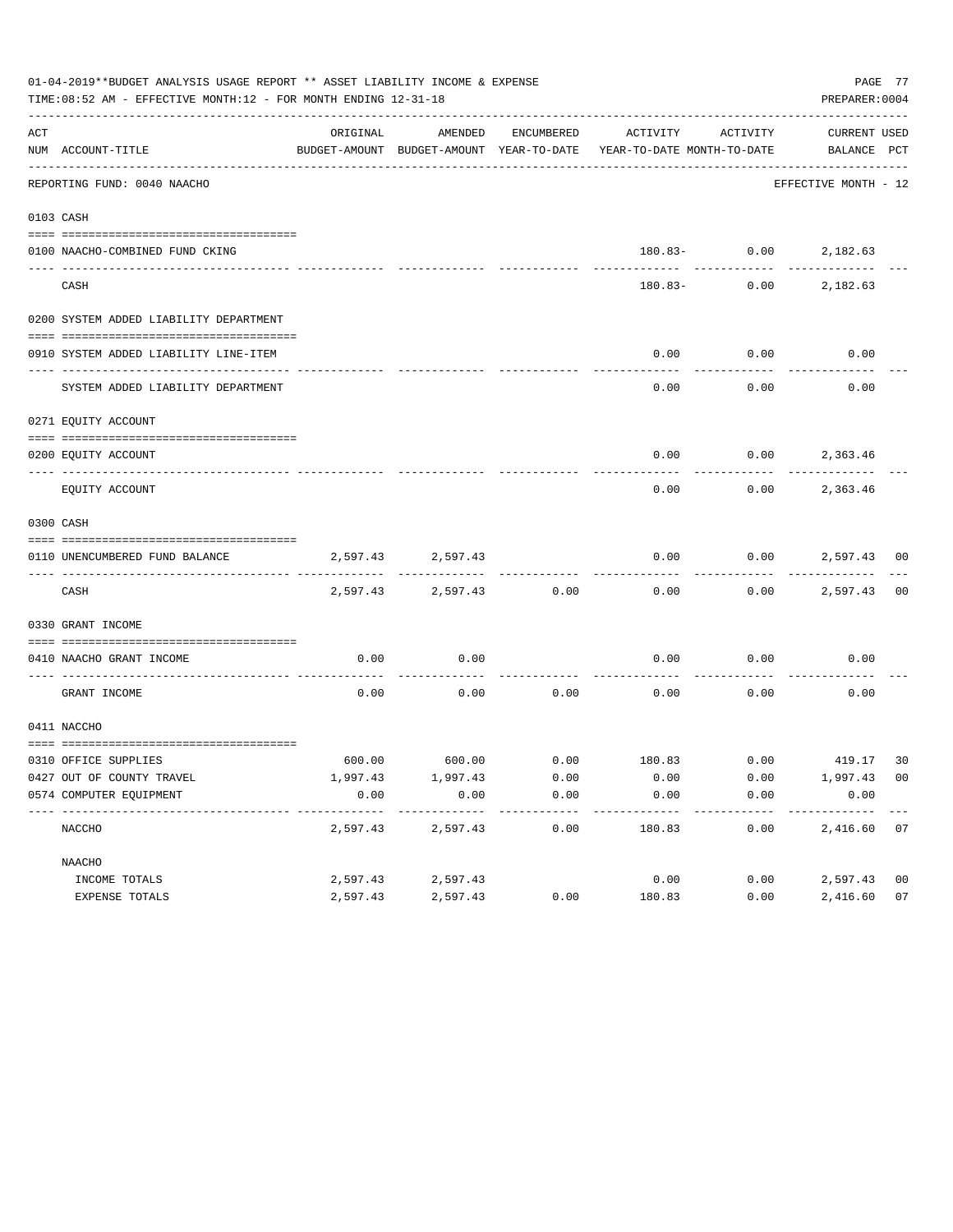|     | 01-04-2019**BUDGET ANALYSIS USAGE REPORT ** ASSET LIABILITY INCOME & EXPENSE<br>PAGE 78<br>TIME: 08:52 AM - EFFECTIVE MONTH: 12 - FOR MONTH ENDING 12-31-18<br>PREPARER: 0004 |                  |                                                     |              |                                        |              |                                    |  |  |  |  |
|-----|-------------------------------------------------------------------------------------------------------------------------------------------------------------------------------|------------------|-----------------------------------------------------|--------------|----------------------------------------|--------------|------------------------------------|--|--|--|--|
| ACT | NUM ACCOUNT-TITLE                                                                                                                                                             | ORIGINAL         | AMENDED<br>BUDGET-AMOUNT BUDGET-AMOUNT YEAR-TO-DATE | ENCUMBERED   | ACTIVITY<br>YEAR-TO-DATE MONTH-TO-DATE | ACTIVITY     | <b>CURRENT USED</b><br>BALANCE PCT |  |  |  |  |
|     | REPORTING FUND: 0041 CITIZEN CORPS (CERT)                                                                                                                                     |                  |                                                     |              |                                        |              | EFFECTIVE MONTH - 12               |  |  |  |  |
|     | 0102 A/P CLEARING                                                                                                                                                             |                  |                                                     |              |                                        |              |                                    |  |  |  |  |
|     | 0100 A/P CLEARING                                                                                                                                                             |                  |                                                     |              | 0.00                                   | 0.00         | 0.00                               |  |  |  |  |
|     | A/P CLEARING                                                                                                                                                                  |                  |                                                     |              | 0.00                                   | 0.00         | 0.00                               |  |  |  |  |
|     | 0103 CASH                                                                                                                                                                     |                  |                                                     |              |                                        |              |                                    |  |  |  |  |
|     | 0100 CITIZEN CORPS(CERT)-COMB.FUND CKIN                                                                                                                                       |                  |                                                     |              | 150.00                                 | 0.00         | 450.00                             |  |  |  |  |
|     | CASH                                                                                                                                                                          |                  |                                                     |              | 150.00                                 | 0.00         | 450.00                             |  |  |  |  |
|     | 0120 RECEIVABLES                                                                                                                                                              |                  |                                                     |              |                                        |              |                                    |  |  |  |  |
|     | 0312 DUE FROM OTHER GOVERNMENTS                                                                                                                                               |                  |                                                     |              | 0.00                                   | 0.00         | 0.00                               |  |  |  |  |
|     | RECEIVABLES                                                                                                                                                                   |                  |                                                     |              | 0.00                                   | 0.00         | 0.00                               |  |  |  |  |
|     | 0200 SYSTEM ADDED LIABILITY DEPARTMENT                                                                                                                                        |                  |                                                     |              |                                        |              |                                    |  |  |  |  |
|     | 0910 SYSTEM ADDED LIABILITY LINE-ITEM                                                                                                                                         |                  |                                                     |              | 0.00                                   | 0.00         | 0.00                               |  |  |  |  |
|     | SYSTEM ADDED LIABILITY DEPARTMENT                                                                                                                                             |                  |                                                     |              | 0.00                                   | 0.00         | 0.00                               |  |  |  |  |
|     | 0207 DUE TO FUND                                                                                                                                                              |                  |                                                     |              |                                        |              |                                    |  |  |  |  |
|     | 0095 DUE TO OTHER FUNDS                                                                                                                                                       |                  |                                                     |              | 0.00                                   | 0.00         | 0.00                               |  |  |  |  |
|     | DUE TO FUND                                                                                                                                                                   |                  |                                                     |              | 0.00                                   | 0.00         | 0.00                               |  |  |  |  |
|     | 0271 EQUITY ACCOUNT                                                                                                                                                           |                  |                                                     |              |                                        |              |                                    |  |  |  |  |
|     | 0200 EQUITY ACCOUNT                                                                                                                                                           |                  |                                                     |              | 0.00                                   |              | $0.00$ 300.00                      |  |  |  |  |
|     | EQUITY ACCOUNT                                                                                                                                                                |                  |                                                     |              | 0.00                                   | 0.00         | 300.00                             |  |  |  |  |
|     | 0370 MISCELLANEOUS                                                                                                                                                            |                  |                                                     |              |                                        |              |                                    |  |  |  |  |
|     | 0406 DONATIONS                                                                                                                                                                | 0.00             | 0.00                                                |              | 150.00                                 | 0.00         | 150.00+                            |  |  |  |  |
|     | MISCELLANEOUS                                                                                                                                                                 | --------<br>0.00 | ----------<br>0.00                                  | 0.00         | 150.00                                 | .<br>0.00    | 150.00+                            |  |  |  |  |
|     | 0406 CERT DONATIONS                                                                                                                                                           |                  |                                                     |              |                                        |              |                                    |  |  |  |  |
|     |                                                                                                                                                                               |                  |                                                     |              |                                        |              |                                    |  |  |  |  |
|     | 0310 SUPPLIES                                                                                                                                                                 | 0.00             | 0.00                                                | 0.00         | 0.00                                   | 0.00         | 0.00                               |  |  |  |  |
|     | 0330 GAS & OIL<br>0427 TRAINING EXPENSE                                                                                                                                       | 0.00<br>0.00     | 0.00<br>0.00                                        | 0.00<br>0.00 | 0.00<br>0.00                           | 0.00<br>0.00 | 0.00<br>0.00                       |  |  |  |  |
|     | CERT DONATIONS                                                                                                                                                                | 0.00             | 0.00                                                | 0.00         | 0.00                                   | 0.00         | 0.00                               |  |  |  |  |
|     | CITIZEN CORPS (CERT)                                                                                                                                                          |                  |                                                     |              |                                        |              |                                    |  |  |  |  |
|     | INCOME TOTALS                                                                                                                                                                 | 0.00             | 0.00                                                |              | 150.00                                 | 0.00         | $150.00+$                          |  |  |  |  |
|     | EXPENSE TOTALS                                                                                                                                                                | 0.00             | 0.00                                                | 0.00         | 0.00                                   | 0.00         | 0.00                               |  |  |  |  |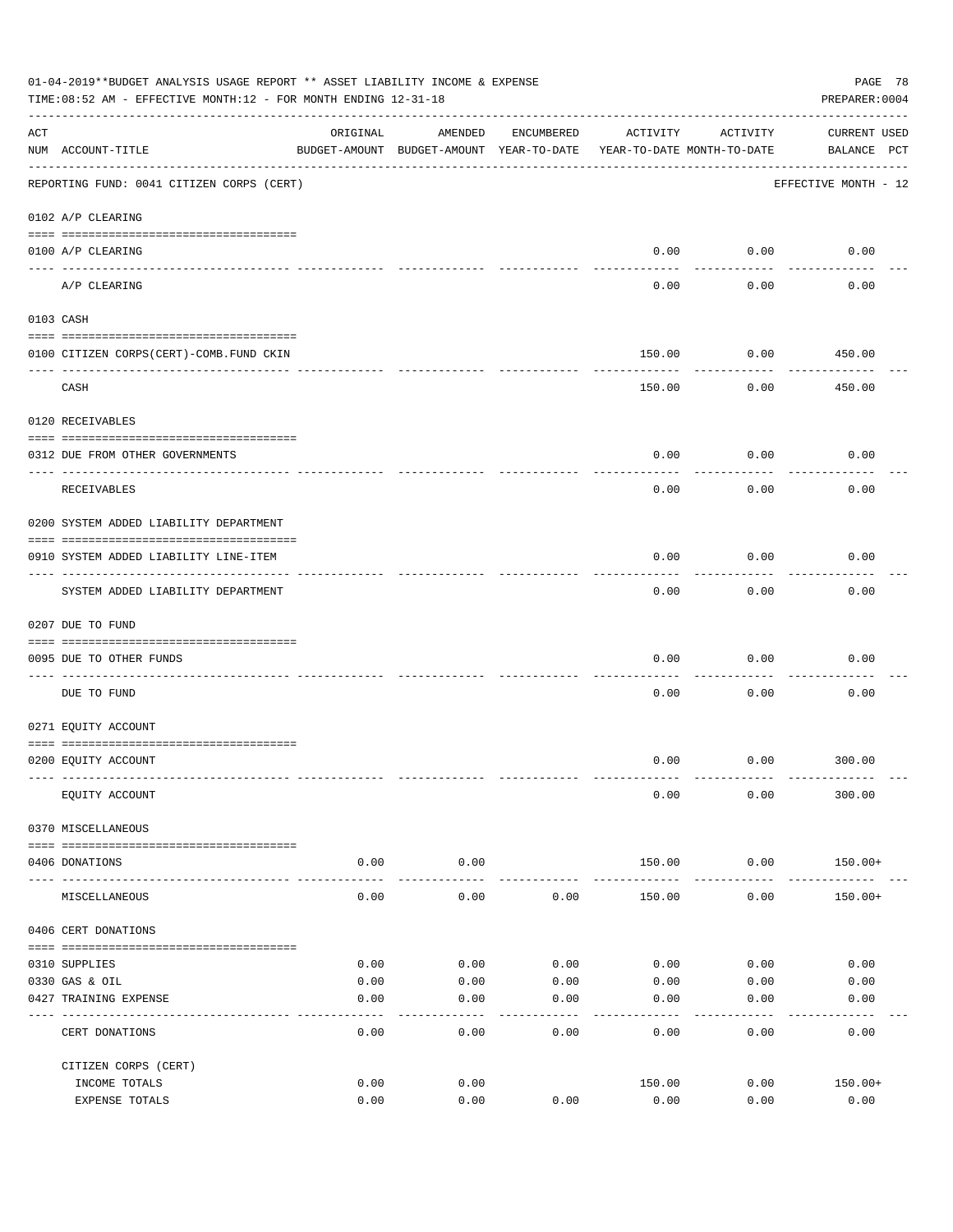| 01-04-2019**BUDGET ANALYSIS USAGE REPORT ** ASSET LIABILITY INCOME & EXPENSE<br>PAGE 79<br>TIME: 08:52 AM - EFFECTIVE MONTH: 12 - FOR MONTH ENDING 12-31-18<br>PREPARER: 0004 |                                             |              |                                          |              |              |                            |                      |  |  |
|-------------------------------------------------------------------------------------------------------------------------------------------------------------------------------|---------------------------------------------|--------------|------------------------------------------|--------------|--------------|----------------------------|----------------------|--|--|
| ACT                                                                                                                                                                           |                                             | ORIGINAL     | AMENDED                                  | ENCUMBERED   | ACTIVITY     | ACTIVITY                   | <b>CURRENT USED</b>  |  |  |
|                                                                                                                                                                               | NUM ACCOUNT-TITLE                           |              | BUDGET-AMOUNT BUDGET-AMOUNT YEAR-TO-DATE |              |              | YEAR-TO-DATE MONTH-TO-DATE | BALANCE<br>PCT       |  |  |
|                                                                                                                                                                               | REPORTING FUND: 0042 HAZARD MITIGATION PLAN |              |                                          |              |              |                            | EFFECTIVE MONTH - 12 |  |  |
|                                                                                                                                                                               | 0103 CASH                                   |              |                                          |              |              |                            |                      |  |  |
|                                                                                                                                                                               | 0100 HAZARD MITIGATION-COMB.FUND CKING.     |              |                                          |              | 0.00         | 0.00                       | $428.64-$            |  |  |
|                                                                                                                                                                               | CASH                                        |              |                                          |              | 0.00         | 0.00                       | $428.64-$            |  |  |
|                                                                                                                                                                               | 0200 SYSTEM ADDED LIABILITY DEPARTMENT      |              |                                          |              |              |                            |                      |  |  |
|                                                                                                                                                                               |                                             |              |                                          |              |              |                            |                      |  |  |
|                                                                                                                                                                               | 0910 SYSTEM ADDED LIABILITY LINE-ITEM       |              |                                          |              | 0.00         | 0.00                       | 0.00                 |  |  |
|                                                                                                                                                                               | SYSTEM ADDED LIABILITY DEPARTMENT           |              |                                          |              | 0.00         | 0.00                       | 0.00                 |  |  |
|                                                                                                                                                                               | 0271 EQUITY ACCOUNT                         |              |                                          |              |              |                            |                      |  |  |
|                                                                                                                                                                               | 0200 EQUITY ACCOUNT                         |              |                                          |              | 0.00         | 0.00                       | $428.64-$            |  |  |
|                                                                                                                                                                               | EQUITY ACCOUNT                              |              |                                          |              | 0.00         | 0.00                       | $428.64-$            |  |  |
|                                                                                                                                                                               | 0330 GRANT INCOME                           |              |                                          |              |              |                            |                      |  |  |
|                                                                                                                                                                               |                                             |              |                                          |              |              |                            |                      |  |  |
|                                                                                                                                                                               | 0477 HAZARD MITIGATION DR-1999              | 0.00         | 0.00                                     |              | 0.00         | 0.00                       | 0.00                 |  |  |
|                                                                                                                                                                               | GRANT INCOME                                | 0.00         | 0.00                                     | 0.00         | 0.00         | 0.00                       | 0.00                 |  |  |
|                                                                                                                                                                               | 0477 HAZARD MITIGATION GRANT                |              |                                          |              |              |                            |                      |  |  |
|                                                                                                                                                                               |                                             |              |                                          |              |              |                            |                      |  |  |
|                                                                                                                                                                               | 0310 OFFICE SUPPLIES<br>0415 CONSULTANT     | 0.00<br>0.00 | 0.00                                     | 0.00         | 0.00         | 0.00                       | 0.00                 |  |  |
|                                                                                                                                                                               | 0427 TRAVEL AND TRAINING                    | 0.00         | 0.00<br>0.00                             | 0.00<br>0.00 | 0.00<br>0.00 | 0.00<br>0.00               | 0.00<br>0.00         |  |  |
|                                                                                                                                                                               |                                             | 0.00         | 0.00                                     | 0.00         | 0.00         | 0.00                       |                      |  |  |
|                                                                                                                                                                               | 0574 COMPUTER EQUIPMENT                     |              |                                          |              |              |                            | 0.00                 |  |  |
|                                                                                                                                                                               | HAZARD MITIGATION GRANT                     | 0.00         | 0.00                                     | 0.00         | 0.00         | 0.00                       | 0.00                 |  |  |
|                                                                                                                                                                               | HAZARD MITIGATION PLAN                      |              |                                          |              |              |                            |                      |  |  |
|                                                                                                                                                                               | INCOME TOTALS                               | 0.00         | 0.00                                     |              | 0.00         | 0.00                       | 0.00                 |  |  |
|                                                                                                                                                                               | <b>EXPENSE TOTALS</b>                       | 0.00         | 0.00                                     | 0.00         | 0.00         | 0.00                       | 0.00                 |  |  |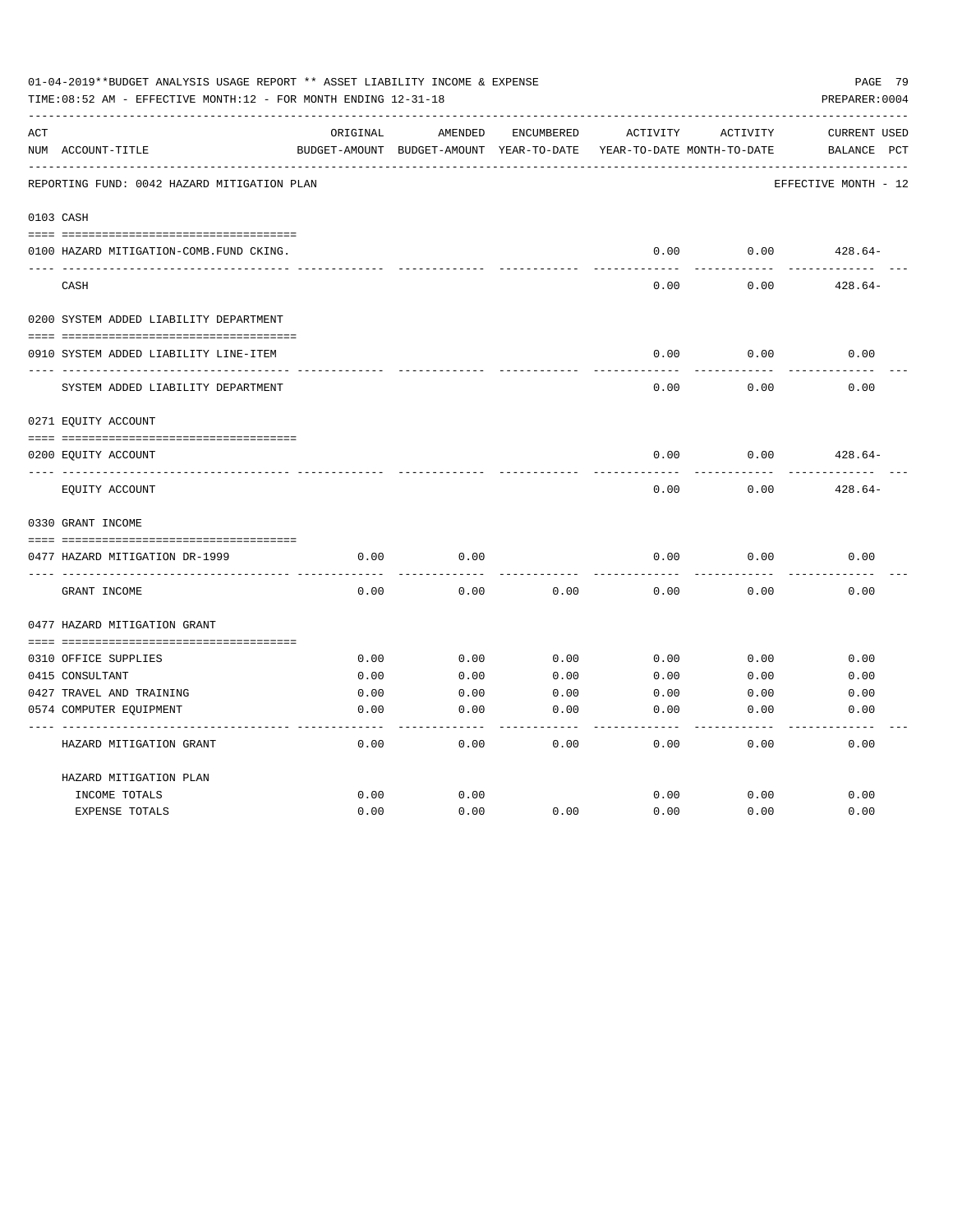|     | 01-04-2019**BUDGET ANALYSIS USAGE REPORT ** ASSET LIABILITY INCOME & EXPENSE<br>TIME: 08:52 AM - EFFECTIVE MONTH: 12 - FOR MONTH ENDING 12-31-18 |          |                                                     |            |                                        |                 | PAGE 80<br>PREPARER: 0004          |
|-----|--------------------------------------------------------------------------------------------------------------------------------------------------|----------|-----------------------------------------------------|------------|----------------------------------------|-----------------|------------------------------------|
| ACT | NUM ACCOUNT-TITLE                                                                                                                                | ORIGINAL | AMENDED<br>BUDGET-AMOUNT BUDGET-AMOUNT YEAR-TO-DATE | ENCUMBERED | ACTIVITY<br>YEAR-TO-DATE MONTH-TO-DATE | ACTIVITY        | <b>CURRENT USED</b><br>BALANCE PCT |
|     | REPORTING FUND: 0044 HOMELAND SECURITY                                                                                                           |          |                                                     |            |                                        |                 | EFFECTIVE MONTH - 12               |
|     | 0102 A/P CLEARING                                                                                                                                |          |                                                     |            |                                        |                 |                                    |
|     | 0100 A/P CLEARING                                                                                                                                |          |                                                     |            | 0.00                                   | 0.00            | 0.00                               |
|     | ____ _________<br>A/P CLEARING                                                                                                                   |          |                                                     |            | 0.00                                   | 0.00            | 0.00                               |
|     | 0103 CASH                                                                                                                                        |          |                                                     |            |                                        |                 |                                    |
|     | 0100 HOMELAND SECURITY-COMB. FUND CHKING                                                                                                         |          |                                                     |            | 0.00                                   | 0.00            | 0.00                               |
|     | CASH                                                                                                                                             |          |                                                     |            | 0.00                                   | 0.00            | 0.00                               |
|     | 0120 RECEIVABLES                                                                                                                                 |          |                                                     |            |                                        |                 |                                    |
|     | 0312 DUE FROM OTHER GOVERNMENT                                                                                                                   |          |                                                     |            | 0.00                                   | 0.00            | 0.00                               |
|     | RECEIVABLES                                                                                                                                      |          |                                                     |            | 0.00                                   | 0.00            | 0.00                               |
|     | 0200 SYSTEM ADDED LIABILITY DEPARTMENT                                                                                                           |          |                                                     |            |                                        |                 |                                    |
|     | 0910 SYSTEM ADDED LIABILITY LINE-ITEM                                                                                                            |          |                                                     |            | 0.00                                   | 0.00            | 0.00                               |
|     | SYSTEM ADDED LIABILITY DEPARTMENT                                                                                                                |          |                                                     |            | 0.00                                   | 0.00            | 0.00                               |
|     | 0207 DUE TO FUND                                                                                                                                 |          |                                                     |            |                                        |                 |                                    |
|     | 0095 DUE TO OTHER FUNDS                                                                                                                          |          |                                                     |            | 0.00                                   | 0.00            | 0.00                               |
|     | DUE TO FUND                                                                                                                                      |          |                                                     |            | 0.00                                   | 0.00            | 0.00                               |
|     | 0271 EQUITY ACCOUNT                                                                                                                              |          |                                                     |            |                                        |                 |                                    |
|     | 0200 EQUITY ACCOUNT                                                                                                                              |          |                                                     |            | 0.00                                   | 0.00            | 0.00                               |
|     | EQUITY ACCOUNT                                                                                                                                   |          |                                                     |            | 0.00                                   | 0.00            | 0.00                               |
|     | 0330 GRANTS                                                                                                                                      |          |                                                     |            |                                        |                 |                                    |
|     | 0423 2016 HOMELAND SECURITY                                                                                                                      | 0.00     | 0.00                                                |            | 0.00                                   | 0.00            | 0.00                               |
|     | GRANTS                                                                                                                                           | 0.00     | 0.00                                                | 0.00       | 0.00                                   | 0.00            | 0.00                               |
|     | 0412 HOMELAND SECURITY                                                                                                                           |          |                                                     |            |                                        |                 |                                    |
|     | 0578 2011 EQUIPMENT                                                                                                                              | 0.00     | 0.00                                                | 0.00       | 0.00                                   | 0.00            | 0.00                               |
|     | 0579 2012 EQUIPMENT                                                                                                                              | 0.00     | 0.00                                                | 0.00       | 0.00                                   | 0.00            | 0.00                               |
|     | 0580 2013 EQUIPMENT                                                                                                                              | 0.00     | 0.00                                                | 0.00       | 0.00                                   | 0.00            | 0.00                               |
|     | 0581 2014 EQUIPMENT                                                                                                                              | 0.00     | 0.00                                                | 0.00       | 0.00                                   | 0.00            | 0.00                               |
|     | 0582 2015 EQUIPMENT                                                                                                                              | 0.00     | 0.00                                                | 0.00       | 0.00                                   | 0.00            | 0.00                               |
|     | 0583 2016 EQUIPMENT                                                                                                                              | 0.00     | 0.00                                                | 0.00       | 0.00                                   | 0.00            | 0.00                               |
|     | HOMELAND SECURITY                                                                                                                                | 0.00     | 0.00                                                | 0.00       | 0.00                                   | $--- -$<br>0.00 | 0.00                               |
|     | HOMELAND SECURITY                                                                                                                                |          |                                                     |            |                                        |                 |                                    |
|     | INCOME TOTALS                                                                                                                                    | 0.00     | 0.00                                                |            | 0.00                                   | 0.00            | 0.00                               |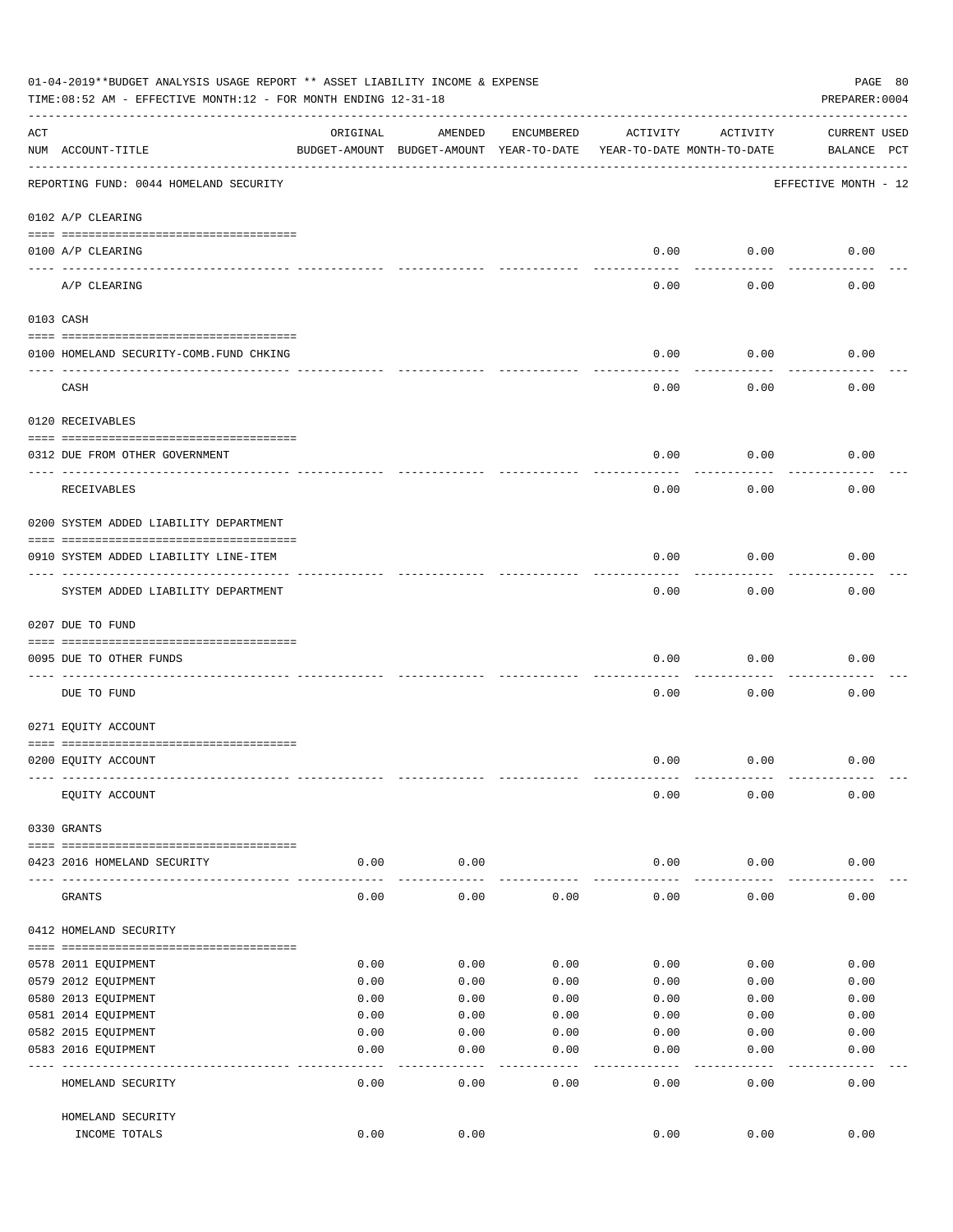| 01-04-2019**BUDGET ANALYSIS USAGE REPORT ** ASSET LIABILITY INCOME & EXPENSE<br>PAGE 81<br>TIME: $08:52$ AM - EFFECTIVE MONTH: $12$ - FOR MONTH ENDING $12-31-18$<br>PREPARER: 0004 |               |               |                   |          |                            |                       |  |  |
|-------------------------------------------------------------------------------------------------------------------------------------------------------------------------------------|---------------|---------------|-------------------|----------|----------------------------|-----------------------|--|--|
| ACT                                                                                                                                                                                 | ORIGINAL      | AMENDED       | <b>ENCUMBERED</b> | ACTIVITY | ACTIVITY                   | <b>CURRENT USED</b>   |  |  |
| ACCOUNT-TITLE<br>NUM                                                                                                                                                                | BUDGET-AMOUNT | BUDGET-AMOUNT | YEAR-TO-DATE      |          | YEAR-TO-DATE MONTH-TO-DATE | <b>PCT</b><br>BALANCE |  |  |
| REPORTING FUND: 0044 HOMELAND SECURITY                                                                                                                                              |               |               |                   |          |                            | EFFECTIVE MONTH - 12  |  |  |
| <b>EXPENSE TOTALS</b>                                                                                                                                                               | 0.00          | 0.00          | 0.00              | 0.00     | 0.00                       | 0.00                  |  |  |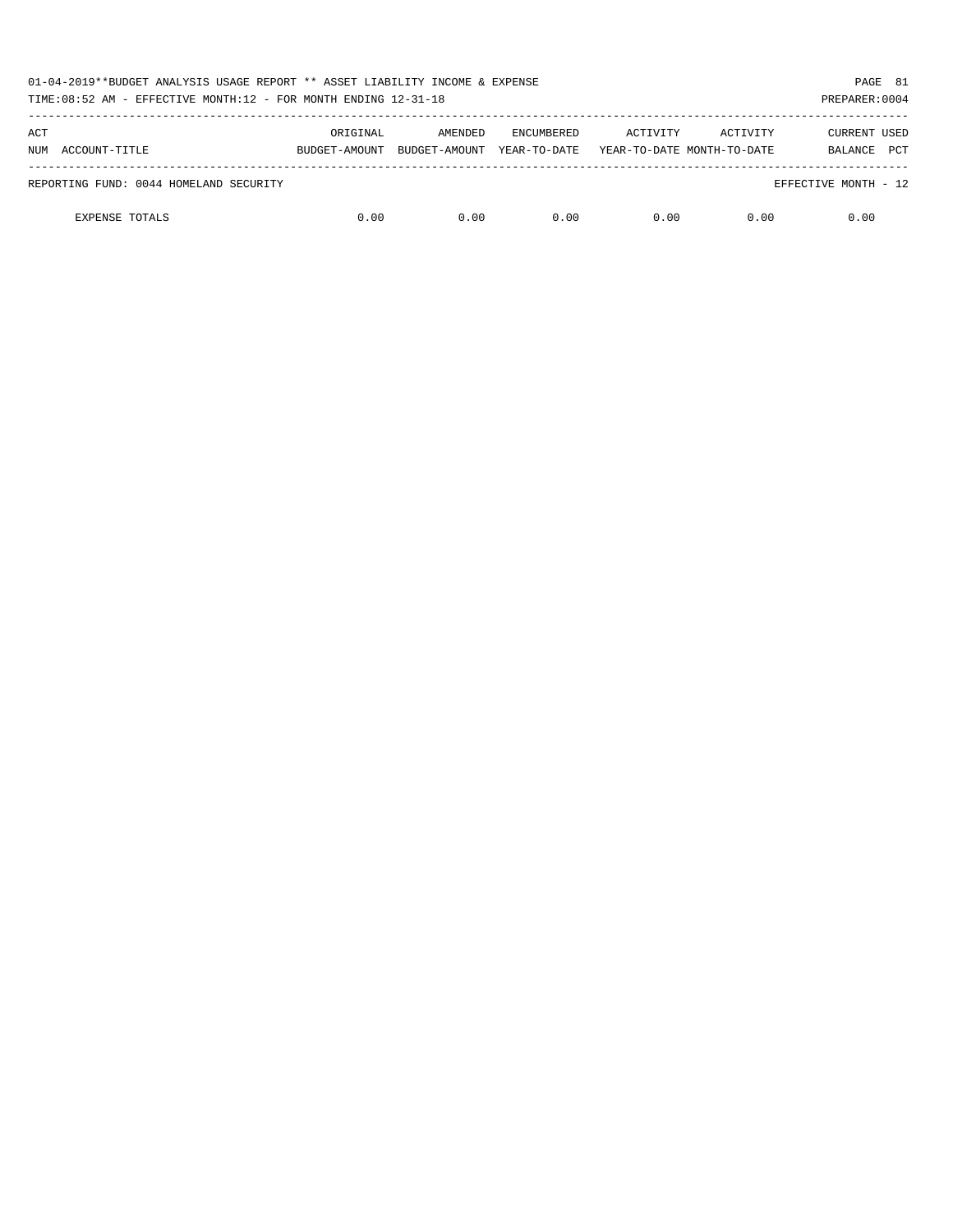|     | 01-04-2019**BUDGET ANALYSIS USAGE REPORT ** ASSET LIABILITY INCOME & EXPENSE<br>TIME: 08:52 AM - EFFECTIVE MONTH: 12 - FOR MONTH ENDING 12-31-18 |              |                                                     |              |                                        |                                  | PAGE 82<br>PREPARER: 0004          |
|-----|--------------------------------------------------------------------------------------------------------------------------------------------------|--------------|-----------------------------------------------------|--------------|----------------------------------------|----------------------------------|------------------------------------|
| ACT | NUM ACCOUNT-TITLE                                                                                                                                | ORIGINAL     | AMENDED<br>BUDGET-AMOUNT BUDGET-AMOUNT YEAR-TO-DATE | ENCUMBERED   | ACTIVITY<br>YEAR-TO-DATE MONTH-TO-DATE | ACTIVITY                         | <b>CURRENT USED</b><br>BALANCE PCT |
|     | -----------------------------------<br>REPORTING FUND: 0045 CHAPTER 19 FUNDS                                                                     |              |                                                     |              |                                        |                                  | EFFECTIVE MONTH - 12               |
|     | 0100 PAYROLL                                                                                                                                     |              |                                                     |              |                                        |                                  |                                    |
|     | 0100 PAYROLL                                                                                                                                     |              |                                                     |              | 0.00                                   | 0.00                             | 0.00                               |
|     | PAYROLL                                                                                                                                          |              |                                                     |              | 0.00                                   | 0.00                             | 0.00                               |
|     | 0103 CASH                                                                                                                                        |              |                                                     |              |                                        |                                  |                                    |
|     | 0100 CHAPTER 19-COMBINED FUNDS CHECKING                                                                                                          |              |                                                     |              |                                        | $1,204.93 - 673.08 - 1,297.04 -$ |                                    |
|     | CASH                                                                                                                                             |              |                                                     |              |                                        | $1,204.93 - 673.08 - 1,297.04 -$ |                                    |
|     | 0120 RECEIVABLES                                                                                                                                 |              |                                                     |              |                                        |                                  |                                    |
|     | 0312 DUE FROM OTHER GOVERNMENT                                                                                                                   |              |                                                     |              | 0.00                                   | 0.00                             | 0.00                               |
|     | RECEIVABLES                                                                                                                                      |              |                                                     |              | 0.00                                   | 0.00                             | 0.00                               |
|     | 0200 SYSTEM ADDED LIABILITY DEPARTMENT                                                                                                           |              |                                                     |              |                                        |                                  |                                    |
|     | 0150 ACCRUED SALARY PAYABLE                                                                                                                      |              |                                                     |              | 0.00                                   | 0.00                             | 302.00                             |
|     | 0155 ACCRUED FRINGE BENEFITS                                                                                                                     |              |                                                     |              | 0.00                                   | 0.00                             | 0.00                               |
|     | 0910 SYSTEM ADDED LIABILITY LINE-ITEM                                                                                                            |              |                                                     |              | 0.00                                   | 0.00                             | 0.00                               |
|     | SYSTEM ADDED LIABILITY DEPARTMENT                                                                                                                |              |                                                     |              | 0.00                                   | 0.00                             | 302.00                             |
|     | 0207 DUE TO FUND                                                                                                                                 |              |                                                     |              |                                        |                                  |                                    |
|     |                                                                                                                                                  |              |                                                     |              |                                        |                                  |                                    |
|     | 0095 DUE TO OTHER FUNDS                                                                                                                          |              |                                                     |              | 0.00                                   | 0.00                             | 0.00                               |
|     | DUE TO FUND                                                                                                                                      |              |                                                     |              | 0.00                                   | 0.00                             | 0.00                               |
|     | 0271 EQUITY ACCOUNT                                                                                                                              |              |                                                     |              |                                        |                                  |                                    |
|     | 0200 EQUITY ACCOUNT                                                                                                                              |              |                                                     |              | 0.00                                   | 0.00                             | $394.11 -$                         |
|     | EQUITY ACCOUNT                                                                                                                                   |              |                                                     |              | 0.00                                   | 0.00                             | $394.11 -$                         |
|     | 0330 GRANT INCOME                                                                                                                                |              |                                                     |              |                                        |                                  |                                    |
|     | 0403 CHAPTER 19 FUNDS                                                                                                                            | 0.00         | 0.00                                                |              | 92.11                                  | 0.00                             | $92.11+$                           |
|     | GRANT INCOME                                                                                                                                     | 0.00         | ---------<br>0.00                                   | 0.00         | 92.11                                  | -----------<br>0.00              | $92.11+$                           |
|     | 0403 CHAPTER 19 FUNDS                                                                                                                            |              |                                                     |              |                                        |                                  |                                    |
|     | 0103 SALARY                                                                                                                                      | 0.00         | 0.00                                                | 0.00         | 0.00                                   | 0.00                             | 0.00                               |
|     | 0201 SOCIAL SECURITY                                                                                                                             | 0.00         | 0.00                                                | 0.00         | 0.00                                   | 0.00                             | 0.00                               |
|     | 0204 WORKERS COMPENSATION                                                                                                                        | 0.00         | 0.00                                                | 0.00         | 0.00                                   | 0.00                             | 0.00                               |
|     | 0205 MEDICARE TAX                                                                                                                                | 0.00         | 0.00                                                | 0.00         | 0.00                                   | 0.00                             | 0.00                               |
|     | 0310 OFFICE SUPPLIES                                                                                                                             | 0.00         | 0.00                                                | 0.00         | 150.00                                 | 0.00                             | $150.00 -$                         |
|     | 0427 OUT OF COUNTY TRAVEL                                                                                                                        | 0.00         | 0.00                                                | 0.00         | 947.04                                 | 673.08                           | $947.04-$                          |
|     | 0481 DUES                                                                                                                                        | 0.00         | 0.00                                                | 0.00         | 200.00                                 | 0.00                             | $200.00 -$                         |
|     | 0572 OFFICE EQUIPMENT<br>0573 ELECTION EQUIPMENT                                                                                                 | 0.00<br>0.00 | 0.00<br>0.00                                        | 0.00<br>0.00 | 0.00<br>0.00                           | 0.00<br>0.00                     | 0.00<br>0.00                       |
|     |                                                                                                                                                  |              |                                                     |              |                                        |                                  |                                    |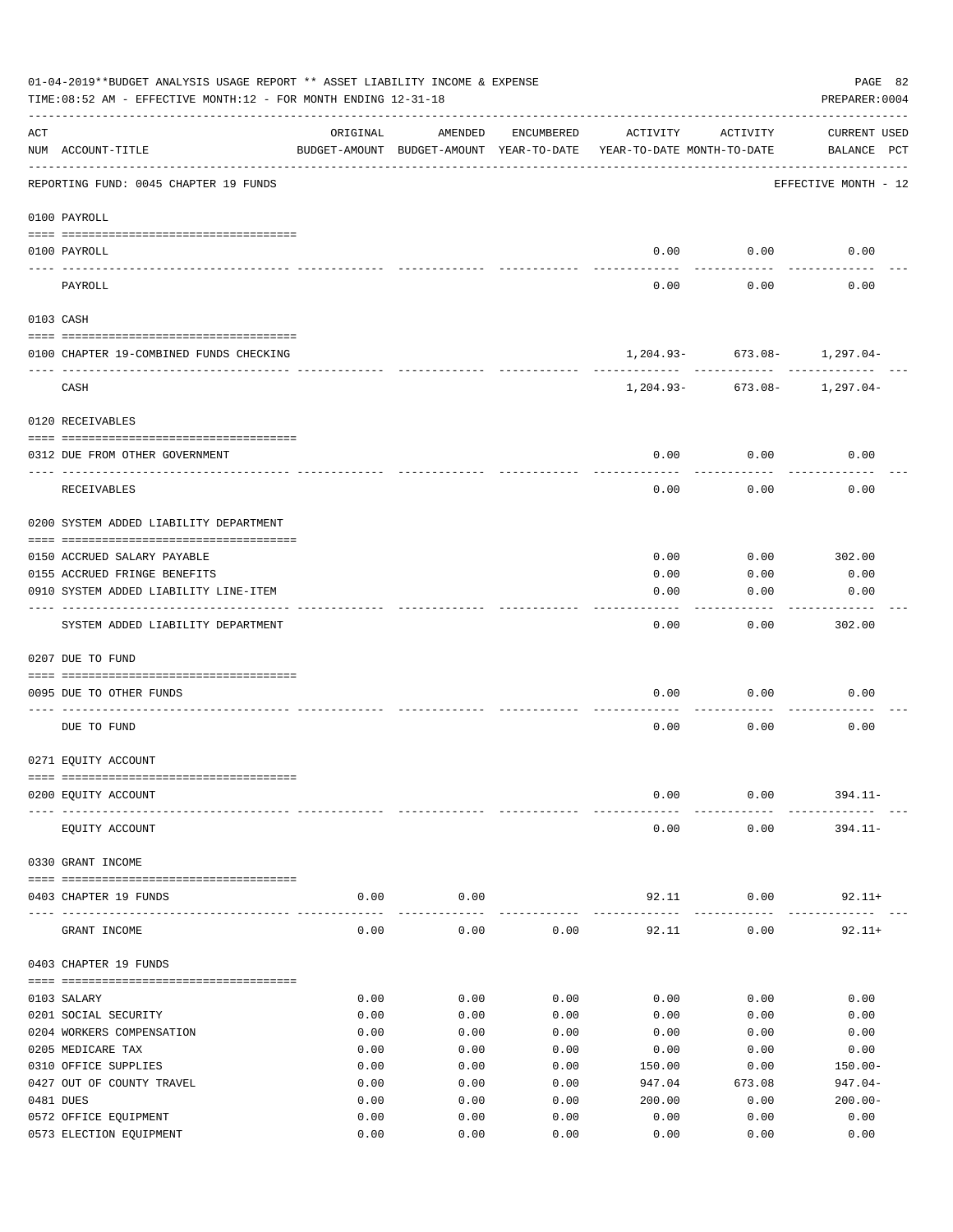| 01-04-2019**BUDGET ANALYSIS USAGE REPORT ** ASSET LIABILITY INCOME & EXPENSE | PAGE 83        |
|------------------------------------------------------------------------------|----------------|
| TIME:08:52 AM - EFFECTIVE MONTH:12 - FOR MONTH ENDING 12-31-18               | PREPARER: 0004 |

| ACT                                   | ORIGINAL      | AMENDED       | ENCUMBERED   | ACTIVITY | ACTIVITY                   | <b>CURRENT USED</b>  |
|---------------------------------------|---------------|---------------|--------------|----------|----------------------------|----------------------|
| ACCOUNT-TITLE<br>NUM                  | BUDGET-AMOUNT | BUDGET-AMOUNT | YEAR-TO-DATE |          | YEAR-TO-DATE MONTH-TO-DATE | PCT<br>BALANCE       |
| REPORTING FUND: 0045 CHAPTER 19 FUNDS |               |               |              |          |                            | EFFECTIVE MONTH - 12 |
| 0574 COMPUTER EQUIPMENT               | 0.00          | 0.00          | 0.00         | 0.00     | 0.00                       | 0.00                 |
| CHAPTER 19 FUNDS                      | 0.00          | 0.00          | 0.00         | 1,297.04 | 673.08                     | $1,297.04-$          |
| CHAPTER 19 FUNDS                      |               |               |              |          |                            |                      |
| INCOME TOTALS                         | 0.00          | 0.00          |              | 92.11    | 0.00                       | $92.11+$             |
| <b>EXPENSE TOTALS</b>                 | 0.00          | 0.00          | 0.00         | 1,297.04 | 673.08                     | $1.297.04-$          |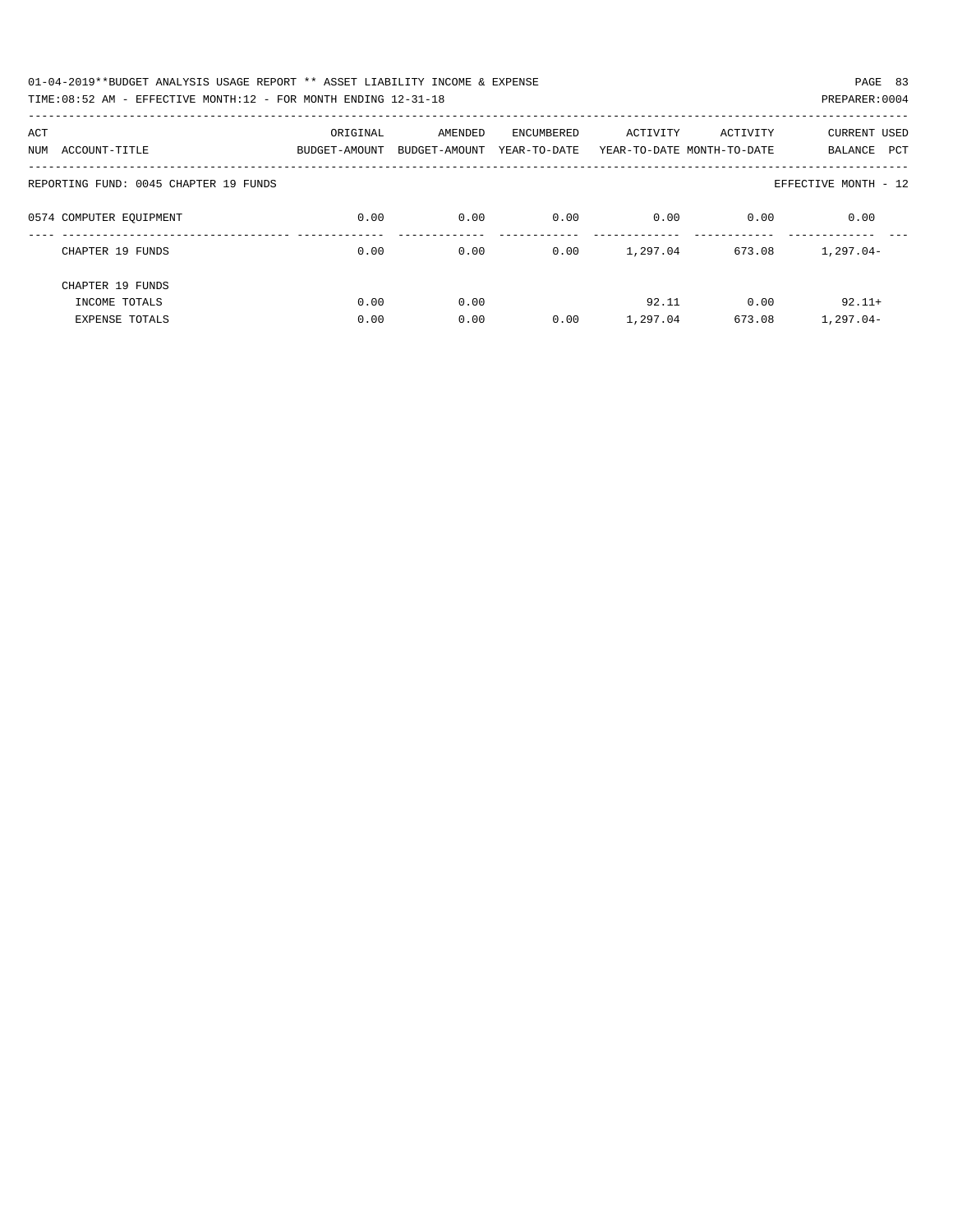| 01-04-2019**BUDGET ANALYSIS USAGE REPORT ** ASSET LIABILITY INCOME & EXPENSE<br>TIME: 08:52 AM - EFFECTIVE MONTH: 12 - FOR MONTH ENDING 12-31-18 |                                                                   |           |                                                                                |            |           |                |                                    |                |
|--------------------------------------------------------------------------------------------------------------------------------------------------|-------------------------------------------------------------------|-----------|--------------------------------------------------------------------------------|------------|-----------|----------------|------------------------------------|----------------|
| ACT                                                                                                                                              | NUM ACCOUNT-TITLE                                                 | ORIGINAL  | AMENDED<br>BUDGET-AMOUNT BUDGET-AMOUNT YEAR-TO-DATE YEAR-TO-DATE MONTH-TO-DATE | ENCUMBERED | ACTIVITY  | ACTIVITY       | <b>CURRENT USED</b><br>BALANCE PCT |                |
|                                                                                                                                                  | REPORTING FUND: 0046 SAFE ROOM REIMBURSEMENT PROGRAM              |           |                                                                                |            |           |                | EFFECTIVE MONTH - 12               |                |
| 0103 CASH                                                                                                                                        |                                                                   |           |                                                                                |            |           |                |                                    |                |
|                                                                                                                                                  | 0100 SAFE ROOM REIMB.PROG.-COMB.FUNDS                             |           |                                                                                |            |           | 1,197.26 0.00  | 6,980.91                           |                |
|                                                                                                                                                  | CASH                                                              |           |                                                                                |            | 1,197.26  | 0.00           | 6,980.91                           |                |
|                                                                                                                                                  | 0120 RECEIVABLES                                                  |           |                                                                                |            |           |                |                                    |                |
|                                                                                                                                                  | 0312 DUE FROM OTHER GOVERNMENTS                                   |           |                                                                                |            | 0.00      | 0.00           | 0.00                               |                |
|                                                                                                                                                  | RECEIVABLES                                                       |           |                                                                                |            | 0.00      | 0.00           | 0.00                               |                |
|                                                                                                                                                  | 0200 SYSTEM ADDED LIABILITY DEPARTMENT                            |           |                                                                                |            |           |                |                                    |                |
|                                                                                                                                                  | 0910 SYSTEM ADDED LIABILITY LINE-ITEM                             |           |                                                                                |            | 0.00      | 0.00           | 0.00                               |                |
|                                                                                                                                                  | SYSTEM ADDED LIABILITY DEPARTMENT                                 |           |                                                                                |            | 0.00      | 0.00           | 0.00                               |                |
|                                                                                                                                                  | 0271 EQUITY ACCOUNT                                               |           |                                                                                |            |           |                |                                    |                |
|                                                                                                                                                  |                                                                   |           |                                                                                |            |           |                |                                    |                |
|                                                                                                                                                  | 0200 EQUITY ACCOUNT                                               |           |                                                                                |            | 0.00      | 0.00           | 5,783.65                           |                |
|                                                                                                                                                  | EQUITY ACCOUNT                                                    |           |                                                                                |            | 0.00      | 0.00           | 5,783.65                           |                |
|                                                                                                                                                  | 0300 CASH                                                         |           |                                                                                |            |           |                |                                    |                |
|                                                                                                                                                  | 0146 BEGINNING CASH BALANCE<br>__________________________________ | 0.00      | 0.00                                                                           |            | 0.00      | 0.00           | 0.00                               |                |
|                                                                                                                                                  | CASH                                                              | 0.00      | 0.00                                                                           | 0.00       | 0.00      | 0.00           | 0.00                               |                |
|                                                                                                                                                  | 0330 GRANT INCOME                                                 |           |                                                                                |            |           |                |                                    |                |
|                                                                                                                                                  | 0475 SAFE ROOM REIMBURSEMENT DR-4029                              | 60,000.00 | 60,000.00                                                                      |            |           | 35,527.25 0.00 | 24,472.75                          | 59             |
|                                                                                                                                                  | 0476 ADMINISTRATIVE FEE                                           | 2,000.00  | 2,000.00                                                                       |            | 1,200.01  | 0.00           | 799.99                             | 60             |
|                                                                                                                                                  | GRANT INCOME                                                      |           | 62,000.00 62,000.00                                                            | 0.00       | 36,727.26 | 0.00           | 25,272.74                          | 59             |
|                                                                                                                                                  | 0475 SAFE ROOM REIMBURSEMENT PROGRAM                              |           |                                                                                |            |           |                |                                    |                |
|                                                                                                                                                  | 0310 OFFICE SUPPLIES                                              | 600.00    | 600.00                                                                         | 0.00       | 0.00      | 0.00           | 600.00                             | 0 <sub>0</sub> |
|                                                                                                                                                  | 0314 SAFE ROOM REIMBURSEMENT                                      | 60,000.00 | 60,000.00                                                                      | 0.00       | 35,527.25 | 0.00           | 24,472.75                          | 59             |
|                                                                                                                                                  | 0330 GAS/OIL                                                      | 150.00    | 150.00                                                                         | 0.00       | 2.75      | 0.00           | 147.25                             | 02             |
|                                                                                                                                                  | 0427 OUT OF COUNTY TRAVEL                                         | 500.00    | 500.00                                                                         | 0.00       | 0.00      | 0.00           | 500.00                             | 0 <sub>0</sub> |
|                                                                                                                                                  | 0454 R&M AUTO                                                     | 750.00    | 750.00                                                                         | 0.00       | 0.00      | 0.00           | 750.00                             | 0 <sub>0</sub> |
|                                                                                                                                                  | 0573 RADIO EQUIPMENT                                              | 0.00      | 0.00                                                                           | 0.00       | 0.00      | 0.00           | 0.00                               |                |
|                                                                                                                                                  | 0574 COMPUTER EQUIPMENT                                           | 0.00      | 0.00                                                                           | 0.00       | 0.00      | 0.00           | 0.00                               |                |
|                                                                                                                                                  | SAFE ROOM REIMBURSEMENT PROGRAM                                   | 62,000.00 | 62,000.00                                                                      | 0.00       | 35,530.00 | 0.00           | 26,470.00                          | 57             |
|                                                                                                                                                  | SAFE ROOM REIMBURSEMENT PROGRAM                                   |           |                                                                                |            |           |                |                                    |                |
|                                                                                                                                                  | INCOME TOTALS                                                     | 62,000.00 | 62,000.00                                                                      |            | 36,727.26 | 0.00           | 25,272.74                          | 59             |
|                                                                                                                                                  | EXPENSE TOTALS                                                    | 62,000.00 | 62,000.00                                                                      | 0.00       | 35,530.00 | 0.00           | 26,470.00                          | 57             |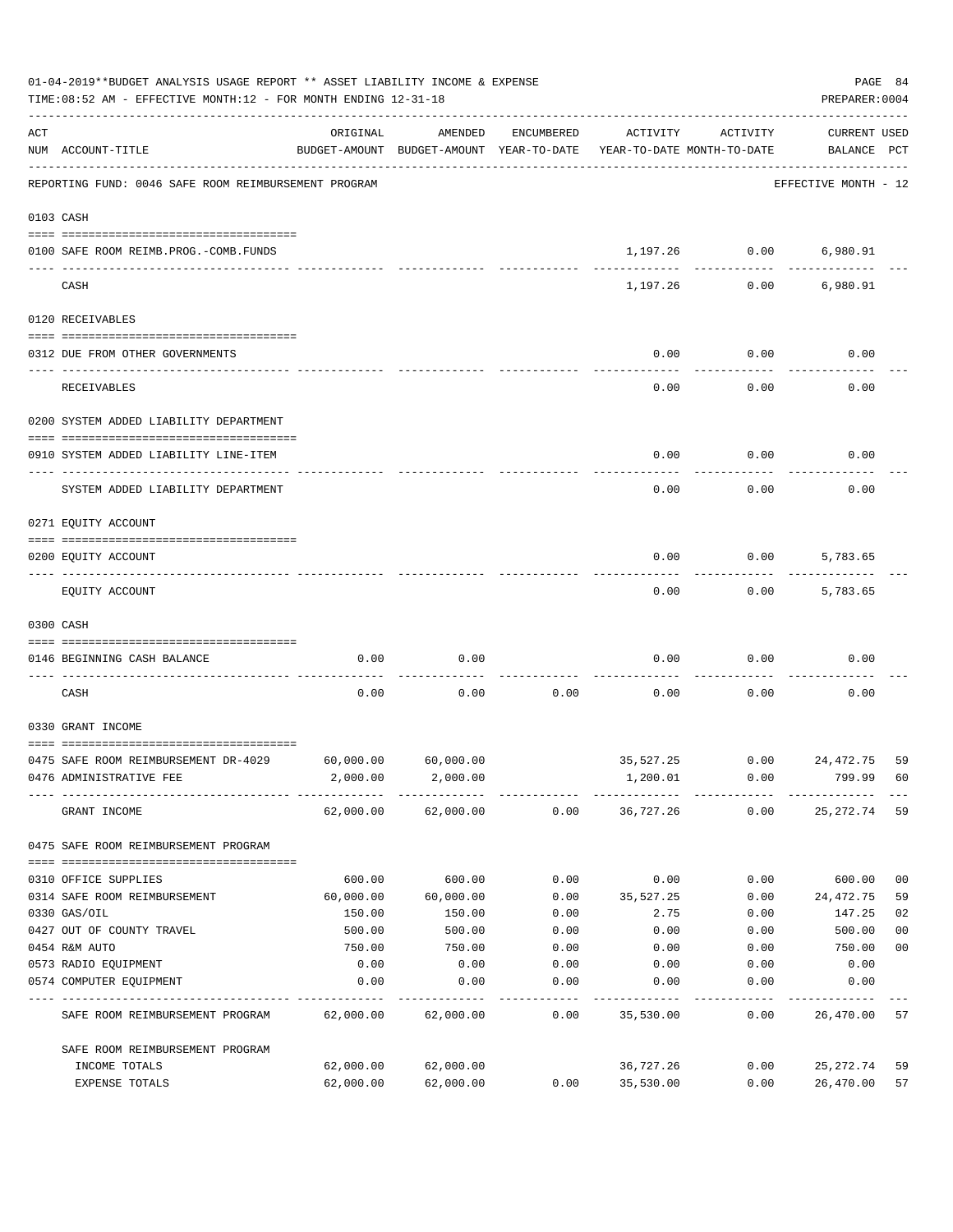|     | 01-04-2019**BUDGET ANALYSIS USAGE REPORT ** ASSET LIABILITY INCOME & EXPENSE<br>TIME: 08:52 AM - EFFECTIVE MONTH: 12 - FOR MONTH ENDING 12-31-18 |                         |                                                                                |            |              |              | PREPARER: 0004              | PAGE 85        |
|-----|--------------------------------------------------------------------------------------------------------------------------------------------------|-------------------------|--------------------------------------------------------------------------------|------------|--------------|--------------|-----------------------------|----------------|
| ACT | NUM ACCOUNT-TITLE                                                                                                                                | ORIGINAL                | AMENDED<br>BUDGET-AMOUNT BUDGET-AMOUNT YEAR-TO-DATE YEAR-TO-DATE MONTH-TO-DATE | ENCUMBERED | ACTIVITY     | ACTIVITY     | CURRENT USED<br>BALANCE PCT |                |
|     | REPORTING FUND: 0048 ELECTION EQUIPMENT FUND                                                                                                     |                         |                                                                                |            |              |              | EFFECTIVE MONTH - 12        |                |
|     | 0103 CASH                                                                                                                                        |                         |                                                                                |            |              |              |                             |                |
|     |                                                                                                                                                  |                         |                                                                                |            |              |              |                             |                |
|     | 0100 ELECTION EQUIP. FUND-COMBINED FUNDS                                                                                                         |                         |                                                                                |            | 0.00         | 0.00         | 31, 302.43                  |                |
|     | CASH                                                                                                                                             |                         |                                                                                |            | 0.00         | 0.00         | 31,302.43                   |                |
|     | 0200 SYSTEM ADDED LIABILITY DEPARTMENT                                                                                                           |                         |                                                                                |            |              |              |                             |                |
|     | 0910 SYSTEM ADDED LIABILITY LINE-ITEM                                                                                                            |                         |                                                                                |            | 0.00         | 0.00         | 0.00                        |                |
|     | SYSTEM ADDED LIABILITY DEPARTMENT                                                                                                                |                         |                                                                                |            | 0.00         | 0.00         | 0.00                        |                |
|     | 0271 EQUITY ACCOUNT                                                                                                                              |                         |                                                                                |            |              |              |                             |                |
|     | 0200 EOUITY ACCOUNT                                                                                                                              |                         |                                                                                |            | 0.00         | 0.00         | 31,302.43                   |                |
|     | EQUITY ACCOUNT                                                                                                                                   |                         |                                                                                |            | 0.00         | 0.00         | 31, 302.43                  |                |
|     | 0300 CASH                                                                                                                                        |                         |                                                                                |            |              |              |                             |                |
|     | 0148 BEGINNING CASH BALANCE                                                                                                                      | 7,070.00                | 7,070.00                                                                       |            | 0.00         | 0.00         | 7,070.00 00                 |                |
|     | CASH                                                                                                                                             | 7,070.00                | 7,070.00                                                                       | 0.00       | 0.00         | 0.00         | 7,070.00                    | 00             |
|     | 0340 INCOME                                                                                                                                      |                         |                                                                                |            |              |              |                             |                |
|     |                                                                                                                                                  |                         |                                                                                |            |              |              |                             |                |
|     | 0130 REFUNDS & MISCELLANEOUS<br>0403 CONTRACT ADMINISTRATIVE FEE                                                                                 | 0.00<br>0.00            | 0.00<br>0.00                                                                   |            | 0.00<br>0.00 | 0.00<br>0.00 | 0.00<br>0.00                |                |
|     | 0484 ELECTION REIMBURSEMENT                                                                                                                      | 4,000.00                | 4,000.00                                                                       |            | 0.00         |              | 0.00<br>4,000.00            | 00             |
|     |                                                                                                                                                  |                         |                                                                                |            |              |              |                             |                |
|     | INCOME                                                                                                                                           | 4,000.00                | 4,000.00                                                                       | 0.00       | 0.00         | 0.00         | 4,000.00                    | 00             |
|     | 0403 ELECTION EQUIPMENT FUND                                                                                                                     |                         |                                                                                |            |              |              |                             |                |
|     |                                                                                                                                                  |                         |                                                                                |            |              |              |                             |                |
|     | 0485 LICENSE/SUPPORT                                                                                                                             | 0.00                    | 0.00                                                                           | 0.00       | 0.00         | 0.00         | 0.00                        |                |
|     | 0573 ELECTION EQUIPMENT                                                                                                                          | 11,070.00               | 11,070.00                                                                      | 0.00       | 0.00         | 0.00         | 11,070.00                   | 0 <sub>0</sub> |
|     | ELECTION EQUIPMENT FUND                                                                                                                          | ----------<br>11,070.00 | . <u>.</u> .<br>11,070.00                                                      | 0.00       | 0.00         | 0.00         | 11,070.00                   | 00             |
|     | ELECTION EOUIPMENT FUND                                                                                                                          |                         |                                                                                |            |              |              |                             |                |
|     | INCOME TOTALS                                                                                                                                    | 11,070.00               | 11,070.00                                                                      |            | 0.00         | 0.00         | 11,070.00                   | 0 <sub>0</sub> |
|     | EXPENSE TOTALS                                                                                                                                   | 11,070.00               | 11,070.00                                                                      | 0.00       | 0.00         | 0.00         | 11,070.00                   | 0 <sub>0</sub> |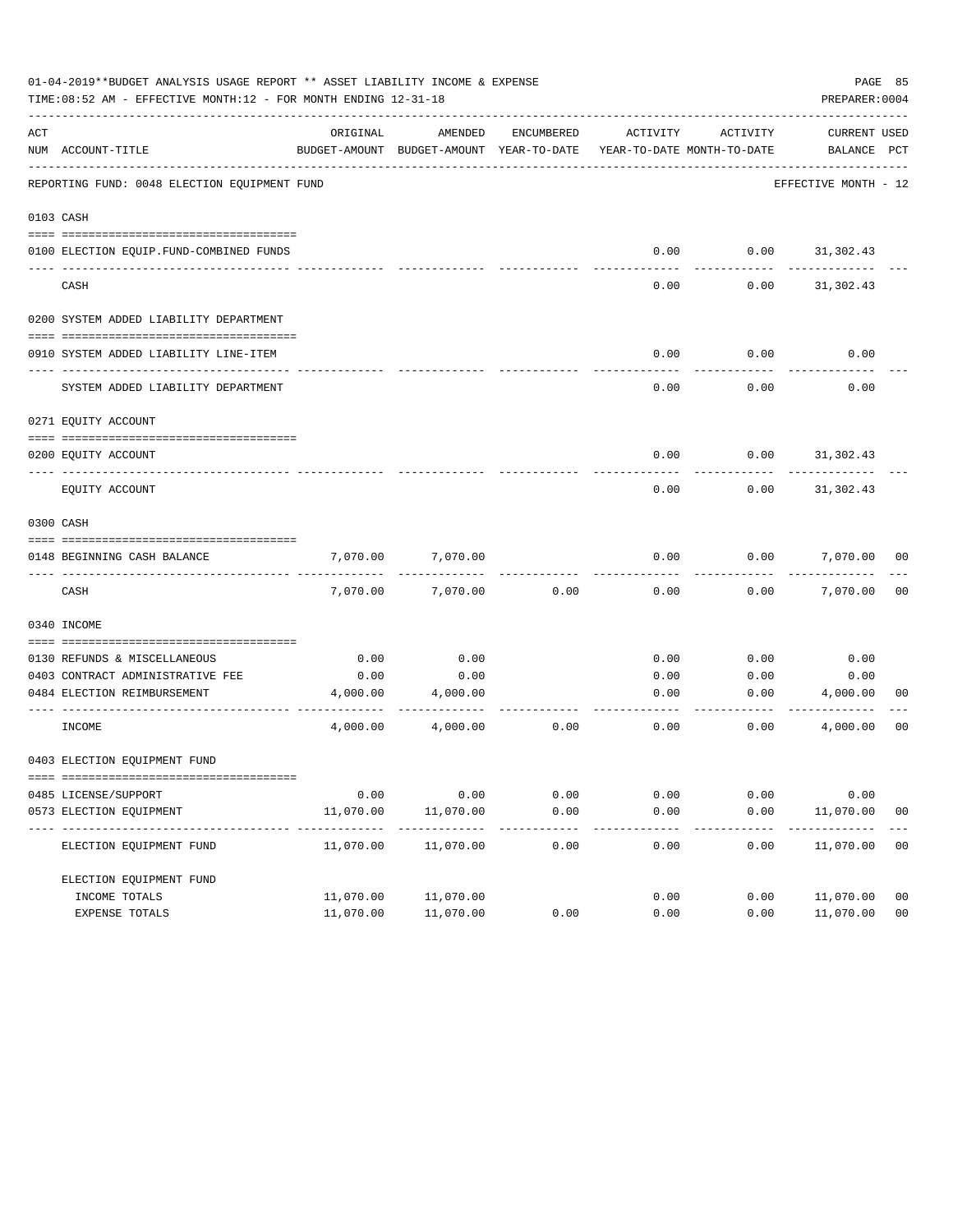|     | 01-04-2019**BUDGET ANALYSIS USAGE REPORT ** ASSET LIABILITY INCOME & EXPENSE<br>TIME:08:52 AM - EFFECTIVE MONTH:12 - FOR MONTH ENDING 12-31-18 |          |                                                     |            |                                        |             | PAGE 86<br>PREPARER: 0004   |    |
|-----|------------------------------------------------------------------------------------------------------------------------------------------------|----------|-----------------------------------------------------|------------|----------------------------------------|-------------|-----------------------------|----|
| ACT | NUM ACCOUNT-TITLE                                                                                                                              | ORIGINAL | AMENDED<br>BUDGET-AMOUNT BUDGET-AMOUNT YEAR-TO-DATE | ENCUMBERED | ACTIVITY<br>YEAR-TO-DATE MONTH-TO-DATE | ACTIVITY    | CURRENT USED<br>BALANCE PCT |    |
|     | REPORTING FUND: 0049 INVESTIGATOR/LEOSE GRANT                                                                                                  |          |                                                     |            |                                        |             | EFFECTIVE MONTH - 12        |    |
|     | 0100 PAYROLL                                                                                                                                   |          |                                                     |            |                                        |             |                             |    |
|     | 0100 PAYROLL                                                                                                                                   |          |                                                     |            | 0.00                                   | 0.00        | 0.00                        |    |
|     | PAYROLL                                                                                                                                        |          |                                                     |            | 0.00                                   | 0.00        | 0.00                        |    |
|     | 0103 CASH                                                                                                                                      |          |                                                     |            |                                        |             |                             |    |
|     | 0100 INVESTIGATOR/LEOSE-COMB.FUNDS                                                                                                             |          |                                                     |            | $350.00 -$                             | $350.00 -$  | 269.89                      |    |
|     | CASH                                                                                                                                           |          |                                                     |            | $350.00 -$                             | 350.00-     | 269.89                      |    |
|     | 0271 EQUITY ACCOUNT                                                                                                                            |          |                                                     |            |                                        |             |                             |    |
|     | 0200 EQUITY ACCOUNT                                                                                                                            |          |                                                     |            | 0.00                                   | 0.00        | 619.89                      |    |
|     | EQUITY ACCOUNT                                                                                                                                 |          |                                                     |            | 0.00                                   | 0.00        | 619.89                      |    |
|     | 0300 CASH                                                                                                                                      |          |                                                     |            |                                        |             |                             |    |
|     | 0149 BEGINNING CASH BALANCE                                                                                                                    | 0.00     | 619.89                                              |            | 0.00                                   | 0.00        | 619.89 00                   |    |
|     | CASH                                                                                                                                           | 0.00     | 619.89                                              | 0.00       | 0.00                                   | 0.00        | 619.89                      | 00 |
|     | 0330 GRANT INCOME                                                                                                                              |          |                                                     |            |                                        |             |                             |    |
|     | 0475 INVESTIGATOR/LEOSE GRANT                                                                                                                  | 0.00     | 0.00                                                |            | 0.00                                   | 0.00        | 0.00                        |    |
|     | GRANT INCOME                                                                                                                                   | 0.00     | 0.00                                                | 0.00       | 0.00                                   | 0.00        | 0.00                        |    |
|     | 0475 INVESTIGATOR/LEOSE                                                                                                                        |          |                                                     |            |                                        |             |                             |    |
|     | 0103 SALARY                                                                                                                                    | 0.00     | 0.00                                                | 0.00       |                                        | $0.00$ 0.00 | 0.00                        |    |
|     | 0201 SOCIAL SECURITY                                                                                                                           | 0.00     | 0.00                                                | 0.00       | 0.00                                   | 0.00        | 0.00                        |    |
|     | 0202 GROUP HEALTH INSURANCE                                                                                                                    | 0.00     | 0.00                                                | 0.00       | 0.00                                   | 0.00        | 0.00                        |    |
|     | 0203 RETIREMENT                                                                                                                                | 0.00     | 0.00                                                | 0.00       | 0.00                                   | 0.00        | 0.00                        |    |
|     | 0204 WORKER'S COMPENSATION                                                                                                                     | 0.00     | 0.00                                                | 0.00       | 0.00                                   | 0.00        | 0.00                        |    |
|     | 0205 MEDICARE TAX                                                                                                                              | 0.00     | 0.00                                                | 0.00       | 0.00                                   | 0.00        | 0.00                        |    |
|     | 0310 OFFICE SUPPLIES                                                                                                                           | 0.00     | 0.00                                                | 0.00       | 0.00                                   | 0.00        | 0.00                        |    |
|     | 0427 TRAINING/TUITION/OUT OF COUNTY                                                                                                            | 0.00     | 619.89                                              | 0.00       | 350.00                                 | 350.00      | 269.89                      | 56 |
|     | 0572 OFFICE EQUIPMENT                                                                                                                          | 0.00     | 0.00                                                | 0.00       | 0.00                                   | 0.00        | 0.00                        |    |
|     | 0574 COMPUTER EQUIPMENT                                                                                                                        | 0.00     | 0.00                                                | 0.00       | 0.00                                   | 0.00        | 0.00                        |    |
|     | INVESTIGATOR/LEOSE                                                                                                                             | 0.00     | 619.89                                              | 0.00       | 350.00                                 | 350.00      | 269.89                      | 56 |
|     | INVESTIGATOR/LEOSE GRANT                                                                                                                       |          |                                                     |            |                                        |             |                             |    |
|     | INCOME TOTALS                                                                                                                                  | 0.00     | 619.89                                              |            | 0.00                                   | 0.00        | 619.89                      | 00 |
|     | EXPENSE TOTALS                                                                                                                                 | 0.00     | 619.89                                              | 0.00       | 350.00                                 | 350.00      | 269.89                      | 56 |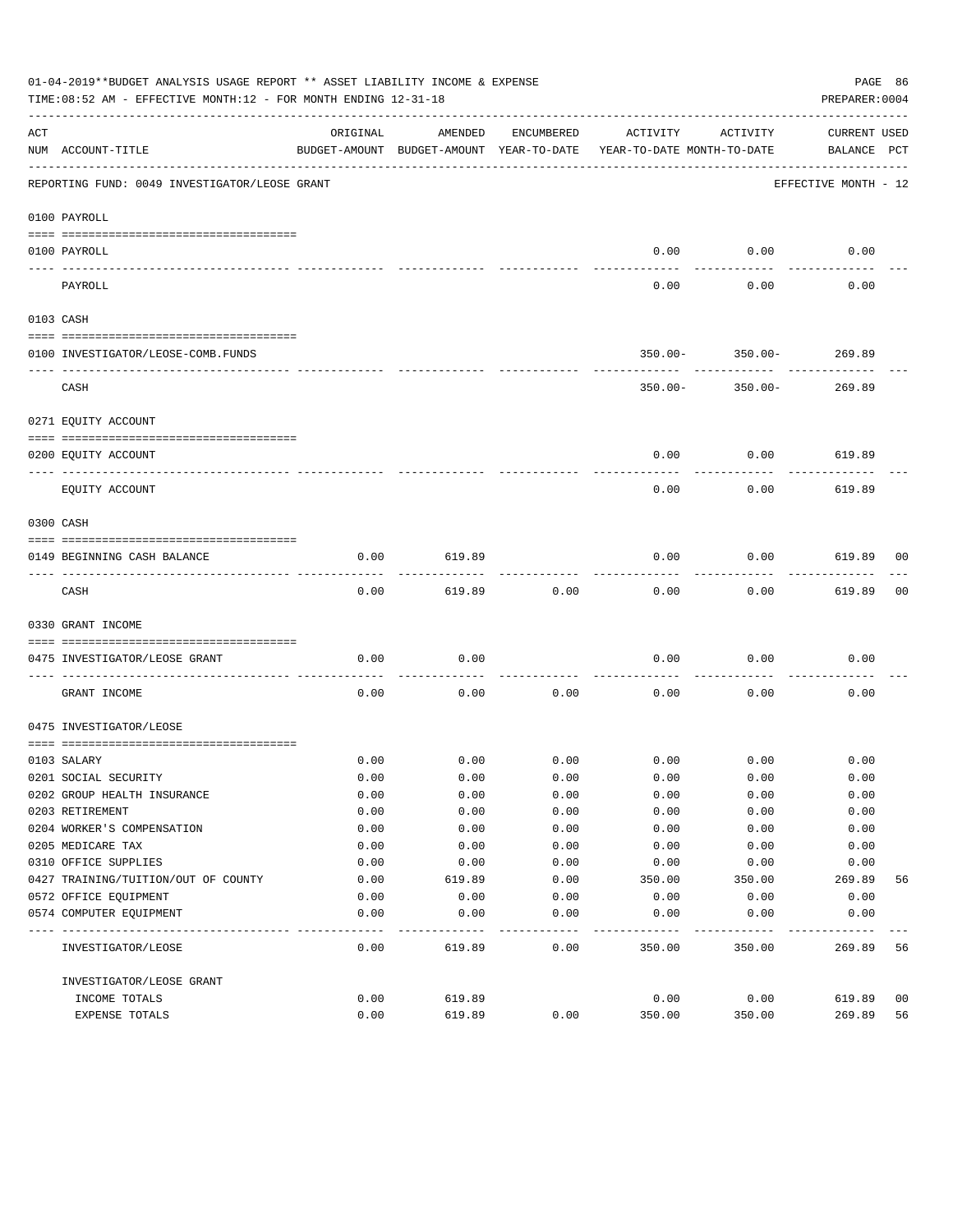|     | 01-04-2019**BUDGET ANALYSIS USAGE REPORT ** ASSET LIABILITY INCOME & EXPENSE<br>TIME: 08:52 AM - EFFECTIVE MONTH: 12 - FOR MONTH ENDING 12-31-18<br>PREPARER: 0004 |          |                                                     |                   |          |                                        |                             |                |  |  |
|-----|--------------------------------------------------------------------------------------------------------------------------------------------------------------------|----------|-----------------------------------------------------|-------------------|----------|----------------------------------------|-----------------------------|----------------|--|--|
| ACT | NUM ACCOUNT-TITLE                                                                                                                                                  | ORIGINAL | AMENDED<br>BUDGET-AMOUNT BUDGET-AMOUNT YEAR-TO-DATE | <b>ENCUMBERED</b> | ACTIVITY | ACTIVITY<br>YEAR-TO-DATE MONTH-TO-DATE | CURRENT USED<br>BALANCE PCT |                |  |  |
|     | REPORTING FUND: 0051 CO.CLERK CO.& DIST.CT. TECHNOLOGY                                                                                                             |          |                                                     |                   |          |                                        | EFFECTIVE MONTH - 12        |                |  |  |
|     | 0103 CASH                                                                                                                                                          |          |                                                     |                   |          |                                        |                             |                |  |  |
|     | 0100 CO.CLK.CO.& DIST.CT.TECHNOLOGY-COM                                                                                                                            |          |                                                     |                   | 0.00     | 0.00                                   | 7,729.44                    |                |  |  |
|     | CASH                                                                                                                                                               |          |                                                     |                   | 0.00     | 0.00                                   | 7,729.44                    |                |  |  |
|     | 0120 RECEIVABLES                                                                                                                                                   |          |                                                     |                   |          |                                        |                             |                |  |  |
|     | 0313 DUE FROM OTHER FUNDS                                                                                                                                          |          |                                                     |                   | 0.00     | 0.00                                   | 65.59                       |                |  |  |
|     | RECEIVABLES                                                                                                                                                        |          |                                                     |                   | 0.00     | 0.00                                   | 65.59                       |                |  |  |
|     | 0271 EQUITY ACCOUNT                                                                                                                                                |          |                                                     |                   |          |                                        |                             |                |  |  |
|     | 0200 EQUITY ACCOUNT                                                                                                                                                |          |                                                     |                   | 0.00     | 0.00                                   | 7,795.03                    |                |  |  |
|     | ---- -------------<br>EQUITY ACCOUNT                                                                                                                               |          |                                                     |                   | 0.00     | 0.00                                   | 7,795.03                    |                |  |  |
|     | 0300 CASH                                                                                                                                                          |          |                                                     |                   |          |                                        |                             |                |  |  |
|     | 0151 BEGINNING CASH BALANCE                                                                                                                                        | 2,400.00 | 2,400.00                                            |                   | 0.00     | 0.00                                   | 2,400.00                    | 0 <sub>0</sub> |  |  |
|     | CASH                                                                                                                                                               | 2,400.00 | 2,400.00                                            | 0.00              | 0.00     | 0.00                                   | 2,400.00                    | 0 <sub>0</sub> |  |  |
|     | 0370 CO.CLK.MISCELLANEOUS INCOME                                                                                                                                   |          |                                                     |                   |          |                                        |                             |                |  |  |
|     | 0440 CO.CLK.CO.& DIST.CT.TECHNOLOGY FEE                                                                                                                            | 600.00   | 600.00                                              |                   | 0.00     | 0.00                                   | 600.00                      | 0 <sub>0</sub> |  |  |
|     | CO. CLK. MISCELLANEOUS INCOME                                                                                                                                      | 600.00   | 600.00                                              | 0.00              | 0.00     | 0.00                                   | 600.00                      | 0 <sup>0</sup> |  |  |
|     | 0440 CO.CLK.COURT TECHNOLOGY EQUIPMENT                                                                                                                             |          |                                                     |                   |          |                                        |                             |                |  |  |
|     | 0572 OFFICE EOUIPMENT                                                                                                                                              | 3,000.00 | 3,000.00                                            | 0.00              | 0.00     | 0.00                                   | 3,000.00                    | 0 <sub>0</sub> |  |  |
|     | CO.CLK.COURT TECHNOLOGY EQUIPMENT                                                                                                                                  | 3,000.00 | 3,000.00                                            | 0.00              | 0.00     | 0.00                                   | 3,000.00                    | 0 <sub>0</sub> |  |  |
|     | CO.CLERK CO.& DIST.CT. TECHNOLOGY                                                                                                                                  |          |                                                     |                   |          |                                        |                             |                |  |  |
|     | INCOME TOTALS                                                                                                                                                      | 3,000.00 | 3,000.00                                            |                   | 0.00     | 0.00                                   | 3,000.00                    | 0 <sub>0</sub> |  |  |
|     | <b>EXPENSE TOTALS</b>                                                                                                                                              | 3,000.00 | 3,000.00                                            | 0.00              | 0.00     | 0.00                                   | 3,000.00                    | 0 <sub>0</sub> |  |  |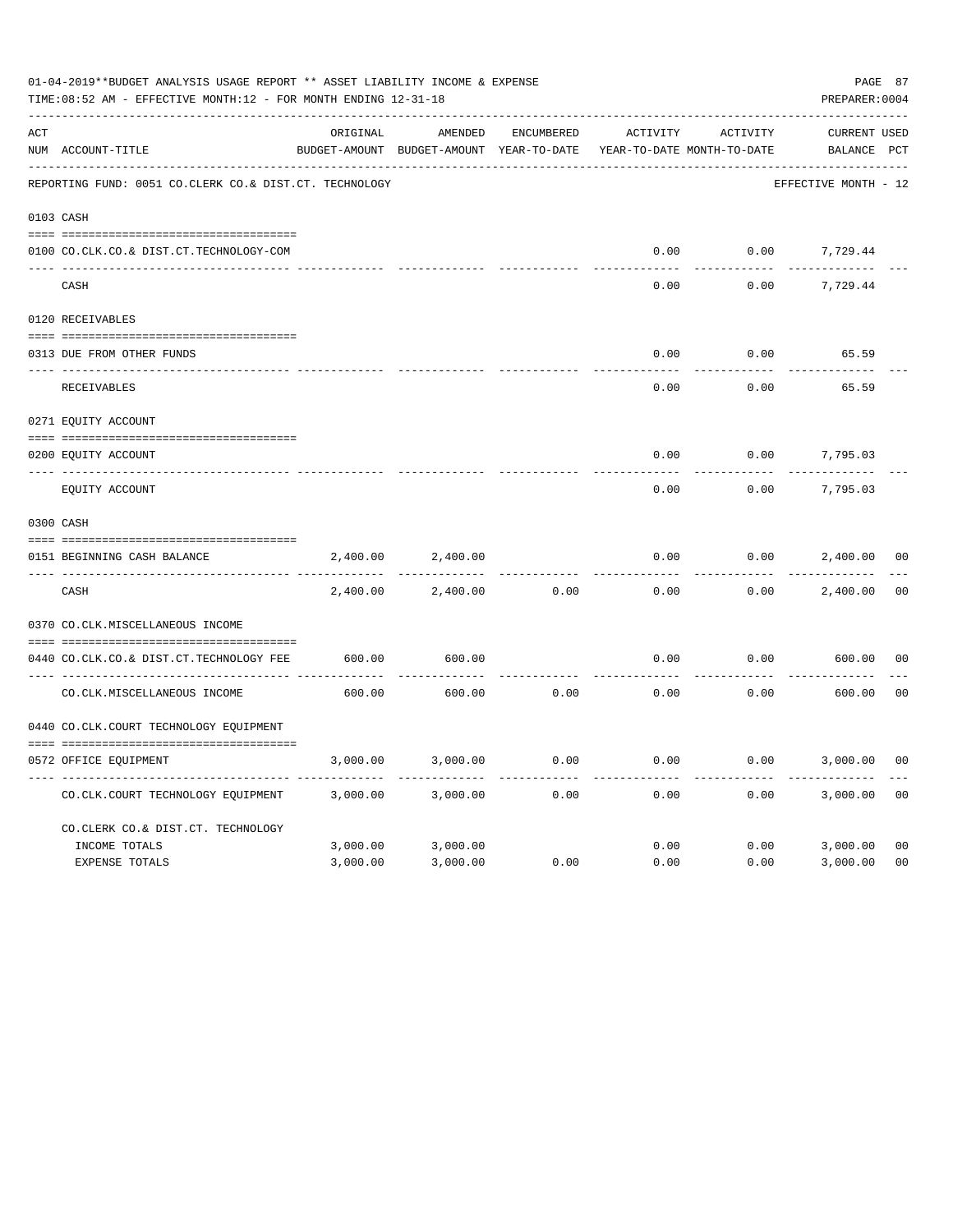|     | 01-04-2019**BUDGET ANALYSIS USAGE REPORT ** ASSET LIABILITY INCOME & EXPENSE<br>TIME:08:52 AM - EFFECTIVE MONTH:12 - FOR MONTH ENDING 12-31-18 |              |              |                       |                                                                                 |                            | PAGE 88<br>PREPARER: 0004          |
|-----|------------------------------------------------------------------------------------------------------------------------------------------------|--------------|--------------|-----------------------|---------------------------------------------------------------------------------|----------------------------|------------------------------------|
| ACT | NUM ACCOUNT-TITLE                                                                                                                              | ORIGINAL     | AMENDED      | ENCUMBERED            | ACTIVITY<br>BUDGET-AMOUNT BUDGET-AMOUNT YEAR-TO-DATE YEAR-TO-DATE MONTH-TO-DATE | ACTIVITY                   | CURRENT USED<br>BALANCE PCT        |
|     | REPORTING FUND: 0052 CO.CLK.COURT RECORDS PRESERVATION                                                                                         |              |              |                       |                                                                                 |                            | EFFECTIVE MONTH - 12               |
|     | 0103 CASH                                                                                                                                      |              |              |                       |                                                                                 |                            |                                    |
|     | 0100 CO.CLK.COURT RECORDS PRESERVATION-                                                                                                        |              |              |                       |                                                                                 | $614.35 - 1.84$ 12, 202.47 |                                    |
|     | CASH                                                                                                                                           |              |              |                       |                                                                                 |                            | --------<br>614.35- 1.84 12,202.47 |
|     | 0120 RECEIVABLES                                                                                                                               |              |              |                       |                                                                                 |                            |                                    |
|     | 0313 DUE FROM OTHER FUNDS                                                                                                                      |              |              |                       | 0.00                                                                            | 0.00                       | 90.00                              |
|     | <b>RECEIVABLES</b>                                                                                                                             |              |              |                       | 0.00                                                                            | ---------<br>0.00          | 90.00                              |
|     | 0200 SYSTEM ADDED LIABILITY DEPARTMENT                                                                                                         |              |              |                       |                                                                                 |                            |                                    |
|     | 0910 SYSTEM ADDED LIABILITY LINE-ITEM                                                                                                          |              |              |                       |                                                                                 |                            | $619.64 - 0.00$ $619.64 -$         |
|     | SYSTEM ADDED LIABILITY DEPARTMENT                                                                                                              |              |              |                       | 619.64-                                                                         | 0.00                       | 619.64-                            |
|     | 0271 EQUITY ACCOUNT                                                                                                                            |              |              |                       |                                                                                 |                            |                                    |
|     | 0200 EQUITY ACCOUNT                                                                                                                            |              |              |                       | 0.00                                                                            |                            | $0.00$ 12,906.82                   |
|     | EQUITY ACCOUNT                                                                                                                                 |              |              |                       | 0.00                                                                            |                            | $0.00$ 12,906.82                   |
|     | 0360 INTEREST EARNINGS                                                                                                                         |              |              |                       |                                                                                 |                            |                                    |
|     | 0100 INTEREST EARNINGS                                                                                                                         | 0.00         | 0.00         |                       | 5.29                                                                            | 1.84                       | $5.29+$                            |
|     | ------------------ ---<br>INTEREST EARNINGS                                                                                                    | 0.00         | 0.00         | 0.00                  | 5.29                                                                            | 1.84                       | $5.29+$                            |
|     | 0370 CO.CLK.MISCELLANEOUS INCOME                                                                                                               |              |              |                       |                                                                                 |                            |                                    |
|     | 0133 CO.CLK.COURT RECORDS PRESERVATION                                                                                                         | 0.00         | 0.00         |                       |                                                                                 | $0.00$ 0.00                | 0.00                               |
|     | CO. CLK. MISCELLANEOUS INCOME                                                                                                                  | 0.00         | 0.00         | 0.00                  | 0.00                                                                            | 0.00                       | 0.00                               |
|     | 0449 CO.CLK.COURT RECORDS PRES.EOUIPMEN                                                                                                        |              |              |                       |                                                                                 |                            |                                    |
|     | 0572 OFFICE EQUIPMENT                                                                                                                          | 0.00         | 0.00         | 0.00                  | 0.00                                                                            | 0.00                       | 0.00                               |
|     | CO. CLK. COURT RECORDS PRES. EQUIPMEN                                                                                                          | 0.00         | 0.00         | -------------<br>0.00 | 0.00                                                                            | 0.00                       | 0.00                               |
|     | CO. CLK. COURT RECORDS PRESERVATION                                                                                                            |              |              |                       |                                                                                 |                            |                                    |
|     | INCOME TOTALS                                                                                                                                  | 0.00<br>0.00 | 0.00<br>0.00 | 0.00                  | 5.29<br>0.00                                                                    | 1.84<br>0.00               | $5.29+$<br>0.00                    |
|     | EXPENSE TOTALS                                                                                                                                 |              |              |                       |                                                                                 |                            |                                    |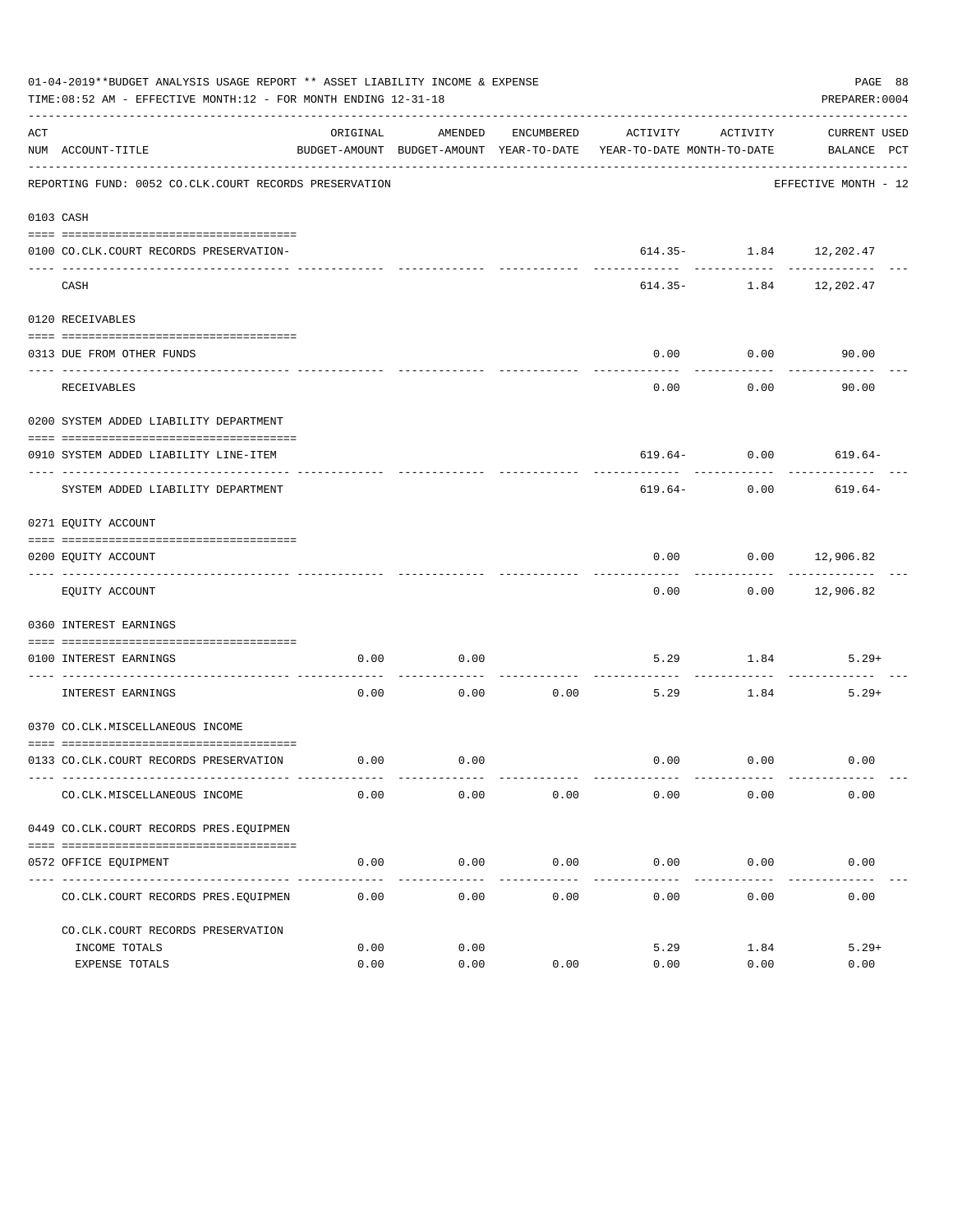|     | 01-04-2019**BUDGET ANALYSIS USAGE REPORT ** ASSET LIABILITY INCOME & EXPENSE<br>TIME:08:52 AM - EFFECTIVE MONTH:12 - FOR MONTH ENDING 12-31-18 |                                            |                             |                     |                                                                                 |                      | PREPARER: 0004                | PAGE 89        |
|-----|------------------------------------------------------------------------------------------------------------------------------------------------|--------------------------------------------|-----------------------------|---------------------|---------------------------------------------------------------------------------|----------------------|-------------------------------|----------------|
| ACT | NUM ACCOUNT-TITLE                                                                                                                              | ORIGINAL                                   | AMENDED                     | ENCUMBERED          | ACTIVITY<br>BUDGET-AMOUNT BUDGET-AMOUNT YEAR-TO-DATE YEAR-TO-DATE MONTH-TO-DATE | ACTIVITY             | CURRENT USED<br>BALANCE PCT   |                |
|     | REPORTING FUND: 0053 CO.CLERK RECORDS ARCHIVE                                                                                                  |                                            |                             |                     |                                                                                 |                      | EFFECTIVE MONTH - 12          |                |
|     | 0103 CASH                                                                                                                                      |                                            |                             |                     |                                                                                 |                      |                               |                |
|     | 0100 CO.CLK.REC.ARCHIVE -COMB.FUNDS CKI<br>--------------------------- --------                                                                |                                            | -------------               |                     |                                                                                 |                      | $52,078.35 - 0.00 270,684.20$ |                |
|     | CASH                                                                                                                                           |                                            |                             |                     | 52,078.35-                                                                      | 0.00                 | ------------<br>270,684.20    |                |
|     | 0120 RECEIVABLES                                                                                                                               |                                            |                             |                     |                                                                                 |                      |                               |                |
|     | 0313 DUE FROM OTHER FUNDS                                                                                                                      |                                            |                             |                     | 0.00                                                                            |                      | $0.00$ 6,410.00               |                |
|     | <b>RECEIVABLES</b>                                                                                                                             |                                            |                             |                     | 0.00                                                                            | .                    | $0.00$ 6,410.00               |                |
|     | 0200 SYSTEM ADDED LIABILITY DEPARTMENT                                                                                                         |                                            |                             |                     |                                                                                 |                      |                               |                |
|     | 0910 SYSTEM ADDED LIABILITY LINE-ITEM                                                                                                          |                                            |                             |                     |                                                                                 |                      | 37,392.00- 0.00 37,392.00-    |                |
|     | SYSTEM ADDED LIABILITY DEPARTMENT                                                                                                              |                                            |                             |                     | 37,392.00-                                                                      | 0.00                 | 37,392.00-                    |                |
|     | 0271 EQUITY ACCOUNT                                                                                                                            |                                            |                             |                     |                                                                                 |                      |                               |                |
|     | 0200 EQUITY ACCOUNT                                                                                                                            |                                            |                             |                     | 0.00                                                                            |                      | $0.00$ 329,172.55             |                |
|     |                                                                                                                                                |                                            |                             |                     |                                                                                 |                      |                               |                |
|     | EQUITY ACCOUNT                                                                                                                                 |                                            |                             |                     | 0.00                                                                            |                      | $0.00$ 329,172.55             |                |
|     | 0300 CASH                                                                                                                                      |                                            |                             |                     |                                                                                 |                      |                               |                |
|     | 0153 BEGINNING CASH BALANCE                                                                                                                    | 134,000.00                                 | 134,000.00                  |                     | 0.00                                                                            |                      | $0.00$ $134,000.00$ 00        |                |
|     | CASH                                                                                                                                           |                                            | 134,000.00 134,000.00 0.00  |                     | 0.00                                                                            | 0.00                 | 134,000.00                    | 00             |
|     | 0370 MISCELLANEOUS INCOME                                                                                                                      |                                            |                             |                     |                                                                                 |                      |                               |                |
|     | 0133 CO.CLERK RECORDS ARCHIVE FEE                                                                                                              | 0.00                                       | 0.00                        |                     |                                                                                 | $0.00$ $0.00$        | 0.00                          |                |
|     |                                                                                                                                                |                                            |                             |                     |                                                                                 |                      |                               |                |
|     | MISCELLANEOUS INCOME                                                                                                                           | 0.00                                       | 0.00                        | 0.00                | 0.00                                                                            | 0.00                 | 0.00                          |                |
|     | 0403 CO.CLERK RECORDS ARCHIVE                                                                                                                  |                                            |                             |                     |                                                                                 |                      |                               |                |
|     | 0437 DIGITAL IMAGING                                                                                                                           |                                            | 134,000.00 134,000.00       |                     | $0.00$ 14,686.35                                                                |                      | $0.00$ 119,313.65 11          |                |
|     | 0490 CO. CLERK MISCELLANEOUS                                                                                                                   | 0.00                                       | 0.00                        | 0.00                | 0.00                                                                            | 0.00                 | 0.00                          |                |
|     | CO. CLERK RECORDS ARCHIVE                                                                                                                      | ------------- --------------<br>134,000.00 | -------------<br>134,000.00 | -----------<br>0.00 | .<br>14,686.35                                                                  | ------------<br>0.00 | -----------<br>119, 313.65 11 |                |
|     | CO. CLERK RECORDS ARCHIVE                                                                                                                      |                                            |                             |                     |                                                                                 |                      |                               |                |
|     | INCOME TOTALS                                                                                                                                  | 134,000.00                                 | 134,000.00                  |                     | 0.00                                                                            | 0.00                 | 134,000.00                    | 0 <sub>0</sub> |
|     | EXPENSE TOTALS                                                                                                                                 |                                            | 134,000.00 134,000.00       | 0.00                | 14,686.35                                                                       | 0.00                 | 119, 313.65 11                |                |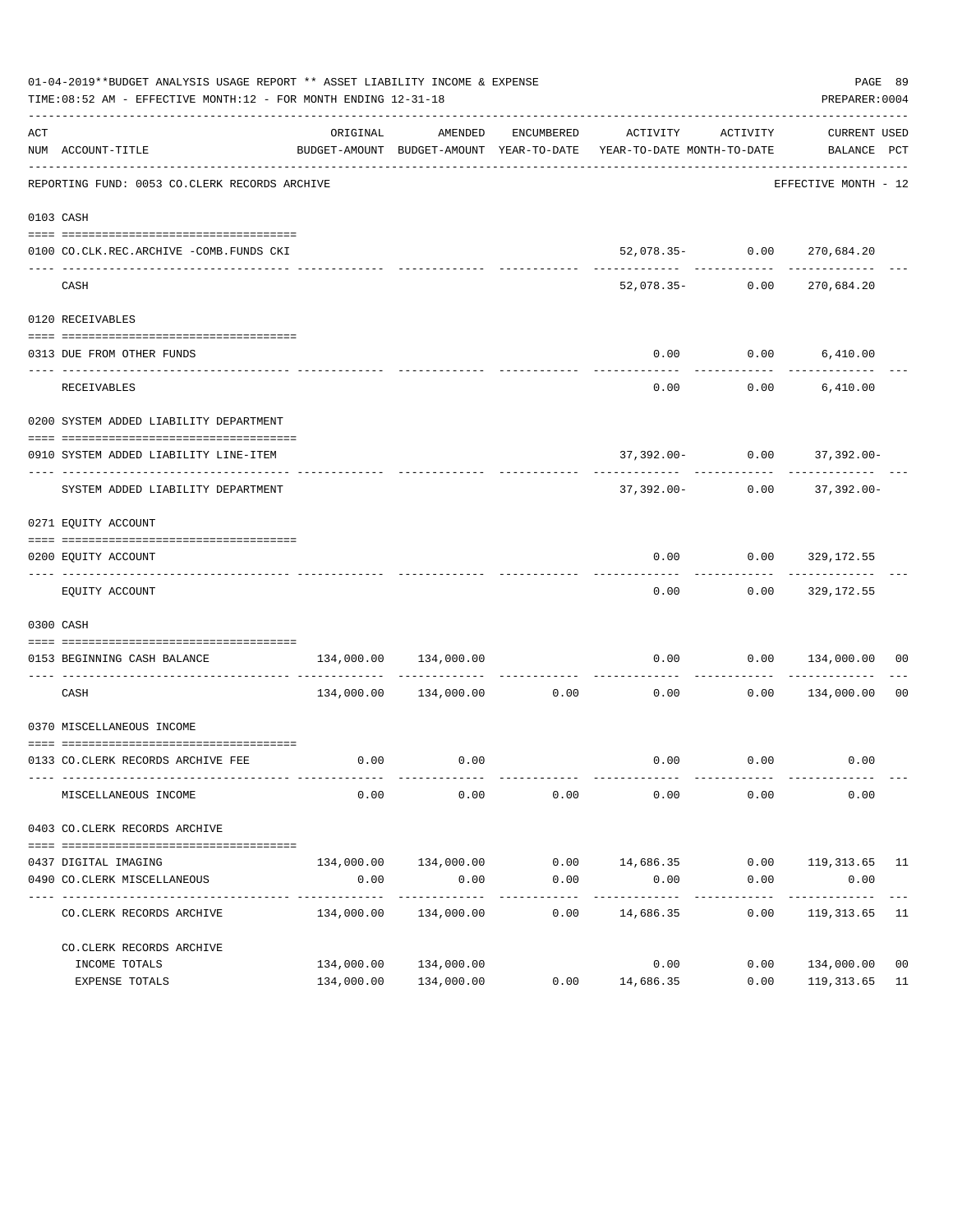|     | 01-04-2019**BUDGET ANALYSIS USAGE REPORT ** ASSET LIABILITY INCOME & EXPENSE<br>TIME: 08:52 AM - EFFECTIVE MONTH: 12 - FOR MONTH ENDING 12-31-18 |          |                                                     |                |                                        |                   | PAGE 90<br>PREPARER: 0004          |                |
|-----|--------------------------------------------------------------------------------------------------------------------------------------------------|----------|-----------------------------------------------------|----------------|----------------------------------------|-------------------|------------------------------------|----------------|
| ACT | NUM ACCOUNT-TITLE                                                                                                                                | ORIGINAL | AMENDED<br>BUDGET-AMOUNT BUDGET-AMOUNT YEAR-TO-DATE | ENCUMBERED     | ACTIVITY<br>YEAR-TO-DATE MONTH-TO-DATE | ACTIVITY          | <b>CURRENT USED</b><br>BALANCE PCT |                |
|     | REPORTING FUND: 0055 F.C. LAW ENFORCEMENT EDUCATION                                                                                              |          |                                                     |                |                                        |                   | EFFECTIVE MONTH - 12               |                |
|     | 0102 A/P CLEARING                                                                                                                                |          |                                                     |                |                                        |                   |                                    |                |
|     | 0100 A/P CLEARING                                                                                                                                |          |                                                     |                | 0.00                                   | 0.00              | 0.00                               |                |
|     | -- ---------<br>A/P CLEARING                                                                                                                     |          |                                                     |                | 0.00                                   | 0.00              | 0.00                               |                |
|     | 0103 CASH                                                                                                                                        |          |                                                     |                |                                        |                   |                                    |                |
|     | 0155 F.C. LAW ENFORCEMENT EDUCATION                                                                                                              |          |                                                     |                | 0.00                                   | 0.00              | 49.80                              |                |
|     | __________________________________<br>CASH                                                                                                       |          |                                                     |                | 0.00                                   | 0.00              | 49.80                              |                |
|     | 0200 LIABILITY ACCOUNT                                                                                                                           |          |                                                     |                |                                        |                   |                                    |                |
|     | 0910 SYSTEM ADDED LIABILITY LINE-ITEM                                                                                                            |          |                                                     |                | 0.00                                   | 0.00              | 0.00                               |                |
|     | LIABILITY ACCOUNT                                                                                                                                |          |                                                     |                | 0.00                                   | 0.00              | 0.00                               |                |
|     | 0271 EQUITY ACCOUNT                                                                                                                              |          |                                                     |                |                                        |                   |                                    |                |
|     | 0200 EQUITY ACCOUNT                                                                                                                              |          |                                                     |                | 0.00                                   | 0.00              | 49.80                              |                |
|     | EQUITY ACCOUNT                                                                                                                                   |          |                                                     |                | 0.00                                   | 0.00              | 49.80                              |                |
|     | 0300 CASH                                                                                                                                        |          |                                                     |                |                                        |                   |                                    |                |
|     | 0156 BEGINNING CASH BALANCE                                                                                                                      | 0.00     | 0.00                                                |                | 0.00                                   | 0.00              | 0.00                               |                |
|     |                                                                                                                                                  |          |                                                     |                |                                        |                   |                                    |                |
|     | CASH                                                                                                                                             | 0.00     | 0.00                                                | 0.00           | 0.00                                   | 0.00              | 0.00                               |                |
|     | 0360 INTEREST EARNINGS                                                                                                                           |          |                                                     |                |                                        |                   |                                    |                |
|     | 0100 INTEREST EARNINGS                                                                                                                           | 0.00     | 0.00                                                |                | 0.00                                   | 0.00              | 0.00                               |                |
|     | INTEREST EARNINGS                                                                                                                                | 0.00     | 0.00                                                | 0.00           | 0.00                                   | 0.00              | 0.00                               |                |
|     | 0370 MISCELLANEOUS                                                                                                                               |          |                                                     |                |                                        |                   |                                    |                |
|     | 0130 REFUNDS & MISCELLANEOUS                                                                                                                     | 0.00     | 0.00                                                |                | 0.00                                   | 0.00              | 0.00                               |                |
|     | 0160 PEACE OFFICER ALLOCATION                                                                                                                    | 1,800.00 | 1,800.00                                            |                | 0.00                                   | 0.00              | 1,800.00                           | 0 <sub>0</sub> |
|     | MISCELLANEOUS                                                                                                                                    | 1,800.00 | 1,800.00                                            | 0.00           | 0.00                                   | ---------<br>0.00 | ------------<br>1,800.00           | 0 <sub>0</sub> |
|     | 0560 LAW ENFORCEMENT EDUCATION                                                                                                                   |          |                                                     |                |                                        |                   |                                    |                |
|     | 0427 OUT OF COUNTY TRAVEL                                                                                                                        | 0.00     | 0.00                                                | 0.00           | 0.00                                   |                   | 0.00<br>0.00                       |                |
|     | 0428 TRAINING & TUITION                                                                                                                          |          | 1,800.00 1,800.00                                   | 0.00           | 0.00                                   |                   | $0.00$ 1,800.00                    | 0 <sub>0</sub> |
|     | 0435 PRINTING                                                                                                                                    | 0.00     | 0.00                                                | 0.00           |                                        | $0.00$ 0.00       | 0.00                               |                |
|     | 0490 MISCELLANEOUS                                                                                                                               | 0.00     | 0.00                                                | 0.00<br>------ | 0.00                                   | 0.00              | 0.00                               |                |
|     | LAW ENFORCEMENT EDUCATION                                                                                                                        | 1,800.00 | 1,800.00                                            | 0.00           | 0.00                                   | 0.00              | 1,800.00                           | 00             |
|     | 0999 ACCOUNTS PAYABLE                                                                                                                            |          |                                                     |                |                                        |                   |                                    |                |
|     | 0100 A/P CLEARING ACCOUNT                                                                                                                        |          |                                                     |                | 0.00                                   | 0.00              | 0.00                               |                |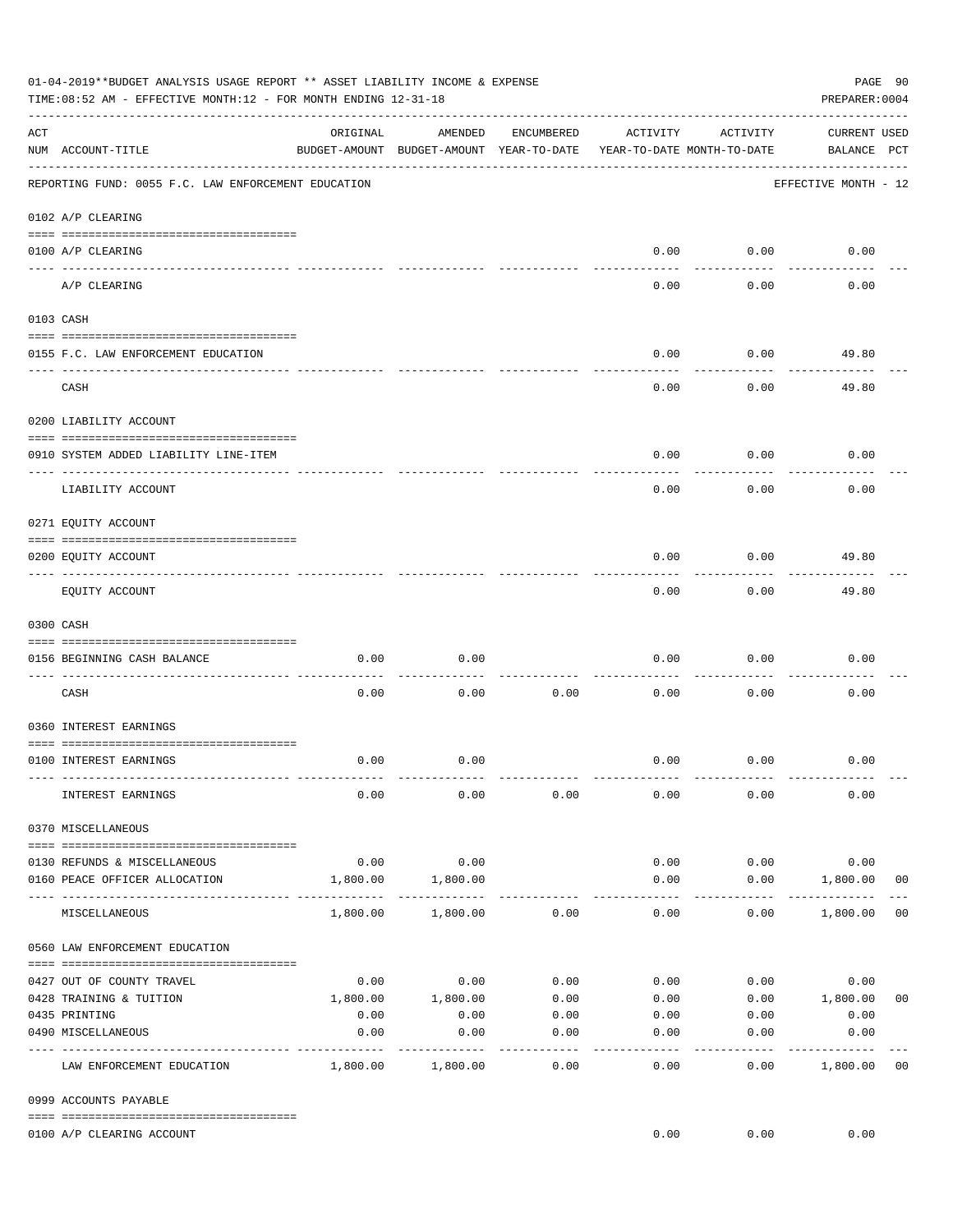|     | 01-04-2019**BUDGET ANALYSIS USAGE REPORT ** ASSET LIABILITY INCOME & EXPENSE<br>TIME: 08:52 AM - EFFECTIVE MONTH: 12 - FOR MONTH ENDING 12-31-18 |                           |                          |                            |          |                                        | PAGE 91<br>PREPARER: 0004 |                |
|-----|--------------------------------------------------------------------------------------------------------------------------------------------------|---------------------------|--------------------------|----------------------------|----------|----------------------------------------|---------------------------|----------------|
| ACT | NUM ACCOUNT-TITLE                                                                                                                                | ORIGINAL<br>BUDGET-AMOUNT | AMENDED<br>BUDGET-AMOUNT | ENCUMBERED<br>YEAR-TO-DATE | ACTIVITY | ACTIVITY<br>YEAR-TO-DATE MONTH-TO-DATE | CURRENT USED<br>BALANCE   | PCT            |
|     | REPORTING FUND: 0055 F.C. LAW ENFORCEMENT EDUCATION                                                                                              |                           |                          |                            |          |                                        | EFFECTIVE MONTH - 12      |                |
|     | ACCOUNTS PAYABLE                                                                                                                                 |                           |                          |                            | 0.00     | 0.00                                   | 0.00                      |                |
|     | F.C. LAW ENFORCEMENT EDUCATION                                                                                                                   |                           |                          |                            |          |                                        |                           |                |
|     | INCOME TOTALS                                                                                                                                    | 1,800.00                  | 1,800.00                 |                            | 0.00     | 0.00                                   | 1,800.00                  | - 00           |
|     | <b>EXPENSE TOTALS</b>                                                                                                                            | 1,800.00                  | 1,800.00                 | 0.00                       | 0.00     | 0.00                                   | 1,800.00                  | 0 <sub>0</sub> |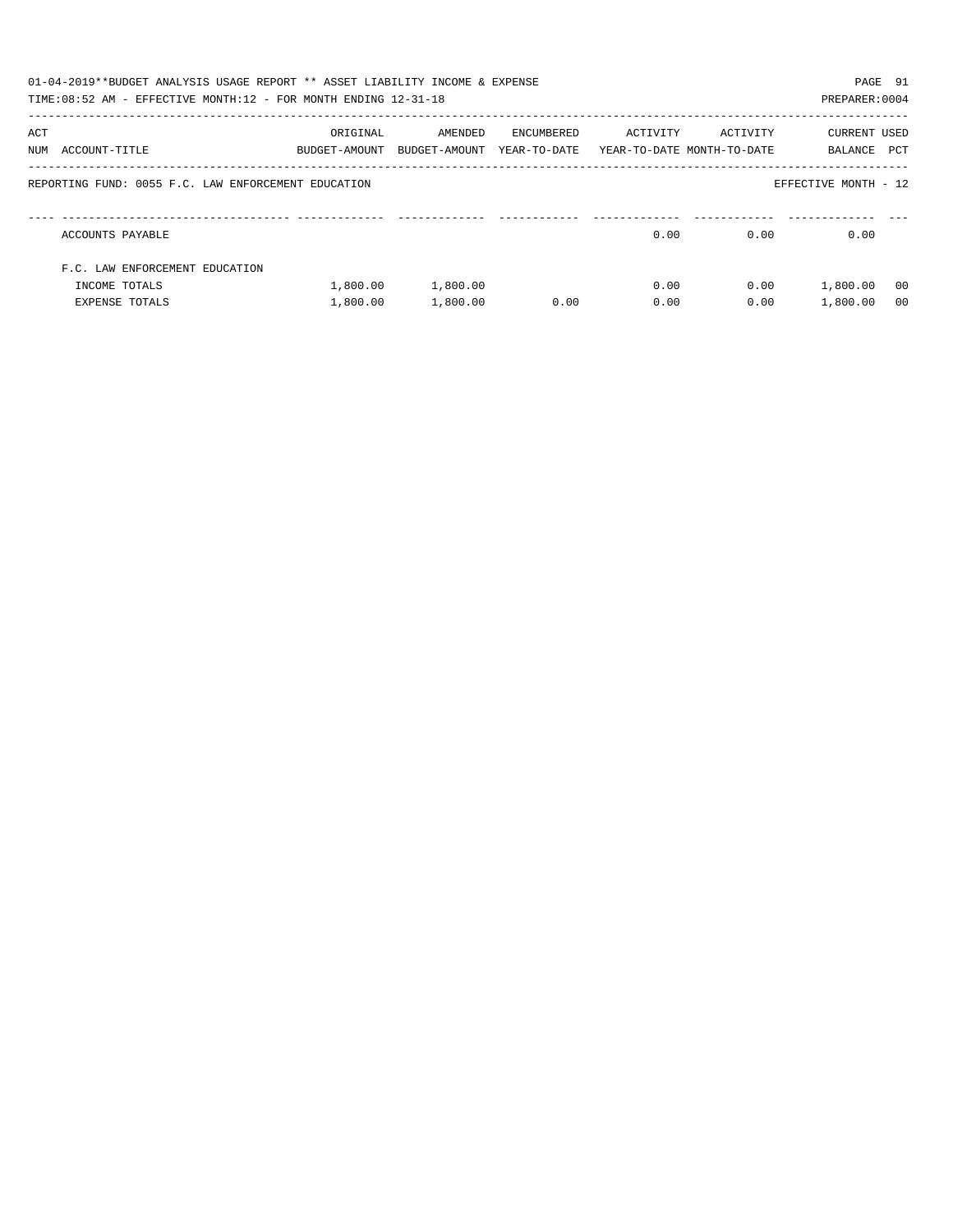|            | 01-04-2019**BUDGET ANALYSIS USAGE REPORT ** ASSET LIABILITY INCOME & EXPENSE<br>TIME: 08:52 AM - EFFECTIVE MONTH: 12 - FOR MONTH ENDING 12-31-18 |          |                                                     |            |                                        |          | PREPARER: 0004                               | PAGE 92        |
|------------|--------------------------------------------------------------------------------------------------------------------------------------------------|----------|-----------------------------------------------------|------------|----------------------------------------|----------|----------------------------------------------|----------------|
| ACT        | NUM ACCOUNT-TITLE                                                                                                                                | ORIGINAL | AMENDED<br>BUDGET-AMOUNT BUDGET-AMOUNT YEAR-TO-DATE | ENCUMBERED | ACTIVITY<br>YEAR-TO-DATE MONTH-TO-DATE | ACTIVITY | <b>CURRENT USED</b><br>BALANCE PCT           |                |
|            | REPORTING FUND: 0056 F C SHERIFF FORFEITURE                                                                                                      |          |                                                     |            |                                        |          | EFFECTIVE MONTH - 12                         |                |
|            | 0100 PAYROLL                                                                                                                                     |          |                                                     |            |                                        |          |                                              |                |
|            | 0100 PAYROLL                                                                                                                                     |          |                                                     |            | 0.00                                   | 0.00     | 0.00                                         |                |
| ----- ---- | ------------------------- --------<br>PAYROLL                                                                                                    |          |                                                     |            | 0.00                                   | 0.00     | 0.00                                         |                |
|            | 0102 A/P CLEARING                                                                                                                                |          |                                                     |            |                                        |          |                                              |                |
|            | 0100 A/P CLEARING                                                                                                                                |          |                                                     |            | 0.00                                   | 0.00     | 0.00                                         |                |
|            | A/P CLEARING                                                                                                                                     |          |                                                     |            | 0.00                                   | 0.00     | 0.00                                         |                |
|            | 0103 CASH                                                                                                                                        |          |                                                     |            |                                        |          |                                              |                |
|            | 0156 CASH-F C SHERIFF FORFEITURE<br>0159 CASH-FEDERAL FORFEITURE 2018                                                                            |          |                                                     |            | 17,566.31-                             | 148.99-  | $12,493.11 - 9,426.97 - 38,387.07$<br>384.77 |                |
|            | CASH                                                                                                                                             |          |                                                     |            |                                        |          | 30,059.42- 9,575.96- 38,771.84               |                |
|            | 0200 LIABILITY ACCOUNT                                                                                                                           |          |                                                     |            |                                        |          |                                              |                |
|            | 0910 SYSTEM ADDED LIABILITY LINE-ITEM                                                                                                            |          |                                                     |            | 0.00                                   | 0.00     | 0.00                                         |                |
|            | LIABILITY ACCOUNT                                                                                                                                |          |                                                     |            | 0.00                                   | 0.00     | 0.00                                         |                |
|            | 0271 EQUITY ACCOUNT                                                                                                                              |          |                                                     |            |                                        |          |                                              |                |
|            | 0200 EQUITY ACCOUNT                                                                                                                              |          |                                                     |            | 0.00                                   | 0.00     | 68,831.26                                    |                |
|            | EQUITY ACCOUNT                                                                                                                                   |          |                                                     |            | 0.00                                   | 0.00     | 68,831.26                                    |                |
|            | 0300 CASH                                                                                                                                        |          |                                                     |            |                                        |          |                                              |                |
|            | 0156 BEGINNING CASH BALANCE                                                                                                                      | 0.00     | 22,934.30                                           |            | 0.00                                   | 0.00     | 22,934.30 00                                 |                |
|            | CASH                                                                                                                                             | 0.00     | 22,934.30                                           | 0.00       | 0.00                                   | 0.00     | 22,934.30                                    | 0 <sub>0</sub> |
|            | 0330 GRANTS                                                                                                                                      |          |                                                     |            |                                        |          |                                              |                |
|            | 0560 BULLETPROOF VEST PARTNERSHIP                                                                                                                | 0.00     | 0.00                                                |            | 0.00                                   | 0.00     | 0.00                                         |                |
| $---$      | GRANTS                                                                                                                                           | 0.00     | 0.00                                                | 0.00       | 0.00                                   | 0.00     | 0.00                                         |                |
|            | 0352 OTHER FOREITURES                                                                                                                            |          |                                                     |            |                                        |          |                                              |                |
|            | 0200 CONTRABAND FOREITURE                                                                                                                        | 0.00     | 0.00                                                |            | 0.00                                   | 0.00     | 0.00                                         |                |
|            | 0300 PLEA BARGAIN AGREEMENT                                                                                                                      | 0.00     | 0.00                                                |            | 0.00                                   | 0.00     | 0.00                                         |                |
|            | OTHER FOREITURES                                                                                                                                 | 0.00     | 0.00                                                | 0.00       | 0.00                                   | 0.00     | 0.00                                         |                |
|            | 0355 FEDERAL FORFEITURE FUNDS 2018                                                                                                               |          |                                                     |            |                                        |          |                                              |                |
|            | 0560 FEDERAL FORFEITURE FUNDS 2018                                                                                                               | 0.00     | 0.00                                                |            | 0.00                                   | 0.00     | 0.00                                         |                |
|            | FEDERAL FORFEITURE FUNDS 2018                                                                                                                    | 0.00     | 0.00                                                | 0.00       | 0.00                                   | 0.00     | 0.00                                         |                |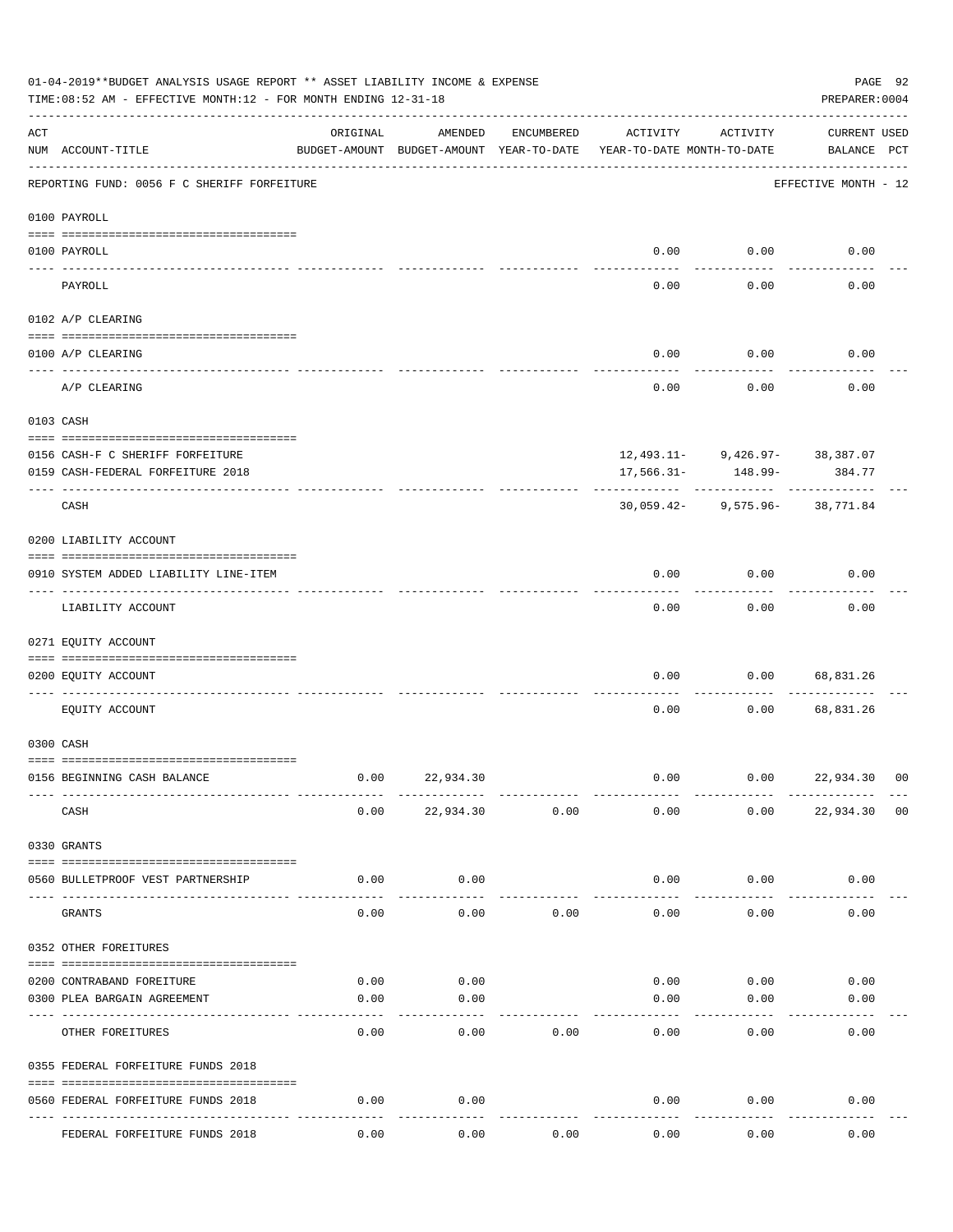|     | TIME:08:52 AM - EFFECTIVE MONTH:12 - FOR MONTH ENDING 12-31-18 |              |                  |              |                                                                                 |              | PREPARER: 0004                     |
|-----|----------------------------------------------------------------|--------------|------------------|--------------|---------------------------------------------------------------------------------|--------------|------------------------------------|
| ACT | NUM ACCOUNT-TITLE                                              | ORIGINAL     | AMENDED          | ENCUMBERED   | ACTIVITY<br>BUDGET-AMOUNT BUDGET-AMOUNT YEAR-TO-DATE YEAR-TO-DATE MONTH-TO-DATE | ACTIVITY     | <b>CURRENT USED</b><br>BALANCE PCT |
|     | REPORTING FUND: 0056 F C SHERIFF FORFEITURE                    |              |                  |              |                                                                                 |              | EFFECTIVE MONTH - 12               |
|     | 0360 INTEREST EARNINGS                                         |              |                  |              |                                                                                 |              |                                    |
|     | 0100 INTEREST EARNINGS-SO FORFEITURE                           | 0.00         | 0.00             |              |                                                                                 |              | $16.72$ $4.12$ $16.72+$            |
|     | 0159 INTEREST EARNINGS-FEDERAL FORF 201                        | 0.00         | 0.00             |              | 0.00                                                                            | 0.00         | 0.00                               |
|     |                                                                |              |                  |              |                                                                                 |              |                                    |
|     | INTEREST EARNINGS                                              | 0.00         | 0.00             | 0.00         | 16.72                                                                           | 4.12         | $16.72+$                           |
|     | 0370 MISCELLANEOUS                                             |              |                  |              |                                                                                 |              |                                    |
|     |                                                                |              |                  |              |                                                                                 |              |                                    |
|     | 0108 FEDERAL OT REIMBURSEMENT                                  | 0.00         | 0.00             |              | 0.00                                                                            | 0.00         | 0.00                               |
|     | 0130 REFUNDS & MISCELLANEOUS                                   | 0.00         | 0.00             |              | 0.00                                                                            | 0.00         | 0.00                               |
|     | MISCELLANEOUS                                                  | 0.00         | 0.00             | 0.00         | 0.00                                                                            | 0.00         | 0.00                               |
|     | 0390 TRANSFERS                                                 |              |                  |              |                                                                                 |              |                                    |
|     |                                                                |              |                  |              |                                                                                 |              |                                    |
|     | 0140 TRANSFERS IN                                              | 0.00         | 0.00             |              | 0.00                                                                            | 0.00         | 0.00                               |
|     | TRANSFERS                                                      | 0.00         | 0.00             | 0.00         | 0.00                                                                            | 0.00         | 0.00                               |
|     | 0560 F C SHERIFF FORFEITURE                                    |              |                  |              |                                                                                 |              |                                    |
|     |                                                                |              |                  |              |                                                                                 |              |                                    |
|     | 0108 SALARY                                                    | 0.00         | 0.00             | 0.00         | 0.00                                                                            | 0.00         | 0.00                               |
|     | 0201 SOCIAL SECURITY TAXES                                     | 0.00         | 0.00             | 0.00         | 0.00                                                                            | 0.00         | 0.00                               |
|     | 0202 GROUP HEALTH INSURANCE                                    | 0.00         | 0.00             | 0.00         | 0.00                                                                            | 0.00         | 0.00                               |
|     | 0203 RETIREMENT                                                | 0.00         | 0.00             | 0.00         | 0.00                                                                            | 0.00         | 0.00                               |
|     | 0204 WORKERS COMPENSATION                                      | 0.00         | 0.00             | 0.00         | 0.00                                                                            | 0.00         | 0.00                               |
|     | 0205 MEDICARE TAX                                              | 0.00         | 0.00             | 0.00         | 0.00                                                                            | 0.00         | 0.00                               |
|     | 0310 SUPPLIES                                                  | 0.00         | 0.00             | 0.00         | 0.00                                                                            | 0.00         | 0.00                               |
|     | 0316 EMPLOYEE AWARDS BANQUET                                   | 0.00<br>0.00 | 0.00             | 0.00         | 0.00                                                                            | 0.00         | 0.00                               |
|     | 0395 UNIFORMS/PROT.VESTS<br>0423 INTERNET SERVICE              | 0.00         | 0.00<br>2,740.00 | 0.00<br>0.00 | 0.00<br>455.88                                                                  | 0.00<br>0.00 | 0.00<br>2,284.12<br>17             |
|     | 0427 OUT OF COUNTY TRAVEL                                      | 0.00         | 0.00             | 0.00         | 0.00                                                                            | 0.00         | 0.00                               |
|     | 0428 TRAINING & TUITION                                        | 0.00         | 0.00             | 0.00         | 0.00                                                                            | 0.00         | 0.00                               |
|     | 0452 R & M EQUIPMENT                                           | 0.00         | 0.00             | 0.00         | 0.00                                                                            | 0.00         | 0.00                               |
|     | 0454 R&M AUTO                                                  | 0.00         | 209.00           | 0.00         | 208.19                                                                          | 0.00         | $0.81$ 100                         |
|     | 0460 EQUIPMENT RENTAL/LEASE                                    | 0.00         | 0.00             | 0.00         | 0.00                                                                            | 0.00         | 0.00                               |
|     | 0490 MISCELLANEOUS                                             | 0.00         | 0.00             | 0.00         | 0.00                                                                            | 0.00         | 0.00                               |
|     | 0495 NARCOTICS AND/OR OTHER INVESTIGATI                        | 0.00         | 0.00             | 0.00         | 0.00                                                                            | 0.00         | 0.00                               |
|     | 0499 BANK SERVICE FEES                                         | 0.00         | 0.00             | 0.00         | 0.00                                                                            | 0.00         | 0.00                               |
|     | 0571 AUTOMOBILES                                               | 0.00         | 0.00             | 0.00         | 0.00                                                                            | 0.00         | 0.00                               |
|     | 0572 OFFICE EQUIPMENT                                          | 0.00         | 0.00             | 0.00         | 2,154.00                                                                        | 2,154.00     | $2,154.00-$                        |
|     | 0573 TELEPHONE EQUIPMENT                                       | 0.00         | 0.00             | 0.00         | 0.00                                                                            | 0.00         | 0.00                               |
|     | 0574 TECHNOLOGY                                                | 0.00         | 0.00             | 0.00         | 5,149.00                                                                        | 5,149.00     | $5,149.00 -$                       |
|     | 0580 INVESTIGATIVE EQUIPMENT                                   | 0.00         | 2,415.00         | 0.00         | 4,540.61                                                                        | 2,128.00     | 2, 125.61- 188                     |
|     | F C SHERIFF FORFEITURE                                         | 0.00         | 5,364.00         | 0.00         | 12,507.68                                                                       | 9,431.00     | 7,143.68-233                       |
|     | 0565 INVESTIGATOR CRIMES AGAINST CHILDR                        |              |                  |              |                                                                                 |              |                                    |
|     |                                                                |              |                  |              |                                                                                 |              |                                    |
|     | 0108 SALARY<br>0201 SOCIAL SECURITY TAXES                      | 0.00<br>0.00 | 0.00<br>0.00     | 0.00<br>0.00 | 0.00<br>0.00                                                                    | 0.00<br>0.00 | 0.00<br>0.00                       |
|     | 0202 GROUP HEALTH INSURANCE                                    | 0.00         | 0.00             | 0.00         | 0.00                                                                            | 0.00         | 0.00                               |
|     | 0203 RETIREMENT                                                | 0.00         | 0.00             | 0.00         | 0.00                                                                            | 0.00         | 0.00                               |
|     |                                                                |              |                  |              |                                                                                 |              |                                    |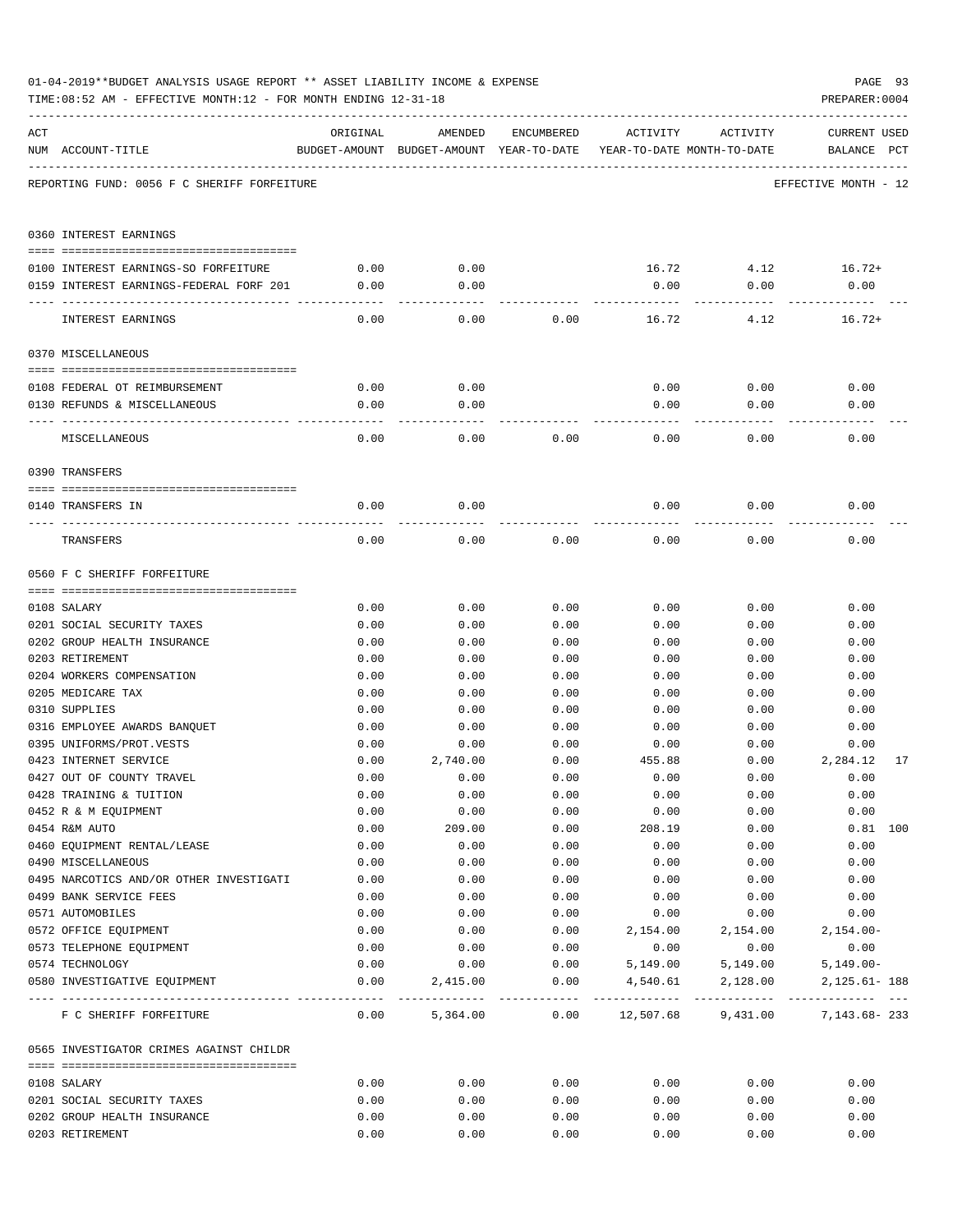### 01-04-2019\*\*BUDGET ANALYSIS USAGE REPORT \*\* ASSET LIABILITY INCOME & EXPENSE PAGE 94

TIME:08:52 AM - EFFECTIVE MONTH:12 - FOR MONTH ENDING 12-31-18 PREPARER:0004

| ACT | BUDGET-AMOUNT BUDGET-AMOUNT YEAR-TO-DATE YEAR-TO-DATE MONTH-TO-DATE<br>NUM ACCOUNT-TITLE | ORIGINAL | AMENDED                                      |      | ENCUMBERED ACTIVITY ACTIVITY       |               | CURRENT USED<br>BALANCE PCT                                 |    |
|-----|------------------------------------------------------------------------------------------|----------|----------------------------------------------|------|------------------------------------|---------------|-------------------------------------------------------------|----|
|     | REPORTING FUND: 0056 F C SHERIFF FORFEITURE                                              |          |                                              |      |                                    |               | EFFECTIVE MONTH - 12                                        |    |
|     | 0204 WORKERS COMPENSATION                                                                | 0.00     |                                              |      |                                    |               | $0.00$ $0.00$ $0.00$ $0.00$ $0.00$ $0.00$ $0.00$            |    |
|     | 0205 MEDICARE TAX                                                                        | 0.00     | 0.00                                         |      | $0.00$ $0.00$ $0.00$ $0.00$        |               | 0.00                                                        |    |
|     | INVESTIGATOR CRIMES AGAINST CHILDR 0.00                                                  |          |                                              |      | $0.00$ $0.00$ $0.00$ $0.00$ $0.00$ |               | 0.00                                                        |    |
|     | 0570 FEDERAL FORFEITURE FUNDS 2018                                                       |          |                                              |      |                                    |               |                                                             |    |
|     |                                                                                          |          |                                              |      |                                    |               |                                                             |    |
|     | 0310 OFFICE & MISC. SUPPLIES                                                             | 0.00     | 0.00                                         | 0.00 | $0.00$ 0.00                        |               | 0.00                                                        |    |
|     | 0395 UNIFORMS/PROT. VESTS/BADGES                                                         | 0.00     | 0.00                                         | 0.00 | $0.00$ 0.00                        |               | 0.00                                                        |    |
|     | 0571 AUTOMOBILES                                                                         | 0.00     | 0.00                                         | 0.00 | $0.00$ 0.00                        |               | 0.00                                                        |    |
|     | 0572 EQUIPMENT                                                                           | 0.00     | 0.00                                         |      | $0.00$ $0.00$ $0.00$ $0.00$        |               | 0.00                                                        |    |
|     | 0574 TECHNOLOGY                                                                          | 0.00     |                                              |      | $300.00$ 0.00 298.16 149.08        |               | 1.84                                                        | 99 |
|     | 0579 WEAPONS                                                                             |          | $0.00$ $17,270.30$ $0.00$ $17,270.30$ $0.00$ |      |                                    |               | 0.00 100                                                    |    |
|     | FEDERAL FORFEITURE FUNDS 2018                                                            |          |                                              |      |                                    |               | $0.00$ $17,570.30$ $0.00$ $17,568.46$ $149.08$ $1.84$ $100$ |    |
|     | 0999 ACCOUNTS PAYABLE                                                                    |          |                                              |      |                                    |               |                                                             |    |
|     |                                                                                          |          |                                              |      |                                    |               |                                                             |    |
|     | 0100 A/P CLEARING ACCOUNT                                                                |          |                                              |      | --------------                     | ------------- | $0.00$ $0.00$ $0.00$<br>-------------                       |    |
|     | ACCOUNTS PAYABLE                                                                         |          |                                              |      | 0.00                               |               | 0.00<br>0.00                                                |    |
|     | F C SHERIFF FORFEITURE                                                                   |          |                                              |      |                                    |               |                                                             |    |
|     | INCOME TOTALS                                                                            |          | $0.00$ 22,934.30                             |      |                                    |               | $16.72$ $4.12$ $22.917.58$ 00                               |    |
|     | <b>EXPENSE TOTALS</b>                                                                    | 0.00     | 22,934.30                                    |      |                                    |               | $0.00$ $30,076.14$ $9,580.08$ $7,141.84 - 131$              |    |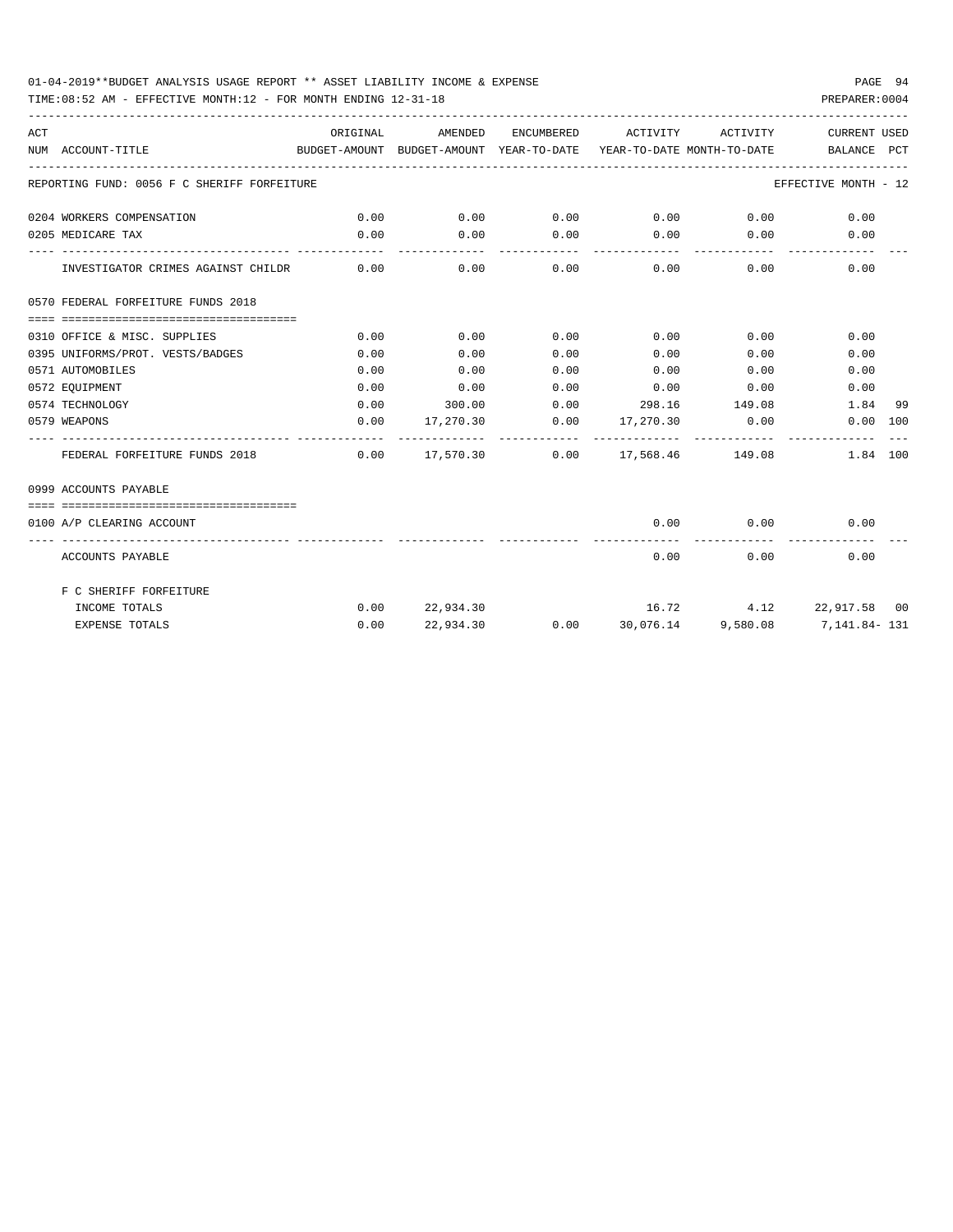|     | 01-04-2019**BUDGET ANALYSIS USAGE REPORT ** ASSET LIABILITY INCOME & EXPENSE<br>TIME: 08:52 AM - EFFECTIVE MONTH: 12 - FOR MONTH ENDING 12-31-18 |          |                                                     |            |          |                                        | PAGE 95<br>PREPARER: 0004          |
|-----|--------------------------------------------------------------------------------------------------------------------------------------------------|----------|-----------------------------------------------------|------------|----------|----------------------------------------|------------------------------------|
| ACT | NUM ACCOUNT-TITLE                                                                                                                                | ORIGINAL | AMENDED<br>BUDGET-AMOUNT BUDGET-AMOUNT YEAR-TO-DATE | ENCUMBERED | ACTIVITY | ACTIVITY<br>YEAR-TO-DATE MONTH-TO-DATE | <b>CURRENT USED</b><br>BALANCE PCT |
|     | REPORTING FUND: 0057 SHERIFF K-9 UNIT                                                                                                            |          |                                                     |            |          |                                        | EFFECTIVE MONTH - 12               |
|     | 0103 CASH                                                                                                                                        |          |                                                     |            |          |                                        |                                    |
|     | 0100 SHERIFF K-9 UNIT-COMB.FUND CHECKIN                                                                                                          |          |                                                     |            | 0.00     | 0.00                                   | 595.29                             |
|     | CASH                                                                                                                                             |          |                                                     |            | 0.00     | 0.00                                   | 595.29                             |
|     | 0200 SYSTEM ADDED LIABILITY DEPARTMENT                                                                                                           |          |                                                     |            |          |                                        |                                    |
|     | 0910 SYSTEM ADDED LIABILITY LINE-ITEM                                                                                                            |          |                                                     |            | 0.00     | 0.00                                   | 0.00                               |
|     | SYSTEM ADDED LIABILITY DEPARTMENT                                                                                                                |          |                                                     |            | 0.00     | 0.00                                   | 0.00                               |
|     | 0271 EQUITY ACCOUNT                                                                                                                              |          |                                                     |            |          |                                        |                                    |
|     | 0200 EQUITY ACCOUNT                                                                                                                              |          |                                                     |            | 0.00     | 0.00                                   | 595.29                             |
|     | EQUITY ACCOUNT                                                                                                                                   |          |                                                     |            | 0.00     | 0.00                                   | 595.29                             |
|     | 0300 CASH                                                                                                                                        |          |                                                     |            |          |                                        |                                    |
|     | 0157 BEGINNING CASH BALANCE                                                                                                                      | 0.00     | 0.00                                                |            | 0.00     | 0.00                                   | 0.00                               |
|     | CASH                                                                                                                                             | 0.00     | 0.00                                                | 0.00       | 0.00     | 0.00                                   | 0.00                               |
|     | 0360 INTEREST INCOME                                                                                                                             |          |                                                     |            |          |                                        |                                    |
|     | 0100 INTEREST EARNINGS<br>----------------- --                                                                                                   | 0.00     | 0.00                                                |            | 0.00     | 0.00                                   | 0.00                               |
|     | INTEREST INCOME                                                                                                                                  | 0.00     | 0.00                                                | 0.00       | 0.00     | 0.00                                   | 0.00                               |
|     | 0370 MISCELLANEOUS INCOME                                                                                                                        |          |                                                     |            |          |                                        |                                    |
|     | 0560 SHERIFF K-9 UNIT                                                                                                                            | 0.00     | 0.00                                                |            | 0.00     | 0.00                                   | 0.00                               |
|     | MISCELLANEOUS INCOME                                                                                                                             | 0.00     | 0.00                                                | 0.00       | 0.00     | 0.00                                   | 0.00                               |
|     | 0560 SHERIFF K-9 UNIT                                                                                                                            |          |                                                     |            |          |                                        |                                    |
|     | 0310 SUPPLIES                                                                                                                                    | 0.00     | 0.00                                                | 0.00       | 0.00     | 0.00                                   | 0.00                               |
|     | 0395 UNIFORMS                                                                                                                                    | 0.00     | 0.00                                                | 0.00       | 0.00     | 0.00                                   | 0.00                               |
|     | 0427 OUT OF COUNTY TRAVEL                                                                                                                        | 0.00     | 0.00                                                | 0.00       | 0.00     | 0.00                                   | 0.00                               |
|     | 0428 TRAINING/TUITION                                                                                                                            | 0.00     | 0.00                                                | 0.00       | 0.00     | 0.00                                   | 0.00                               |
|     | 0571 EQUIPMENT                                                                                                                                   | 0.00     | 0.00                                                | 0.00       | 0.00     | 0.00                                   | 0.00                               |
|     | 0580 PURCHASE OF ANIMAL                                                                                                                          | 0.00     | 0.00                                                | 0.00       | 0.00     | 0.00                                   | 0.00                               |
|     | SHERIFF K-9 UNIT                                                                                                                                 | 0.00     | 0.00                                                | 0.00       | 0.00     | 0.00                                   | 0.00                               |
|     | SHERIFF K-9 UNIT                                                                                                                                 |          |                                                     |            |          |                                        |                                    |
|     | INCOME TOTALS                                                                                                                                    | 0.00     | 0.00                                                |            | 0.00     | 0.00                                   | 0.00                               |
|     | EXPENSE TOTALS                                                                                                                                   | 0.00     | 0.00                                                | 0.00       | 0.00     | 0.00                                   | 0.00                               |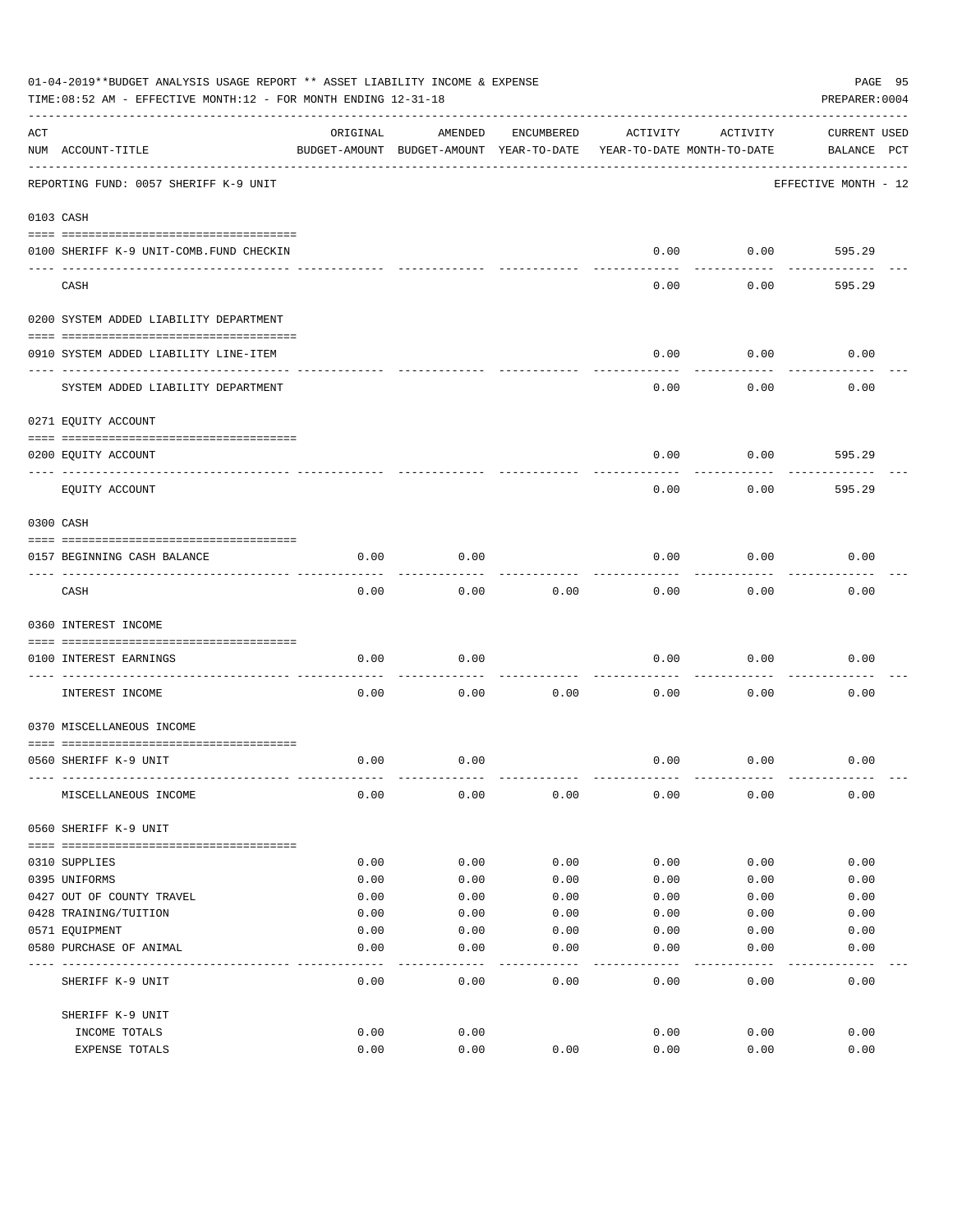|     | 01-04-2019**BUDGET ANALYSIS USAGE REPORT ** ASSET LIABILITY INCOME & EXPENSE<br>TIME: 08:52 AM - EFFECTIVE MONTH: 12 - FOR MONTH ENDING 12-31-18 |                     |                   |                     |                                                                                 |                                 |                                    |  |  |
|-----|--------------------------------------------------------------------------------------------------------------------------------------------------|---------------------|-------------------|---------------------|---------------------------------------------------------------------------------|---------------------------------|------------------------------------|--|--|
| ACT | NUM ACCOUNT-TITLE                                                                                                                                | ORIGINAL            | AMENDED           | ENCUMBERED          | ACTIVITY<br>BUDGET-AMOUNT BUDGET-AMOUNT YEAR-TO-DATE YEAR-TO-DATE MONTH-TO-DATE | ACTIVITY                        | <b>CURRENT USED</b><br>BALANCE PCT |  |  |
|     | REPORTING FUND: 0059 DRUG COURT PROGRAM                                                                                                          |                     |                   |                     |                                                                                 |                                 | EFFECTIVE MONTH - 12               |  |  |
|     | 0103 CASH                                                                                                                                        |                     |                   |                     |                                                                                 |                                 |                                    |  |  |
|     | 0100 DRUG COURT-COMBINED FUNDS                                                                                                                   |                     |                   |                     |                                                                                 | 1, 211.61- 774.46- 31, 064.06   |                                    |  |  |
|     | CASH                                                                                                                                             |                     |                   |                     |                                                                                 | 1, 211.61 - 774.46 - 31, 064.06 |                                    |  |  |
|     | 0120 RECEIVABLES                                                                                                                                 |                     |                   |                     |                                                                                 |                                 |                                    |  |  |
|     | 0313 DUE FROM OTHER FUNDS                                                                                                                        |                     |                   |                     | 0.00                                                                            | 0.00                            | 325.92                             |  |  |
|     |                                                                                                                                                  |                     |                   |                     |                                                                                 |                                 |                                    |  |  |
|     | RECEIVABLES                                                                                                                                      |                     |                   |                     | 0.00                                                                            | 0.00                            | 325.92                             |  |  |
|     | 0200 SYSTEM ADDED LIABILITY DEPARTMENT                                                                                                           |                     |                   |                     |                                                                                 |                                 |                                    |  |  |
|     | 0910 SYSTEM ADDED LIABILITY LINE-ITEM                                                                                                            |                     |                   |                     |                                                                                 | $675.00 - 0.00$                 | $675.00 -$                         |  |  |
|     | SYSTEM ADDED LIABILITY DEPARTMENT                                                                                                                |                     |                   |                     | 675.00-                                                                         | 0.00                            | $675.00 -$                         |  |  |
|     | 0271 EQUITY ACCOUNT                                                                                                                              |                     |                   |                     |                                                                                 |                                 |                                    |  |  |
|     | 0200 EQUITY ACCOUNT                                                                                                                              |                     |                   |                     | 0.00                                                                            | $0.00$ 32,601.59                |                                    |  |  |
|     | EQUITY ACCOUNT                                                                                                                                   |                     |                   |                     | 0.00                                                                            |                                 | $0.00$ 32,601.59                   |  |  |
|     | 0300 CASH                                                                                                                                        |                     |                   |                     |                                                                                 |                                 |                                    |  |  |
|     | 0159 BEGINNING CASH BALANCE                                                                                                                      | 0.00                | 0.00              |                     | 0.00                                                                            | 0.00                            | 0.00                               |  |  |
|     | CASH                                                                                                                                             | 0.00                | 0.00              | 0.00                | 0.00                                                                            | 0.00                            | 0.00                               |  |  |
|     | 0360 INTEREST EARNINGS                                                                                                                           |                     |                   |                     |                                                                                 |                                 |                                    |  |  |
|     | 0100 INTEREST EARNINGS                                                                                                                           | 0.00                | 0.00              |                     |                                                                                 |                                 | 13.74   4.81   13.74+              |  |  |
|     | INTEREST EARNINGS                                                                                                                                | 0.00                | 0.00              | 0.00                | 13.74 4.81                                                                      |                                 | $13.74+$                           |  |  |
|     | 0370 DRUG COURT INCOME                                                                                                                           |                     |                   |                     |                                                                                 |                                 |                                    |  |  |
|     | --------------------------------------<br>0425 DRUG COURT FEE                                                                                    |                     | 4,000.00 4,000.00 |                     | 439.65                                                                          |                                 | 210.73 3,560.35 11                 |  |  |
|     | DRUG COURT INCOME                                                                                                                                | 4,000.00            | 4,000.00          | 0.00                | _______________<br>439.65                                                       | 210.73                          | 3,560.35 11                        |  |  |
|     | 0425 DRUG COURT EXPENSE                                                                                                                          |                     |                   |                     |                                                                                 |                                 |                                    |  |  |
|     | 0433 DRUG COURT PROGRAMS                                                                                                                         | 1,143.00            | 1,143.00          | 0.00                | 0.00                                                                            |                                 | $0.00$ 1,143.00<br>0 <sub>0</sub>  |  |  |
|     | 0437 ATTORNEY FEES DRUG COURT                                                                                                                    |                     | 2,857.00 2,857.00 |                     | $0.00$ 990.00 990.00 1,867.00                                                   |                                 | 35                                 |  |  |
|     | 0439 INVESTIGATOR EXPENSE                                                                                                                        | 0.00<br>----------- | 0.00              | 0.00<br>----------- | 0.00                                                                            | 0.00                            | 0.00                               |  |  |
|     | DRUG COURT EXPENSE                                                                                                                               | 4,000.00            | 4,000.00          | 0.00                | 990.00                                                                          | 990.00                          | 25<br>3,010.00                     |  |  |
|     | DRUG COURT PROGRAM                                                                                                                               |                     |                   |                     |                                                                                 |                                 |                                    |  |  |
|     | INCOME TOTALS                                                                                                                                    | 4,000.00            | 4,000.00          |                     | 453.39                                                                          | 215.54                          | 3,546.61<br>11<br>25               |  |  |
|     | EXPENSE TOTALS                                                                                                                                   | 4,000.00            | 4,000.00          | 0.00                | 990.00                                                                          | 990.00                          | 3,010.00                           |  |  |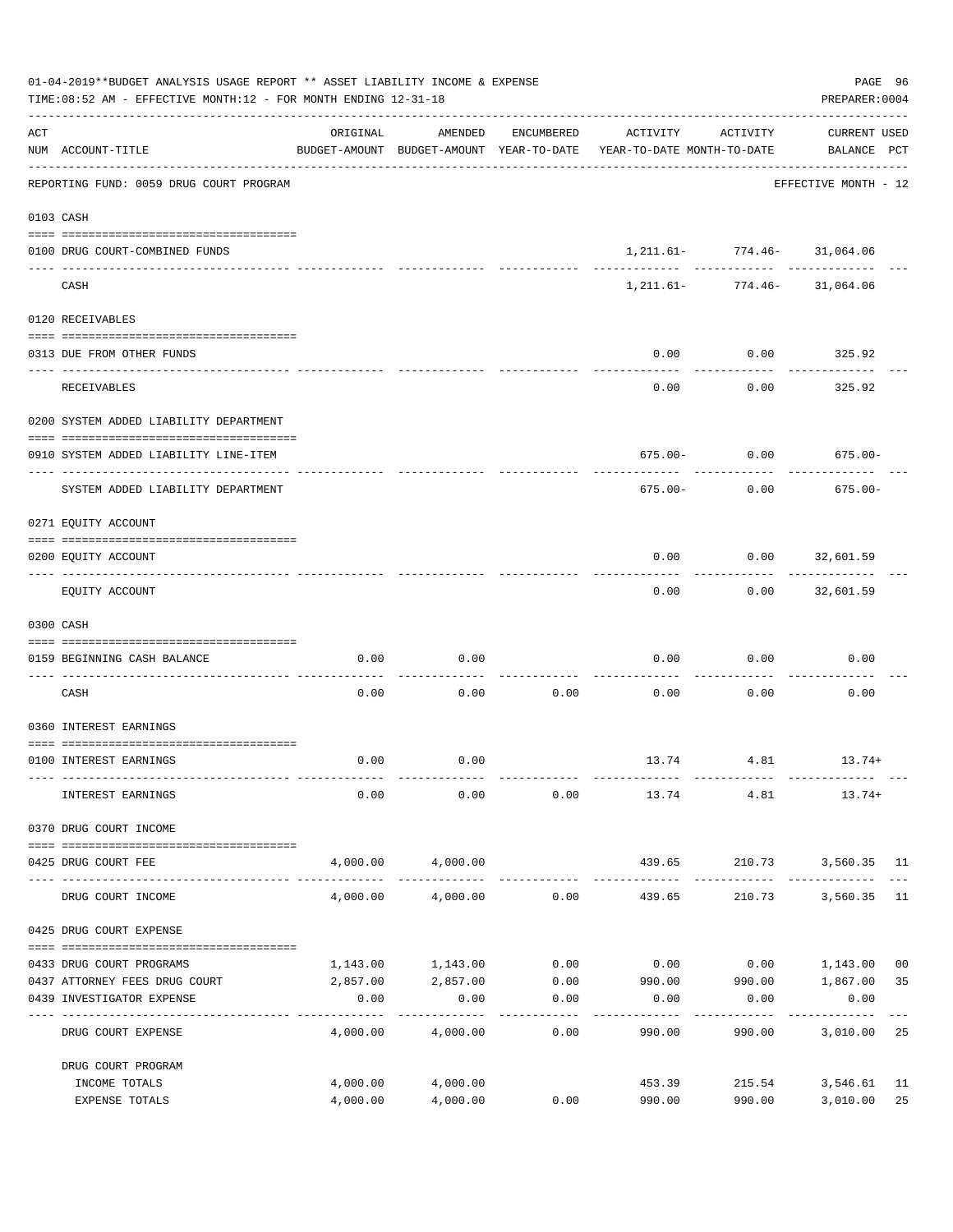|     | 01-04-2019**BUDGET ANALYSIS USAGE REPORT ** ASSET LIABILITY INCOME & EXPENSE<br>TIME: 08:52 AM - EFFECTIVE MONTH: 12 - FOR MONTH ENDING 12-31-18 |            |                                                     |            |            |                                                 | PAGE 97<br>PREPARER: 0004                 |
|-----|--------------------------------------------------------------------------------------------------------------------------------------------------|------------|-----------------------------------------------------|------------|------------|-------------------------------------------------|-------------------------------------------|
| ACT | NUM ACCOUNT-TITLE                                                                                                                                | ORIGINAL   | AMENDED<br>BUDGET-AMOUNT BUDGET-AMOUNT YEAR-TO-DATE | ENCUMBERED | ACTIVITY   | ACTIVITY<br>YEAR-TO-DATE MONTH-TO-DATE          | <b>CURRENT USED</b><br>BALANCE PCT        |
|     | REPORTING FUND: 0060 SINKING FUND                                                                                                                |            |                                                     |            |            |                                                 | EFFECTIVE MONTH - 12                      |
|     | 0103 CASH                                                                                                                                        |            |                                                     |            |            |                                                 |                                           |
|     |                                                                                                                                                  |            |                                                     |            |            |                                                 |                                           |
|     | 0100 SINKING-COMBINED FUND CHECKING<br>0175 TEXPOOL                                                                                              |            |                                                     |            | 0.00       | 149, 219.49   116, 440.33   235, 095.81<br>0.00 | 0.00                                      |
|     | CASH                                                                                                                                             |            |                                                     |            |            | 149, 219.49 116, 440.33                         | 235,095.81                                |
|     | 0120 RECEIVABLES                                                                                                                                 |            |                                                     |            |            |                                                 |                                           |
|     |                                                                                                                                                  |            |                                                     |            |            |                                                 |                                           |
|     | 0311 TAXES RECEIVABLE                                                                                                                            |            |                                                     |            | 0.00       | 0.00                                            | 0.00                                      |
|     | 0312 DUE FROM OTHER GOVERNMENT                                                                                                                   |            |                                                     |            | 0.00       | 0.00                                            | 0.00                                      |
|     | 0313 DUE FROM OTHER FUNDS<br>_________________________                                                                                           |            |                                                     |            | 0.00       | 0.00                                            | 0.00                                      |
|     | RECEIVABLES                                                                                                                                      |            |                                                     |            | 0.00       | 0.00                                            | 0.00                                      |
|     | 0200 LIABILITY ACCOUNT                                                                                                                           |            |                                                     |            |            |                                                 |                                           |
|     | 0200 DEFERRED REVENUE                                                                                                                            |            |                                                     |            | 0.00       | 0.00                                            | 0.00                                      |
|     | 0910 SYSTEM ADDED LIABILITY LINE-ITEM                                                                                                            |            |                                                     |            | 0.00       | 0.00                                            | 0.00                                      |
|     | LIABILITY ACCOUNT                                                                                                                                |            |                                                     |            | 0.00       | 0.00                                            | 0.00                                      |
|     | 0271 EQUITY ACCOUNT                                                                                                                              |            |                                                     |            |            |                                                 |                                           |
|     | 0200 EQUITY ACCOUNT                                                                                                                              |            |                                                     |            | 0.00       | 0.00                                            | 85,876.32                                 |
|     | EQUITY ACCOUNT                                                                                                                                   |            |                                                     |            | 0.00       | 0.00                                            | 85,876.32                                 |
|     | 0300 CASH                                                                                                                                        |            |                                                     |            |            |                                                 |                                           |
|     |                                                                                                                                                  |            |                                                     |            |            |                                                 |                                           |
|     | 0110 BEGINNING CASH BALANCE                                                                                                                      | 0.00       | 0.00                                                |            | 0.00       | 0.00                                            | 0.00                                      |
|     | CASH                                                                                                                                             | 0.00       | 0.00                                                | 0.00       | 0.00       | 0.00                                            | 0.00                                      |
|     | 0310 PROPERTY TAXES                                                                                                                              |            |                                                     |            |            |                                                 |                                           |
|     |                                                                                                                                                  |            |                                                     |            |            |                                                 |                                           |
|     | 0110 CURRENT TAXES                                                                                                                               |            | 436,019.73 436,019.73                               |            |            |                                                 | 139, 233.40  107, 628.14  296, 786.33  32 |
|     | 0120 DELINQUENT TAXES                                                                                                                            | 900.00     | 900.00                                              |            | 1,884.20   | 888.86                                          | 984.20+ 209                               |
|     | PROPERTY TAXES                                                                                                                                   | 436,919.73 | 436,919.73                                          | 0.00       | 141,117.60 | 108,517.00                                      | 295,802.13 32                             |
|     | 0318 OTHER TAXES                                                                                                                                 |            |                                                     |            |            |                                                 |                                           |
|     | 0120 PAY N LIEU TAX/GRASSLAND                                                                                                                    | 0.00       | 0.00                                                |            |            | $0.00$ 0.00                                     | 0.00                                      |
|     | 0121 PAY N LIEU TAX/UPPER TRINITY                                                                                                                | 0.00       | 0.00                                                |            | 178.56     | 0.00                                            | 178.56+                                   |
|     |                                                                                                                                                  |            |                                                     |            |            |                                                 |                                           |
|     | OTHER TAXES                                                                                                                                      | 0.00       | 0.00                                                | 0.00       |            | 178.56<br>0.00                                  | $178.56+$                                 |
|     | 0360 INTEREST EARNINGS                                                                                                                           |            |                                                     |            |            |                                                 |                                           |
|     | 0100 INTEREST EARNINGS                                                                                                                           | 0.00       | 0.00                                                |            |            | $0.00$ 0.00                                     | 0.00                                      |
|     | 0200 INTEREST, 2017 GO BONDS                                                                                                                     | 0.00       | 0.00                                                |            |            | $0.00$ 0.00                                     | 0.00                                      |
|     | 0300 INTEREST, 2018 GO BONDS                                                                                                                     | 0.00       | 0.00                                                |            |            | 7,923.33 7,923.33 7,923.33+                     |                                           |
|     | INTEREST EARNINGS                                                                                                                                | 0.00       | $---$<br>0.00                                       | 0.00       |            | 7,923.33 7,923.33                               | $7,923.33+$                               |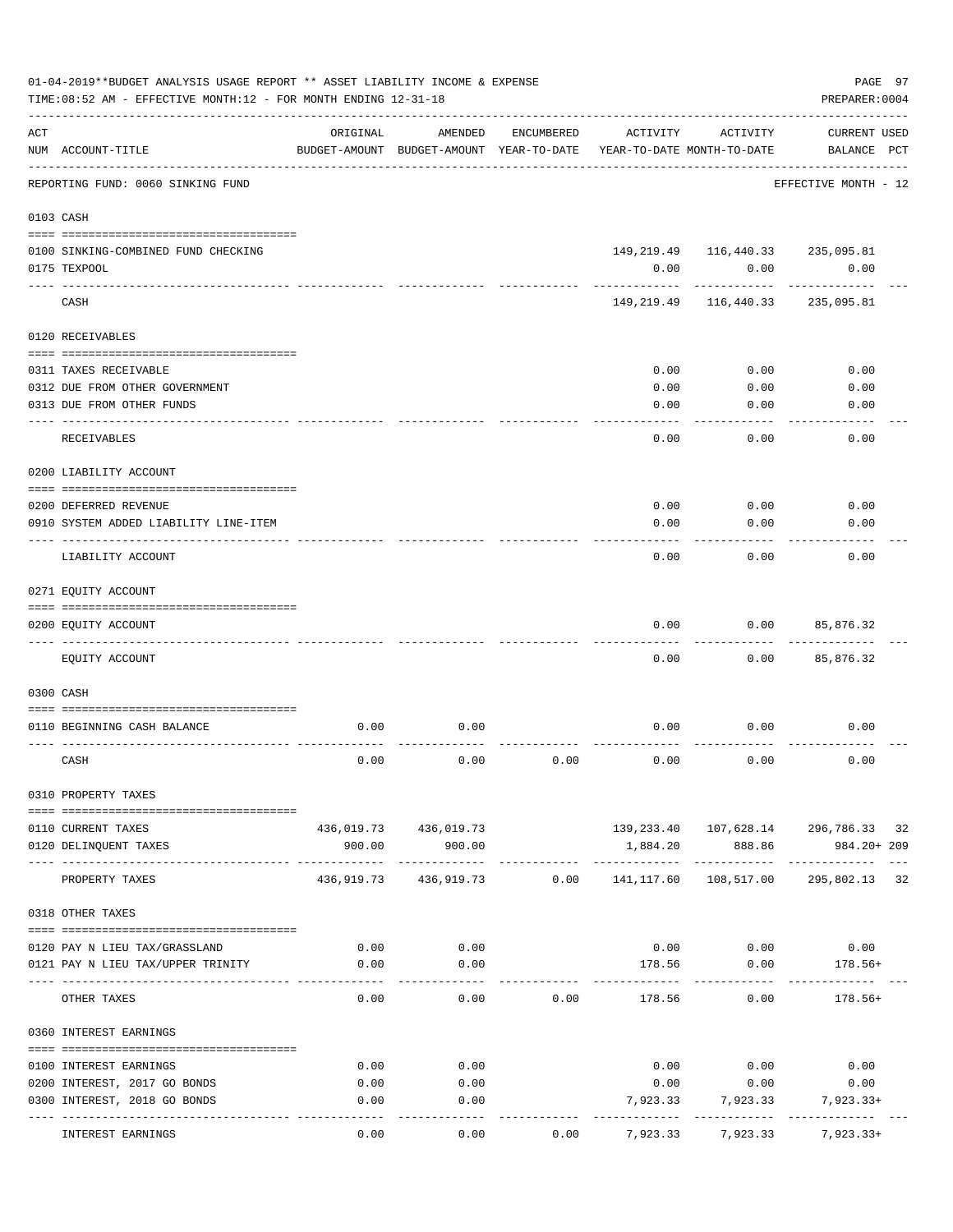|     | 01-04-2019**BUDGET ANALYSIS USAGE REPORT ** ASSET LIABILITY INCOME & EXPENSE<br>TIME:08:52 AM - EFFECTIVE MONTH:12 - FOR MONTH ENDING 12-31-18 |            |                                        |             |                                                                                 |                             | PAGE 98<br>PREPARER: 0004 |                |
|-----|------------------------------------------------------------------------------------------------------------------------------------------------|------------|----------------------------------------|-------------|---------------------------------------------------------------------------------|-----------------------------|---------------------------|----------------|
| ACT |                                                                                                                                                | ORIGINAL   | AMENDED                                | ENCUMBERED  | ACTIVITY                                                                        | ACTIVITY                    | <b>CURRENT USED</b>       |                |
|     | NUM ACCOUNT-TITLE                                                                                                                              |            |                                        |             | BUDGET-AMOUNT BUDGET-AMOUNT YEAR-TO-DATE YEAR-TO-DATE MONTH-TO-DATE BALANCE PCT |                             |                           |                |
|     | REPORTING FUND: 0060 SINKING FUND                                                                                                              |            |                                        |             |                                                                                 |                             | EFFECTIVE MONTH - 12      |                |
|     | 0370 MISCELLANEOUS                                                                                                                             |            |                                        |             |                                                                                 |                             |                           |                |
|     |                                                                                                                                                |            |                                        |             |                                                                                 |                             |                           |                |
|     | 0130 REFUNDS & MISCELLANEOUS                                                                                                                   | 0.00       | 0.00<br>-----------                    |             | ------------                                                                    | $0.00$ 0.00<br>------------ | 0.00                      |                |
|     | MISCELLANEOUS                                                                                                                                  | 0.00       |                                        | $0.00$ 0.00 |                                                                                 | $0.00$ 0.00                 | 0.00                      |                |
|     | 0620 DEBT SERVICE                                                                                                                              |            |                                        |             |                                                                                 |                             |                           |                |
|     |                                                                                                                                                |            |                                        |             |                                                                                 |                             |                           |                |
|     | 0309 ANNUAL PAYING AGENT REGISTRAR FEES 500.00 500.00 0.00 0.00 0.00 0.00 500.00 00                                                            |            |                                        |             |                                                                                 |                             |                           |                |
|     | 0400 BOND LEGAL FEES                                                                                                                           | 0.00       | 0.00                                   | 0.00        | 0.00                                                                            | 0.00                        | 0.00                      |                |
|     | 0401 CONTINUING DISCLOSURE FEES 2,250.00 2,250.00                                                                                              |            |                                        | 0.00        | $0.00$ $0.00$ $2,250.00$                                                        |                             |                           | 0 <sub>0</sub> |
|     | 0490 MISCELLANEOUS                                                                                                                             |            |                                        |             | $64,494.73$ $64,494.73$ $0.00$ $0.00$ $0.00$ $64,494.73$                        |                             |                           | 0 <sub>0</sub> |
|     | 0627 PRINCIPAL, 2017 GO BONDS 160,000.00 160,000.00                                                                                            |            | ------------- ------------- ---------- |             | $0.00$ 0.00                                                                     | 0.00                        | 160,000.00                | 0 <sub>0</sub> |
|     | DEBT SERVICE                                                                                                                                   |            |                                        |             | $227,244.73$ $227,244.73$ $0.00$ $0.00$ $0.00$ $227,244.73$ 00                  |                             |                           |                |
|     | 0660 DEBT SERVICE INTEREST                                                                                                                     |            |                                        |             |                                                                                 |                             |                           |                |
|     |                                                                                                                                                |            |                                        |             |                                                                                 |                             |                           |                |
|     | 0667 INTEREST, 2017 GO BONDS                                                                                                                   |            |                                        |             | $209,675.00$ $209,675.00$ $0.00$ $0.00$ $0.00$ $0.00$ $209,675.00$ $00$         | -------------               | ______________            |                |
|     | DEBT SERVICE INTEREST $209,675.00$ $209,675.00$ 0.00 0.00 0.00 0.00 209,675.00 00                                                              |            |                                        |             |                                                                                 |                             |                           |                |
|     | SINKING FUND                                                                                                                                   |            |                                        |             |                                                                                 |                             |                           |                |
|     | INCOME TOTALS                                                                                                                                  |            | 436,919.73 436,919.73                  |             | 149,219.49   116,440.33   287,700.24                                            |                             |                           | 34             |
|     | <b>EXPENSE TOTALS</b>                                                                                                                          | 436,919.73 | 436,919.73                             |             | $0.00$ $0.00$ $0.00$ $0.00$                                                     |                             | 436,919.73                | 0 <sub>0</sub> |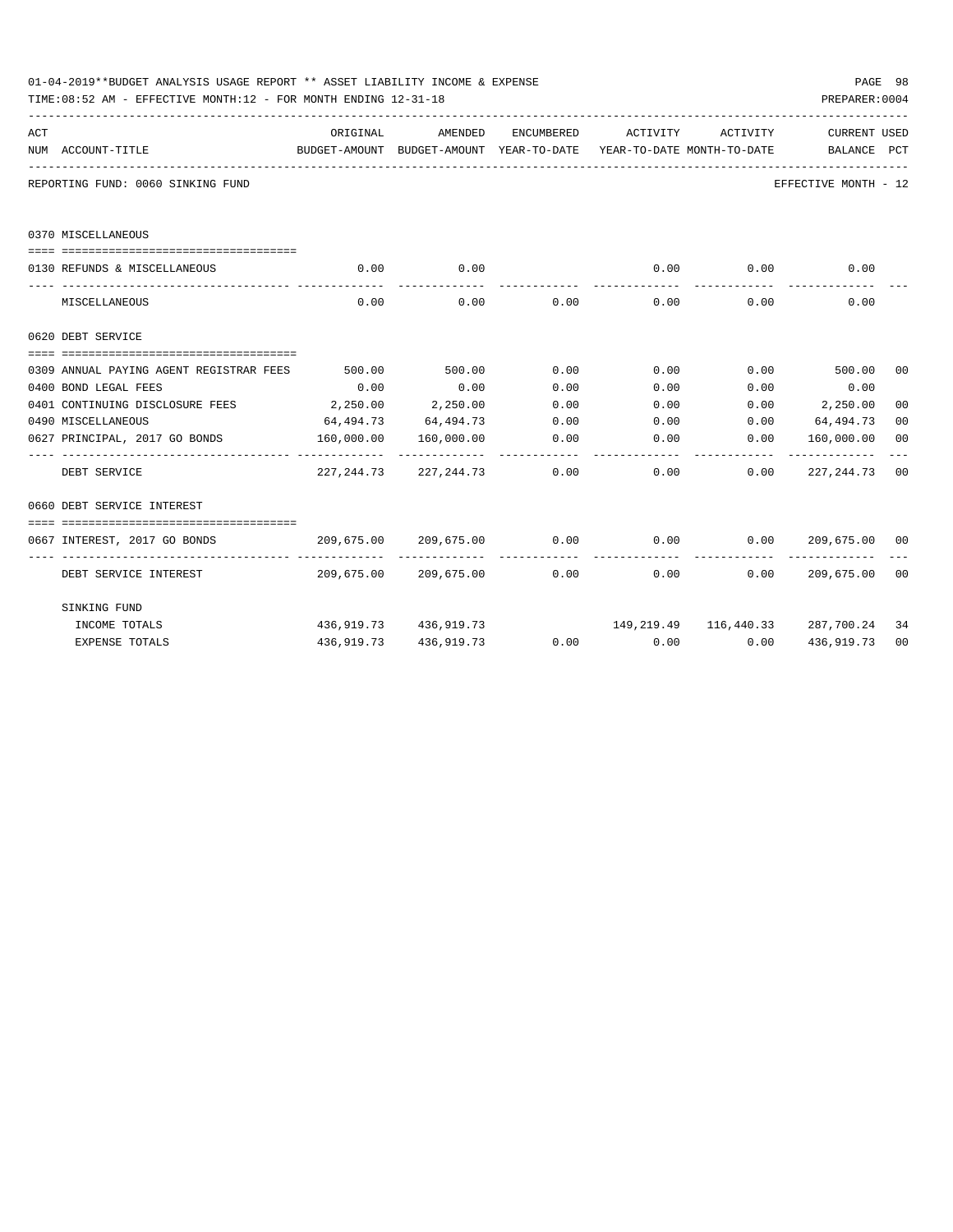|     | 01-04-2019**BUDGET ANALYSIS USAGE REPORT ** ASSET LIABILITY INCOME & EXPENSE<br>TIME: 08:52 AM - EFFECTIVE MONTH: 12 - FOR MONTH ENDING 12-31-18 |          |                                                     |            |          |                                        | PAGE 99<br>PREPARER: 0004          |                |
|-----|--------------------------------------------------------------------------------------------------------------------------------------------------|----------|-----------------------------------------------------|------------|----------|----------------------------------------|------------------------------------|----------------|
| ACT | NUM ACCOUNT-TITLE                                                                                                                                | ORIGINAL | AMENDED<br>BUDGET-AMOUNT BUDGET-AMOUNT YEAR-TO-DATE | ENCUMBERED | ACTIVITY | ACTIVITY<br>YEAR-TO-DATE MONTH-TO-DATE | <b>CURRENT USED</b><br>BALANCE PCT |                |
|     | REPORTING FUND: 0061 DIST.CLK.CO.&DIST.CT.TECH.-COMB.FUN                                                                                         |          |                                                     |            |          |                                        | EFFECTIVE MONTH - 12               |                |
|     | 0103 CASH                                                                                                                                        |          |                                                     |            |          |                                        |                                    |                |
|     | 0100 DIST.CLK.CO.& DIST.CT.TECH.-COMBIN                                                                                                          |          |                                                     |            |          |                                        | 119.46 42.38 2,921.13              |                |
|     | CASH                                                                                                                                             |          |                                                     |            | 119.46   | 42.38                                  | 2,921.13                           |                |
|     | 0120 RECEIVABLES                                                                                                                                 |          |                                                     |            |          |                                        |                                    |                |
|     | 0313 DUE FROM OTHER FUNDS                                                                                                                        |          |                                                     |            | 0.00     | 0.00                                   | 36.57                              |                |
|     | RECEIVABLES                                                                                                                                      |          |                                                     |            | 0.00     | 0.00                                   | 36.57                              |                |
|     | 0271 EQUITY ACCOUNT                                                                                                                              |          |                                                     |            |          |                                        |                                    |                |
|     | 0200 EQUITY ACCOUNT                                                                                                                              |          |                                                     |            | 0.00     | 0.00                                   | 2,838.24                           |                |
|     | ____________________________<br>EQUITY ACCOUNT                                                                                                   |          |                                                     |            | 0.00     | 0.00                                   | 2,838.24                           |                |
|     | 0300 CASH                                                                                                                                        |          |                                                     |            |          |                                        |                                    |                |
|     | 0161 BEGINNING CASH BALANCE                                                                                                                      | 2,000.00 | 2,000.00                                            |            | 0.00     | 0.00                                   | 2,000.00                           | 0 <sub>0</sub> |
|     | CASH                                                                                                                                             | 2,000.00 | 2,000.00                                            | 0.00       | 0.00     | 0.00                                   | 2,000.00                           | 0 <sub>0</sub> |
|     | 0370 DIST.CLK.MISCELLANEOUS INCOME                                                                                                               |          |                                                     |            |          |                                        |                                    |                |
|     | 0440 DIST.CLK.CO.& DIST.CT.TECHNOLOGY F                                                                                                          | 0.00     | 0.00                                                |            |          | 119.46 42.38                           | $119.46+$                          |                |
|     | DIST.CLK.MISCELLANEOUS INCOME                                                                                                                    | 0.00     | 0.00                                                | 0.00       | 119.46   | 42.38                                  | $119.46+$                          |                |
|     | 0440 DIST.CLK.COURT TECHNOLOGY EQUIPMEN                                                                                                          |          |                                                     |            |          |                                        |                                    |                |
|     | 0572 OFFICE EQUIPMENT                                                                                                                            | 2,000.00 | 2,000.00                                            | 0.00       | 0.00     | 0.00                                   | 2,000.00                           | 0 <sup>0</sup> |
|     | DIST.CLK.COURT TECHNOLOGY EQUIPMEN                                                                                                               | 2,000.00 | 2,000.00                                            | 0.00       | 0.00     | 0.00                                   | 2,000.00                           | 0 <sub>0</sub> |
|     | DIST.CLK.CO.&DIST.CT.TECH.-COMB.FU                                                                                                               |          |                                                     |            |          |                                        |                                    |                |
|     | INCOME TOTALS                                                                                                                                    | 2,000.00 | 2,000.00                                            |            |          |                                        | 119.46 42.38 1,880.54              | 06             |
|     | <b>EXPENSE TOTALS</b>                                                                                                                            | 2,000.00 | 2,000.00                                            | 0.00       | 0.00     | 0.00                                   | 2,000.00                           | 0 <sub>0</sub> |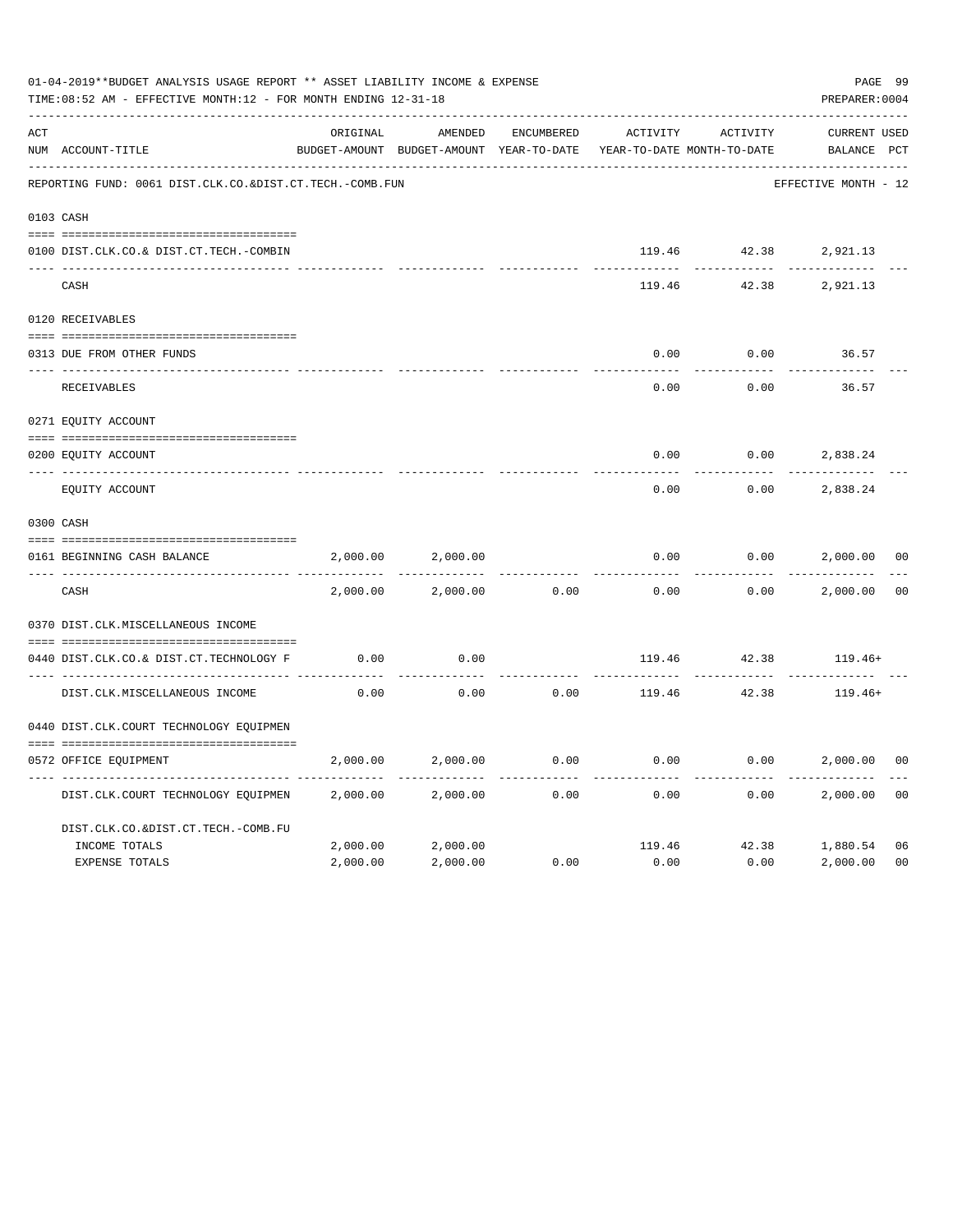|     | 01-04-2019**BUDGET ANALYSIS USAGE REPORT ** ASSET LIABILITY INCOME & EXPENSE<br>TIME:08:52 AM - EFFECTIVE MONTH:12 - FOR MONTH ENDING 12-31-18 |                        |                                                                                            |                    |                        |                                         | PAGE 100<br>PREPARER: 0004      |                      |
|-----|------------------------------------------------------------------------------------------------------------------------------------------------|------------------------|--------------------------------------------------------------------------------------------|--------------------|------------------------|-----------------------------------------|---------------------------------|----------------------|
| ACT | NUM ACCOUNT-TITLE                                                                                                                              | ORIGINAL               | AMENDED<br>BUDGET-AMOUNT BUDGET-AMOUNT YEAR-TO-DATE YEAR-TO-DATE MONTH-TO-DATE BALANCE PCT | ENCUMBERED         | ACTIVITY               | ACTIVITY                                | CURRENT USED                    |                      |
|     | REPORTING FUND: 0062 DIST.CLK.COURT RECORDS PRESERVATION                                                                                       |                        |                                                                                            |                    |                        |                                         | EFFECTIVE MONTH - 12            |                      |
|     | 0103 CASH                                                                                                                                      |                        |                                                                                            |                    |                        |                                         |                                 |                      |
|     | 0100 DIST.CLK.COURT RECORDS PRESERVATIO                                                                                                        |                        |                                                                                            |                    |                        | 902.91 243.07 31,302.04                 |                                 |                      |
|     | CASH                                                                                                                                           |                        |                                                                                            |                    |                        | ------------<br>902.91 243.07 31,302.04 | ----------                      |                      |
|     | 0120 RECEIVABLES                                                                                                                               |                        |                                                                                            |                    |                        |                                         |                                 |                      |
|     | 0313 DUE FROM OTHER FUNDS                                                                                                                      |                        |                                                                                            |                    | 0.00                   | $0.00$ 221.18                           |                                 |                      |
|     | RECEIVABLES                                                                                                                                    |                        |                                                                                            |                    | 0.00                   | 0.00                                    | . <u>.</u><br>221.18            |                      |
|     | 0271 EOUITY ACCOUNT                                                                                                                            |                        |                                                                                            |                    |                        |                                         |                                 |                      |
|     | 0200 EQUITY ACCOUNT                                                                                                                            |                        |                                                                                            |                    | 0.00                   | $0.00$ 30,620.31                        |                                 |                      |
|     | EQUITY ACCOUNT                                                                                                                                 |                        |                                                                                            |                    | 0.00                   |                                         | -----------<br>$0.00$ 30,620.31 |                      |
|     | 0300 CASH                                                                                                                                      |                        |                                                                                            |                    |                        |                                         |                                 |                      |
|     | 0162 BEGINNING CASH BALANCE                                                                                                                    |                        | 10,000.00 10,000.00                                                                        |                    |                        | $0.00$ $0.00$ $10,000.00$ 00            |                                 |                      |
|     | CASH                                                                                                                                           |                        | 10,000.00    10,000.00    0.00                                                             |                    |                        | $0.00$ $0.00$ $10,000.00$               | . <u>.</u>                      | 0 <sub>0</sub>       |
|     | 0360 INTEREST EARNINGS                                                                                                                         |                        |                                                                                            |                    |                        |                                         |                                 |                      |
|     | 0100 INTEREST EARNINGS                                                                                                                         | 0.00                   | 0.00                                                                                       |                    |                        | $13.21$ $4.68$ $13.21+$                 |                                 |                      |
|     | ------------------- ---<br>INTEREST EARNINGS                                                                                                   | 0.00                   | 0.00                                                                                       | ----------<br>0.00 | 13.21                  | ------------<br>4.68                    | $13.21+$                        |                      |
|     | 0370 DIST.CLK.COURT MISCELLAEOUS INCOME                                                                                                        |                        |                                                                                            |                    |                        |                                         |                                 |                      |
|     | 0133 DIST.CLK.COURT RECORDS PRESERVATIO                                                                                                        |                        | $0.00$ 0.00                                                                                |                    |                        | 889.70 238.39 889.70+                   |                                 |                      |
|     | DIST.CLK.COURT MISCELLAEOUS INCOME                                                                                                             | 0.00                   | 0.00                                                                                       | 0.00               | 889.70                 | 238.39                                  | 889.70+                         |                      |
|     | 0449 DIST.CLK.RECORDS PRES.EQUIPMENT                                                                                                           |                        |                                                                                            |                    |                        |                                         |                                 |                      |
|     | 0572 OFFICE EQUIPMENT                                                                                                                          | 10,000.00              | 10,000.00                                                                                  | 0.00               | 0.00                   |                                         | $0.00$ $10,000.00$ 00           |                      |
|     | DIST.CLK.RECORDS PRES.EQUIPMENT                                                                                                                | 10,000.00              | 10,000.00                                                                                  | 0.00               | --------------<br>0.00 | 0.00                                    | 10,000.00                       | 0 <sub>0</sub>       |
|     | DIST.CLK.COURT RECORDS PRESERVATIO                                                                                                             |                        |                                                                                            |                    |                        |                                         |                                 |                      |
|     | INCOME TOTALS<br>EXPENSE TOTALS                                                                                                                | 10,000.00<br>10,000.00 | 10,000.00<br>10,000.00                                                                     | 0.00               | 902.91<br>0.00         | 243.07<br>0.00                          | 9,097.09<br>10,000.00           | 09<br>0 <sub>0</sub> |
|     |                                                                                                                                                |                        |                                                                                            |                    |                        |                                         |                                 |                      |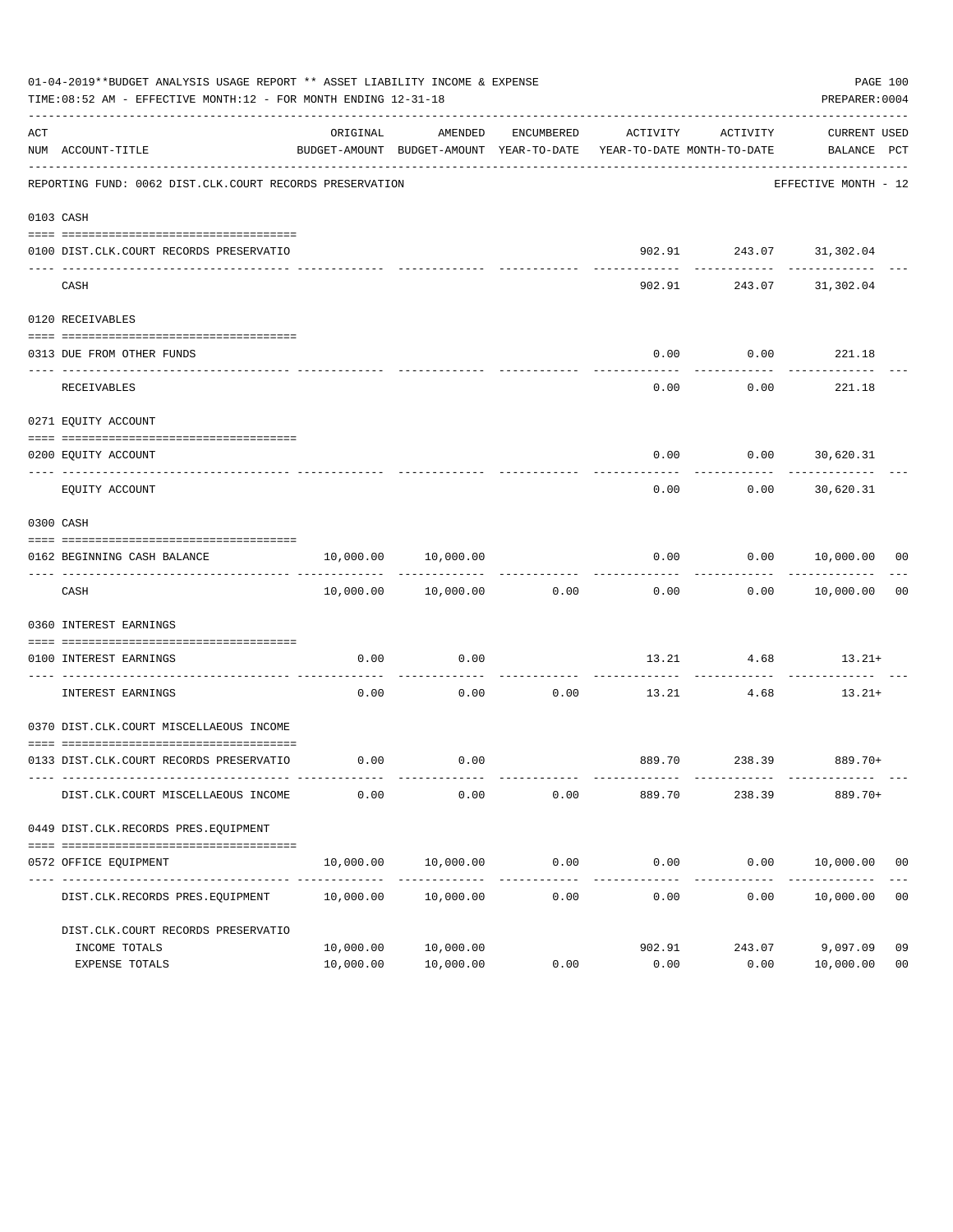|     | 01-04-2019**BUDGET ANALYSIS USAGE REPORT ** ASSET LIABILITY INCOME & EXPENSE<br>PAGE 101<br>TIME:08:52 AM - EFFECTIVE MONTH:12 - FOR MONTH ENDING 12-31-18<br>PREPARER: 0004 |          |                                                     |            |                       |                                        |                             |                |  |  |
|-----|------------------------------------------------------------------------------------------------------------------------------------------------------------------------------|----------|-----------------------------------------------------|------------|-----------------------|----------------------------------------|-----------------------------|----------------|--|--|
| ACT | NUM ACCOUNT-TITLE                                                                                                                                                            | ORIGINAL | AMENDED<br>BUDGET-AMOUNT BUDGET-AMOUNT YEAR-TO-DATE | ENCUMBERED | ACTIVITY              | ACTIVITY<br>YEAR-TO-DATE MONTH-TO-DATE | CURRENT USED<br>BALANCE PCT |                |  |  |
|     | REPORTING FUND: 0063 LAW ENF. EDUCATION CONST.#1                                                                                                                             |          |                                                     |            |                       |                                        | EFFECTIVE MONTH - 12        |                |  |  |
|     | 0103 CASH                                                                                                                                                                    |          |                                                     |            |                       |                                        |                             |                |  |  |
|     | 0100 LEOSE CONST.#1-COMBINED FUNDS CHEC                                                                                                                                      |          |                                                     |            |                       |                                        | $0.00$ $0.00$ $1,006.88$    |                |  |  |
|     | CASH                                                                                                                                                                         |          |                                                     |            | 0.00                  | 0.00                                   | 1,006.88                    |                |  |  |
|     | 0200 LIABILITY ACCOUNT                                                                                                                                                       |          |                                                     |            |                       |                                        |                             |                |  |  |
|     | 0910 SYSTEM ADDED LIABILITY LINE ITEM                                                                                                                                        |          |                                                     |            | 0.00                  | 0.00                                   | 0.00                        |                |  |  |
|     | LIABILITY ACCOUNT                                                                                                                                                            |          |                                                     |            | 0.00                  | 0.00                                   | 0.00                        |                |  |  |
|     | 0271 EQUITY ACCOUNT                                                                                                                                                          |          |                                                     |            |                       |                                        |                             |                |  |  |
|     | 0200 EQUITY ACCOUNT                                                                                                                                                          |          |                                                     |            |                       |                                        | $0.00$ $0.00$ $1,006.88$    |                |  |  |
|     | EQUITY ACCOUNT                                                                                                                                                               |          |                                                     |            | 0.00                  | 0.00                                   | 1,006.88                    |                |  |  |
|     | 0300 CASH                                                                                                                                                                    |          |                                                     |            |                       |                                        |                             |                |  |  |
|     | 0151 BEGINNING CASH BALANCE                                                                                                                                                  | 0.00     | 0.00                                                |            | 0.00                  | 0.00                                   | 0.00                        |                |  |  |
|     | CASH                                                                                                                                                                         | 0.00     | 0.00                                                | 0.00       | 0.00                  | 0.00                                   | 0.00                        |                |  |  |
|     | 0370 MISCELLANEOUS INCOME                                                                                                                                                    |          |                                                     |            |                       |                                        |                             |                |  |  |
|     | 0130 REFUNDS & MISCELLANEOUS                                                                                                                                                 | 0.00     | 0.00                                                |            | 0.00                  | 0.00                                   | 0.00                        |                |  |  |
|     | 0160 PEACE OFFICER ALLOCATION                                                                                                                                                | 678.30   | 678.30                                              |            | 0.00<br>------------- | 0.00<br>--------                       | 678.30<br>---------         | 00             |  |  |
|     | MISCELLANEOUS INCOME                                                                                                                                                         | 678.30   | 678.30                                              | 0.00       | 0.00                  | 0.00                                   | 678.30                      | 0 <sub>0</sub> |  |  |
|     | 0551 LAW ENFORCEMENT EDUCATION                                                                                                                                               |          |                                                     |            |                       |                                        |                             |                |  |  |
|     | 0427 OUT OF COUNTY TRAVEL                                                                                                                                                    | 678.30   | 678.30                                              | 0.00       | 0.00                  | 0.00                                   | 678.30 00                   |                |  |  |
|     | 0428 TRAINING & TUITION                                                                                                                                                      | 0.00     | 0.00                                                | 0.00       | 0.00                  | 0.00                                   | 0.00                        |                |  |  |
|     | LAW ENFORCEMENT EDUCATION                                                                                                                                                    | 678.30   | 678.30                                              | 0.00       | 0.00                  | 0.00                                   | 678.30 00                   |                |  |  |
|     | LAW ENF. EDUCATION CONST. #1                                                                                                                                                 |          |                                                     |            |                       |                                        |                             |                |  |  |
|     | INCOME TOTALS                                                                                                                                                                | 678.30   | 678.30                                              |            | 0.00                  | 0.00                                   | 678.30                      | 0 <sub>0</sub> |  |  |
|     | EXPENSE TOTALS                                                                                                                                                               | 678.30   | 678.30                                              | 0.00       | 0.00                  | 0.00                                   | 678.30                      | 0 <sub>0</sub> |  |  |
|     |                                                                                                                                                                              |          |                                                     |            |                       |                                        |                             |                |  |  |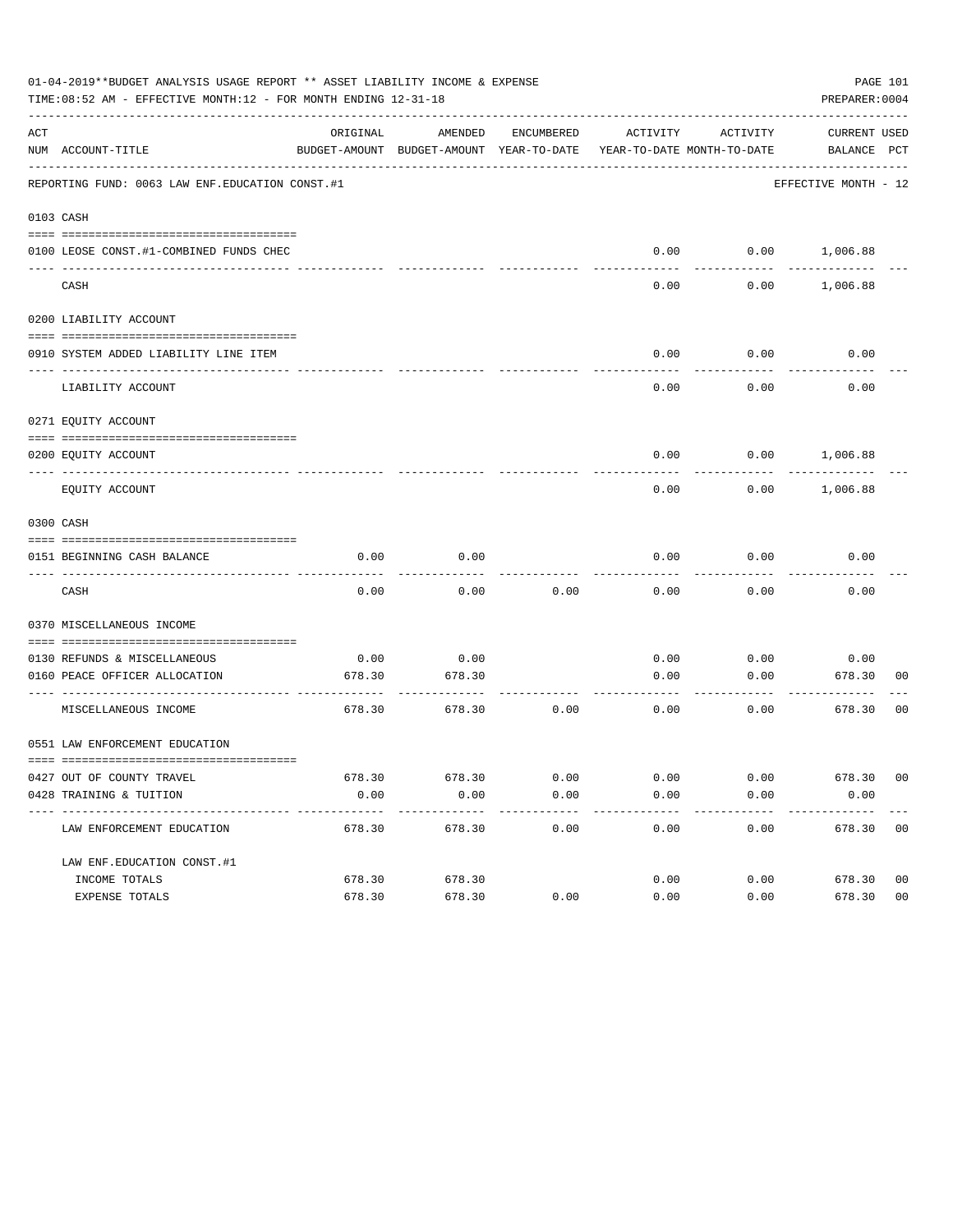|     | 01-04-2019**BUDGET ANALYSIS USAGE REPORT ** ASSET LIABILITY INCOME & EXPENSE<br>TIME:08:52 AM - EFFECTIVE MONTH:12 - FOR MONTH ENDING 12-31-18 |                |                                                                                |              |              |              | PREPARER: 0004              | PAGE 102       |
|-----|------------------------------------------------------------------------------------------------------------------------------------------------|----------------|--------------------------------------------------------------------------------|--------------|--------------|--------------|-----------------------------|----------------|
| ACT | NUM ACCOUNT-TITLE                                                                                                                              | ORIGINAL       | AMENDED<br>BUDGET-AMOUNT BUDGET-AMOUNT YEAR-TO-DATE YEAR-TO-DATE MONTH-TO-DATE | ENCUMBERED   | ACTIVITY     | ACTIVITY     | CURRENT USED<br>BALANCE PCT |                |
|     | REPORTING FUND: 0064 LAW ENF. EDUCATION CONST. #2                                                                                              |                |                                                                                |              |              |              | EFFECTIVE MONTH - 12        |                |
|     | 0103 CASH                                                                                                                                      |                |                                                                                |              |              |              |                             |                |
|     | 0100 LEOSE CONST.#2-COMBINED FUNDS CHEC                                                                                                        |                |                                                                                |              | 0.00         | 0.00         | 678.48                      |                |
|     | CASH                                                                                                                                           |                |                                                                                |              | 0.00         | 0.00         | 678.48                      |                |
|     | 0200 LIABILITY ACCOUNT                                                                                                                         |                |                                                                                |              |              |              |                             |                |
|     | 0910 SYSTEM ADDED LIABILITY LINE ITEM                                                                                                          |                |                                                                                |              | 0.00         | 0.00         | 0.00                        |                |
|     | LIABILITY ACCOUNT                                                                                                                              |                |                                                                                |              | 0.00         | 0.00         | 0.00                        |                |
|     | 0271 EQUITY ACCOUNT                                                                                                                            |                |                                                                                |              |              |              |                             |                |
|     | 0200 EOUITY ACCOUNT                                                                                                                            |                |                                                                                |              | 0.00         | 0.00         | 678.48                      |                |
|     | EQUITY ACCOUNT                                                                                                                                 |                |                                                                                |              | 0.00         | 0.00         | 678.48                      |                |
|     | 0300 CASH                                                                                                                                      |                |                                                                                |              |              |              |                             |                |
|     | 0152 BEGINNING CASH BALANCE                                                                                                                    | 0.00           | 0.00                                                                           |              | 0.00         | 0.00         | 0.00                        |                |
|     | CASH                                                                                                                                           | 0.00           | 0.00                                                                           | 0.00         | 0.00         | 0.00         | 0.00                        |                |
|     | 0370 MISCELLANEOUS INCOME                                                                                                                      |                |                                                                                |              |              |              |                             |                |
|     |                                                                                                                                                |                |                                                                                |              |              |              |                             |                |
|     | 0130 REFUNDS & MISCELLANEOUS<br>0160 PEACE OFFICER ALLOCATION                                                                                  | 0.00<br>678.48 | 0.00<br>678.48                                                                 |              | 0.00<br>0.00 | 0.00<br>0.00 | 0.00<br>678.48              | 00             |
|     | ----------------- --<br>MISCELLANEOUS INCOME                                                                                                   | 678.48         | ---------<br>678.48                                                            | 0.00         | 0.00         | 0.00         | ---------<br>678.48         | 00             |
|     | 0552 LAW ENFORCEMENT EDUCATION                                                                                                                 |                |                                                                                |              |              |              |                             |                |
|     |                                                                                                                                                |                |                                                                                |              |              |              |                             |                |
|     | 0427 OUT OF COUNTY TRAVEL<br>0428 TRAINING & TUITION                                                                                           | 678.48<br>0.00 | 678.48<br>0.00                                                                 | 0.00<br>0.00 | 0.00<br>0.00 | 0.00<br>0.00 | 678.48 00<br>0.00           |                |
|     | -----------------------------<br>LAW ENFORCEMENT EDUCATION                                                                                     | 678.48         | $- - - - - - - -$<br>678.48                                                    | 0.00         | 0.00         | 0.00         | 678.48 00                   |                |
|     | LAW ENF. EDUCATION CONST. #2                                                                                                                   |                |                                                                                |              |              |              |                             |                |
|     | INCOME TOTALS                                                                                                                                  | 678.48         | 678.48                                                                         |              | 0.00         | 0.00         | 678.48                      | 0 <sub>0</sub> |
|     | EXPENSE TOTALS                                                                                                                                 | 678.48         | 678.48                                                                         | 0.00         | 0.00         | 0.00         | 678.48                      | 0 <sub>0</sub> |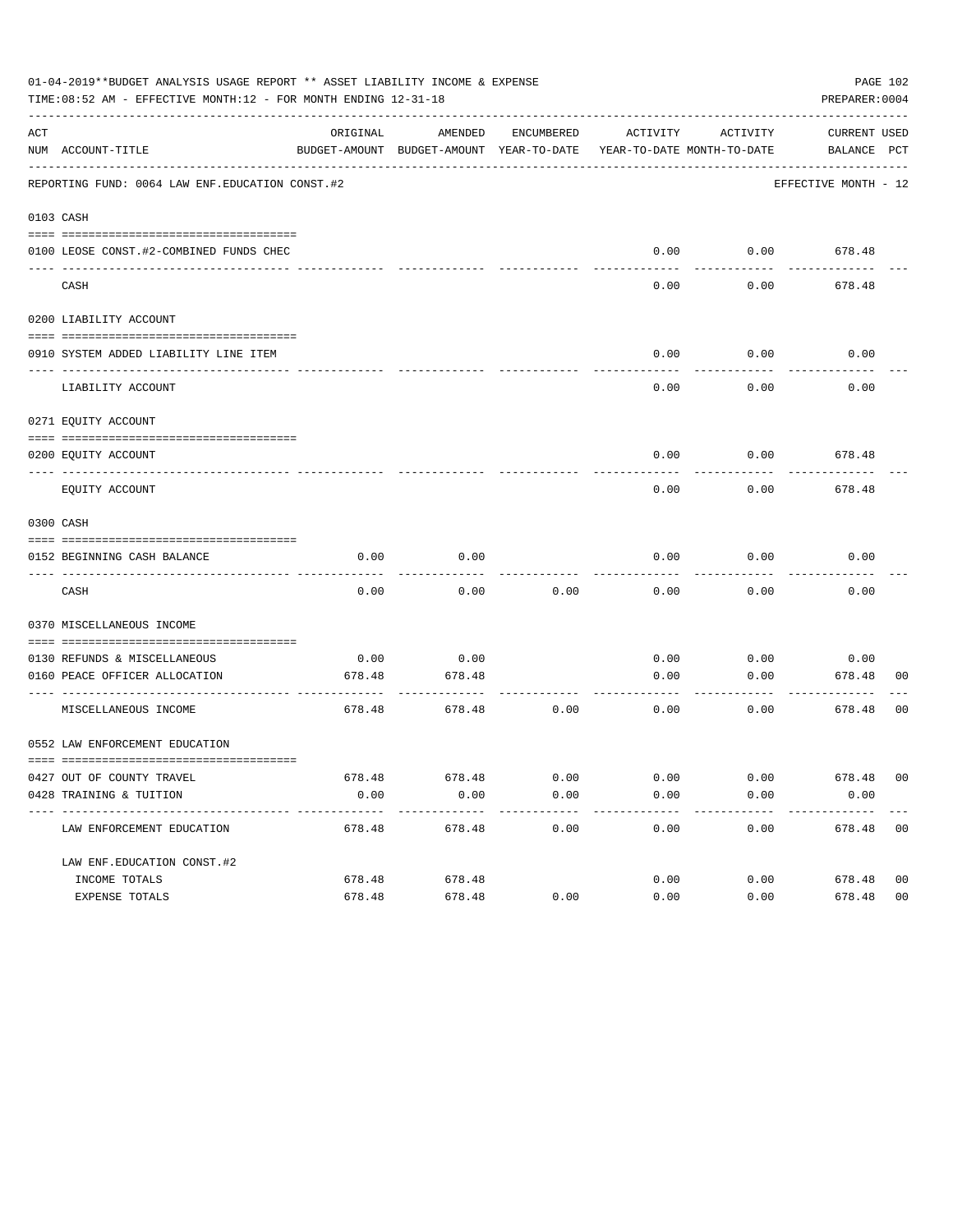|     | 01-04-2019**BUDGET ANALYSIS USAGE REPORT ** ASSET LIABILITY INCOME & EXPENSE<br>PAGE 103<br>TIME: 08:52 AM - EFFECTIVE MONTH: 12 - FOR MONTH ENDING 12-31-18<br>PREPARER: 0004 |          |                                                                                |            |          |                          |                             |                |  |  |
|-----|--------------------------------------------------------------------------------------------------------------------------------------------------------------------------------|----------|--------------------------------------------------------------------------------|------------|----------|--------------------------|-----------------------------|----------------|--|--|
| ACT | NUM ACCOUNT-TITLE                                                                                                                                                              | ORIGINAL | AMENDED<br>BUDGET-AMOUNT BUDGET-AMOUNT YEAR-TO-DATE YEAR-TO-DATE MONTH-TO-DATE | ENCUMBERED | ACTIVITY | ACTIVITY                 | CURRENT USED<br>BALANCE PCT |                |  |  |
|     | REPORTING FUND: 0065 LAW ENF. EDUCATION CONST.#3                                                                                                                               |          |                                                                                |            |          |                          | EFFECTIVE MONTH - 12        |                |  |  |
|     | 0103 CASH                                                                                                                                                                      |          |                                                                                |            |          |                          |                             |                |  |  |
|     |                                                                                                                                                                                |          |                                                                                |            |          |                          |                             |                |  |  |
|     | 0100 LEOSE CONST.#3-COMBINED FUNDS CHEC                                                                                                                                        |          |                                                                                |            |          | $0.00$ $0.00$ $2,010.11$ |                             |                |  |  |
|     | CASH                                                                                                                                                                           |          |                                                                                |            | 0.00     | 0.00                     | 2,010.11                    |                |  |  |
|     | 0200 LIABILITY ACCOUNT                                                                                                                                                         |          |                                                                                |            |          |                          |                             |                |  |  |
|     |                                                                                                                                                                                |          |                                                                                |            |          |                          |                             |                |  |  |
|     | 0910 SYSTEM ADDED LIABILITY LINE ITEM                                                                                                                                          |          |                                                                                |            | 0.00     | 0.00                     | 0.00                        |                |  |  |
|     | LIABILITY ACCOUNT                                                                                                                                                              |          |                                                                                |            | 0.00     | 0.00                     | 0.00                        |                |  |  |
|     | 0271 EQUITY ACCOUNT                                                                                                                                                            |          |                                                                                |            |          |                          |                             |                |  |  |
|     | 0200 EQUITY ACCOUNT                                                                                                                                                            |          |                                                                                |            | 0.00     |                          | $0.00$ 2,010.11             |                |  |  |
|     | EQUITY ACCOUNT                                                                                                                                                                 |          |                                                                                |            | 0.00     | 0.00                     | 2,010.11                    |                |  |  |
|     | 0300 CASH                                                                                                                                                                      |          |                                                                                |            |          |                          |                             |                |  |  |
|     |                                                                                                                                                                                |          |                                                                                |            |          |                          |                             |                |  |  |
|     | 0153 BEGINNING CASH BALANCE                                                                                                                                                    | 0.00     | 0.00                                                                           |            | 0.00     | 0.00                     | 0.00                        |                |  |  |
|     | CASH                                                                                                                                                                           | 0.00     | 0.00                                                                           | 0.00       | 0.00     | 0.00                     | 0.00                        |                |  |  |
|     | 0370 MISCELLANEOUS                                                                                                                                                             |          |                                                                                |            |          |                          |                             |                |  |  |
|     | 0130 REFUNDS & MISCELLANEOUS                                                                                                                                                   | 0.00     | 0.00                                                                           |            | 0.00     | 0.00                     | 0.00                        |                |  |  |
|     | 0160 PEACE OFFICER ALLOCATION                                                                                                                                                  | 678.30   | 678.30                                                                         |            | 0.00     | 0.00                     | 678.30                      | 00             |  |  |
|     | MISCELLANEOUS                                                                                                                                                                  | 678.30   | 678.30                                                                         | 0.00       | 0.00     | 0.00                     | ---------<br>678.30         | 0 <sub>0</sub> |  |  |
|     | 0553 LAW ENFORCEMENT EDUCATION                                                                                                                                                 |          |                                                                                |            |          |                          |                             |                |  |  |
|     | 0427 OUT OF COUNTY TRAVEL                                                                                                                                                      | 678.30   | 678.30                                                                         | 0.00       | 0.00     | 0.00                     | 678.30 00                   |                |  |  |
|     | 0428 TRAINING & TUITION                                                                                                                                                        | 0.00     | 0.00                                                                           | 0.00       | 0.00     | 0.00                     | 0.00                        |                |  |  |
|     | LAW ENFORCEMENT EDUCATION                                                                                                                                                      | 678.30   | 678.30                                                                         | 0.00       | 0.00     | 0.00                     | 678.30 00                   |                |  |  |
|     | LAW ENF. EDUCATION CONST. #3                                                                                                                                                   |          |                                                                                |            |          |                          |                             |                |  |  |
|     | INCOME TOTALS                                                                                                                                                                  | 678.30   | 678.30                                                                         |            | 0.00     | 0.00                     | 678.30                      | 0 <sub>0</sub> |  |  |
|     | EXPENSE TOTALS                                                                                                                                                                 | 678.30   | 678.30                                                                         | 0.00       | 0.00     | 0.00                     | 678.30                      | 0 <sub>0</sub> |  |  |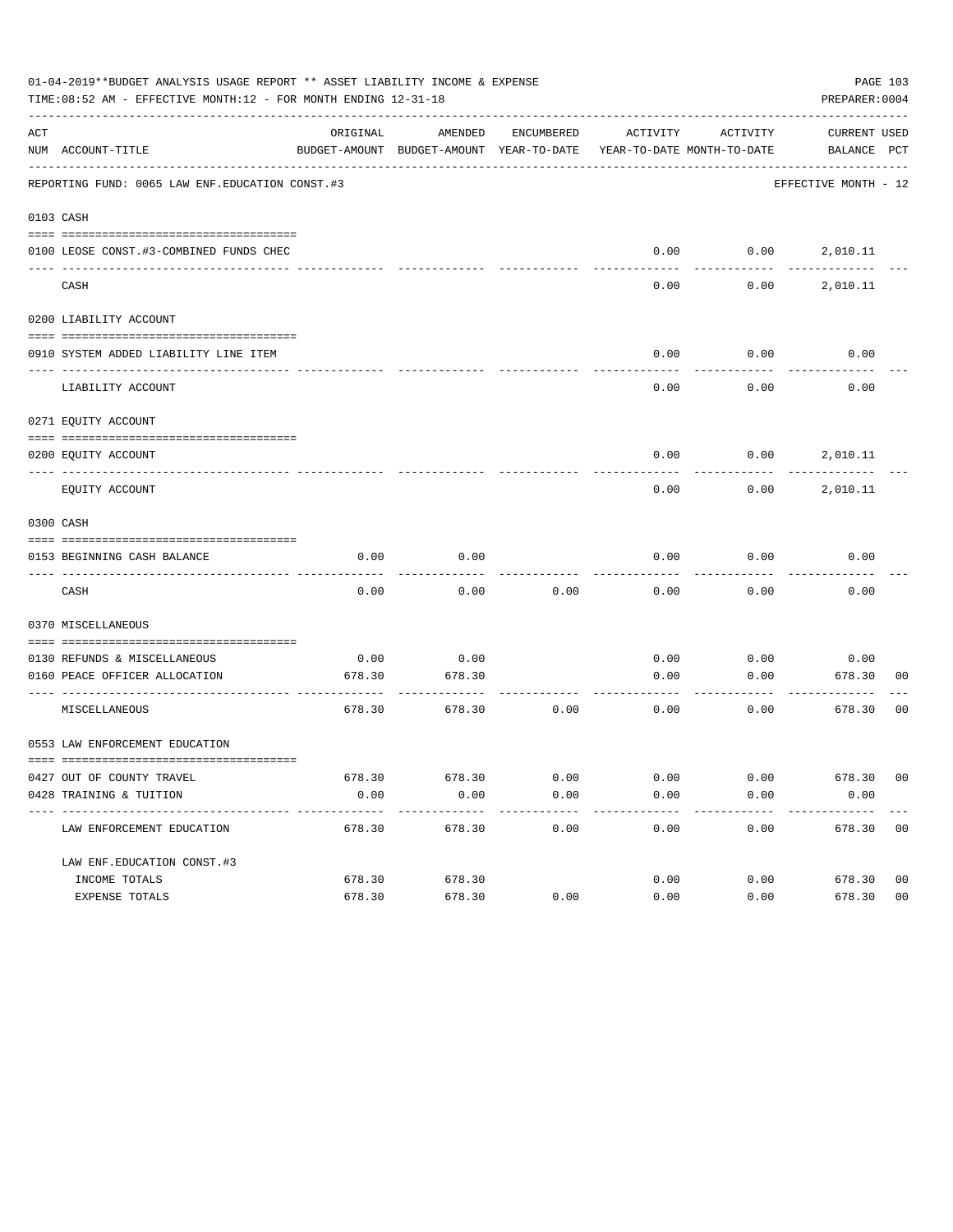|     | 01-04-2019**BUDGET ANALYSIS USAGE REPORT ** ASSET LIABILITY INCOME & EXPENSE<br>TIME: 08:52 AM - EFFECTIVE MONTH: 12 - FOR MONTH ENDING 12-31-18 |                                                                                 |                                |                      |           |                     | PREPARER: 0004                              | PAGE 104       |
|-----|--------------------------------------------------------------------------------------------------------------------------------------------------|---------------------------------------------------------------------------------|--------------------------------|----------------------|-----------|---------------------|---------------------------------------------|----------------|
| ACT | NUM ACCOUNT-TITLE                                                                                                                                | ORIGINAL<br>BUDGET-AMOUNT BUDGET-AMOUNT YEAR-TO-DATE YEAR-TO-DATE MONTH-TO-DATE | AMENDED                        | ENCUMBERED           |           | ACTIVITY ACTIVITY   | <b>CURRENT USED</b><br>BALANCE PCT          |                |
|     | REPORTING FUND: 0066 2017 GO BONDS-CONSTRUCTION FUND                                                                                             |                                                                                 |                                |                      |           |                     | -------------------<br>EFFECTIVE MONTH - 12 |                |
|     | 0103 CASH                                                                                                                                        |                                                                                 |                                |                      |           |                     |                                             |                |
|     | 0100 GO BONDS CONST. 2017-COMBINED FUNDS                                                                                                         |                                                                                 |                                |                      |           |                     | $12, 210.28 - 5, 179.97$ 12, 210.28-        |                |
|     | 0166 ICS DEPOSIT                                                                                                                                 |                                                                                 |                                |                      |           |                     | 14,527.60 4,689.04 5,541,423.18             |                |
|     | 0175 TEXPOOL                                                                                                                                     |                                                                                 |                                |                      | 0.00      | 0.00                | 0.00                                        |                |
|     | CASH                                                                                                                                             |                                                                                 |                                |                      |           | ----------          | .<br>2,317.32 9,869.01 5,529,212.90         |                |
|     |                                                                                                                                                  |                                                                                 |                                |                      |           |                     |                                             |                |
|     | 0200 LIABILITY ACCOUNT                                                                                                                           |                                                                                 |                                |                      |           |                     |                                             |                |
|     | 0910 SYSTEM ADDED LIABILITY LINE-ITEM<br>---- ------------------                                                                                 |                                                                                 |                                |                      |           | $4,166.30 - 0.00$   | $4,166.30-$                                 |                |
|     | LIABILITY ACCOUNT                                                                                                                                |                                                                                 |                                |                      |           | $4,166.30 - 0.00$   | $4,166.30-$                                 |                |
|     | 0231 2017 GO BONDS PAYABLE                                                                                                                       |                                                                                 |                                |                      |           |                     |                                             |                |
|     | 0200 2017 GO BONDS PAYABLE                                                                                                                       |                                                                                 |                                |                      |           |                     | $0.00$ $0.00$ $0.00$                        |                |
|     | 2017 GO BONDS PAYABLE                                                                                                                            |                                                                                 |                                |                      |           | $0.00$ 0.00         | 0.00                                        |                |
|     | 0271 EQUITY ACCOUNT                                                                                                                              |                                                                                 |                                |                      |           |                     |                                             |                |
|     |                                                                                                                                                  |                                                                                 |                                |                      |           |                     |                                             |                |
|     | 0200 EQUITY ACCOUNT                                                                                                                              |                                                                                 |                                |                      | 0.00      | . <u>.</u>          | 0.00 5,526,895.58<br>-------------          |                |
|     | EQUITY ACCOUNT                                                                                                                                   |                                                                                 |                                |                      | 0.00      |                     | $0.00$ 5,526,895.58                         |                |
|     | 0300 CASH                                                                                                                                        |                                                                                 |                                |                      |           |                     |                                             |                |
|     | 0166 BEGINNING CASH BALANCE                                                                                                                      |                                                                                 | 5,450,233.00 5,450,233.00      |                      |           |                     | $0.00$ $0.00$ $5,450,233.00$                | 00             |
|     | CASH                                                                                                                                             |                                                                                 | 5,450,233.00 5,450,233.00 0.00 |                      |           | ----------          | $0.00$ $0.00$ $5,450,233.00$                | 0 <sub>0</sub> |
|     | 0360 INTEREST EARNINGS                                                                                                                           |                                                                                 |                                |                      |           |                     |                                             |                |
|     |                                                                                                                                                  | 0.00                                                                            | 0.00                           |                      |           | 0.00<br>0.00        | 0.00                                        |                |
|     | 0100 INTEREST EARNINGS LEGEND BANK<br>0166 INTEREST EARNINGS ICS                                                                                 | 0.00                                                                            | 0.00                           |                      |           |                     | 14,527.60 4,689.04 14,527.60+               |                |
|     | INTEREST EARNINGS                                                                                                                                | 0.00                                                                            | ----------<br>0.00             | 0.00                 | 14,527.60 | 4,689.04            | 14,527.60+                                  |                |
|     | 0370 MISCELLANEOUS                                                                                                                               |                                                                                 |                                |                      |           |                     |                                             |                |
|     | 0130 REFUNDS & MISCELLANEOUS                                                                                                                     | 0.00                                                                            | 0.00                           |                      |           | 5, 179.97 5, 179.97 | $5,179.97+$                                 |                |
|     | MISCELLANEOUS                                                                                                                                    | 0.00                                                                            | 0.00                           | 0.00                 |           | 5,179.97 5,179.97   | $5,179.97+$                                 |                |
|     | 0509 CONTINGENCY                                                                                                                                 |                                                                                 |                                |                      |           |                     |                                             |                |
|     |                                                                                                                                                  |                                                                                 |                                |                      |           |                     |                                             |                |
|     | 0475 CONTINGENCY                                                                                                                                 |                                                                                 | 520,795.00 520,795.00          | 0.00<br>------------ |           | $0.00$ 0.00         | 520,795.00 00                               |                |
|     | CONTINGENCY                                                                                                                                      | 520,795.00                                                                      | 520,795.00                     | 0.00                 | 0.00      | 0.00                | 520,795.00                                  | 0 <sub>0</sub> |
|     | 0666 COURTHOUSE CONSTRUCTION PHASE 1                                                                                                             |                                                                                 |                                |                      |           |                     |                                             |                |
|     | 0165 CONSTRUCTION                                                                                                                                | 0.00                                                                            | 0.00                           | 0.00                 | 0.00      | 0.00                | 0.00                                        |                |
|     | 0400 ATTORNEY FEES                                                                                                                               | 0.00                                                                            | 0.00                           | 0.00                 | 0.00      | 0.00                | 0.00                                        |                |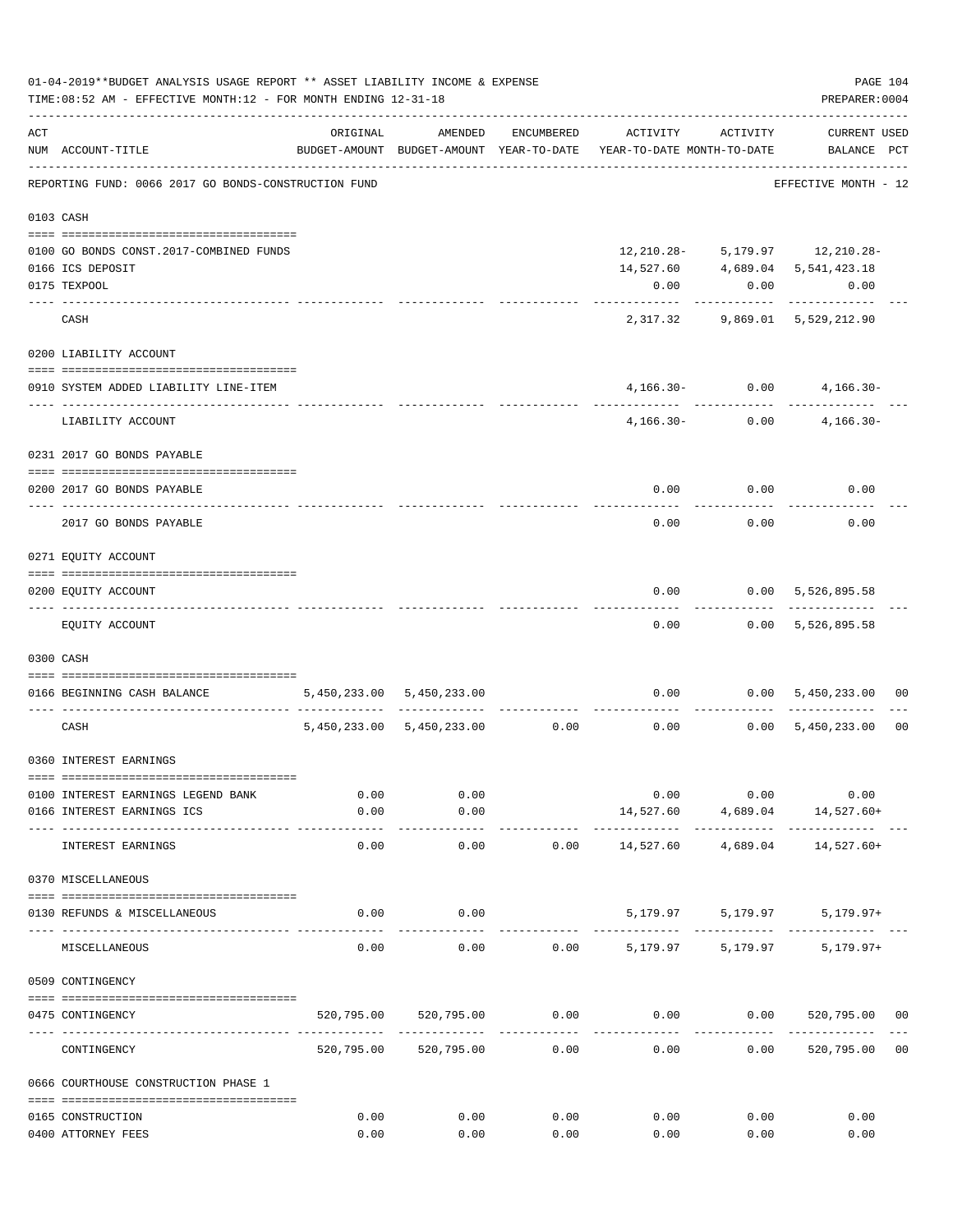## 01-04-2019\*\*BUDGET ANALYSIS USAGE REPORT \*\* ASSET LIABILITY INCOME & EXPENSE PAGE 105

TIME:08:52 AM - EFFECTIVE MONTH:12 - FOR MONTH ENDING 12-31-18 PREPARER:0004

| ACT |                                                                                               | ORIGINAL                                                                        | AMENDED                    | ENCUMBERED | ACTIVITY  | ACTIVITY                           | CURRENT USED         |                |
|-----|-----------------------------------------------------------------------------------------------|---------------------------------------------------------------------------------|----------------------------|------------|-----------|------------------------------------|----------------------|----------------|
|     | NUM ACCOUNT-TITLE                                                                             | BUDGET-AMOUNT BUDGET-AMOUNT YEAR-TO-DATE YEAR-TO-DATE MONTH-TO-DATE BALANCE PCT |                            |            |           |                                    |                      |                |
|     | REPORTING FUND: 0066 2017 GO BONDS-CONSTRUCTION FUND                                          |                                                                                 |                            |            |           |                                    | EFFECTIVE MONTH - 12 |                |
|     | 0402 ENGINEERING                                                                              | 0.00                                                                            | 0.00                       | 0.00       | 0.00      | 0.00                               | 0.00                 |                |
|     | 0403 ARCHITECTURAL FEES                                                                       | 2,040.00                                                                        | 2,040.00                   | 0.00       | 0.00      |                                    | $0.00$ 2,040.00      | 0 <sub>0</sub> |
|     | 0426 PROFESSIONAL FEES                                                                        | 0.00                                                                            | 0.00                       | 0.00       | 0.00      | 0.00                               | 0.00                 |                |
|     | 0430 BIDS & NOTICES                                                                           | 0.00                                                                            | 0.00                       | 0.00       | 0.00      | 0.00                               | 0.00                 |                |
|     | 0450 R & M BUILDINGS                                                                          | 0.00                                                                            | 0.00                       | 0.00       | 0.00      | 0.00                               | 0.00                 |                |
|     | 0451 ASBESTOS ABATEMENT                                                                       | 0.00                                                                            | 0.00                       | 0.00       | 0.00      | 0.00                               | 0.00                 |                |
|     | 0482 DEMOLITION                                                                               | 0.00                                                                            | 0.00                       | 0.00       | 0.00      | 0.00                               | 0.00                 |                |
|     | 0490 MISCELLANEOUS                                                                            | 0.00                                                                            | 0.00                       | 0.00       | 0.00      | 0.00                               | 0.00                 |                |
|     | 0535 BUILDING                                                                                 | 0.00                                                                            | 0.00                       | 0.00       | 0.00      | 0.00                               | 0.00                 |                |
|     | 0695 SURVEYING                                                                                | 0.00                                                                            | 0.00                       | 0.00       | 0.00      | 0.00                               | 0.00                 |                |
|     | COURTHOUSE CONSTRUCTION PHASE $1$ $2,040.00$ $2,040.00$ $0.00$ $0.00$ $0.00$ $0.00$           |                                                                                 |                            |            |           |                                    | 2,040.00             | 0 <sub>0</sub> |
|     | 0667 COURTHOUSE CONSTRUCTION PHASE 2                                                          |                                                                                 |                            |            |           |                                    |                      |                |
|     | 0165 CONSTRUCTION                                                                             |                                                                                 | 4,800,000.00  4,800,000.00 |            |           | $0.00$ 13,223.95 0.00 4,786,776.05 |                      | 00             |
|     | 0400 ATTORNEY FEES                                                                            | 0.00                                                                            | 0.00                       | 0.00       | 0.00      | 0.00                               | 0.00                 |                |
|     | 0403 ARCHITECTURAL FEES                                                                       | 99,960.00                                                                       | 99,960.00                  | 0.00       | 0.00      |                                    | $0.00$ 99,960.00     | 0 <sub>0</sub> |
|     | 0426 PROFESSIONAL FEES                                                                        | 0.00                                                                            | 0.00                       | 0.00       | 0.00      | 0.00                               | 0.00                 |                |
|     | 0430 BIDS & NOTICES                                                                           | 500.00                                                                          | 500.00                     | 0.00       | 0.00      | 0.00                               | 500.00               | 0 <sub>0</sub> |
|     | 0451 ASBESTOS & OTHER TESTING                                                                 | 24,320.00 24,320.00                                                             |                            | 0.00       | 0.00      | 0.00                               | 24,320.00            | 0 <sub>0</sub> |
|     | 0453 IT DESIGN                                                                                | 1,870.00                                                                        | 1,870.00                   | 0.00       |           | $0.00$ $0.00$                      | 1,870.00             | 0 <sub>0</sub> |
|     | 0455 SECURITY                                                                                 | 748.00                                                                          | 748.00                     |            |           | $0.00$ $0.00$ $0.00$ $0.00$        | 748.00               | 0 <sub>0</sub> |
|     | 0490 MISCELLANEOUS                                                                            | 0.00                                                                            | 0.00                       | 0.00       | 0.00      | 0.00                               | 0.00                 |                |
|     | COURTHOUSE CONSTRUCTION PHASE 2 4,927,398.00 4,927,398.00 0.00 13,223.95 0.00 4,914,174.05 00 |                                                                                 |                            |            |           |                                    |                      |                |
|     | 2017 GO BONDS-CONSTRUCTION FUND                                                               |                                                                                 |                            |            |           |                                    |                      |                |
|     | INCOME TOTALS                                                                                 |                                                                                 | 5,450,233.00 5,450,233.00  |            |           | 19,707.57 9,869.01 5,430,525.43 00 |                      |                |
|     | <b>EXPENSE TOTALS</b>                                                                         |                                                                                 | 5,450,233.00 5,450,233.00  | 0.00       | 13,223.95 |                                    | $0.00$ 5,437,009.05  | 0 <sub>0</sub> |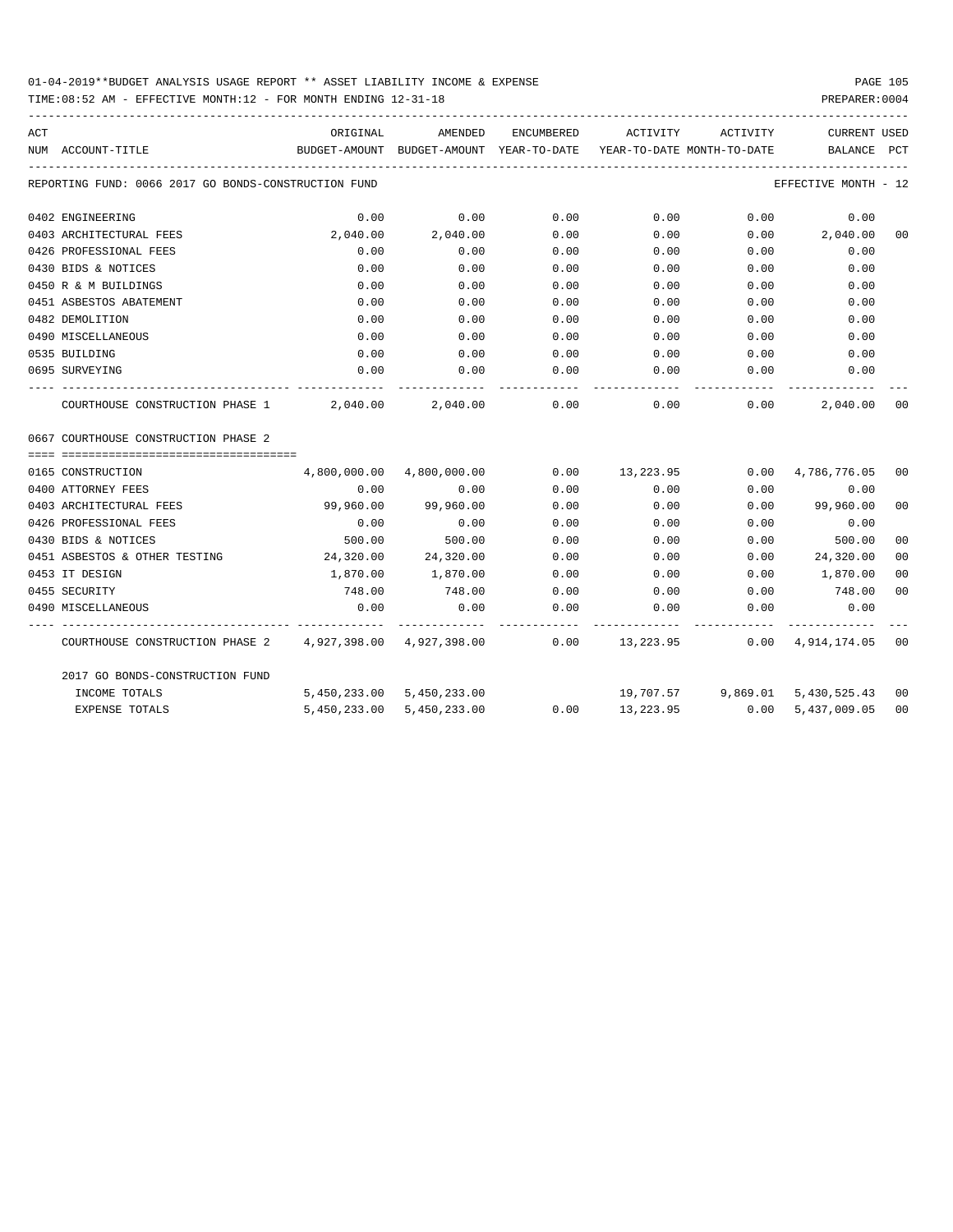| 01-04-2019**BUDGET ANALYSIS USAGE REPORT ** ASSET LIABILITY INCOME & EXPENSE<br>TIME: 08:52 AM - EFFECTIVE MONTH: 12 - FOR MONTH ENDING 12-31-18<br>PREPARER: 0004 |                                                          |           |                                                     |                    |                                        |                                |                                    |                |  |
|--------------------------------------------------------------------------------------------------------------------------------------------------------------------|----------------------------------------------------------|-----------|-----------------------------------------------------|--------------------|----------------------------------------|--------------------------------|------------------------------------|----------------|--|
| ACT                                                                                                                                                                | NUM ACCOUNT-TITLE                                        | ORIGINAL  | AMENDED<br>BUDGET-AMOUNT BUDGET-AMOUNT YEAR-TO-DATE | ENCUMBERED         | ACTIVITY<br>YEAR-TO-DATE MONTH-TO-DATE | ACTIVITY                       | <b>CURRENT USED</b><br>BALANCE PCT |                |  |
|                                                                                                                                                                    | REPORTING FUND: 0067 F.C. DETENTION CENTER ANNUAL PAYMEN |           |                                                     |                    |                                        |                                | EFFECTIVE MONTH - 12               |                |  |
| 0103 CASH                                                                                                                                                          |                                                          |           |                                                     |                    |                                        |                                |                                    |                |  |
|                                                                                                                                                                    | 0100 ANNUAL PAYMENT-COMBINED FUND CKING                  |           |                                                     |                    | 0.00                                   | 0.00                           | $5,815.95-$                        |                |  |
|                                                                                                                                                                    | CASH                                                     |           |                                                     |                    | 0.00                                   | 0.00                           | $5,815.95-$                        |                |  |
|                                                                                                                                                                    | 0200 SYSTEM ADDED LIABILITY DEPARTMENT                   |           |                                                     |                    |                                        |                                |                                    |                |  |
|                                                                                                                                                                    | 0910 SYSTEM ADDED LIABILITY LINE-ITEM                    |           |                                                     |                    | 0.00                                   | 0.00                           | 0.00                               |                |  |
|                                                                                                                                                                    | SYSTEM ADDED LIABILITY DEPARTMENT                        |           |                                                     |                    | 0.00                                   | 0.00                           | 0.00                               |                |  |
|                                                                                                                                                                    | 0271 EQUITY ACCOUNT                                      |           |                                                     |                    |                                        |                                |                                    |                |  |
|                                                                                                                                                                    | 0200 EQUITY ACCOUNT                                      |           |                                                     |                    | 0.00                                   |                                | $0.00$ 5,815.95-                   |                |  |
|                                                                                                                                                                    | EQUITY ACCOUNT                                           |           |                                                     |                    | 0.00                                   | 0.00                           | $5,815.95-$                        |                |  |
| 0300 CASH                                                                                                                                                          |                                                          |           |                                                     |                    |                                        |                                |                                    |                |  |
|                                                                                                                                                                    | 0110 UNENCUMBERED FUND BALANCE                           | 0.00      | 0.00                                                |                    | 0.00                                   | 0.00                           | 0.00                               |                |  |
|                                                                                                                                                                    | CASH                                                     | 0.00      | 0.00                                                | 0.00               | 0.00                                   | 0.00                           | 0.00                               |                |  |
|                                                                                                                                                                    | 0319 ANNUAL PAYMENT INCOME                               |           |                                                     |                    |                                        |                                |                                    |                |  |
|                                                                                                                                                                    | 0551 ANNUAL PAYMENT<br>------------------- ----          | 10,000.00 | 10,000.00                                           | ------------ ----- | 0.00                                   | 0.00                           | 10,000.00                          | 00             |  |
|                                                                                                                                                                    | ANNUAL PAYMENT INCOME                                    | 10,000.00 | 10,000.00                                           | 0.00               | 0.00                                   | 0.00                           | 10,000.00                          | 0 <sub>0</sub> |  |
|                                                                                                                                                                    | 0560 F.C. SHERIFF ANNUAL PAYMENT                         |           |                                                     |                    |                                        |                                |                                    |                |  |
|                                                                                                                                                                    | 0428 TRAINING & TUITION                                  |           | 10,000.00    10,000.00    0.00                      |                    |                                        | $0.00$ $0.00$ $10,000.00$ $00$ |                                    |                |  |
|                                                                                                                                                                    | 0580 INVESTIGATIVE EQUIPMENT                             | 0.00      | 0.00                                                | 0.00               | 0.00                                   | 0.00                           | 0.00                               |                |  |
|                                                                                                                                                                    | F.C. SHERIFF ANNUAL PAYMENT                              | 10,000.00 | 10,000.00                                           | 0.00               | 0.00                                   | 0.00                           | 10,000.00                          | 0 <sub>0</sub> |  |
|                                                                                                                                                                    | F.C. DETENTION CENTER ANNUAL PAYME                       |           |                                                     |                    |                                        |                                |                                    |                |  |
|                                                                                                                                                                    | INCOME TOTALS                                            | 10,000.00 | 10,000.00                                           |                    | 0.00                                   | 0.00                           | 10,000.00                          | 0 <sub>0</sub> |  |
|                                                                                                                                                                    | EXPENSE TOTALS                                           | 10,000.00 | 10,000.00                                           | 0.00               | 0.00                                   | 0.00                           | 10,000.00                          | 0 <sub>0</sub> |  |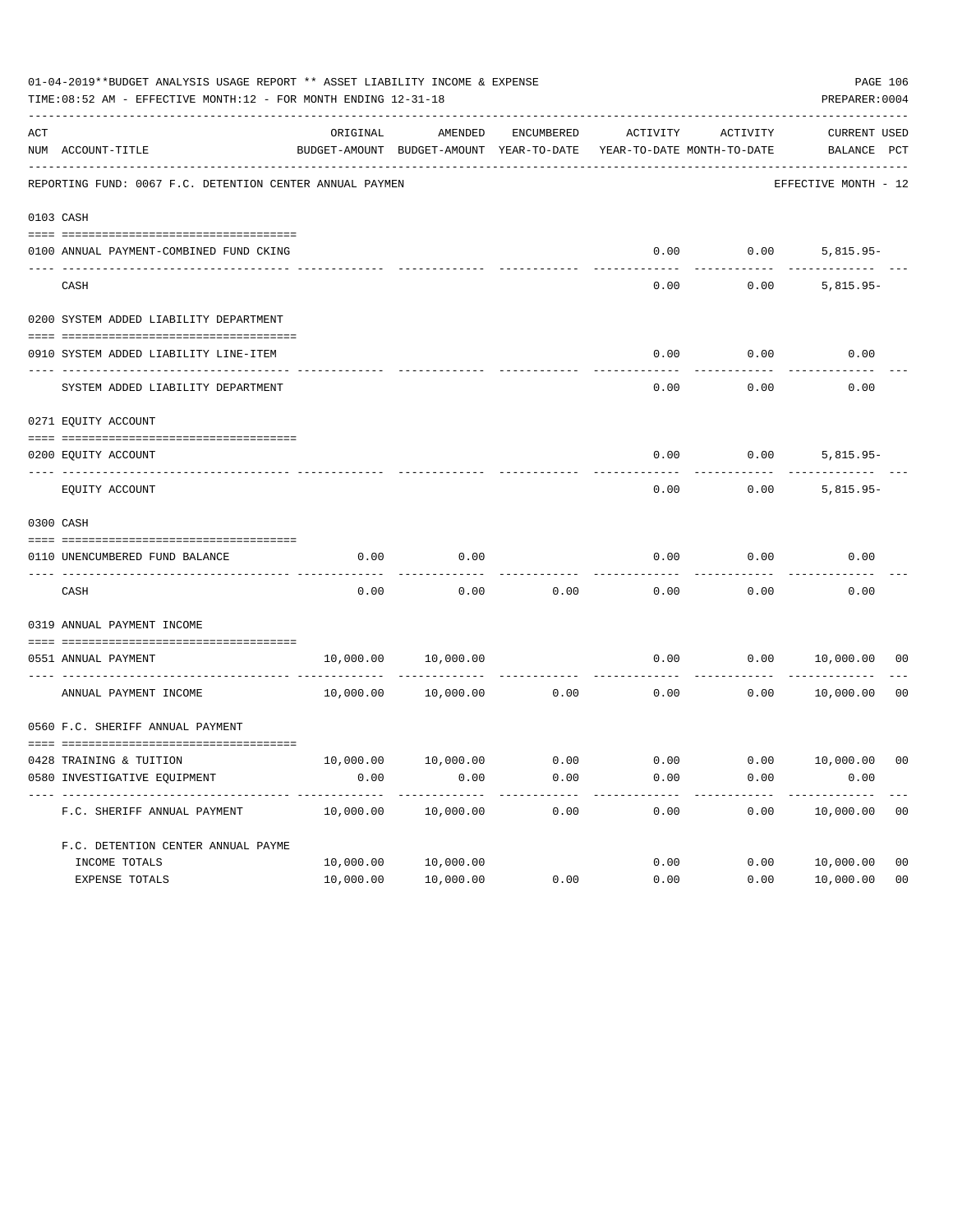| 01-04-2019**BUDGET ANALYSIS USAGE REPORT ** ASSET LIABILITY INCOME & EXPENSE<br>PAGE 107<br>PREPARER: 0004<br>TIME: 08:52 AM - EFFECTIVE MONTH: 12 - FOR MONTH ENDING 12-31-18 |                                                               |          |                                                     |            |                                        |                                                |                                    |  |
|--------------------------------------------------------------------------------------------------------------------------------------------------------------------------------|---------------------------------------------------------------|----------|-----------------------------------------------------|------------|----------------------------------------|------------------------------------------------|------------------------------------|--|
| ACT                                                                                                                                                                            | NUM ACCOUNT-TITLE                                             | ORIGINAL | AMENDED<br>BUDGET-AMOUNT BUDGET-AMOUNT YEAR-TO-DATE | ENCUMBERED | ACTIVITY<br>YEAR-TO-DATE MONTH-TO-DATE | ACTIVITY                                       | <b>CURRENT USED</b><br>BALANCE PCT |  |
|                                                                                                                                                                                | REPORTING FUND: 0068 2018 GO BONDS-CONSTRUCTION FUND          |          |                                                     |            |                                        |                                                | EFFECTIVE MONTH - 12               |  |
|                                                                                                                                                                                | 0103 CASH                                                     |          |                                                     |            |                                        |                                                |                                    |  |
|                                                                                                                                                                                | 0100 GO BONDS CONST. 2018-COMB. FUNDS CHE<br>0168 ICS DEPOSIT |          |                                                     |            | 0.00                                   | 6,250,000.00 6,250,000.00 6,250,000.00<br>0.00 | 0.00                               |  |
|                                                                                                                                                                                | 0175 TEXPOOL                                                  |          |                                                     |            | 0.00                                   | 0.00                                           | 0.00                               |  |
|                                                                                                                                                                                | CASH                                                          |          |                                                     |            |                                        | 6,250,000.00 6,250,000.00 6,250,000.00         |                                    |  |
|                                                                                                                                                                                | 0200 LIABILITY ACCOUNT                                        |          |                                                     |            |                                        |                                                |                                    |  |
|                                                                                                                                                                                | 0910 SYSTEM ADDED LIABILITY LINE -ITEM                        |          |                                                     |            | 0.00                                   | 0.00                                           | 0.00                               |  |
|                                                                                                                                                                                | LIABILITY ACCOUNT                                             |          |                                                     |            | 0.00                                   | 0.00                                           | 0.00                               |  |
|                                                                                                                                                                                | 0231 2018 GO BONDS PAYABLE                                    |          |                                                     |            |                                        |                                                |                                    |  |
|                                                                                                                                                                                | 0200 2018 GO BONDS PAYABLE                                    |          |                                                     |            |                                        | 6,250,000.00 6,250,000.00 6,250,000.00         |                                    |  |
|                                                                                                                                                                                | 2018 GO BONDS PAYABLE                                         |          |                                                     |            |                                        | 6,250,000.00 6,250,000.00 6,250,000.00         |                                    |  |
|                                                                                                                                                                                | 0271 EQUITY ACCOUNT                                           |          |                                                     |            |                                        |                                                |                                    |  |
|                                                                                                                                                                                | 0200 EQUITY ACCOUNT                                           |          |                                                     |            | 0.00                                   | 0.00                                           | 0.00                               |  |
|                                                                                                                                                                                | EQUITY ACCOUNT                                                |          |                                                     |            | 0.00                                   | 0.00                                           | 0.00                               |  |
|                                                                                                                                                                                | 0300 CASH                                                     |          |                                                     |            |                                        |                                                |                                    |  |
|                                                                                                                                                                                | 0168 BEGINNING CASH BALANCE                                   | 0.00     | 0.00                                                |            | 0.00                                   | 0.00                                           | 0.00                               |  |
|                                                                                                                                                                                |                                                               |          |                                                     |            |                                        |                                                |                                    |  |
|                                                                                                                                                                                | CASH                                                          | 0.00     | 0.00                                                | 0.00       | 0.00                                   | 0.00                                           | 0.00                               |  |
|                                                                                                                                                                                | 0360 INTEREST EARNINGS                                        |          |                                                     |            |                                        |                                                |                                    |  |
|                                                                                                                                                                                | 0100 INTEREST EARNING LEGEND BANK                             | 0.00     | 0.00                                                |            | 0.00                                   | 0.00                                           | 0.00                               |  |
|                                                                                                                                                                                | 0168 INTEREST EARNINGS ICS                                    | 0.00     | 0.00                                                |            | 0.00                                   | 0.00                                           | 0.00                               |  |
|                                                                                                                                                                                | INTEREST EARNINGS                                             | 0.00     | 0.00                                                | 0.00       | 0.00                                   | 0.00                                           | 0.00                               |  |
|                                                                                                                                                                                | 0370 MISCELLANEOUS                                            |          |                                                     |            |                                        |                                                |                                    |  |
|                                                                                                                                                                                | 0130 REFUNDS & MISCELLANEOUS                                  | 0.00     | 0.00                                                |            | 0.00                                   | 0.00                                           | 0.00                               |  |
|                                                                                                                                                                                | MISCELLANEOUS                                                 | 0.00     | $--- - - -$<br>0.00                                 | 0.00       | 0.00                                   | 0.00                                           | 0.00                               |  |
|                                                                                                                                                                                | 0509 CONTINGENCY                                              |          |                                                     |            |                                        |                                                |                                    |  |
|                                                                                                                                                                                | 0475 CONTINGENCY                                              | 0.00     | 0.00                                                | 0.00       | 0.00                                   | 0.00                                           | 0.00                               |  |
|                                                                                                                                                                                | CONTINGENCY                                                   | 0.00     | 0.00                                                | 0.00       | 0.00                                   | 0.00                                           | 0.00                               |  |
|                                                                                                                                                                                |                                                               |          |                                                     |            |                                        |                                                |                                    |  |
|                                                                                                                                                                                | 0668 COURTHOUSE CONSTRUCTION PHASE 2                          |          |                                                     |            |                                        |                                                |                                    |  |
|                                                                                                                                                                                | 0165 CONSTRUCTION                                             | 0.00     | 0.00                                                | 0.00       | 0.00                                   | 0.00                                           | 0.00                               |  |
|                                                                                                                                                                                | 0400 ATTORNEY FEES                                            | 0.00     | 0.00                                                | 0.00       | 0.00                                   | 0.00                                           | 0.00                               |  |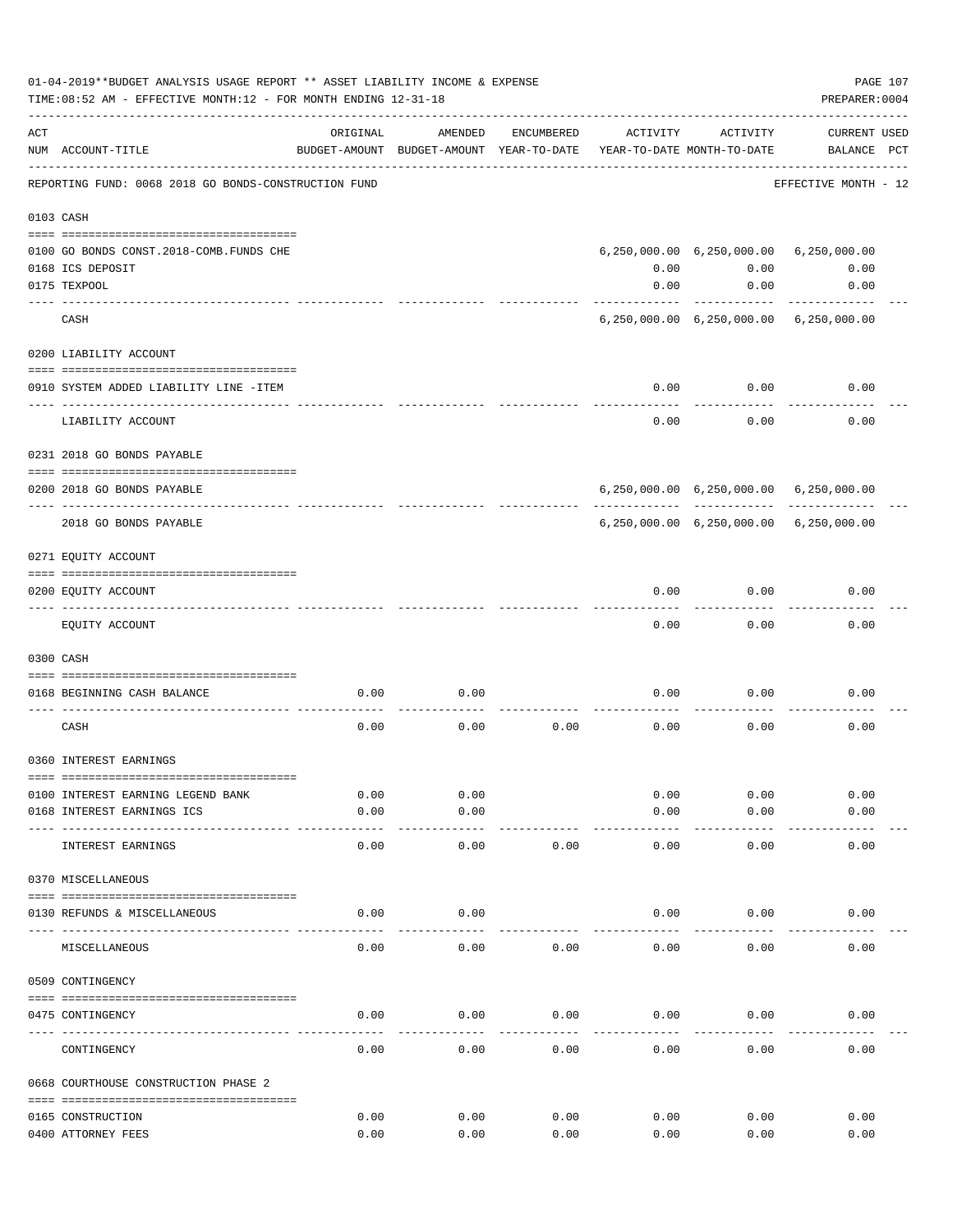| ACT |                                                      | ORIGINAL      | AMENDED       | <b>ENCUMBERED</b> | ACTIVITY                   | ACTIVITY | <b>CURRENT USED</b>          |
|-----|------------------------------------------------------|---------------|---------------|-------------------|----------------------------|----------|------------------------------|
| NUM | ACCOUNT-TITLE                                        | BUDGET-AMOUNT | BUDGET-AMOUNT | YEAR-TO-DATE      | YEAR-TO-DATE MONTH-TO-DATE |          | <b>PCT</b><br><b>BALANCE</b> |
|     | REPORTING FUND: 0068 2018 GO BONDS-CONSTRUCTION FUND |               |               |                   |                            |          | EFFECTIVE MONTH - 12         |
|     | 0402 ENGINEERING                                     | 0.00          | 0.00          | 0.00              | 0.00                       | 0.00     | 0.00                         |
|     | 0403 ARCHITECTURAL FEES                              | 0.00          | 0.00          | 0.00              | 0.00                       | 0.00     | 0.00                         |
|     | 0426 PROFESSIONAL FEES                               | 0.00          | 0.00          | 0.00              | 0.00                       | 0.00     | 0.00                         |
|     | 0430 BIDS & NOTICES                                  | 0.00          | 0.00          | 0.00              | 0.00                       | 0.00     | 0.00                         |
|     | 0450 R & M BUILDINGS                                 | 0.00          | 0.00          | 0.00              | 0.00                       | 0.00     | 0.00                         |
|     | 0490 MISCELLANEOUS                                   | 0.00          | 0.00          | 0.00              | 0.00                       | 0.00     | 0.00                         |
|     | 0535 BUILDING                                        | 0.00          | 0.00          | 0.00              | 0.00                       | 0.00     | 0.00                         |
|     | 0695 SURVEYING                                       | 0.00          | 0.00          | 0.00              | 0.00                       | 0.00     | 0.00                         |
|     |                                                      |               |               |                   |                            |          |                              |
|     | COURTHOUSE CONSTRUCTION PHASE 2                      | 0.00          | 0.00          | 0.00              | 0.00                       | 0.00     | 0.00                         |
|     | 2018 GO BONDS-CONSTRUCTION FUND                      |               |               |                   |                            |          |                              |
|     | INCOME TOTALS                                        | 0.00          | 0.00          |                   | 0.00                       | 0.00     | 0.00                         |
|     | <b>EXPENSE TOTALS</b>                                | 0.00          | 0.00          | 0.00              | 0.00                       | 0.00     | 0.00                         |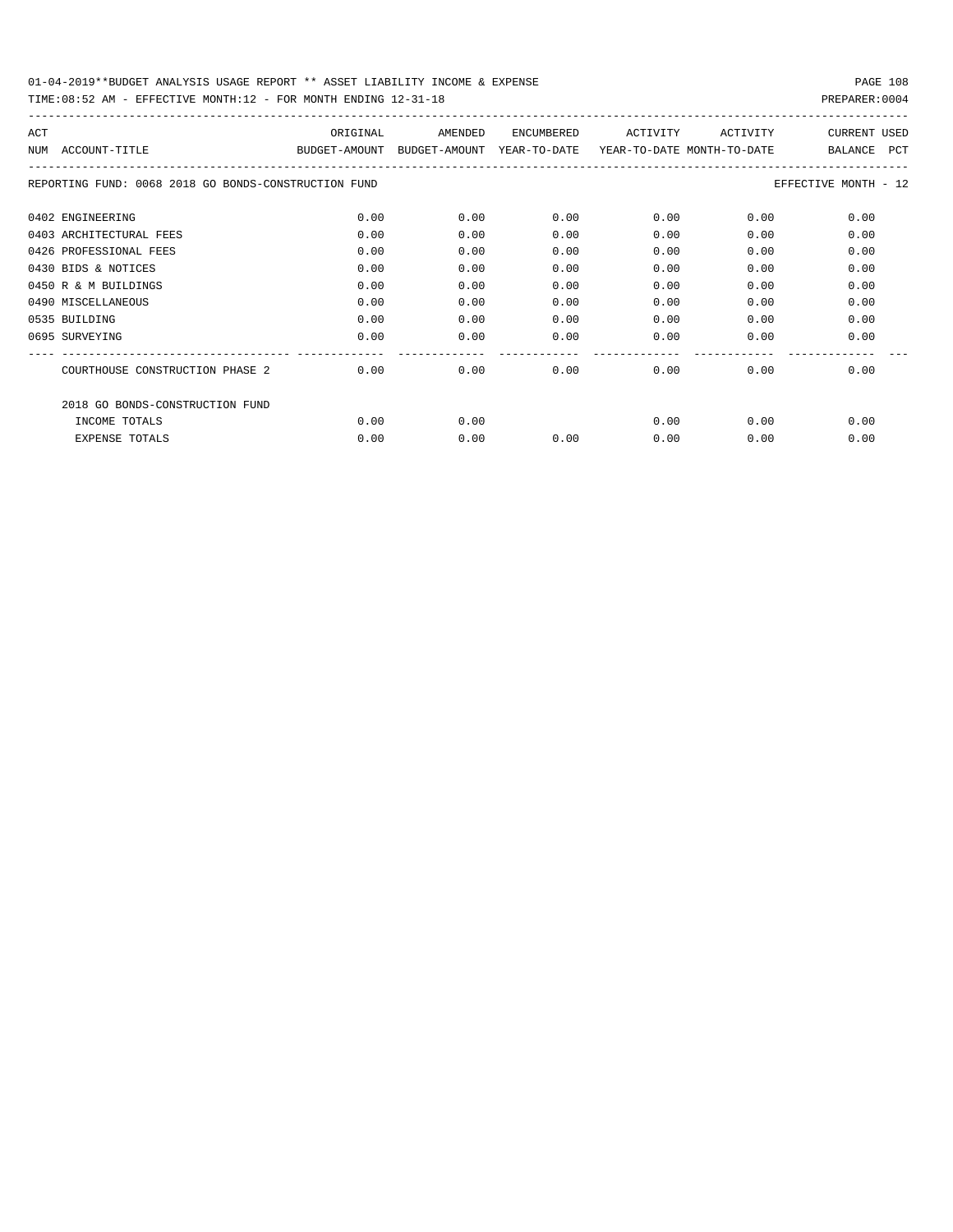|                    | 01-04-2019**BUDGET ANALYSIS USAGE REPORT ** ASSET LIABILITY INCOME & EXPENSE<br>TIME: 08:52 AM - EFFECTIVE MONTH: 12 - FOR MONTH ENDING 12-31-18 |                    |                |              |                                                                                 |                         | PAGE 109<br>PREPARER: 0004         |
|--------------------|--------------------------------------------------------------------------------------------------------------------------------------------------|--------------------|----------------|--------------|---------------------------------------------------------------------------------|-------------------------|------------------------------------|
| $\mathop{\rm ACT}$ | NUM ACCOUNT-TITLE                                                                                                                                | ORIGINAL           | AMENDED        | ENCUMBERED   | ACTIVITY<br>BUDGET-AMOUNT BUDGET-AMOUNT YEAR-TO-DATE YEAR-TO-DATE MONTH-TO-DATE | ACTIVITY                | <b>CURRENT USED</b><br>BALANCE PCT |
|                    | REPORTING FUND: 0070 RIGHT OF WAY FUND                                                                                                           |                    |                |              |                                                                                 |                         | EFFECTIVE MONTH - 12               |
|                    | 0102 A/P CLEARING                                                                                                                                |                    |                |              |                                                                                 |                         |                                    |
|                    | 0100 A/P CLEARING<br>---- --------                                                                                                               |                    |                |              |                                                                                 | $0.00$ 0.00             | 0.00                               |
|                    | A/P CLEARING                                                                                                                                     |                    |                |              | 0.00                                                                            | 0.00                    | 0.00                               |
|                    | 0103 CASH                                                                                                                                        |                    |                |              |                                                                                 |                         |                                    |
|                    | 0100 RIGHT OF WAY-COMBINED FUND CHECKIN                                                                                                          |                    |                |              |                                                                                 |                         | 126.66- 2.45 16,056.00             |
|                    | 0170 RIGHT OF WAY CASH ACCT.                                                                                                                     |                    |                |              | 0.00                                                                            | 0.00                    | 0.00                               |
|                    | 0175 TEXPOOL                                                                                                                                     |                    |                |              | 566.98                                                                          | 149.09                  | 82,491.80                          |
|                    | CASH                                                                                                                                             |                    |                |              | 440.32                                                                          | 151.54                  | 98,547.80                          |
|                    | 0133 ADVANCE TO FUND                                                                                                                             |                    |                |              |                                                                                 |                         |                                    |
|                    | 0010 ADVANCE TO GENERAL                                                                                                                          |                    |                |              | 0.00                                                                            | 0.00                    | 0.00                               |
|                    | 0021 ADVANCE TO R&B #1                                                                                                                           |                    |                |              | 0.00                                                                            | 0.00                    | 0.00                               |
|                    | 0022 ADVANCE TO R&B #2                                                                                                                           |                    |                |              | 0.00                                                                            | 0.00                    | 0.00                               |
|                    |                                                                                                                                                  |                    |                |              |                                                                                 |                         |                                    |
|                    | ADVANCE TO FUND                                                                                                                                  |                    |                |              | 0.00                                                                            | 0.00                    | 0.00                               |
|                    | 0200 LIABILITY ACCOUNT                                                                                                                           |                    |                |              |                                                                                 |                         |                                    |
|                    |                                                                                                                                                  |                    |                |              |                                                                                 |                         |                                    |
|                    | 0900 SYSTEM ADDED LIABILITY LINE-ITEM                                                                                                            |                    |                |              | 0.00                                                                            | 0.00                    | 0.00                               |
|                    | 0910 SYSTEM ADDED LIABILITY LINE-ITEM                                                                                                            |                    |                |              | 0.00                                                                            | 0.00                    | 0.00                               |
|                    | LIABILITY ACCOUNT                                                                                                                                |                    |                |              | 0.00                                                                            | 0.00                    | 0.00                               |
|                    | 0271 EQUITY ACCOUNT                                                                                                                              |                    |                |              |                                                                                 |                         |                                    |
|                    | 0200 EQUITY ACCOUNT                                                                                                                              |                    |                |              | 0.00                                                                            |                         | $0.00$ 98,107.48                   |
|                    |                                                                                                                                                  |                    |                |              |                                                                                 |                         |                                    |
|                    | EQUITY ACCOUNT                                                                                                                                   |                    |                |              | 0.00                                                                            |                         | $0.00$ 98,107.48                   |
|                    | 0360 INTEREST EARNINGS                                                                                                                           |                    |                |              |                                                                                 |                         |                                    |
|                    | 0100 INTEREST EARNINGS                                                                                                                           | 0.00               | 0.00           |              |                                                                                 |                         | 440.32 151.54 440.32+              |
|                    | INTEREST EARNINGS                                                                                                                                | ----------<br>0.00 | .<br>0.00      | 0.00         | -------------<br>440.32                                                         | -------------<br>151.54 | 440.32+                            |
|                    | 0622 RIGHT OF WAY                                                                                                                                |                    |                |              |                                                                                 |                         |                                    |
|                    |                                                                                                                                                  |                    |                |              |                                                                                 |                         |                                    |
|                    | 0399 CLAIM SETTLEMENTS<br>0426 APPRAISAL FEES                                                                                                    | 0.00<br>0.00       | 0.00<br>0.00   | 0.00<br>0.00 | 0.00<br>0.00                                                                    | 0.00<br>0.00            | 0.00<br>0.00                       |
|                    | 0429 RELOCATING UTILITIES                                                                                                                        | 0.00               | 0.00           | 0.00         | 0.00                                                                            | 0.00                    | 0.00                               |
|                    | 0449 CONTRACT EXPENSES FOR FM87 R.O.W.                                                                                                           | 0.00               | 0.00           | 0.00         | 0.00                                                                            | 0.00                    | 0.00                               |
|                    | RIGHT OF WAY                                                                                                                                     | 0.00               | ------<br>0.00 | 0.00         | 0.00                                                                            | 0.00                    | 0.00                               |
|                    | 0629 RIGHT OF WAY                                                                                                                                |                    |                |              |                                                                                 |                         |                                    |
|                    |                                                                                                                                                  |                    |                |              |                                                                                 |                         |                                    |
|                    | 0500 RIGHT OF WAY PUR HWY #82                                                                                                                    | 0.00               | 0.00           | 0.00         | 0.00                                                                            | 0.00                    | 0.00                               |
|                    | 0501 RIGHT OF WAY PURCHASE FM #87<br>0502 RIGHT OF WAY PURCHASE HWY #121                                                                         | 0.00<br>0.00       | 0.00<br>0.00   | 0.00<br>0.00 | 0.00<br>0.00                                                                    | 0.00<br>0.00            | 0.00<br>0.00                       |
|                    |                                                                                                                                                  |                    |                |              |                                                                                 |                         |                                    |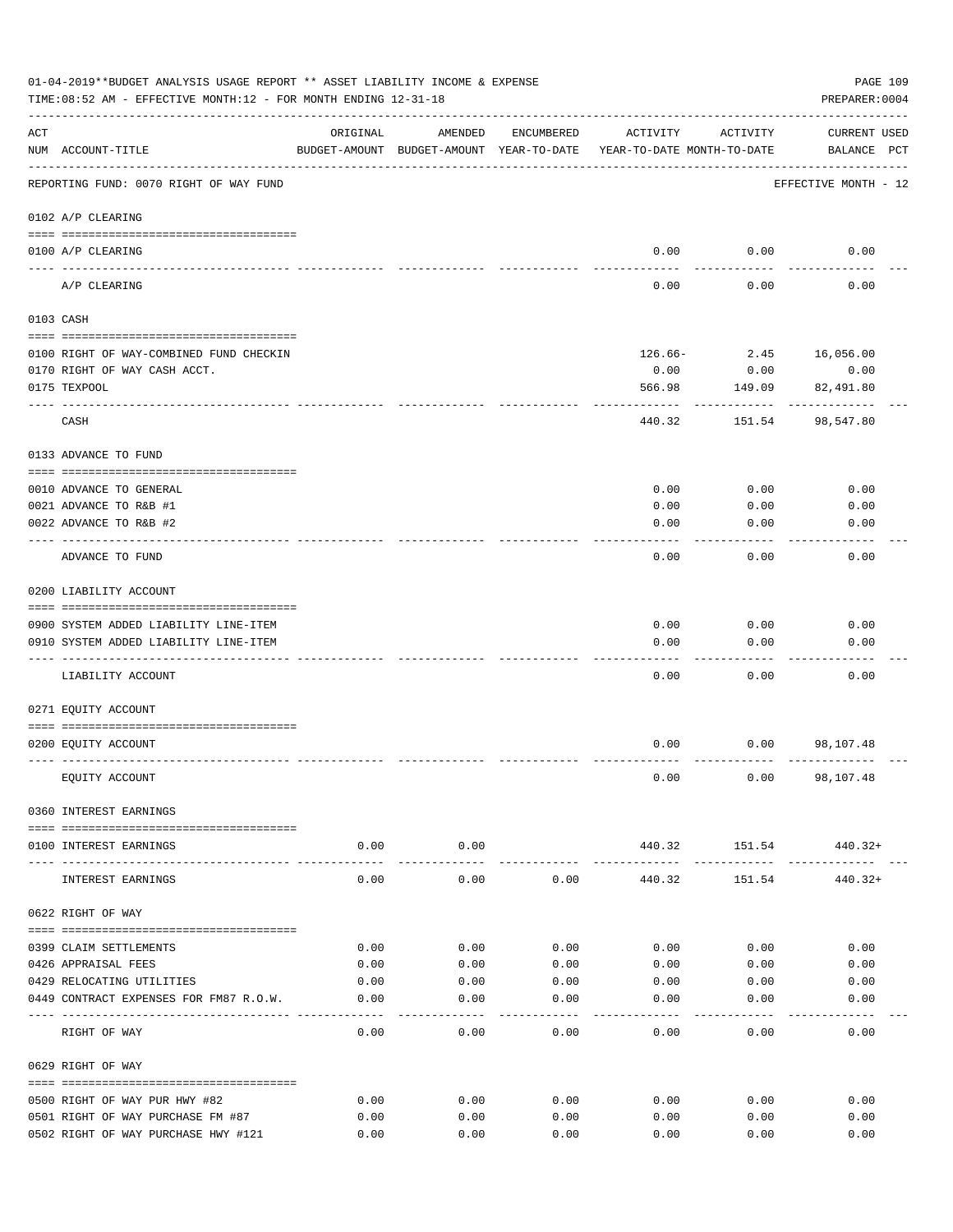| 01-04-2019**BUDGET ANALYSIS USAGE REPORT ** ASSET LIABILITY INCOME & EXPENSE |                                                                     |         |            |                                    |               | PAGE 110                      |
|------------------------------------------------------------------------------|---------------------------------------------------------------------|---------|------------|------------------------------------|---------------|-------------------------------|
| TIME: 08:52 AM - EFFECTIVE MONTH: 12 - FOR MONTH ENDING 12-31-18             |                                                                     |         |            |                                    |               | PREPARER: 0004                |
| ACT                                                                          | ORIGINAL                                                            | AMENDED | ENCUMBERED | ACTIVITY                           | ACTIVITY      | <b>CURRENT USED</b>           |
| NUM ACCOUNT-TITLE                                                            | BUDGET-AMOUNT BUDGET-AMOUNT YEAR-TO-DATE YEAR-TO-DATE_MONTH-TO-DATE |         |            |                                    |               | BALANCE PCT                   |
| REPORTING FUND: 0070 RIGHT OF WAY FUND                                       |                                                                     |         |            |                                    |               | EFFECTIVE MONTH - 12          |
| 0.00 0503 RIGHT OF WAY PURCHASE HWY.78                                       |                                                                     | 0.00    |            | $0.00$ $0.00$ $0.00$ $0.00$ $0.00$ |               |                               |
| RIGHT OF WAY                                                                 | 0.00                                                                | 0.00    | 0.00       | $0.00$ 0.00                        |               | 0.00                          |
| 0999 ACCOUNTS PAYABLE                                                        |                                                                     |         |            |                                    |               |                               |
| =================================<br>0100 A/P CLEARING ACCOUNT               |                                                                     |         |            |                                    | $0.00$ 0.00   | 0.00                          |
|                                                                              |                                                                     |         |            |                                    |               | ----------------------------- |
| ACCOUNTS PAYABLE                                                             |                                                                     |         |            | 0.00                               | 0.00          | 0.00                          |
| RIGHT OF WAY FUND                                                            |                                                                     |         |            |                                    |               |                               |
| INCOME TOTALS                                                                | 0.00                                                                | 0.00    |            |                                    | 440.32 151.54 | $440.32+$                     |
| <b>EXPENSE TOTALS</b>                                                        | 0.00                                                                | 0.00    | 0.00       | 0.00                               | 0.00          | 0.00                          |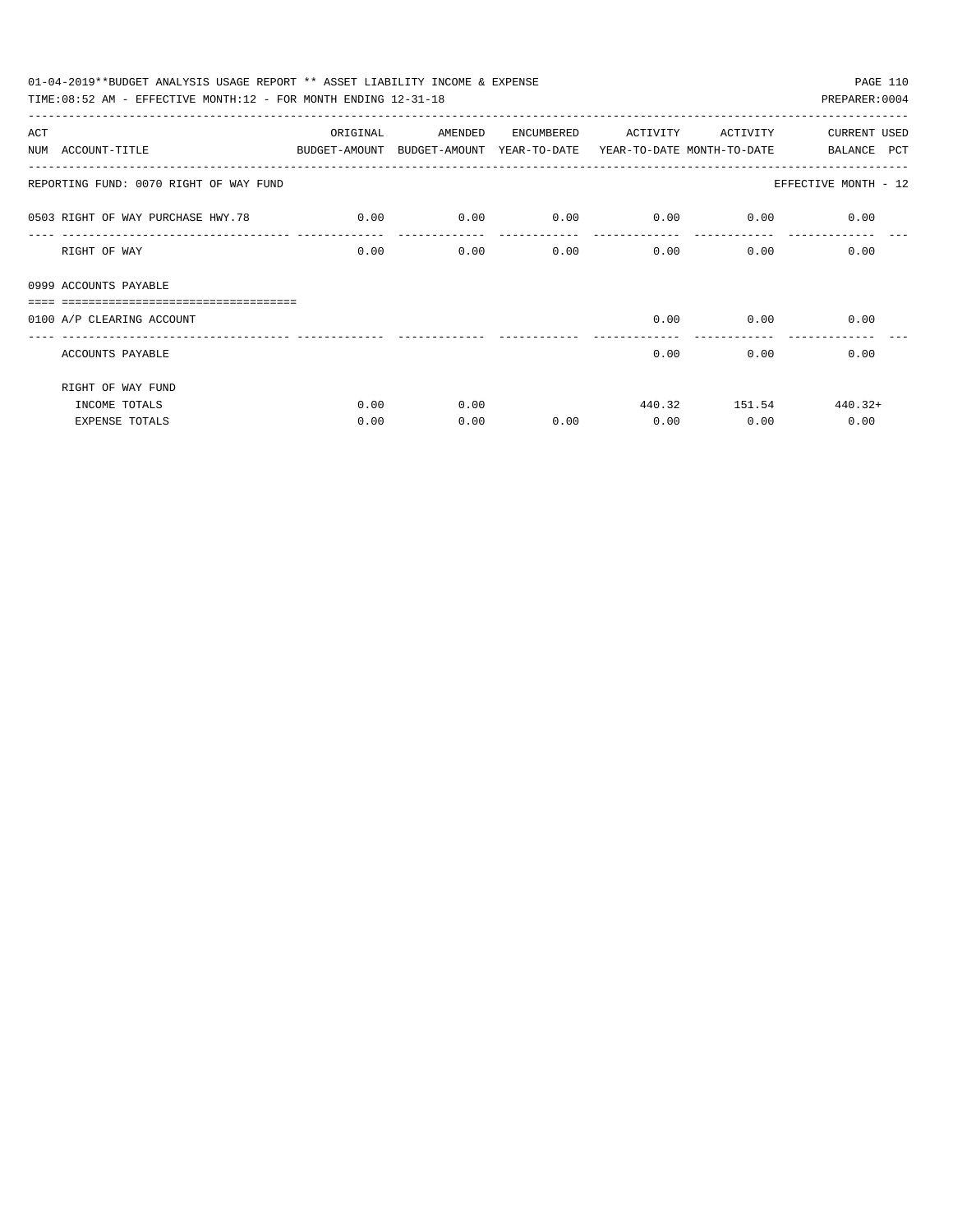|     | 01-04-2019**BUDGET ANALYSIS USAGE REPORT ** ASSET LIABILITY INCOME & EXPENSE<br>TIME: 08:52 AM - EFFECTIVE MONTH: 12 - FOR MONTH ENDING 12-31-18 |          |                                                     |            |          |                                        | PAGE 111<br>PREPARER: 0004         |
|-----|--------------------------------------------------------------------------------------------------------------------------------------------------|----------|-----------------------------------------------------|------------|----------|----------------------------------------|------------------------------------|
| ACT | NUM ACCOUNT-TITLE                                                                                                                                | ORIGINAL | AMENDED<br>BUDGET-AMOUNT BUDGET-AMOUNT YEAR-TO-DATE | ENCUMBERED | ACTIVITY | ACTIVITY<br>YEAR-TO-DATE MONTH-TO-DATE | <b>CURRENT USED</b><br>BALANCE PCT |
|     | REPORTING FUND: 0071 INVESTIGATOR CRIMES AGAINST WOMEN                                                                                           |          |                                                     |            |          |                                        | EFFECTIVE MONTH - 12               |
|     | 0100 PAYROLL                                                                                                                                     |          |                                                     |            |          |                                        |                                    |
|     | 0100 PAYROLL                                                                                                                                     |          |                                                     |            | 0.00     | 0.00                                   | 0.00                               |
|     | ---- ----<br>PAYROLL                                                                                                                             |          |                                                     |            | 0.00     | 0.00                                   | 0.00                               |
|     | 0103 CASH                                                                                                                                        |          |                                                     |            |          |                                        |                                    |
|     | 0100 INV. CRIMES AGAINST WOMEN-COMB. FUND                                                                                                        |          |                                                     |            | 0.00     | 0.00                                   | 0.00                               |
|     | CASH                                                                                                                                             |          |                                                     |            | 0.00     | 0.00                                   | 0.00                               |
|     | 0120 RECEIVABLES                                                                                                                                 |          |                                                     |            |          |                                        |                                    |
|     | 0312 DUE FROM OTHER GOVERNMENTS                                                                                                                  |          |                                                     |            | 0.00     | 0.00                                   | 0.00                               |
|     | RECEIVABLES                                                                                                                                      |          |                                                     |            | 0.00     | 0.00                                   | 0.00                               |
|     | 0200 SYSTEM ADDED LIABILITY DEPARTMENT                                                                                                           |          |                                                     |            |          |                                        |                                    |
|     | 0910 SYSTEM ADDED LIABILITY LINE-ITEM                                                                                                            |          |                                                     |            | 0.00     | 0.00                                   | 0.00                               |
|     | SYSTEM ADDED LIABILITY DEPARTMENT                                                                                                                |          |                                                     |            | 0.00     | 0.00                                   | 0.00                               |
|     | 0271 EQUITY ACCOUNT                                                                                                                              |          |                                                     |            |          |                                        |                                    |
|     | 0200 EQUITY ACCOUNT                                                                                                                              |          |                                                     |            | 0.00     | 0.00                                   | 0.00                               |
|     | EQUITY ACCOUNT                                                                                                                                   |          |                                                     |            | 0.00     | 0.00                                   | 0.00                               |
|     | 0330 GRANT INCOME                                                                                                                                |          |                                                     |            |          |                                        |                                    |
|     | 0475 INVESTIGATOR CRIMES AGAINST WOMEN                                                                                                           | 0.00     | 0.00                                                |            | 0.00     | 0.00                                   | 0.00                               |
|     | GRANT INCOME                                                                                                                                     | 0.00     | 0.00                                                | 0.00       | 0.00     | 0.00                                   | 0.00                               |
|     | 0475 INVESTIGATOR CRIMES AGAINST WOMEN                                                                                                           |          |                                                     |            |          |                                        |                                    |
|     | 0108 SALARY                                                                                                                                      | 0.00     | 0.00                                                | 0.00       | 0.00     | 0.00                                   | 0.00                               |
|     | 0201 SOCIAL SECURITY TAXES                                                                                                                       | 0.00     | 0.00                                                | 0.00       | 0.00     | 0.00                                   | 0.00                               |
|     | 0202 GROUP HEALTH INSURANCE                                                                                                                      | 0.00     | 0.00                                                | 0.00       | 0.00     | 0.00                                   | 0.00                               |
|     | 0203 RETIREMENT                                                                                                                                  | 0.00     | 0.00                                                | 0.00       | 0.00     | 0.00                                   | 0.00                               |
|     | 0204 WORKERS COMPENSATION                                                                                                                        | 0.00     | 0.00                                                | 0.00       | 0.00     | 0.00                                   | 0.00                               |
|     | 0205 MEDICARE TAX                                                                                                                                | 0.00     | 0.00                                                | 0.00       | 0.00     | 0.00                                   | 0.00                               |
|     | INVESTIGATOR CRIMES AGAINST WOMEN                                                                                                                | 0.00     | 0.00                                                | 0.00       | 0.00     | 0.00                                   | 0.00                               |
|     | INVESTIGATOR CRIMES AGAINST WOMEN                                                                                                                |          |                                                     |            |          |                                        |                                    |
|     | INCOME TOTALS                                                                                                                                    | 0.00     | 0.00                                                |            | 0.00     | 0.00                                   | 0.00                               |
|     | EXPENSE TOTALS                                                                                                                                   | 0.00     | 0.00                                                | 0.00       | 0.00     | 0.00                                   | 0.00                               |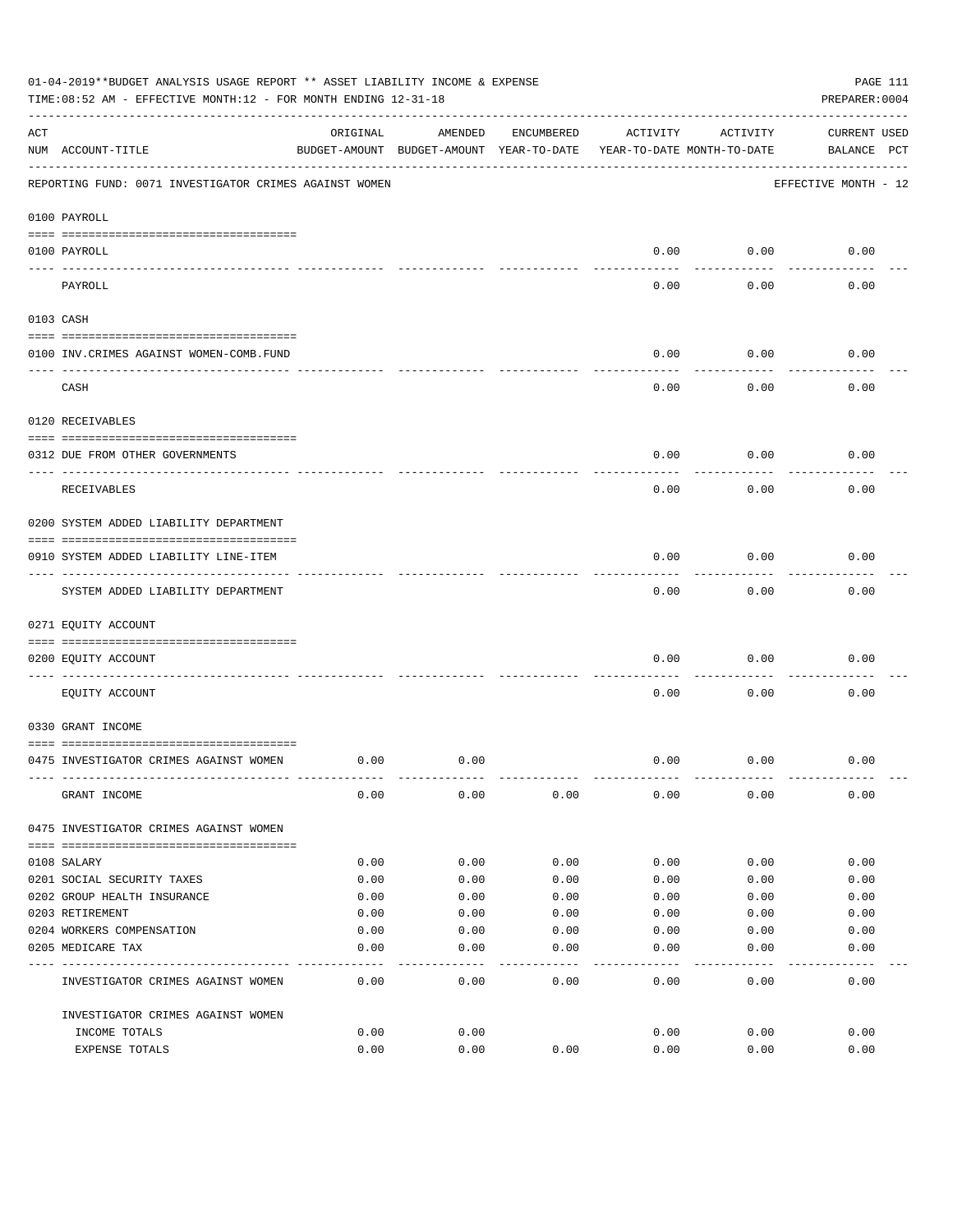|           | 01-04-2019**BUDGET ANALYSIS USAGE REPORT ** ASSET LIABILITY INCOME & EXPENSE<br>TIME: 08:52 AM - EFFECTIVE MONTH: 12 - FOR MONTH ENDING 12-31-18 |          |                                                     |            |          |                                        | PAGE 112<br>PREPARER: 0004         |
|-----------|--------------------------------------------------------------------------------------------------------------------------------------------------|----------|-----------------------------------------------------|------------|----------|----------------------------------------|------------------------------------|
| ACT       | NUM ACCOUNT-TITLE                                                                                                                                | ORIGINAL | AMENDED<br>BUDGET-AMOUNT BUDGET-AMOUNT YEAR-TO-DATE | ENCUMBERED | ACTIVITY | ACTIVITY<br>YEAR-TO-DATE MONTH-TO-DATE | <b>CURRENT USED</b><br>BALANCE PCT |
|           | REPORTING FUND: 0072 INVESTIGATOR CRIMES AGAINST CHILDRE                                                                                         |          |                                                     |            |          |                                        | EFFECTIVE MONTH - 12               |
|           | 0100 PAYROLL                                                                                                                                     |          |                                                     |            |          |                                        |                                    |
| ---- ---- | 0100 PAYROLL                                                                                                                                     |          |                                                     |            | 0.00     | 0.00                                   | 0.00                               |
|           | PAYROLL                                                                                                                                          |          |                                                     |            | 0.00     | 0.00                                   | 0.00                               |
|           | 0103 CASH                                                                                                                                        |          |                                                     |            |          |                                        |                                    |
|           | 0100 INV. CRIMES AGAINST CHILDREN-COMB.F                                                                                                         |          |                                                     |            | 3,297.94 | 0.00                                   | 0.00                               |
|           | CASH                                                                                                                                             |          |                                                     |            | 3,297.94 | 0.00                                   | 0.00                               |
|           | 0120 RECEIVABLES                                                                                                                                 |          |                                                     |            |          |                                        |                                    |
|           | 0312 DUE FROM OTHER GOVERNMENTS                                                                                                                  |          |                                                     |            | 0.00     | 0.00                                   | 0.00                               |
|           | RECEIVABLES                                                                                                                                      |          |                                                     |            | 0.00     | 0.00                                   | 0.00                               |
|           | 0200 SYSTEM ADDED LIABILITY DEPARTMENT                                                                                                           |          |                                                     |            |          |                                        |                                    |
|           | 0910 SYSTEM ADDEND LIABILITY LINE-ITEM                                                                                                           |          |                                                     |            | 0.00     | 0.00                                   | 0.00                               |
|           | SYSTEM ADDED LIABILITY DEPARTMENT                                                                                                                |          |                                                     |            | 0.00     | 0.00                                   | 0.00                               |
|           | 0271 EQUITY ACCOUNT                                                                                                                              |          |                                                     |            |          |                                        |                                    |
|           | 0200 EQUITY ACCOUNT                                                                                                                              |          |                                                     |            | 0.00     | 0.00                                   | 3,297.94-                          |
|           | EQUITY ACCOUNT                                                                                                                                   |          |                                                     |            | 0.00     | 0.00                                   | $3,297.94-$                        |
|           | 0330 GRANT INCOME                                                                                                                                |          |                                                     |            |          |                                        |                                    |
|           | 0560 INVESTIGATOR CRIMES AGAINST CHILDR                                                                                                          | 0.00     | 0.00                                                |            | 3,297.94 | 0.00                                   | 3,297.94+                          |
|           | GRANT INCOME                                                                                                                                     | 0.00     | 0.00                                                | 0.00       | 3,297.94 | 0.00                                   | $3,297.94+$                        |
|           | 0560 INVESTIGATOR CRIMES AGAINST CHILDR                                                                                                          |          |                                                     |            |          |                                        |                                    |
|           | 0108 SALARY                                                                                                                                      | 0.00     | 0.00                                                | 0.00       | 0.00     | 0.00                                   | 0.00                               |
|           | 0201 SOCIAL SECURITY TAXES                                                                                                                       | 0.00     | 0.00                                                | 0.00       | 0.00     | 0.00                                   | 0.00                               |
|           | 0202 GROUP HEALTH INSURANCE                                                                                                                      | 0.00     | 0.00                                                | 0.00       | 0.00     | 0.00                                   | 0.00                               |
|           | 0203 RETIREMENT                                                                                                                                  | 0.00     | 0.00                                                | 0.00       | 0.00     | 0.00                                   | 0.00                               |
|           | 0204 WORKERS COMPENSATION                                                                                                                        | 0.00     | 0.00                                                | 0.00       | 0.00     | 0.00                                   | 0.00                               |
|           | 0205 MEDICARE TAX                                                                                                                                | 0.00     | 0.00                                                | 0.00       | 0.00     | 0.00                                   | 0.00                               |
|           | INVESTIGATOR CRIMES AGAINST CHILDR                                                                                                               | 0.00     | 0.00                                                | 0.00       | 0.00     | 0.00                                   | 0.00                               |
|           | INVESTIGATOR CRIMES AGAINST CHILDR                                                                                                               |          |                                                     |            |          |                                        |                                    |
|           | INCOME TOTALS                                                                                                                                    | 0.00     | 0.00                                                |            | 3,297.94 | 0.00                                   | $3,297.94+$                        |
|           | EXPENSE TOTALS                                                                                                                                   | 0.00     | 0.00                                                | 0.00       | 0.00     | 0.00                                   | 0.00                               |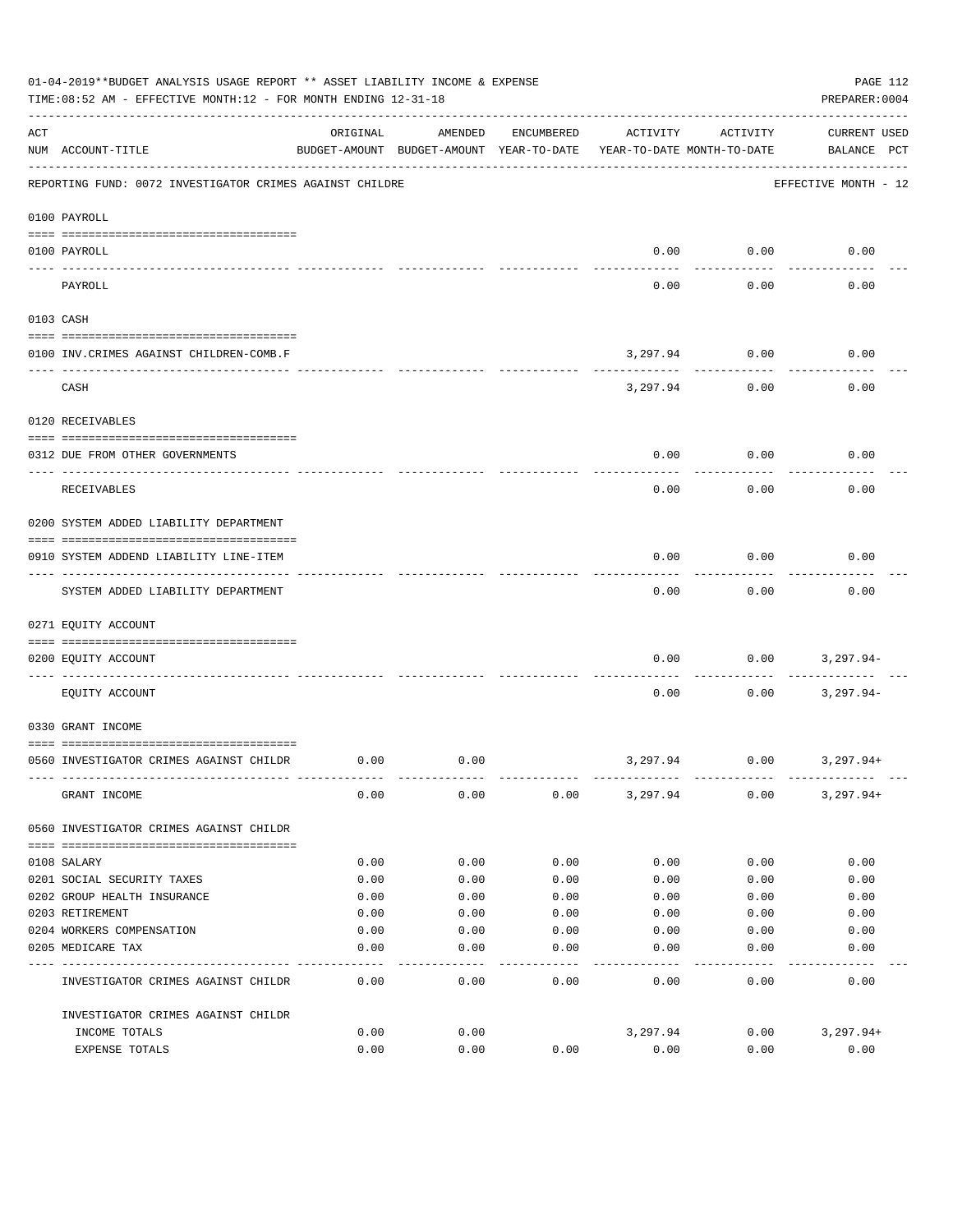|     | 01-04-2019**BUDGET ANALYSIS USAGE REPORT ** ASSET LIABILITY INCOME & EXPENSE<br>TIME:08:52 AM - EFFECTIVE MONTH:12 - FOR MONTH ENDING 12-31-18 |          |                      |            |                                                                     |          | PAGE 113<br>PREPARER: 0004 |
|-----|------------------------------------------------------------------------------------------------------------------------------------------------|----------|----------------------|------------|---------------------------------------------------------------------|----------|----------------------------|
| ACT |                                                                                                                                                | ORIGINAL | AMENDED              | ENCUMBERED | ACTIVITY                                                            | ACTIVITY | CURRENT USED               |
|     | NUM ACCOUNT-TITLE                                                                                                                              |          |                      |            | BUDGET-AMOUNT BUDGET-AMOUNT YEAR-TO-DATE YEAR-TO-DATE MONTH-TO-DATE |          | BALANCE PCT                |
|     | REPORTING FUND: 0080 VETERANS COURT PROGRAM                                                                                                    |          |                      |            |                                                                     |          | EFFECTIVE MONTH - 12       |
|     | 0103 CASH                                                                                                                                      |          |                      |            |                                                                     |          |                            |
|     |                                                                                                                                                |          |                      |            | 0.00                                                                | 0.00     |                            |
|     | 0180 CASH-VETERANS COURT PROGRAM                                                                                                               |          |                      |            |                                                                     |          | 250.00                     |
|     | CASH                                                                                                                                           |          |                      |            | 0.00                                                                | 0.00     | 250.00                     |
|     | 0200 LIABILITY ACCOUNT                                                                                                                         |          |                      |            |                                                                     |          |                            |
|     | 0910 SYSTEM ADDED LIABILITY LINE-ITEM                                                                                                          |          |                      |            | 0.00                                                                | 0.00     | 0.00                       |
|     |                                                                                                                                                |          |                      |            |                                                                     |          |                            |
|     | LIABILITY ACCOUNT                                                                                                                              |          |                      |            | 0.00                                                                | 0.00     | 0.00                       |
|     | 0271 EQUITY ACCOUNT                                                                                                                            |          |                      |            |                                                                     |          |                            |
|     | 0200 EQUITY ACCOUNT                                                                                                                            |          |                      |            | 0.00                                                                | 0.00     | 250.00                     |
|     | EQUITY ACCOUNT                                                                                                                                 |          |                      |            | 0.00                                                                | 0.00     | 250.00                     |
|     | 0300 CASH                                                                                                                                      |          |                      |            |                                                                     |          |                            |
|     | 0180 BEGINNING CASH BALANCE                                                                                                                    | 0.00     | 0.00                 |            | 0.00                                                                | 0.00     | 0.00                       |
|     | CASH                                                                                                                                           | 0.00     | 0.00                 | 0.00       | 0.00                                                                | 0.00     | 0.00                       |
|     | 0370 VETERANS COURT INCOME                                                                                                                     |          |                      |            |                                                                     |          |                            |
|     | 0130 MISCELLANEOUS                                                                                                                             | 0.00     | 0.00                 |            | 0.00                                                                | 0.00     | 0.00                       |
|     | 0180 PROGRAM FEES                                                                                                                              | 0.00     | 0.00                 |            | 0.00                                                                | 0.00     | 0.00                       |
|     | ----------------------- ---<br>VETERANS COURT INCOME                                                                                           | 0.00     | . <u>.</u> .<br>0.00 | 0.00       | 0.00                                                                | 0.00     | 0.00                       |
|     | 0570 VETERANS COURT EXPENSE                                                                                                                    |          |                      |            |                                                                     |          |                            |
|     | 0490 MISCELLANEOUS                                                                                                                             | 0.00     | 0.00                 | 0.00       | 0.00                                                                | 0.00     | 0.00                       |
|     | VETERANS COURT EXPENSE                                                                                                                         | 0.00     | 0.00                 | 0.00       | 0.00                                                                | 0.00     | 0.00                       |
|     | VETERANS COURT PROGRAM                                                                                                                         |          |                      |            |                                                                     |          |                            |
|     | INCOME TOTALS                                                                                                                                  | 0.00     | 0.00                 |            | 0.00                                                                | 0.00     | 0.00                       |
|     | EXPENSE TOTALS                                                                                                                                 | 0.00     | 0.00                 | 0.00       | 0.00                                                                | 0.00     | 0.00                       |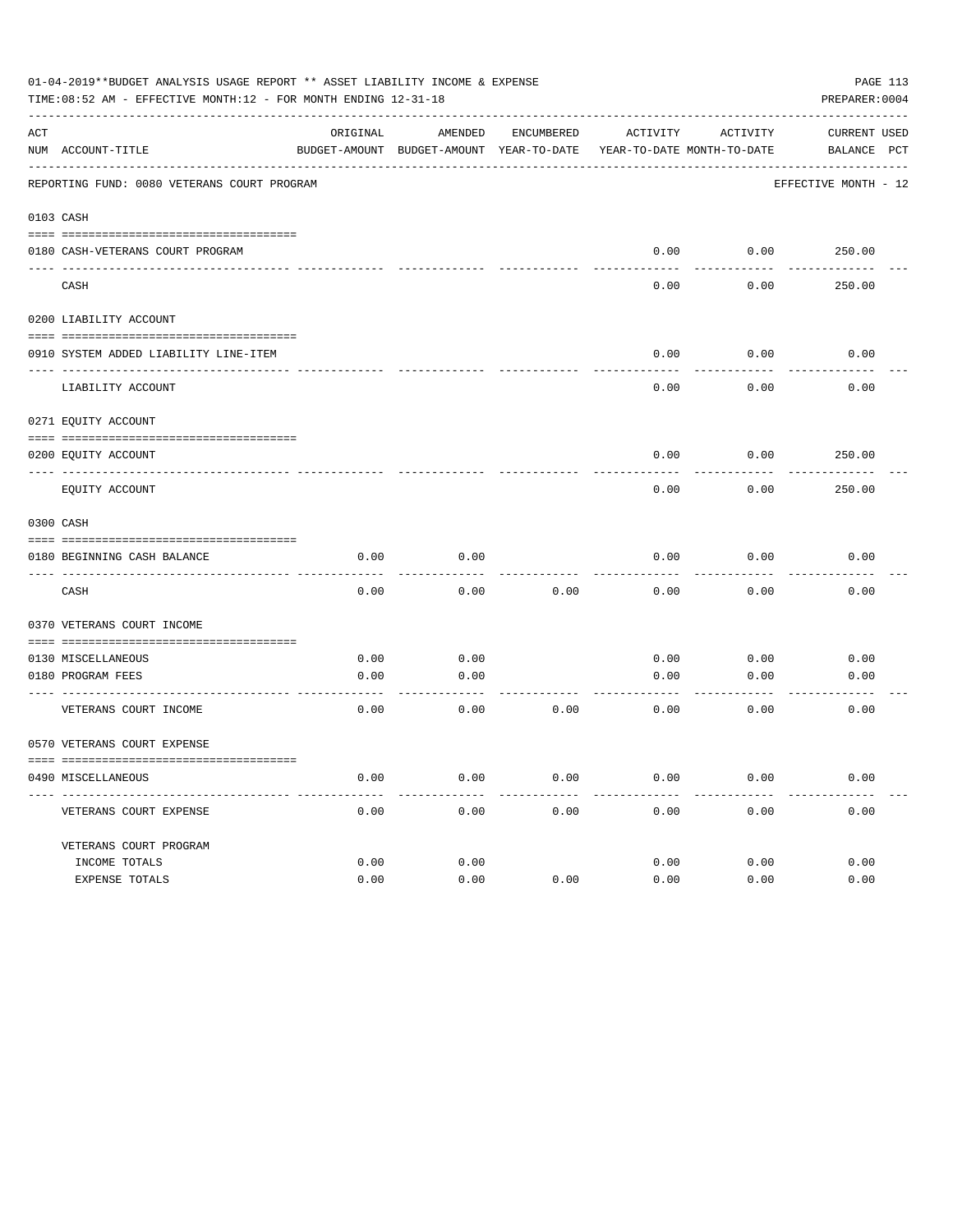|     | 01-04-2019**BUDGET ANALYSIS USAGE REPORT ** ASSET LIABILITY INCOME & EXPENSE<br>TIME:08:52 AM - EFFECTIVE MONTH:12 - FOR MONTH ENDING 12-31-18 |            |                       |            |                                                                     |                                     | PAGE 114<br>PREPARER: 0004       |                |
|-----|------------------------------------------------------------------------------------------------------------------------------------------------|------------|-----------------------|------------|---------------------------------------------------------------------|-------------------------------------|----------------------------------|----------------|
| ACT | NUM ACCOUNT-TITLE                                                                                                                              | ORIGINAL   | AMENDED               | ENCUMBERED | BUDGET-AMOUNT BUDGET-AMOUNT YEAR-TO-DATE YEAR-TO-DATE MONTH-TO-DATE | ACTIVITY ACTIVITY                   | CURRENT USED<br>BALANCE PCT      |                |
|     | REPORTING FUND: 0081 LAKE ROAD IMPACT FUND                                                                                                     |            |                       |            |                                                                     |                                     | EFFECTIVE MONTH - 12             |                |
|     | 0103 CASH                                                                                                                                      |            |                       |            |                                                                     |                                     |                                  |                |
|     |                                                                                                                                                |            |                       |            |                                                                     |                                     |                                  |                |
|     | 0100 LAKE-COMBINED FUNDS CHECKING                                                                                                              |            |                       |            |                                                                     | 30,992.00- 0.00 4,021.21            |                                  |                |
|     | CASH                                                                                                                                           |            |                       |            |                                                                     | -------------<br>$30,992.00 - 0.00$ | 4,021.21                         |                |
|     | 0200 SYSTEM ADDED LIABILITY DEPT.                                                                                                              |            |                       |            |                                                                     |                                     |                                  |                |
|     |                                                                                                                                                |            |                       |            |                                                                     |                                     |                                  |                |
|     | 0910 SYSTEM ADDED LIABILITY LINE ITEM                                                                                                          |            |                       |            |                                                                     |                                     | $30,992.00 - 0.00$ $30,992.00 -$ |                |
|     | SYSTEM ADDED LIABILITY DEPT.                                                                                                                   |            |                       |            |                                                                     |                                     | $30,992.00 - 0.00$ $30,992.00 -$ |                |
|     | 0271 EQUITY ACCOUNT                                                                                                                            |            |                       |            |                                                                     |                                     |                                  |                |
|     | 0200 EQUITY ACCOUNT                                                                                                                            |            |                       |            |                                                                     |                                     | $0.00$ $0.00$ $35,013.21$        |                |
|     | EQUITY ACCOUNT                                                                                                                                 |            |                       |            | 0.00                                                                | 0.00                                | 35,013.21                        |                |
|     | 0300 CASH                                                                                                                                      |            |                       |            |                                                                     |                                     |                                  |                |
|     | 0110 UNENCUMBERED FUND BALANCE                                                                                                                 | 100,000.00 | 100,000.00            |            | 0.00                                                                |                                     | 0.00 100,000.00 00               |                |
|     | CASH                                                                                                                                           |            | 100,000.00 100,000.00 | 0.00       | 0.00                                                                |                                     | 0.00 100,000.00                  | 0 <sub>0</sub> |
|     | 0318 NORTH TEX MUNICIPAL WATER DIST                                                                                                            |            |                       |            |                                                                     |                                     |                                  |                |
|     | 0181 YEAR 1 PAYMENT                                                                                                                            | 0.00       | 0.00                  |            | 0.00                                                                | 0.00                                | 0.00                             |                |
|     | NORTH TEX MUNICIPAL WATER DIST                                                                                                                 | 0.00       | 0.00                  | 0.00       | 0.00                                                                | 0.00                                | 0.00                             |                |
|     | 0590 MISCELLANEOUS                                                                                                                             |            |                       |            |                                                                     |                                     |                                  |                |
|     | 0490 MISCELLANEOUS                                                                                                                             |            |                       |            | $100,000.00$ $100,000.00$ 0.00 0.00 0.00 0.00 100,000.00 00         |                                     |                                  |                |
|     | 0576 LUCAS CHEST COMPRESSION SYSTEM                                                                                                            | 0.00       | 0.00                  | 0.00       | 0.00                                                                | 0.00                                | 0.00                             |                |
|     | 0579 WEAPONS/TASERS                                                                                                                            | 0.00       | 0.00                  | 0.00       | 0.00                                                                | 0.00                                | 0.00                             |                |
|     | MISCELLANEOUS                                                                                                                                  | 100,000.00 | 100,000.00            | 0.00       | 0.00                                                                | 0.00                                | 100,000.00                       | 0 <sub>0</sub> |
|     | LAKE ROAD IMPACT FUND                                                                                                                          |            |                       |            |                                                                     |                                     |                                  |                |
|     | INCOME TOTALS                                                                                                                                  | 100,000.00 | 100,000.00            |            | 0.00                                                                | 0.00                                | 100,000.00                       | 0 <sub>0</sub> |
|     | EXPENSE TOTALS                                                                                                                                 | 100,000.00 | 100,000.00            | 0.00       | 0.00                                                                | 0.00                                | 100,000.00                       | 0 <sub>0</sub> |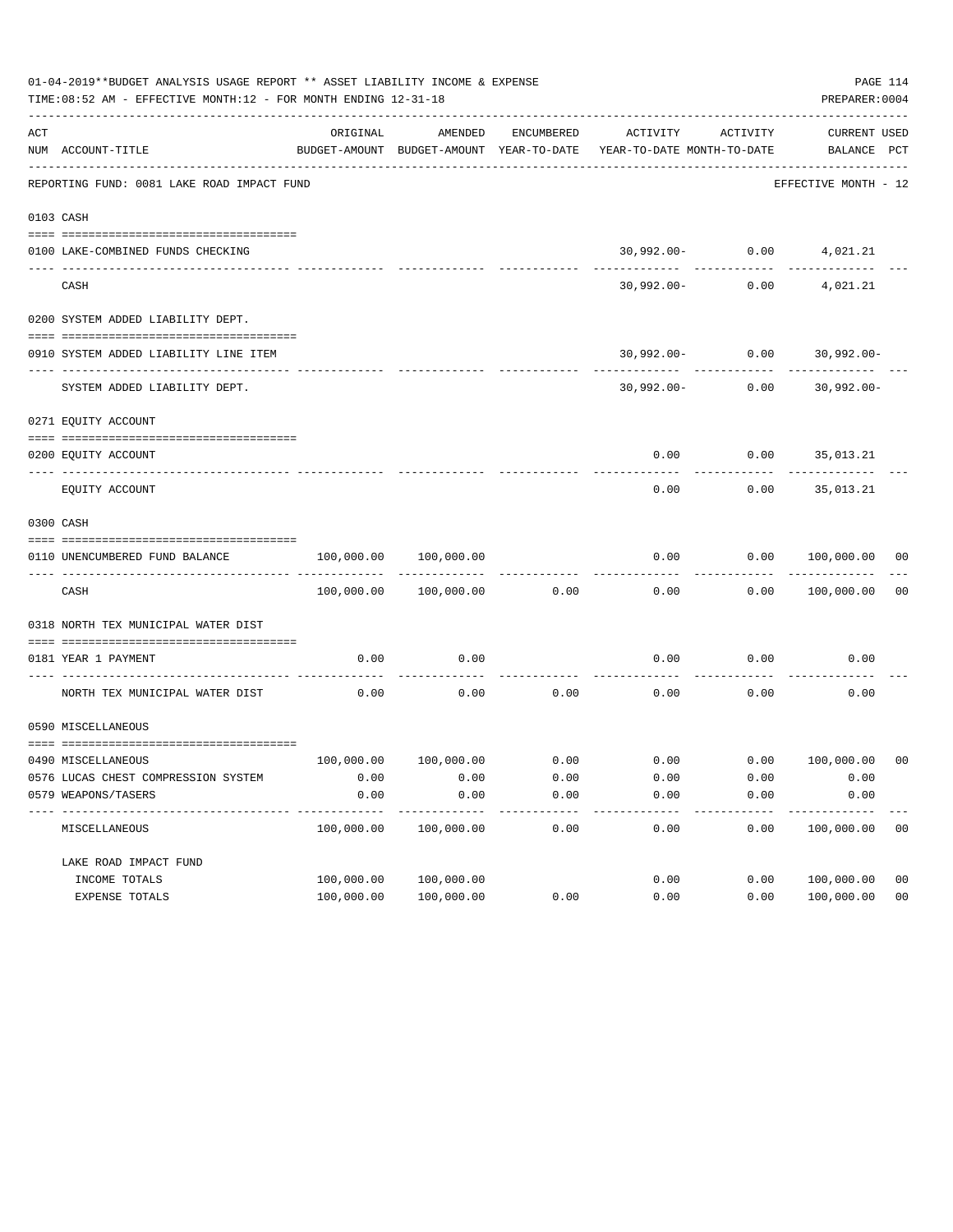|                | 01-04-2019**BUDGET ANALYSIS USAGE REPORT ** ASSET LIABILITY INCOME & EXPENSE<br>TIME: 08:52 AM - EFFECTIVE MONTH: 12 - FOR MONTH ENDING 12-31-18 |                    |                                                     |              |                                        |                                    | PREPARER: 0004                     | PAGE 115       |
|----------------|--------------------------------------------------------------------------------------------------------------------------------------------------|--------------------|-----------------------------------------------------|--------------|----------------------------------------|------------------------------------|------------------------------------|----------------|
| $\mathtt{ACT}$ | NUM ACCOUNT-TITLE                                                                                                                                | ORIGINAL           | AMENDED<br>BUDGET-AMOUNT BUDGET-AMOUNT YEAR-TO-DATE | ENCUMBERED   | ACTIVITY<br>YEAR-TO-DATE MONTH-TO-DATE | ACTIVITY                           | <b>CURRENT USED</b><br>BALANCE PCT |                |
|                | REPORTING FUND: 0082 LAKE ROAD IMPACT FUND PCT.3                                                                                                 |                    |                                                     |              |                                        |                                    | EFFECTIVE MONTH - 12               |                |
|                | 0103 CASH                                                                                                                                        |                    |                                                     |              |                                        |                                    |                                    |                |
|                |                                                                                                                                                  |                    |                                                     |              |                                        |                                    |                                    |                |
|                | 0100 LAKE PCT 3-COMBINED FUNDS CKING                                                                                                             |                    |                                                     |              |                                        | $0.00$ $0.00$ $484,263.00$         |                                    |                |
|                | CASH                                                                                                                                             |                    |                                                     |              | 0.00                                   | 0.00                               | 484,263.00                         |                |
|                | 0200 SYSTEM ADDED LIABILITY DEPT.                                                                                                                |                    |                                                     |              |                                        |                                    |                                    |                |
|                |                                                                                                                                                  |                    |                                                     |              |                                        |                                    |                                    |                |
|                | 0910 SYSTEM ADDED LIABILITY LINE ITEM                                                                                                            |                    |                                                     |              | 0.00                                   | 0.00                               | 0.00                               |                |
|                | SYSTEM ADDED LIABILITY DEPT.                                                                                                                     |                    |                                                     |              | 0.00                                   | 0.00                               | 0.00                               |                |
|                | 0271 EQUITY ACCOUNT                                                                                                                              |                    |                                                     |              |                                        |                                    |                                    |                |
|                | 0200 EQUITY ACCOUNT                                                                                                                              |                    |                                                     |              |                                        | $0.00$ $0.00$ $484,263.00$         |                                    |                |
|                | EQUITY ACCOUNT                                                                                                                                   |                    |                                                     |              | 0.00                                   | 0.00                               | 484,263.00                         |                |
|                | 0300 CASH                                                                                                                                        |                    |                                                     |              |                                        |                                    |                                    |                |
|                | 0123 UNENCUMBERED FUND BALANCE                                                                                                                   | 484,263.00         | 484,263.00                                          |              | 0.00                                   | 0.00                               | 484,263.00                         | 00             |
|                | CASH                                                                                                                                             |                    | 484, 263.00 484, 263.00                             | 0.00         | 0.00                                   | 0.00                               | 484,263.00                         | 0 <sub>0</sub> |
|                | 0318 NORTH TEX MUNICIPAL WATER DIST                                                                                                              |                    |                                                     |              |                                        |                                    |                                    |                |
|                | 0182 YEAR 1 PAYMENT                                                                                                                              | 0.00               | 0.00                                                |              | 0.00                                   | 0.00                               | 0.00                               |                |
|                | NORTH TEX MUNICIPAL WATER DIST                                                                                                                   | 0.00               | 0.00                                                | 0.00         | 0.00                                   | 0.00                               | 0.00                               |                |
|                | 0623 ROAD & BRIDGE #3 LAKE ROAD EXPENSE                                                                                                          |                    |                                                     |              |                                        |                                    |                                    |                |
|                |                                                                                                                                                  |                    |                                                     |              |                                        | $0.00$ $0.00$ $0.00$ $0.00$ $0.00$ |                                    |                |
|                | 0341 R & B MAT. ROCK & GRAVEL                                                                                                                    | 0.00               |                                                     |              |                                        |                                    | 0.00                               |                |
|                | 0344 R & B MAT. ASPHALT/ROAD OIL<br>0490 MISCELLANEOUS                                                                                           | 0.00<br>484,263.00 | 0.00<br>484,263.00                                  | 0.00<br>0.00 | 0.00<br>0.00                           | 0.00<br>0.00                       | 0.00<br>484,263.00                 | 0 <sub>0</sub> |
|                |                                                                                                                                                  |                    |                                                     | ------------ |                                        | ---------                          |                                    |                |
|                | ROAD & BRIDGE #3 LAKE ROAD EXPENSE                                                                                                               | 484,263.00         | 484,263.00                                          | 0.00         | 0.00                                   | 0.00                               | 484,263.00                         | 0 <sub>0</sub> |
|                | LAKE ROAD IMPACT FUND PCT.3                                                                                                                      |                    |                                                     |              |                                        |                                    |                                    |                |
|                | INCOME TOTALS                                                                                                                                    | 484,263.00         | 484,263.00                                          |              | 0.00                                   | 0.00                               | 484,263.00                         | 0 <sub>0</sub> |
|                | EXPENSE TOTALS                                                                                                                                   | 484,263.00         | 484,263.00                                          | 0.00         | 0.00                                   | 0.00                               | 484,263.00                         | 0 <sub>0</sub> |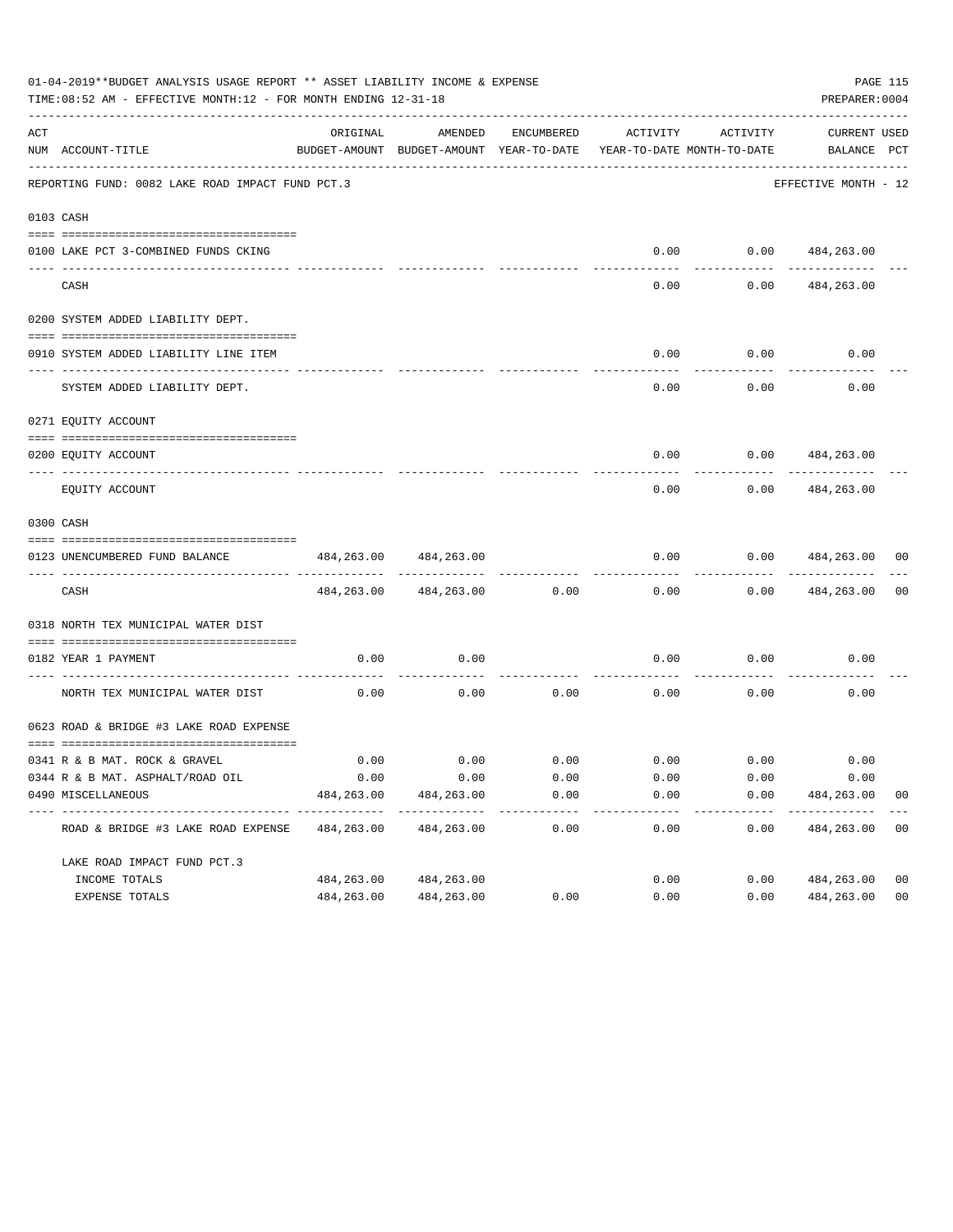|     | 01-04-2019**BUDGET ANALYSIS USAGE REPORT ** ASSET LIABILITY INCOME & EXPENSE<br>TIME: 08:52 AM - EFFECTIVE MONTH: 12 - FOR MONTH ENDING 12-31-18 |                            |                                                     |               |                                                                  |                                | PREPARER: 0004              | PAGE 116                |
|-----|--------------------------------------------------------------------------------------------------------------------------------------------------|----------------------------|-----------------------------------------------------|---------------|------------------------------------------------------------------|--------------------------------|-----------------------------|-------------------------|
| ACT | NUM ACCOUNT-TITLE                                                                                                                                | ORIGINAL                   | AMENDED<br>BUDGET-AMOUNT BUDGET-AMOUNT YEAR-TO-DATE | ENCUMBERED    | ACTIVITY<br>YEAR-TO-DATE MONTH-TO-DATE                           | ACTIVITY                       | CURRENT USED<br>BALANCE PCT |                         |
|     | REPORTING FUND: 0083 LAKE ROAD IMPACT FUND PCT.4                                                                                                 |                            |                                                     |               |                                                                  |                                | EFFECTIVE MONTH - 12        |                         |
|     | 0103 CASH                                                                                                                                        |                            |                                                     |               |                                                                  |                                |                             |                         |
|     |                                                                                                                                                  |                            |                                                     |               |                                                                  |                                |                             |                         |
|     | 0100 LAKE PCT 4-COMBINED FUNDS CKING                                                                                                             |                            |                                                     |               |                                                                  | 8,786.22- 8,786.22- 378,213.78 |                             |                         |
|     | CASH                                                                                                                                             |                            |                                                     |               |                                                                  | 8,786.22- 8,786.22- 378,213.78 |                             |                         |
|     | 0200 SYSTEM ADDED LIABILITY DEPT.                                                                                                                |                            |                                                     |               |                                                                  |                                |                             |                         |
|     | 0910 SYSTEM ADDED LIABILITY LINE ITEM                                                                                                            |                            |                                                     |               | 0.00                                                             | 0.00                           | 0.00                        |                         |
|     | SYSTEM ADDED LIABILITY DEPT.                                                                                                                     |                            |                                                     |               | 0.00                                                             | 0.00                           | 0.00                        |                         |
|     | 0271 EQUITY ACCOUNT                                                                                                                              |                            |                                                     |               |                                                                  |                                |                             |                         |
|     | 0200 EQUITY ACCOUNT                                                                                                                              |                            |                                                     |               |                                                                  | $0.00$ $0.00$ $387,000.00$     |                             |                         |
|     | EQUITY ACCOUNT                                                                                                                                   |                            |                                                     |               | 0.00                                                             | 0.00                           | 387,000.00                  |                         |
|     | 0300 CASH                                                                                                                                        |                            |                                                     |               |                                                                  |                                |                             |                         |
|     |                                                                                                                                                  |                            |                                                     |               |                                                                  |                                |                             |                         |
|     | 0124 UNENCUMBERED FUND BALANCE                                                                                                                   | 387,000.00                 | 387,000.00                                          |               | 0.00                                                             | 0.00                           | 387,000.00 00               |                         |
|     | CASH                                                                                                                                             |                            | 387,000.00 387,000.00                               | 0.00          | 0.00                                                             |                                | $0.00$ 387,000.00           | 0 <sub>0</sub>          |
|     | 0318 NORTH TEXAS MUNICIPAL WATER DIST                                                                                                            |                            |                                                     |               |                                                                  |                                |                             |                         |
|     | 0183 YEAR 1 PAYMENT                                                                                                                              | 0.00                       | 0.00                                                |               | 0.00                                                             | 0.00                           | 0.00                        |                         |
|     | ---------------------------- --<br>NORTH TEXAS MUNICIPAL WATER DIST                                                                              | 0.00                       | 0.00                                                | 0.00          | $\sim$ 0.00                                                      | 0.00                           | 0.00                        |                         |
|     | 0624 ROAD & BRIDGE #4 LAKE ROAD EXPENSE                                                                                                          |                            |                                                     |               |                                                                  |                                |                             |                         |
|     | 0341 R & B MAT. ROCK & GRAVEL                                                                                                                    |                            |                                                     |               | $30,000.00$ $30,000.00$ $0.00$ $8,786.22$ $8,786.22$ $21,213.78$ |                                |                             | 29                      |
|     | 0344 R & B MAT. ASPHALT/ROAD OIL                                                                                                                 | 20,000.00                  | 20,000.00                                           | 0.00          | 0.00                                                             | 0.00                           | 20,000.00                   | 00                      |
|     | 0490 MISCELLANEOUS                                                                                                                               | 287,000.00                 | 287,000.00                                          | 0.00          | 0.00                                                             | 0.00                           | 287,000.00                  | 0 <sub>0</sub>          |
|     | 0571 PURCHASE OF MACH./EQUIP.                                                                                                                    | 50,000.00<br>------------- | 50,000.00<br>-----------                            | 0.00<br>----- | 0.00                                                             | 0.00                           | 50,000.00<br>----------     | 0 <sub>0</sub><br>$---$ |
|     | ROAD & BRIDGE #4 LAKE ROAD EXPENSE                                                                                                               | 387,000.00                 | 387,000.00                                          | 0.00          | 8,786.22                                                         | 8,786.22                       | 378, 213.78                 | 02                      |
|     | LAKE ROAD IMPACT FUND PCT. 4                                                                                                                     |                            |                                                     |               |                                                                  |                                |                             |                         |
|     | INCOME TOTALS                                                                                                                                    | 387,000.00                 | 387,000.00                                          |               | 0.00                                                             | 0.00                           | 387,000.00                  | 0 <sub>0</sub>          |
|     | EXPENSE TOTALS                                                                                                                                   | 387,000.00                 | 387,000.00                                          | 0.00          | 8,786.22                                                         | 8,786.22                       | 378, 213.78                 | 02                      |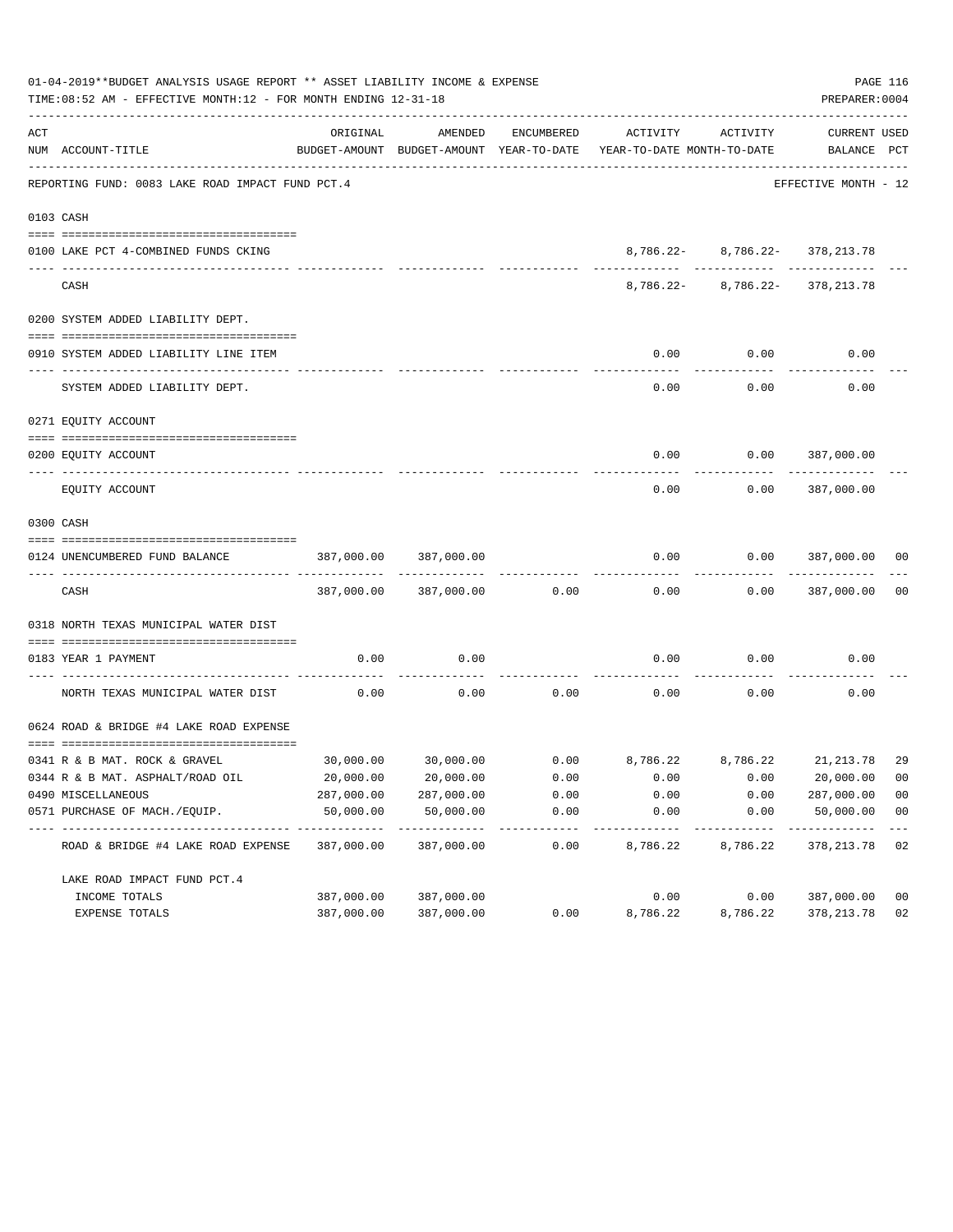|                     | 01-04-2019**BUDGET ANALYSIS USAGE REPORT ** ASSET LIABILITY INCOME & EXPENSE<br>PAGE 117  |          |         |            |               |             |                      |  |  |  |
|---------------------|-------------------------------------------------------------------------------------------|----------|---------|------------|---------------|-------------|----------------------|--|--|--|
|                     | TIME: 08:52 AM - EFFECTIVE MONTH: 12 - FOR MONTH ENDING 12-31-18                          |          |         |            |               |             | PREPARER: 0004       |  |  |  |
| ACT                 |                                                                                           | ORIGINAL | AMENDED | ENCUMBERED | ACTIVITY      | ACTIVITY    | CURRENT USED         |  |  |  |
|                     | NUM ACCOUNT-TITLE THE BUDGET-AMOUNT BUDGET-AMOUNT YEAR-TO-DATE YEAR-TO-DATE MONTH-TO-DATE |          |         |            |               |             | BALANCE PCT          |  |  |  |
|                     | REPORTING FUND: 0084 BOIS D'ARC LAKE RESERVOIR                                            |          |         |            |               |             | EFFECTIVE MONTH - 12 |  |  |  |
|                     | 0103 CASH                                                                                 |          |         |            |               |             |                      |  |  |  |
| $=$ $=$ $=$ $=$ $=$ | 0100 BOIS D'ARC-COMBINED FUNDS CHECKING                                                   |          |         |            |               |             | $0.00$ $0.00$ $0.00$ |  |  |  |
|                     |                                                                                           |          |         |            |               |             |                      |  |  |  |
|                     | CASH                                                                                      |          |         |            | 0.00          | 0.00        | 0.00                 |  |  |  |
|                     | 0560 BOIS D'ARC LAKE EXPENSES                                                             |          |         |            |               |             |                      |  |  |  |
|                     |                                                                                           |          |         |            |               |             |                      |  |  |  |
|                     | 0427 TRAVEL AND TRAINING                                                                  | 0.00     | 0.00    | 0.00       | $0.00$ $0.00$ |             | 0.00                 |  |  |  |
|                     | BOIS D'ARC LAKE EXPENSES                                                                  | 0.00     | 0.00    | 0.00       | $0.00$ 0.00   |             | 0.00                 |  |  |  |
|                     | BOIS D'ARC LAKE RESERVOIR                                                                 |          |         |            |               |             |                      |  |  |  |
|                     | INCOME TOTALS                                                                             | 0.00     | 0.00    |            |               | $0.00$ 0.00 | 0.00                 |  |  |  |
|                     | <b>EXPENSE TOTALS</b>                                                                     | 0.00     | 0.00    | 0.00       | 0.00          | 0.00        | 0.00                 |  |  |  |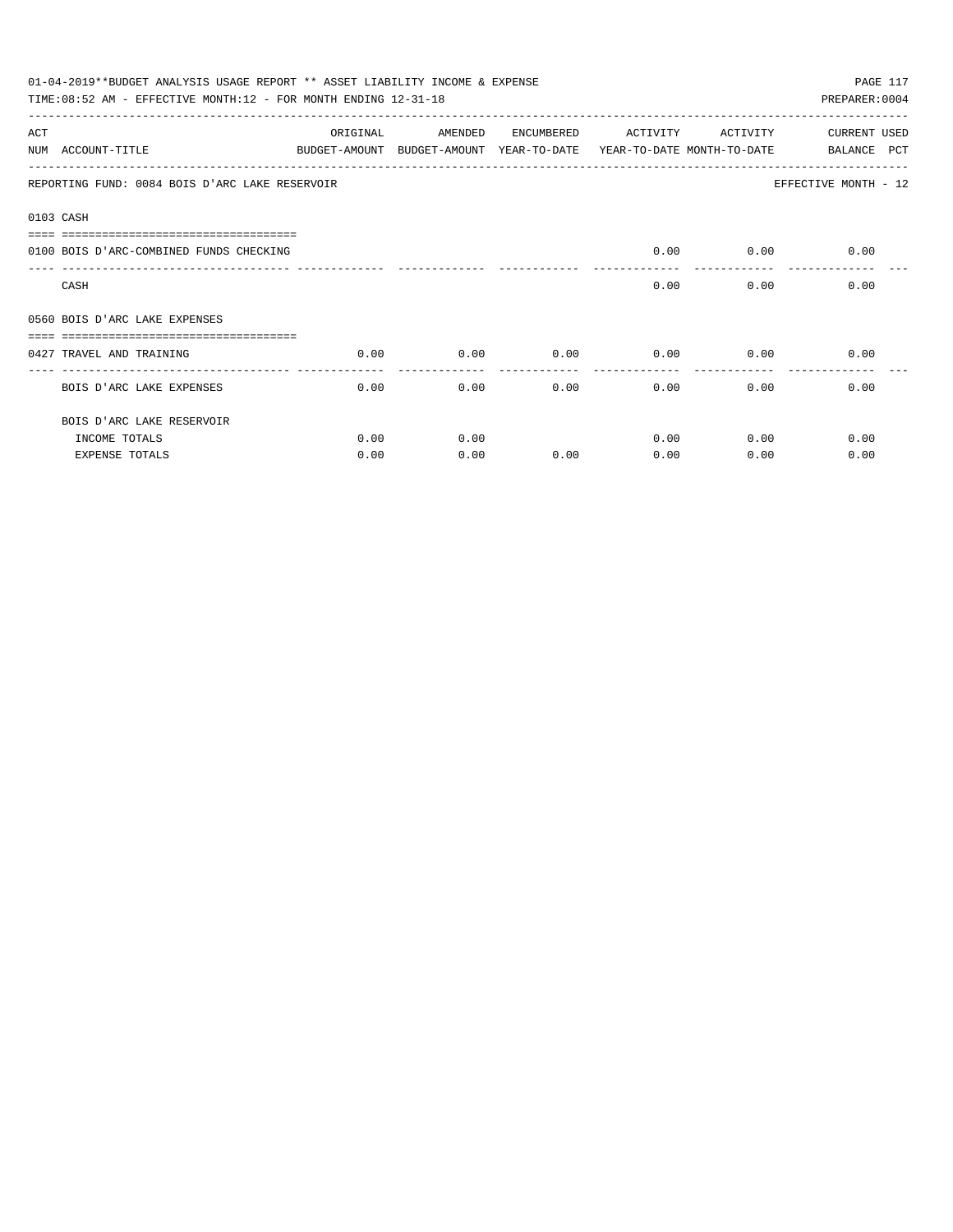|     | 01-04-2019**BUDGET ANALYSIS USAGE REPORT ** ASSET LIABILITY INCOME & EXPENSE<br>TIME: 08:52 AM - EFFECTIVE MONTH: 12 - FOR MONTH ENDING 12-31-18 |          |                                                     |            |                                        |          | PAGE 118<br>PREPARER: 0004         |
|-----|--------------------------------------------------------------------------------------------------------------------------------------------------|----------|-----------------------------------------------------|------------|----------------------------------------|----------|------------------------------------|
| ACT | NUM ACCOUNT-TITLE                                                                                                                                | ORIGINAL | AMENDED<br>BUDGET-AMOUNT BUDGET-AMOUNT YEAR-TO-DATE | ENCUMBERED | ACTIVITY<br>YEAR-TO-DATE MONTH-TO-DATE | ACTIVITY | <b>CURRENT USED</b><br>BALANCE PCT |
|     | REPORTING FUND: 0087 JUVENILE PROBATION                                                                                                          |          |                                                     |            |                                        |          | EFFECTIVE MONTH - 12               |
|     | 0103 CASH                                                                                                                                        |          |                                                     |            |                                        |          |                                    |
|     | 0187 CASH-JUVENILE PROBATION                                                                                                                     |          |                                                     |            | 313.98                                 |          | 6.14<br>2,745.55                   |
|     | CASH                                                                                                                                             |          |                                                     |            | 313.98                                 | 6.14     | 2,745.55                           |
|     | 0200 SYSTEM ADDED LIABILITY DEPARTMENT                                                                                                           |          |                                                     |            |                                        |          |                                    |
|     | 0910 SYSTEM ADDED LIABILITY LINE-ITEM                                                                                                            |          |                                                     |            | 0.00                                   | 0.00     | 0.00                               |
|     | SYSTEM ADDED LIABILITY DEPARTMENT                                                                                                                |          |                                                     |            | 0.00                                   | 0.00     | 0.00                               |
|     | 0202 ACCOUNTS PAYABLE                                                                                                                            |          |                                                     |            |                                        |          |                                    |
|     | 0319 A/P RESTITUTION-JUVENILE PROBATION                                                                                                          |          |                                                     |            | 0.00                                   | 0.00     | 0.00                               |
|     | ACCOUNTS PAYABLE                                                                                                                                 |          |                                                     |            | 0.00                                   | 0.00     | 0.00                               |
|     | 0271 EOUITY                                                                                                                                      |          |                                                     |            |                                        |          |                                    |
|     | 0200 EQUITY ACCOUNT                                                                                                                              |          |                                                     |            | 0.00                                   | 0.00     | 2,431.57                           |
|     | EQUITY                                                                                                                                           |          |                                                     |            | 0.00                                   | 0.00     | 2,431.57                           |
|     | 0340 FEES OF OFFICE                                                                                                                              |          |                                                     |            |                                        |          |                                    |
|     | 0575 JUVENILE PROBATION FEES                                                                                                                     | 0.00     | 0.00                                                |            | 425.00                                 | 250.00   | 425.00+                            |
|     | 0576 JUVENILE PROBATION RESTITUTION                                                                                                              | 0.00     | 0.00                                                |            | 534.25                                 | 65.00    | $534.25+$                          |
|     | 0577 JUVENILE PROBATION COURT COSTS                                                                                                              | 0.00     | 0.00                                                |            | 70.00                                  | 45.00    | $70.00+$                           |
|     | 0578 FEES RECEIVED FOR OTHER COUNTIES                                                                                                            | 0.00     | 0.00                                                |            | 0.00                                   | 0.00     | 0.00                               |
|     | FEES OF OFFICE                                                                                                                                   | 0.00     | 0.00                                                | 0.00       | 1,029.25                               | 360.00   | $1,029.25+$                        |
|     | 0575 JUVENILE PROBATION                                                                                                                          |          |                                                     |            |                                        |          |                                    |
|     | 0310 OFFICE SUPP./MISC.                                                                                                                          | 0.00     | 0.00                                                | 0.00       | 221.02                                 | 18.86    | $221.02 -$                         |
|     | 0319 RESTITUTION                                                                                                                                 | 0.00     | 0.00                                                | 0.00       | 469.25                                 | 335.00   | $469.25 -$                         |
|     | 0320 COURT COSTS                                                                                                                                 | 0.00     | 0.00                                                | 0.00       | 25.00                                  | 0.00     | $25.00 -$                          |
|     | 0321 REIMBURSEMENT OF FEES FOR OTHER CO                                                                                                          | 0.00     | 0.00                                                | 0.00       | 0.00                                   | 0.00     | 0.00                               |
|     | 0353 COMPUTER EXPENSE                                                                                                                            | 0.00     | 0.00                                                | 0.00       | 0.00                                   | 0.00     | 0.00                               |
|     | 0416 STRUCTURAL FAMILY THERAPY                                                                                                                   | 0.00     | 0.00                                                | 0.00       | 0.00                                   | 0.00     | 0.00                               |
|     | 0427 TRAVEL AND TRAINING                                                                                                                         | 0.00     | 0.00                                                | 0.00       | 0.00                                   | 0.00     | 0.00                               |
|     | JUVENILE PROBATION                                                                                                                               | 0.00     | 0.00                                                | 0.00       | 715.27                                 | 353.86   | $715.27 -$                         |
|     | JUVENILE PROBATION                                                                                                                               |          |                                                     |            |                                        |          |                                    |
|     | INCOME TOTALS                                                                                                                                    | 0.00     | 0.00                                                |            | 1,029.25                               | 360.00   | $1,029.25+$                        |
|     | EXPENSE TOTALS                                                                                                                                   | 0.00     | 0.00                                                | 0.00       | 715.27                                 | 353.86   | $715.27 -$                         |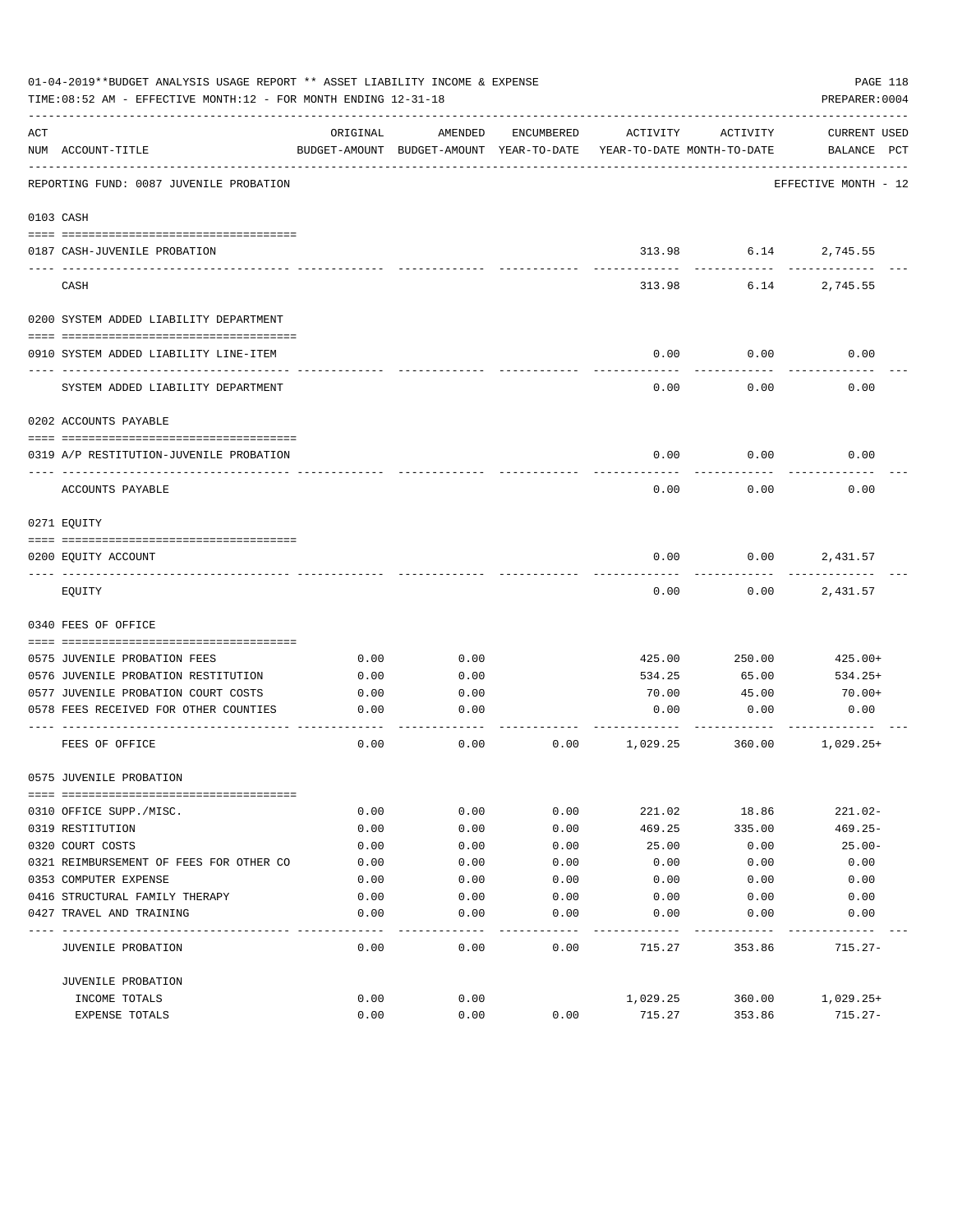|     | 01-04-2019**BUDGET ANALYSIS USAGE REPORT ** ASSET LIABILITY INCOME & EXPENSE<br>TIME: 08:52 AM - EFFECTIVE MONTH: 12 - FOR MONTH ENDING 12-31-18 |          |                                                     |            |          |                                        | PAGE 119<br>PREPARER: 0004         |
|-----|--------------------------------------------------------------------------------------------------------------------------------------------------|----------|-----------------------------------------------------|------------|----------|----------------------------------------|------------------------------------|
| ACT | NUM ACCOUNT-TITLE                                                                                                                                | ORIGINAL | AMENDED<br>BUDGET-AMOUNT BUDGET-AMOUNT YEAR-TO-DATE | ENCUMBERED | ACTIVITY | ACTIVITY<br>YEAR-TO-DATE MONTH-TO-DATE | <b>CURRENT USED</b><br>BALANCE PCT |
|     | REPORTING FUND: 0088 IHC NEEDS/OR OTHER RELATED HEALTHCA                                                                                         |          |                                                     |            |          |                                        | EFFECTIVE MONTH - 12               |
|     | 0103 CASH                                                                                                                                        |          |                                                     |            |          |                                        |                                    |
|     | 0100 IHC - COMBINED FUNDS CHECKING                                                                                                               |          |                                                     |            | 0.00     | 0.00                                   | 0.00                               |
|     | CASH                                                                                                                                             |          |                                                     |            | 0.00     | 0.00                                   | 0.00                               |
|     | 0271 EQUITY ACCOUNT                                                                                                                              |          |                                                     |            |          |                                        |                                    |
|     |                                                                                                                                                  |          |                                                     |            |          |                                        |                                    |
|     | 0200 EQUITY ACCOUNT                                                                                                                              |          |                                                     |            | 0.00     | 0.00                                   | 0.00                               |
|     | EQUITY ACCOUNT                                                                                                                                   |          |                                                     |            | 0.00     | 0.00                                   | 0.00                               |
|     | 0367 HOSPITAL AUTHORITY - IHC                                                                                                                    |          |                                                     |            |          |                                        |                                    |
|     |                                                                                                                                                  |          |                                                     |            |          |                                        |                                    |
|     | 0100 HOSPITAL QUARTERLY PAYMENT                                                                                                                  | 0.00     | 0.00                                                |            | 0.00     | 0.00                                   | 0.00                               |
|     | ----------------------------------<br>HOSPITAL AUTHORITY - IHC                                                                                   | 0.00     | 0.00                                                | 0.00       | 0.00     | 0.00                                   | 0.00                               |
|     | 0645 INDIGENT CARE                                                                                                                               |          |                                                     |            |          |                                        |                                    |
|     |                                                                                                                                                  |          |                                                     |            |          |                                        |                                    |
|     | 0409 DIABETIC SUPPLIES                                                                                                                           | 0.00     | 0.00                                                | 0.00       | 0.00     | 0.00                                   | 0.00                               |
|     | 0410 CERT. REG. NURSE ANES.                                                                                                                      | 0.00     | 0.00                                                | 0.00       | 0.00     | 0.00                                   | 0.00                               |
|     | 0411 PHYSICIAN, NON-EMERGENCY                                                                                                                    | 0.00     | 0.00                                                | 0.00       | 0.00     | 0.00                                   | 0.00                               |
|     | 0412 PRESCRIPTIONS, DRUGS                                                                                                                        | 0.00     | 0.00                                                | 0.00       | 0.00     | 0.00                                   | 0.00                               |
|     | 0413 HOSPITAL, INPATIENT                                                                                                                         | 0.00     | 0.00                                                | 0.00       | 0.00     | 0.00                                   | 0.00                               |
|     | 0414 HOSPITAL, OUTPATIENT                                                                                                                        | 0.00     | 0.00                                                | 0.00       | 0.00     | 0.00                                   | 0.00                               |
|     | 0415 LABORATORY/X-RAY                                                                                                                            | 0.00     | 0.00                                                | 0.00       | 0.00     | 0.00                                   | 0.00                               |
|     | 0418 FED. QUALIFIED HEALTH CENTER                                                                                                                | 0.00     | 0.00                                                | 0.00       | 0.00     | 0.00                                   | 0.00                               |
|     | 0420 RURAL HEALTH CLINIC                                                                                                                         | 0.00     | 0.00                                                | 0.00       | 0.00     | 0.00                                   | 0.00                               |
|     | 0422 AMBULATORY SURGICAL CENTER                                                                                                                  | 0.00     | 0.00                                                | 0.00       | 0.00     | 0.00                                   | 0.00                               |
|     | 0423 MEDICAL EQUIP. PURCHASE                                                                                                                     | 0.00     | 0.00                                                | 0.00       | 0.00     | 0.00                                   | 0.00                               |
|     | INDIGENT CARE                                                                                                                                    | 0.00     | 0.00                                                | 0.00       | 0.00     | 0.00                                   | -----<br>0.00                      |
|     | IHC NEEDS/OR OTHER RELATED HEALTHC                                                                                                               |          |                                                     |            |          |                                        |                                    |
|     | INCOME TOTALS                                                                                                                                    | 0.00     | 0.00                                                |            | 0.00     | 0.00                                   | 0.00                               |
|     | <b>EXPENSE TOTALS</b>                                                                                                                            | 0.00     | 0.00                                                | 0.00       | 0.00     | 0.00                                   | 0.00                               |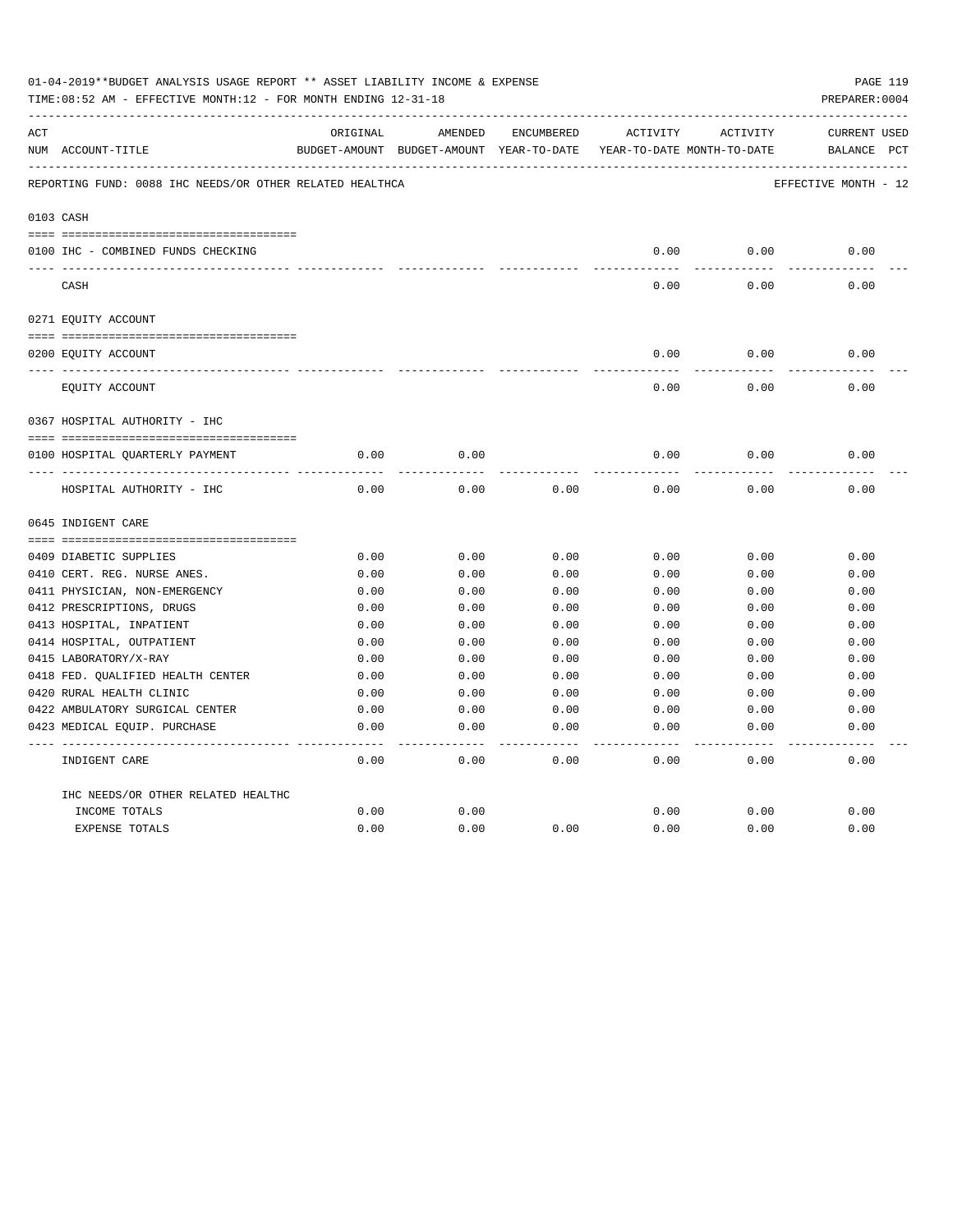|     | 01-04-2019**BUDGET ANALYSIS USAGE REPORT ** ASSET LIABILITY INCOME & EXPENSE<br>TIME: 08:52 AM - EFFECTIVE MONTH: 12 - FOR MONTH ENDING 12-31-18 |            |                                                     |            |                                        |                          | PREPARER: 0004                     | PAGE 120 |
|-----|--------------------------------------------------------------------------------------------------------------------------------------------------|------------|-----------------------------------------------------|------------|----------------------------------------|--------------------------|------------------------------------|----------|
| ACT | NUM ACCOUNT-TITLE                                                                                                                                | ORIGINAL   | AMENDED<br>BUDGET-AMOUNT BUDGET-AMOUNT YEAR-TO-DATE | ENCUMBERED | ACTIVITY<br>YEAR-TO-DATE MONTH-TO-DATE | ACTIVITY                 | <b>CURRENT USED</b><br>BALANCE PCT |          |
|     | REPORTING FUND: 0089 TEXAS JUVENILE JUSTICE DEPT.                                                                                                |            |                                                     |            |                                        |                          | EFFECTIVE MONTH - 12               |          |
|     | 0100 PAYROLL                                                                                                                                     |            |                                                     |            |                                        |                          |                                    |          |
|     | 0100 PAYROLL                                                                                                                                     |            |                                                     |            | 0.00                                   | 0.00                     | 0.00                               |          |
|     | PAYROLL                                                                                                                                          |            |                                                     |            | 0.00                                   | 0.00                     | 0.00                               |          |
|     | 0103 CASH                                                                                                                                        |            |                                                     |            |                                        |                          |                                    |          |
|     | 0689 CASH-STRUCTURAL FAM.THER.GRANT OOG                                                                                                          |            |                                                     |            | 0.00                                   | 0.00                     | 0.00                               |          |
|     | 0988 CASH-LOCAL FUNDS CARRIED FORWARD                                                                                                            |            |                                                     |            | 24, 427.35                             | 0.00                     | 53,419.18                          |          |
|     | 0992 CASH-INTEREST INCOME                                                                                                                        |            |                                                     |            | 39.64                                  | 18.70                    | 13,107.12                          |          |
|     | 0993 CASH-BASIC PROBATION SUPERVISION                                                                                                            |            |                                                     |            | 21,541.22                              | 1,159.79                 | 13,550.29                          |          |
|     | 0994 CASH-COMMUNITY PROGRAMS                                                                                                                     |            |                                                     |            | 12,118.97                              | 502.70                   | 5,912.67                           |          |
|     | 0995 CASH-LOCAL FUNDING FY 2019                                                                                                                  |            |                                                     |            | 105,612.21                             | $6,025.68-$              | 129,605.88                         |          |
|     | 0996 CASH-PRE/POST ADJUDICATION                                                                                                                  |            |                                                     |            | 1,235.62                               | 50.88                    | 602.50                             |          |
|     | 0997 CASH-COMMITMENT DIVERSION                                                                                                                   |            |                                                     |            | 1,504.76                               | 62.32                    | 734.08                             |          |
|     | 0998 CASH-MENTAL HEALTH SERVICES                                                                                                                 |            |                                                     |            | 2,162.58                               | 766.61                   | 1,757.74                           |          |
|     | 0999 CASH-REGIONALS DIVERSIONS ALTERNAT                                                                                                          |            |                                                     |            |                                        | $4,762.00 - 1,547.00$    | 4,762.00-                          |          |
|     | CASH                                                                                                                                             |            |                                                     |            |                                        | ----------- ------------ | 163,880.35 1,917.68- 213,927.46    |          |
|     | 0220 DEFERRED REVENUE                                                                                                                            |            |                                                     |            |                                        |                          |                                    |          |
|     |                                                                                                                                                  |            |                                                     |            |                                        |                          |                                    |          |
|     | 0189 DEFERRED REVENUE                                                                                                                            |            |                                                     |            | 0.00                                   | 0.00                     | 0.00                               |          |
|     | DEFERRED REVENUE                                                                                                                                 |            |                                                     |            | 0.00                                   | 0.00                     | 0.00                               |          |
|     | 0271 EQUITY ACCOUNT                                                                                                                              |            |                                                     |            |                                        |                          |                                    |          |
|     | 0200 EQUITY ACCOUNT                                                                                                                              |            |                                                     |            | 0.00                                   | 0.00                     | 50,047.11                          |          |
|     | EQUITY ACCOUNT                                                                                                                                   |            |                                                     |            | 0.00                                   | 0.00                     | 50,047.11                          |          |
|     | 0300 CASH                                                                                                                                        |            |                                                     |            |                                        |                          |                                    |          |
|     |                                                                                                                                                  |            |                                                     |            |                                        |                          |                                    |          |
|     | 0110 UNENCUMBERED FUND BALANCE                                                                                                                   | 0.00       | 0.00                                                |            | 0.00                                   | 0.00                     | 0.00                               |          |
|     | CASH                                                                                                                                             | 0.00       | 0.00                                                | 0.00       | 0.00                                   | 0.00                     | 0.00                               |          |
|     | 0330 GRANTS                                                                                                                                      |            |                                                     |            |                                        |                          |                                    |          |
|     | 0908 STRUCTURAL FAM. THER. GRANT OOG                                                                                                             | 0.00       | 0.00                                                |            | 0.00                                   | 0.00                     | 0.00                               |          |
|     | 0915 BASIC PROBATION SUPERVISION                                                                                                                 | 120,983.00 | 120,983.00                                          |            | 50,410.00                              | 10,082.00                | 70,573.00                          | 42       |
|     | 0916 COMMUNITY PROGRAMS                                                                                                                          | 80,500.00  | 80,500.00                                           |            | 33,542.00                              | 6,709.00                 | 46,958.00                          | 42       |
|     | 0917 PRE/POST ADJUDICATION                                                                                                                       | 8,210.00   | 8,210.00                                            |            | 3,421.00                               | 684.00                   | 4,789.00                           | 42       |
|     | 0918 COMMITMENT DIVERSION                                                                                                                        | 9,995.00   | 9,995.00                                            |            | 4,165.00                               | 833.00                   | 5,830.00                           | 42       |
|     | 0919 MENTAL HEALTH SERVICES                                                                                                                      | 15,312.00  | 15, 312.00                                          |            | 6,380.00                               | 1,276.00                 | 8,932.00                           | 42       |
|     | 0920 REGIONAL DIVERSIONS ALTERNATIVES                                                                                                            | 0.00       | 18,572.00                                           |            | 7,738.00                               | 1,547.00                 | 10,834.00                          | 42       |
|     | GRANTS                                                                                                                                           | 235,000.00 | -------------<br>253,572.00                         | 0.00       | -----------<br>105,656.00              | -----------<br>21,131.00 | -----------<br>147,916.00          | 42       |
|     | 0360 INTEREST INCOME                                                                                                                             |            |                                                     |            |                                        |                          |                                    |          |
|     |                                                                                                                                                  |            |                                                     |            |                                        |                          |                                    |          |
|     | 0189 INTEREST INCOME                                                                                                                             | 0.00       | 0.00                                                |            |                                        | 39.64 18.70              | $39.64+$                           |          |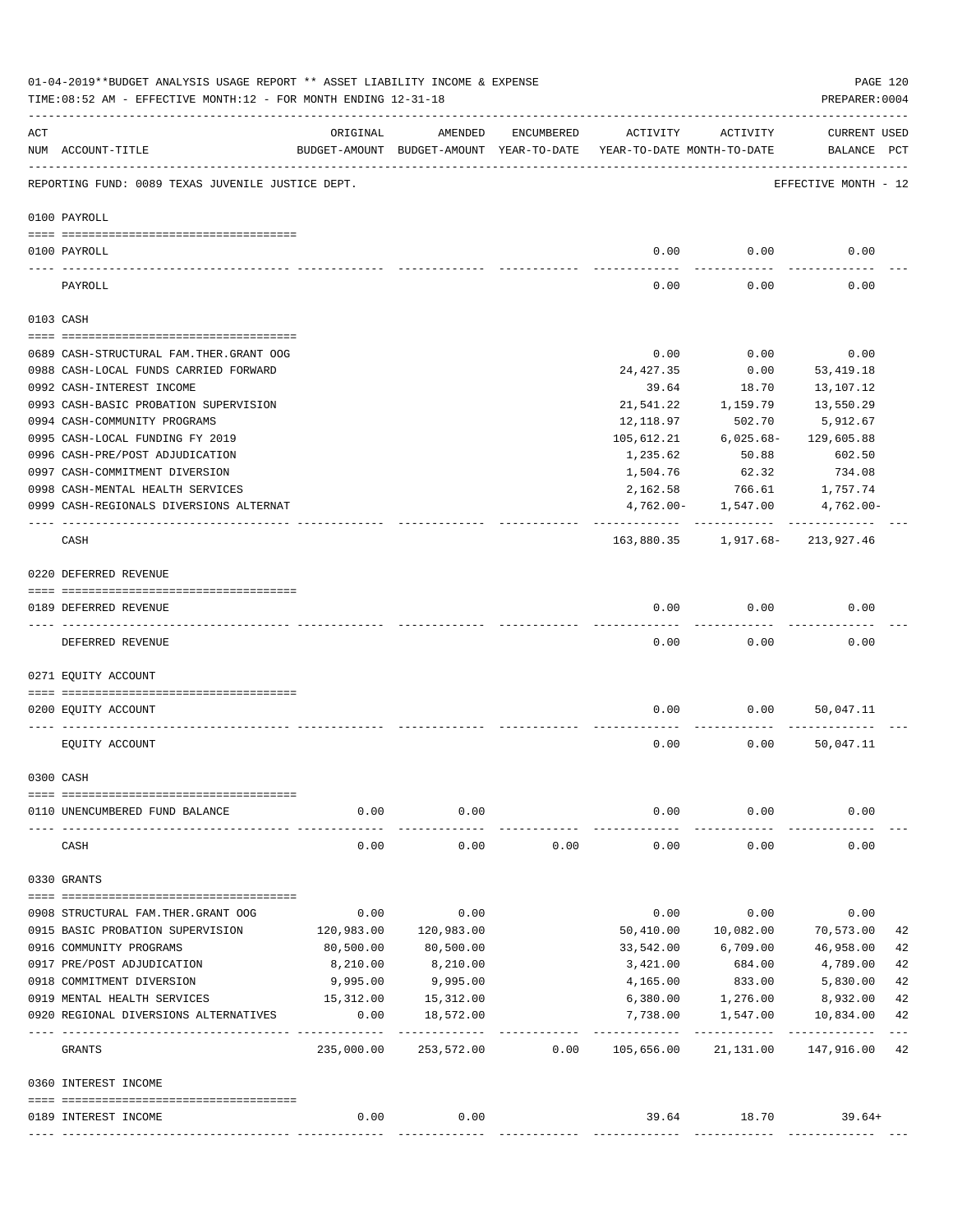| ACT |                                                        | ORIGINAL              | AMENDED                                  | ENCUMBERED   | ACTIVITY                   | ACTIVITY            | <b>CURRENT USED</b>                |          |
|-----|--------------------------------------------------------|-----------------------|------------------------------------------|--------------|----------------------------|---------------------|------------------------------------|----------|
|     | NUM ACCOUNT-TITLE                                      |                       | BUDGET-AMOUNT BUDGET-AMOUNT YEAR-TO-DATE |              | YEAR-TO-DATE MONTH-TO-DATE |                     | BALANCE                            | PCT      |
|     |                                                        |                       |                                          |              |                            |                     |                                    |          |
|     | REPORTING FUND: 0089 TEXAS JUVENILE JUSTICE DEPT.      |                       |                                          |              |                            |                     | EFFECTIVE MONTH - 12               |          |
|     | INTEREST INCOME                                        | 0.00                  | 0.00                                     | 0.00         | 39.64                      | 18.70               | $39.64+$                           |          |
|     | 0370 MISCELLANEOUS                                     |                       |                                          |              |                            |                     |                                    |          |
|     |                                                        |                       |                                          |              |                            |                     |                                    |          |
|     | 0130 REFUNDS & MISCELLANEOUS                           | 0.00                  | 0.00                                     |              | 0.00                       | 0.00                | 0.00                               |          |
|     | 0995 LOCAL FUNDING                                     | 160,000.00            | 160,000.00                               |              | 160,000.00                 | 0.00                | $0.00$ 100                         |          |
|     | MISCELLANEOUS                                          | 160,000.00            | 160,000.00                               | 0.00         | 160,000.00                 | 0.00                | 0.00 100                           |          |
|     | 0581 STRUCTURAL FAMILY THERAPY OOG                     |                       |                                          |              |                            |                     |                                    |          |
|     |                                                        |                       |                                          |              |                            |                     |                                    |          |
|     | 0416 STRUCTURAL FAMILY THERAPY                         | 0.00                  | 0.00                                     | 0.00         | 0.00                       | 0.00                | 0.00                               |          |
|     | STRUCTURAL FAMILY THERAPY OOG                          | 0.00                  | 0.00                                     | 0.00         | 0.00                       | 0.00                | 0.00                               |          |
|     | 0588 INTEREST INCOME EXPENSE                           |                       |                                          |              |                            |                     |                                    |          |
|     | 0103 SALARY COMM.CORR.OFFICERS                         | 0.00                  | 0.00                                     | 0.00         | 0.00                       | 0.00                | 0.00                               |          |
|     | 0201 SOCIAL SECURITY TAX                               | 0.00                  | 0.00                                     | 0.00         | 0.00                       | 0.00                | 0.00                               |          |
|     | 0202 GROUP HEALTH INSURANCE                            | 0.00                  | 0.00                                     | 0.00         | 0.00                       | 0.00                | 0.00                               |          |
|     | 0203 RETIREMENT                                        | 0.00                  | 0.00                                     | 0.00         | 0.00                       | 0.00                | 0.00                               |          |
|     | 0204 WORKERS COMPENSATION                              | 0.00                  | 0.00                                     | 0.00         | 0.00                       | 0.00                | 0.00                               |          |
|     | 0205 MEDICARE TAX                                      | 0.00                  | 0.00                                     | 0.00         | 0.00                       | 0.00                | 0.00                               |          |
|     | 0310 OFFICE SUPPLIES                                   | 0.00                  | 0.00                                     | 0.00         | 0.00                       | 0.00                | 0.00                               |          |
|     | 0574 COMPUTER EQUIPMENT                                | 0.00                  | 0.00                                     | 0.00         | 0.00                       | 0.00                | 0.00                               |          |
|     |                                                        |                       |                                          |              |                            |                     |                                    |          |
|     | INTEREST INCOME EXPENSE                                | 0.00                  | 0.00                                     | 0.00         | 0.00                       | 0.00                | 0.00                               |          |
|     | 0589 REGIONAL DIVERSIONS ALTERNATIVES                  |                       |                                          |              |                            |                     |                                    |          |
|     |                                                        |                       |                                          |              |                            |                     |                                    |          |
|     | 0416 STRUCTURAL FAMILY THERAPY                         | 0.00                  | 18,572.00                                | 0.00         | 12,500.00 0.00             |                     | 6,072.00                           | 67       |
|     | 0469 UNEXPENDED FUNDS                                  | 0.00                  | 0.00                                     | 0.00         | 0.00                       | 0.00                | 0.00                               |          |
|     | REGIONAL DIVERSIONS ALTERNATIVES                       | 0.00                  | 18,572.00                                | 0.00         | 12,500.00                  | 0.00                | 6,072.00                           | 67       |
|     | 0590 BASIC PROBATION SUPERVISION                       |                       |                                          |              |                            |                     |                                    |          |
|     |                                                        |                       |                                          |              |                            |                     |                                    |          |
|     | 0102 SALARY APPOINTED OFFICIAL                         |                       | 32,143.01 32,143.01                      | 0.00         | 8,653.89                   | 2,472.54            | 23,489.12                          | 27       |
|     | 0103 SALARY COMM.CORR.OFFICERS                         | 38,416.11             | 38,416.11                                | 0.00         | 10,342.78                  | 2,955.08            | 28,073.33                          | 27       |
|     | 0201 SOCIAL SECURITY TAX                               | 4,374.66              | 4,374.66                                 | 0.00         | 1,149.73                   | 327.54              | 3,224.93                           | 26       |
|     | 0202 GROUP HEALTH INSURANCE                            | 15,791.33             | 15,791.33                                | 0.00         |                            |                     | 3,946.86 1,315.62 11,844.47        | 25       |
|     | 0203 RETIREMENT                                        | 8,071.96<br>987.82    | 8,071.96<br>987.82                       | 0.00         | 2,184.07                   | 624.02              | 5,887.89                           | 27       |
|     | 0204 WORKERS COMPENSATION<br>0205 MEDICARE TAX         |                       |                                          | 0.00<br>0.00 | 279.38<br>268.95           | 0.00<br>76.62       | 708.44<br>754.16                   | 28<br>26 |
|     | 0310 OPERATING/TRAVEL EXPENSES                         | 1,023.11<br>20,175.00 | 1,023.11<br>20,175.00                    | 0.00         | 2,043.12                   | 1,150.79            | 18,131.88                          | 10       |
|     | 0469 UNEXPENDED FUNDS                                  | 0.00                  | 0.00                                     | 0.00         | 0.00                       | 0.00                | 0.00                               |          |
|     |                                                        |                       |                                          |              | _____________              | ------------        | -------------                      | $- - -$  |
|     | BASIC PROBATION SUPERVISION 120,983.00 120,983.00 0.00 |                       |                                          |              |                            |                     | 28,868.78 8,922.21 92,114.22 24    |          |
|     | 0591 COMMUNITY PROGRAMS                                |                       |                                          |              |                            |                     |                                    |          |
|     |                                                        |                       |                                          |              |                            |                     |                                    |          |
|     | 0102 SALARY APPOINTED OFFICIAL                         | 25,667.72             | 25,667.72                                |              |                            |                     | $0.00$ 6,910.54 1,974.44 18,757.18 | 27       |
|     | 0103 SALARY COMM.CORR.OFFICERS                         | 30,677.10             | 30,677.10                                | 0.00         |                            |                     | 8,259.23 2,359.78 22,417.87        | 27       |
|     | 0201 SOCIAL SECURITY TAX                               | 3,492.68              | 3,492.68                                 | 0.00         | 918.35                     | 261.62              | 2,574.33                           | 26       |
|     | 0202 GROUP HEALTH INSURANCE                            | 12,610.83             | 12,610.83                                | 0.00         |                            | 3, 152.52 1, 050.84 | 9,458.31                           | 25       |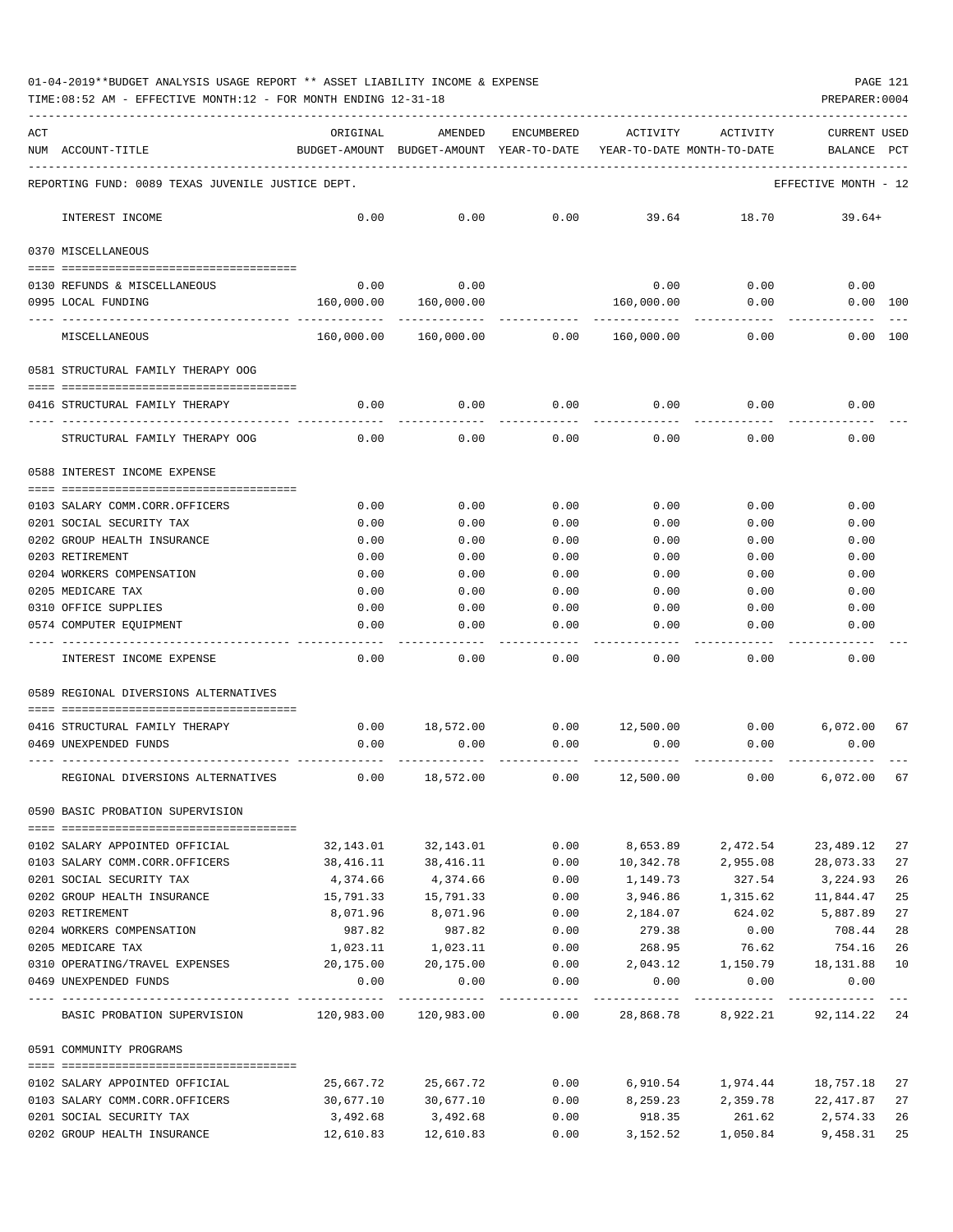| ACT |                                                   | ORIGINAL                             | AMENDED                                  | ENCUMBERED     | ACTIVITY                   | ACTIVITY        | <b>CURRENT USED</b>  |          |
|-----|---------------------------------------------------|--------------------------------------|------------------------------------------|----------------|----------------------------|-----------------|----------------------|----------|
|     | NUM ACCOUNT-TITLE                                 |                                      | BUDGET-AMOUNT BUDGET-AMOUNT YEAR-TO-DATE |                | YEAR-TO-DATE MONTH-TO-DATE |                 | BALANCE              | PCT      |
|     | REPORTING FUND: 0089 TEXAS JUVENILE JUSTICE DEPT. |                                      |                                          |                |                            |                 | EFFECTIVE MONTH - 12 |          |
|     | 0203 RETIREMENT                                   | 6,445.85                             | 6,445.85                                 | 0.00           | 1,744.47                   | 498.42          | 4,701.38             | 27       |
|     | 0204 WORKERS COMPENSATION                         | 788.82                               | 788.82                                   | 0.00           | 223.10                     | 0.00            | 565.72               | 28       |
|     | 0205 MEDICARE TAX                                 | 817.00                               | 817.00                                   | 0.00           | 214.82                     | 61.20           | 602.18               | 26       |
|     | 0469 UNEXPENDED FUNDS                             | 0.00                                 | 0.00                                     | 0.00           | 0.00                       | 0.00            | 0.00                 |          |
|     | COMMUNITY PROGRAMS                                | 80,500.00                            | 80,500.00                                | 0.00           | 21,423.03                  | 6,206.30        | 59,076.97 27         |          |
|     | 0592 PRE/POST ADJUDICATION FACILITIES             |                                      |                                          |                |                            |                 |                      |          |
|     | 0102 SALARY APPOINTED OFFICIAL                    | 2,617.79                             | 2,617.79                                 | 0.00           | 704.76                     | 201.36          | 1,913.03             | 27       |
|     | 0103 SALARY COMM.CORR.OFFICERS                    | 3,128.68                             | 3,128.68                                 | 0.00           | 842.31                     | 240.66          | 2,286.37             | 27       |
|     | 0201 SOCIAL SECURITY TAX                          | 356.28                               | 356.28                                   | 0.00           | 93.73                      | 26.70           | 262.55               | 26       |
|     | 0202 GROUP HEALTH INSURANCE                       | 1,286.08                             | 1,286.08                                 | 0.00           | 321.84                     | 107.28          | 964.24               | 25       |
|     | 0203 RETIREMENT                                   | 657.40                               | 657.40                                   | 0.00           | 178.08                     | 50.88           | 479.32               | 27       |
|     | 0204 WORKERS COMPENSATION                         | 80.45                                | 80.45                                    | 0.00           | 22.75                      | 0.00            | 57.70                | 28       |
|     | 0205 MEDICARE TAX                                 | 83.32                                | 83.32                                    | 0.00           | 21.91                      | 6.24            | 61.41                | 26       |
|     | 0408 DETENTION                                    | 0.00                                 | 0.00                                     | 0.00           | 0.00                       | 0.00            | 0.00                 |          |
|     | 0469 UNEXPENDED FUNDS                             | 0.00                                 | 0.00                                     | 0.00           | 0.00                       | 0.00            | 0.00                 |          |
|     | PRE/POST ADJUDICATION FACILITIES 8,210.00         |                                      | 8,210.00                                 | 0.00           | 2,185.38                   | 633.12          | $6.024.62$ 27        |          |
|     | 0593 COMMITMENT DIVERSION                         |                                      |                                          |                |                            |                 |                      |          |
|     |                                                   |                                      |                                          |                |                            |                 |                      |          |
|     | 0102 SALARY APPOINTED OFFICIAL                    | 3,186.94                             | 3,186.94                                 | 0.00           | 857.99                     | 245.14          | 2,328.95             | 27       |
|     | 0103 SALARY COMM.CORR.OFFICERS                    | 3,808.92                             | 3,808.92                                 | 0.00           | 1,025.50                   | 293.00          | 2,783.42             | 27<br>26 |
|     | 0201 SOCIAL SECURITY TAX                          | 433.73                               | 433.73                                   | 0.00           | 114.15                     | 32.52           | 319.58               | 25       |
|     | 0202 GROUP HEALTH INSURANCE<br>0203 RETIREMENT    | 1,565.70<br>800.33                   | 1,565.70<br>800.33                       | 0.00<br>0.00   | 391.50<br>216.72           | 130.50<br>61.92 | 1,174.20<br>583.61   | 27       |
|     | 0204 WORKERS COMPENSATION                         | 97.94                                | 97.94                                    | 0.00           | 27.70                      | 0.00            | 70.24                | 28       |
|     | 0205 MEDICARE TAX                                 | 101.44                               | 101.44                                   | 0.00           | 26.68                      | 7.60            | 74.76                | 26       |
|     | 0415 RESIDENTIAL PLACEMENT                        | 0.00                                 | 0.00                                     | 0.00           | 0.00                       | 0.00            | 0.00                 |          |
|     | 0469 UNEXPENDED FUNDS                             | 0.00                                 | 0.00                                     | 0.00           | 0.00                       | 0.00            | 0.00                 |          |
|     |                                                   |                                      |                                          |                |                            |                 |                      |          |
|     | COMMITMENT DIVERSION                              | 9,995.00                             | 9,995.00                                 | 0.00           | 2,660.24                   | 770.68          | 7,334.76             | 27       |
|     | 0594 MENTAL HEALTH SERVICES                       |                                      |                                          |                |                            |                 |                      |          |
|     | 0102 SALARY APPOINTED OFFICIAL                    | 1,673.98                             | 1,673.98                                 | 0.00           | 450.66                     | 128.76          | 1,223.32             | 27       |
|     | 0103 SALARY COMM.CORR.OFFICERS                    | 2,000.68                             | 2,000.68                                 | 0.00           | 538.65                     | 153.90          | 1,462.03             | 27       |
|     | 0201 SOCIAL SECURITY TAX                          | 227.83                               | 227.83                                   | 0.00           | 59.96                      | 17.08           | 167.87               | 26       |
|     | 0202 GROUP HEALTH INSURANCE                       | 822.41                               | 822.41                                   | 0.00           | 205.74                     | 68.58           | 616.67               | 25       |
|     | 0203 RETIREMENT                                   | 420.38                               | 420.38                                   | 0.00           | 113.82                     | 32.52           | 306.56               | 27       |
|     | 0204 WORKERS COMPENSATION                         | 51.44                                | 51.44                                    | 0.00           | 14.55                      | 14.55           | 36.89                | 28       |
|     | 0205 MEDICARE TAX                                 | 53.28                                | 53.28                                    | 0.00           | 14.04                      | 4.00            | 39.24                | 26       |
|     | 0413 PSYCHOLOGICAL                                | 5,550.00                             | 5,550.00                                 | 0.00           | 1,075.00                   | 0.00            | 4,475.00             | 19       |
|     | 0414 COUNSELING                                   | 4,512.00                             | 4,512.00                                 | 0.00           | 1,745.00                   | 90.00           | 2,767.00             | 39       |
|     | 0415 RESIDENTIAL PLACEMENT                        | 0.00                                 | 0.00                                     | 0.00           | 0.00                       | 0.00            | 0.00                 |          |
|     | 0469 UNEXPENDED FUNDS                             | 0.00<br>------------- -------------- | 0.00<br>----------                       | 0.00<br>------ | 0.00<br>---------          | 0.00            | 0.00                 |          |
|     | MENTAL HEALTH SERVICES                            |                                      | 15,312.00 15,312.00                      | 0.00           | 4,217.42                   | 509.39          | 11,094.58 28         |          |
|     | 0994 LOCAL FUNDS CARRIED FORWARD                  |                                      |                                          |                |                            |                 |                      |          |
|     | 0488 LAW ENFORCEMENT INSURANCE                    | 0.00                                 | 0.00                                     | 0.00           | 723.00                     | 0.00            | $723.00 -$           |          |
|     |                                                   |                                      |                                          |                |                            |                 |                      |          |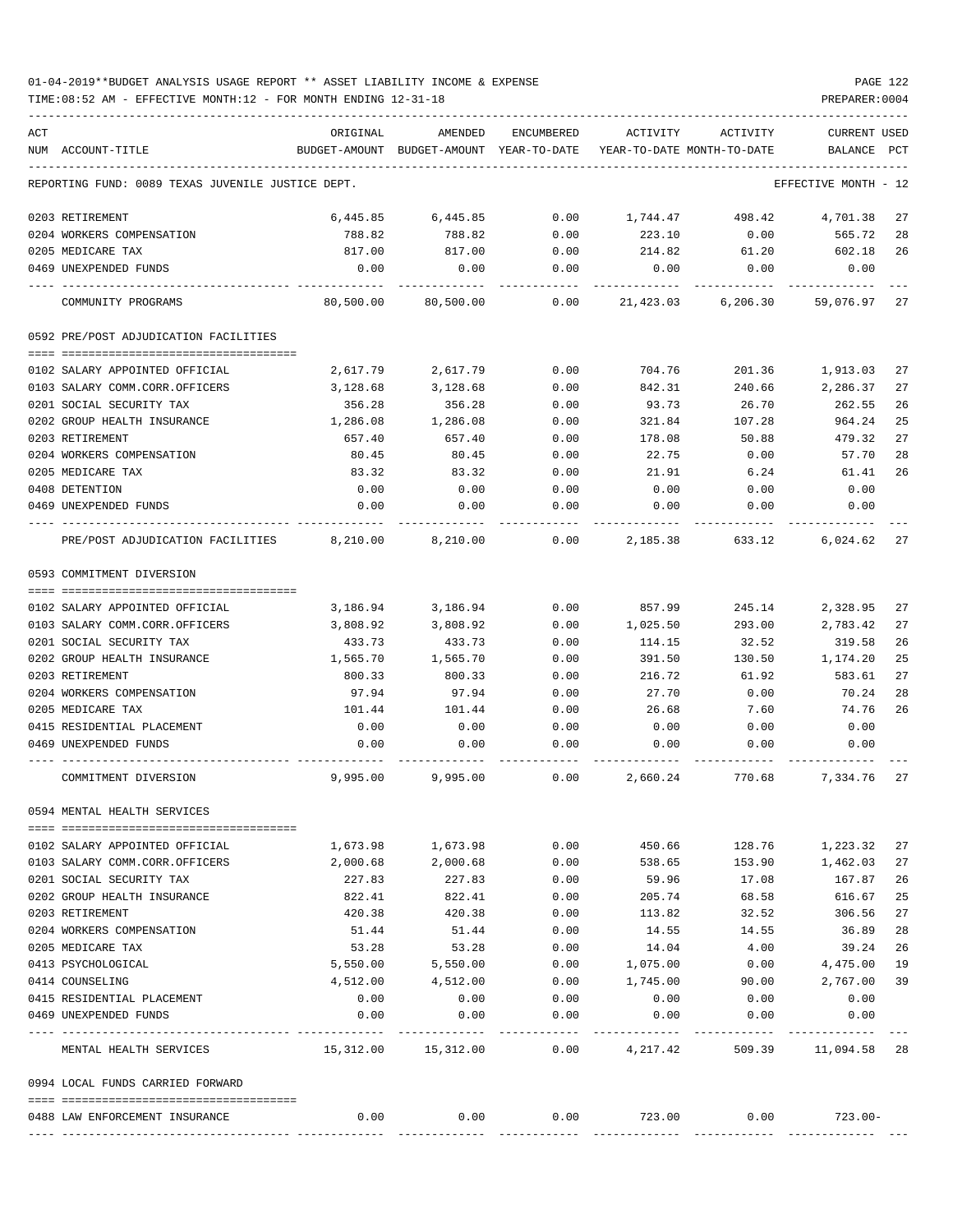| ACT | NUM ACCOUNT-TITLE                                 | ORIGINAL<br>BUDGET-AMOUNT BUDGET-AMOUNT YEAR-TO-DATE YEAR-TO-DATE MONTH-TO-DATE | AMENDED               |      | ENCUMBERED ACTIVITY                                                 | ACTIVITY        | CURRENT USED<br>BALANCE PCT |    |
|-----|---------------------------------------------------|---------------------------------------------------------------------------------|-----------------------|------|---------------------------------------------------------------------|-----------------|-----------------------------|----|
|     | REPORTING FUND: 0089 TEXAS JUVENILE JUSTICE DEPT. |                                                                                 |                       |      |                                                                     |                 | EFFECTIVE MONTH - 12        |    |
|     | LOCAL FUNDS CARRIED FORWARD                       | 0.00                                                                            |                       |      | $0.00$ $0.00$ $723.00$ $0.00$ $723.00$                              |                 |                             |    |
|     | 0995 LOCAL FUNDING                                |                                                                                 |                       |      |                                                                     |                 |                             |    |
|     | 0102 SALARY APPOINTED OFFICIAL                    | 4,782.81 4,782.81                                                               |                       | 0.00 | 1,287.65 367.90 3,495.16                                            |                 |                             | 27 |
|     | 0103 SALARY COMM.CORR.OFFICERS                    | 5,716.23 5,716.23                                                               |                       | 0.00 | 1,538.95 439.70 4,177.28                                            |                 |                             | 27 |
|     | 0105 OFFICE MANAGER                               | 0.00                                                                            | 0.00                  | 0.00 | 0.00                                                                | 0.00            | 0.00                        |    |
|     | 0201 SOCIAL SECURITY TAX                          | 650.92                                                                          | 650.92                | 0.00 | 171.23                                                              | 48.78           | 479.69                      | 26 |
|     | 0202 GROUP HEALTH INSURANCE                       | 2,349.72                                                                        | 2,349.72              | 0.00 | 587.88                                                              | 195.96 1,761.84 |                             | 25 |
|     | 0203 RETIREMENT                                   |                                                                                 | 1,201.09 1,201.09     | 0.00 | 325.29                                                              | 92.94           | 875.80                      | 27 |
|     | 0204 WORKERS COMPENSATION                         |                                                                                 | 146.99 146.99         | 0.00 | 41.57                                                               | 0.00            | 105.42                      | 28 |
|     | 0205 MEDICARE TAX                                 |                                                                                 | 152.24 152.24         | 0.00 | 40.02                                                               |                 | 11.40 112.22                | 26 |
|     | 0401 AUDIT EXPENSE                                |                                                                                 | 3,000.00 3,000.00     | 0.00 | 0.00                                                                |                 | $0.00$ 3,000.00             | 00 |
|     | 0405 DETENTION OPERATING COST FY19                | 132,000.00                                                                      | 132,000.00            | 0.00 | 16,967.55                                                           | 0.00            | 115,032.45                  | 13 |
|     | 0406 DETENTION OPERATING COST FY18                | 0.00                                                                            | 0.00                  | 0.00 | 0.00                                                                | 0.00            | 0.00                        |    |
|     | 0407 DETENTION OPERATING COST FY17                | 0.00                                                                            | 0.00                  | 0.00 | 0.00                                                                | 0.00            | 0.00                        |    |
|     | 0414 COUNSELING                                   | 0.00                                                                            | 0.00                  | 0.00 | $0.00$ $0.00$ $0.00$ $0.00$                                         |                 |                             |    |
|     | 0415 RESIDENTIAL PLACEMENT                        | 10,000.00  10,000.00                                                            |                       | 0.00 | 8,277.30 4,869.00 1,722.70                                          |                 |                             | 83 |
|     | 0416 STRUCTURAL FAMILY THERAPY                    | 0.00                                                                            | 0.00                  | 0.00 | 0.00                                                                | 0.00            | 0.00                        |    |
|     | 0427 TRAVEL AND TRAINING                          | 0.00                                                                            | 0.00                  | 0.00 | 0.00                                                                | 0.00            | 0.00                        |    |
|     | 0453 COMPUTER SOFTWARE                            | 0.00                                                                            | 0.00                  | 0.00 | 0.00<br>------------ ------------ ----------                        | 0.00            | 0.00                        |    |
|     | LOCAL FUNDING                                     |                                                                                 |                       |      | $160,000.00$ $160,000.00$ 0.00 $29,237.44$ 6,025.68 $130,762.56$ 18 |                 |                             |    |
|     | TEXAS JUVENILE JUSTICE DEPT.                      |                                                                                 |                       |      |                                                                     |                 |                             |    |
|     | INCOME TOTALS                                     |                                                                                 | 395,000.00 413,572.00 |      | 265,695.64 21,149.70 147,876.36 64                                  |                 |                             |    |
|     | <b>EXPENSE TOTALS</b>                             |                                                                                 | 395,000.00 413,572.00 |      | $0.00 \qquad 101,815.29 \qquad 23,067.38$                           |                 | 311,756.71 25               |    |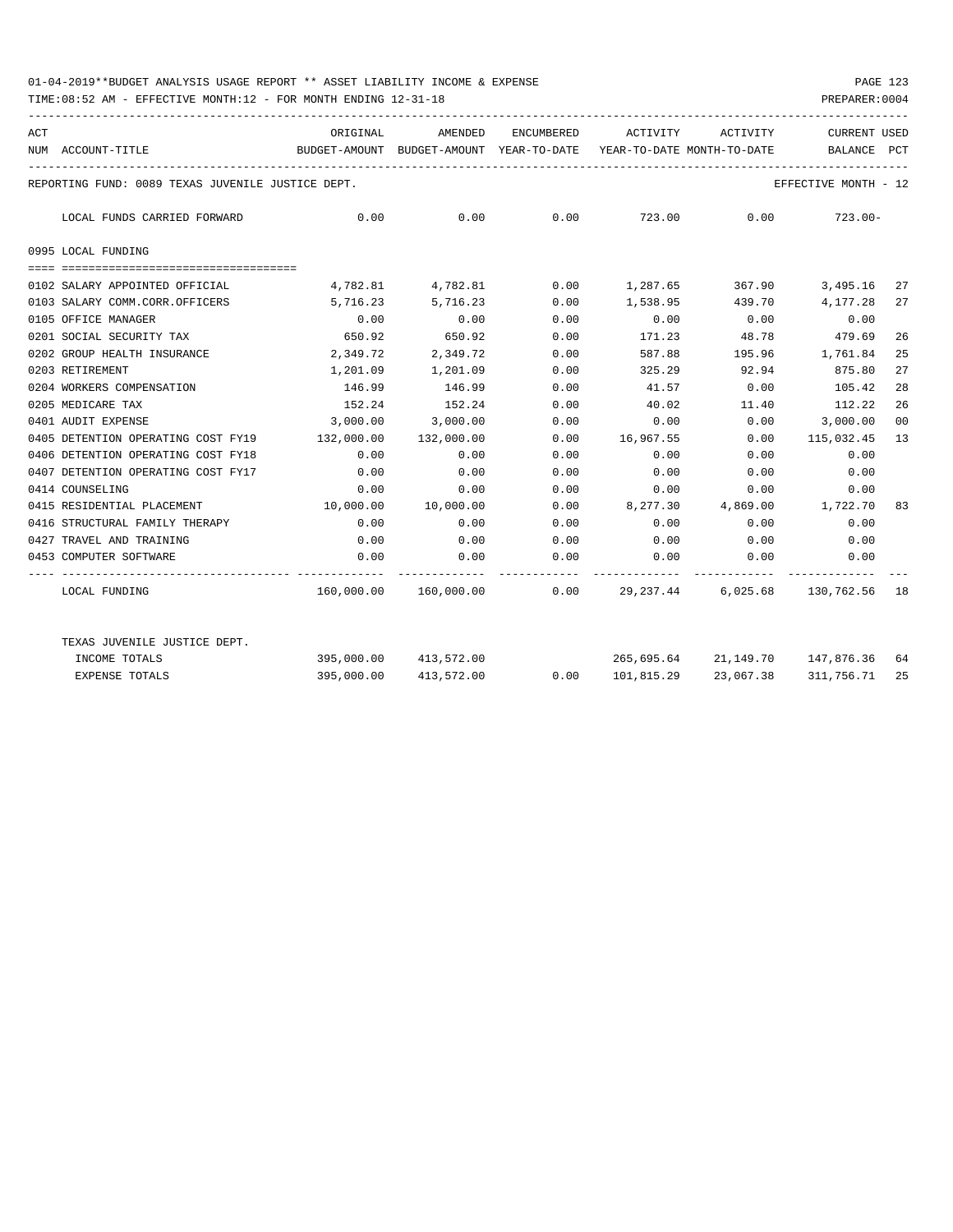|     | 01-04-2019**BUDGET ANALYSIS USAGE REPORT ** ASSET LIABILITY INCOME & EXPENSE<br>PAGE 124<br>TIME: 08:52 AM - EFFECTIVE MONTH: 12 - FOR MONTH ENDING 12-31-18<br>PREPARER: 0004 |                |                                                     |                   |                                        |              |                                    |                |  |  |  |
|-----|--------------------------------------------------------------------------------------------------------------------------------------------------------------------------------|----------------|-----------------------------------------------------|-------------------|----------------------------------------|--------------|------------------------------------|----------------|--|--|--|
| ACT | NUM ACCOUNT-TITLE                                                                                                                                                              | ORIGINAL       | AMENDED<br>BUDGET-AMOUNT BUDGET-AMOUNT YEAR-TO-DATE | ENCUMBERED        | ACTIVITY<br>YEAR-TO-DATE MONTH-TO-DATE | ACTIVITY     | <b>CURRENT USED</b><br>BALANCE PCT |                |  |  |  |
|     | REPORTING FUND: 0092 STATZER FUND                                                                                                                                              |                |                                                     |                   |                                        |              | EFFECTIVE MONTH - 12               |                |  |  |  |
|     | 0103 CASH                                                                                                                                                                      |                |                                                     |                   |                                        |              |                                    |                |  |  |  |
|     | 0100 STATZER-COMBINED FUNDS CHECKING                                                                                                                                           |                |                                                     |                   | 63.22-                                 | 0.68         | 4,546.39                           |                |  |  |  |
|     | 0175 TEXPOOL                                                                                                                                                                   |                |                                                     |                   | 276.52                                 | 72.71        | 40,237.32                          |                |  |  |  |
|     | CASH                                                                                                                                                                           |                |                                                     |                   | 213.30                                 | 73.39        | 44,783.71                          |                |  |  |  |
|     | 0200 SYSTEM ADDED LIABILITY DEPARTMENT                                                                                                                                         |                |                                                     |                   |                                        |              |                                    |                |  |  |  |
|     | 0900 SYSTEM ADDED LIABILITY LINE-ITEM                                                                                                                                          |                |                                                     |                   | 0.00                                   | 0.00         | 0.00                               |                |  |  |  |
|     | 0910 SYSTEM ADDED LIABILITY LINE-ITEM                                                                                                                                          |                |                                                     |                   | 0.00                                   | 0.00         | 0.00                               |                |  |  |  |
|     | SYSTEM ADDED LIABILITY DEPARTMENT                                                                                                                                              |                |                                                     |                   | 0.00                                   | 0.00         | 0.00                               |                |  |  |  |
|     | 0271 EQUITY ACCOUNT                                                                                                                                                            |                |                                                     |                   |                                        |              |                                    |                |  |  |  |
|     | 0200 EQUITY ACCOUNT                                                                                                                                                            |                |                                                     |                   | 0.00                                   | 0.00         | 44,570.41                          |                |  |  |  |
|     | EQUITY ACCOUNT                                                                                                                                                                 |                |                                                     |                   | 0.00                                   | 0.00         | 44,570.41                          |                |  |  |  |
|     | 0360 INTEREST EARNINGS                                                                                                                                                         |                |                                                     |                   |                                        |              |                                    |                |  |  |  |
|     | 0100 INTEREST EARNINGS                                                                                                                                                         | 50.00          | 50.00                                               |                   | 213.30                                 | 73.39        | $163.30 + 427$                     |                |  |  |  |
|     | 0350 GOV. COMMODITY PROG. ASCS                                                                                                                                                 | 0.00           | 0.00                                                |                   | 0.00                                   | 0.00         | 0.00                               |                |  |  |  |
|     | INTEREST EARNINGS                                                                                                                                                              | 50.00          | 50.00                                               | 0.00              | 213.30                                 | 73.39        | $163.30 + 427$                     |                |  |  |  |
|     | 0370 RENT                                                                                                                                                                      |                |                                                     |                   |                                        |              |                                    |                |  |  |  |
|     |                                                                                                                                                                                |                |                                                     |                   |                                        |              |                                    |                |  |  |  |
|     | 0100 RENT<br>0130 REFUNDS & MISCELLANEOUS                                                                                                                                      | 560.00<br>0.00 | 560.00<br>0.00                                      |                   | 0.00<br>0.00                           | 0.00<br>0.00 | 560.00 00<br>0.00                  |                |  |  |  |
|     |                                                                                                                                                                                |                |                                                     |                   |                                        |              |                                    |                |  |  |  |
|     | RENT                                                                                                                                                                           | 560.00         | 560.00                                              | 0.00              | 0.00                                   | 0.00         | 560.00                             | 0 <sub>0</sub> |  |  |  |
|     | 0700 STATZER FARM                                                                                                                                                              |                |                                                     |                   |                                        |              |                                    |                |  |  |  |
|     | 0310 OFFICE SUPPLIES                                                                                                                                                           | 0.00           | 0.00                                                | 0.00              | 0.00                                   | 0.00         | 0.00                               |                |  |  |  |
|     | 0430 BIDS AND NOTICES                                                                                                                                                          | 110.00         | 110.00                                              | 0.00              | 0.00                                   | 0.00         | 110.00                             | 00             |  |  |  |
|     | 0484 APPRAISALS                                                                                                                                                                | 0.00           | 0.00                                                | 0.00              | 0.00                                   | 0.00         | 0.00                               |                |  |  |  |
|     | 0490 LITERACY COUNCIL DONATION                                                                                                                                                 | 500.00         | 500.00                                              | 0.00<br>$- - - -$ | 0.00                                   | 0.00         | 500.00                             | 0 <sub>0</sub> |  |  |  |
|     | STATZER FARM                                                                                                                                                                   | 610.00         | 610.00                                              | 0.00              | 0.00                                   | 0.00         | 610.00                             | 00             |  |  |  |
|     | 0999 ACCOUNTS PAYABLE                                                                                                                                                          |                |                                                     |                   |                                        |              |                                    |                |  |  |  |
|     | 0100 A/P CLEARING ACCOUNT                                                                                                                                                      |                |                                                     |                   | 0.00                                   | 0.00         | 0.00                               |                |  |  |  |
|     | ACCOUNTS PAYABLE                                                                                                                                                               |                |                                                     |                   | 0.00                                   | 0.00         | 0.00                               |                |  |  |  |
|     | STATZER FUND                                                                                                                                                                   |                |                                                     |                   |                                        |              |                                    |                |  |  |  |
|     | INCOME TOTALS                                                                                                                                                                  | 610.00         | 610.00                                              |                   | 213.30                                 | 73.39        | 396.70                             | 35             |  |  |  |
|     | EXPENSE TOTALS                                                                                                                                                                 | 610.00         | 610.00                                              | 0.00              | 0.00                                   | 0.00         | 610.00                             | 0 <sub>0</sub> |  |  |  |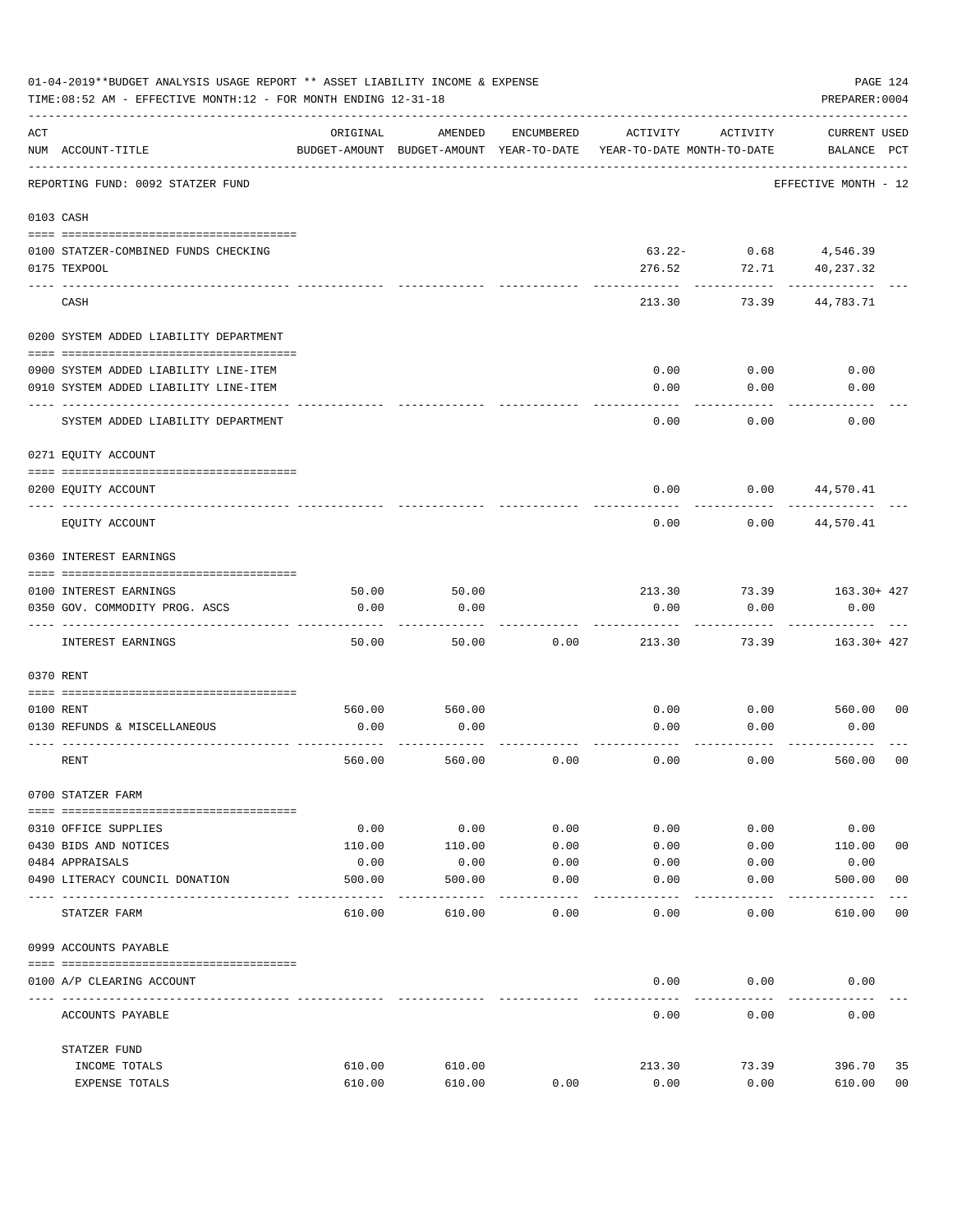|     | 01-04-2019**BUDGET ANALYSIS USAGE REPORT ** ASSET LIABILITY INCOME & EXPENSE<br>TIME: 08:52 AM - EFFECTIVE MONTH: 12 - FOR MONTH ENDING 12-31-18<br>PREPARER: 0004 |          |                                          |            |                            |                  |                      |  |  |
|-----|--------------------------------------------------------------------------------------------------------------------------------------------------------------------|----------|------------------------------------------|------------|----------------------------|------------------|----------------------|--|--|
| ACT |                                                                                                                                                                    | ORIGINAL | AMENDED                                  | ENCUMBERED | ACTIVITY                   | ACTIVITY         | CURRENT USED         |  |  |
|     | NUM ACCOUNT-TITLE                                                                                                                                                  |          | BUDGET-AMOUNT BUDGET-AMOUNT YEAR-TO-DATE |            | YEAR-TO-DATE MONTH-TO-DATE |                  | BALANCE PCT          |  |  |
|     | REPORTING FUND: 0093 TX. COMM. DEVELOPMENT PGM                                                                                                                     |          |                                          |            |                            |                  | EFFECTIVE MONTH - 12 |  |  |
|     | 0103 CASH                                                                                                                                                          |          |                                          |            |                            |                  |                      |  |  |
|     |                                                                                                                                                                    |          |                                          |            |                            |                  |                      |  |  |
|     | 0909 CASH- #713169 RANDOLPH                                                                                                                                        |          |                                          |            | 0.00                       | ---------        | $0.00$ 100.00        |  |  |
|     | CASH                                                                                                                                                               |          |                                          |            | 0.00                       | 0.00             | 100.00               |  |  |
|     | 0120 RECEIVABLES                                                                                                                                                   |          |                                          |            |                            |                  |                      |  |  |
|     |                                                                                                                                                                    |          |                                          |            |                            |                  |                      |  |  |
|     | 0312 DUE FROM OTHER GOVERNMENT                                                                                                                                     |          |                                          |            | 0.00                       | 0.00<br>-------- | 0.00                 |  |  |
|     | RECEIVABLES                                                                                                                                                        |          |                                          |            | 0.00                       | 0.00             | 0.00                 |  |  |
|     | 0200 LIABILITY ACCOUNT                                                                                                                                             |          |                                          |            |                            |                  |                      |  |  |
|     | 0910 SYSTEM ADDED LIABILITY                                                                                                                                        |          |                                          |            | 0.00                       | 0.00             | 0.00                 |  |  |
|     | LIABILITY ACCOUNT                                                                                                                                                  |          |                                          |            | 0.00                       | 0.00             | 0.00                 |  |  |
|     | 0271 EQUITY ACCOUNT                                                                                                                                                |          |                                          |            |                            |                  |                      |  |  |
|     | 0200 EQUITY ACCOUNT                                                                                                                                                |          |                                          |            | 0.00                       | 0.00             | 100.00               |  |  |
|     | EQUITY ACCOUNT                                                                                                                                                     |          |                                          |            | 0.00                       | 0.00             | 100.00               |  |  |
|     | 0330 GRANT INCOME                                                                                                                                                  |          |                                          |            |                            |                  |                      |  |  |
|     |                                                                                                                                                                    |          |                                          |            |                            |                  |                      |  |  |
|     | 0909 GRANT #713169 RANDOLPH<br>---------------------- ---                                                                                                          | 0.00     | 0.00                                     |            | 0.00                       | 0.00             | 0.00                 |  |  |
|     | GRANT INCOME                                                                                                                                                       | 0.00     | 0.00                                     | 0.00       | 0.00                       | 0.00             | 0.00                 |  |  |
|     | 0370 REFUNDS & MISCELLANEOUS                                                                                                                                       |          |                                          |            |                            |                  |                      |  |  |
|     |                                                                                                                                                                    |          |                                          |            |                            |                  |                      |  |  |
|     | 0130 REFUNDS & MISCELLANEOUS                                                                                                                                       | 0.00     | 0.00                                     |            | 0.00                       | 0.00             | 0.00                 |  |  |
|     | REFUNDS & MISCELLANEOUS                                                                                                                                            | 0.00     | 0.00                                     | 0.00       | 0.00                       | 0.00             | 0.00                 |  |  |
|     | 0909 GRANT #713169 RANDOLPH                                                                                                                                        |          |                                          |            |                            |                  |                      |  |  |
|     |                                                                                                                                                                    |          |                                          |            |                            |                  |                      |  |  |
|     | 0414 GRANT ADMINISTRATION                                                                                                                                          | 0.00     | 0.00                                     | 0.00       | 0.00                       | 0.00             | 0.00                 |  |  |
|     | 0415 CONSTRUCTION EXPENSE                                                                                                                                          | 0.00     | 0.00                                     | 0.00       | 0.00                       | 0.00             | 0.00                 |  |  |
|     | 0416 ENGINEERING                                                                                                                                                   | 0.00     | 0.00                                     | 0.00       | 0.00                       | 0.00             | 0.00                 |  |  |
|     | GRANT #713169 RANDOLPH                                                                                                                                             | 0.00     | 0.00                                     | 0.00       | 0.00                       | 0.00             | 0.00                 |  |  |
|     | TX. COMM. DEVELOPMENT PGM                                                                                                                                          |          |                                          |            |                            |                  |                      |  |  |
|     | INCOME TOTALS                                                                                                                                                      | 0.00     | 0.00                                     |            | 0.00                       | 0.00             | 0.00                 |  |  |
|     | EXPENSE TOTALS                                                                                                                                                     | 0.00     | 0.00                                     | 0.00       | 0.00                       | 0.00             | 0.00                 |  |  |
|     |                                                                                                                                                                    |          |                                          |            |                            |                  |                      |  |  |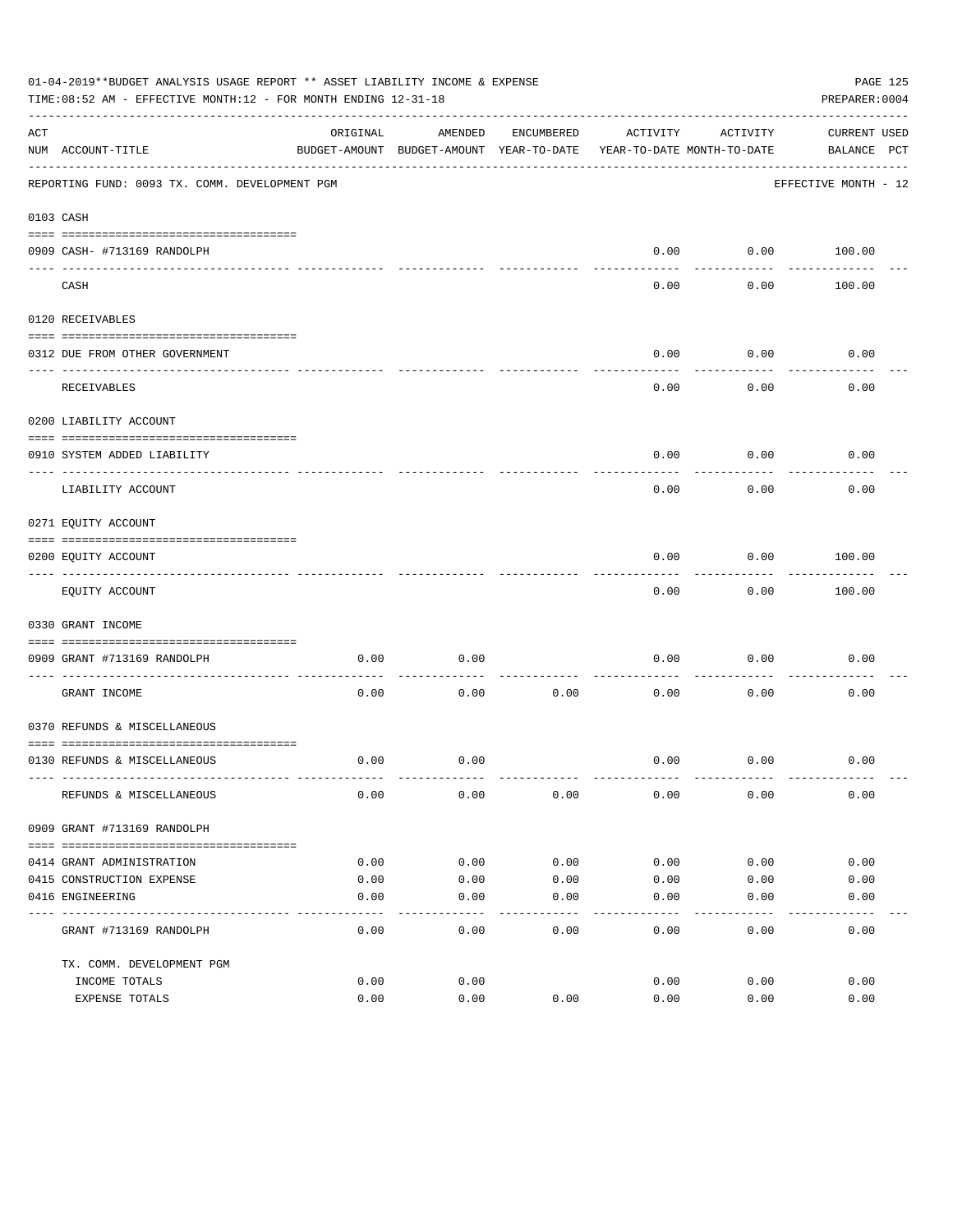|     | 01-04-2019**BUDGET ANALYSIS USAGE REPORT ** ASSET LIABILITY INCOME & EXPENSE<br>PAGE 126<br>TIME: 08:52 AM - EFFECTIVE MONTH: 12 - FOR MONTH ENDING 12-31-18<br>PREPARER: 0004 |          |                                                     |            |                                        |          |                                    |  |  |  |
|-----|--------------------------------------------------------------------------------------------------------------------------------------------------------------------------------|----------|-----------------------------------------------------|------------|----------------------------------------|----------|------------------------------------|--|--|--|
| ACT | NUM ACCOUNT-TITLE                                                                                                                                                              | ORIGINAL | AMENDED<br>BUDGET-AMOUNT BUDGET-AMOUNT YEAR-TO-DATE | ENCUMBERED | ACTIVITY<br>YEAR-TO-DATE MONTH-TO-DATE | ACTIVITY | <b>CURRENT USED</b><br>BALANCE PCT |  |  |  |
|     | REPORTING FUND: 0095 PAYROLL                                                                                                                                                   |          |                                                     |            |                                        |          | EFFECTIVE MONTH - 12               |  |  |  |
|     | 0100 PAYROLL CLEARING ACCOUNT                                                                                                                                                  |          |                                                     |            |                                        |          |                                    |  |  |  |
|     | 0100 PAYROLL CASH                                                                                                                                                              |          |                                                     |            | $1.01-$                                | 147.57-  | 23.35                              |  |  |  |
|     | PAYROLL CLEARING ACCOUNT                                                                                                                                                       |          |                                                     |            | $1.01 -$                               | 147.57-  | 23.35                              |  |  |  |
|     | 0200 SYSTEM ADDED LIABILITY DEPARTMENT                                                                                                                                         |          |                                                     |            |                                        |          |                                    |  |  |  |
|     | 0910 SYSTEM ADDED LIABILITY LINE-ITEM                                                                                                                                          |          |                                                     |            | 0.00                                   | 0.00     | 0.00                               |  |  |  |
|     | SYSTEM ADDED LIABILITY DEPARTMENT                                                                                                                                              |          |                                                     |            | 0.00                                   | 0.00     | 0.00                               |  |  |  |
|     | 0271 EQUITY ACCOUNT                                                                                                                                                            |          |                                                     |            |                                        |          |                                    |  |  |  |
|     | 0200 DEPOSITS                                                                                                                                                                  |          |                                                     |            | 0.00                                   | 0.00     | 24.36                              |  |  |  |
|     | EQUITY ACCOUNT                                                                                                                                                                 |          |                                                     |            | 0.00                                   | 0.00     | 24.36                              |  |  |  |
|     | 0360 INTEREST EARNINGS                                                                                                                                                         |          |                                                     |            |                                        |          |                                    |  |  |  |
|     | 0100 INTEREST EARNINGS                                                                                                                                                         | 0.00     | 0.00                                                |            | 0.00                                   | 0.00     | 0.00                               |  |  |  |
|     | INTEREST EARNINGS                                                                                                                                                              | 0.00     | 0.00                                                | 0.00       | 0.00                                   | 0.00     | 0.00                               |  |  |  |
|     | 0370 MISCELLANEOUS                                                                                                                                                             |          |                                                     |            |                                        |          |                                    |  |  |  |
|     | 0125 AFLAC FSA CLEARING                                                                                                                                                        | 0.00     | 0.00                                                |            | 0.00                                   | 0.00     | 0.00                               |  |  |  |
|     | 0130 REFUNDS & MISCELLANEOUS                                                                                                                                                   | 0.00     | 0.00                                                |            | $1.01 -$                               | 147.57-  | 1.01                               |  |  |  |
|     | MISCELLANEOUS                                                                                                                                                                  | 0.00     | 0.00                                                | 0.00       | $1.01-$                                | 147.57-  | 1.01                               |  |  |  |
|     | PAYROLL                                                                                                                                                                        |          |                                                     |            |                                        |          |                                    |  |  |  |
|     | INCOME TOTALS                                                                                                                                                                  | 0.00     | 0.00                                                |            | $1.01 -$                               | 147.57-  | 1.01                               |  |  |  |
|     | <b>EXPENSE TOTALS</b>                                                                                                                                                          | 0.00     | 0.00                                                | 0.00       | 0.00                                   | 0.00     | 0.00                               |  |  |  |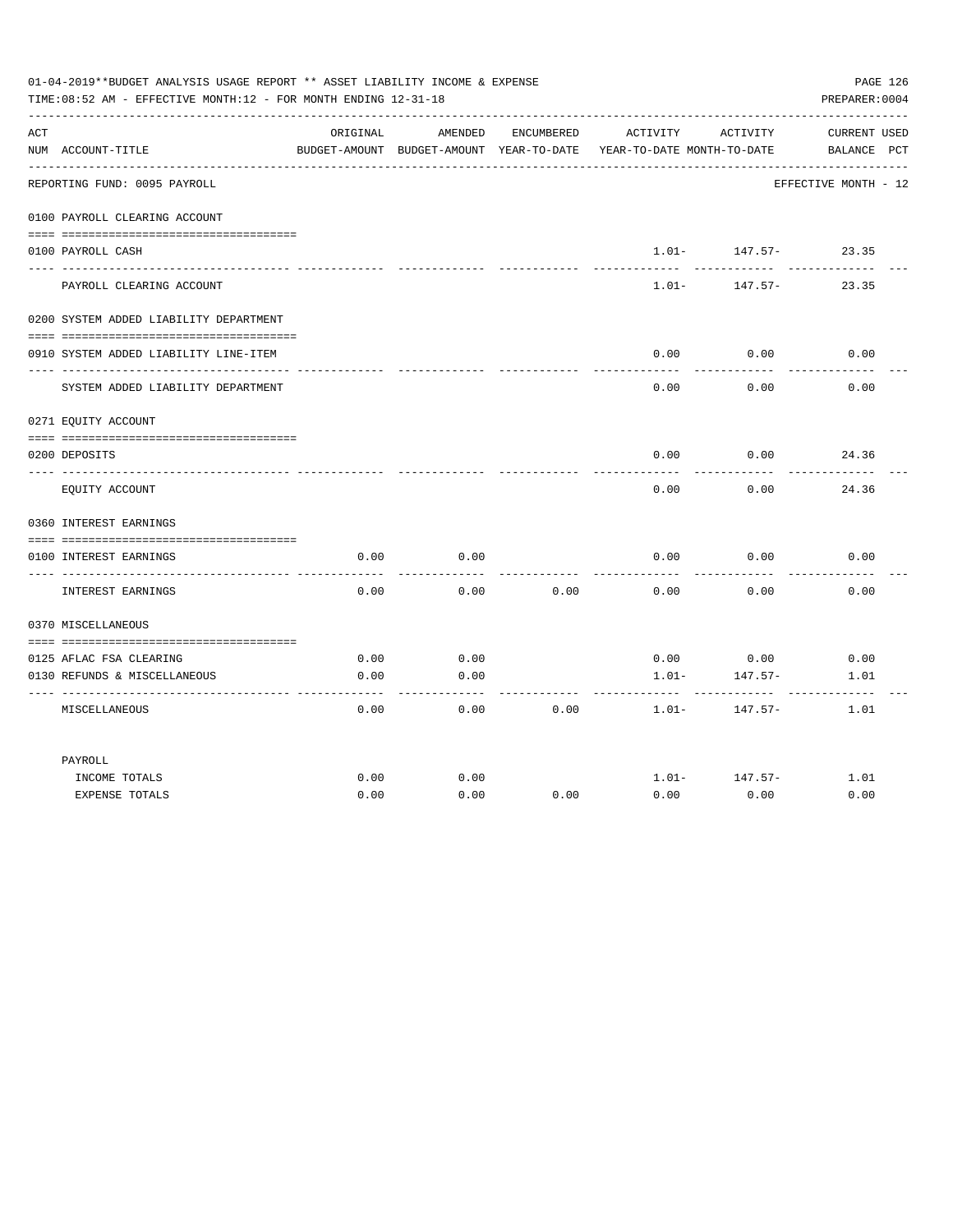|     | 01-04-2019**BUDGET ANALYSIS USAGE REPORT ** ASSET LIABILITY INCOME & EXPENSE<br>PAGE 127<br>TIME: 08:52 AM - EFFECTIVE MONTH: 12 - FOR MONTH ENDING 12-31-18<br>PREPARER: 0004 |          |         |            |                                                                     |           |                                             |  |  |  |  |
|-----|--------------------------------------------------------------------------------------------------------------------------------------------------------------------------------|----------|---------|------------|---------------------------------------------------------------------|-----------|---------------------------------------------|--|--|--|--|
| ACT |                                                                                                                                                                                | ORIGINAL | AMENDED | ENCUMBERED | ACTIVITY                                                            | ACTIVITY  | <b>CURRENT USED</b>                         |  |  |  |  |
|     | NUM ACCOUNT-TITLE                                                                                                                                                              |          |         |            | BUDGET-AMOUNT BUDGET-AMOUNT YEAR-TO-DATE YEAR-TO-DATE MONTH-TO-DATE |           | BALANCE PCT                                 |  |  |  |  |
|     | REPORTING FUND: 0098 CAPITAL ASSETS                                                                                                                                            |          |         |            |                                                                     |           | EFFECTIVE MONTH - 12                        |  |  |  |  |
|     | 0160 CAPITAL ASSETS                                                                                                                                                            |          |         |            |                                                                     |           |                                             |  |  |  |  |
|     |                                                                                                                                                                                |          |         |            |                                                                     |           |                                             |  |  |  |  |
|     | 0100 LAND<br>0200 BUILDINGS                                                                                                                                                    |          |         |            | 0.00<br>0.00                                                        | 0.00      | $0.00$ $341,561.30$<br>4,737,000.00         |  |  |  |  |
|     | 0201 ACCUM.DEPRECIATION-BUILDINGS                                                                                                                                              |          |         |            | 0.00                                                                | 0.00      | $3,376,677.74-$                             |  |  |  |  |
|     | 0210 AUTOMOBILES AND TRUCKS                                                                                                                                                    |          |         |            | 0.00                                                                | 0.00      | 2,013,774.80                                |  |  |  |  |
|     | 0211 ACCUM.DEPR.AUTOS AND TRUCKS                                                                                                                                               |          |         |            | 0.00                                                                | 0.00      | 1,436,261.71-                               |  |  |  |  |
|     | 0215 COMPUTER EQUIPMENT                                                                                                                                                        |          |         |            | 0.00                                                                | 0.00      | 647,940.20                                  |  |  |  |  |
|     | 0216 ACCUM.DEPR.-COMPUTER EQUIPMENT                                                                                                                                            |          |         |            | 0.00                                                                | 0.00      | 647,940.20-                                 |  |  |  |  |
|     | 0220 OFFICE EQUIPMENT                                                                                                                                                          |          |         |            | 0.00                                                                | 0.00      | 99,653.24                                   |  |  |  |  |
|     | 0221 ACCUM. DEPR. - OFFICE EQUIPMENT                                                                                                                                           |          |         |            | 0.00                                                                | 0.00      | 99,653.24-                                  |  |  |  |  |
|     | 0225 RADIO EQUIPMENT                                                                                                                                                           |          |         |            | 0.00                                                                | 0.00      | 213, 359.45                                 |  |  |  |  |
|     | 0226 ACCUM.DEPR.-RADIO EQUIPMENT                                                                                                                                               |          |         |            | 0.00                                                                | 0.00      | 201,161.84-                                 |  |  |  |  |
|     | 0227 SECURITY EQUIPMENT                                                                                                                                                        |          |         |            | 0.00                                                                | 0.00      | 5,578.00                                    |  |  |  |  |
|     | 0228 ACCUM.DEP. - SECURITY EQUIPMENT                                                                                                                                           |          |         |            | 0.00                                                                | 0.00      | 464.83-                                     |  |  |  |  |
|     | 0230 ROADS                                                                                                                                                                     |          |         |            | 0.00                                                                | 0.00      | 17,817,815.13                               |  |  |  |  |
|     | 0231 ACCUM. DEPRECIATION-ROADS                                                                                                                                                 |          |         |            | 0.00                                                                | 0.00      | 14,344,578.06-                              |  |  |  |  |
|     | 0235 BRIDGES                                                                                                                                                                   |          |         |            | 0.00                                                                |           | 0.00 10,687,643.03                          |  |  |  |  |
|     | 0236 ACCUM. DEPRECIATION-BRIDGES                                                                                                                                               |          |         |            | 0.00                                                                |           | $0.00 \quad 4,936,832.54$ -                 |  |  |  |  |
|     | 0300 ROAD EQUIPMENT                                                                                                                                                            |          |         |            | 0.00                                                                |           | $0.00 \quad 3,376,053.43$                   |  |  |  |  |
|     | 0301 ACCUM.DEPRECIATION-ROAD EQUIPMENT                                                                                                                                         |          |         |            | 0.00                                                                |           | $0.00 \quad 2.684.312.76 -$                 |  |  |  |  |
|     | CAPITAL ASSETS                                                                                                                                                                 |          |         |            | 0.00                                                                | --------- | -------------<br>$0.00 \quad 12,212,495.66$ |  |  |  |  |
|     | 0271 EQUITY ACCOUNT                                                                                                                                                            |          |         |            |                                                                     |           |                                             |  |  |  |  |
|     |                                                                                                                                                                                |          |         |            |                                                                     |           |                                             |  |  |  |  |
|     | 0200 EQUITY ACCOUNT                                                                                                                                                            |          |         |            | 0.00                                                                |           | $0.00 \quad 12,212,495.66 -$                |  |  |  |  |
|     | EQUITY ACCOUNT                                                                                                                                                                 |          |         |            | 0.00                                                                |           | $0.00 \quad 12,212,495.66-$                 |  |  |  |  |
|     | CAPITAL ASSETS                                                                                                                                                                 |          |         |            |                                                                     |           |                                             |  |  |  |  |
|     | INCOME TOTALS                                                                                                                                                                  | 0.00     | 0.00    |            | 0.00                                                                | 0.00      | 0.00                                        |  |  |  |  |
|     | EXPENSE TOTALS                                                                                                                                                                 | 0.00     | 0.00    | 0.00       | 0.00                                                                | 0.00      | 0.00                                        |  |  |  |  |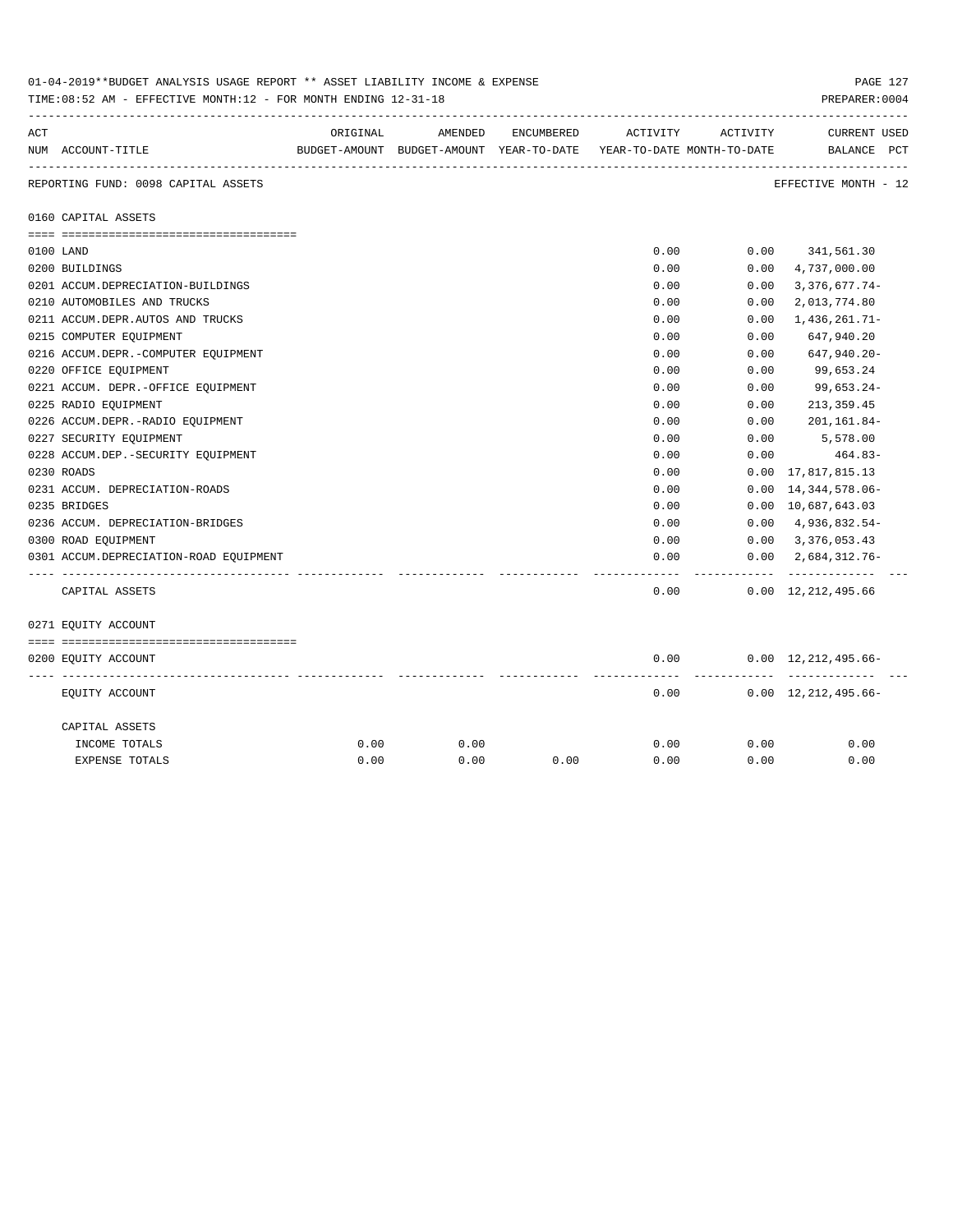|     | 01-04-2019**BUDGET ANALYSIS USAGE REPORT ** ASSET LIABILITY INCOME & EXPENSE<br>PAGE 128<br>TIME: 08:52 AM - EFFECTIVE MONTH: 12 - FOR MONTH ENDING 12-31-18<br>PREPARER: 0004 |          |                                                                     |            |               |                       |                             |  |  |  |  |
|-----|--------------------------------------------------------------------------------------------------------------------------------------------------------------------------------|----------|---------------------------------------------------------------------|------------|---------------|-----------------------|-----------------------------|--|--|--|--|
| ACT |                                                                                                                                                                                | ORIGINAL | AMENDED                                                             | ENCUMBERED | ACTIVITY      | ACTIVITY              | CURRENT USED                |  |  |  |  |
|     | NUM ACCOUNT-TITLE                                                                                                                                                              |          | BUDGET-AMOUNT BUDGET-AMOUNT YEAR-TO-DATE YEAR-TO-DATE MONTH-TO-DATE |            |               |                       | BALANCE PCT                 |  |  |  |  |
|     | REPORTING FUND: 0099 GOVERNMENTAL DEBT                                                                                                                                         |          |                                                                     |            |               |                       | EFFECTIVE MONTH - 12        |  |  |  |  |
|     | 0170 DEFERRED PENSION OUTFLOW                                                                                                                                                  |          |                                                                     |            |               |                       |                             |  |  |  |  |
|     | 0200 DEFERRED PENSION OUTFLOW                                                                                                                                                  |          |                                                                     |            | 0.00          |                       | $0.00 \quad 1,805,395.00$   |  |  |  |  |
|     | DEFERRED PENSION OUTFLOW                                                                                                                                                       |          |                                                                     |            | 0.00          |                       | $0.00 \quad 1,805,395.00$   |  |  |  |  |
|     | 0200 GOVERNMENTAL DEBT                                                                                                                                                         |          |                                                                     |            |               |                       |                             |  |  |  |  |
|     | 0240 ACCRUED INTEREST                                                                                                                                                          |          |                                                                     |            | 0.00          | 0.00                  | 109,948.00                  |  |  |  |  |
|     | 0250 GENERAL OBLIGATION BOND                                                                                                                                                   |          |                                                                     |            | 0.00          | 0.00                  | 6,090,000.00                |  |  |  |  |
|     | 0251 GOB-CURRENT PORTION                                                                                                                                                       |          |                                                                     |            | 0.00          | 0.00                  | 60,000.00                   |  |  |  |  |
|     | 0255 BOND DISCOUNT CURRENT                                                                                                                                                     |          |                                                                     |            | 0.00          | 0.00                  | 2,699.60-                   |  |  |  |  |
|     | 0256 BOND DISCOUNT                                                                                                                                                             |          |                                                                     |            | 0.00          | 0.00                  | $63,440.69-$                |  |  |  |  |
|     | 0257 BOND PREMIUM CURRENT                                                                                                                                                      |          |                                                                     |            | 0.00          | 0.00                  | 10,976.99                   |  |  |  |  |
|     | 0258 BOND PREMIUM                                                                                                                                                              |          |                                                                     |            | 0.00          | 0.00                  | 257,959.36                  |  |  |  |  |
|     | 0275 NOTES PAYABLE                                                                                                                                                             |          |                                                                     |            | 0.00          | 0.00                  | 0.00                        |  |  |  |  |
|     | 0277 NOTE #16240648-SHERIFF                                                                                                                                                    |          |                                                                     |            | 0.00          | 0.00                  | 0.00                        |  |  |  |  |
|     | 0278 NOTE #16308936-SHERIFF                                                                                                                                                    |          |                                                                     |            | 0.00          | 0.00                  | 0.00                        |  |  |  |  |
|     | 0279 NOTE #16291000-R&B#3                                                                                                                                                      |          |                                                                     |            | 0.00          | 0.00                  | 0.00                        |  |  |  |  |
|     | 0280 NOTE #16295968-R&B#3                                                                                                                                                      |          |                                                                     |            | 0.00          | 0.00                  | 0.00                        |  |  |  |  |
|     | 0281 ODYSSEY #16235752-GENERAL                                                                                                                                                 |          |                                                                     |            | 0.00          | 0.00                  | 0.00                        |  |  |  |  |
|     | 0310 CAPITAL LEASE-CURRENT PORTION                                                                                                                                             |          |                                                                     |            | 0.00          | 0.00                  | 89,024.03                   |  |  |  |  |
|     | 0350 ACCRUED COMPENSATION                                                                                                                                                      |          |                                                                     |            | 0.00          | 0.00                  | 179,813.42                  |  |  |  |  |
|     | 0400 NET PENSION LIABILITY                                                                                                                                                     |          |                                                                     |            | 0.00          | 0.00                  | 2,174,592.00                |  |  |  |  |
|     | 0450 DEFERRED PENSION IN FLOW                                                                                                                                                  |          |                                                                     |            | 0.00<br>----- | 0.00<br>$- - - - - -$ | 204,393.00<br>------------- |  |  |  |  |
|     | GOVERNMENTAL DEBT                                                                                                                                                              |          |                                                                     |            | 0.00          |                       | $0.00$ 9, 110, 566.51       |  |  |  |  |
|     | 0271 EQUITY                                                                                                                                                                    |          |                                                                     |            |               |                       |                             |  |  |  |  |
|     | 0200 EQUITY ACCOUNT                                                                                                                                                            |          |                                                                     |            | 0.00          |                       | $0.00$ 7, 305, 171.51-      |  |  |  |  |
|     | EOUITY                                                                                                                                                                         |          |                                                                     |            | 0.00          |                       | $0.00$ 7, 305, 171.51-      |  |  |  |  |
|     | GOVERNMENTAL DEBT                                                                                                                                                              |          |                                                                     |            |               |                       |                             |  |  |  |  |
|     | INCOME TOTALS                                                                                                                                                                  | 0.00     | 0.00                                                                |            | 0.00          | 0.00                  | 0.00                        |  |  |  |  |
|     | <b>EXPENSE TOTALS</b>                                                                                                                                                          | 0.00     | 0.00                                                                | 0.00       | 0.00          | 0.00                  | 0.00                        |  |  |  |  |